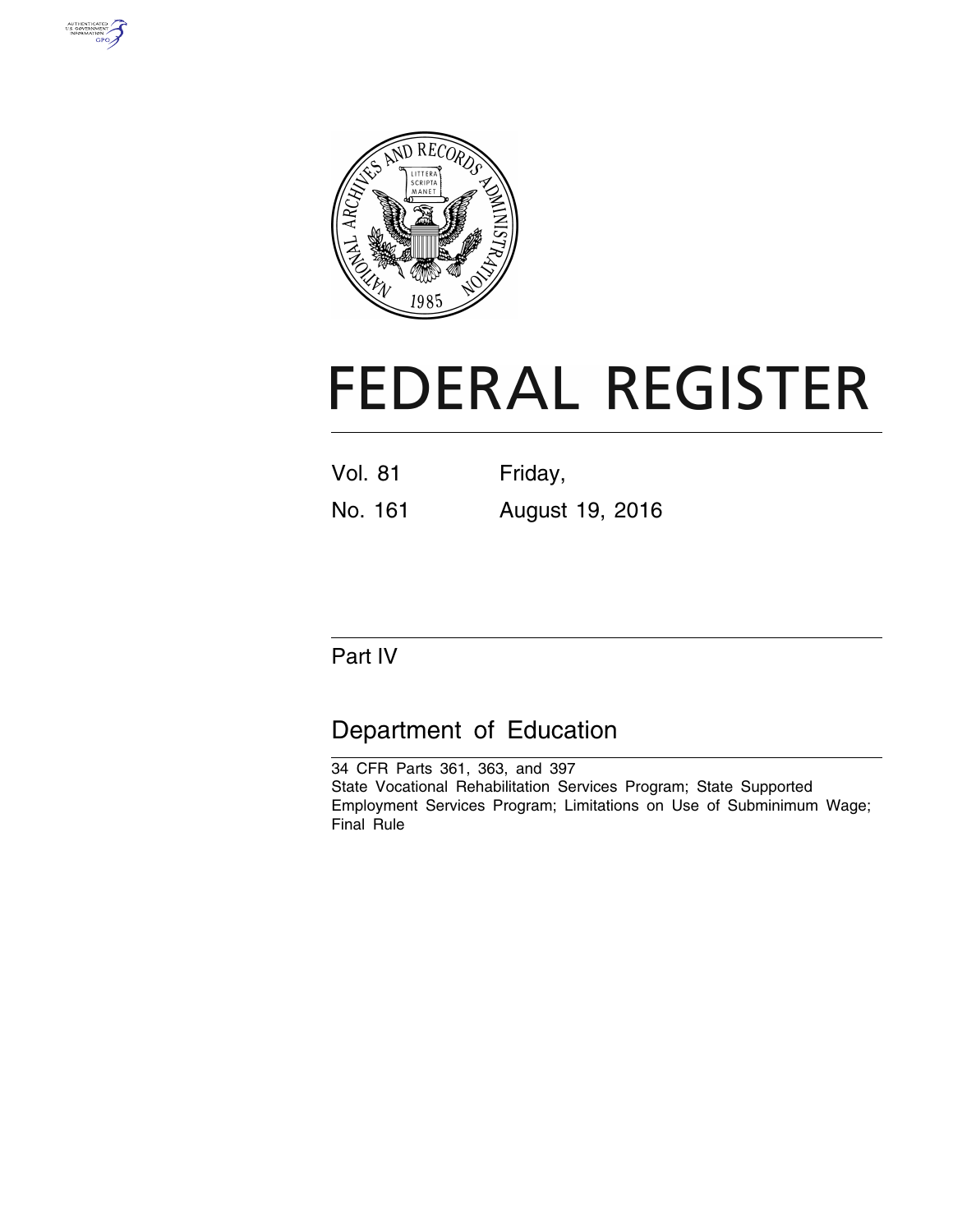## **DEPARTMENT OF EDUCATION**

**34 CFR Parts 361, 363, and 397** 

**[ED–2015–OSERS–0001]** 

#### **RIN 1820–AB70**

## **State Vocational Rehabilitation Services Program; State Supported Employment Services Program; Limitations on Use of Subminimum Wage**

**AGENCY:** Office of Special Education and Rehabilitative Services, Department of Education.

**ACTION:** Final regulations.

**SUMMARY:** The Secretary amends the regulations governing the State Vocational Rehabilitation Services program and the State Supported Employment Services program to implement changes to the Rehabilitation Act of 1973, as amended by the Workforce Innovation and Opportunity Act (WIOA) signed into law on July 22, 2014. The Secretary also updates, clarifies, and improves the prior regulations.

Finally, the Secretary issues new regulations regarding limitations on the use of subminimum wages that are added by WIOA and under the purview of the Department.

**DATES:** These regulations are effective on September 19, 2016, except for amendatory instructions 2, 3, and 4 amending 34 CFR 361.10, 361.23, and 361.40, which are effective October 18, 2016.

**FOR FURTHER INFORMATION CONTACT:** Ed Anthony, U.S. Department of Education, 400 Maryland Avenue SW., Room 5086, Potomac Center Plaza (PCP), Washington, DC 20202–2800. Telephone: (202) 245–7488 or by email: *[Edward.Anthony@ed.gov](mailto:Edward.Anthony@ed.gov)*.

If you use a telecommunications device for the deaf (TDD) or a text telephone (TTY), call the Federal Relay Service (FRS), toll free, at 1–800–877– 8339.

## **SUPPLEMENTARY INFORMATION:**

#### **Executive Summary**

Purpose of This Regulatory Action: Individuals with disabilities represent a vital and integral part of our society, and we are committed to ensuring that individuals with disabilities have opportunities to compete for and enjoy high quality employment in the 21st century global economy. Some individuals with disabilities face particular barriers to employment in integrated settings that pays competitive wages, provides opportunities for advancement, and leads to economic

self-sufficiency. Ensuring workers with disabilities have the supports and the opportunities to acquire the skills that they need to pursue in-demand jobs and careers is critical to growing our economy, assuring that everyone who works hard is rewarded, and building a strong middle class. To help achieve this priority for individuals with disabilities, the Rehabilitation Act of 1973 (Act), as amended by the Workforce Innovation and Opportunity Act (WIOA) (P.L. 113–128), signed into law on July 22, 2014, seeks to empower individuals with disabilities to maximize employment, economic selfsufficiency, independence, and inclusion in and integration into society.

To implement the changes to the Act made by WIOA, the Secretary amends the regulations governing the State Vocational Rehabilitation Services program (VR program) (34 CFR part 361) and State Supported Employment Services program (Supported Employment program) (34 CFR part 363), administered by the Rehabilitation Services Administration (RSA), within the Office of Special Education and Rehabilitative Services. In addition, the Secretary updates and clarifies prior regulations to improve the operation of the program. Finally, the Secretary promulgates regulations in new 34 CFR part 397 that implement the limitations on the payment of subminimum wages to individuals with disabilities in section 511 of the Act that fall under the purview of the Secretary.

*Summary of the Major Provisions of This Regulatory Action:* We summarize here those regulatory changes needed to implement the amendments to the Act made by WIOA for each part in the order it appears in the Code of Federal Regulations (CFR).

## **State Vocational Rehabilitation Services Program**

WIOA makes significant changes to title I of the Act that affect the VR program. First, WIOA strengthens the alignment of the VR program with other core components of the workforce development system by imposing requirements governing unified strategic planning, common performance accountability measures, and the onestop delivery system. This alignment brings together entities responsible for administering separate workforce and employment, educational, and other human resource programs to collaborate in the creation of a seamless customerfocused service delivery network that integrates service delivery across programs, enhances access to the programs' services, and improves long-

term employment outcomes for individuals receiving assistance. In so doing, WIOA places heightened emphasis on coordination and collaboration at the Federal, State, and local levels to ensure a streamlined and coordinated service delivery system for job-seekers, including those with disabilities, and employers. Therefore, the Departments of Education and Labor are issuing joint final regulations to implement jointly administered activities under title I of WIOA (*e.g.,*  those related to Unified or Combined State Plans, performance accountability, and the one-stop delivery system), applicable to the workforce development system's core programs (Adult, Dislocated Worker, and Youth programs; Adult Education and Family Literacy Act programs; Wagner-Peyser Employment Services program; and the VR program). The joint final regulations, along with the *Analysis of Comments and Changes* to those regulations, are set forth in a separate regulatory action published elsewhere in this issue of the **Federal Register**.

To implement WIOA's corresponding major changes to title I of the Act, we:

• Amend § 361.10 to require that all assurances and descriptive information previously submitted through the standalone VR State Plan and supported employment supplement be submitted through the VR services portion of the Unified or Combined State Plan under section 102 or section 103, respectively, of WIOA.

• Clarify in § 361.29 that States report to the Secretary updates to the statewide needs assessment and goals and priorities, estimates of the numbers of individuals with disabilities served through the VR program and the costs of serving them, and reports of progress on goals and priorities at such time and in such manner determined by the Secretary to align the reporting of this information with the submission of the Unified or Combined State Plans and their modifications.

• Clarify in § 361.20 when designated State agencies must conduct public hearings to obtain comment on substantive changes to policies and procedures governing the VR program.

• Remove § 361.80 through § 361.89 and replace with § 361.40 to crossreference the joint regulations for the common performance accountability measures for the core programs of the workforce development system.

• Provide a cross-reference in § 361.23, regarding the roles and responsibilities of the VR program in the one-stop delivery system to the joint regulations implementing requirements for the one-stop delivery system.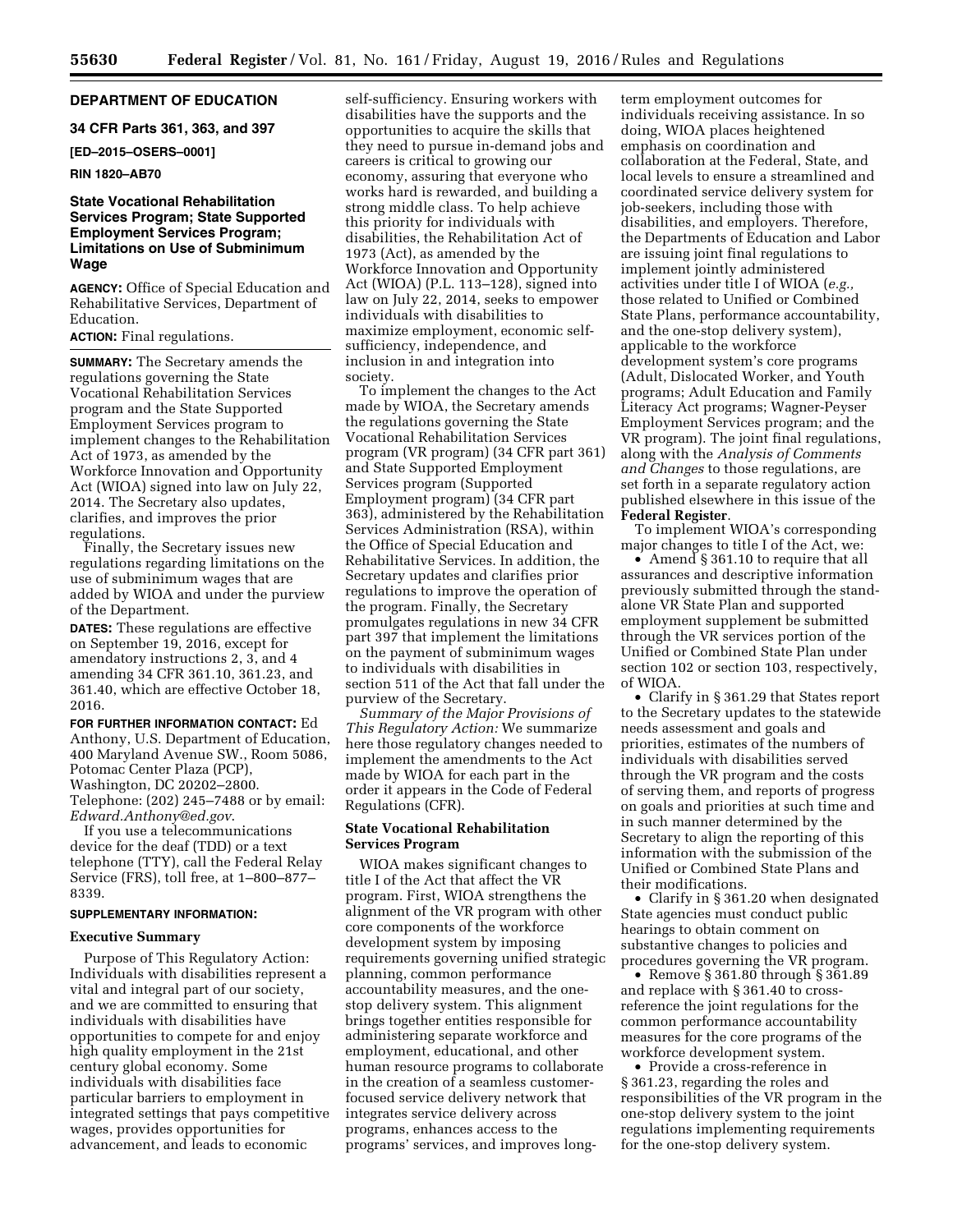Second, the Act, as amended by WIOA, emphasizes the achievement of competitive integrated employment. The foundation of the VR program is the principle that individuals with disabilities, including those with the most significant disabilities, are capable of achieving high quality, competitive integrated employment when provided the necessary services and supports. To increase the employment of individuals with disabilities in the competitive integrated labor market, the workforce system must provide individuals with disabilities opportunities to participate in job-driven training and to pursue high quality employment outcomes. The amendments to the Act—from the stated purpose of the Act, to the expansion of services designed to maximize the potential of individuals with disabilities, including those with the most significant disabilities, to achieve competitive integrated employment, and, finally, to the inclusion of limitations on the payment of subminimum wages to individuals with disabilities—reinforce the congressional intent that individuals with disabilities, with appropriate supports and services, are able to achieve the same kinds of competitive integrated employment as non-disabled individuals. Consequently, we make extensive changes to part 361, including:

• The inclusion of a new definition of ''competitive integrated employment'' in § 361.5(c)(9) that combines, clarifies, and enhances the two separate definitions of ''competitive employment'' and ''integrated setting'' for the purpose of employment under the VR program in prior § 361.5(b)(11) and (b)(33)(ii).

• The incorporation of the principle that individuals with disabilities, including those with the most significant disabilities, are capable of achieving high quality competitive integrated employment, when provided the necessary services and support, throughout part 361, from the statement of program purpose in § 361.1 to the requirement in § 361.46(a) that the individualized plan for employment include a specific employment goal consistent with the general goal of competitive integrated employment.

• The revision of the definition of ''employment outcome'' in § 361.5(c)(15) that specifically identifies customized employment as an employment outcome under the VR program, and requires that all employment outcomes achieved through the VR program be in competitive integrated employment or supported employment, thereby eliminating uncompensated outcomes,

such as homemakers and unpaid family workers, from the scope of the definition for purposes of the VR program.

To assist designated State units (DSUs) to implement the change in the definition of ''employment outcome'' and to ensure that individuals with disabilities did not experience a disruption in services, the Department proposed in the Notice of Proposed Rulemaking (NPRM) published on April 16, 2015 (80 FR 21059), a transition period of six months following the effective date of the final regulations, during which period DSUs would complete the provision of vocational rehabilitation services to, and close the service records of, individuals pursuing uncompensated outcomes, such as homemakers and unpaid family workers, in accordance with individualized plans for employment that were approved prior to the effective date of these final regulations. In consideration of the comments received, the Secretary has extended the transition period in these final regulations. DSUs may continue to provide services to individuals with uncompensated employment goals on their individualized plans for employment, approved prior to the effective date of these final regulations, until June 30, 2017, unless a longer period of time is required based on the needs of the individual with the disability as determined by the vocational rehabilitation counselor and the individual with a disability, as documented in the individual's service record.

We also amend numerous other provisions throughout part 361 to address the expansion of available services, requirements related to the development of the individualized plan for employment, and order of selection for services, all of which are intended to maximize the potential for individuals with disabilities to prepare for, obtain, retain, and advance in the same high quality jobs and high-demand careers as persons without disabilities.

Third, WIOA emphasizes the provision of services to students and youth with disabilities to ensure that they have meaningful opportunities to receive the services, including training and other supports, they need to achieve employment outcomes in competitive integrated employment. The Act, as amended by WIOA, expands not only the population of students with disabilities who may receive vocational rehabilitation services but also the breadth of services that the VR agencies may provide to youth and students with disabilities who are transitioning from

school to postsecondary education and employment. We implement the emphasis on serving students and youth with disabilities contained in the amendments to the Act made by WIOA in many regulatory changes to part 361 by:

• Including in § 361.5(c)(51) and (c)(58), respectively, new definitions of ''student with a disability'' and ''youth with a disability.'' After further analysis of the comments received, the Department has determined that the definition of ''student with a disability'' applies to all students enrolled in educational programs, including postsecondary education programs, so long as they satisfy the age requirements set forth in final § 361.5(c)(51). The definition is also inclusive of secondary students who are homeschooled, as well as students in other non-traditional secondary educational programs. We have incorporated this broader interpretation of the definition in final § 361.5(c)(51), which we believe will increase the potential for DSUs to maximize the use of funds reserved for the provision of pre-employment transition services by increasing the number of students who may receive these services.

• Implementing in § 361.48(a) the requirements of new sections 110(d) and 113 of the Act requiring States to reserve at least 15 percent of their Federal allotment to provide and arrange for, in coordination with local educational agencies, the provision of preemployment transition services to students with disabilities. We have maintained our interpretation of "potentially eligible," for purposes of pre-employment transition services, as meaning all students with disabilities, regardless of whether they have applied for or been determined eligible for the VR program. The Department believes this is the broadest legally supportable interpretation and is consistent with the congressional intent.

• Amending § 361.29(a) to require that the comprehensive statewide needs assessment include an assessment of the needs of students and youth with disabilities for vocational rehabilitation services, including the needs of students with disabilities for pre-employment transition services.

• Clarifying in § 361.49 the technical assistance DSUs may provide to educational agencies and permitting the provision of transition services for the benefit of groups of students and youth with disabilities.

• Clarifying in § 361.22(c) that nothing in this part is to be construed as reducing the responsibility of the local educational agencies or any other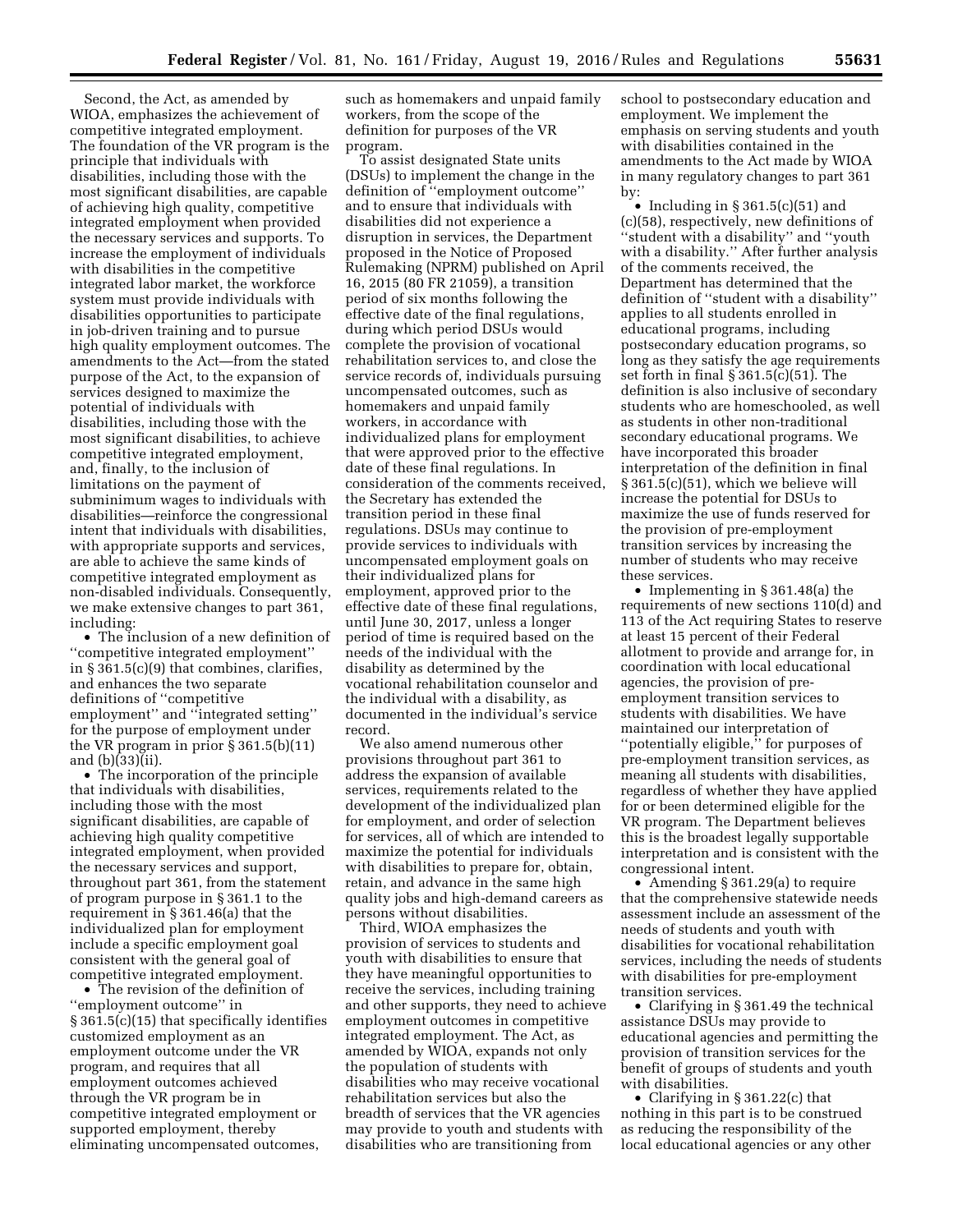agencies under the Individuals with Disabilities Education Act (IDEA) to provide or pay for transition services that are also considered to be special education or related services under the IDEA necessary for the provision of a free appropriate public education to students with disabilities.

In addition to the preceding changes implementing the three major goals of the Act, as amended by WIOA, we have made changes to the regulations governing the comprehensive system of personnel development and the fiscal administration of the VR program. In order for DSUs to recruit qualified personnel to provide services to individuals with disabilities, including students and youth with disabilities, and carry out their responsibilities under the Act, we have made changes by:

• Amending § 361.18 governing the comprehensive system of personnel development by establishing minimum educational and experience requirements and eliminating the requirement to retrain staff not meeting the DSU's personnel standard for qualified staff.

• Revising proposed § 361.18(c)(2)(ii) in these final regulations to provide a more complete list of the skills and knowledge needed to meet the needs of employers and individuals with disabilities in the 21st century evolving labor market.

Finally, we make changes to part 361 to improve the fiscal administration of the VR program by:

• Clarifying in § 361.5(b) the applicability to the VR program of the definitions contained in 2 CFR part 200, Uniform Administrative Requirements, Cost Principles, and Audit Requirements and making numerous other conforming changes to align this part with 2 CFR part 200 to ensure consistency.

• Adding a new paragraph (a)(3) to § 361.65 requiring the State to reserve not less than 15 percent of its allotment for the provision of pre-employment transition services.

• Amending § 361.65(b)(2) to clarify that reallotment occurs in the fiscal year the funds were appropriated and the funds may be obligated or expended during the period of performance, provided that matching requirements are met.

• Adding a new paragraph (b)(3) to § 361.65 establishing the Secretary's authority to determine the criteria to be used to reallot funds when the amount requested exceeds the amount of funds available for reallotment.

Since publication of the NPRM, as a result of further Departmental review,

we clarify in § 361.63 the requirements for the use of program income.

## **State Supported Employment Services Program**

Under the State Supported Employment Services program (Supported Employment program) authorized under title VI of the Act (29 U.S.C. 795g *et seq.*), the Secretary provides grants to assist States in developing and implementing collaborative programs with appropriate entities to provide supported employment services for individuals with the most significant disabilities, including youth with the most significant disabilities, to enable them to achieve supported employment outcomes in competitive integrated employment. Grants made under the Supported Employment program supplement grants issued to States under the VR program (34 CFR part 361).

WIOA makes several significant changes to title VI of the Act, which governs the Supported Employment program. All of the amendments to title VI are consistent with those made throughout the Act, namely to maximize the potential of individuals with disabilities, especially those with the most significant disabilities, to achieve competitive integrated employment and to expand services for youth with the most significant disabilities. We implement the changes made to the Supported Employment program by WIOA in these final regulations by:

• Requiring in § 363.1 that supported employment be in competitive integrated employment or, if not, in an integrated setting in which the individual is working toward competitive integrated employment on a short-term basis. As a result of comments received, we revised the proposed short-term basis period to allow for an extension of the six-month period for up to a total of 12 months based on the needs of the individual, and the individual has demonstrated progress toward competitive earnings based on information contained in the service record.

• Extending in § 363.50(b)(1) the time from 18 months to 24 months for the provision of supported employment services.

• Requiring in § 363.22 a reservation of 50 percent of a State's allotment under this part for the provision of supported employment services, including extended services, to youth with the most significant disabilities.

• Requiring in § 363.23 not less than a 10 percent match for the amount of

funds reserved to serve youth with the most significant disabilities.

• Reducing in § 363.51 the amount of funds that may be spent on administrative costs.

In response to comments received, we revised §§ 363.53, 363.54, and 363.55 to clarify the requirements for the transition of individuals with the most significant disabilities from supported employment services to extended services, the achievement of a supported employment outcome, and the closure of service records. We have redesignated proposed § 363.55 as final § 363.56.

## **Limitations on the Use of Subminimum Wage**

Section 511 of the Act, as added by WIOA, imposes requirements on employers who hold special wage certificates under the Fair Labor Standards Act (FLSA) that must be satisfied before the employers may hire youth with disabilities at subminimum wages or continue to employ individuals with disabilities of any age at the subminimum wage level. Section 511 also establishes the roles and responsibilities of the DSUs for the VR program and State and local educational agencies in assisting individuals with disabilities, including youth with disabilities, to maximize opportunities to achieve competitive integrated employment through services provided by VR and local educational agencies.

The addition of section 511 to the Act is consistent with all other amendments to the Act made by WIOA. Throughout the Act, Congress emphasizes that individuals with disabilities, including those with the most significant disabilities, can achieve competitive integrated employment if provided the necessary supports and services. The limitations imposed by section 511 reinforce this belief by requiring individuals with disabilities, including youth with disabilities, to satisfy certain service-related requirements in order to start or maintain, as applicable, subminimum wage employment. To implement the requirements of section 511 that fall under the purview of the Department, we are issuing new regulations in part 397, including:

• Section 397.1, describing the purpose of this part and § 397.2 setting forth the Department's jurisdiction.

• Section 397.10, requiring the DSU, in consultation with the State educational agency, to develop a process that ensures students and youth with disabilities receive documentation demonstrating completion of the various activities required by section 511 of the Act, such as, to name a few, the receipt of transition services under the IDEA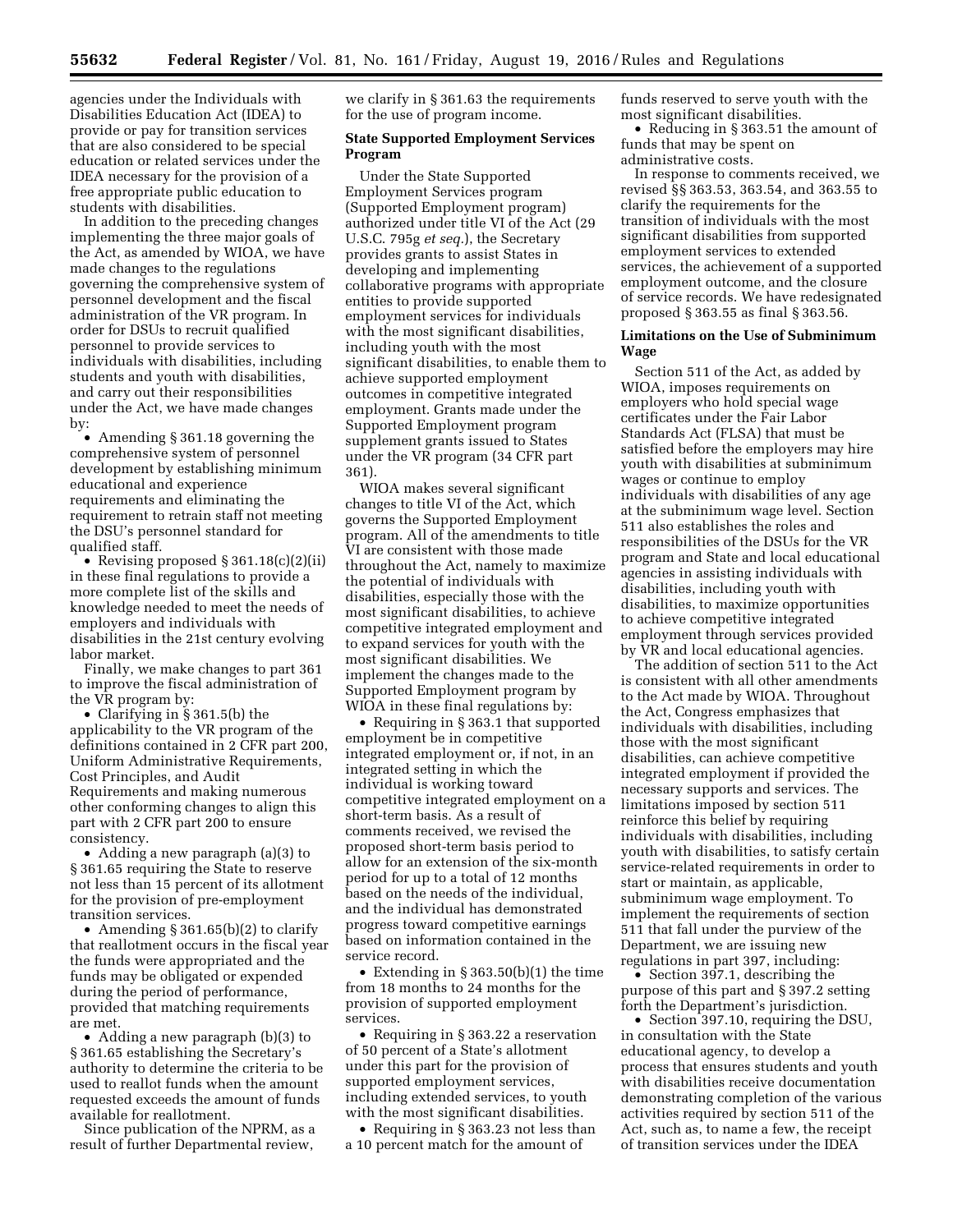and pre-employment transition services under section 113 of the Act, as appropriate.

• Sections 397.20 and 397.30, establishing the activities that must be completed by youth with disabilities prior to obtaining employment at subminimum wage and the documentation that the DSUs and local educational agencies, as appropriate, must provide to demonstrate completion of those activities, required by section 511(a)(2) of the Act. These include completing pre-employment transition services in final § 361.48(a) and the determination of eligibility or ineligibility for vocational rehabilitation services in final §§ 361.42 and 361.43.

• Section 397.40, establishing the documentation that DSUs must provide to individuals with disabilities of any age who are employed at a subminimum wage upon the completion of certain information and career counselingrelated services, as required by section 511(c) of the Act.

• Section 397.31, prohibiting a local educational agency or a State educational agency from entering into a contract with an entity that employs individuals at subminimum wages for the purpose of operating a program under which a youth with a disability is engaged in work compensated at a subminimum wage.

• Section 397.50 authorizing a DSU to review individual documentation, required by this part, for all individuals with disabilities who are employed at the subminimum wage level, that is maintained by employers who hold special wage certificates under the FLSA.

In response to comments received, we made revisions to the final regulations to specify that intervals for providing career counseling and information and referral services to individuals of any age employed by section 14(c) entities will be calculated based upon the date the individual becomes known to the DSU starting July 22, 2016. Additionally, we included a time frame in the final regulations of 45 days but, in the case of extenuating circumstances, no later than 90 days, for the DSU to provide documentation of completed activities to individuals with disabilities. We also added provisions that establish minimal information that must be contained in the documentation required by part 397, as well as other administrative requirements related to the documentation process. Finally, we determined that section 14(c) entities have a potential financial interest in providing some of the services and activities required in the final regulations. Consequently, we inserted

language prohibiting the use of these entities in providing these required services or activities, stating that a contractor may not be an entity holding a special wage certificate under section 14(c) of the FLSA and that a DSU's contractor, for the purpose of conducting the review of documentation authorized under the final regulations, may not be an entity holding a special wage certificate under section 14(c) of the FLSA.

We fully explain the regulations described in this *Executive Summary,*  along with all other significant changes to parts 361, 363, and 397 following the publication of the NPRM, in the *Analysis of Comments and Changes*  section of this preamble.

*Costs and Benefits:* The potential costs associated with this regulatory action are those resulting from statutory requirements and those we have determined as necessary for administering the Department's programs and activities. Further information related to costs and benefits may be found in the *Regulatory Impact Analysis* section later in this preamble.

*Public Comment:* In response to our invitation in the NPRM, more than 1,100 parties submitted comments on the proposed regulations amending the VR program (part 361), amending the Supported Employment program (part 363), and adding part 397 implementing the new provisions in section 511 of the Act, as amended by WIOA. We discuss substantive issues within each part, by section or subject. Generally, we do not address technical and other minor changes.

## **Analysis of Comments and Changes:**

## *Part 361 State Vocational Rehabilitation Services Program*

Following a description of the organizational changes to part 361 in these final regulations, we present the *Analysis of Comments and Changes* in three sections. In section A, we discuss provisions in part 361 that apply generally to the administration of the VR program and to the provision of vocational rehabilitation services to individuals with disabilities. In section B, we discuss provisions related to the transition of students and youth with disabilities from school to postsecondary education and employment. Finally, in section C, we discuss the fiscal administration of the VR program.

Due to extensive changes, we published the entire part 361 in the NPRM, which included conforming and technical changes. We did not propose substantive changes to all sections of

this part. Thus, we did not intend to make all regulations within this part available for public comment. Consequently, we do not address the comments we received on the following sections: §§ 361.5(c)(18), 361.5(c)(24), 361.5(c)(27), 361.5(c)(28), 361.5(c)(29), 361.5(c)(30), 361.5(c)(34), 361.5(c)(40), 361.5(c)(43), 361.5(c)(57), 361.47, 361.52, 361.56, and 361.57. Finally, we generally do not discuss differences between the NPRM and these final regulations that are technical or conforming in nature.

### *Organizational Changes*

Although the regulations maintain subparts  $\breve{A}$ , B, and C of part 361, we make organizational changes to other subparts within this part. First, we incorporate new subparts D, E, and F, where we place the three subparts discussed in a separate, but related, regulatory action (the joint regulations issued by the Departments of Education and Labor implementing jointly administered requirements governing all six core programs of the workforce development system, including the VR program, contained in title I of WIOA) published elsewhere in this issue of the **Federal Register**. Please see that regulatory action for more information about how these subparts are incorporated into part 361. Second, we remove prior §§ 361.80 through 361.89, since the VR program-specific standards and indicators are no longer applicable. Finally, we eliminate Appendix A to prior part 361—Questions and Responses. The Department intends to issue guidance on various areas covered in the final regulations, including some that had been covered by prior Appendix A, in the near future.

## A. Provisions of General Applicability

Section A includes the *Analysis of Comments and Changes* to the regulations in subparts A and B of part 361 that pertain to the administration of the VR program generally and to the provision of vocational rehabilitation services to individuals with disabilities of any age. The analysis is presented by topical headings relevant to sections of the regulations in the order they appear in part 361 as listed. We discuss some of these same regulations in section B of the *Analysis of Comments and Changes*  as they relate specifically to the transition of students and youth with disabilities from school to post-school activities, including final §§ 361.24, 361.46, 361.48(b), and 361.49.

## **Topical Headings**

Purpose (§ 361.1) Authorized Activities (§ 361.3)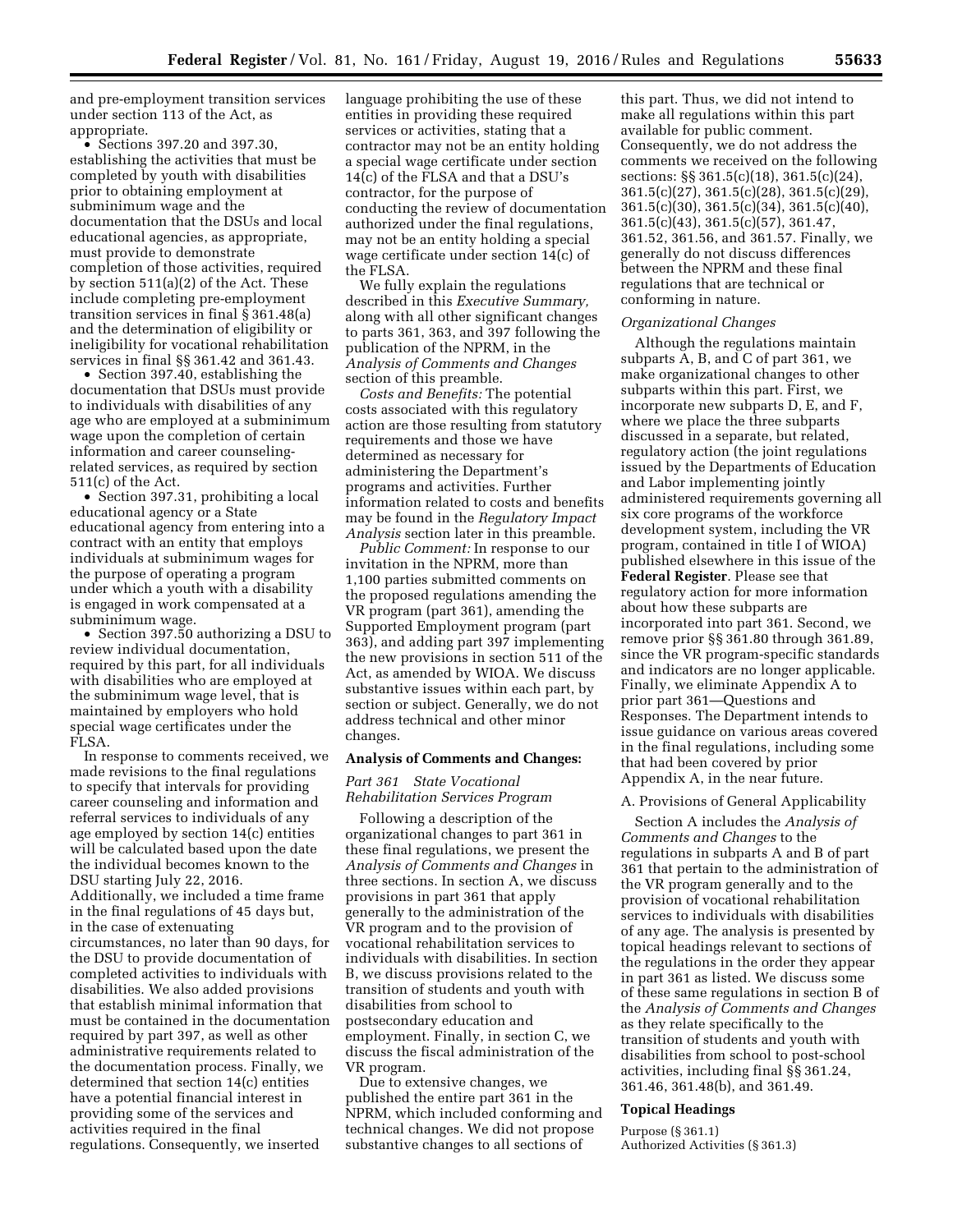Applicable Regulations (§ 361.4) Training on 2 CFR part 200 Requirements Third-Party In-Kind Contributions Applicable Definitions (§ 361.5) Administrative Cost (§ 361.5(c)(2)) Supervisory Personnel Travel Costs Depreciation Infrastructure Costs for the Workforce Development System and Capital Expenditures Assessment for Determining Eligibility and Vocational Rehabilitation Needs  $(S361.5(c)(5))$ Competitive Integrated Employment (§ 361.5(c)(9)) Competitive Integrated Employment Subminimum Wage and Sheltered Employment Public Benefits Full- and Part-Time Employment Minimum Wage Rates Customary Wages Comparable Training, Skills, and Experience Self-Employment Documentation of Competitive Earnings Subsistence Occupations Integrated Location—General Typically Found in the Community Level of Interaction Among Individuals With and Without Disabilities Work Unit Interaction During Performance of Job Duties Opportunities for Advancement Construction of a Facility for a Public or Nonprofit Community Rehabilitation Program (§ 361.5(c)(10)) Customized Employment (§ 361.5(c)(11)) Employment Outcome (§ 361.5(c)(15)) Statutory Basis Informed Choice Legitimacy of Homemaker Outcomes Availability of Services Disproportionate Impact Resources for Service Provision Feasibility Studies Transition Period Indian; American Indian; Indian American; Indian Tribe (§ 361.5(c)(25)) Informed Choice Supported Employment Definitions Transition-Related Definitions Submission, Approval, and Disapproval of the State Plan (§ 361.10) Content and Submission of the VR Services Portion of the Unified or Combined State Plan Time Estimated for Submission Alignment of Program and Fiscal Years Other Comments Requirements for a State Rehabilitation Council (§ 361.17) Establishment of a State Rehabilitation Council Additional Members Terms of Appointment Coordination With One-Stop Centers Comprehensive System of Personnel Development (§ 361.18) Data Report for Comprehensive System of Personnel Development (§ 361.18(a)) Applicability of Educational and Experiential

- Requirements to Vocational Rehabilitation Counselors (§ 361.18(c)(1))
- Applicability of Standards to Other Personnel De-Professionalization and Diminution of Vocational Rehabilitation Counseling State Job Classification Minimum Qualifications Additional or Substitute Qualifications Interplay Between National or State-Approved Certification or Licensure Standards and Minimal Educational and Experiential Requirements Succession Planning Re-Training of Staff Not Meeting Personnel Standards Standards of Personnel Development—Other Comparable Requirements  $(S361.18(c)(1))$ Meaning of ''A 21st Century Understanding of the Evolving Labor Force and the Needs of Individuals with Disabilities'' Staff Development (§ 361.18(d)) Training Areas for Staff Development Public Participation Requirements (§ 361.20) Public Hearings for Changes in an Order of Selection Public Meetings of the State Rehabilitation Council Substantive and Administrative Changes Public Comment Through Electronic Means Requirements Related to the Statewide Workforce Development System (§ 361.23) Cooperation and Coordination With Other Entities (§ 361.24) General Cooperation and Collaboration With Other Agencies and Entities Non-Educational Agencies Federal Agreements Guidance on the Braiding of Funds Requirements for Training Notification of the Client Assistance Program Requirements for Third-Party Cooperative Arrangements (§ 361.28) In-Kind Contributions Students Who Are Eligible or Potentially Eligible for Services Statewide Assessment; Annual Estimates; Annual State Goals and Priorities; Strategies; and Reports of Progress (§ 361.29) Comprehensive Statewide Needs Assessment Annual Estimates and Reports of Progress Provision of Training and Services for Employers (§ 361.32) Innovation and Expansion Activities (§ 361.35) Resource Plans for Statewide Independent Living Councils Innovative Approaches With Components of the Workforce Development System Ability To Serve All Eligible Individuals; Order of Selection for Services (§ 361.36) Individuals Who Require Specific Services and Equipment To Maintain Employment Information and Referral Monitoring by the State Rehabilitation Council
- Order of Selection Criteria
- Prohibited Factors
- Pre-Employment Transition Services Information and Referral Programs (§ 361.37)

Benefits Planning Referral Options Follow-Up Independent Living Services Protection, Use, and Release of Personal Information (§ 361.38) Reports; Evaluation Standards and Performance Indicators (§ 361.40) Pre-Employment Transition Services Standards and Indicators Program Year Performance Accountability Regulations Cumulative Caseload Report (RSA–113) States With Two VR Agencies Reporting Burden RSA–911 Case Service Report Assessment for Determining Eligibility and Priority for Services (§ 361.42) Advancing in Employment and Other Eligibility Criteria Substantial Impediment to Employment Prohibited Factors Residency Compliance Threshold Entities Holding Special Wage Certificates Extended Evaluation and Trial Work **Experiences** Development of the Individualized Plan for Employment (§ 361.45) Time Frame for Developing the Individualized Plan for Employment Options for Developing the Individualized Plan for Employment Data for Preparing the Individualized Plan for Employment Content of the Individualized Plan for Employment (§ 361.46) Scope of Vocational Rehabilitation Services for Individuals With Disabilities Services for Individuals Who Have Applied or Been Determined Eligible for Vocational Rehabilitation Services (§ 361.48(b)) Advanced Training Other Services Scope of Vocational Rehabilitation Services for Groups of Individuals With Disabilities (§ 361.49(a)) Establishment, Development, or Improvement of Community Rehabilitation Programs Technical Assistance to Businesses Establishment, Development, or Improvement of Assistive Technology Programs Advanced Training Comparable Services and Benefits (§ 361.53) Accommodations and Auxiliary Aids and Services Pre-Employment Transition Services and Personally Prescribed Devices Interagency Agreements Semi-Annual and Annual Review of Individuals in Extended Employment and Other Employment Under Special Certificate Provisions of the Fair Labor Standards Act (§ 361.55) Effective Date Who is subject to the requirements? Documentation Costs of Conducting the Reviews Informed Choice Retroactive Reviews

Cross-Reference With 34 CFR 397.40 Individuals With a Record of Service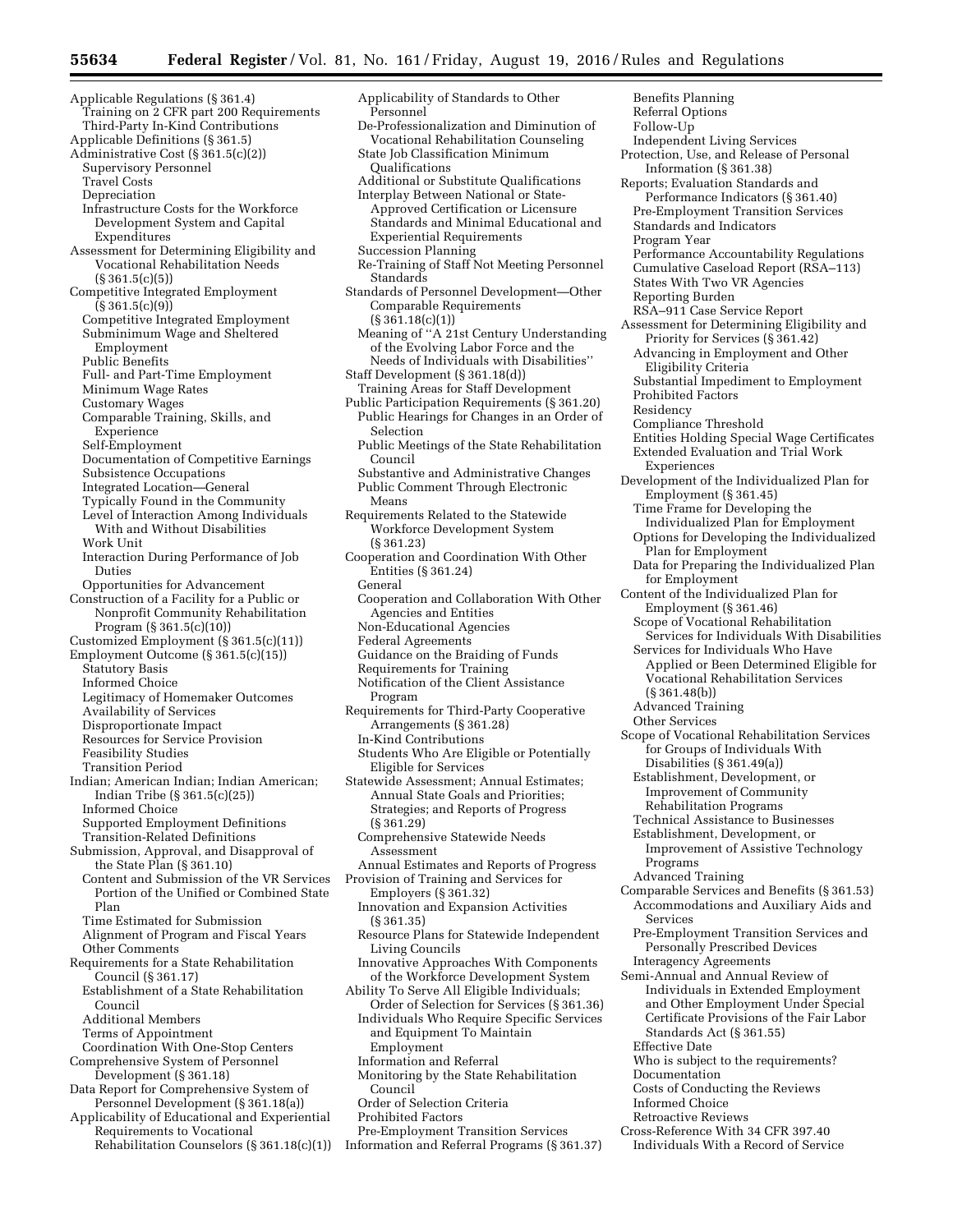## **Purpose (§ 361.1)**

*Comments:* A few commenters supported the replacement of the term ''gainful employment'' with the term ''competitive integrated employment'' and the inclusion of the term ''economic self-sufficiency'' in proposed § 361.1. In addition, many commenters sought clarification of the term ''economic selfsufficiency'' as used in this regulation and requested that we define it in § 361.5(c). Of these commenters, most suggested that the term ''economic selfsufficiency'' may deter individuals with disabilities who are receiving public benefits from applying for vocational rehabilitation services. Additionally, some commenters suggested that DSUs may use economic self-sufficiency to determine that individuals with disabilities who wish to maintain their public benefits are ineligible for vocational rehabilitation services. Some commenters indicated that individuals with intellectual or developmental disabilities may never achieve earnings, through competitive integrated employment, sufficient to cease receiving public benefits. Two commenters viewed ''economic selfsufficiency'' as a criterion within both the definitions of ''employment outcome'' and ''competitive integrated employment,'' and requested that we identify criteria that DSUs may use to determine when individuals achieve this level of employment and are rehabilitated enough to no longer need vocational rehabilitation services.

*Discussion:* We appreciate comments supporting inclusion of the terms ''competitive integrated employment'' and ''economic self-sufficiency'' in final § 361.1. We agree that inclusion of these terms in the regulation reflects the spirit of the Act in general, and is consistent with specific amendments to section 100(a) of the Act made by WIOA. While we understand commenters' requests for a definition of ''economic selfsufficiency,'' the Act, as amended by WIOA, does not define the term. We believe that the use of the term in final § 361.1(b) is consistent with its common understanding and refers to the situation in which an individual can support him- or herself financially with minimal or no reliance on public benefits or assistance from other persons. Therefore, we do not define the term ''economic self-sufficiency.'' In addition, use of the term ''economic self-sufficiency'' in section 100(a)(2)(B) of the Act, as amended by WIOA, and in final § 361.1(b) does not require the individual to achieve economic selfsufficiency—either as a prerequisite for receipt of services or as an outcome

resulting from vocational rehabilitation services provided. Rather, the term as used in the Act, as amended by WIOA, and in these final regulations merely requires that the vocational rehabilitation services provided to an individual be consistent with the individual's strengths, resources, priorities, concerns, abilities, capabilities, interests, informed choice, and economic self-sufficiency. Vocational rehabilitation services ideally should assist an individual to achieve a competitive integrated employment outcome that will enable the individual to become economically self-sufficient, but there is no requirement in either the Act or these final regulations that an individual achieve economic self-sufficiency or a specific level of financial independence.

Section 102(a) of the Act, as amended by WIOA, does not include economic self-sufficiency among the eligibility criteria. Inclusion of the term in final § 361.1(b) does not alter the eligibility criteria for the program in final § 361.42(a)(1). We encourage DSUs to conduct outreach to individuals with disabilities and service providers to clarify any misperception that the use of this term implies that individuals with disabilities may no longer receive vocational rehabilitation services for the purpose of achieving an employment outcome in competitive integrated employment or supported employment if they wish to maintain their public benefits. We also encourage DSUs to provide vocational counseling and guidance and benefits planning services to these individuals to assist them in better understanding the impact of participation in the VR program and employment on their public benefits.

Economic self-sufficiency is not a component of the definitions of ''competitive integrated employment'' and ''employment outcome'' in sections 7(5) and 7(11), respectively, of the Act, as amended by WIOA. We disagree that the implementing regulations for the definitions of these terms in final §§ 361.5(c)(9) and 361.5(c)(15) should be revised to incorporate criteria related to the achievement of economic selfsufficiency as suggested by the commenter. We believe the wages and benefits criteria, especially as contained in the definition for ''competitive integrated employment'' in final § 361.5(c)(9), are consistent with those set forth in the statutory definition in section 7(5) of the Act.

*Changes:* None.

### **Authorized Activities (§ 361.3)**

*Comments:* None.

*Discussion:* Upon further review of § 361.3, we have determined a change is needed to clarify that the use of VR program funds to pay for the infrastructure costs of the one-stop delivery system established by title I of WIOA is an authorized activity under the VR program. Section 121(h) of title I of WIOA requires one-stop partners, including the VR program, to pay a proportional share of the one-stop system's infrastructure costs. These costs satisfy the definition of ''administrative costs'' in final § 361.5(c)(2) because such expenditures constitute operating and maintenance costs, which are permissible administrative costs under the VR program. We have revised final § 361.3(b) to specify that one-stop infrastructure costs are considered administrative costs under the VR services portion of the Unified or Combined State Plan and, therefore, are authorized activities under the VR program. In making this change, we ensure consistency with final  $§ 361.5(c)(2)(viii)$ , as well as jointly administered requirements governing the one-stop delivery system contained in joint regulations published elsewhere in this issue of the **Federal Register**.

*Changes:* We have revised final § 361.3(b) to specify that the use of VR program funds to pay for one-stop system infrastructure costs is an authorized activity of the program as an administrative cost.

#### **Applicable Regulations (§ 361.4)**

## *Training on 2 CFR Part 200 Requirements*

*Comments:* Two commenters requested the Department provide training on 2 CFR part 200 requirements, focusing on definitions and general applicability.

*Discussion:* The Department has conducted a number of Webinars and developed technical assistance materials to assist grantees in implementing 2 CFR part 200 requirements and will continue to do so as needed. The Department maintains a technical assistance Web page for grantees regarding the requirements set forth in 2 CFR part 200, which may be accessed at *[www.ed.gov](http://www.ed.gov)*. The Department will consider future Webinars, as appropriate.

*Changes:* None.

## *Third-Party In-Kind Contributions*

*Comments:* None.

*Discussion:* As specified under final § 361.60(b)(2), third-party in-kind contributions may not be used to meet the non-Federal share for match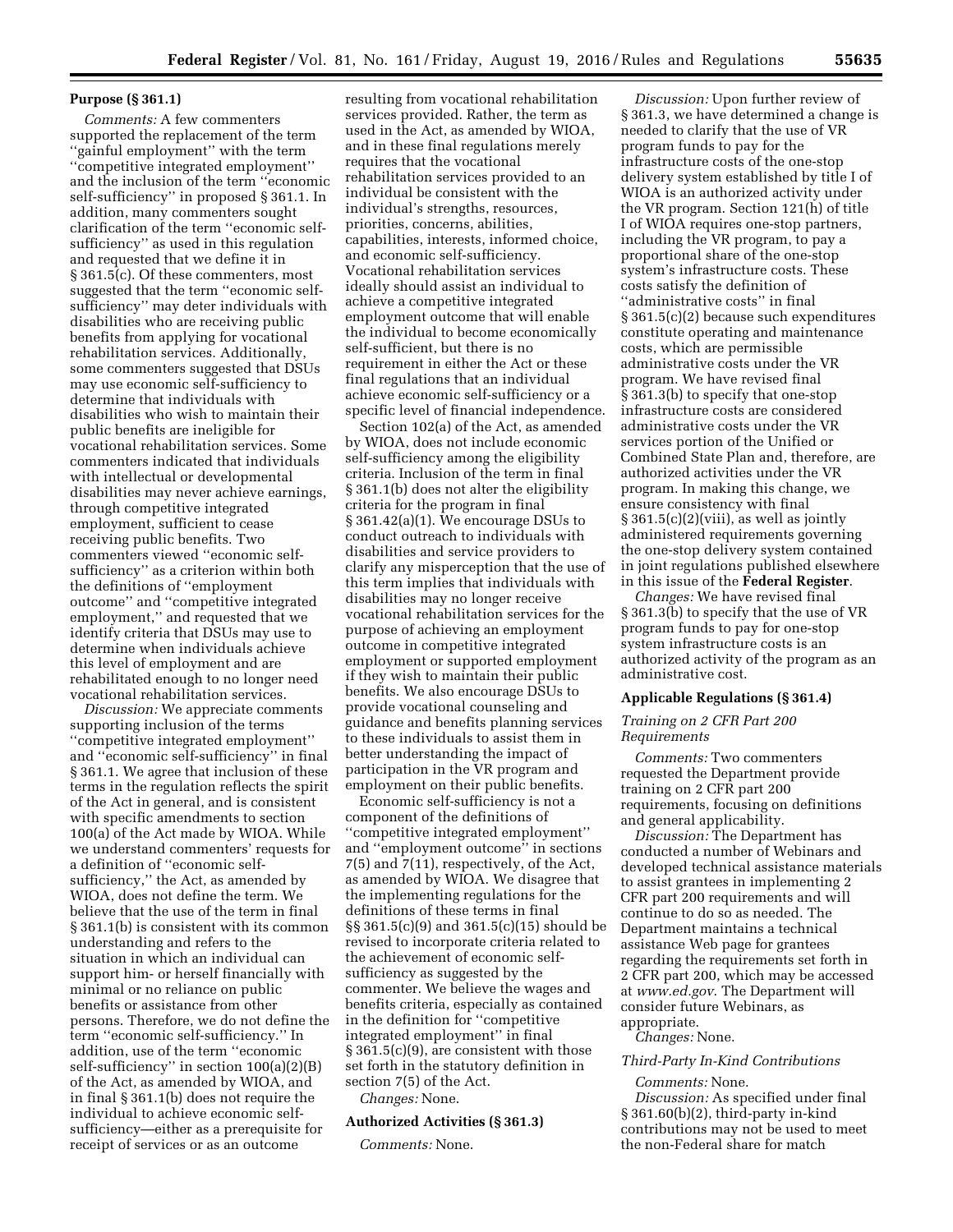purposes under the VR program. This prohibition against the use of thirdparty in-kind contributions under the VR program has been in place since 1997. Upon further Departmental review regarding this long-standing prohibition, we have determined it necessary to revise final § 361.4(d). In so doing, the Secretary clarifies that 2 CFR 200.306(b), which allows third party inkind contributions to be used as part of a non-Federal entity's cost sharing or matching when such contributions meet certain criteria, does not apply to the VR program. The Secretary believes this technical change will eliminate any confusion expressed by commenters in relation to final § 361.60(b)(2).

*Changes:* We have amended the applicable regulations in final § 361.4(d) to specify that 2 CFR 200.306(b), as it pertains to the acceptance of third-party in-kind contributions, is not applicable to the VR program.

#### **Applicable Definitions (§ 361.5)**

#### **Administrative Cost (§ 361.5(c)(2))**

## *Supervisory Personnel*

*Comments:* One commenter recommended that we consider costs for local level supervisors who do not perform counseling duties, but who directly supervise counselors, to be direct service costs rather than administrative costs.

*Discussion:* We disagree with the recommendation to consider the costs for local level supervisors who do not perform counseling duties, but who directly supervise counselors, to be direct service costs, rather than ''administrative costs.'' Final  $\S 361.5(c)(2)(xi)$  specifies that administrative salaries constitute ''administrative costs.'' Administrative salaries are those personnel costs paid to individuals who are not providing direct services to VR program applicants and consumers, and may include clerical and managerial salaries. Therefore, we consider costs for supervisors who do not provide direct services to be administrative costs in support of vocational rehabilitation services, rather than costs for the actual provision of such services. *Changes:* None.

#### *Travel Costs*

*Comments:* Two commenters indicated that the instructions for completing the Annual Vocational Rehabilitation Program/Cost Report (RSA–2) in Policy Directive (PD) 14–02 requiring DSUs to report staff travel costs as ''administrative costs'' appear to conflict with proposed § 361.5(c)(2)(xii), which specifically excludes travel costs

related to the provision of services from ''administrative costs.''

One commenter recommended we clarify that grantees may consider travel costs incurred in the provision of vocational rehabilitation services as a service-related cost, rather than an administrative cost. Specifically, the commenter requested that the final regulations clarify that travel costs incurred in the provision of preemployment transition services may be paid from the funds reserved for that purpose. This commenter also suggested that the Department update reporting instructions accordingly.

*Discussion:* We appreciate the commenters' observation that the definition of ''administrative costs'' in proposed  $\S 361.5(c)(2)(xii)$  appears to conflict with the instructions for completing the RSA–2 with regard to staff travel costs. The Department will review and update previously issued guidance as necessary to ensure consistency with these final regulations.

We agree that travel costs incurred directly as a result of providing vocational rehabilitation services constitute service-related costs, not ''administrative costs'' for purposes of the VR program. Therefore, DSUs may pay for travel costs incurred as a direct result of providing pre-employment transition services to students with disabilities, including travel to individualized education program meetings, from the funds reserved for the provision of those services. Travel costs incurred as a result of providing other vocational rehabilitation services to students with disabilities may not be paid from the funds reserved for the provision of pre-employment transition services because such travel would be beyond the scope of section 113 of the Act, as amended by WIOA, and final § 361.48(a). While travel costs incurred as a result of providing other vocational rehabilitation services to students with disabilities who have been determined eligible for vocational rehabilitation services may not be paid from the funds reserved for the provision of preemployment transition services, they still would be service-related, not administrative, costs. Staff travel costs incurred for other purposes, such as attending regional meetings or trainings, satisfy the definition of ''administrative costs'' and must be reported as such on the RSA–2. DSUs must have an established system of internal controls sufficient to record and track administrative expenditures associated with authorized activities so they can be distinguished from authorized servicerelated costs. In this way, DSUs are able to satisfy accounting and reporting

requirements set forth in final § 361.12 and Uniform Guidance on financial management in 2 CFR 200.302.

*Changes:* None.

## *Depreciation*

*Comments:* One commenter requested that we clarify whether DSUs must classify depreciation for administrative facilities as administrative costs.

*Discussion:* Final § 361.5(c)(2) provides several examples of administrative costs; however, the examples provided are not exhaustive. DSUs must treat depreciation in accordance with the Uniform Guidance requirements, as set forth in 2 CFR 200.436, and report it accordingly. Therefore, DSUs must report depreciation for facilities used for the administration of the VR program as administrative costs.

*Changes:* None.

*Infrastructure Costs for the Workforce Development System and Capital Expenditures* 

*Comments:* None.

*Discussion:* After further analysis of proposed § 361.5(c)(2), we made a technical change in final § 361.5(c)(2)(viii) to specify that costs to support the infrastructure of the onestop delivery system established under title I of WIOA are ''administrative costs'' for purposes of the VR program. Section 121(h) of WIOA requires onestop partners, including the VR program, to pay a proportional share of the one-stop system's infrastructure costs. We believe these costs satisfy the definition of ''administrative costs'' in final  $\S 361.5(c)(2)(viii)$  because these expenditures constitute operational and maintenance costs. We have revised final  $\S 361.5(c)(2)(viii)$  to specify operational and maintenance costs, for purposes of the definition of ''administrative costs'' under the VR program, include one-stop system infrastructure costs. This technical change ensures consistency with final § 361.3(b) and the jointly administered requirements governing the one-stop system, as set forth in the joint regulations published elsewhere in this issue of the **Federal Register**.

Additionally, we made a change to final  $\S 361.5(c)(2)(viii)$  to conform to the Uniform Guidance in 2 CFR part 200. In accordance with 2 CFR 200.439(b)(3), capital expenditures for improvements to land, buildings, or equipment which materially increase their value or useful life are unallowable as a direct cost, except with the prior written approval of the Department. Therefore, we have revised final § 361.5(c)(2)(viii) to delete a clause that had excluded capital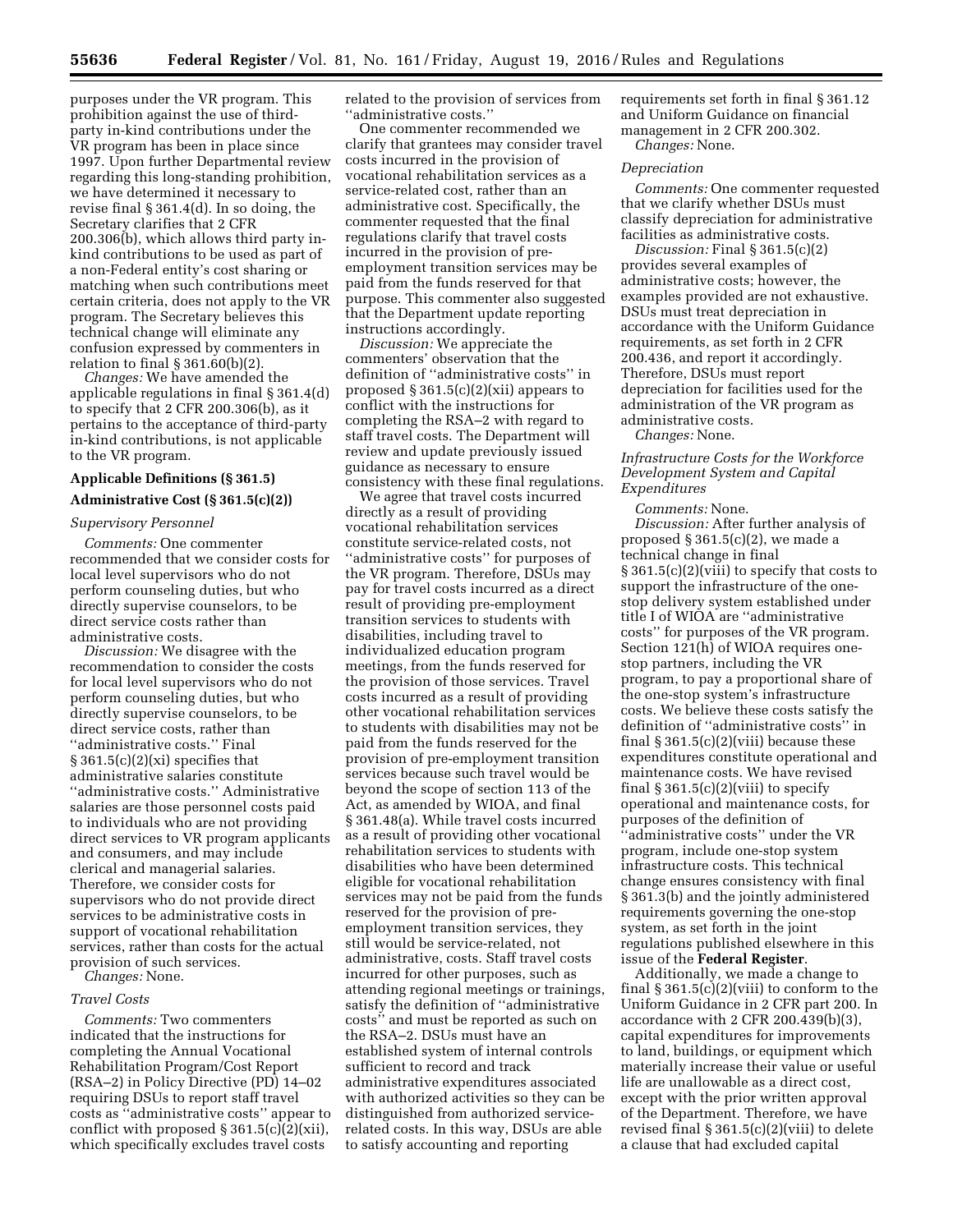expenditures from the definition of ''administrative costs'' for purposes of the VR program. Pursuant to this change, DSUs must treat capital expenditures as ''administrative costs'' for purposes of the VR program. This technical change enables grantees to report these costs more accurately as an administrative cost on the RSA–2 VR Program Cost Report.

*Changes:* We have revised final § 361.5(c)(2)(viii) to specify that the definition of ''administrative costs'' includes those costs associated with operating and maintaining the infrastructure of the one-stop system.

In addition, we have deleted the reference to ''not including capital expenditures as defined in 2 CFR 200.13'' from final § 361.5(c)(2)(viii).

## **Assessment for Determining Eligibility and Vocational Rehabilitation Needs (§ 361.5(c)(5))**

*Comments:* A few commenters supported the definition of ''assessment for determining eligibility and vocational rehabilitation needs'' in proposed § 361.5(c)(5). Some commenters disagreed with the requirement in the definition that, if additional data are needed to determine the employment outcome and the vocational rehabilitation services to be included in the individualized plan for employment, the DSU can conduct a comprehensive assessment that, in part, relies to the maximum extent possible on information obtained from experiences in integrated employment and other settings in the community. Another commenter requested clarification as to whether the use of information obtained from prior experiences within integrated employment settings or other integrated community settings could include internships or other unpaid work experiences.

*Discussion:* We appreciate the support for proposed  $\S 361.5(c)(5)$ , as well as the concerns and requests for clarification. Section  $7(2)(B)(v)$  of the Act, as amended by WIOA, and final  $\S 361.5(c)(5)(ii)(E)$  allow a DSU, when conducting the comprehensive assessment to determine the vocational rehabilitation needs and employment outcome for inclusion in the individualized plan for employment, to rely, in part, on the applicant's participation in integrated employment settings to the maximum extent possible. However, neither the Act nor the final regulations require that the individual be paid during these experiences. Therefore, section 7(2) of the Act and final § 361.5(c)(5)(ii) do not prohibit DSUs from using unpaid

internships or work experiences during the assessment process. We received other comments concerning a perceived conflict between this definition and proposed § 361.42(c)(2), which prohibits a DSU from considering an individual's work history when determining an applicant's eligibility for vocational rehabilitation services, and contracting with community rehabilitation programs that hold subminimum wage certificates issued by the Department of Labor under section 14(c) of the FLSA when conducting assessments. We address these comments in the *Analysis of Comments and Changes* of the *Assessment for Determining Eligibility and Priority for Services* section. *Changes:* None.

## **Competitive Integrated Employment (§ 361.5(c)(9))**

#### *Competitive Integrated Employment*

The overarching principle of the Act, as amended by WIOA, that individuals with disabilities are capable of achieving full integration into all aspects of life, including employment, is most evident in the definition of ''competitive integrated employment'' in section 7(5) of the Act and the interweaving of the term throughout the many provisions of the statute. Because of its central importance to the purpose of the VR program, we received extensive comments on the definition in proposed § 361.5(c)(9), expressing both strong support for, and opposition to, the proposed definition. The vast majority of public comment on the definition focused on the criteria that an employment location must satisfy if it is to be considered integrated. Some commenters expressed support for the definition in general, and the criteria for an integrated location specifically, for several reasons, including the definition's specificity that the commenters believe will ensure individuals with disabilities are working in integrated employment settings, and the impact the definition can have in curtailing the low expectations for individuals with disabilities who are relegated to segregated employment with little opportunity for advancement. However, many commenters opposed the definition, expressing concern that it would restrict or eliminate subminimum wage and sheltered employment for individuals with disabilities, or limit the ability of these individuals to choose among these options. We appreciate the support for the definition, and discuss the detailed comments in opposition to, and requests for clarification of, the proposed

definition under the topical headings that follow.

## *Subminimum Wage and Sheltered Employment*

*Comments:* Many commenters urged us to protect or not to eliminate the payment of subminimum wages to individuals with disabilities and sheltered employment. One of these commenters stated that not all individuals can be paid minimum wages, and that the employment must be profitable for both parties. Similarly, another commenter stated that if entities holding subminimum wage certificates were forced to pay less productive individuals with disabilities minimum wages, they would lose business to companies overseas. Likewise, some commenters stated that sheltered employment is needed to protect individuals with intellectual disabilities and other significant disabilities from abuse. A few commenters expressed their concern that the integrated location criteria of the definition devalue the employment of individuals with disabilities who cannot work in these settings.

Many commenters opposed the definition because it would limit an individual's choice of subminimum wage and sheltered employment options. Some of these commenters asked that we create an exception from the criteria for individuals who choose to work in a segregated or sheltered setting if all other criteria regarding competitive earnings and opportunities for advancement are satisfied.

*Discussion:* We acknowledge that many commenters on part 361 in general, and the definition of ''competitive integrated employment'' specifically, are concerned that these final regulations will eliminate or restrict the ability of individuals with disabilities, particularly those with the most significant disabilities, to be paid subminimum wages by entities holding certificates issued by the Department of Labor under section 14(c) of the FLSA, as well as sheltered employment. Although we recognize the concerns expressed by these commenters, we emphasize that the definition of ''competitive integrated employment'' and its use throughout final part 361 are intended to ensure that all individuals with disabilities served through the VR program are provided every opportunity to achieve employment with earnings comparable to those paid to individuals without disabilities in a setting that allows them to interact with individuals who do not have disabilities. Nonetheless, nothing in title I of the Act, as amended by WIOA, or the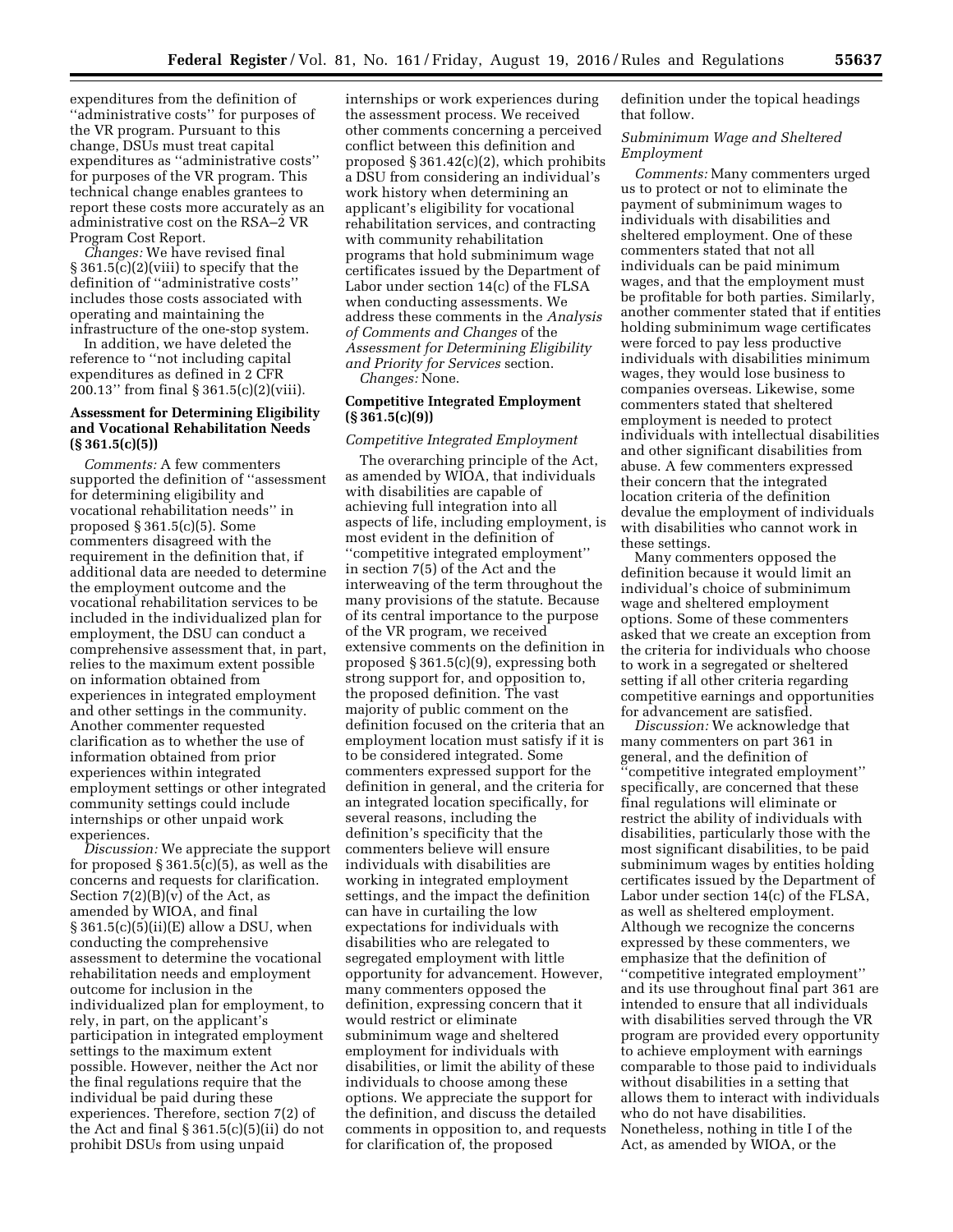regulations in final part 361 affects the FLSA in any manner. Later in this *Analysis of Comments and Changes,* we address limitations on the use of subminimum wage in section 511 of the Act and final 34 CFR part 397. In addition, the definition ''competitive integrated employment'' in final § 361.5(c)(9) does not prohibit or eliminate sheltered employment. As explained in final regulations published on January 21, 2001, we agree that extended employment programs have traditionally served as a safety net for individuals with significant disabilities who cannot perform work in an integrated setting in the community or who choose to work only among their disabled peers (66 FR 7250). The Secretary does not devalue the dignity or the worth of extended employment programs or the individuals who work in those settings. Rather, the definition of ''competitive integrated employment'' reflects the heightened emphasis throughout the Act, as amended by WIOA, that individuals with disabilities, including those with the most significant disabilities, can achieve employment in the community and economic self-sufficiency if provided appropriate services and supports. Because DSUs have been unable to assist individuals with disabilities to obtain sheltered employment through the VR program since October 2001, the vast majority of individuals have accessed sheltered employment through other sources or on their own initiative. Therefore, the Secretary believes the definition in final § 361.5(c)(9) will not affect the availability of sheltered employment for individuals who choose this form of employment, or for whom it is a legitimate and necessary option.

Furthermore, while the Act, as amended by WIOA, places a premium on the ability of individuals with disabilities to exercise informed choice throughout the vocational rehabilitation process, we do not agree that the final regulations in part 361 generally and the definition specifically are inconsistent with that emphasis. In fact, an individual with a disability may pursue any form of employment he or she chooses. However, if the individual wishes to receive vocational rehabilitation services, he or she must intend to achieve an ''employment outcome,'' which is defined in final § 361.5(c)(15) for purposes of the VR program as employment in competitive integrated employment or supported employment. If the individual chooses to pursue work that does not satisfy the definition of ''employment outcome'' for purposes of the VR program, such as

sheltered employment, the individual must seek services from another agency or provider. In such circumstances, these final regulations require the DSU to refer that individual to local extended employment providers or other Federal, State, or local programs (*e.g.,*  community rehabilitation programs, State Use programs, and centers for independent living) that can meet the individual's needs. The referral requirements in final § 361.37 also ensure that individuals receive sufficient information concerning the scope of the VR program and opportunities for individuals with disabilities to pursue competitive integrated employment. This information enables individuals to make a fully informed choice regarding whether to pursue competitive integrated employment through the VR program or subminimum wage and extended employment through other sources.

The Secretary believes these final regulations ensure that the VR program promotes to the maximum extent possible opportunities for individuals with disabilities, particularly those with significant disabilities, to pursue competitive integrated employment options. Moreover, final § 361.52 requires each DSU to preserve individual choice in the manner in which the Act intends for individuals who choose to pursue employment outcomes within the scope of the VR program.

Finally, section 7(5) of the Act, as amended by WIOA, does not permit an exception to the definition's requirements for individuals who choose subminimum wage and or sheltered employment. In fact, such an exception would be inconsistent with the plain meaning of the criteria contained in the statutory definition in section 7(5) of the Act. Therefore, we lack the statutory authority to create such an exception in final § 361.5(c)(9). *Changes:* None.

## *Public Benefits*

*Comments:* One commenter requested that we clarify the effect of the definition of ''competitive integrated employment'' on the eligibility of individuals with disabilities for Social Security benefits. One commenter expressed concern that the criteria would cause individuals to lose needed benefits provided through Medicaid and other sources.

*Discussion:* We recognize that some individuals are reluctant to pursue employment through the VR program due to their perceptions of the negative impact employment may have on the

public benefits, including Medicaid and other sources, on which they rely for financial and medical support. To enable individuals with disabilities to better understand the effects of employment on Social Security and other benefits and make well-informed decisions about the employment goals that best suit their needs, section 102(b)(2) of the Act, as amended by WIOA, and final  $\S 361.45(c)(2)$  require DSUs to provide benefits planning information, including information about work incentives provided through the Social Security Administration (SSA), to these individuals during the process for developing the individualized plan for employment. For further information, see the *Development of the Individualized Plan for Employment* section later in this *Analysis of Comments and Changes. Changes:* None.

#### *Full- and Part-Time Employment*

*Comments:* A few commenters requested that we define or clarify the terms ''full-time'' and ''part-time'' employment as they are used in the definition of ''competitive integrated employment.'' These commenters asked whether there is a minimum number of hours that an individual must work for the employment to satisfy the requirements of the definition, as well as the definition of an ''employment outcome.'' A few commenters expressed concern that on-call or temporary employment is not within the scope of the definition because it is not considered full- or part-time scheduled employment. They stated that many entry-level individuals are employed in on-call positions and that permitting this form of employment could enable individuals with intellectual disabilities to maintain employment.

*Discussion:* The reference to full- and part-time work in the definitions for the terms ''employment outcome'' and ''competitive integrated employment,'' for purposes of the VR program, is not new. The definition for ''employment outcome'' has remained consistent since the 1992 Amendments to the Act and the 1997 VR program regulations (62 FR 6334 (Feb. 11, 1997)). Although ''competitive integrated employment'' is a new term in the Act, as amended by WIOA, and these final regulations, the term and its definition are consistent with that for ''competitive employment'' in prior § 361.5(b)(11), which dates back to the 1997 VR program regulations. Because these definitions have existed for approximately 20 years without substantial change, we do not believe it necessary to define ''full-time'' or ''parttime'' in final part 361. ''Full-time'' and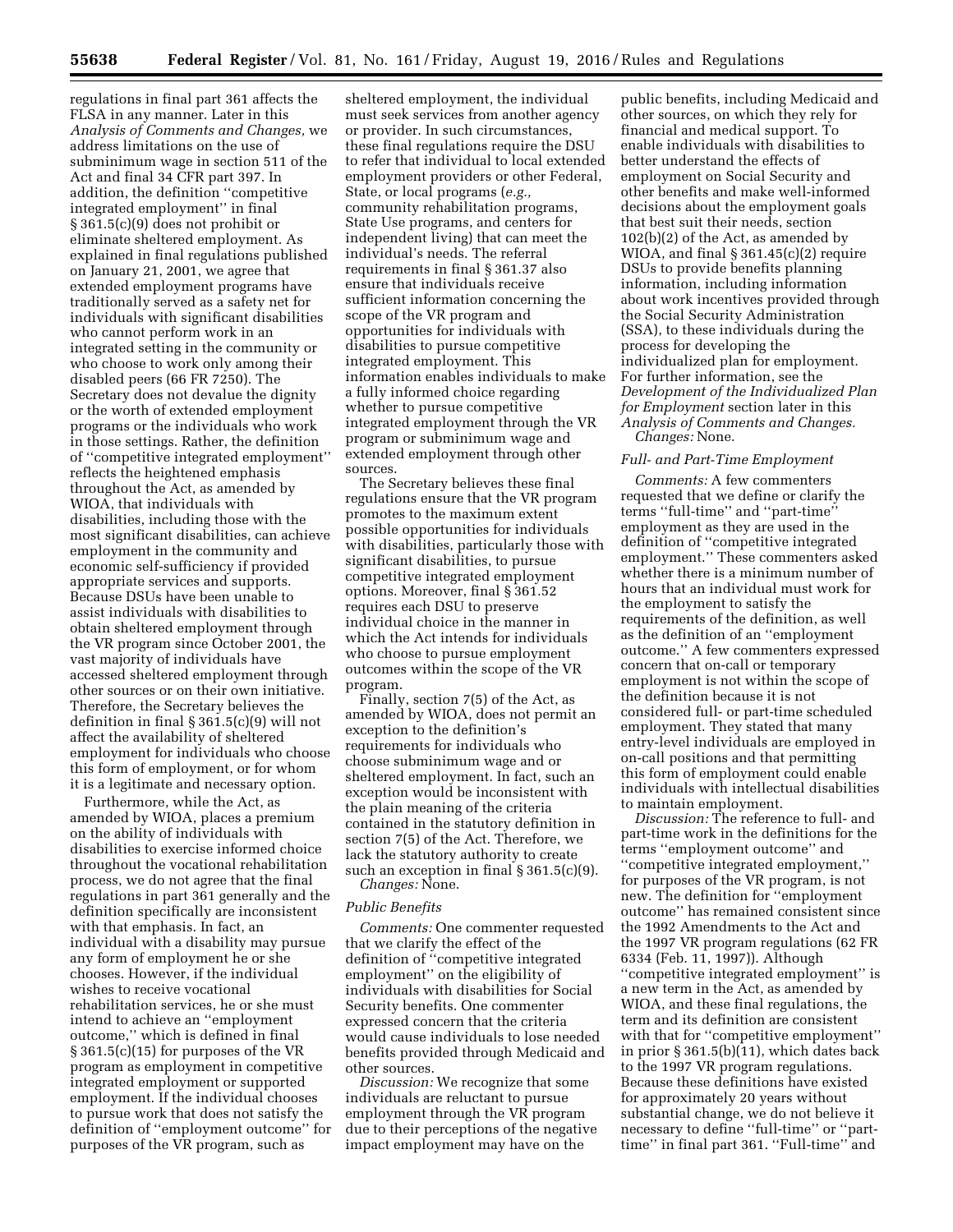''part-time'' have their common meanings and may vary across sectors of the economy. Generally, individuals are considered to be employed full-time if they work 40 hours per week. However, it is not uncommon for full-time employees to work fewer hours, such as 35 hours per week, depending on the terms of employment established by the employer. ''Part-time'' employment is employment for any number of hours less than that of full-time employment for the particular work performed. Nowhere in the statutory definitions of ''competitive integrated employment'' or ''employment outcome,'' or any other provision of the Act, as amended by WIOA, is a minimum number of hours that an individual must work for the employment to be considered full- or part-time specified, and we decline to do so in these final regulations, relying on the terms' common understanding. Finally, we clarify in this discussion that the definitions of ''competitive integrated employment'' and ''employment outcome,'' as set forth in the Act and these final regulations, do not require that the individual's employment be regularly scheduled, as suggested by the commenter. Thus, DSUs may assist individuals to obtain temporary or on-call employment so long as all the criteria of the definitions are satisfied. *Changes:* None.

## *Minimum Wage Rates*

*Comments:* Some commenters expressed strong support for the competitive earnings criteria in proposed § 361.5(c)(9)(i). We also received comments recommending changes to the criteria or requesting clarification. One commenter stated that the requirement that the individual's wages equal or exceed the higher of the Federal, or applicable State or local minimum wage rates adds unnecessary complexity to the vocational rehabilitation process. This commenter recommended that we apply a single standard of the Federal minimum wage rate to all employment outcomes achieved through the VR program, or that we apply the minimum wage rate in effect in the place of the individual's employment, and not the individual's place of residence.

*Discussion:* We appreciate the strong support for the competitive earnings criteria and respond here to the requests for clarification. We disagree with the request to avoid complexity by using only the Federal minimum wage as the measure of competitive earnings. Section  $7(5)(A)(i)(I)(aa)$  of the Act, as amended by WIOA, requires that the individual's earnings equal or exceed

the Federal, State, or applicable local minimum wage rate, whichever is higher, for the employment to satisfy the definition of ''competitive integrated employment.'' Final § 361.5(c)(9)(i)(A) mirrors the statutory definition in this respect. Given the specific statutory requirement, we lack the statutory authority to restrict this requirement in the final regulation. In addition, the definition focuses on the wages paid by the employer, who is subject to the minimum wage laws applicable to the place of employment. Consequently, we agree with the commenter that the determination of whether the individual's earnings satisfy the definition's criteria should be based on the minimum wage rate applicable to the individual's place of employment, and not his or her place of residence.

*Changes:* We have revised final  $\S 361.5(c)(9)(i)(A)$  to clarify that the applicable State and local minimum wage laws are those that apply to the place of employment.

#### *Customary Wages*

*Comments:* One commenter recommended that we revise the definition to emphasize that the intent of the law and the regulations is to ensure that wages and benefits paid to individuals with disabilities are comparable to the prevailing wage and benefits of individuals without disabilities.

*Discussion:* Section 7(5)(A)(i)(I)(bb) of the Act, as amended by WIOA, and final  $\S 361.5(c)(9)(i)(B)$  require that the individual with the disability be compensated at a rate comparable to the customary rate paid by the employer for the same or similar work performed by individuals without disabilities for the employment to be considered competitive integrated employment. The Secretary emphasizes that this provision in both the Act and the final regulations mirrors the definition of ''competitive employment'' in prior § 361.5(b)(11)(ii) (see 66 FR 4379 (Jan. 17, 2001)), which formed the basis for the definition in the Act. We also note that the commenter's recommendation would not limit the criterion to the wages paid by the employer, as do the statutory and final regulatory definition, but would appear to extend the criterion to the prevailing wages paid to individuals without disabilities in similar positions generally. For these reasons the recommendation is not consistent with the criterion in the statutory definition and, thus, we do not have the authority to expand the regulatory definition in final  $§ 361.5(c)(9)(i)(B)$  as the commenter suggests.

#### *Changes:* None.

## *Comparable Training, Skills, and Experience*

*Comments:* Two commenters requested that we clarify the meaning of ''comparable training, skills, and experience'' as used in the definition, and how this concept could be quantified.

*Discussion:* Section 7(5)(A)(i)(I)(bb) of the Act, as amended by WIOA, and final § 361.5(c)(9)(i)(B) require the DSU to take into account the training, experience, and level of skills possessed by employees without disabilities in similar positions when determining whether the earnings of the individual with a disability are comparable. We do not believe that it is possible to quantify this comparison. Instead, the determination is based on the vocational rehabilitation counselor's knowledge of the training, skills, and experience needed to perform the job generally and required by the employer specifically. In this way, the DSU can ensure that the individual with the disability is compensated in a manner comparable to that of employees without disabilities in all critical respects, and is not paid at a lower rate simply on the basis of his or her disability.

*Changes:* None.

#### *Self-Employment*

*Comments:* One commenter noted the proposed definition recognizes that individuals, with or without disabilities, in self-employment may not receive an income from the business equal to or exceeding applicable minimum wage rates, particularly in the early stages of operation. The commenter requested clarification regarding the reason the definition proscribes an individual with a disability in self-employment from what other successful entrepreneurs have the option to practice. Another commenter asked if individuals who achieve self-employment are included in the calculations of the performance accountability measures assessing employment in the second and fourth quarters after exit from the VR program, since their employment and wages are not captured in Unemployment Insurance wage systems.

*Discussion:* We want to clarify that section  $7(5)(A)(i)(II)$  of the Act, as amended by WIOA, and final  $§ 361.5(c)(9)(i)(C)$  do not prevent, as the commenter indicates, an individual with a disability who is self-employed from receiving earnings comparable to those achieved by individuals without disabilities in similar occupations. As explained in the preamble to the NPRM, the statutory and regulatory definitions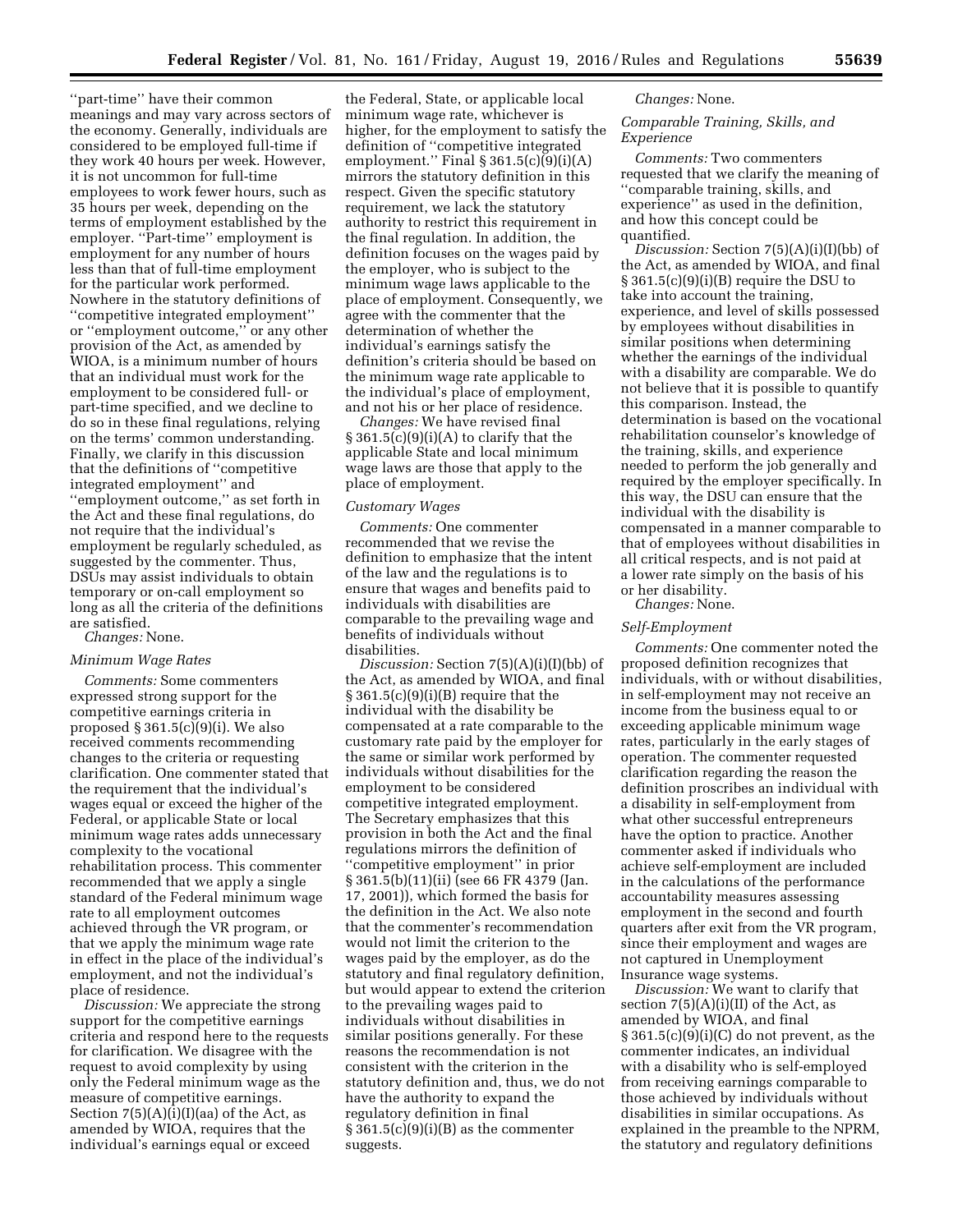recognize that individuals with disabilities, as well as individuals without disabilities, may experience difficulty in generating sufficient income from their self-employment ventures, that will enable them to achieve earnings equal to or exceeding the applicable minimum wage rate, especially in the early stages of the business operations. Thus, final  $§ 361.5(c)(9)(i)(C)$  provides that a selfemployed individual with a disability in the start-up phase of a business venture who is making less than the applicable minimum wage can meet the definition of ''competitive integrated employment.''

Furthermore, individuals who receive services through the VR program to assist with the achievement of selfemployment outcomes are considered ''participants'' as that term is defined under the joint final regulations implementing the jointly administered performance accountability system requirements of section 116 of title I of WIOA, published elsewhere in this issue of the **Federal Register**, and must be taken into account when calculating a DSU's performance on those measures. Since the employment status and earnings of self-employed individuals are not captured through the unemployment insurance wage system, a DSU may use supplemental wage information to obtain the data necessary for the calculation of its performance. For further information concerning the definition of ''participant'' for purposes of the performance accountability measures under section 116 of WIOA and the data needed to calculate these measures, particularly data related to supplemental information when quarterly wage records are not available, see the analysis of comments on the joint performance final regulations published elsewhere in this issue of the **Federal Register**.

*Changes:* None.

## *Documentation of Competitive Earnings*

*Comments:* One commenter asked what documentation a DSU is required to use when verifying the criteria for competitive earnings, including that the wages are equal to, or exceed, the applicable wage rate for the locality; that the individual's wages and benefits are comparable to those earned by individuals without disabilities in similar positions and who possess the same level of training, skills, and experience; that the individual has the same opportunities for advancement as do persons without disabilities in similar positions; and the income level of an individual who has achieved selfemployment.

*Discussion:* Final § 361.47(a)(9) requires the DSU to maintain a record of services for each individual served through the VR program that includes documentation verifying if the individual has achieved competitive integrated employment, including whether the individual has obtained employment with competitive earnings. Final § 361.47(b) does not prescribe the necessary documentation, but directs the DSU, in consultation with the State Rehabilitation Council, to determine the type of documentation needed to meet the requirements of § 361.47(a). However, examples of documentation that a DSU may use include, as appropriate for the type of employment, unemployment insurance wage records, tax returns, earnings statements from the employer, and self-reported information.

#### *Changes:* None.

#### *Subsistence Occupations*

*Comments:* Some commenters responded to the statement in the NPRM's preamble indicating that we interpret subsistence employment as a form of self-employment common to cultures of many American Indian tribes, or to the definition of ''subsistence'' under 34 CFR part 371 governing the American Indian Vocational Rehabilitation Services (AIVRS) program (see NPRM, Workforce Innovation and Opportunity Act, Miscellaneous Program Changes, 80 FR 20988, 20994–20998 (April 16, 2015)). Several commenters asked whether the interpretation of the self-employment criteria within the definition of ''competitive integrated employment'' in proposed § 361.5(c)(9) that includes subsistence activities is limited to individuals served through the AIVRS program under 34 CFR part 371 or to American Indians and Alaska Natives. Of these, one commenter noted that subsistence activities are not only culturally relevant for American Indians and Alaska Natives, but that they are also vital to many individuals who live in rural areas with limited competitive employment options. One commenter requested that we clarify the meaning of ''culturally appropriate'' as used in the definition of ''subsistence'' and the preamble to the NPRM by providing examples. Another commenter asked what limits would be placed on hobbies as self-employment outcomes if subsistence outcomes were available to all individuals served through the VR program. In addition, several commenters requested that we revise the definition of ''employment outcome'' for purposes of the VR

program to include within its scope subsistence activities.

*Discussion:* In the NPRM covering amendments made by WIOA to the miscellaneous programs authorized by the Act, the Secretary proposed a definition of ''subsistence'' in 34 CFR 371.6 for purposes of the AIVRS program (80 FR 20988, 20995). Under that definition, ''subsistence'' means a form of self-employment in which individuals use culturally relevant or traditional methods to produce goods or services for household consumption or non-commercial barter and trade that constitute an important basis for the individual's livelihood. To ensure consistency in the interpretation of the definition of ''competitive integrated employment'' for the purposes of the VR program and the AIVRS program, and in light of the definition of ''subsistence'' in final 34 CFR 371.6, the Secretary stated in the preamble to the NPRM to the VR regulations that the Department interprets subsistence employment as a form of self-employment common to cultures of many American Indian tribes. The Secretary believes that consistency in interpretation and implementation of the regulations governing the VR and AIVRS programs is essential given the large number of American Indians and Alaska Natives with disabilities who are eligible for services from both programs, some of whom may be served by the programs sequentially or even simultaneously.

The Secretary does not intend the statement in the NPRM covering the proposed regulations in part 361, or the inclusion of the definition of ''subsistence'' only in 34 CFR 371.6, to limit the provision of services designed to assist individuals to achieve subsistence occupations to those served through the AIVRS program. DSUs may assist American Indians and Alaska Natives served through the VR program to achieve subsistence occupations as a form of self-employment under the limited circumstances set forth in the definition in 34 CFR 371.6, which the Department applies in the same manner to the VR program.

While the Secretary believes that, as the statement in the NPRM indicates, subsistence occupations are most culturally relevant to American Indian and Alaska Native tribes, the Secretary recognizes that they may also be culturally relevant to other small groups of individuals who may traditionally engage in these occupations, such as those in the outlying areas. Thus, DSUs may find it appropriate to assist individuals from cultures other than American Indian and Alaska Native tribes to achieve self-employment in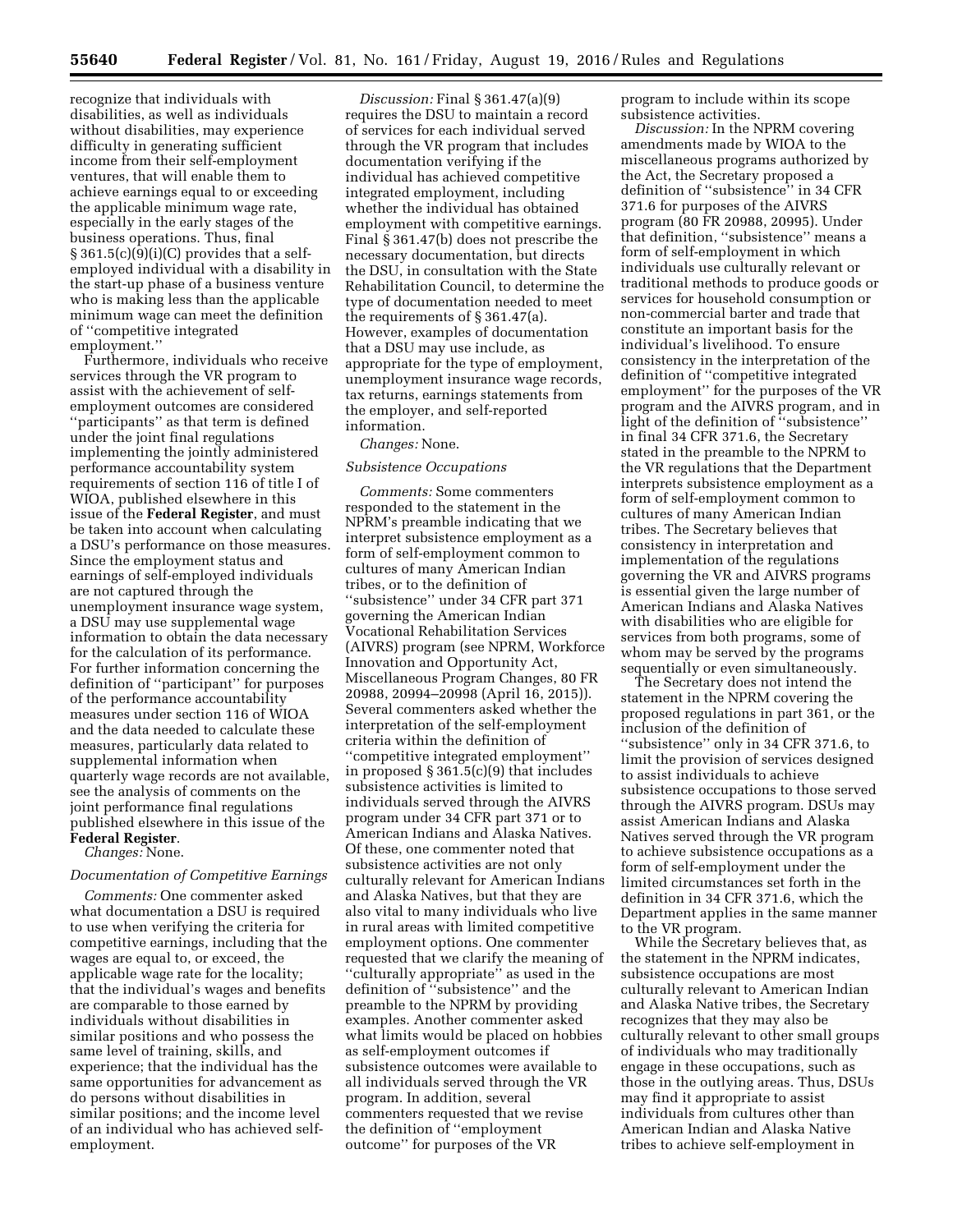subsistence occupations that meet the definition of 34 CFR 371.6. However, because the definition of ''subsistence'' in 34 CFR 371.6 requires that the subsistence occupation be culturally relevant to the individual, the Secretary declines to extend the applicability of subsistence occupations to other individuals with disabilities served through the VR and AIVRS programs solely on the basis of their location in rural areas.

Examples of subsistence occupations that are culturally relevant to American Indians or Alaska Natives include the exchange of fish caught, or grain raised, by the individual with the disability for other goods produced by other members of the tribe that are needed by the individual to live and maintain his or her home. Given, however, the large number of American Indian tribes, including Alaska Native villages and regional corporations, and their widely varying cultural practices, any list of further examples of culturally relevant practices would also be incomplete and may exclude cultural practices that are unique to some tribes. Since the definition of ''subsistence'' in final 34 CFR 371.6 requires that the activity constitute an important basis of the individual's livelihood, DSUs cannot provide vocational rehabilitation services to individuals to enable them to engage in mere hobbies that do not serve this same purpose.

Finally, the definition of ''employment outcome'' in final § 361.5(c)(15) encompasses all forms of competitive integrated employment, including self-employment. Because we consider subsistence occupations to be a form of self-employment, these occupations are already within the scope of the definition of ''employment outcome'' and it is not necessary to revise the definition to include a specific reference to subsistence. *Changes:* None.

#### *Integrated Location—General*

*Comments:* As stated in the introduction to this section, the majority of commenters who commented on the definition of ''competitive integrated employment'' focused on the integrated location component of the definition in proposed  $§ 361.5(c)(9)(ii)$ , which requires that the individual perform work in a location that meets two distinct criteria. The location must be a setting: (1) Typically found in the community; and (2) where the employee with a disability interacts for the purpose of performing the duties of the position with other employees within the particular work unit and the entire work site, and, as appropriate to the

work performed, other persons (*e.g.,*  customers and vendors), who are not individuals with disabilities (not including supervisory personnel or individuals who are providing services to the employee) to the same extent that employees who are not individuals with disabilities and who are in comparable positions interact with these persons.

Of the commenters who strongly supported the criteria, several requested that we make additional changes to this particular component of the definition by: (1) Adding language that the criteria should not be used to exclude individuals from the VR program due to concerns about their ability to meet the standard, and emphasizing that individuals with disabilities, including those with the most significant disabilities, are capable of achieving high quality competitive integrated employment when provided the necessary skills and supports; (2) specifically excluding from the scope of the definition employment in businesses owned by community rehabilitation providers, group or enclave settings, affirmative industries, social enterprises, or any other form of non-traditional work unit; and (3) changing the term ''competitive integrated employment'' to ''competitive integrated individualized employment'' to be clear that employment through the VR program is individualized.

Many of the commenters who opposed the integrated location criteria in proposed § 361.5(c)(9)(ii) requested that we replace them with those in the statutory definition because they believe that: (1) Some of the proposed criteria are not mandated by WIOA; (2) some of the proposed criteria are too strict and would result in the loss of employment opportunities that pay good wages and benefits; and (3) the statutory language would maintain work options and choice for consumers.

Some commenters inquired about the impact of the definition on the employment, by community rehabilitation programs, of individuals with disabilities, particularly those who are blind and visually impaired, in managerial and other positions. These commenters stated that employment in these positions was in an integrated location under prior guidance issued by the Department, specifically technical assistance circular 06–01 entitled ''Factors State Vocational Rehabilitation Agencies Should Consider When Determining Whether a Job Position Within a Community Rehabilitation Program is Deemed to be in an Integrated Setting for Purposes of the Vocational Rehabilitation Program'' and dated November 21, 2005. One

commenter requested that we clarify whether the employment of individuals with disabilities in call centers operated by community rehabilitation providers occurs in an integrated location.

Another commenter requested that we clarify the impact of the criteria on employment in the business enterprise (vending) program for individuals who are blind under the Randolph-Sheppard Act, as well as State industries programs for the blind.

*Discussion:* We appreciate the strong support for  $\S 361.5(c)(9)(ii)$ . We also recognize those comments opposing, and requesting clarification of, the criteria. Before addressing the specific comments, the Secretary believes, as stated in the NPRM, that the definition of ''competitive integrated employment'' in section 7(5) of the Act, as amended by WIOA, for the most part incorporates the definition of ''integrated setting'' in prior § 361.5(b)(33)(ii). Therefore, the substance of the definitions of ''competitive integrated employment'' in final  $\S 361.5(c)(9)(ii)$  and "integrated setting'' in final § 361.5(c)(32)(ii), for purposes of the VR program, with respect to the integrated nature of the employment location is familiar to DSUs and does not diverge from prior regulations, long-standing Department policy, practice, and the heightened emphasis on competitive integrated employment throughout the Act, as amended by WIOA.

The Secretary believes that final § 361.5(c)(9)(ii) and the explanation in the following paragraphs provide sufficient guidance to enable DSUs to determine whether a particular work location satisfies the definition of ''competitive integrated employment.'' The Secretary does not believe it necessary to revise the definition by adding language emphasizing that individuals with disabilities, including those with the most significant disabilities, are capable of achieving high quality competitive integrated employment when provided the necessary services and supports. This principle is clearly expressed in final § 361.1 describing the purpose of the VR program, thereby forming the foundation for all provisions of final part 361, including the definition of ''competitive integrated employment.'' Therefore, there is no need to restate the principle in the definition.

We do not believe that it is possible to identify all types of non-integrated employment settings in the definition, as the specific exclusion of one type of non-integrated employment setting from the definition could result in a misperception that settings not mentioned are within the scope of the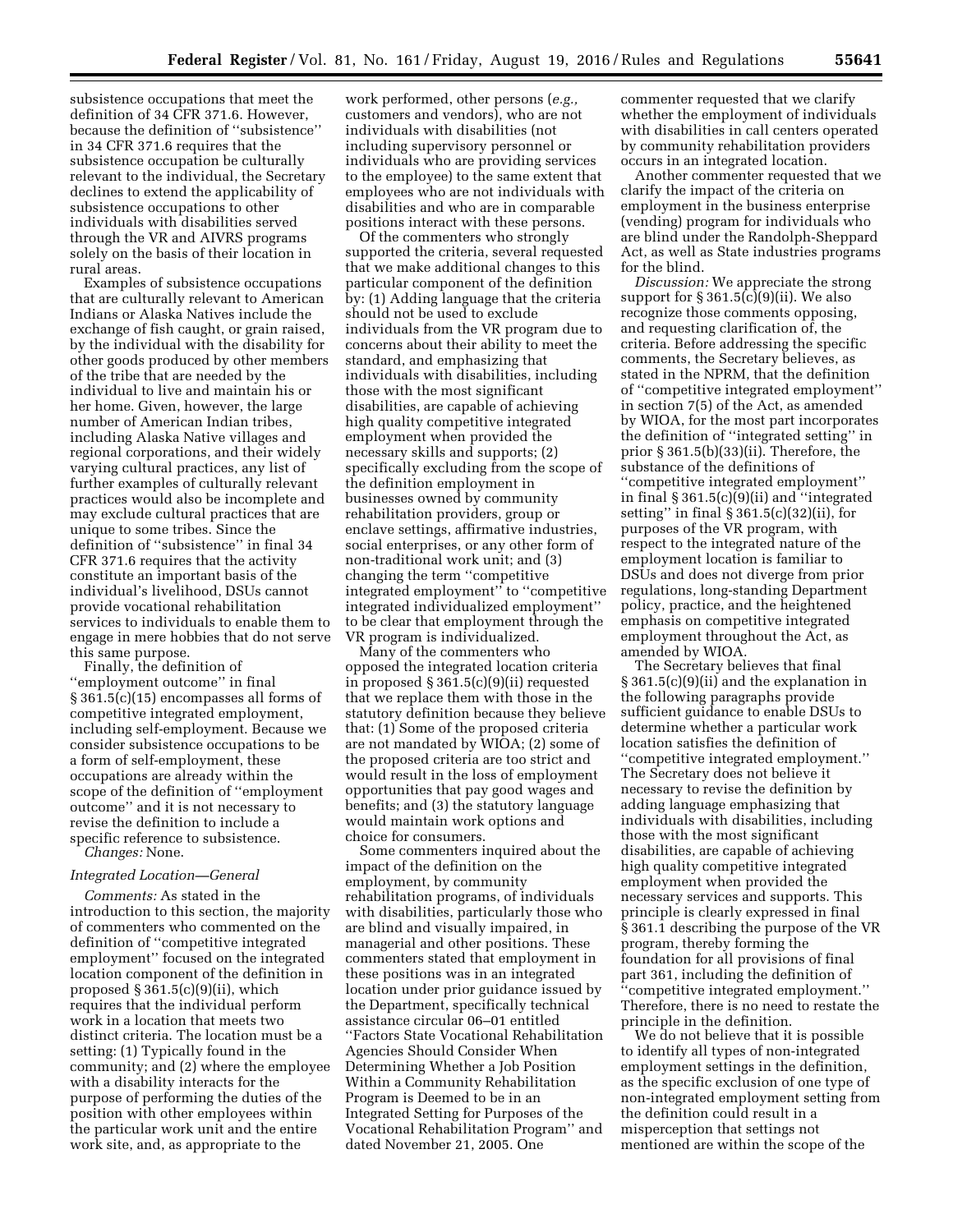definition. Instead, we explain in the following paragraphs the application of the integrated location criteria to these types of work settings. When the criteria are properly applied by DSUs, group and enclave employment settings operated by businesses formed for the purpose of employing individuals with disabilities will not satisfy the definition of ''competitive integrated employment.'' Therefore, the Secretary disagrees with the recommendation to add language to the definition expressly excluding from the scope of the definition employment in businesses owned by community rehabilitation providers, group and enclave settings, affirmative industries, social enterprises, and other forms of nontraditional work settings.

In addition, we disagree with the recommendation to change the term ''competitive integrated employment'' to ''competitive integrated individualized employment.'' Section 7(5) of the Act, as amended by WIOA, defines ''competitive integrated employment,'' and that definition forms the basis for the definition in final § 361.5(c)(9). Moreover, the many provisions of the Act and the final regulations in final part 361, including those governing the selection of an employment outcome, the vocational rehabilitation services provided, the exercise of informed choice, and the closure of an individual's service record, underscore the individualized nature of the VR program, thereby making it unnecessary to add the word ''individualized'' to the term ''competitive integrated employment'' in these final regulations.

Furthermore, the Secretary disagrees with the commenters' recommendation that we replace the regulatory criteria in proposed § 361.5(c)(9)(ii) with the statutory criteria, verbatim, in section 7(5)(B) of the Act, as amended by WIOA. As stated in the NPRM, the integrated setting criteria in proposed § 361.5(c)(9)(ii), although not verbatim, are nevertheless consistent with the statutory definition in section 7(5)(B) of the Act, as amended by WIOA, with respect to the integrated nature of the employment setting, and, in turn, are consistent with the definition of ''integrated setting'' in prior § 361.5(b)(33)(ii). Also in light of the consistency of section 7(5)(B) of the Act with the prior regulatory definition of ''integrated setting,'' as well as the Department's long-standing interpretation of that definition, the Secretary does not believe that the criteria in the statutory definition of ''competitive integrated employment'' would permit within its scope work options that would not have satisfied

the criteria in prior § 361.5(b)(32)(ii). There is no indication in the Act, as amended by WIOA, or the limited legislative history, that Congress intended to narrow the scope of the integrated setting criterion of the definition of ''competitive integrated employment.'' Therefore, the Secretary believes the definition of ''competitive integrated employment'' in final § 361.5(c)(9)(ii), while not verbatim, is nonetheless consistent with the Act, prior regulations, and long-standing Department policy. This means employment that would have satisfied the definition of ''integrated settings'' in prior regulations and Department guidance would satisfy the definition of ''competitive integrated employment'' in these final regulations.

We emphasize that it is the DSU's responsibility to apply final § 361.5(c)(9)(ii) in a manner consistent with long-standing Departmental policy. The DSU must apply the criteria equally to any position, whether it involves the management or administration of, or the production and delivery of goods and services by, the organization, and without regard to the type of business operation, such as, but not limited to, a call center within a community rehabilitation program, the manufacture of office supplies by a State industries program for individuals who are blind, or a contract for landscaping services. The criteria contained in final §§ 361.5(c)(9)(ii) and 361.5(c)(32)(ii) provide important clarifications that are necessary to better enable a DSU to determine, on a case-by-case basis, whether a particular position in an organization's specific work unit is in an integrated location.

The Randolph-Sheppard Act provides opportunities for self-employment and entrepreneurship in the community to individuals who are blind. As a form of self-employment and business ownership, the outcomes of individuals in the vending facilities established under the Randolph-Sheppard Act are deemed to be in integrated settings and specifically within the definition of ''employment outcome'' in final § 361.5(c)(15). *Changes:* None.

# *Typically Found in the Community*

*Comments:* One commenter stated that work opportunities established by community rehabilitation programs specifically for the purpose of employing individuals with disabilities in the community constitute an integrated setting, and that these jobs enable people to become more selfsufficient and live a more rewarding life.

A few commenters asked whether the criteria would prohibit the employment of individuals with disabilities in work settings operated by community rehabilitation providers that exclusively serve other persons with disabilities (*e.g.,* group homes, inclusive child care centers, adult day programs, or peer support programs), because these locations are not typically found in the community or do not afford the level of interaction among individuals with and without disabilities required by the definition.

One commenter specifically addressed the criterion requiring the work location to be a setting typically found in the community, stating that the criterion does not exist in the statutory definition and it would limit opportunities for individuals with disabilities to participate in new and innovative employment models and businesses that are not yet typical. The commenter recommended that we remove this requirement.

*Discussion:* The Secretary has incorporated language contained in the prior regulatory definition of ''integrated setting'' requiring that the work location be in ''a setting typically found in the community,'' meaning that an integrated setting must be one that is typically found in the competitive labor market. This long-standing Departmental interpretation is consistent with the Act, as amended by WIOA, as well as with express congressional intent as set forth in prior legislative history. Specifically, integrated setting ''is intended to mean a work setting in a typical labor market site where people with disabilities engage in typical daily work patterns with co-workers who do not have disabilities; and where workers with disabilities are not congregated . . .'' (Senate Report 105–166, page 10, March 2, 1998). Nothing in the Act suggests that Congress intended a different interpretation of the integrated setting criterion in the amendments made by WIOA. Rather, Congress demonstrated a continuation of this interpretation by incorporating into the statute, almost verbatim, a criterion from prior § 361.5(b)(33)(ii) into the definition of ''competitive integrated employment'' in section 7(5)(B) of the Act. Therefore, the Secretary maintains the longstanding Departmental policy that settings established by community rehabilitation programs specifically for the purpose of employing individuals with disabilities (*e.g.,* sheltered workshops) do not constitute integrated settings because these settings are not typically found in the competitive labor market—the first of two criteria that must be satisfied if a DSU is to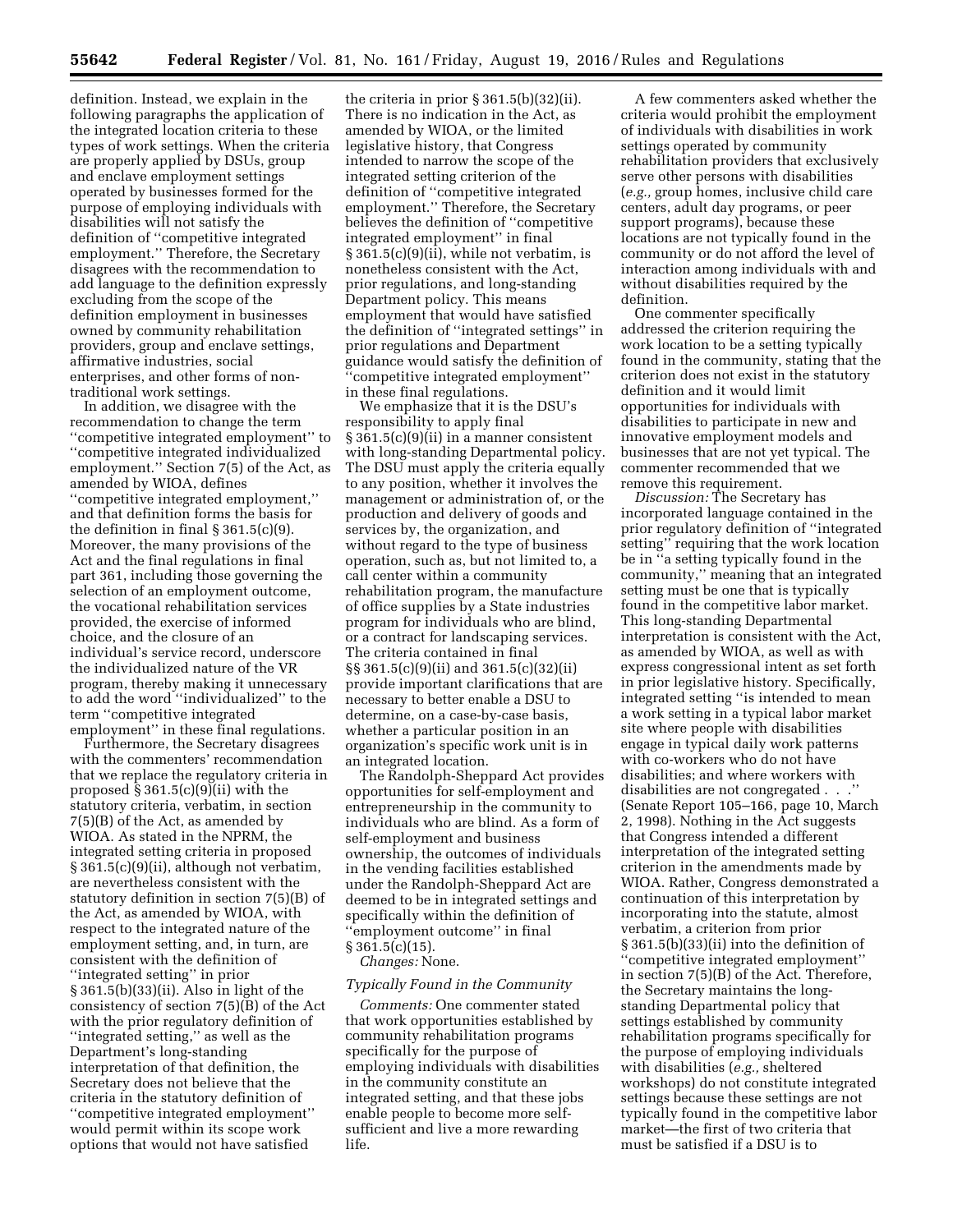determine that a work setting is an integrated location under final  $\S 361.5(c)(9)$ .

As we made clear in the discussion of *Integrated Location—General*  previously and have stated in longstanding Departmental policy, DSUs must apply the integrated location criteria in a consistent manner and on a case-by-case basis to any work setting, including settings operated by community rehabilitation providers that exclusively serve other persons with disabilities (*e.g.,* group homes, inclusive child care centers, adult day programs, or peer support programs). Nonetheless, we note that the settings described in the comments, though formed for the unique purpose of serving individuals with disabilities, have not been established for the purpose of employing them. Thus, the settings in question in the comments would appear to satisfy the first criterion that the setting is typically found in the community. If this is the case, it would remain for the DSU to determine if the setting is one in which the employee with the disability interacts with employees without disabilities in the work unit and across the work site to the degree that employees without disabilities in similar positions interact with these same persons.

With respect to the comment specifically about proposed  $\S 361.5(c)(9)(ii)(A)$ , which requires that the location be a setting typically found in the community, the Secretary disagrees with the commenter's request to remove the criterion from the definition. The criterion does not exclude from competitive integrated employment any innovative or unique business models that otherwise satisfy the definition's criteria. Instead, the Secretary interprets the criterion to be more narrowly focused on the purpose for which the business is formed. As explained earlier, businesses established by community rehabilitation programs or any other entity for the primary purpose of employing individuals with disabilities do not satisfy this criterion, and, therefore, are not considered integrated settings, because these settings are not within the competitive labor market. The Department has long considered several factors to typically distinguish positions in these types of businesses from those that satisfy the criterion. The factors that generally would result in a business being considered ''not typically found in the community,'' include: (1) The funding of positions through Javits-Wagner-O'Day Act (JWOD) contracts; (2) allowances under the FLSA for compensatory subminimum wages; and

(3) compliance with a mandated direct labor-hour ratio of persons with disabilities. It is the responsibility of the DSU to take these factors into account when determining if a position in a particular work location is an integrated setting.

## *Changes:* None.

## *Level of Interaction Among Individuals With and Without Disabilities*

*Comments:* Of those commenters who commented specifically on the level of interaction among individuals with and without disabilities, one commenter asked that we include language to require individuals with disabilities to interact with other employees and individuals without disabilities to the same extent that employees without disabilities paid directly by the employer interact with these persons. The commenter stated that the additional language would help to emphasize that individuals can exercise informed choice in the selection of service providers under the VR program.

One commenter suggested that we define ''integrated location'' as a ratio of individuals with disabilities and individuals without disabilities, stating that true integrated employment consists of a mix of workers with and without disabilities.

Another commenter recommended that we adopt the prior Departmental guidance in technical assistance circular 06–01 mentioned in the *Integrated Location—General* discussion. The commenter believed that the guidance required DSUs to give equal weight to the interaction of individuals with disabilities with other individuals without disabilities, including employees in the work unit and across the work site, and customers as well as vendors.

*Discussion:* In response to those comments addressing proposed § 361.5(c)(9)(ii)(B), the second criterion of integrated location, section 102(d) of the Act and final § 361.52 require that individuals be able to exercise informed choice in the selection of service providers. Therefore, it is not necessary to amend the definition to require that individuals with disabilities interact with employees and other persons without disabilities to the same extent that employees without disabilities paid directly by the employer interact with these persons. We do not believe that including the additional language in final  $\S 361.5(c)(9)(ii)(B)$  would further protect the ability of individuals to choose among service providers.

The Secretary appreciates the commenter's recommendation that we revise this criterion and define an

integrated setting as being comprised of a ratio (not specified by the commenter) of employees with disabilities in comparison to individuals without disabilities. Since ''integrated setting'' was first defined in VR program regulations, we have considered how best to capture the intent of Congress and long-standing Department policy in its criteria. In doing so, we considered whether to establish a numerical ratio and have rejected this as impractical and unworkable. Given the many and varied types of employment settings in today's economy, we cannot determine a single ratio that could be used to satisfactorily determine the level of interaction required to meet the intent underlying the definition. Rather than using a numerical standard, we believe that an ''integrated setting'' is best viewed in light of the quality of the interaction among employees with disabilities and persons without disabilities when compared to that of employees without disabilities in similar positions, and have not added a numerical ratio to final § 361.5(c)(9).

The Secretary disagrees with the commenter's interpretation of the prior guidance provided in technical assistance circular 06–01 and the assertion that factors such as the level of interaction of employees with disabilities with other employees in the work unit and across the work site, as well as with customers and vendors, should be weighted equally. As stated in the NPRM, the Secretary believes the focus of whether the setting is integrated should be on the interaction between employees with and without disabilities, and not solely on the interaction of employees with disabilities with people outside of the work unit. For example, the interaction of individuals with disabilities employed in a customer service center with other persons over the telephone, regardless of whether these persons have disabilities, would be insufficient by itself to satisfy the definition. Instead, the interaction of primary consideration should be that between the employee with the disability and his or her colleagues without disabilities in similar positions. *Changes:* None.

# *Work Unit*

*Comments:* Commenters supporting and opposing the integrated location criteria commented specifically on the use of ''work unit'' in final § 361.5(c)(9)(ii)(B). Some in support requested that we clarify the meaning of the term with respect to the numbers of individuals with disabilities as compared to those without disabilities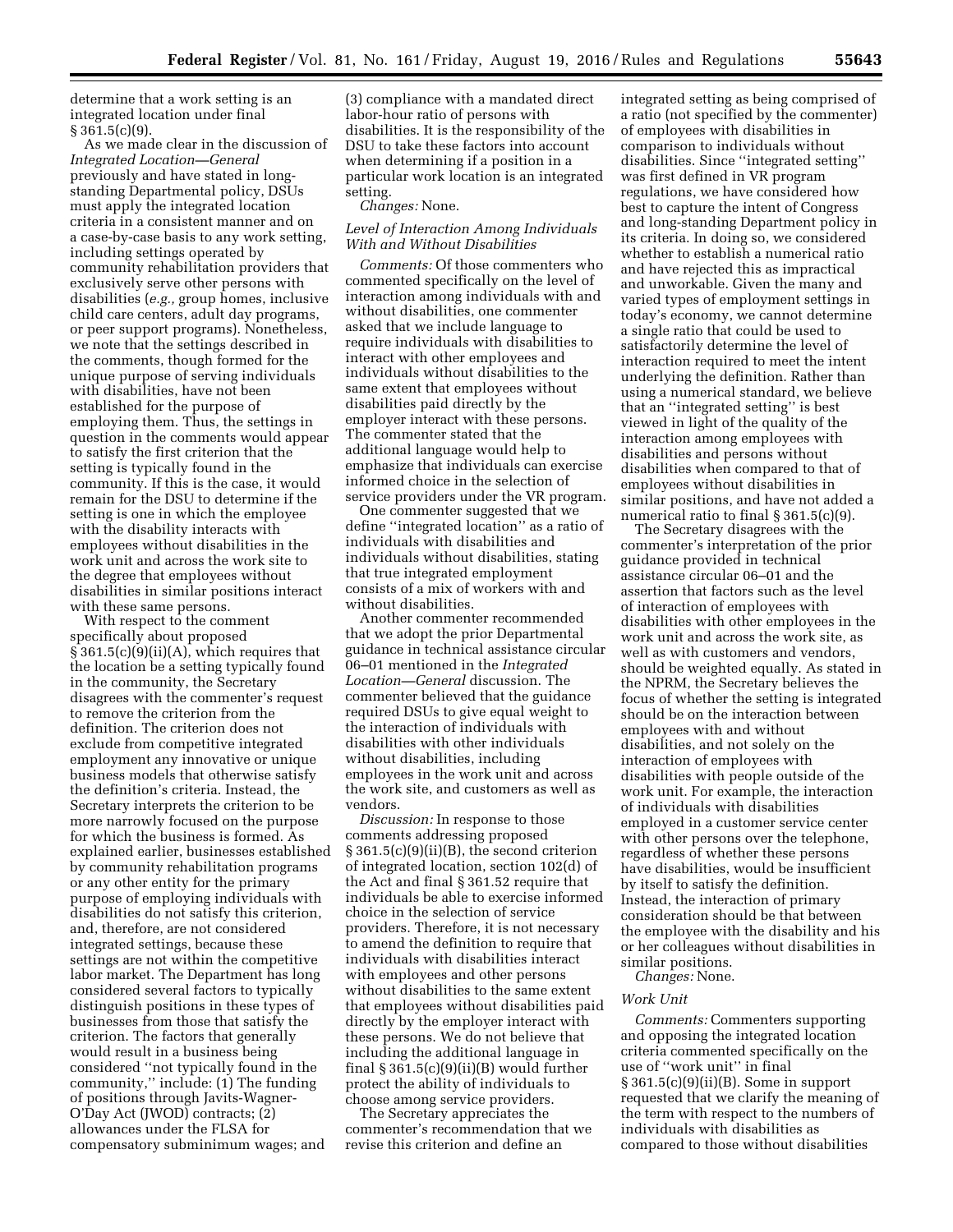to ensure that the standard is consistently applied to work units of different sizes, and the effect of the term on the ability of individuals to choose to work alone. One commenter suggested that we clarify that the employment of individuals with disabilities in non-traditional work units who perform their duties of the position in isolation or separate from other employees in the work unit satisfies the definition of ''competitive integrated employment'' as long as all other criteria are met.

A few commenters asked whether ''work unit'' refers to all employees in a certain job category or program, or to groups of employees working together to accomplish tasks. These commenters stated that certain categories of employees (such as temporary office workers and certain kinds of contract workers) regularly interact with others within the work site (including other employees, customers, or vendors), but do not work side by side or in collaboration with others within the same job category. Similarly, a few commenters requested that we clarify the effect of the criteria on employment in scattered work sites.

Of those in opposition, some requested that we remove ''work unit'' from the definition because they were concerned that its use prohibits mobile work crews and enclaves unless very restrictive criteria are met, and that if Congress had intended to eliminate group work opportunities, it would have done so in the law. Other commenters requested clarification of the effect of the term on group employment under the JWOD Act commonly used in Ability One and long-term commercial contracts, stating that these settings provide well-paying jobs for persons with the most significant disabilities.

*Discussion:* In response to those comments that address the use of the term ''work unit,'' the Secretary disagrees with the recommendation to remove the term from the definition because it properly focuses the consideration of the interaction of the individual with the disability with employees without disabilities within the environment in which the work is performed. As used in the definition, ''work unit'' may refer to all employees in a particular job category or to a group of employees working together to accomplish tasks, depending on the employer's organizational structure. In addition, its use is consistent with prior guidance issued by the Department. The Secretary emphasizes that the Department has long maintained that the interaction required between employees with disabilities and

employees without disabilities is not dependent on the number of individuals in the work unit and that the criterion must be applied consistently to work units of any size. The Department also has long-held that the interaction between employees with and without disabilities need not be face to face. Nor do we interpret the criterion as necessarily excluding employment settings in which individuals work alone, such as telecommuting, temporary employment, and work in mobile or scattered locations, from the scope of the definition of ''competitive integrated employment,'' so long as the employee with the disability interacts with employees of the employer in similar positions and interacts with other persons without disabilities to the same extent that employees without disabilities interact with others.

As stated earlier in this section, the Department has long considered the funding of positions through JWOD contracts to be a distinguishing characteristic when determining if a business is typically found in the community. Likewise, the use of the term ''work unit'' in the definition does not change its application with respect to the required interaction among employees with and without disabilities in the work setting. Entities that are set up specifically for the purpose of providing employment to individuals with disabilities will likely not satisfy the definition's criteria. The high percentage of individuals with disabilities employed with these entities most likely would result in little to no opportunities for interaction between individuals with disabilities and nondisabled individuals. These entities, therefore, likely would be considered sheltered or non-integrated employment sites. Nonetheless, DSUs must apply these criteria on a case-by-case basis when determining if an individual's employment is in an integrated location and satisfies the definition of ''competitive integrated employment.''

*Changes:* None.

## *Interaction During Performance of Job Duties*

*Comments:* One commenter stated that to define ''integrated location'' as only ''the interaction between employees with disabilities and those without disabilities that is specific to the performance of the employee's job duties, and not the casual, conversational, and social interaction that takes place in the workplace'' is too narrow and may not reflect many workers' interaction patterns in typical work settings.

*Discussion:* Under the definition of ''competitive integrated employment'' and consistent with the general principles contained in the prior definition of ''integrated setting,'' the DSU is to consider the interaction between employees with disabilities and those without disabilities that is specific to the performance of the employee's job duties, and not the casual, conversational, and social interaction that takes place in the workplace. As a result, it would not be pertinent to its determination of an integrated setting for a DSU to consider interactions in the lunchrooms and other common areas of the work site in which employees with disabilities and those without disabilities are not engaged in performing work responsibilities.

The Secretary recognizes that the application of the integrated location criteria in the manner explained in the preceding paragraphs will restrict the types of employment options available to individuals with disabilities through the VR program. However, these restrictions have been in effect since the definition of ''employment outcome'' was last revised in 2001 and, therefore, do not reflect new Departmental policy. Specifically, through application of the criteria, individuals with disabilities hired by community rehabilitation programs to perform work under service contracts, either alone, in mobile work crews, or in other group settings (*e.g.,*  landscaping or janitorial crews), whose interaction with persons without disabilities (other than their supervisors and service providers), while performing job responsibilities, is with persons working in or visiting the work locations (and not with employees of the community rehabilitation programs without disabilities in similar positions) would not be performing work in an integrated setting. The Secretary believes that, even if such group employment in a community rehabilitation program provides for competitively paid wages, this fact does not change the non-integrated nature of the employment and may result in a less desirable level of integration (*e.g.,*  interaction with non-disabled coworkers) than individual employment, which supports the autonomy and selfsufficiency of individuals with disabilities.

In summary, the DSU must determine, on a case-by-case basis, that a work location is in an integrated setting, meaning it is typically found in the community, and it is one in which the employee with the disability interacts with employees and other persons, as appropriate to the position, who do not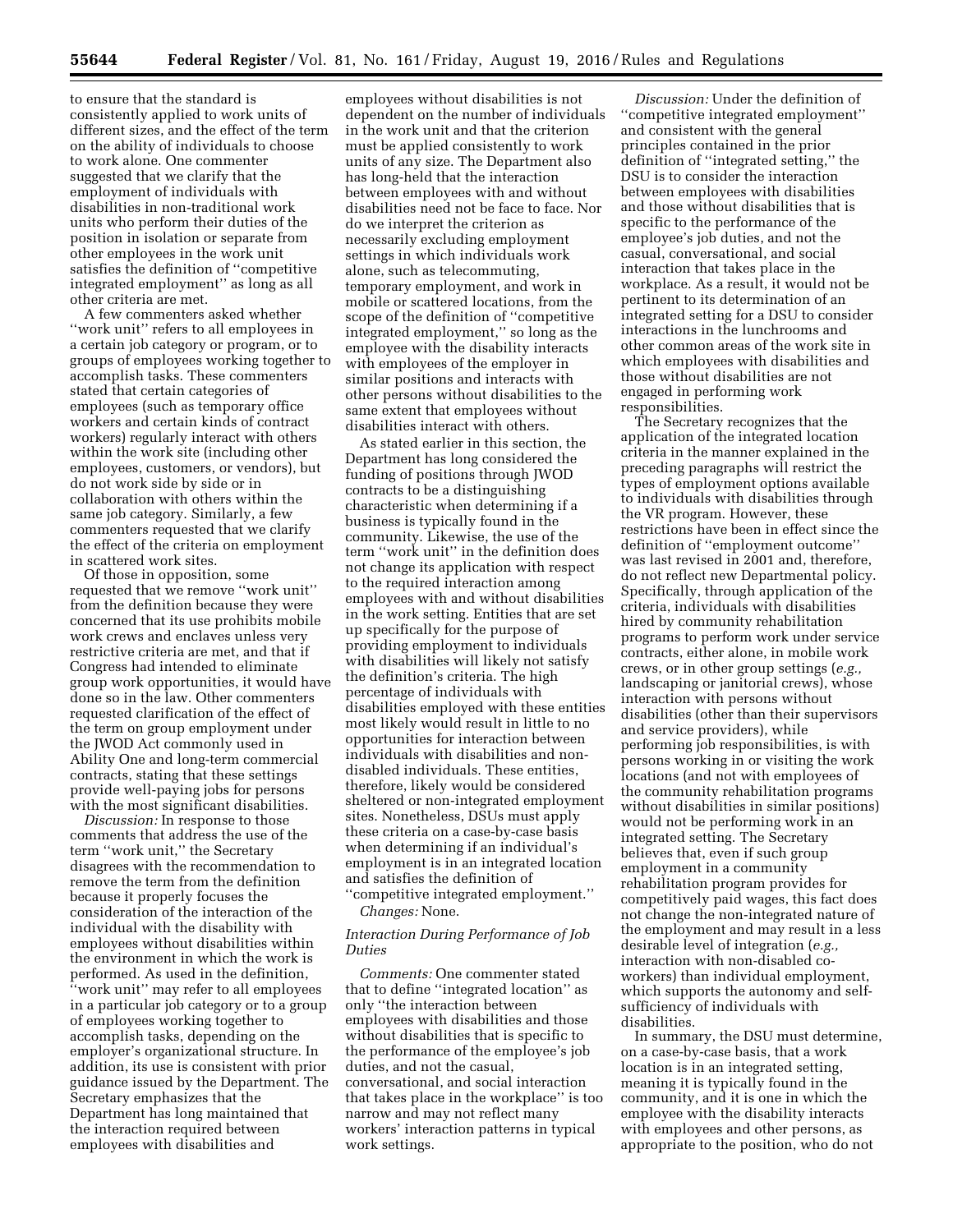have disabilities to the same extent that employees without disabilities interact with these persons. Finally, the DSU is to consider the interaction between the employee with the disabilities and these other persons that takes place for the purpose of performing his or her job duties, not mere casual and social interaction. We firmly believe that the integrated location criteria within final § 361.5(c)(9)(ii), when properly applied, ensure that participants in the VR program, including individuals with the most significant disabilities, are afforded a full opportunity to integrate in their communities and to achieve employment available to the general public.

*Changes:* None.

#### *Opportunities for Advancement*

*Comments:* One commenter asked whether employment in which individuals with disabilities truly do not have the opportunity to advance in their jobs satisfies the definition of ''competitive integrated employment,'' if the criteria regarding competitive earnings and integrated locations are met. This commenter gave the example of a small business.

*Discussion:* To ensure that the employment of persons with disabilities is equivalent in all respects to that of persons without disabilities, section 7(5)(C) of the Act, as amended by WIOA, and final § 361.5(c)(9)(iii) require that the employee with the disability have the same opportunities for advancement as employees without disabilities in similar positions, regardless of the size of the business. This new criterion is consistent with the prior definitions of ''competitive employment'' and ''integrated settings.'' If employees in positions similar to that of the employee with the disability have the opportunity to advance in their employment, the individual with the disability must be afforded the same opportunity for this criterion of the definition to be satisfied.

*Changes:* None.

## **Construction of a Facility for a Public or Nonprofit Community Rehabilitation Program (§ 361.5(c)(10))**

*Comment:* One commenter requested that ''construction'' and ''ongoing maintenance'' be clearly defined in the regulations.

*Discussion:* The term ''construction of a facility for a public or nonprofit community rehabilitation program'' remains unchanged in section 7(6) of the Act, as amended by WIOA, and final  $\S 361.5(c)(10)$ .

We disagree with the recommendation that we define

''ongoing maintenance'' in part 361. Final § 361.5(c)(2)(viii) specifies such costs, when incurred for operating and maintaining DSU facilities, may be allowable administrative costs under the VR program. However, ongoing costs of any kind, including ongoing maintenance costs, are not allowable expenditures when establishing, developing, or improving a community rehabilitation program (see final  $§ 361.5(c)(16)(iii)$ .

*Changes:* None.

## **Customized Employment (§ 361.5(c)(11))**

*Comments:* Most commenters supported the new definition of ''customized employment'' in proposed § 361.5(c)(11). A few commenters requested that the definition include the ''discovery phase'' of the customized employment model. A few commenters suggested that the definition address when it is appropriate for the DSU to consider customized employment for individuals with disabilities. Further, these commenters stated that DSUs should use customized employment as the last option in assisting an individual with a disability to achieve competitive integrated employment. Another commenter questioned whether customized employment means ''job carving.'' Furthermore, one commenter requested that we clarify how individuals with disabilities, who are working in customized employment, could advance in their careers. One commenter questioned whether an employer would want to support an individual with a significant disability in customized employment. Another commenter stated that customized employment should not be an unfunded mandate. Finally, one commenter asked that we clarify the impact customized employment might have on the performance accountability measure for the core programs, including the VR program, in the workforce development system under section 116 of WIOA that measures the median wage of participants during the second quarter after they exit from these programs. This commenter suggested that earnings from customized employment would deflate this measure.

*Discussion:* We appreciate the comments supporting the new definition of ''customized employment'' in final § 361.5(c)(11). However, we disagree with commenters who recommended that the definition be modified to include additional requirements, such as the inclusion of the discovery phase of the model or when a DSU must consider customized employment for an individual. Section

7(7) of the Act, as amended by WIOA, which defines the term ''customized employment,'' does not include this information. Therefore, we believe final § 361.5(c)(11) is consistent with the statute and further regulatory change is not necessary.

We disagree with the commenter that DSUs should use customized employment as a last resort when assisting an individual with a disability to achieve an employment outcome. We believe that customized employment may be an option for some individuals with significant disabilities, while, for other individuals, it may not be a viable path to competitive integrated employment. We strongly encourage DSUs to tailor customized employment services, like all of the services in final § 361.48(b) provided to eligible individuals under an individualized plan for employment, to meet the unique strengths, needs, interests, and informed choice of the individual, so that he or she can achieve an employment outcome in competitive integrated employment. We understand that some may have referred to customized employment in the past as ''job carving;'' however, the Act, as amended by WIOA, does not use that term. Therefore, we have not incorporated the term ''job carving'' into these final regulations.

We believe it is possible for individuals with disabilities in customized employment to advance in their careers. Individuals who achieve competitive integrated employment through customized employment could advance in their career with their original employers or by seeking advancement with other employers. The definition of ''customized employment'' in section 7(7) of the Act, as amended by WIOA, and final § 361.5(c)(11) do not include any criteria requiring an individual with a significant disability to remain in customized employment; rather, these individuals may seek additional vocational rehabilitation services for the purpose of advancing in their careers through other forms of competitive integrated employment. Customized employment is an alternative that enables individuals with disabilities and employers the opportunity to negotiate job tasks and/ or reassign basic job duties to improve overall production in the workplace. For employers, customized employment allows an employer to examine its specific workforce needs and fulfill those needs with a well-matched employee. We encourage DSUs to work with employers, particularly those employers that have not been open to employing individuals with significant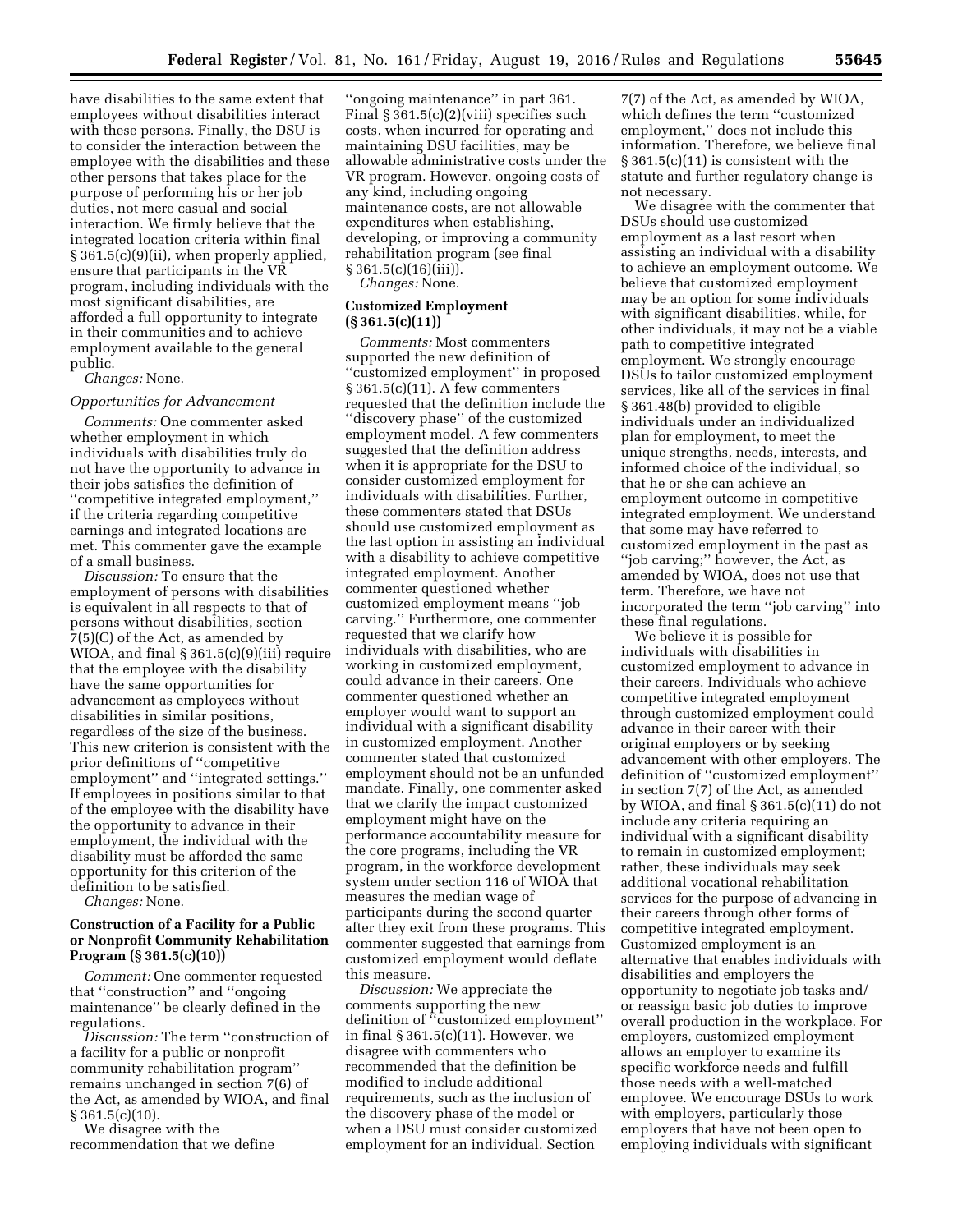disabilities, to enable them to hire these individuals through customized employment when appropriate.

We disagree with the commenter that customized employment is an unfunded mandate. Customized employment services are included in the list of allowable vocational rehabilitation services in final § 361.48(b). DSUs may expend their resources, including program funds, on supporting individuals in customized employment when appropriate.

Customized employment, as we have discussed, must lead to competitive integrated employment. Section  $116(b)(2)(A)(i)(III)$  of title I of WIOA establishes a primary performance accountability indicator for all core programs of the workforce development system, including the VR program, that measures the median earnings of all participants who have exited the program in the second quarter after exit. As such, earnings from customized employment will affect the VR program's performance, in the same manner that other earnings will do so. We cannot assume, as the commenter suggests, that individuals in customized employment will earn low wages.

*Changes:* None.

## **Employment Outcome (§ 361.5(c)(15))**

Some commenters supported the definition of ''employment outcome'' in proposed § 361.5(c)(15) because it is consistent with the overall purpose of the Act, as amended by WIOA, to promote the achievement of competitive integrated employment and selfsufficiency by individuals with disabilities. As proposed, an ''employment outcome'' would mean full- or part-time employment in competitive integrated employment, or supported employment. As such, uncompensated employment outcomes (*e.g.,* homemakers and unpaid family workers) would be removed from the scope of the definition for purposes of the VR program. However, most commenters strongly opposed removing ''uncompensated employment outcomes,'' and recommended revisions or clarifications to the proposed definition.

#### *Statutory Basis*

*Comments:* Most of the commenters on the proposed definition of ''employment outcome'' in § 361.5(c)(15) stated that the proposed change is contrary to congressional intent and not mandated by the Act, as amended by WIOA. Many of these commenters requested that the Secretary use the discretion permitted under section 7(11)(C) of the Act to not limit

the definition to compensated employment, thereby permitting uncompensated outcomes of homemaker and unpaid family worker to continue to count as an employment outcome under the VR program.

In addition, recognizing that WIOA amends section 102(b)(4) of the Act to require that the individualized plan for employment contain a specific employment goal consistent with competitive integrated employment, a few commenters presented two arguments to support the retention of uncompensated outcomes as an employment outcome. First, the commenters argued that the phrase ''consistent with the Act,'' as used in the statutory definition, does not require that all components of the term ''competitive integrated employment'' be satisfied. In the alternative, these commenters suggested that homemaker and unpaid family worker outcomes satisfy the criteria for competitive integrated employment because they are typically found in the community and the earnings of individuals with disabilities who obtain these outcomes are commensurate with those of nondisabled persons in similar positions.

*Discussion:* We appreciate the commenters' concerns and recognize that the definition of ''employment outcome'' in proposed and final § 361.5(c)(15) will end a long-standing Department policy. We gave considerable thought to all aspects of the issue and seriously considered the definition in light of the comments received.

We agree with commenters that the change eliminating uncompensated outcomes was not explicitly required on the basis of an amendment to the statutory definition in section 7(11) of the Act, which remained unchanged, in pertinent part, by WIOA. Nonetheless, we believe that the Act as amended by WIOA, when read in its entirety, provides a strong justification for the change.

We agree with the commenters that section 7(11)(C) of the Act permits the Secretary to use his discretion to include other vocational outcomes within the scope of the definition of ''employment outcome.'' This provision is purely discretionary, and there is no requirement that the Secretary exercise this discretion, either to incorporate new outcomes or to retain previously permitted outcomes. However, if the Secretary chooses to exercise this discretion, the Secretary must do so in a manner that is consistent with the Act.

As noted throughout the preambles to the NPRM and these final regulations, WIOA amended the Act by emphasizing

the achievement of competitive integrated employment by individuals with disabilities, including individuals with the most significant disabilities. The Act, as amended by WIOA, refers extensively to competitive integrated employment, including in the statement of the purpose for the VR program, requirements for developing individualized plans for employment and providing services to students and youth with disabilities, and the limitations on the payment of subminimum wages in new section 511. In particular, section 102(b)(4) of the Act, as amended by WIOA, and final § 361.46(a) require that the specific employment goal identified in the individualized plan for employment be consistent with the general goal of competitive integrated employment.

The changes made by WIOA provide a marked contrast to the Act, as amended by the Workforce Investment Act of 1998 (WIA). Under WIA, the emphasis in the Act was on achieving integrated employment. Consequently, in 2001, the Secretary amended the definition of ''employment outcome'' and required that all employment outcomes in the VR program be in integrated settings, under prior § 361.5(b)(16). In so doing, the Secretary eliminated sheltered employment as an employment outcome. At that time, because we considered homemaker and unpaid family worker outcomes to occur in integrated settings, these outcomes continued to constitute an ''employment outcome,'' for purposes of the VR program.

By contrast, given the pervasive emphasis on achieving competitive integrated employment—not just integrated employment—throughout the Act, as amended by WIOA, the Secretary has determined that uncompensated employment outcomes, including homemaker and unpaid family worker outcomes, are no longer consistent with the Act. For this reason, the Secretary believes it is no longer an appropriate exercise of the Secretary's discretion under section 7(11)(C) of the Act to include uncompensated outcomes within employment outcomes in final § 361.5(c)(15).

We disagree with the commenters' argument that an ''employment outcome'' need not satisfy all criteria of the definition of ''competitive integrated employment,'' with one narrow exception. Section 7(11)(B) of the Act and final § 361.5(c)(15) include supported employment within the employment outcomes available to individuals with disabilities through the VR program. Under section 7(38) of the Act, as amended by WIOA, and final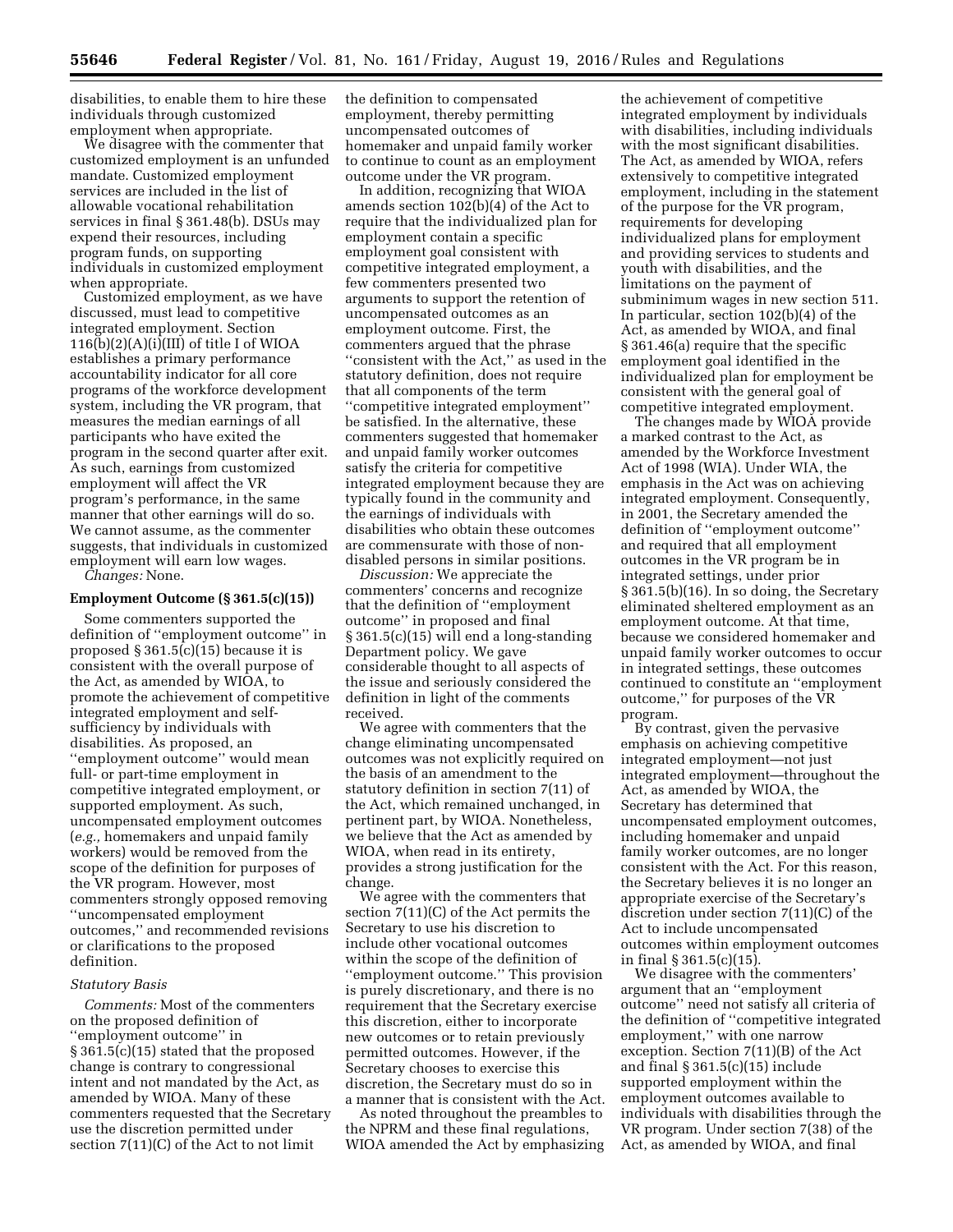§ 361.5(c)(53), supported employment requires that the individual be employed in competitive integrated employment or in an integrated setting in which the individual is working on a short-term basis toward competitive integrated employment. Thus, in limited circumstances, individuals in supported employment may not have achieved employment that satisfies all the criteria of ''competitive integrated employment'' initially since they will be earning noncompetitive wages on a short-term basis. This very narrow exception is the only instance in which the statute permits that all criteria of ''competitive integrated employment'' need not be satisfied for an individual to achieve an employment outcome. However, even under this narrow exception, the expectation is that, after a short period of time, the individual will achieve competitive integrated employment in supported employment. It is understood, and the commenters do not argue otherwise, that uncompensated employment, such as homemaker and unpaid family worker outcomes, does not satisfy the definition of ''supported employment.'' There is no expectation that the individuals will ever be compensated in such employment.

We disagree with the first of the commenters' arguments that all criteria of ''competitive integrated employment'' need not be satisfied for employment to be considered competitive integrated employment. To interpret the Act's definition of ''employment outcome'' this way would ignore one of the three major components of the definition of ''competitive integrated employment'' competitive wages.

While we agree with the assertion that individuals with disabilities who achieve homemaker or unpaid family worker outcomes perform their work in settings typically found in the community and receive no wages, as would a non-disabled homemaker or unpaid family worker, these similarities are not sufficient to satisfy the definition of ''competitive integrated employment.'' ''Competitive integrated employment'' requires the payment of wages at or above the applicable Federal, State, or local minimum wage. Neither homemakers nor unpaid family workers earn a wage. Therefore, individuals achieving uncompensated outcomes, such as homemakers and unpaid family workers cannot have achieved an employment outcome in competitive integrated employment. *Changes:* None.

## *Informed Choice*

*Comments:* Many commenters asserted that the definition of

''employment outcome'' in proposed § 361.5(c)(15) is contrary to the principle of informed choice and that individuals with disabilities should have the right to choose homemaker and other uncompensated outcomes just as do persons without disabilities.

*Discussion:* While we agree that section 102(d) and many other provisions of the Act place a premium on the ability of individuals with disabilities to exercise informed choice throughout the vocational rehabilitation process, including the choice of an employment outcome, we do not agree that the definition of ''employment outcome" in final  $\S 361.5(c)(15)$  is inconsistent with the individual's ability to exercise informed choice. We have historically interpreted the statute as allowing individuals who are participating in the VR program to exercise informed choice among those outcomes that satisfy the definition of ''employment outcome.'' Under these final regulations, such outcomes must be in competitive integrated employment or supported employment.

If an individual makes an informed choice to pursue uncompensated employment (*e.g.,* homemaker or unpaid family worker outcomes) or any other outcome that does not meet the definition of ''employment outcome'' under final  $\S 361.5(c)(15)$ , he or she may still do so, but not with the assistance of the VR program. In final § 361.37, the DSU is required to refer that individual to other Federal, State, or local programs and providers that can meet the individual's needs for related services (*e.g.,* the State Independent Living Services (SILS) program, Independent Living Services for Older Individuals Who Are Blind program (OIB), Centers for Independent Living program (CIL), and programs for the aging). In addition, final § 361.37 requires that individuals receive sufficient information concerning the scope of the VR program and competitive integrated employment opportunities. This information enables individuals to make a fully informed choice regarding whether to pursue an employment outcome through the VR program or homemaker and other uncompensated outcomes through other sources.

We believe the definition of ''employment outcome'' in final § 361.5(c)(15) ensures that the VR program promotes maximum opportunities for individuals with disabilities, particularly those with significant disabilities, to pursue competitive integrated employment or supported employment options. Individuals with disabilities can achieve competitive integrated employment or

supported employment if given appropriate services and supports and, therefore, should be informed that they are not limited to pursuing uncompensated outcomes no matter how significant their disabilities. Nevertheless, we recognize that some individuals will choose to pursue such outcomes. These final regulations require each DSU to preserve individual choice by referring any individual who decides to pursue uncompensated outcomes, or any other outcome that does not meet the definition of an ''employment outcome'' in final § 361.5(c)(15), to other appropriate resources for assistance.

## *Changes:* None.

#### *Legitimacy of Homemaker Outcomes*

*Comments:* Some commenters stated that the definition of ''employment outcome'' in proposed § 361.5(c)(15) does not recognize the legitimacy of homemaker occupations and devalues the work performed by homemakers. Some commenters stated that homemaker outcomes provide economic value for the individual or family, though the individual does not receive direct wages. Others suggested that homemaker outcomes allow the individual to care for other family members who are disabled and who would otherwise be institutionalized.

*Discussion:* We agree with the commenters that homemakers perform work that has an economic value for themselves and others in the home. For example, by caring for themselves and the home, homemakers can enable other members of the household to work outside the home and earn an income. In addition, homemakers may care for persons with disabilities in the household, thus helping them to remain in their homes, rather than to reside in institutional settings. Therefore, we emphasize that nothing in these final regulations is intended to alter the fact that homemaker outcomes serve as a legitimate and valued option for people with disabilities. The Secretary does not devalue the dignity or the worth of the individuals who perform this work through this regulatory action. Rather, the definition of ''employment outcome'' in final § 361.5(c)(15), focuses the VR program on its statutory purpose, as set forth in section  $100(a)(2)(B)$  giving persons with disabilities, including those with significant or the most significant disabilities, the opportunity to work in competitive integrated employment and to achieve economic self-sufficiency.

*Changes:* None.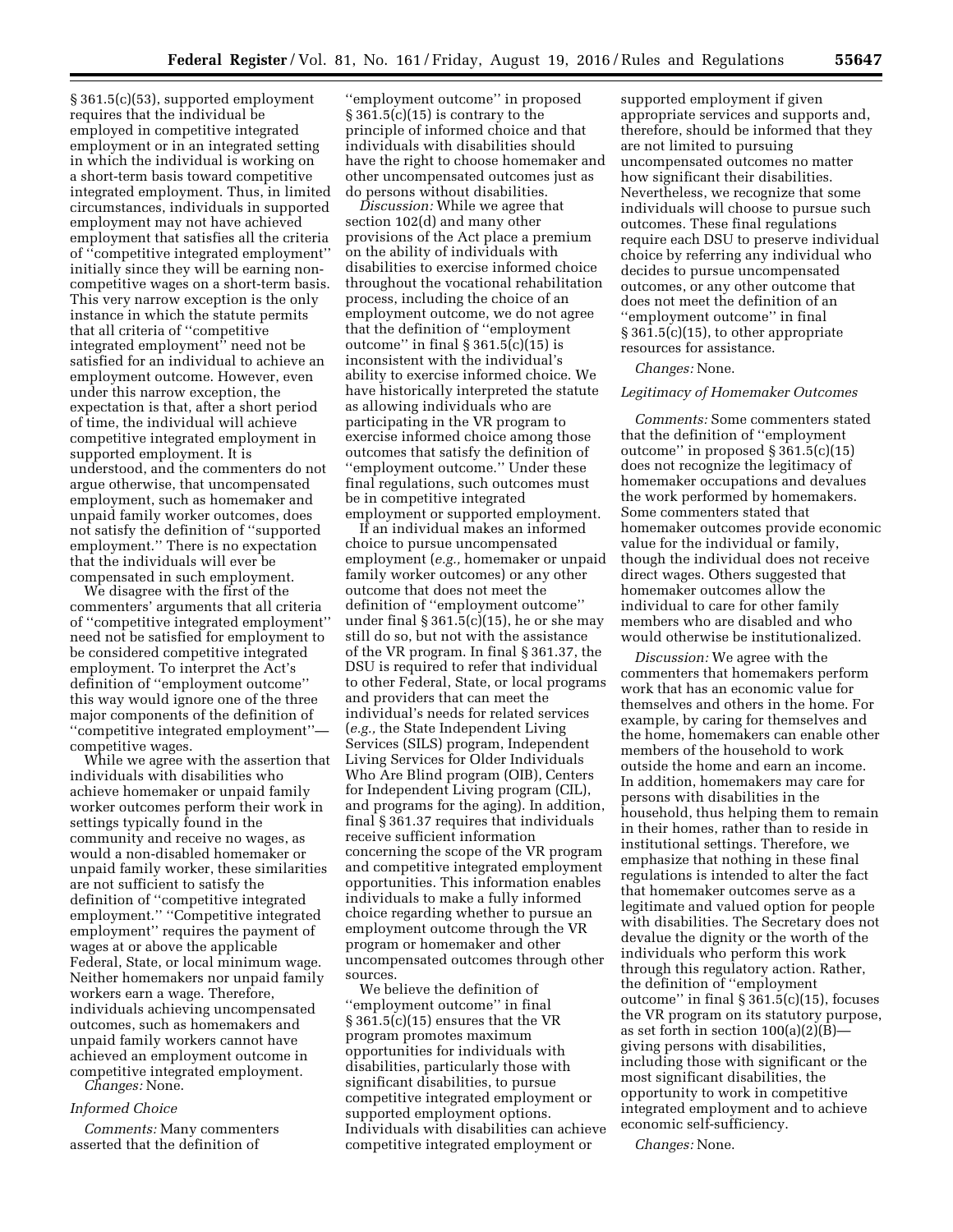## *Availability of Services*

*Comments:* Several commenters who opposed the definition of ''employment outcome" in proposed  $\S 361.5(c)(15)$ stated that the services provided to individuals pursuing homemaker outcomes through the VR program provide a bridge, gateway, or stepping stone to competitive integrated employment. Many of those commenters stated that services such as Braille training, assistive technology, mobility training, and other home management services are essential to the ability of individuals who are blind and visually impaired to prepare for employment. Many commenters expressed the concern that without homemaker services, many individuals, especially those who are blind and visually impaired, will be unable to function, and either be shut in their homes or forced to live in a care facility. Finally, some commenters stated that the loss of homemaker services could result in low self-esteem, the loss of independence, physical disease, and depression among individuals who are blind and visually impaired.

*Discussion:* We strongly agree that Braille training, assistive technology, and mobility training are critical to the independence of individuals who are blind and visually impaired, and help to build the foundation on which they can successfully pursue gainful employment. In addition, we recognize that these services can enable individuals who are blind and visually impaired to increase their confidence, as well as their physical and psychological well-being. Most importantly, these services always have been, and continue to be, available to individuals with disabilities under an individualized plan for employment pursuant to section 103(a) of the Act and final § 361.48(b), so long as the individuals are pursuing an employment outcome under final § 361.5(c)(15), specifically competitive integrated employment or supported employment. To the extent such individuals do not wish to do so, these same services are, and always have been, available under the independent living programs authorized by title VII of the Act.

We understand, from anecdotal evidence, that it has been the practice of some DSUs to provide individuals who are newly blind or experiencing significant vision loss with services designed to help them attain homemaker outcomes, with the expectation that the individuals will return to the VR program when they are ready to pursue additional training and the achievement of an employment

outcome. However, DSUs must provide the vocational counseling and guidance to help individuals pursue an employment outcome consistent with competitive integrated employment, as required by section 102(b)(4) of the Act, as amended by WIOA, and final § 361.46(a)(1) at the outset or refer individuals to the independent living programs under final § 361.37 depending on their individual goals. DSUs are encouraged to deliver services such as Braille and mobility training throughout the vocational rehabilitation process, in combination with the other education, training, and equipment needed to achieve the identified employment goal. In this way, DSUs can more effectively engage individuals in the VR program and better assist them to achieve the ultimate goal of competitive integrated employment or supported employment.

*Changes:* None.

## *Disproportionate Impact*

*Comments:* Many commenters stated that the change in the definition of ''employment outcome'' in proposed § 361.5(c)(15) will have a disproportionate impact on individuals served through the VR program who are blind and visually impaired. A few commenters requested that we create an exception for agencies that serve individuals who are blind if we maintain the definition as proposed.

*Discussion:* As stated in the preamble to the NPRM, we believe the definition of ''employment outcome'' in final  $\S 361.5(c)(15)$  will have minimal impact on most DSUs in their administration of the VR program because, nationally, a steadily decreasing and relatively small number of individuals exit the program as homemakers or unpaid family workers. The data reported by DSUs demonstrate that the majority of DSUs have been placing increased importance and emphasis in their policies and procedures on competitive integrated employment and supported employment outcomes, thereby deemphasizing uncompensated outcomes. This shift in practice has been the product of the DSUs' responding to the changes to the Act since the enactment of WIA in 1998 and reflecting that changing emphasis in their administration of the VR program.

Nonetheless, we recognize that some DSUs, particularly those serving individuals who are blind and visually impaired, report a greater percentage of homemaker outcomes than others. For example, VR agencies serving individuals who are blind and visually impaired reported that 618 individuals obtained homemaker outcomes in FY

2014, representing 9.8 percent of all employment outcomes for these agencies. In comparison, all other VR agencies reported that 2,436 individuals obtained homemaker outcomes in FY 2014, representing 1.4 percent of all employment outcomes for these agencies. Consequently, we proposed in the NPRM a transition period of six months following the effective date of these final regulations to allow DSUs to complete the VR process for individuals already pursuing homemaker outcomes under individualized plans for employment. See the discussion on ''Transition Period'' later in this section regarding the comments received on the proposed transition period.

Neither section 7(11) nor any other provision of the Act, as amended by WIOA, permits the Secretary to make an exception when implementing the definition of ''employment outcome'' to allow DSUs serving individuals who are blind and visually impaired to continue assisting individuals to achieve uncompensated outcomes, such as homemaker outcomes, when that employment is not consistent with the Act. Therefore, there is no statutory authority to make the exception recommended by commenters. *Changes:* None.

#### *Resources for Service Provision*

*Comments:* Several commenters stated that services such as training in Braille, orientation and mobility training, and the provision of assistive technology and training in its use are not available to individuals who are blind and visually impaired through any other resources, such as medical insurance and one-stop delivery centers. In particular, many commenters stated that the OIB program lacks sufficient resources to serve the individuals who would no longer be eligible to receive vocational rehabilitation services as a result of the change in the definition of ''employment outcome'' in proposed § 361.5(c)(15), because, to be eligible for the VR program, an individual must intend to achieve an employment outcome. A few commenters asked that we request additional funds for this program. One commenter suggested that we lower the age of eligibility for services from the OIB program to allow younger individuals to receive these services. Additionally, many commenters stated that other independent living programs and providers lack the funds and qualified staff needed to provide individuals who are blind and visually impaired with the complex skills of Braille literacy and orientation and mobility. Several commenters stated that the change in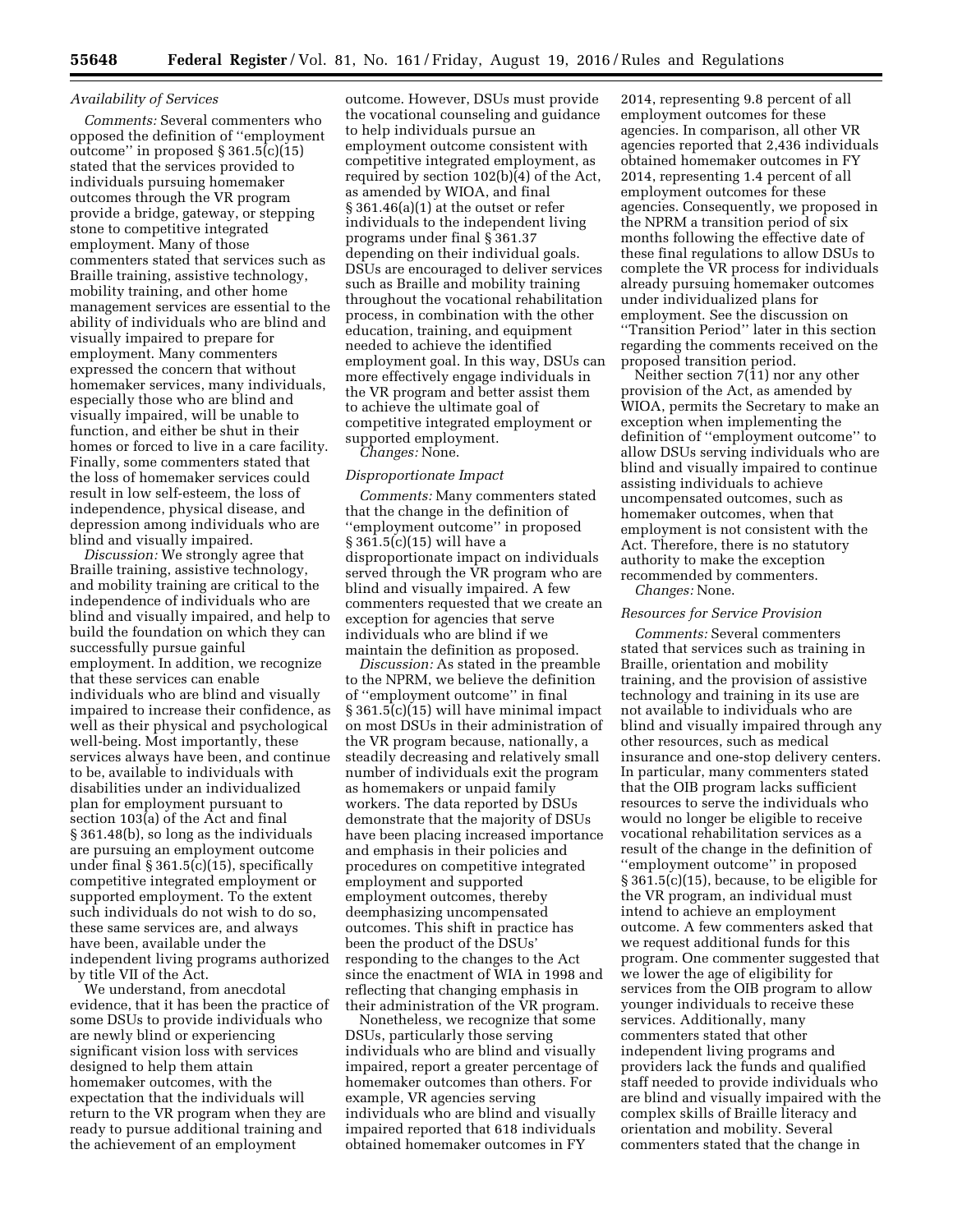the definition of ''employment outcome'' will result in loss of funding needed by community rehabilitation programs to provide these vital services.

One commenter asked if the Department would create a separate homemaker program not directly connected to the VR program. One commenter stated that many DSUs have entered into long-term contractual arrangements for providing services to individuals pursuing homemaker outcomes and requested that we exempt these arrangements from the application of the new rule. Another commenter requested that the Client Assistance Program (CAP) and other advocacy groups conduct outreach to the community of individuals who are blind and visually impaired who otherwise would have chosen homemaker outcomes.

*Discussion:* We recognize that medical insurance and other one-stop delivery system programs under WIOA typically do not support training in Braille and mobility or the provision of assistive technology for individuals who are blind and visually impaired.

Under final § 361.37(b), the circumstances when the DSU must provide referrals to other programs and service providers for individuals who choose not to pursue an employment outcome under the VR program has been expanded. Similarly, final § 361.43(d) expands the requirement for the referral of individuals found ineligible for vocational rehabilitation services, or determined ineligible subsequent to the receipt of such services, to include appropriate State, Federal, and local programs, and community service providers (*e.g.,* the SILS program, OIB program, CILs, and programs for the aging) better suited to meet their needs.

Those programs designed to meet the needs of individuals who choose to pursue homemaker outcomes include the OIB program, the only program authorized under title VII of the Act, as amended by WIOA, which remains under the administration of the Department. There is no authority, in either title I or VII, to permit DSUs to use VR program funds to provide OIB program services in order to alleviate any deficiencies in OIB funding, which may result from an increase in the number of individuals seeking services from the OIB program following the change in the employment outcome definition for purposes of the VR program. However, the Administration has requested a \$2.0 million increase over the 2016 level for the OIB program in the fiscal year 2017 President's Budget to assist States in meeting an

anticipated increase in the demand for OIB services. The Department will consider increases in the demand for OIB program services resulting from this rule change in future budget requests.

We recognize that some CIL staff may not possess the skills necessary to provide individuals who are blind and visually impaired the specialized training and services that will enable them to remain in their homes and care for themselves, such as training in Braille and orientation and mobility. Therefore, we strongly encourage DSUs to strengthen their relationships with the CILs in their States by providing training and technical assistance necessary to build the capacity of the staff that will afford them the option to deliver these services in accordance with the State Plan for Independent Living developed in the State. The Department will support these efforts through technical assistance in collaboration with the Department of Health and Human Services, which is now responsible for the administration of the Centers for Independent Living program under title VII of the Act, as amended by WIOA.

We disagree that the change in the definition necessarily will result in a loss of funding for community rehabilitation programs to provide homemaker services. Although DSUs may no longer use VR program funds to purchase these services from community providers, they may use other program funds to do so, such as those for the OIB programs.

In response to the comment requesting an exemption for existing contractual relationships between the DSUs and other entities to assist individuals with disabilities to achieve outcomes in uncompensated employment, once final § 361.5(c)(15) takes effect a DSU cannot contract with another entity to assist an individual with a disability to achieve an uncompensated outcome, such as homemaker or unpaid family worker. There is no statutory authority that would permit an exemption to the prohibition. However, as discussed in more detail in the *Transition Period*  section, DSUs are able to use VR program funds to continue to engage in contractual arrangements for providing services to individuals with disabilities who are already in the process of pursuing homemaker and other uncompensated employment outcomes under individualized plans for employment approved prior to the effective date of these final regulations.

While we understand the concern raised by the commenter who requested a lower eligibility age for the OIB

program, title VII of the Act, as amended by WIOA, retains the eligible age of 55 for OIB program services in the statute; therefore, the Department is not authorized to change the age of eligibility. Nor does the Act, as amended by WIOA, authorize the creation of a homemaker program separate from the VR program.

While we appreciate the commenter's recommendation that the CAP should provide outreach services to individuals affected by the implementation of the revised definition of ''employment outcome,'' section 112 of the Act requires, as it always has, the CAP to provide information and advocacy services to individuals who are applicants or consumers of the VR program or any other program under the Act. The CAP may provide information and advocacy services for those individuals pursuing uncompensated outcomes who are served by the VR program during the transition period or served by the OIB or independent living programs after the transition period. However, no authority exists in section 112 of the Act to permit the CAP to conduct outreach to, or to serve, individuals pursuing uncompensated outcomes under programs not authorized by the Act. Although the Department is no longer responsible for the administration of the CIL and SILS programs, these programs continue to be authorized under title VII of the Act, and therefore the CAP can provide assistance to individuals receiving independent living services.

*Changes:* None.

## *Feasibility Studies*

*Comments:* Some commenters recommended that we conduct a study of homemaker closures to address problems of overuse and that the definition of ''employment outcome'' include strict criteria to prevent overuse.

One commenter asked whether the Department had conducted a feasibility study to determine if the referral of individuals from VR to other service providers would reasonably result in the provision of services.

*Discussion:* We have not conducted, nor do we intend to conduct, a study of homemaker closures to address problems of overuse. A study to ensure DSUs do not overuse uncompensated outcomes is not necessary because such outcomes will no longer be permitted under the VR program once these final regulations take effect and the transition period ends. For the same reason, we do not believe it necessary to change § 361.5(c)(15) to prevent the overuse of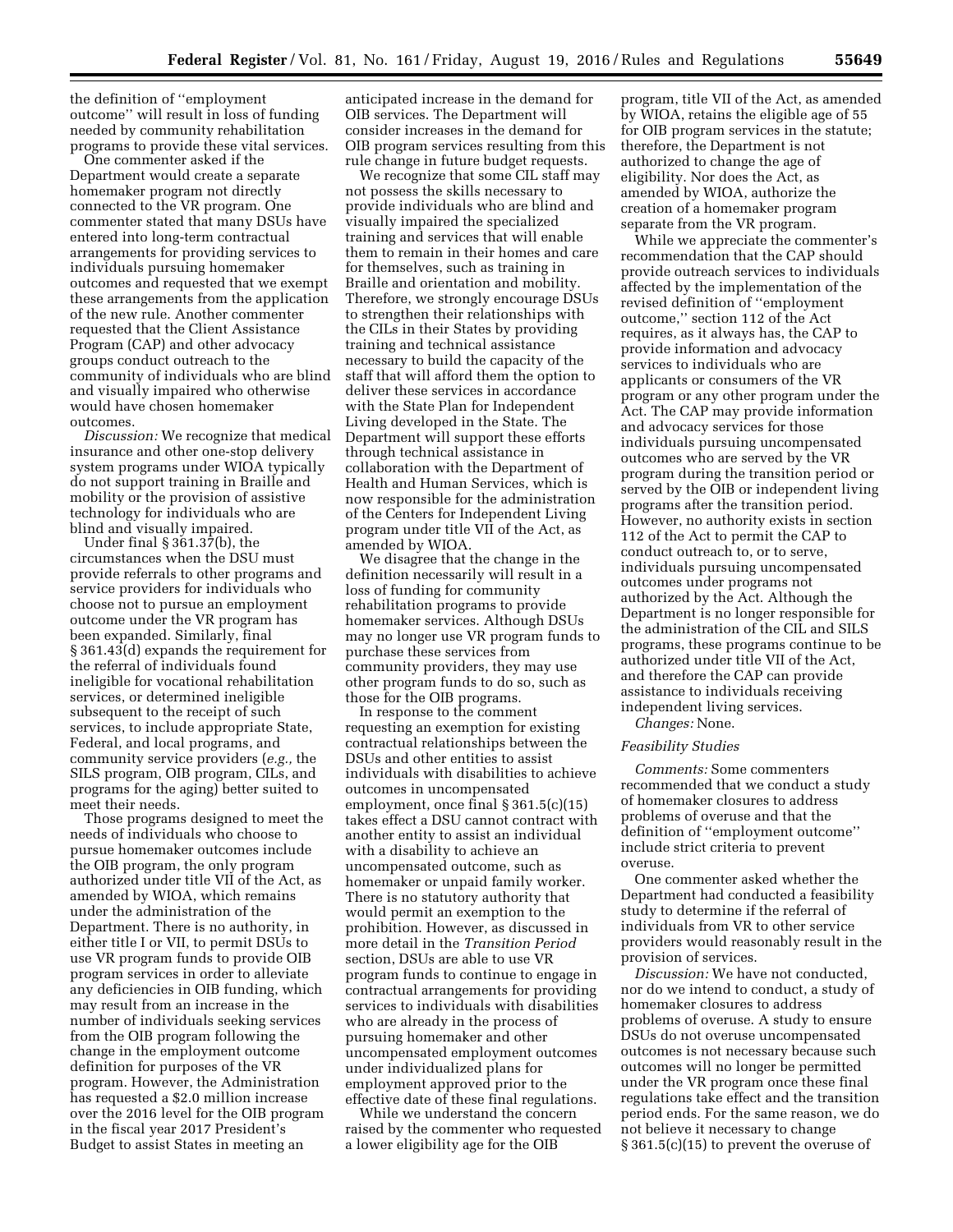homemaker and unpaid family worker outcomes.

However, we intend to monitor State implementation of the final regulations during our annual review and periodic on-site monitoring of State VR agencies to ensure that persons with significant disabilities, including those who are blind and visually impaired, receive vocational rehabilitation services in pursuit of competitive integrated employment or supported employment. Additionally, we will review the steps DSUs are taking to ensure that individuals are appropriately referred under final §§ 361.37(b) and 361.43(d), to other Federal, State, and local programs and providers (*e.g.,* the SILS program, OIB program, CILs, and programs for the aging) that are better able to meet the needs of individuals with disabilities who desire to receive homemaker services. If needed, the Department will consider providing technical assistance to DSUs to enable them to build better relationships with these other entities to increase the potential for successful referrals.

*Changes:* None.

## *Transition Period*

*Comments:* A few commenters supported the Department's proposed transition period of six months following the effective date of the final regulations, during which DSUs would finish providing vocational rehabilitation services to, and close the service records of, individuals pursuing uncompensated outcomes, such as homemakers and unpaid family workers, through individualized plans for employment that were approved prior to the effective date.

Some commenters stated that six months would not be long enough to finish providing services and close these service records or to develop relationships with providers of independent living services to which the DSUs could refer these individuals. Of these commenters, some recommended that the Department extend the proposed transition period to 12 months following the effective date of the final regulations, while some others recommended 18 or 24 months.

However, most commenters who commented on the proposed transition period recommended that we adopt a flexible period that DSUs would determine case by case, taking into account the needs of the individual. Finally, one commenter recommended that we permit DSUs to provide vocational rehabilitation services to individuals with the goal of homemaker on their individualized plans for employment without regard to the

duration of the services, but that we not allow DSUs to implement new individualized plans for employment with the goal of homemaker following the effective date of the final regulations.

*Discussion:* To permit DSUs to develop individualized plans for employment that include uncompensated employment goals, such as those of homemakers and unpaid family workers, after the effective date of these final regulations would be inconsistent with the Act, as amended by WIOA. Section 102(b)(4) of the Act, as amended by WIOA, and final § 361.46(a), require all individualized plans for employment developed under the Act to include employment goals consistent with the general goal of competitive integrated employment.

However, we do agree with commenters that DSUs may need longer than six months following the effective date to finish providing services to some individuals who are already pursuing homemaker or other uncompensated outcomes on individualized plans for employment that were developed and executed prior to the effective date. Data obtained through the RSA–911 case service report show that, on average, individuals with disabilities take approximately 24 months to complete the vocational rehabilitation process from the time they apply for services until their service records are closed. These data also demonstrate that individuals who are 55 years and older and blind take approximately 21.5 months to complete the vocational rehabilitation process from the time that they apply for services.

Therefore, the Secretary has concluded that DSUs may continue to provide services to individuals with uncompensated employment goals on their individualized plans for employment that were approved prior to the effective date of the final regulations through June 30, 2017, unless a longer period of time is required based on the needs of the individual, as documented in the individual's service record.

The Secretary believes that DSUs can finish providing services to, and close the service records of, most individuals pursuing homemaker and other uncompensated outcomes during this transition period. However, a DSU can determine on a case-by-case basis, taking into consideration the unique needs of each individual, that the DSU cannot complete the provision of services within that time frame and, therefore, may continue the services until the individual no longer needs them. For example, services may be interrupted and, consequently, the DSU cannot complete the services prior to June 30, 2017. For this and other reasons, the DSU may extend the provision of services beyond June 30, 2017, until they are completed and the individual's service record is closed.

By extending the transition period, DSUs will have sufficient time to develop and strengthen their relationships with other governmental and nonprofit providers of independent living services so that DSUs may make appropriate referrals to these providers and individuals with disabilities can receive the services they need to maintain their homes and independence. The Department plans to provide guidance and technical assistance to: (1) Facilitate the transition to the new definition of employment outcome; and (2) minimize the potential disruption of services to VR program consumers currently receiving services and who do not have a competitive integrated employment or supported employment goal reflected in their individualized plan for employment.

Finally, all participants who exit the VR program after July 1, 2016, including those exiting in uncompensated employment, such as homemakers and unpaid family workers, must be included in the calculations of the performance accountability measures established in section 116(b)(2)(A)(i) of title I of WIOA and explained more fully in the joint performance information collection request. The performance accountability requirements of section 116 of WIOA take effect July 1, 2016.

*Changes:* We have included a note in final  $\S 361.5(c)(15)$  allowing for a transition period to permit a DSU to continue services to individuals with uncompensated employment goals on their approved individualized plans for employment prior to the effective date of the final regulations until June 30, 2017, unless a longer period of time is required based on the needs of the individual with the disability.

#### **Extended Services (§ 361.5(c)(19))**

*Comments:* A few commenters were concerned that the provision of extended services to youth with the most significant disabilities will cause an undue hardship for some DSUs. A few other commenters understood the proposed changes to mean that the DSUs were responsible for funding all individuals in extended services even after the individual transitions from the DSU for support.

*Discussion:* Final § 361.5(c)(19)(iv) specifies that ''extended services'' are those services provided to individuals with the most significant disabilities, which may include youth with the most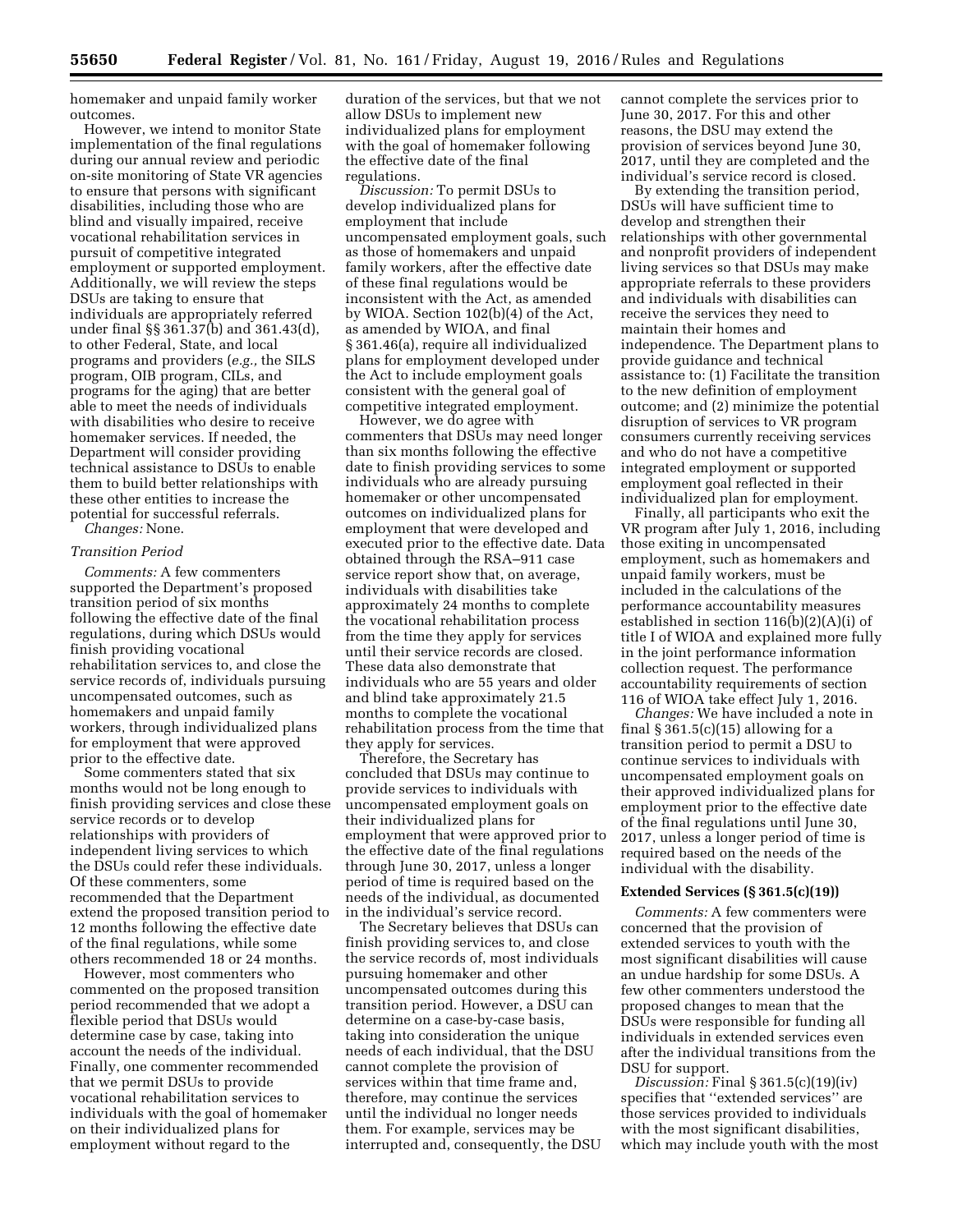significant disabilities, by a State agency, a private nonprofit organization, employer, or any other appropriate resource once an individual has concluded support services from the DSU. The definition of ''extended services" in final  $\S 361.5(c)(19)(v)$ specifies that the DSU provides extended services only to ''youth with the most significant disabilities'' for a period not to exceed four years or until such time as a youth reaches the age of 25 and no longer meets the definition of a ''youth with a disability'' under final § 361.5(c)(58). For further information on the provision of extended services in accordance with final §§ 363.4 and 363.22, see the *Analysis of Comments and Changes* section for the Supported Employment Program in 34 CFR part 363.

*Changes:* None.

## **Indian; American Indian; Indian American; Indian Tribe (§ 361.5(c)(25))**

*Comments:* Many commenters disagreed with expanding the definition of ''Indian tribe'' to make tribal organizations eligible for AIVRS grants. Most of these commenters requested that we establish policies that give tribal governments the authority to designate those tribal organizations or entities acting on their behalf as applicants or recipients of AIVRS funding.

*Discussion:* We provide a detailed analysis of these comments in a separate regulatory action implementing the amendments made by WIOA to miscellaneous programs under the Act, including the AIVRS program, published elsewhere in this issue of the **Federal Register**.

*Changes:* None.

#### *Informed Choice*

*Comments:* Some commenters requested that we define ''informed choice.''

*Discussion:* We disagree with the recommendation to define ''informed choice'' in final § 361.5(c). Section 102(d) of the Act and final § 361.52 fully describe the critical aspects of informed choice in the context of the VR program and reflect the statutory emphasis that individuals participating in the VR program must be able to exercise informed choice throughout the entire rehabilitation process.

*Changes:* None.

#### *Supported Employment Definitions*

*Comments:* We received comments on the definitions of ''supported employment'' and ''supported employment services'' in proposed §§ 361.5(c)(53) and 361.5(c)(54), respectively, concerning the short-term

basis period, transitional employment, and the duration of supported employment services.

*Discussion:* We discuss these comments later in the *Analysis of Comments and Changes* section for the Supported Employment Program in final 34 CFR part 363.

#### *Transition-Related Definitions*

*Comments:* We received comments on definitions pertaining to the transition of students and youth with disabilities from school to postsecondary education and employment, including ''preemployment transition services,'' ''student with a disability,'' ''transition services,'' and ''youth with a disability.''

*Discussion:* We discuss these comments in section B later in this *Analysis of Comments and Changes*  section of the preamble.

## **Submission, Approval, and Disapproval of the State Plan (§ 361.10)**

## *Content and Submission of the VR Services Portion of the Unified and Combined State Plan*

*Comments:* Apart from public comments received on the joint regulations proposed by the U.S. Departments of Labor and Education implementing jointly administered requirements for the Unified or Combined State Plan, we received comments on proposed § 361.10 pertaining to the VR services portion of the Unified or Combined State Plan. Many commenters expressed support for the revised State Plan requirements and process as described in the proposed joint regulations, noting the regulations promote an opportunity for collaboration across the workforce development system. Additionally, these commenters requested technical assistance and guidance to clarify the State Plan process.

One commenter requested that we clarify the meaning of ''The VR services portion of the State Plan'' and asked whether this is in fact a separate program-specific component of the Unified or Combined State Plan. This commenter previously submitted a Unified State Plan in which the vocational rehabilitation components of the plan were interspersed throughout the overall plan. One commenter asked whether the proposed joint regulation in 34 CFR 676.130(f), which requires the RSA Commissioner to approve the VR services portion of the Unified or Combined State Plan before the Secretaries of Labor and Education approve the Unified or Combined State Plans, means that DSUs will have separate timelines for the submission of

the VR program-specific components of the plan.

*Discussion:* We appreciate the commenters' support, as well as the requests for clarifications. Final § 361.10 implements section 101(a)(1) of the Act, as amended by WIOA, which requires a State to submit a Unified or Combined State Plan under section 102 or section 103, respectively, of title I of WIOA, in order to receive funding under the VR program. The Unified or Combined State Plan must contain a VR services portion. Section 101(a)(1) of the Act, as amended by WIOA, and final § 361.10(a) require the VR services portion of the Unified or Combined State Plan to contain all State Plan requirements under section 101(a) of the Act. Prior to the enactment of WIOA, DSUs submitted a stand-alone State Plan directly to the Department. Under WIOA, the VR services portion will be submitted as part of the Unified or Combined State Plans by the State to the Secretary of the U.S. Department of Labor, who will distribute the plans to the other Federal agencies responsible for their review and approval, including the Department of Education with respect to the review and approval of the VR services portion of the plans.

The ''Required Elements for Submission of the Unified or Combined State Plan and Plan Modifications Under the Workforce Innovation and Opportunity Act,'' recently approved by the Office of Management and Budget under control number 1205–0522, presents the VR services portion of the Unified or Combined State Plan as a distinct component of the plan. The timelines for submission of the Unified or Combined State Plan, and, hence, the VR services portion of that plan, are governed by sections 102 and 103 of title I of WIOA, and the joint final regulations published elsewhere in this issue of the **Federal Register**. Thus, there is no statutory authority to establish a separate timeline or date for the submission of the VR services portion of the plan, despite the fact that the Commissioner must approve the VR services portion before the Secretaries of Labor and Education approve the remainder of the plans.

*Changes:* None.

#### *Alignment of Program and Fiscal Years*

*Comments:* Many commenters were interested in how the new timelines for the submission and modification of the Unified and Combined State Plans will be aligned with the specific requirements of the VR services portion of the Unified or Combined State Plan, including reporting requirements, performance levels, and the difference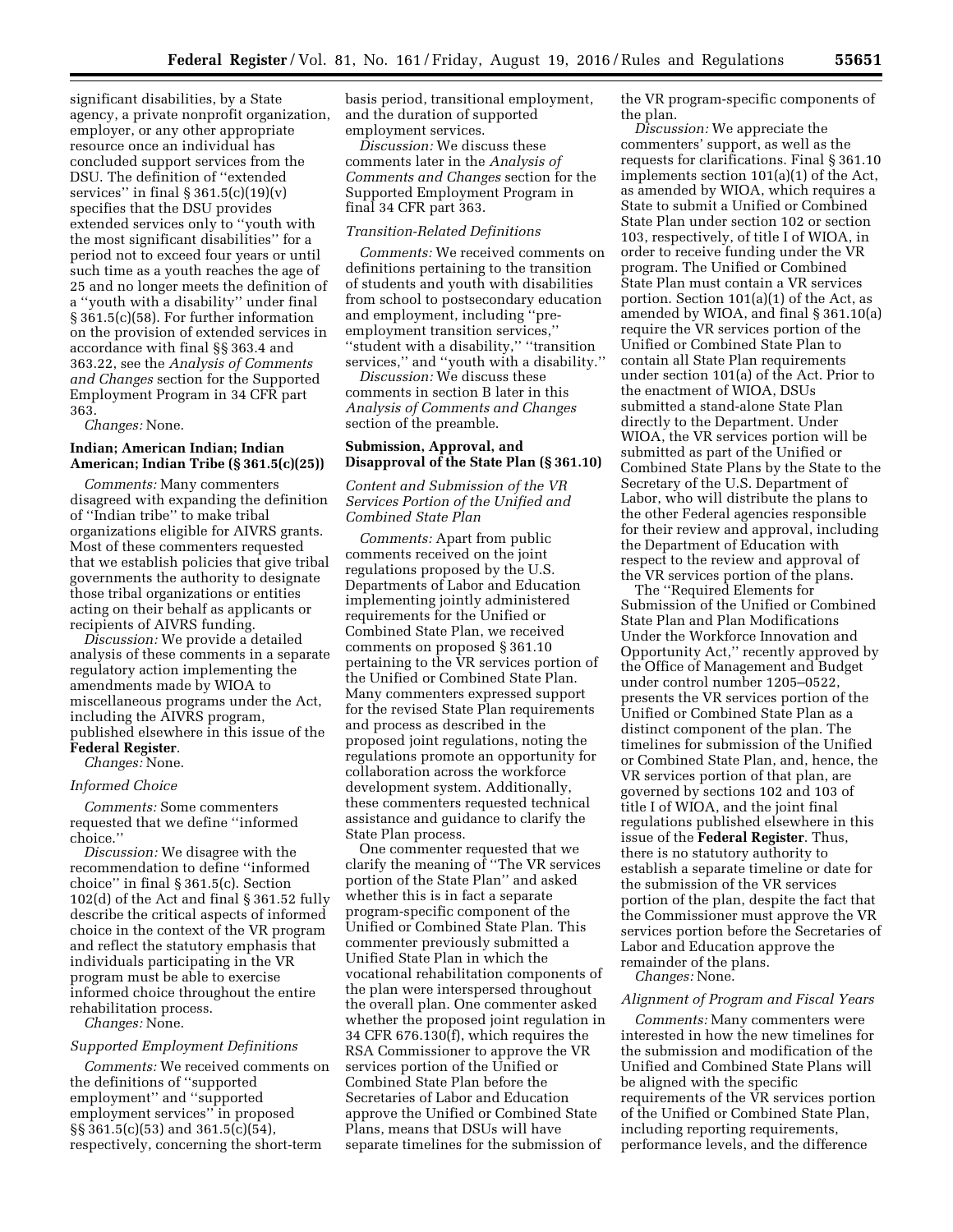between the start of the program year on July 1 for the purposes of requirements under title I of WIOA versus the start of the Federal fiscal year on October 1 when the VR program formula grants are issued in accordance with the Act. A few commenters supported the alignment of the program years under the Unified and Combined State Plans among all core programs in the workforce development system, including the VR program.

*Discussion:* While we understand the concern expressed by commenters regarding the potential confusion caused by differences between the VR program's fiscal year and the other core programs' program year, section  $110(a)(2)(A)$  of the Act, which specifies the manner in which VR program allotments are to be made, was not amended by WIOA. Moreover, section 111(a)(1) of the Act, which also remained unchanged by WIOA, requires that payments are made to States on a Federal fiscal year basis. This provision is consistent with section 101(a)(1), which requires States to submit a VR services portion of a Unified or Combined State Plan to receive funding ''for a fiscal year.'' Finally, section 101(a)(10) of the Act, as amended by WIOA, requires the DSU to submit certain data to demonstrate the annual performance of the VR program, within the same fiscal year in which the VR program operates. For these reasons, there is no statutory authority to change the period for making allotments to the States from the fiscal year beginning on October 1 to the program year used under title I of WIOA, which is July 1 of each year for most core programs.

In order to align the VR program with the other core programs to the extent practicable, DSUs must submit the VR services portion of the Unified or Combined State Plan and report the data required under final § 361.40 in a manner consistent with the jointly administered requirements set forth in the joint regulations governing Unified or Combined State Plan requirements published elsewhere in this issue of the **Federal Register**. However, States will continue to receive VR program allotments and report fiscal data through the Financial Status Report (SF–425) in accordance with the Federal fiscal year.

*Changes:* None.

## *Other Comments*

*Comments:* Several commenters were uncertain about the application of common performance measures and asked whether combined partners under a Combined State Plan would be held to the new performance standards as well.

One commenter asked whether, when there is more than one DSU in the State, DSUs serving individuals who are blind will have separate performance levels from DSUs serving individuals with all other disabilities. Another commenter suggested that Unified or Combined State Plans be posted electronically to a Web site that the public could easily access.

We also received comments regarding the determination of eligibility for individuals with autism and on the significance of disability.

*Discussion:* The Departments of Education and Labor address these comments in the *Analysis of Comments and Changes* section of the joint final regulations implementing the jointly administered requirements for the submission of a Unified or Combined State Plan under sections 102, and 103 of title I of WIOA and the performance accountability system under section 116 of title I of WIOA, published elsewhere in this issue of the **Federal Register**, because they apply to all core programs in the workforce development system, not just the VR program.

We address the comments regarding the determination of eligibility for individuals with autism and the significance of disability in the *Assessment for Determining Eligibility and Priority for Services (§ 361.42)*  section of this preamble.

*Changes:* None.

#### **Requirements for a State Rehabilitation Council (§ 361.17)**

## *Establishment of a State Rehabilitation Council*

*Comments:* One commenter suggested the word ''if'' be removed from the introductory paragraph in § 361.17. This commenter suggested that all States are required to have a State Rehabilitation Council (SRC or Council).

*Discussion:* Section 101(a)(21) of the Act, which remained unchanged by WIOA, and final § 361.16 permit States to establish either an independent State commission or an SRC. Therefore, there is no statutory authority to mandate that States establish a Council, rather than an independent commission. For this reason, we have not revised the introductory paragraph in final § 361.17 as the commenter recommended, because it is consistent with the statute. However, the Act does not prohibit a State from establishing both an independent commission and a SRC if it chooses to do so.

*Changes:* None.

#### *Additional Members*

*Comments:* Some commenters requested that we require in § 361.17(b)

that the SRC include additional members, such as a representative of the State's Council on Developmental Disabilities, entities carrying out programs under the Assistive Technology Act of 1998 in the State, and groups of, or representing, individuals with intellectual and developmental disabilities.

*Discussion:* Section 105(b)(1) of the Act, as amended by WIOA, made only one amendment to the composition requirements of the SRC related to the representation of the AIVRS projects in the State on the SRC. The Act, as amended by WIOA, did not alter the composition requirements in any other way. As a result, there is no statutory basis to require additional representatives from other State entities. However, the Act, as amended by WIOA, does not prohibit a State from electing to add more members to its SRC if it determines this is appropriate. *Changes:* None.

#### *Terms of Appointment*

*Comments:* One commenter suggested that we amend the requirements related to terms of appointment in § 361.17(e) to allow SRC members who were appointed to fill a vacancy and serve the remainder of their predecessor's term to be appointed to two additional consecutive full terms.

*Discussion:* WIOA did not amend section 105(b)(6) of the Act or change the requirements governing terms of appointment; therefore, there is no statutory authority to amend these requirements in final § 361.17(e). The Department has interpreted these requirements to permit an SRC member who completed the term of a vacating member to be appointed for only one additional consecutive full term of three years.

This long-standing Department interpretation is consistent with section 105(b)(6) of the Act, which limits a term to no more than three years; however, there is no requirement that each member be appointed for a three-year term. Under section 105(b)(6)(A)(i) of the Act, an individual who is appointed to complete a predecessor's unfinished term is appointed for the remainder of that term. This appointment constitutes one full term for that individual. Section 105(b)(6)(B) of the Act prohibits an individual from serving more than two consecutive full terms. Therefore, if an individual is appointed to complete one year remaining of a predecessor's term and is then reappointed for a second full three-year term, this individual has served two full terms even though the total number of years served is four.

*Changes:* None.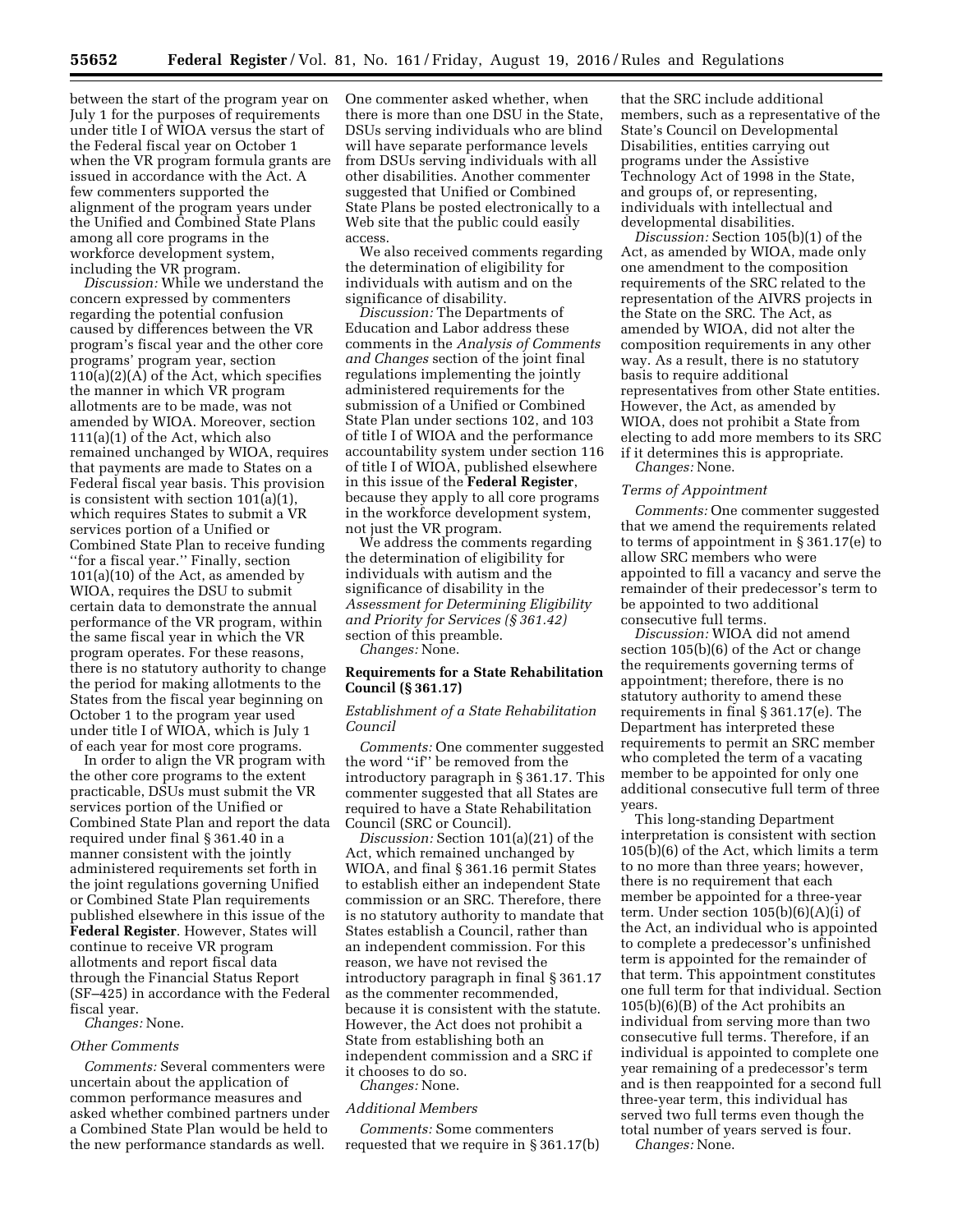## *Coordination With One-Stop Centers*

*Comments:* None. *Discussion:* Section 105(c)(8) of the Act and final § 361.17(h))(8) permit the SRC to perform functions in addition to those specifically authorized in the Act and final regulations so long as they are comparable to the specified functions. To support the alignment of the VR program with the workforce development system as emphasized throughout the Act and these final regulations, we clarify that SRCs may coordinate and establish working relationships with one-stop centers. This coordination is comparable to the coordination with SILCs and CILs required under section 105(c)(7) of the Act and final § 361.17(h)(7).

*Changes:* None.

## **Comprehensive System of Personnel Development (§ 361.18)**

## **Data Report for Comprehensive System of Personnel Development (§ 361.18(a))**

*Comments:* One commenter recommended revisions to proposed § 361.18(a) regarding the submission of data on the comprehensive system of personnel development (CSPD) in the vocational rehabilitation services portion of the Unified or Combined State Plan to reduce burden on DSUs. Specifically, the commenter recommended that DSUs be required to submit information about the vocational rehabilitation personnel via pre-print assurances, rather than descriptions, and be required to submit aggregated data, rather than disaggregated data.

*Discussion:* WIOA made only technical changes to section 101(a)(7)(A) of the Act, none of which increased the reporting that had been required of DSUs for nearly 20 years. While we are sensitive to the burden imposed by reporting requirements, there is no statutory basis for the Department to make the changes suggested by the commenter. Section 101(a)(7)(A) of the Act, as amended by WIOA, explicitly mandates that DSUs provide the requisite information in a descriptive format and the data in a disaggregated format.

*Changes:* None.

## **Applicability of Education, and Experiential Requirements to Rehabilitation Counselors (§ 361.18(c)(1))**

*Comments:* We received many comments regarding proposed § 361.18(c)(1)(ii), which requires DSUs to establish, as part of a CSPD, personnel standards for rehabilitation professionals and paraprofessionals that include educational and experiential

requirements. Most of these commenters opposed applying this provision to vocational rehabilitation counselors, and many of these commenters stressed the importance of maintaining the education and experience requirement under prior § 361.18(c)(1)(i) for vocational rehabilitation counselors. Specifically, these commenters stated that vocational rehabilitation counselors should be required to meet a national or State-approved or recognized certification, licensing, registration, or other comparable requirements for the area in which such personnel are providing vocational rehabilitation services. These commenters strongly urged the Department to require that vocational rehabilitation counselors meet that higher standard.

Similarly, many commenters urged that the training and education received in a master's degree program in rehabilitation counseling relate in a necessary, direct, and practical way to the work vocational rehabilitation counselors do each day. These commenters asserted that rehabilitation counseling is a professional career that requires extensive knowledge in a very broad arena. In addition, several commenters stressed that the educational requirements applied to vocational rehabilitation counselors must be sufficient to ensure that they have the following knowledge: medical and psychological aspects of disability, counseling and guidance strategies, vocational assessment, person-centered planning, cultural competency, career services, and building relationships with businesses who would like to hire or retain individuals with disabilities. These commenters maintained that all of these skills are available to individuals pursuing a master's degree in a program accredited by the Council on Rehabilitation Education.

Several commenters maintained that section  $101(a)(7)(B)(ii)$  of the Act, as amended by WIOA, and proposed § 361.18(c)(1)(ii), which set education and experience requirements of a baccalaureate degree in an additional field of study such as business administration, human resources, and economics, do not apply to vocational rehabilitation counselors. These commenters strongly believe that since a national certification exists for certified rehabilitation counselors this provision is inapplicable for vocational rehabilitation counselors. Some commenters stated that because there was no legislative report accompanying WIOA, the Department cannot be certain that Congress intended that the lower education and experience requirements in section  $101(a)(7)(B)(ii)$ 

of the Act, as amended by WIOA, apply to vocational rehabilitation counselors. One commenter stated that including a business degree in the credentials required for vocational rehabilitation personnel, with respect to qualified vocational rehabilitation counselors, was intended to be supplemental to a Master's degree in rehabilitation counseling and does not supplant the highest standard in the State, which in many States is the master's degree in rehabilitation counseling. Another commenter stated that since individuals with less experience could be paid less, they potentially could make up a larger portion of the DSU staff. If done correctly, the commenter stated that this could be a great opportunity to add individuals with business and marketing backgrounds to the DSU staff. This could also potentially help reduce caseloads, since recipients who need assistance only with placement could go straight to the marketing/business staff. Some commenters observed that the new requirements appear to be based on an assumption that a counselor should be able to work with both consumers and employers, as opposed to a team approach where experts in counseling work with consumers and business experts work with employers.

One commenter supported the education and experience requirements in proposed § 361.18(c)(1)(ii) because of the heightened emphasis on employer engagement and competitive integrated employment outcomes. This commenter stated that the proposed changes will provide an opportunity for DSUs to adjust the level of expertise and commitment of its personnel. The commenter also stated that establishing these educational requirements and work experiences will ensure that program participants are receiving quality services.

*Discussion:* We appreciate the many comments we received regarding CSPD and the changes proposed in § 361.18(c)(1)(ii). We appreciate the fact that CSPD is an important issue for DSUs and their personnel and that it represents a cornerstone of the VR program, ensuring that individuals with disabilities receive services from staff who are qualified to meet their individual needs.

As stated in the NPRM, proposed § 361.18(c)(1)(ii) mirrors section 101(a)(7)(B)(ii) of the Act, as amended by WIOA, with regard to minimum education and experience requirements for vocational rehabilitation personnel. In so doing, § 361.18(c)(1)(i), both proposed and final: (1) Retains language in prior  $\S 361.18(c)(1)(i)$  regarding national and State-approved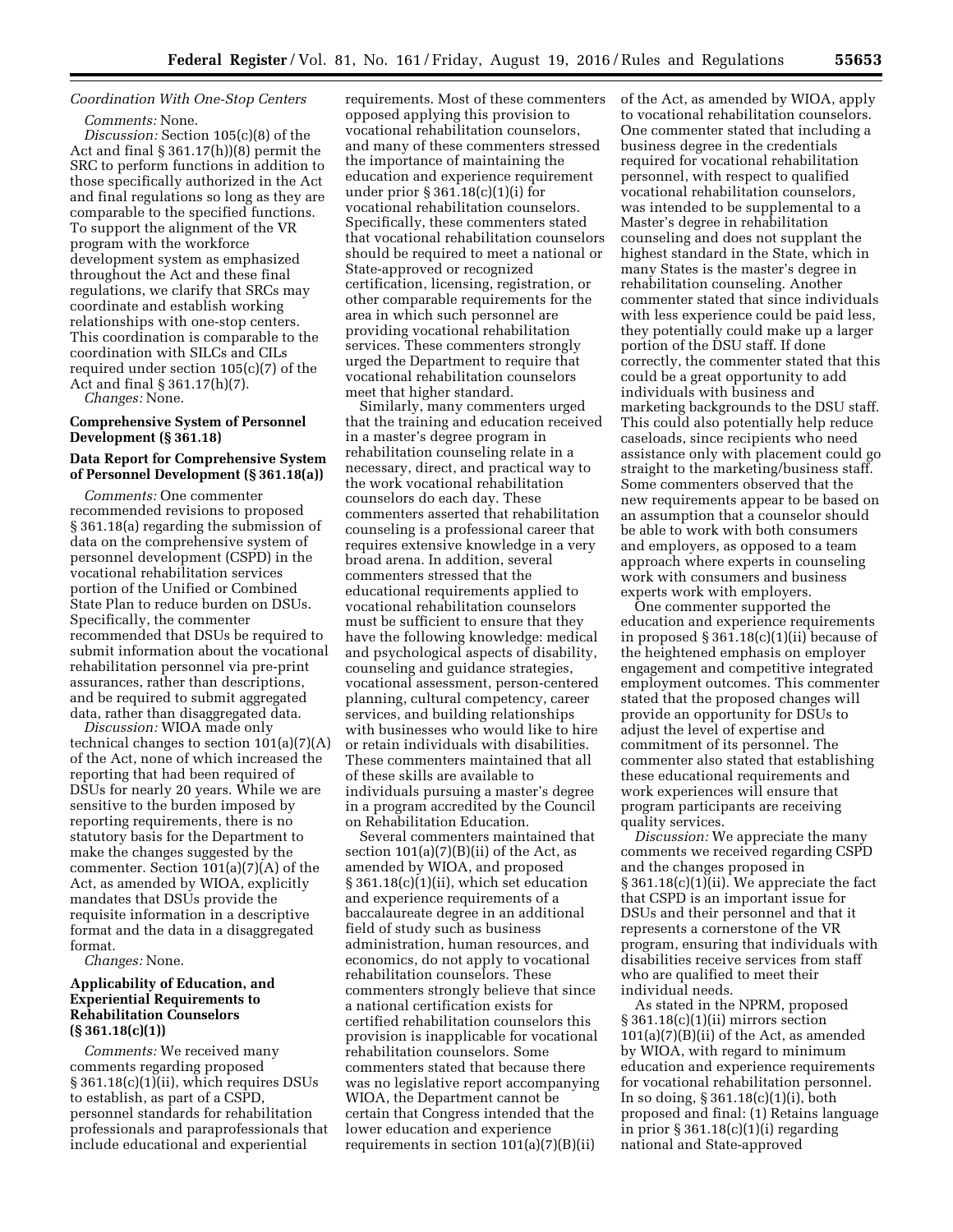certification and licensure requirements since this requirement remained unchanged by WIOA; (2) incorporates new educational and experiential requirements in proposed § 361.18(c)(1)(ii) that range from a baccalaureate degree with at least one year of relevant experience to a master's or doctoral degree; and (3) deletes the requirement in prior  $\S 361.18(c)(1)(ii)$ that DSUs must re-train staff who do not meet their established personnel standards.

We agree with commenters that the higher standard in section 101(a)(7)(B)(i) of the Act and final § 361.18(c)(1)(i), which had been the only personnel standard for vocational rehabilitation personnel prior to the enactment of WIOA, has served a critical role in ensuring that well-qualified staff are available to provide vocational rehabilitation services to individuals with disabilities. We understand other lower education or experience requirements may not prepare DSU staff in the same manner as a national or State-approved certification or licensure for vocational rehabilitation counseling could. As commenters indicated, programs leading to such national or State-approved certification or licensure in vocational rehabilitation provide vocational rehabilitation counselors with critical knowledge and understanding of medical and psychological aspects of disability, counseling and guidance strategies, vocational assessment, person-centered planning, cultural competency, career services, and building relationships with businesses who would like to hire or retain individuals with disabilities. However, section 101(a)(7)(B) of the Act, as amended by WIOA, requires that States establish and maintain personnel standards, which apply to all vocational rehabilitation professionals and paraprofessionals employed by the DSU, including both national or Stateapproved certification and licensure requirements in section 101(a)(7)(B)(i) and the education and experience requirements in section 101(a)(7)(B)(ii). This means that the personnel standards apply to vocational rehabilitation counselors and all other vocational rehabilitation professionals and paraprofessionals. There is nothing in the statute that limits the higher standard to vocational rehabilitation counselors. Nor is there any statutory basis to preclude a DSU from hiring a vocational rehabilitation counselor who meets the education and experience requirements of section 101(a)(7)(B)(ii) but not a national or State-approved certification or licensure requirement.

Final  $\S 361.18(c)(1)$  is consistent with the Act as amended by WIOA.

We also agree with the commenters who supported the proposal, and believe that the new education and experience requirements set forth in section  $101(a)(7)(B)(ii)$  of the Act, as amended by WIOA, and final § 361.18(c)(1)(ii) are beneficial to the VR program and the individuals they serve. *Changes:* None.

## *Applicability of Standards to Other Personnel*

*Comments:* Some commenters stated that the lower educational standards might better be applied to other vocational rehabilitation personnel (*e.g.,*  business relations specialists, placement specialists, etc.). One commenter said other positions (such as financial officers, legal counsel, DSU program/ division directors, and policy/regulatory compliance officers) should be subject to requirements regarding the development of skills and knowledge and should be required to complete and maintain a certain amount of training regarding the provision of rehabilitation services.

*Discussion:* Consistent with our interpretation of the CSPD requirements in a NPRM published pursuant to the 1998 Amendments to the Act, we interpret the Act to require the DSU establish and implement appropriate, certification-based standards for all categories of professionals and paraprofessionals needed to conduct the VR program. However, in light of the difficulty States may experience in developing numerous standards at the same time, we would expect DSUs to give priority to those professions that are generally considered most critical to the success of the VR program (65 FR 10619, 10622–10623 (Feb. 28, 2000)). This requirement under the Act, as amended by WIOA, applies to all personnel positions listed under the State's vocational rehabilitation classification as it had under WIA. The specific positions covered under such a classification will vary from State to State. With respect to financial officers and legal counsel, States have the discretion to determine whether they are classified as vocational rehabilitation professionals or paraprofessionals since their classification varies between States. In many States, these positions are not dedicated solely to the DSU and its VR program, but rather are more general State personnel positions. We would agree that program and division administrators and policy and regulatory compliance officers for the

DSU's VR program must be covered by the requirement in final  $\S 361.18(c)(1)$ .

Similarly, we would agree that the VR program director or administrator would be covered by the CSPD requirements of section 101(a)(7)(B) because that position would be considered a vocational rehabilitation professional or paraprofessional. The Secretary believes that the individual who oversees vocational rehabilitation professionals and paraprofessionals should satisfy at least the minimum education and experience requirements applicable to all vocational rehabilitation professionals and paraprofessionals.

We appreciate the comment regarding the personnel standards and their applicability to vocational rehabilitation paraprofessionals. Neither the Act nor these final regulations distinguish between vocational rehabilitation professionals and paraprofessionals. By the same token, neither the Act nor these final regulations define what constitutes a vocational rehabilitation professional or paraprofessional as opposed to an administrative staff position providing clerical or other support to rehabilitation personnel.

The distinction among vocational rehabilitation professionals, paraprofessionals, and administrative (*e.g.,* clerical and other support) staff are made at the State level in accordance with State hiring policies and procedures. Neither section 101(a)(7)(B) of the Act, as amended by WIOA, nor final § 361.18(c)(1) require the DSU to develop personnel standards for the hiring of staff who are not classified as vocational rehabilitation professionals or paraprofessionals. However, both the Act and these final regulations require a DSU to develop personnel standards for the hiring of vocational rehabilitation professionals and paraprofessionals that are consistent with the standards set forth in section  $101(a)(7)(B)$  of the Act, as amended by WIOA, and final § 361.18(c)(1).

As such, if a national or Stateapproved standard—or, in the absence of such standards, other comparable requirements (*e.g.,* State personnel standards)—exists for such paraprofessional this should be the standard for such personnel. However, if no such standard exists or the DSU is unable to hire staff that meet such standard, then the DSU must, under final § 361.18(c)(1)(ii), hire vocational rehabilitation paraprofessionals who meet standards consistent with the education and experience levels established in the Act and these final regulations.

*Changes:* None.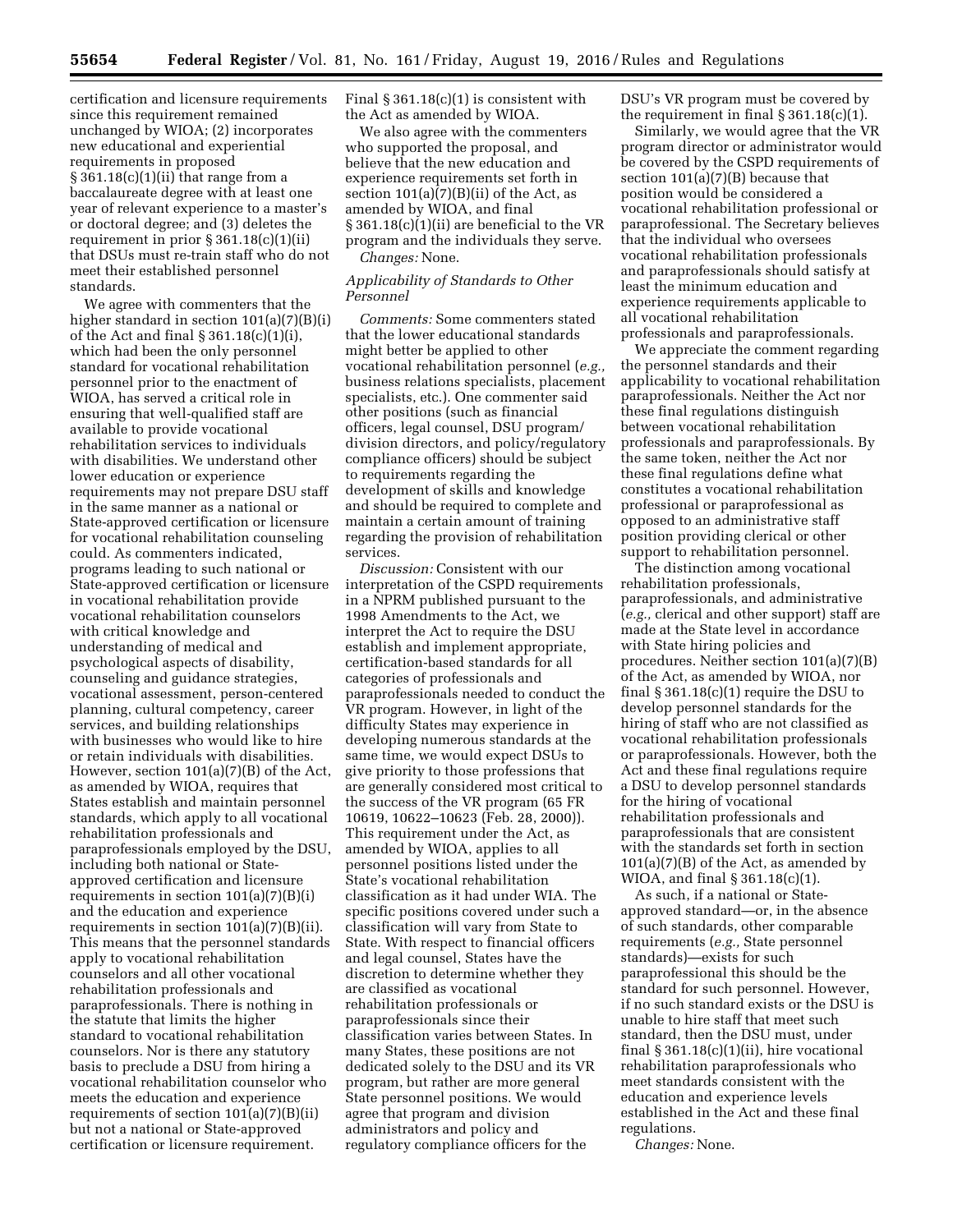## *De-Professionalization and Diminution of Vocational Rehabilitation Personnel*

*Comments:* Several commenters stated that the proposed education and experience requirements seemingly discount the role and impact of the professional rehabilitation counselor working with eligible consumers to obtain competitive integrated employment. Many stated that proposed § 361.18(c)(1)(ii)(A)(*1*), which permits a baccalaureate degree plus one year of relevant experience, serves as a guideline to promote the deprofessionalization of the expertise level associated with rehabilitation counseling and the professional provision of qualified services for individuals with disabilities. The commenters asserted that an individual with a baccalaureate degree, some related work experience, or volunteer work, is not equivalent to a master's degree level graduate who is a qualified counselor licensed to practice counseling.

Further, at least one commenter expressed concern that the flexibility offered by the new education and experience requirements could lead to the unintended diminution of a vocational rehabilitation workforce able to meet the needs of a consumer population with significant disabilities, which is its major focus, especially as public resources diminish. The commenter encouraged the Department to work with DSUs and academic institutions to ensure this diminution does not occur. The commenter stated that some of the degrees listed under these personnel standards would be appropriate for specialized titles such as ''business relations specialists'' but may not be appropriate for vocational rehabilitation counselors.

*Discussion:* Prior § 361.18(c)(1)(ii) permitted DSUs to hire individuals who did not meet the national or Stateapproved standard so long as the agency provided training to enable the individual to reach that higher standard. While WIOA deleted the provision that allowed DSUs to hire individuals at a lower standard so long as additional training was provided so that the staff person could eventually satisfy the national or State-approved standard, DSUs under final § 361.18(c)(1)(ii) must ensure that individuals who do not meet the higher standard satisfy certain statutorily-required minimum standards. Looking at the new requirements in this way, the new educational and experiential requirements merely set minimum hiring standards, which previously had been left at the DSU's discretion. In this

manner, we disagree with commenters that the new provisions of section  $101(a)(7)(B)(ii)$  of the Act, as amended by WIOA, and final § 361.18(c)(1)(ii) promote the de-professionalization of the vocational rehabilitation counselor or the diminution of the knowledge and skills needed to meet the vocational rehabilitation needs of individuals with disabilities.

We believe the education and experience requirements set forth in section  $101(a)(7)(B)(ii)$  of the Act, as amended by WIOA, and final § 361.18(c)(1)(ii) enable DSUs to hire personnel in such a manner that results in an expansion of qualifications of staff available to provide vocational rehabilitation services. For example, the new education and experience requirements could enable DSUs to expand the number of staff trained to provide certain services critical to meeting the employment needs of individuals with disabilities and employers, such as employment specialists or job placement specialists, thereby increasing opportunities for employer engagement and the achievement of competitive integrated employment outcomes by individuals with disabilities. This broader range of acceptable education and experience could lead to a more diverse workforce in VR agencies.

Looking at the new personnel standard requirements in this way, they could be viewed as a means of enabling DSUs to expand the range of qualified personnel available to provide certain services in-house rather than having to contract for those services. DSUs could employ sufficient qualified personnel to work in teams to meet the holistic needs of the individuals served by the VR program, ranging from specific disability-related services to employment-related services. We believe this interpretation is consistent with the plain meaning of the statutory requirements in section  $101(a)(7)(B)$  of the Act, and the heightened emphasis throughout WIOA on employer engagement and the achievement of competitive integrated employment outcomes.

*Changes:* None.

## *State Job Classification Minimum Qualifications*

*Comments:* One commenter noted the various degrees listed (*e.g.,* psychology and business) in section  $101(a)(7)(B)(ii)$ of the Act, as amended by WIOA, and proposed § 361.18(c)(1)(ii) are not typically seen for the same position when State governments are developing classification minimum qualifications because each of the degrees provide

individuals with different skill sets. The commenter added that, while a DSU would need personnel with skill sets from many of the degrees listed, it would be unreasonable to expect that a single individual would have expertise in two or more specialized skill sets.

Some commenters stated that the standards in proposed § 361.18(c)(1) should be sufficient for recruitment of vocational rehabilitation counselors, but that the use of ''and'' between proposed §§ 361.18(c)(1)(i) and 361.18(c)(1)(ii) seems to imply that additional standards must be used. They expressed concern that requiring at least one year's paid or unpaid work in the field would make it challenging for DSUs to recruit qualified counselors directly from longterm training programs.

*Discussion:* We disagree with commenters that the degrees listed in section  $101(a)(7)(B)(ii)$  of the Act, as amended by WIOA, and proposed § 361.18(c)(1)(ii) necessarily will pose problems for the development of minimum qualifications within State job classification. While we agree that it would be unreasonable for a single job position to list each of those degrees as a minimum qualification, it is reasonable to post various job positions within the classification for vocational rehabilitation counselors. As stated previously, we believe the amendments to WIOA provide DSUs with an opportunity to employ other personnel, such as business specialists or job placement specialists, who could complement the critical work performed by vocational rehabilitation counselors. In so doing, DSUs could minimize the need to contract for these services. While final  $\S 361.18(c)(1)(ii)$  permits DSUs to hire individuals with a variety of degrees, there is no requirement or expectation that a vocational rehabilitation counselor or any other vocational rehabilitation professional or paraprofessional employed by the DSU be an expert in more than one area.

The education and experience requirements of section 101(a)(7)(B)(ii) of the Act apply only in those circumstances when the DSU is not able to hire vocational rehabilitation professionals and paraprofessionals who satisfy a national- or State-approved certification or licensure standard. Vocational rehabilitation counselors graduating from long-term training programs would meet a national or State-approved standard and could be hired in accordance with personnel standards established under section  $101(a)(7)(B)(i)$  of the Act, which does not require that the individual satisfy minimum experience requirements. *Changes:* None.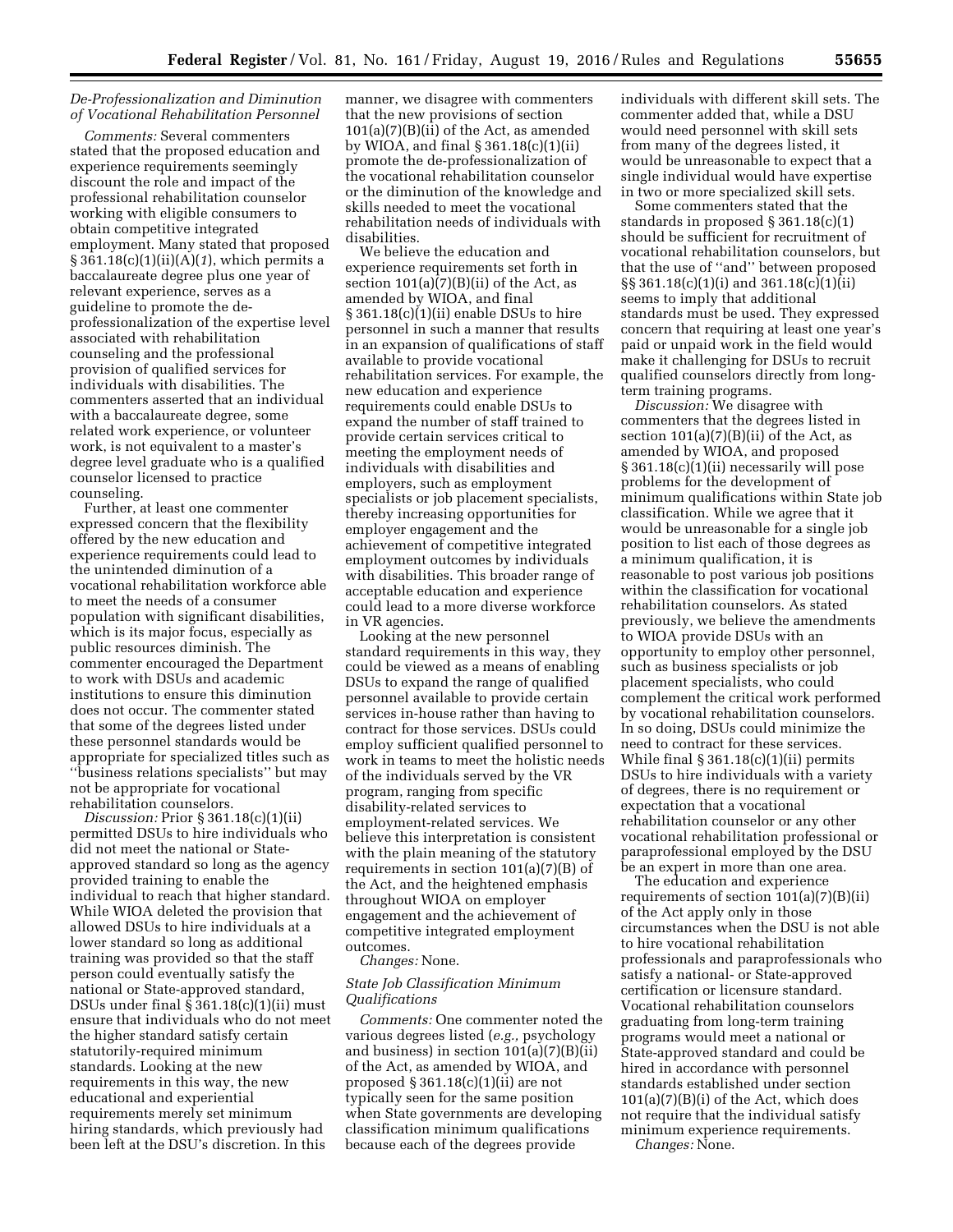## *Additional or Substitute Qualifications*

*Comments:* Two commenters recommended revising proposed  $§ 361.18(c)(1)(ii)(B) by inserting a work$ experience requirement similar to that required for individuals with a baccalaureate degree as set forth in proposed § 361.18(c)(1)(ii)(A)(*1*).

Many commenters requested the proposed regulations be revised to include a new provision in  $§ 361.18(c)(1)(ii)$  to allow a complement of work experience, in addition to specialized training or certification through either advanced higher education or through a legitimately recognized association that provides specialized training when working specifically with individuals who possess unique barriers to independence and require unique training, such as individuals who are blind.

Another commenter recommended that proposed  $\S 361.18(c)(1)(ii)$  be revised to allow years of experience to substitute for the identified degree(s) for paraprofessionals, which could create reasonable flexibility. A requirement of years of experience, coupled with staff development required by the regulations, would assure that paraprofessionals are highly qualified to provide appropriate services to individuals with disabilities.

*Discussion:* We appreciate the suggestion made by two commenters adding minimum paid or unpaid work experience requirements for DSU personnel hired at the master's or doctoral level. We also appreciate the many comments recommending that, in addition to satisfying a national or Stateapproved standard, work experience be required for those personnel who work with individuals with significant barriers to employment, such as individuals who are blind or visuallyimpaired.

While we agree work experience can be valuable, section 101(a)(7)(B) sets forth explicit requirements for a DSU's personnel standards, including requirements related to minimum educational and experiential requirements. Given the explicit nature of these requirements, there is no statutory basis to require different or additional personnel standards in final § 361.18(c)(1).

*Changes:* None.

## *Interplay Between National or Stateapproved Certification or Licensure Standards and Minimal Educational and Experiential Requirements*

*Comments:* Many commenters requested clarification regarding the interplay between the requirement that a State's CSPD be consistent with a national or State-approved certification or licensure standard in proposed § 361.18(c)(1)(i) and the minimal educational and experiential requirements in proposed § 361.18(c)(1)(ii). Most of these commenters did not support the proposed regulatory language, stating that it is confusing to have two sets of standards for vocational rehabilitation personnel. A few commenters questioned whether a DSU may choose between the two standards, *i.e.* choose to maintain the higher standard of § 361.18(c)(1)(i) or the lower standard of § 361.18(c)(1)(ii). Similarly, some commenters requested clarification about whether the DSUs can maintain their current personnel standards consistent with applicable national or State-approved or recognized certification, licensing, or registration requirements. These commenters were concerned that including lower standards in the regulations would force DSUs to lower their standards. Further, some commenters stated that most States have a minimum personnel standard that is greater than what is being proposed and asked whether the DSUs will have to hire vocational rehabilitation personnel at the lower educational standard.

*Discussion:* Contrary to the suggestions made by several commenters, the personnel standards in section  $101(a)(7)(B)(i)$  and (ii) are separate and distinct requirements. Therefore, DSUs may not choose to implement one and not the other but, rather, must develop both standards. Under section 101(a)(7)(B)(i), States must continue to develop personnel standards that are consistent with applicable national or State-approved certification or licensure requirements, as well as develop personnel standards that satisfy minimum education and experience requirements. As has always been the case, CSPD standards do not dictate whom a State may or may not hire. Hiring is solely a State matter. Instead, the CSPD standards simply set parameters for the standards a State must use in establishing its hiring procedures. There is nothing in the Act or these final regulations to preclude a DSU from continuing to hire vocational rehabilitation professionals and paraprofessionals that satisfy the higher standard. However, in hiring individuals who do not meet a national or State-approved certification or licensure standard, DSUs must hire individuals who meet the educational and experiential requirements set forth in section  $101(a)(7)(B)(ii)$ . These

individuals must have at least a baccalaureate degree in a specified field of study plus one year of relevant experience, or a master's or doctoral degree in one of the fields specified.

Further, if a vocational rehabilitation counselor is hired under the standard set forth in final § 361.18(c)(1)(i) (*e.g.,* a standard consistent with a national or State-approved standard), that vocational rehabilitation counselor is not required to meet the education or experience requirements set forth in final  $\S 361.18(c)(1)(ii)$  as well. There is no requirement that an individual meet both personnel standards set forth in final § 361.18(c)(1).

*Changes:* None.

#### *Succession Planning*

*Comments:* One commenter suggested that the CSPD requirements should address succession planning at the administrative level. The commenter recommended that the final regulations be revised to incorporate CSPD requirements to address the void in administrative skill and knowledge created in DSUs by retirements.

*Discussion:* We agree with the commenter's concern that DSUs face a significant loss of knowledge and skills as key personnel retire. We note that DSUs are required, under final § 361.18(d)(2)(iii), to include succession planning in their staff development plans when developing personnel standards and providing on-going training.

*Changes:* None.

## *Re-Training of Staff Not Meeting Personnel Standards*

*Comments:* Several commenters expressed serious concerns about the elimination of the requirement to retrain staff who are not meeting the DSU's personnel standards for qualified staff, in prior § 361.18(c)(1)(ii).

*Discussion:* While we appreciate the concern expressed by commenters regarding the deletion of the regulatory requirement for the DSU to provide retraining to personnel who do not meet the DSU's personnel standards, the statutory requirement for re-training, which had been contained in section  $101(a)(7)(B)(ii)$  of the Act, as amended by WIA, has been deleted by the amendments made by WIOA. Despite the deletion of the regulatory requirement, there is nothing in the Act or these final regulations that prohibits a DSU from making the decision to retrain staff as the agency deems appropriate. However, there is no statutory basis for the Department to require such re-training in these final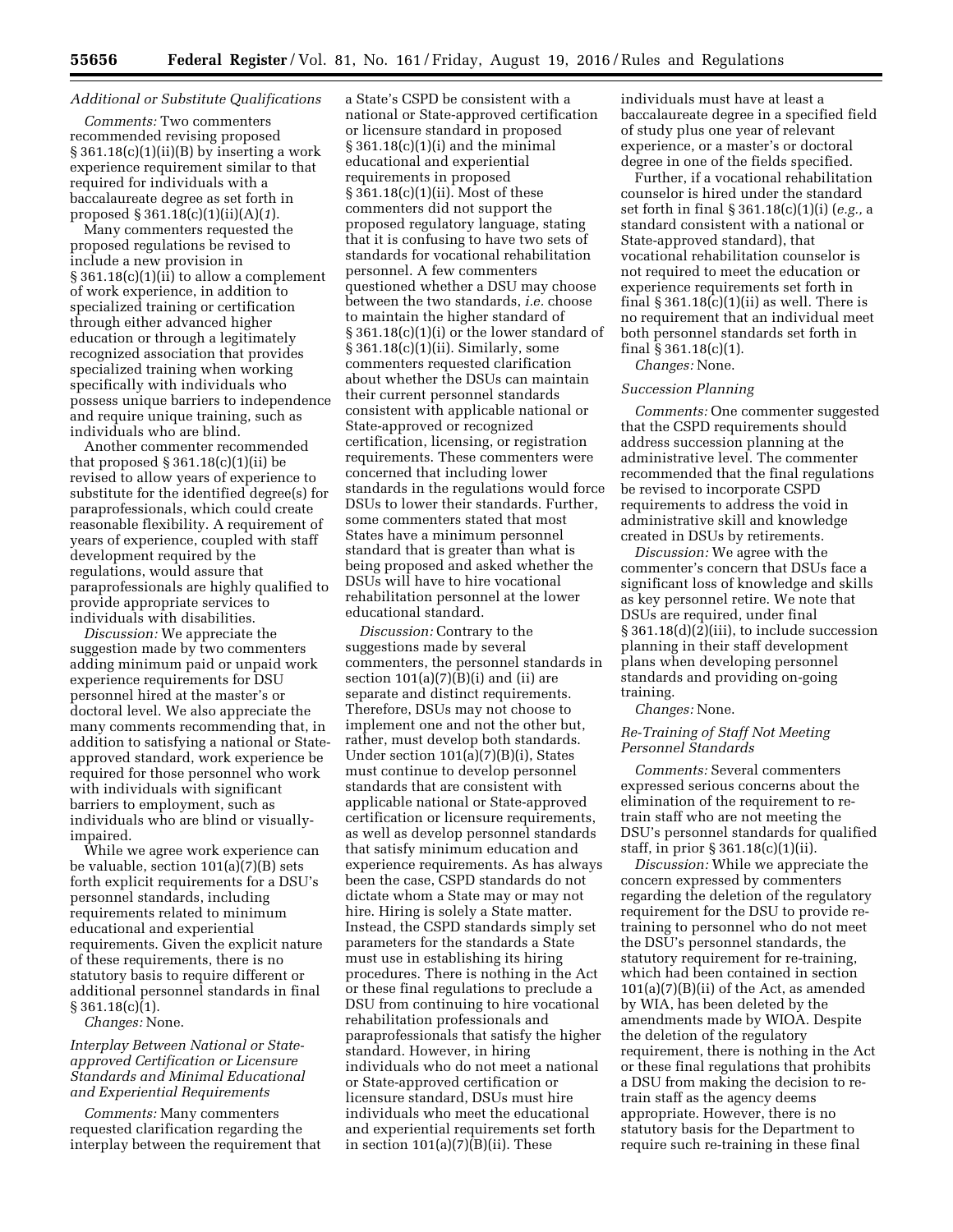regulations given the specific deletion of stated that the list of examples of that statutory requirement. *Changes:* None.

## **Standards of Personnel Development— Other Comparable Requirements (§ 361.18(c)(1))**

*Comments:* Several commenters recommended that the Department define ''other comparable requirements,'' which is included in the personnel standard in section 101(a)(7)(B)(i) of the Act and proposed § 361.18(c)(1)(i) and applies if there are no applicable national, State-approved, or recognized certification, licensing, or registration requirements. The commenters recommended that ''other comparable requirements'' should include competence in counseling and guidance, knowledge and application of the medical and psychological aspects of disability, knowledge and implementation of vocational testing, working knowledge and integration of labor market data and disability employment policy, and providing the services required to develop and implement individualized career plans that assist persons with disabilities in successful employment in a competitive integrated work environment.

*Discussion:* Section 101(a)(7)(B)(i) of the Act and final  $\S 361.18(c)(1)(i)$ require a DSU to develop personnel standards that are consistent with any national or State-approved or recognized certification, licensing, or registration requirements, or, in the absence of these requirements, other comparable requirements (including State personnel requirements) that apply to the profession or discipline in which that category of personnel is providing vocational rehabilitation services. While we agree with commenters that ''other comparable requirements'' could include any of the areas suggested, we disagree that the final regulations should define the phrase. This phrase provides DSUs with maximum flexibility when developing personnel standards by enabling DSUs to modify personnel standards as relevant credentials evolve.

*Changes:* None.

## *Meaning of ''A 21st Century Understanding of the Evolving Labor Force and the Needs of Individuals With Disabilities''*

*Comments:* Many commenters asked for clarification of what is meant by a 21st century understanding of the evolving labor force and the needs of individuals with disabilities, as used in section  $101(a)(7)(B)(ii)$  of the Act, as amended by WIOA, and in proposed  $§ 361.18(c)(2)(ii)$ . Many commenters

relevant personnel skills in proposed § 361.18(c)(2)(ii) either did not help clarify the meaning or was incomplete. Some commenters stated that the list represented skills more oriented to the medical models of the past rather than the employer focus required today. One commenter asserted that the congressional intent behind the requirements for a 21st century understanding included a focus on employment; an understanding of economic and job market trends, business management, and operations; and meeting the needs of local and regional employers.

Many commenters who thought the list of examples was incomplete suggested additions. Some were suggested because the commenters stated that customary, but critical, skills for vocational rehabilitation counselors had been left out of the list. Some brought a more modern focus to the traditional topic, refining knowledge of medical and psychological aspects of disability to include more employmentfocused use of such knowledge to determine functional limitations and the vocational implications of these functional limitations on employment planning and workplace accommodations.

Other commenters provided lists of skills that represented areas in which the focus is on greater knowledge of the world of work, including labor market trends and various sources of labor market information and its use in selecting vocational goals and developing individualized plans for employment. Some commenters suggested that using information about job requirements, labor market trends, and other labor market information would help build relationships with employers through greater knowledge of their businesses and their employment requirements and would also help in job development and job placement efforts.

One group of commenters suggested that a recent U.S. Government Accountability Office (GAO) study, which identified gaps in the knowledge of vocational counselors employed by the U.S. Department of Veterans Affairs, could serve as a starting point for developing a list of skills needed for the 21st century vocational rehabilitation counselor employed by the DSU. Some skills included familiarity with Bureau of Labor Statistics data, the Dictionary of Occupational Titles, and the Department of Labor's O\*NET occupational system; vocational testing and assessment; job accommodations; training in the Americans with Disabilities Act (ADA) and other

employment discrimination laws; vocational implications of various disabilities, including traumatic brain injury, post-traumatic stress syndrome, mental illnesses, and autism; employment plan development; Social Security work incentives, and the Ticket to Work and Self-Sufficiency program; and knowledge of disability programs in the State and local area, including independent living programs.

One commenter suggested that the six areas of knowledge and skills in proposed  $\S 361.18(c)(2)(ii)$  could be used to ensure vocational rehabilitation personnel have a 21st century understanding. The commenter stated the examples focused on critical knowledge domains and closely mirror the knowledge domains required for accreditation by a vocational rehabilitation counseling program. However, the commenter expressed concern that the process of evaluating whether candidates have the necessary knowledge and skills would be insufficient without the assurance that the candidate graduates from an accredited vocational rehabilitation counseling program. The commenter recommended that the Department recognize graduates from accredited programs as having the knowledge, skill, and experience requirements that are necessary to provide high quality services to individuals with disabilities.

*Discussion:* We appreciate the many comments and suggestions we received about the skills and knowledge essential to ensuring a 21st century understanding of the evolving labor force and the needs of individuals with disabilities under section 101(a)(7)(B)(ii) of the Act, as amended by WIOA, and in proposed § 361.18(c)(2)(ii). Lacking a widely-accepted definition of the term, we proposed several examples in the regulations to help clarify its meaning. Most commenters, however, stated that the examples in proposed § 361.18(c)(2)(ii) were not sufficient because they did not include a clear focus on employment or emphasize the use of the most up-to-date techniques.

In considering what changes to make in the examples, we first recognized that the requirements for a 21st century understanding apply to knowledge and skills relevant to working with both employers and individuals with disabilities. We also believe that ''21st century'' refers to maintaining a cutting edge, state-of-the-art approach to whatever topic is included in the list, not merely maintaining activities at traditional, established levels. These underlying principles governed the review, selection, and wording of the examples.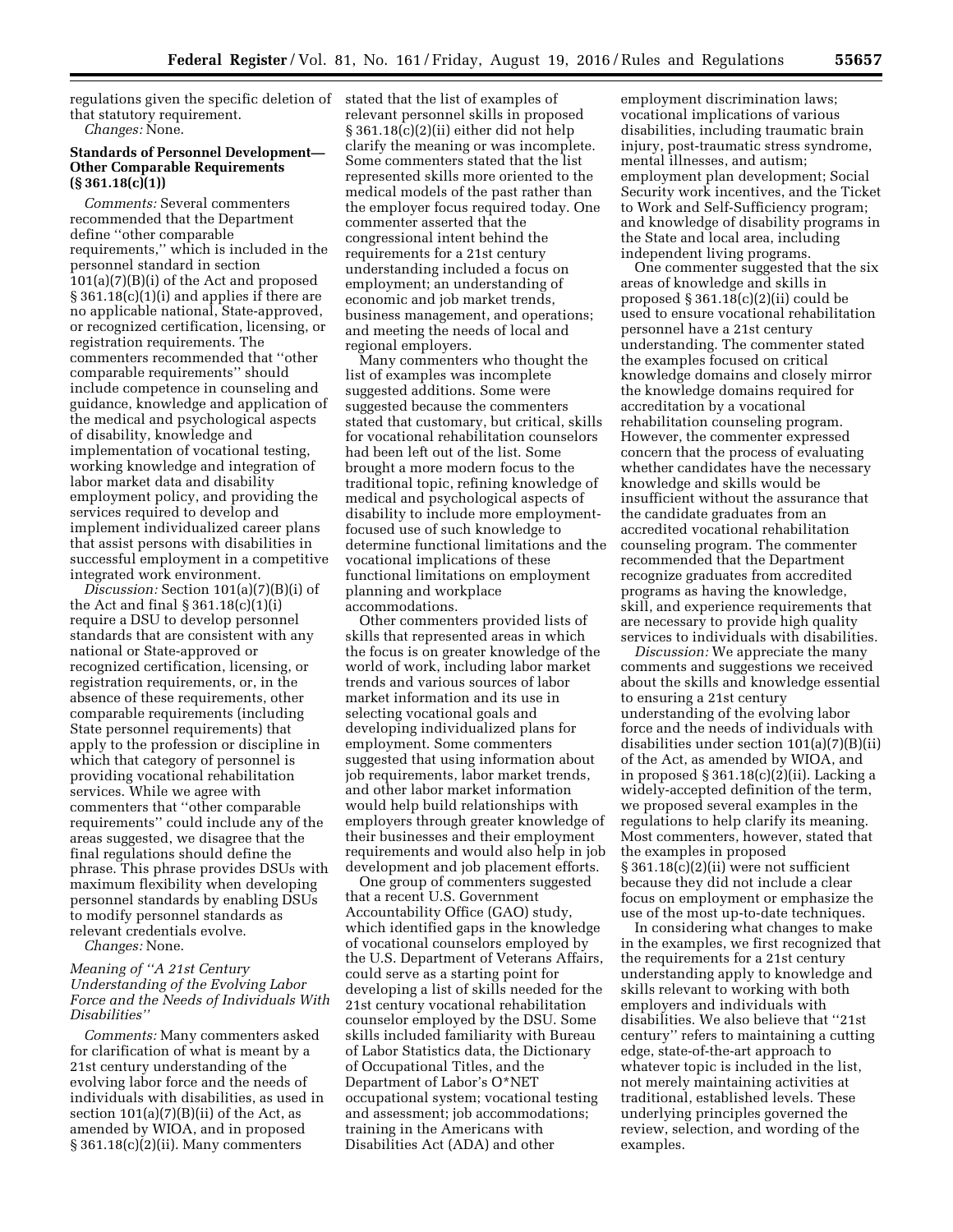We looked at traditional topic areas that are still necessary for working with individuals with disabilities and employers, with the intent to add language that suggests use of contemporary practices or that adds emphasis on an employment focus. For example, we replaced the previous language about knowledge of medical and psychological aspects of disability with language about knowledge of the functional limitations of various disabilities and the vocational implications of these functional limitations for employment.

We considered new approaches to learn about the world of work, largescale employer needs (*e.g.,* labor market trends and occupational shortages), small-scale employer needs (*e.g.,*  specific job requirements, soft skill requirements), and ways to use information differently to inform traditional vocational rehabilitation practices (such as using labor market information to assist in developing vocational goals and employment plans, while providing informed choice). We also took into consideration the GAO report titled ''VA Vocational Rehabilitation and Employment: Further Performance and Workload Management Improvements Are Needed'' (GAO–14–61) published January 14, 2014, as well as various lists of suggested examples provided by national organizations and endorsed by other commenters. After considering all of the comments and suggestions received, we have amended the examples in final  $\S 361.18(c)(2)(ii)$ . We clarify that the term ''apprenticeships'' as used in  $361.18(c)(2)(ii)(D)$  does not include Registered Apprenticeships.

In response to commenters asking whether the ''21st century understanding'' requirement applies only to vocational rehabilitation counselors, section 101(a)(7)(B) of the Act, as amended by WIOA, and final § 361.18(c) require the DSU to develop personnel standards that apply to all vocational rehabilitation professionals and paraprofessionals, not just vocational rehabilitation counselors. The revised list of examples set forth in final § 361.18(c)(2)(ii) provides a comprehensive, but not exhaustive, list of skills necessary for achieving employment outcomes in the 21st century. Because we realize that States may choose to employ staff in a variety of positions, the skills listed may be applicable to various positions in differing ways.

Finally, as we described earlier in the *Applicability of Education, and Experiential Requirements to Rehabilitation Counselors* 

*(§ 361.18(c)(1)) section,* we agree with the comment that accredited programs provide vocational rehabilitation counselors with knowledge and skills critical to providing vocational rehabilitation services to individuals with disabilities. However, section 101(a)(7) of the Act does not specify that individuals pursuing employment as vocational rehabilitation counselors must obtain an undergraduate or a graduate-level degree in rehabilitation counseling from accredited programs and final § 361.18(c) mirrors the Act in this respect. In addition, we recognize that other DSU personnel, such as employment specialists and job placement specialists, serve a critical role in working with employers and individuals with disabilities. The Secretary believes all vocational rehabilitation professionals and paraprofessionals must have the knowledge and skills necessary to satisfy the ''21st century understanding'' requirement.

*Changes:* We have substantially revised the examples in final  $\S 361.18(c)(2)(ii)$  to provide a more robust list of the skills and knowledge needed to meet the needs of employers and individuals with disabilities in the evolving 21st century labor market.

#### **Staff Development (§ 361.18(d))**

*Comments:* Several commenters requested clarification regarding proposed  $§ 361.18(d)(1)(i)$ , which requires, as part of the DSU's system of personnel development, training implemented in coordination with entities carrying out State programs under section 4 of the Assistive Technology Act of 1998 (29 U.S.C. 3003). Some of these commenters asked whether the purpose of this provision is to require those entities to provide the training to the DSUs. If so, the commenters requested that the Department revise proposed  $§ 361.18(d)(1)(i)$  to make that intent clear. These commenters also sought clarification on how the training is to be coordinated with the State's assistive technology program. Other commenters thought a Federal ''training fund'' source should be made available for the training, regardless of who provides it. Still other commenters stated that proposed § 361.18(d)(1)(i) should be revised to require that the DSUs fund the entities carrying out the State's assistive technology program to provide this training.

Many commenters expressed concerns about insufficient training funds to meet the training needs of vocational rehabilitation personnel and requested that the Department require

DSUs to allocate training funds for any required CSPD training. The commenters were further concerned that the potential hiring of staff at the baccalaureate or higher degree in a discipline other than vocational rehabilitation counseling would increase the need for training in order to ensure these personnel have solid knowledge of the VR program. Despite this expected increased need for training, DSUs will face reduced financial resources because of the elimination of the In-Service Training Grant program by WIOA. Therefore, these commenters were concerned that DSUs would allocate less funding for staff development training, certification fees, and other related expenses. One commenter requested that the Department provide training funds to each DSU to assist in providing staff development and personnel training in the areas mandated by WIOA. Still another commenter recommended that the Department offer regional training rather than onsite training through its monitoring or technical assistance process. The commenter said the regional trainings could benefit a larger group of personnel.

A few commenters recommended that proposed § 361.18(d) be revised to require specific training areas for staff development. For example, one commenter stated that many vocational rehabilitation counselors struggle to identify appropriate service providers for individuals with autism. The commenter requested further guidance from the Department on providing vocational rehabilitation services to this population in order to increase opportunities for competitive integrated employment.

Another commenter asked the Department to require DSUs to include in their agency planning and oversight the substantial involvement of mental health advocates, including individuals who have personally experienced mental illness, treatment, and recovery. Similarly, another commenter recommended that DSUs be required to hire and train peer service providers experienced in working with individuals with mental illness who are seeking vocational rehabilitation services, thereby increasing the DSU's effectiveness in serving this population. Still another commenter recommended that staff development include caseload management training, including implementation standards, measures, techniques, and strategies.

Another commenter stressed the importance of coordinating personnel development activities under the Act and the IDEA. The commenter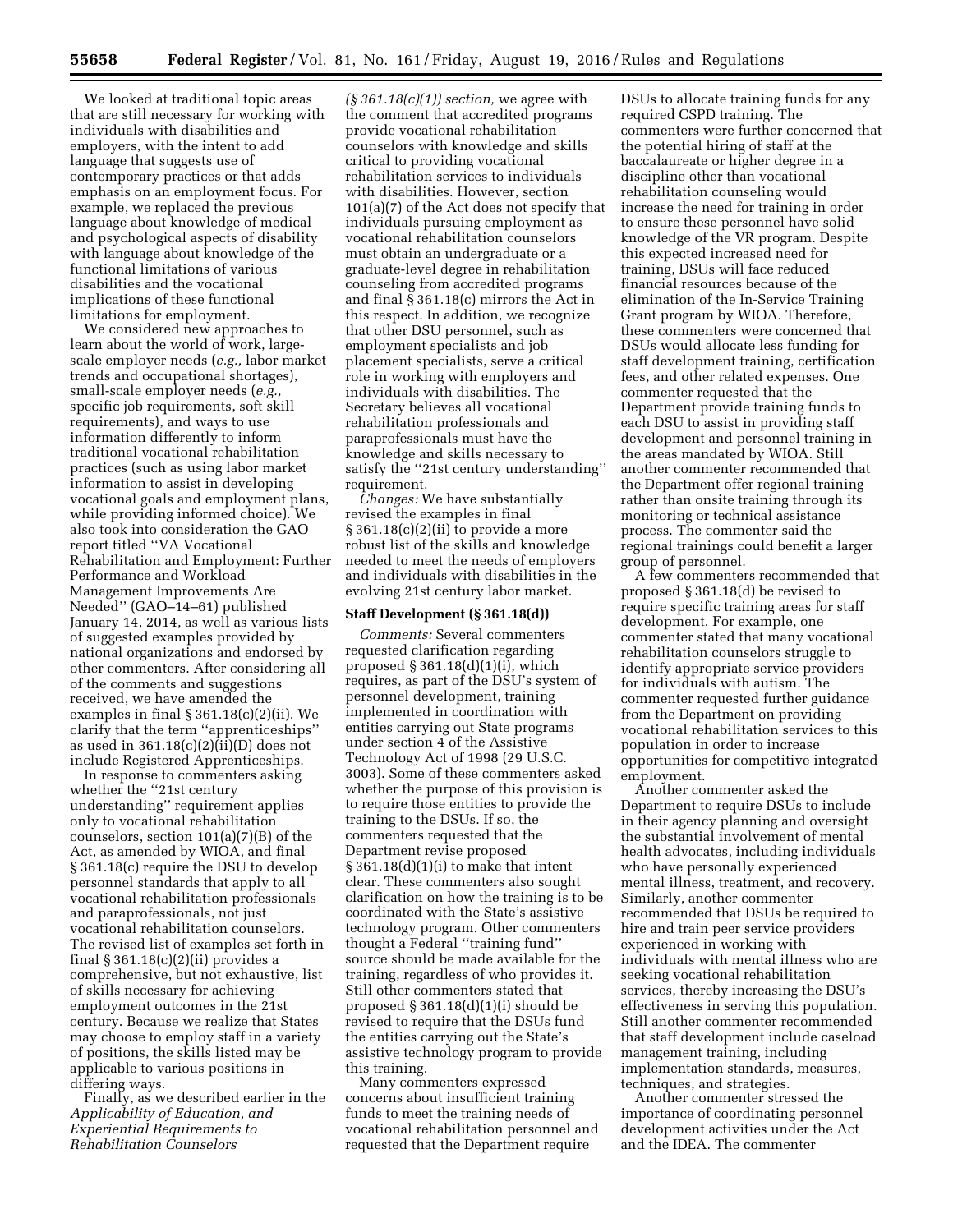recommended that State and local education agencies and DSUs establish memoranda of understanding on coordinating personnel development activities. Yet another commenter recommended that proposed § 361.18(d) require staff development to emphasize the need for evolving skills, including understanding the evolving labor market, nondiscrimination laws, the medical and psychosocial aspects of various disabilities, and how this understanding evolves over time.

*Discussion:* We appreciate the comments seeking clarification of the requirement that the DSU's CSPD must include assistive technology training for vocational rehabilitation professionals and paraprofessionals. Section  $101(a)(7)$  $(A)(v)(I)$  of the Act was amended slightly by WIOA, but not in a manner that imposed additional requirements for this particular training. Therefore, final § 361.18(d)(1)(i) contains only technical changes from the prior regulation, and there is no statutory basis for the Department to add new requirements regarding how the training should be financed. Section  $101(a)(7)(A)(v)(I)$  of the Act, as amended by WIOA, and final § 361.18(d)(1)(i) simply require DSUs to ensure their vocational rehabilitation professionals and paraprofessionals are adequately trained. This must include a system for the continuing education of personnel in rehabilitation technology, and it must include training implemented in coordination with the entity carrying out the State's assistive technology program. It is within the DSU's discretion to determine how and by whom such training will be provided, so long as the training is adequate.

Further, it is beyond the scope of the Act and these regulations to mandate that an entity, authorized under a separate Federal law, such as the Assistive Technology Act of 1998, perform any action, including providing the training described here. There is also no separate Federal program from which money may be given to DSUs to pay for this training, as in-service training funds were eliminated from the Act by WIOA. However, the Act does not prohibit DSUs from using title I VR program funds to provide the training directly or through a contract with the entity providing assistive technology services in the State.

There are many possible sources of training on assistive technology and several ways in which the DSUs may coordinate with the State assistive technology program entity. For example, the DSU may select a trainer with input from the State's assistive technology program entity, or the DSU and the State assistive technology program entity may jointly train DSU staff. Final § 361.18(d)(1)(i) provides the DSU with maximum flexibility to coordinate with the assistive technology program entity in the manner it deems appropriate.

While we understand the limited financial resources available to DSUs, there is no authority under the Act to provide funding to DSUs for any of the trainings required by section 101(a)(7) of the Act and final § 361.18(d)(1)(i). As the commenters noted, WIOA eliminated the In-Service Training Grant program, which had been used by many DSUs to provide staff development training. Nonetheless, the Act has, and continues to, permit DSUs to use title I VR program funds to provide staff development and training. Given the availability of VR program funds for this purpose, we disagree that DSUs necessarily will allocate fewer resources for this effort.

Finally, the Department will explore options for providing staff development trainings on a broader scale, including regional training.

As section  $101(a)(7)$  of the Act is specific about the training areas that may be included for staff development, there is no statutory basis for imposing additional training requirements. However, final § 361.18(d)(2) is consistent with the Act in that it gives DSUs maximum flexibility to use staff development trainings that are specific to each DSU's needs. Nevertheless, we understand the concerns raised by commenters requesting training on specific topics. We agree that serving individuals with autism may raise many complex issues, some of which are addressed in an Institute on Rehabilitation Issues Monograph on rehabilitation of individuals with autism spectrum disorders, which may be found at: *[http://www.iriforum.org//](http://www.iriforum.org//books.aspx) [books.aspx](http://www.iriforum.org//books.aspx)*.

While there is statutory authority under section  $101(a)(21)(A)(i)(III)$  to require DSUs to involve mental health advocates in the agency's planning and oversight activities when the DSU has an independent commission or council, there is no specific statutory requirement under section 101(a)(7) that DSUs hire mental health peer service providers. Moreover, there is no statutory basis under section  $101(a)(7)(A)(v)$  of the Act to require caseload management be included in staff development training. However, there is nothing to preclude a DSU from doing these things under § 361.18(d)(2) if a need is identified by the DSU.

Finally, we agree with the commenter regarding the need for coordinating staff development between DSUs and State

and local education agencies. The Act, as amended by WIOA, places heightened emphasis on providing vocational rehabilitation services to students and youth with disabilities. Although section 101(a)(7) of the Act does not require DSUs to enter into memoranda of understanding with educational agencies, final § 361.18(f) continues to mandate this coordination as it has for many years in prior regulations. We also agree that staff development should emphasize the evolving skills needed to provide vocational rehabilitation services so that individuals with disabilities may achieve competitive integrated employment in the evolving 21st century labor market. Only with these evolving skills will vocational rehabilitation personnel be able to engage effectively with employers in the evolving labor market of the 21st century. We believe the staff development requirement set forth in final  $\S 361.18(d)(1)$  and (2) covers these skills needed in the 21st century evolving labor market.

*Changes:* None.

#### *Training Based on the Needs of the DSU*

#### *Comment:* None.

*Discussion:* After further Departmental review, we have determined proposed § 361.18(d)(2) contained a drafting error by inadvertently using the word ''should'' rather than ''must.'' The regulation has used the term ''must'' since final regulations were published in 1997, with regard to the specific training areas for staff development. The specific training areas ''must'' be based on the needs of the DSU. Final § 361.18(d)(2) reflects the correct wording, and this change in these final regulations represents no change in the requirement for DSUs because the provision now reads as it has since 1997.

*Changes:* Final § 361.18(d)(2) has been changed to require training areas for staff development be based on the needs of the DSU, as is true in prior regulations.

## **Public Participation Requirements (§ 361.20)**

## *Public Hearings for Changes in an Order of Selection*

*Comments:* Several commenters supported the changes to the prior regulations in proposed § 361.20 that outline the requirements for public notice and participation prior to the adoption of any substantive policies or procedures governing the provision of vocational rehabilitation services under the State plan, including substantive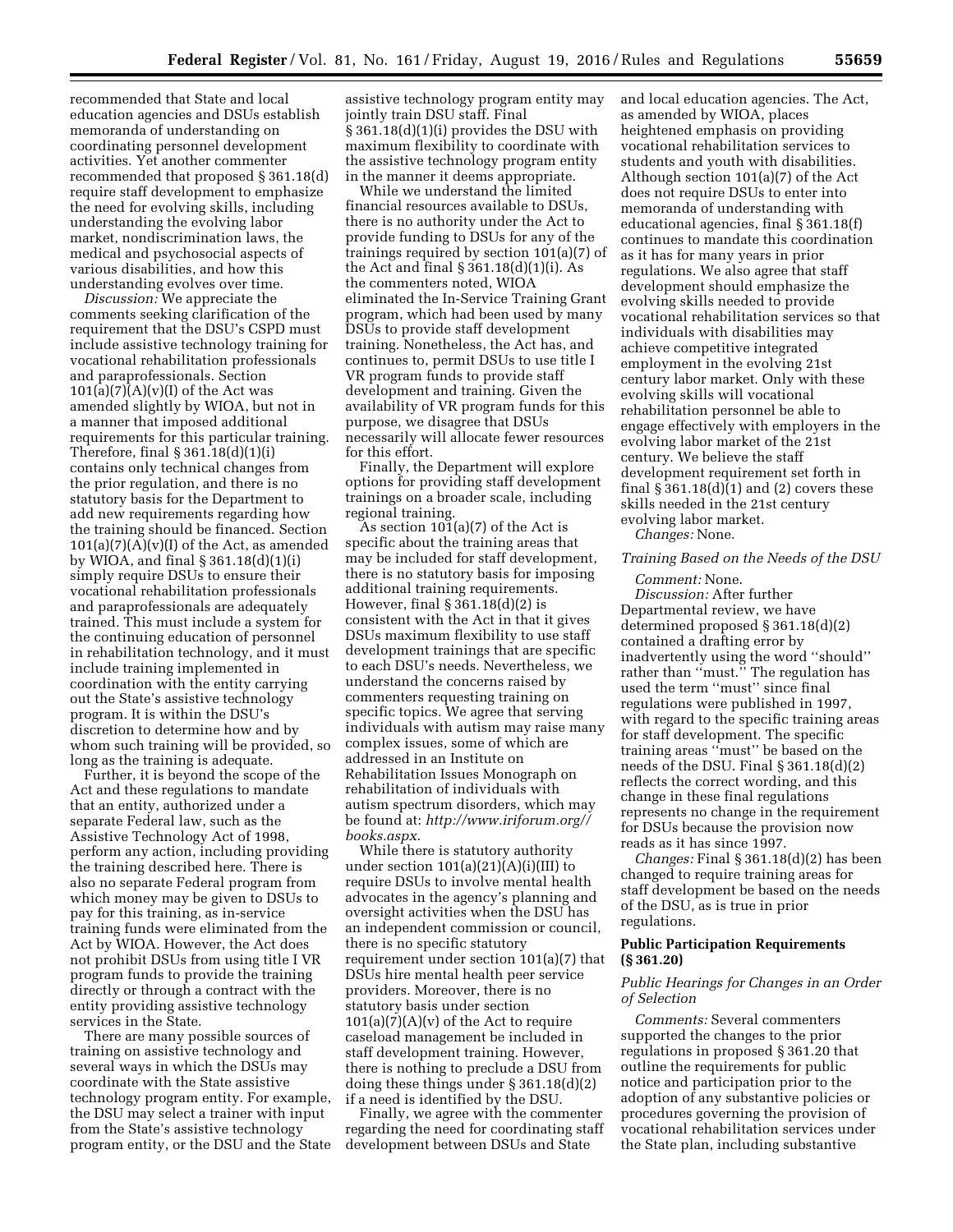amendments. Proposed § 361.20 clarifies through descriptive examples the distinction between substantive and administrative changes to VR program rules, policies, and procedures. While ''substantive changes'' trigger the requirement that the designated State agency provide notice and conduct a public meeting, ''administrative changes'' typically do not. These commenters stated that the proposed regulation clarifies and supports a more rigorous and open channel of communication between the designated State agency, the SRC, and community stakeholders.

Nonetheless, several commenters requested further clarification. One commenter asked if a DSU must conduct a public meeting every time it opens or closes a priority category under an order of selection.

*Discussion:* We appreciate the support for, as well as the requests for further clarification of, proposed § 361.20, which distinguishes between those substantive changes requiring public meetings and those administrative changes that do not.

Final  $\S 361.20(a)(2)(v)$  states that adopting or amending policies implementing an order of selection constitutes a substantive change that requires public input. However, it is the Department's long-standing policy that a DSU need not conduct a public meeting each time it opens or closes a priority category if doing so is consistent with the information describing the implementation of the order of selection in that agency's currently approved State Plan (now the VR services portion of the Unified or Combined State Plan).

By contrast, we believe that closing one or more priority categories would be a substantive change in the administration of the VR program, and would consequently trigger the requirement to conduct a public meeting if such change represents a departure from the manner in which the DSU has implemented the order of selection under the approved State Plan. For example, if a DSU implements an order of selection and closes one or more priority categories after one or more years without closing priority categories, we believe this action would constitute a substantive change in the administration of the VR program and would require a public meeting.

*Changes:* None.

## *Public Meetings of the State Rehabilitation Council*

*Comments:* One commenter asserted that meetings of the SRC should fulfill the requirements of proposed § 361.20, since these are public meetings, and the

Council is charged with the responsibility to review vocational rehabilitation policies and other substantive changes to the VR program. The commenter stated that holding public meetings in addition to the Council's meetings takes time away from the central work of the DSU.

*Discussion:* Under section  $101(a)(16)(A)$  of the Act and final § 361.20, it is the responsibility of the designated State agency, not the SRC, to conduct public meetings. Therefore, the Council's meetings cannot satisfy, on their own, the requirement of final § 361.20. Likewise, it is the responsibility of the Council, and not the designated State agency, to conduct its meetings as required by section 105 of the Act and final § 361.17. We recognize that the designated State agency works closely with the Council, as it is required to do, with regard to substantive changes made to policies and procedures affecting the VR program. Therefore, if the designated State agency and the Council determine it would be expedient and effective to do so, they may use the regular or special meetings of the Council as a forum for obtaining input from the Council and the public on substantive changes in VR program rules, policies, and procedures. If the designated State agency chooses to conduct joint meetings in this manner, they must ensure that all requirements concerning the conduct of public meetings in final § 361.20 are satisfied. We emphasize that neither the designated State agency nor the Council are required to conduct joint meetings for the purpose of gathering public input on substantive changes to the administration of the VR program under either final §§ 361.17 or 361.20, though both entities may find it efficient to do so.

# *Changes:* None.

## *Substantive and Administrative Changes*

*Comments:* A few commenters stated that the distinction between those changes in DSU rules, policies, and procedures that require public comment and those that do not was not clear in the proposed regulation, and requested further clarification.

*Discussion:* With respect to the comments seeking further clarification and examples of what constitutes a substantive versus administrative change, the commenters did not specify what additional clarification was needed, and so we can provide no further examples. However, the lists of examples in final § 361.20(a)(2) and (a)(3) are not exhaustive; rather, they illustrate some of the most common

substantive and administrative changes contemplated by DSUs. We recognize that States may contemplate many more changes to their rules, policies, and procedures implementing the VR program than those identified in these final regulations.

In addition, the Act, as amended by WIOA, and these final regulations provide significant flexibility to the States in the manner in which they administer the VR program and deliver vocational rehabilitation services, and States may adopt rules, policies, and procedures governing the administration of the program that best suit their particular circumstances. As a result, States may adopt rules, policies, and procedures that vary widely from one another, and we do not believe that it is practicable to further clarify, or add to, the examples listed in final § 361.20(a)(2) and (a)(3). While we believe that final § 361.20 provides States with the guidance necessary to determine if a potential change in rules, policies, and procedures constitutes a substantive change requiring a public meeting, we encourage States to seek guidance from the Department about State specific changes.

*Changes:* None.

## *Public Comment Through Electronic Means*

*Comments:* One commenter asked if publishing policy changes on a State agency's Web site and receiving public comment and input at the Web site constitutes a public meeting.

*Discussion:* The publication by the DSU of a proposed change in rules, policies, or procedures governing its administration of the VR program on a Web site does not constitute a public meeting under section 101(a)(16)(A) of the Act or final § 361.20. As used in final § 361.20(a), which requires public meetings to be held throughout the State, ''public meeting'' means a gathering of people in a physical or virtual (as in the case of videoconferences or teleconferences) location. Nonetheless, designated State agencies can use postings on a Web site and other innovative strategies to gather valuable input from individuals with disabilities, community rehabilitation programs, and other stakeholders affected by proposed changes in rules, policies, or procedures.

*Changes:* None.

## **Requirements Related to the Statewide Workforce Development System (§ 361.23)**

*Comments:* Apart from comments on the joint regulations proposed by the Departments of Education and Labor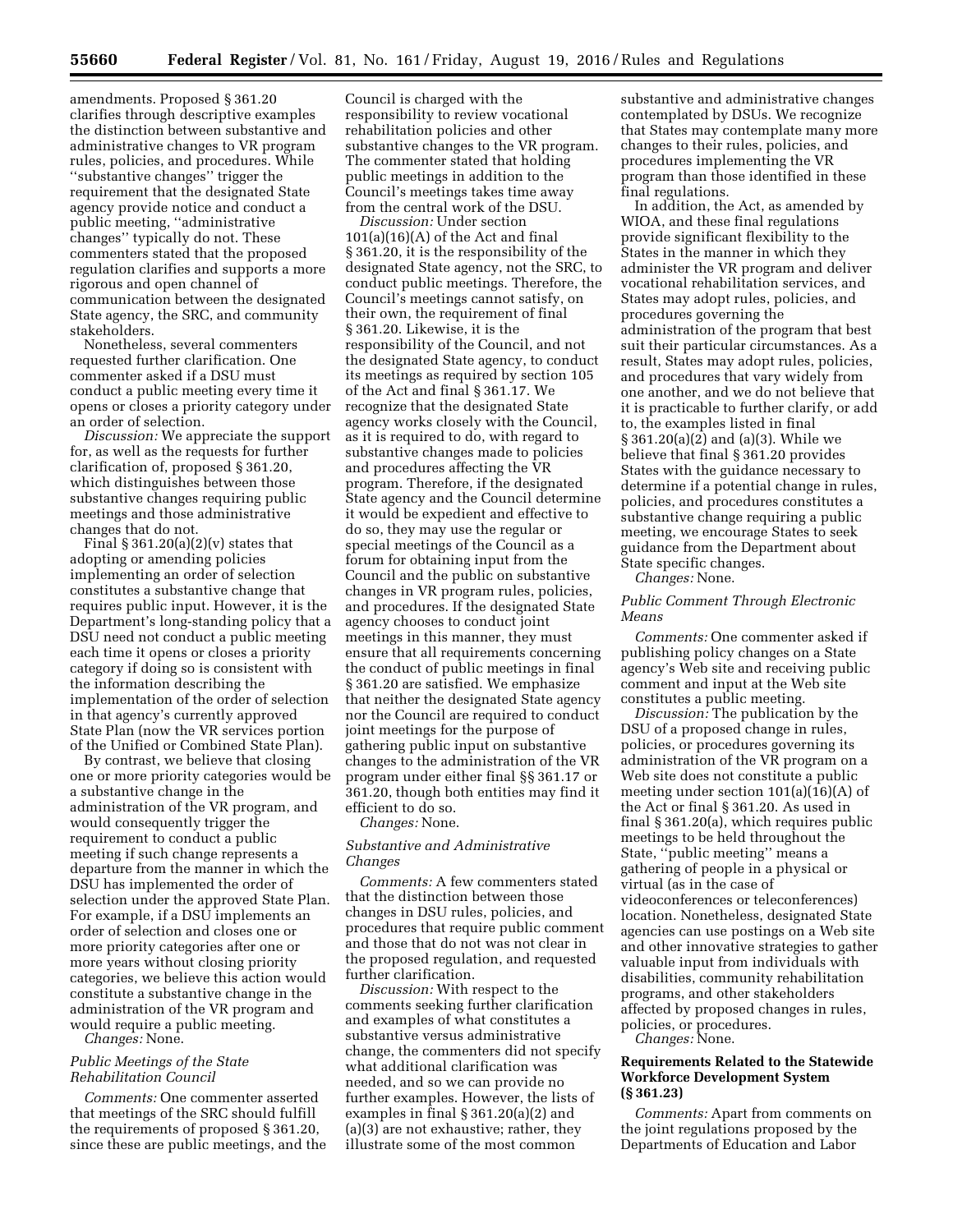implementing jointly administered requirements for the one-stop delivery system, one commenter requested that we retitle § 361.23 to improve the reference to the joint regulations governing the one-stop delivery system. A second commenter expressed concern that one-stop centers cannot meet the needs of individuals who are blind or visually impaired. The commenter did not provide an explanation or recommendation on how the regulations could be revised to address this concern.

*Discussion:* Final § 361.23 provides a cross-reference to the joint regulations governing the one-stop delivery system in subpart F of part 361. Therefore, we believe there is no need to retitle or amend the section further as suggested by the commenter.

We appreciate the concern regarding the availability of services at the onestop centers for individuals who are blind or visually-impaired. While we understand that there have been some issues with respect to accessibility and availability of services for individuals with significant disabilities in the past, section 121(b)(1)(B)(iv) of WIOA identifies the VR program as a core partner of the workforce development system. As such, DSUs and other core partners of the workforce development system are required to ensure the programmatic and physical accessibility of the services provided through the one-stop centers. For further information, see the joint regulations governing the one-stop delivery system published elsewhere in this issue of the **Federal Register.** Furthermore, we strongly encourage DSUs that serve individuals who are blind or visually impaired to ensure the needs of these individuals are met through the onestop delivery system, as appropriate, by strengthening their relationships with other core programs through the memoranda of understanding required under section 121 of WIOA and the joint regulations in subpart F. The Secretary believes the strengthened relationships between the VR program and other core programs, as well as the delivery of vocational rehabilitation services directly at the one-stop centers, will ensure the needs of individuals who are blind or visually impaired are met.

*Changes:* None.

## **Cooperation and Coordination With Other Entities (§ 361.24)**

#### *General*

*Comments:* Some commenters expressed concerns about the difficulty in establishing new collaborative relationships, the lack of or limited

fiscal resources necessary to develop and support collaboration, and mechanisms for accountability and transparency. One commenter indicated that collaborative relationships do not currently exist in their State and that establishing them will require additional money and will alter the methodology for developing the State Plan and the statewide needs assessment.

A few commenters expressed concern that proposed § 361.24 contained limited language regarding the contents of agreements and the delineation of issues that should be addressed. For example, a few commenters remarked that there was no requirement for an agreement between the DSU and Medicaid, and mental health agencies, for people with psychiatric disabilities needing long-term employment supports funded by Medicaid. The commenters suggested that cooperative agreements include identification of individuals needing extended supports, referral mechanisms, the use of Medicaid funds in providing extended supports, how funds will be braided between the DSU and agencies with primary responsibilities to serve individuals with specific disabilities, and sources and criteria for providers of extended supports. A similar comment about waivers for home and community based settings stressed that all parties must work cooperatively at both the policy and individual levels; however, the commenter noted that the proposed regulations merely require there to be an agreement, without specifying minimum contents of those agreements.

*Discussion:* We appreciate and understand the concerns about the difficulty in establishing new collaborative relationships required under the Act, the lack of or limited fiscal resources necessary to do so, and mechanisms for accountability and transparency. However, DSUs have extensive experience in meeting the requirements under prior § 361.24 for cooperating and coordinating with other entities, and we believe that this will enable DSUs to implement the collaboration requirements in the Act as amended by WIOA.

We also appreciate the concerns that proposed § 361.24 contained limited language regarding the contents of agreements and the delineation of issues that should be addressed. While section 101(a)(11) specifies the content requirements for only some of the cooperative agreements, nothing in the Act or final § 361.24 precludes DSUs from including specific content to clarify the responsibility of collaborating entities through these

agreements, and we strongly encourage DSUs to do so. For example, DSUs may enter into cooperative agreements with Medicaid and mental health agencies for people with psychiatric disabilities needing long-term employment support funded by Medicaid. Cooperative agreements may include identification of individuals needing extended supports, referral mechanisms, the use of Medicaid funds in providing extended support, how funds will be braided between DSUs and agencies with primary responsibilities to serve individuals with specific disabilities, and sources and criteria for providers of extended services.

*Changes:* None.

#### **Cooperation and Collaboration With Other Agencies and Entities**

*Comments:* Many commenters supported proposed § 361.24, which expanded the entities with whom the DSU must collaborate and coordinate its activities under the VR program and several offered additional recommendations.

One commenter especially supported the coordination with employers. Other commenters supported the requirement for cooperative agreements with the State Medicaid agency and the State agency primarily serving people with intellectual and developmental disabilities; however, several commenters noted that the State agency responsible for providing mental health services was not included in this requirement and recommended its inclusion.

Many commenters strongly recommended that DSUs be required to enter into formal interagency agreements with AIVRS grant recipients and with Tribal Education Agencies (TEAs) located in the State.

One commenter recommended that the assurance in the VR portion of the Unified or Combined State Plan specify that the DSU coordinate activities with other State agencies functioning as an employer network under the Ticket to Work and Self-Sufficiency Program established under section 1148 of the Social Security Act (42 U.S.C. 1320b– 19), and that the network be expanded to include other agencies acting as employer networks. A related comment inquired whether there should be a Federal Partnership Plus agreement instead of individual State agreements.

A few commenters suggested that in the development of the vocational rehabilitation services portion of the Unified or Combined State Plan, the Department require the DSU to collaborate with the lead entity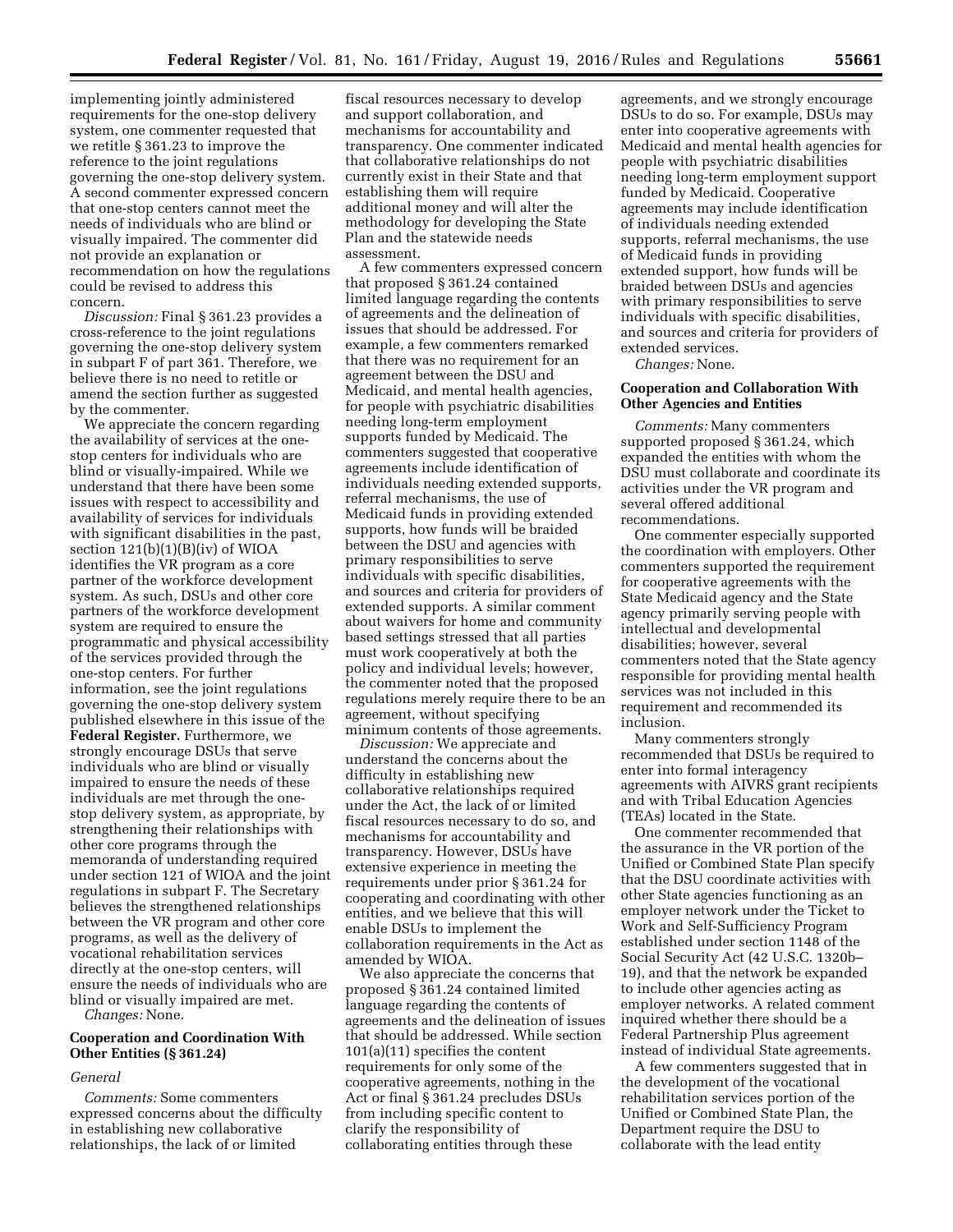implementing programs under the Assistive Technology Act of 1998.

*Discussion:* We appreciate the commenters' review, support, and recommendations. Although some commenters recommended adding the State agencies responsible for providing mental health services to the required cooperative agreement with the State Medicaid agency and the State agency serving individuals with intellectual and developmental disabilities, section 101(a)(11)(G) of the Act does not require such an agreement and, in fact, is very specific about the entities with which the DSU must develop interagency agreements. For this reason, there is no statutory basis for us to require the DSUs to enter into formal cooperative agreements with the State agencies responsible for providing mental health services.

However, we agree with commenters that it could be beneficial to individuals with disabilities to formalize coordination of services between the DSUs and the State agencies providing mental health services. While final § 361.24(f) does not require a formal cooperative agreement, as the commenters suggest, there is nothing in the Act or in this section that prohibits a DSU from entering into a formal cooperative agreement with the State agencies providing mental health services. Furthermore, section  $101(a)(11)(K)$  of the Act, as amended by WIOA, and final § 361.24(g) stress the importance of the relationship between the DSU and the State agencies providing mental health services and requires collaboration between them.

Similarly, while we agree with commenters that coordination and collaboration between DSUs and entities holding section 14(c) certificates under the FLSA and Tribal Education Agencies could be beneficial for different reasons and we encourage such coordination and collaboration, there is no basis under section 101(a)(11) of the Act to require this. However, Section  $101(a)(11)(H)$  of the Act and final § 361.24(d) do require the VR services portion of the Unified or Combined State Plan to include an assurance that the State has entered into a formal cooperative agreement with each AIVRS grant recipient in the State.

Additionally, the Department does not have the authority under section 101(a)(11)(J) of the Act to expand the requirement in final § 361.24(i) to include non-State agencies acting as employer networks. The Act only requires the DSU to coordinate with State agencies serving as employment networks under the Ticket to Work program. While final § 361.24(i) does

not impose the requirement on the DSUs for non-State agencies serving this function, there is nothing in the Act or these final regulations that would prohibit a DSU from doing so. Similarly, the statute does not provide the authority to develop a Federal Partnership Plus agreement in lieu of individual State agreements.

Section  $101(a)(11)(I)$  of the Act and final § 361.24(h) require an assurance in the VR portion of the Unified or Combined State Plan that the DSU and the lead agency and the entity, if any, implementing programs under section 4 of the Assistive Technology Act of 1998 have developed working relationships and will enter into agreements for the coordination of their activities, including the referral of individuals with disabilities to programs and activities described in that section. However, the Act does not require that the DSU collaborate with the Assistive Technology Act program in developing the VR portion of the Unified or Combined State Plan. Therefore, to add this requirement in final § 361.24(h), as recommended, is not supported by the Act. Also, nothing in the Act precludes a DSU from seeking input from the Assistive Technology Act program in the development of the VR portion of the Unified or Combined State Plan. *Changes:* None.

#### *Non-Educational Agencies*

*Comments:* One commenter asked for clarification of non-educational agencies and requested examples.

*Discussion:* Section 101(a)(11)(C) of the Act, as amended by WIOA, and final § 361.24(a) require the DSU to describe in the VR services portion of the Unified or Combined State Plan its cooperation with, and use of, a variety of entities, including non-educational agencies serving out-of-school youth. In response to the commenter, the Act does not define non-educational agencies. Therefore, the Act and these final regulations maximize flexibility because the DSU is not limited to a list that may or may not be applicable in any given State. However, we believe that noneducational agencies could include public systems such as welfare services, foster care, and the juvenile or criminal justice systems serving out-of-school youth. Non-educational agencies also could include those State or local agencies that administer the youth formula grant program authorized under title I of WIOA.

#### *Changes:* None.

#### *Federal Agreements*

*Comments:* A few commenters asked whether we intend to establish working

arrangements or agreements with agencies at the Federal level to assist States in their efforts to implement proposed § 361.24, and one suggestion was made to establish an interagency coordinating workgroup to review any working arrangements or agreements with these agencies.

*Discussion:* The Department already cooperates and works collaboratively with its Federal partners. The Act does not provide for formal arrangements at the Federal level for the coordination, collaboration, and cooperation required by section 101(a)(11) of the Act; however, we believe that guidance and technical assistance in the development of agreements and cooperative arrangements may be beneficial. Where appropriate, the Department will work collaboratively with Federal partners to assist States.

#### *Changes:* None.

#### *Guidance on the Braiding of Funds*

*Comments:* Two commenters suggested that Federal agencies coordinate guidance regarding the ways in which various funding streams may be braided to help States implement agreements to fully support individuals with disabilities. One commenter requested that the Department emphasize transparency of coordination efforts to track resources to ensure accountability and sustainability.

*Discussion:* Each Federal program has its own requirements for the expenditure of funds, and States must adhere to those requirements when collaborating. Moreover, while the Uniform Guidance, as set forth in 2 CFR part 200, provides for the braiding and blending of funds, it also requires that funds must be spent solely on allowable costs, namely those costs permitted under and allocable to that program. A cost is allocable to the extent that the program receives a benefit relative to the expenditure of those funds (in other words, a proportionate share of those expenditures). While the Department exercises oversight of the expenditure of funds by DSUs under the Act, we do not have the authority to provide guidance related to the expenditure of funds provided by other Federal agencies or programs. However, we support transparency of coordination efforts to track resources to ensure accountability and sustainability.

## *Changes:* None.

## *Requirements for Training*

*Comments:* One commenter suggested including joint training among the activities in which the DSU must coordinate with other entities.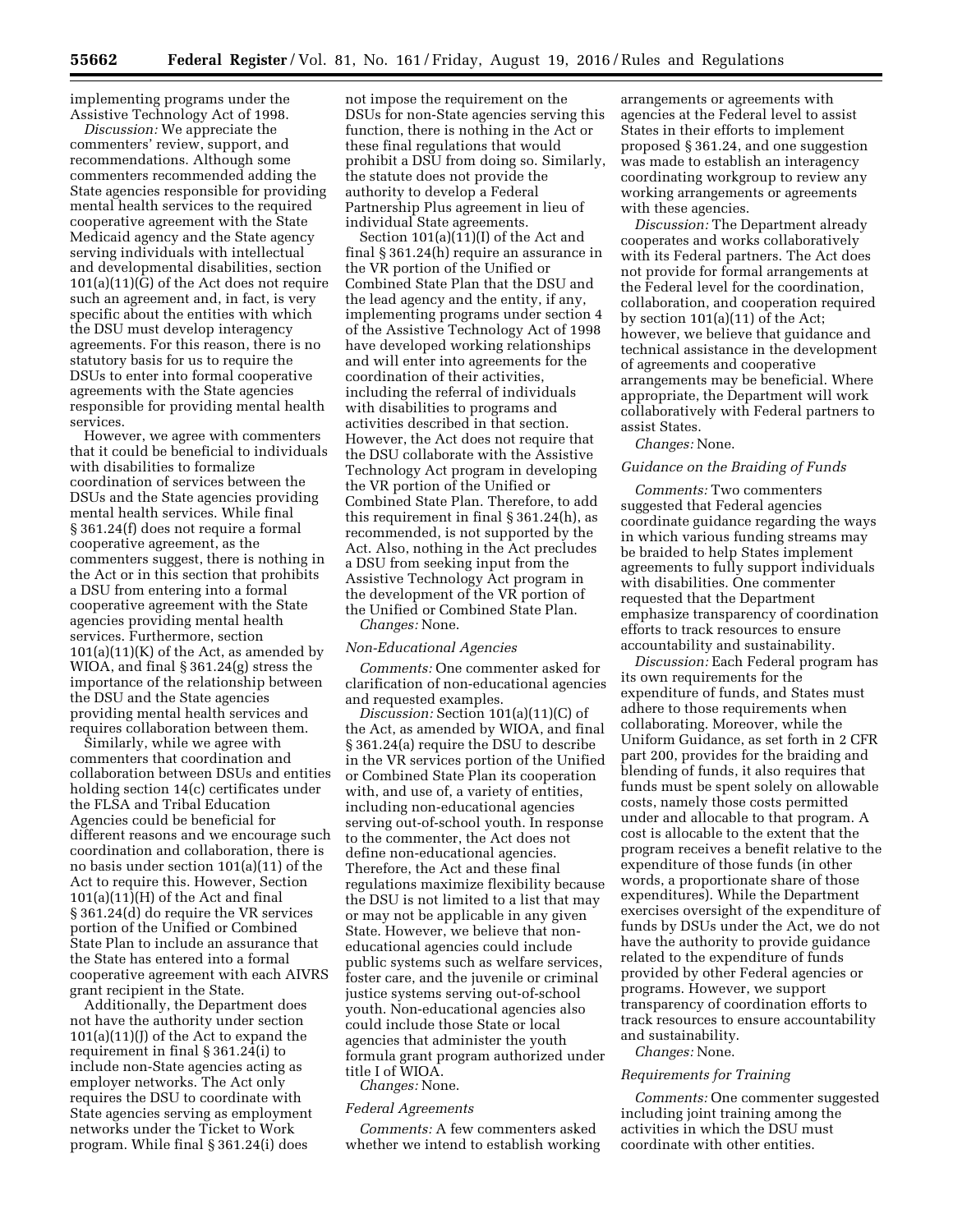*Discussion:* There is no authority under section 101(a)(11) of the Act to require the DSUs to add joint training to the activities that the DSU must coordinate with other entities, with one exception. Joint training is required in section 101(a)(11)(H) with grant recipients under the AIVRS program, but not with the other entities in section 101(a)(11) of the Act.

*Changes:* None.

## *Notification of the Client Assistance Program*

*Comments:* One commenter suggested that proposed § 361.24 require that all cooperating agencies notify program participants about the CAP in each State.

*Discussion:* The suggestion is inconsistent with the Act. Section 20 of the Act requires only programs and projects providing services under the Act, not cooperating agencies, be mandated to notify program participants of the CAP. Moreover, section 112 of the Act authorizes the CAP to serve only individuals who are applicants or consumers of programs funded under the Act. To the extent that a cooperative entity is serving an individual who is also an applicant or consumer of a program funded under the Act, that individual would already receive information about the CAP under section 20 of the Act.

*Changes:* None.

## **Requirements for Third-Party Cooperative Arrangements (§ 361.28)**

## *In-Kind Contributions*

*Comments:* Two commenters agreed with the changes to the prior regulation in proposed § 361.28. Many commenters, primarily from one State, noted that excluding costs for administrative time and other indirect costs paid by third parties as an allowable source of match would negatively impact cooperative arrangements between VR agencies and their partners.

One commenter requested that the regulations maintain flexibility for States to use in-kind funding contributions from partners to augment a State's match and leverage State funding. Another commenter expressed concern that as a result of the proposed changes, services for students and clients in one program would cease, and that school district employees would lose their jobs.

*Discussion:* We appreciate the commenters' concerns, and agree that eliminating the ability of third-party cooperative agencies from using certified personnel time would indeed

pose a hardship, but such prohibition is not contained in § 361.28, either proposed or final. Section 361.28(c), both proposed and final, explicitly permits public third-party cooperative agencies to provide match via certified personnel time for staff directly providing the vocational rehabilitation services under the third-party cooperative arrangement, as they have been permitted to do for many years. For example, for a school that is the cooperating agency, the cooperating agency may use the certified time for the teacher responsible for teaching the students under the third-party cooperative arrangement program as a permissible source of match since the teacher is directly providing the service under the third-party cooperative arrangement. Final § 361.28(c) does not change the long-standing arrangements that many DSUs have with third-party cooperative agencies, such as the schools, with regard to certified personnel time. However, not all certified personnel time is permissible as a source of match under a third-party cooperative arrangement. As stated above, the teacher's time is permissible for match purposes under the VR program because he or she is directly providing the service, but certified time for other school staff such as principals, vice principals, secretaries, and supervisors, is not permissible for match purposes under the VR program because these individuals do not directly provide vocational rehabilitation services. The certified time for these individuals is a third-party in-kind contribution as defined in 2 CFR 200.96 and, as such, is not permissible source of match for the VR program. While final § 361.28(c) is a new provision, the content merely clarifies the matching requirements that existed in accordance with § 361.60(b), which remains virtually unchanged by these final regulations. The changes made to this section further clarify the allowable sources of match under third-party cooperative arrangements. Consequently, we believe that final § 361.28(c) should have little or no effect on the services for students and other individuals with disabilities served through third-party cooperative arrangements or the cooperative agencies and their employees.

Contrary to what some commenters appear to believe, third-party in-kind contributions have never been an allowable source of match under the VR program, including for purposes of third-party cooperative arrangements. Final § 361.60(b)(2), which remains unchanged, prohibits the use of third-

party in-kind contributions as a source of match for the VR program and this prohibition would apply to third-party cooperative arrangements under the VR program as well. However, during monitoring of the VR program, the Department has found that many DSUs seem to be unaware of this prohibition, especially in the context of third-party cooperative arrangements. For this reason, the Department proposed revisions to § 361.28(c), which are maintained in these final regulations, to remind DSUs of the allowable sources of match for third-party cooperative arrangements. Specifically, these sources include cash transfers from the cooperating agency to the DSU and certified personnel expenditures of cooperating agency staff who directly provide vocational rehabilitation services under the third-party cooperative arrangement, both of which were proposed in the NPRM. In final § 361.28, we have added a new paragraph (c)(3) to specify that other direct expenditures incurred under the contract with the cooperating agency only for the direct provision of services under the third-party cooperative arrangement may be an allowable source of match. These expenditures are distinguished from in-kind contributions because the expenditures were incurred specifically for the purpose of the third-party cooperative arrangement and in accordance with the terms and conditions of the contract and within the contract period, all of which can be verified by supporting documentation from the cooperating agency. For example, if it was necessary for a cooperating agency to purchase instructional materials to provide new or expanded services authorized under the third-party cooperative arrangement contract, and if those materials were not already available to the cooperating agency, the expenditures for those materials may be an allowable source of match. On the other hand, expenditures for costs incurred by the third-party cooperating agency not directly for the provision of vocational rehabilitation services, such as, indirect costs, depreciation, existing utilities, space and supplies are not an allowable source of match because they are thirdparty in-kind contributions as defined in 2 CFR 200.96.

*Changes:* We have revised final § 361.28 by adding new paragraph (c)(3) to permit other direct expenditures incurred by the cooperating agency to be used as a source of match so long as those expenditures were incurred specifically for the purpose of the thirdparty cooperative arrangement.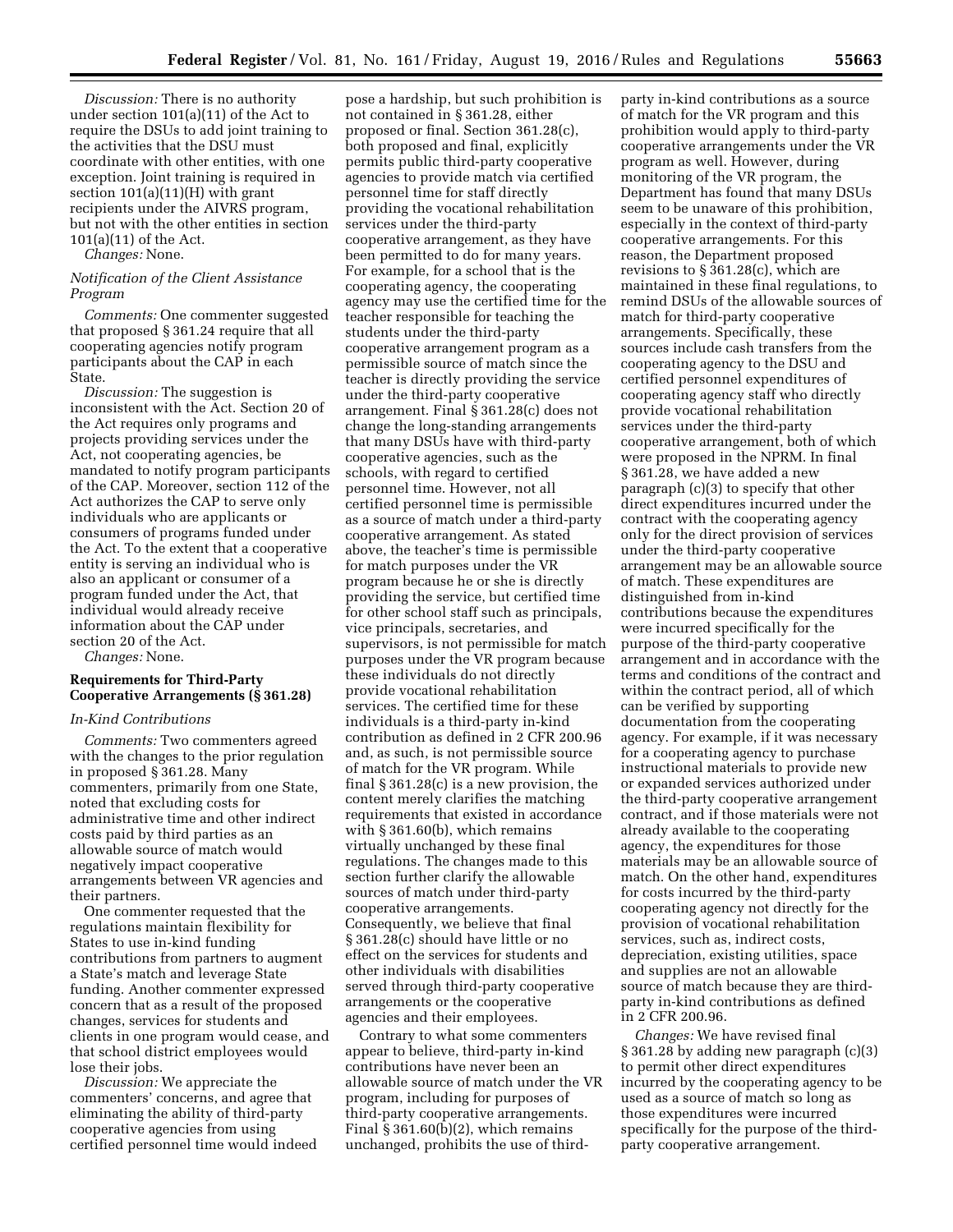## *Students Who Are Eligible or Potentially Eligible for Services*

*Comments:* One commenter requested that proposed § 361.28(a)(2) include services provided by the cooperating agency for students with disabilities who are eligible or potentially eligible for services from the DSU.

*Discussion:* Under final § 361.28(a)(2), which remains unchanged from prior regulations, vocational rehabilitation services provided under a third-party cooperative arrangement are only available to applicants for, or recipients of, services from the VR program. Given amendments to the Act made by WIOA, particularly new provisions in section 103(b)(7) regarding transition services to groups of students and youth with disabilities and section 113 regarding the provision of pre-employment transition services to students with disabilities, it is possible that some of these services will be provided to youth or students with disabilities who have not yet applied or been determined eligible for vocational rehabilitation services. This means that these students and youth with disabilities would be considered a ''recipient'' of vocational rehabilitation services for purposes of final § 361.28. As such, DSUs could enter into third-party cooperative arrangements for the provision of these group transition services or preemployment transition services so long as all requirements of final § 361.28 are satisfied.

*Changes:* None.

## **Statewide Assessment; Annual Estimates; Annual State Goals and Priorities; Strategies; and Reports of Progress (§ 361.29)**

*Comprehensive Statewide Needs Assessment* 

*Comments:* We received many comments on proposed § 361.29 pertaining to statewide assessment, annual estimates, goals and priorities, strategies, and reports of progress. One commenter requested clarification of the role of SRCs in the conduct of a comprehensive statewide needs assessment under WIOA.

Several commenters suggested that we revise § 361.29(a) to require that the comprehensive statewide needs assessment be conducted independently, thereby helping to ensure that the needs assessment is more objective and comprehensive.

Another commenter requested that we add a requirement to proposed §§ 361.29(a)(1)(i) and 361.29(b) that the statewide assessment include individuals who are working in subminimum wage and sheltered

employment for employers using section 14(c) certificates issued by the Department of Labor under the FLSA. The commenter recommended that because States are required to conduct annual reviews of individuals in subminimum wage and sheltered employment, the needs of these individuals should be added to the assessment requirements under § 361.29(a).

Additionally, the commenter stated that States should be required to review the quality of supported employment services provided to individuals with the most significant disabilities and ensure that any employer holding subminimum wage certificates under section 14(c) of the FLSA should be able to provide supported employment services. Lastly, the same commenter asserted that States should include data on individuals working in segregated employment in any reports to RSA.

*Discussion:* In response to the comment requesting clarification of the role of the SRC, there is no authority under section 101(a)(15) or 105 of the Act or under title I of WIOA for the SRC to participate in the conduct of any needs assessments required by title I of WIOA. The activities of the Council are limited to those listed in section 105(c) of the Act and final § 361.17(h), both of which remain unchanged by WIOA or these final regulations. In general, the SRC's responsibilities encompass only functions associated with the conduct of the VR program under title I of the Act, not those functions of the VR program as a core partner in the workforce development system under title I of WIOA.

Specifically, section 105(c)(3) and final  $\S 361.17(h)(3)$  authorize the Council to advise the DSU on activities carried out under title I of the Act and part 361 and to assist with the preparation of the VR services portion of the Unified or Combined State Plan, applications, reports, needs assessments, and evaluations required to be carried out under title I and part 361.

We disagree with the recommendation to require that the comprehensive statewide needs assessment be conducted independently. Final § 361.29(a) mirrors section 101(a)(15)(A) of the Act, which does not require that the assessment be carried out independently. On the contrary, that provision requires that the DSU and Council jointly conduct the assessment every three years. Therefore, there is no authority to revise § 361.29(a) as the commenters recommend.

The contents of the comprehensive statewide needs assessment are outlined in section 101(a)(15)(A) of the Act and final § 361.29(a) is consistent with the statute. However, nothing in the Act and these final regulations prohibits a DSU and Council from conducting a needs assessment that includes additional elements, such as the needs of individuals in subminimum wage and sheltered employment.

*Changes:* None.

## *Annual Estimates and Reports of Progress*

*Comments:* One commenter supported the change in proposed § 361.29 that requires DSUs that have implemented orders of selection to estimate and report how many individuals with disabilities are not receiving services, asserting this will provide indirect data regarding the appropriateness of not implementing an order of selection. One commenter requested clarification as to what the Department means by the submission of annual estimates ''at such time and in such manner to be determined by the Commissioner'' and expressed concern that this was not consistent with the continued requirements to submit various annual reports and updates. The same commenter suggested that the phrase ''standards and indicators authorized by Section 106 of the Act'' be removed as no longer relevant and that only performance measures authorized under WIOA be included.

Another commenter stated that the requirement under WIOA for the increased collection of data would offer evidence of successes and challenges across the Nation but would also impose some additional costs on the DSUs, which are already struggling under budget constraints.

Additionally, one commenter expressed concerns about the apparent lack of annual reporting of progress toward achieving goals and priorities, and that once the WIOA system is fully implemented, annual reporting should not be such a burden. The commenter requested guidance on how best to use data collected under the newly aligned systems to maximize fiscal and staff resources.

One commenter expressed concern that the lack of annual reporting to the Department regarding flaws in the delivery system for persons with significant disabilities, including those receiving supported employment services, could preclude making timely adjustments to maximize the opportunity for successful, integrated employment in accordance with Section 109 of the Act, as amended by WIOA,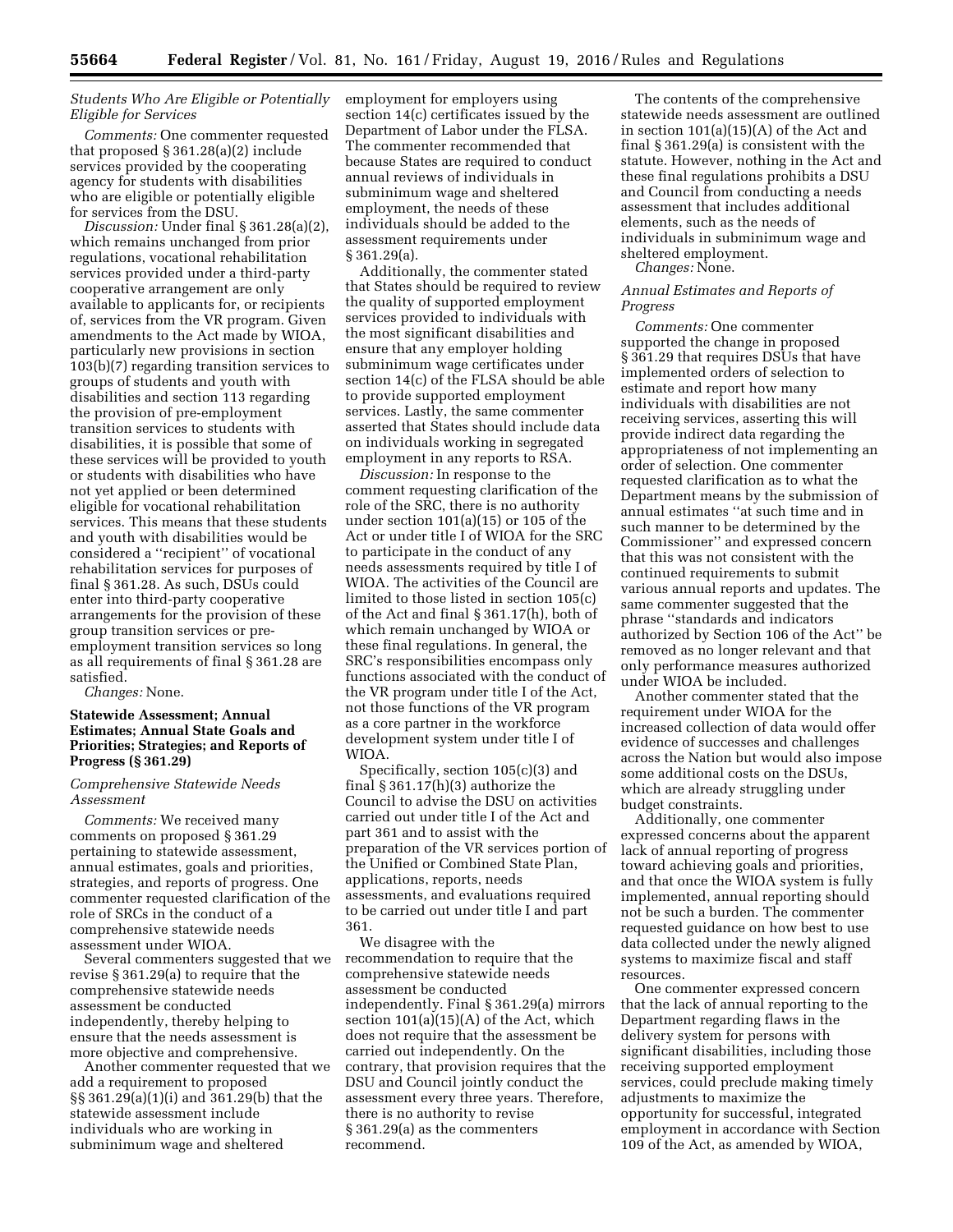which allows for ''expanded types of trainings, technical assistance and other services DSUs may provide under the VR program, to employers who have hired or are interested in hiring individuals with disabilities.''

*Discussion:* We appreciate the support for the requirement to report the numbers of individuals with disabilities who may not be served in the event that an order of selection is implemented, as well as the other comments expressing concerns and suggestions. In response to the comment requesting clarification pertaining to submission of annual estimates, ''at such time and in such manner to be determined by the Commissioner'' allows the Department to solve a practical problem caused by a statutory inconsistency. Section 101(a)(10) requires that DSUs collect key data to more effectively manage the VR program and ensure that the needs of the program's consumers, including those with the most significant disabilities, are met. Many of these data must be collected annually, and historically have been submitted as part of annual State plan updates. However, under sections 102 and 103 of title I of WIOA, the Unified or Combined State Plan is submitted every four years, with modifications made at least every two years, as appropriate. Therefore, the Secretary may determine it appropriate to require the data, which are collected annually by DSUs, to be reported only when the State submits a Unified or Combined State Plan or a modification to that Plan.

Although collected data are to be submitted at a time and in a manner to be determined by the Secretary, DSUs still must gather and analyze required data annually as required by the Act and these final regulations. This will allow the agency to respond in a timely manner to the needs of all consumers, including those with the most significant disabilities who may need supported employment services in order to achieve their vocational goals.

Section 106 of the Act requires that the standards and indicators for the VR program must be consistent with the performance accountability measures required by section 116 of title I of WIOA for all core programs, including the VR program. Therefore, all references to standards and indicators throughout the Act and these final regulations refer to the performance accountability measures under WIOA and the phrase cannot be removed from final § 361.29.

We address comments associated with any burden resulting from the data reporting requirements under section 101(a)(10) of the Act, as amended by

WIOA, in the *Regulatory Impact Analysis* section of these final regulations. The Departments of Education and Labor will jointly issue guidance regarding the alignment of data reporting requirements pursuant to the joint regulations governing the performance accountability system established under WIOA and published in subpart E of part 361.

*Changes:* None.

## **Provision of Training and Services for Employers (§ 361.32)**

*Comments:* While commenters generally appreciated the increased emphasis on engagement with employers, some suggested that the regulations clarify the types of services and activities in which the DSU may engage, and differentiate the roles and responsibilities of the DSU and the employer, especially with regard to providing accommodations.

Some commenters acknowledged the importance and need for training employers about their obligations under the ADA and about vocational rehabilitation services provided through the VR program, such as work-based learning experiences, pre-employment transition services, disability awareness and the needs of individuals with disabilities in the workplace.

A few commenters suggested that the Department recommend some actions to engage employers, such as encouraging States to establish employer advisory councils at the State, regional, or local level.

One commenter suggested that proposed § 361.32 was not strong enough to prioritize the activities under this section because it authorizes, but does not require, an allocation of funding for services. The commenter recommended that the Department more heavily emphasize the importance of activities under this section.

Finally, one commenter recommended aligning allowable activities under this section with WIOA performance measures regarding effectiveness in serving employers and requested guidance on tracking data related to services provided to employers and the effectiveness of such services.

*Discussion:* We appreciate the supportive comments and the additional recommendations for implementing the requirements for activities DSUs may engage in with employers. Section 109 of the Act, as amended by WIOA, describes the activities for which States may pay to educate and provide services to employers who have hired, or are interested in hiring, individuals with disabilities under programs carried out

under title I of the Act. However, section 109 of the Act does not address prohibited activities or the differentiation of the roles and responsibilities of the DSU and the employer, particularly in providing accommodations. Section 109(1) only allows the DSU to provide training and technical assistance to employers regarding the employment of individuals with disabilities, including disability awareness, and the requirements of the ADA and other employment-related laws. The recommended inclusion of language to describe accommodations that are incumbent upon employers to provide does not fall under the purview of the Department or within the scope and authority of these regulations. Instead, the responsibility of employers for work place accommodations is within the jurisdiction of the Equal Employment Opportunity Commission, which is charged with the enforcement of title I of the ADA.

Section 109 of the Act, as amended by WIOA, and final § 361.32 clearly recognize the important role that DSUs can play in increasing opportunities for competitive integrated employment for individuals with disabilities through the provision of technical assistance and training to employers and specify a wide variety of these activities. For example, the statute and regulation describe the areas in which DSUs may work with employers to provide opportunities for work-based learning experiences and pre-employment transition services to recruit qualified applicants who are individuals with disabilities, to train employees who are individuals with disabilities, and to promote awareness of disability-related obstacles to continued employment. Furthermore, the Act and final regulation provide that the DSU may assist employers through consultation, technical assistance, and support related to workplace accommodations, assistive technology, facilities and workplace access, and using available financial support for hiring or accommodating individuals with disabilities. Given these and other examples, we do not believe that it is necessary to include additional language in final § 361.32 to further emphasize the importance of this technical assistance and training. However, we clarify here that the use of the term ''apprenticeships'' in final § 361.32 does not include Registered Apprenticeships.

Although we recognize the value of the DSUs engaging employers through activities such as establishing Statewide or regional/local level employer advisory councils, section 109 of the Act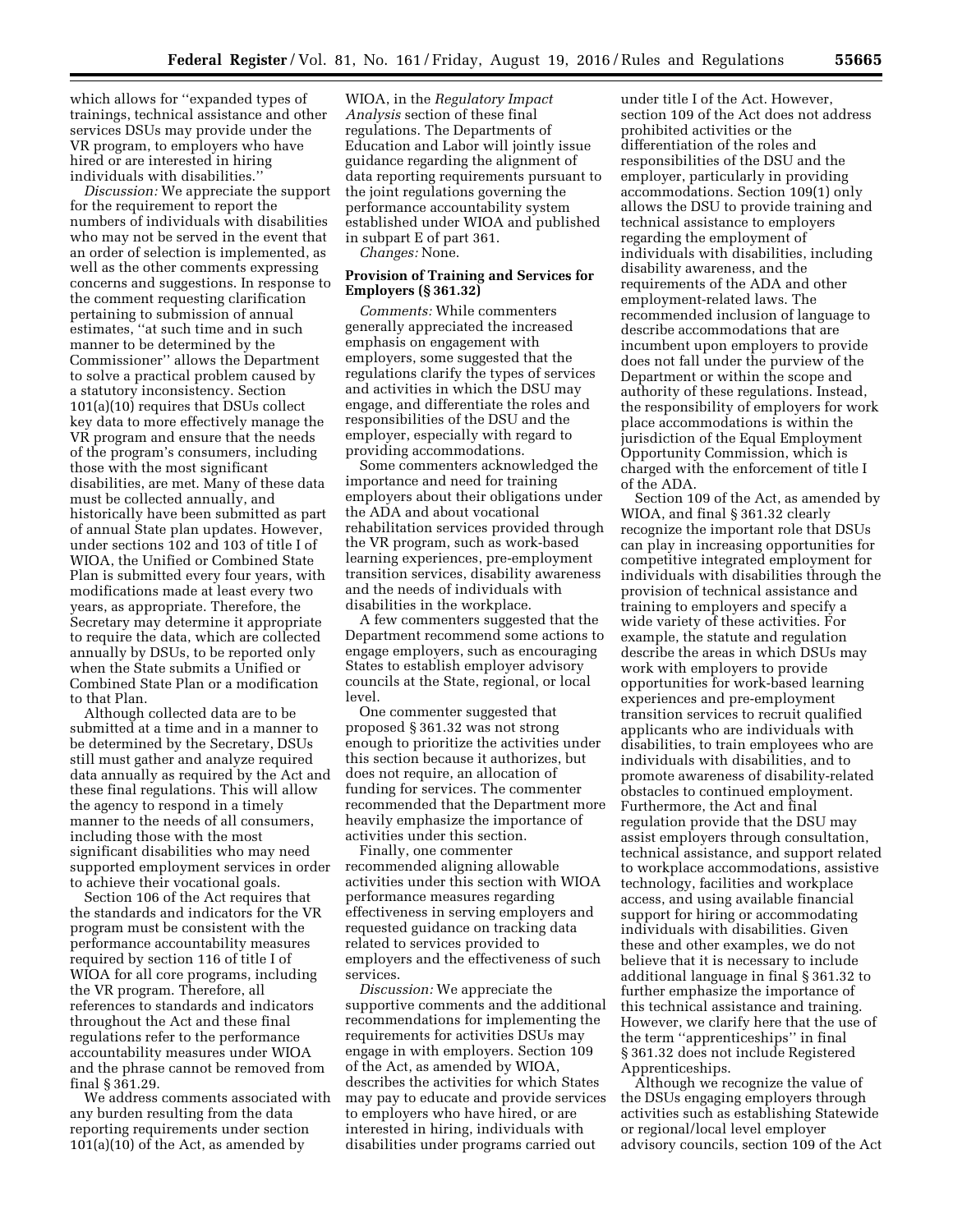does not require this activity and therefore, we have no statutory authority to require this activity in these regulations. However, final § 361.24(c) requires States to describe in the VR services portion of the Unified or Combined State Plan how the DSU will work with employers to identify opportunities for competitive integrated employment and career exploration, and to facilitate the provision of vocational rehabilitation services.

We agree that the provision of training and services for employers by DSUs is important in accomplishing the purposes of the Act, as amended by WIOA; however, final § 361.32 mirrors section 109 of the Act, as amended by WIOA, which authorizes, but does not require, the expenditure of funds for activities under this section. Therefore, we have no authority to require DSUs to incur expenditures under this section.

The Departments of Education and Labor appreciate the comment regarding the potential interplay between the activities authorized under section 109 of the Act and final § 361.32, and the performance indicator for the effectiveness of serving employers required by 116(b)(2)(A)(i)(VI) of title I of WIOA. Because the measures apply to all core programs in the workforce development system, not just the VR program, we have addressed this comment in the joint final regulations implementing the performance accountability measures under section 116 of WIOA, and published elsewhere in this issue of the **Federal Register**.

# *Changes:* None.

## **Innovation and Expansion Activities (§ 361.35)**

## *Resource Plans for Statewide Independent Living Councils*

*Comments:* Many of the commenters opposed the changes in proposed § 361.35(a)(3) which requires the State to assure that it will reserve and use a portion of its VR program funds to support the funding of the Statewide Independent Living Council (SILC), consistent with the plan prepared jointly by the Council and the State under section 705(e)(1). The commenters contend that WIOA did not amend section  $101(a)(18)(A)(ii)(I)$  of the Act and therefore, the Department should not change its regulation and allow the State and the SILC to determine not to use I&E funds. The commenters further stated that any change to § 361.35 would harm CILs by diverting funds from the SILS program under Part B of title VII if I&E funds are not used. Some other commenters opposed proposed § 361.35 allowing

innovation and expansion funds to be used at all to support SILC resource plans to the extent needed, arguing that other funding sources are available.

A few commenters requested clarification as to when the DSU uses I&E funds to support the SILC. Of these, one commenter indicated that the DSU, in the commenter's State, has supported the SILC with innovation and expansion funds and would likely continue to do so unless there is a change in the designated State entity (DSE), the State agency responsible for the administration of the independent living programs authorized under title VII of the Act, as amended by WIOA.

*Discussion:* We appreciate the concerns expressed by commenters. In proposed § 361.35, we attempted to set forth our long-standing interpretation of the statutory language in section  $101(a)(18)(A)(ii)(II)$  that a State's contribution of innovation and expansion funds to the SILC resource plan is governed by the resource plan's description of support for the SILC. We consistently have interpreted the statutory requirement in section  $101(a)(18)(A)(ii)(II)$  that the funding of the SILC be consistent with the SILC resource plan to mean that the State and the SILC may decide to use innovation and expansion funds to support the SILC resource plan, or not to do so as they determine how they will use the sources of funding available under section 705(e) to support the SILC.

Our data shows that States and SILCs have been using innovation and expansion funds to support SILC resource plans in this way for many years. Based upon an analysis of the data from all of the State Plans for Independent Living for the period FY 2014 through FY 2016, we found that innovation and expansion funds account for 38 percent of the roughly \$8.7 million contributed by States to SILC resource plans. We found that only 32 States contributed innovation and expansion funds to the SILC resource plan. Of these 32 States, 13 States used only innovation and expansion funds to support the SILC.

However, because the innovation and expansion section of the Act remained unchanged by WIOA and our proposed regulation sparked confusion among many commenters, we have decided to return to the current regulation which mirrors the statutory language requiring that the reservation and use of the innovation and expansion funds to support the funding of the SILC be consistent with the SILC resource plan. We continue to interpret the current regulation, as we always have, that the State and the SILC determine in the

SILC resource plan which sources and amounts of available funding, including innovation and expansion funding, will be used in the SILC resource plan, and then the State reserves and uses the innovation and expansion funding to support funding of the SILC, consistent with the SILC resource plan.

*Changes:* We have revised final § 361.35(a)(3) to substitute the language of the current regulation, with conforming edits, for the language in the proposed regulation.

## *Innovative Approaches With Components of the Workforce Development System*

*Comments:* None.

*Discussion:* Section 101(a)(18)(A)(i) of the Act and final 361.35(a)(1) require the designated State unit to develop and implement innovative approaches to improve vocational rehabilitation services to individuals with disabilities that are consistent with the comprehensive statewide needs assessment and the State's goals and priorities. To support the alignment of the VR program with the workforce development system as emphasized throughout the Act and these final regulations, we clarify that these innovative approaches may include activities and partnerships with components of the workforce development system.

*Changes:* None.

## **Ability To Serve All Eligible Individuals; Order of Selection for Services (§ 361.36)**

## *Individuals Who Require Specific Services and Equipment To Maintain Employment*

*Comments:* Most commenters supported proposed  $\S 361.36(a)(3)(v)$ , which permits the DSU to elect to serve eligible individuals who require specific services or equipment to maintain that employment, whether or not those individuals are receiving vocational rehabilitation services under the order of selection. The commenters stated that this proposed change from the prior regulations will better serve the needs of individuals with disabilities who are at risk of losing their jobs by allowing the DSU an opportunity to serve them outside an order of selection, as appropriate.

A few commenters expressed concern that proposed  $\S 361.36(a)(3)(v)$  would allow individuals with less significant disabilities to be served before individuals with significant or the most significant disabilities. A few commenters also questioned whether this new provision applies only to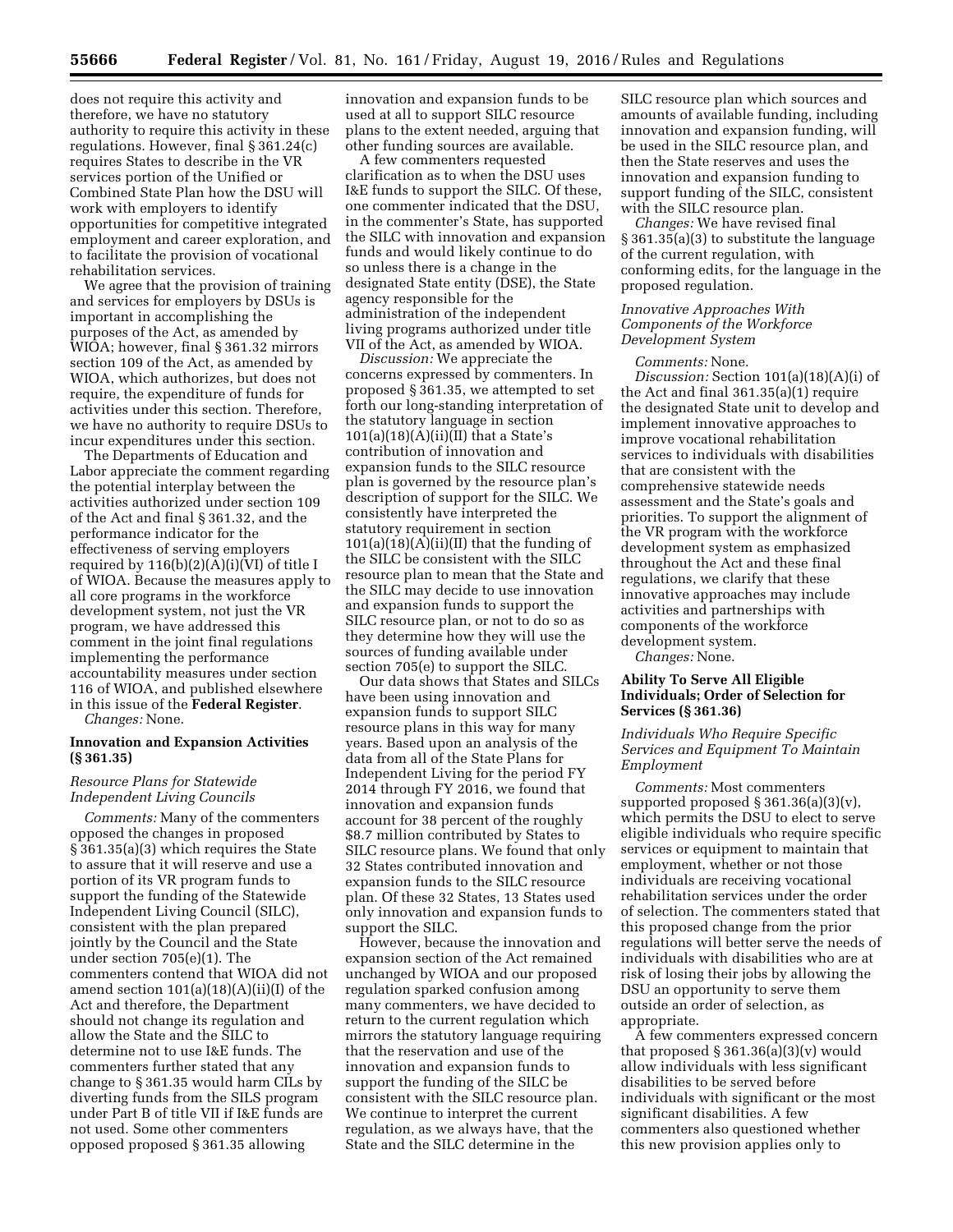individuals with the most significant disabilities. In addition, a few commenters stated that providing specific services or equipment to eligible individuals who do not meet the order of selection should be mandatory to ensure that they are able to maintain their employment.

Conversely, a few commenters suggested that the DSU should not be required to use this authority at all. One commenter suggested that a DSU should not be required to state its intent to use the authority in the vocational rehabilitation services portion of the Unified or Combined State Plan. One commenter requested clarification of the term ''immediate need,'' which the Department used in explaining the proposed provision in the preamble of the NPRM.

*Discussion:* We appreciate the comments supporting the flexibility afforded to DSUs in  $\S 361.36(a)(3)(v)$ . We also recognize the need, as expressed by some commenters, for clarification of this exemption from the order of selection.

Final  $\S 361.36(a)(3)(v)$ , which implements section 101(a)(5)(D) of the Act, applies to those specific services or equipment that an individual needs to maintain current employment. The regulation does not apply to other services an individual may need for other purposes. In other words, if an individual is receiving services and equipment from a DSU under this exemption, the individual is within the order of selection for the purpose of receiving any other vocational rehabilitation services not covered by the exemption. This means that if the individual needs services that are not directly tied to maintaining current employment, the individual's ability to receive those services from the VR program depends on the individual's placement in the State's order of selection.

As to whether and how the DSU may exercise its authority under final § 361.36(a)(3)(v), that section applies to all eligible individuals, not just those with the most significant disabilities. It is possible that individuals with less significant disabilities would receive vocational rehabilitation services before individuals with significant or the most significant disabilities. The Act, as amended by WIOA, gives the DSU the option to provide services and equipment to individuals at immediate risk of losing employment outside the established order, and the DSU should consider doing so if financial and staff resources are sufficient. If the DSU elects to do so—again, the exercise of the authority is not mandatory—section 101(a)(5)(D) of the Act requires that it indicate this in the VR services portion of the Unified or Combined State Plan.

The term ''immediate need'' in the *Summary of Proposed Changes* section of the NPRM has its common meaning, and it remains the same. The phrase means that the eligible individual would almost certainly lose his or her current job if not provided specific services or equipment in the very near future that would enable him or her to retain that employment.

*Changes:* None.

## *Information and Referral*

*Comments:* One commenter sought clarification about referring individuals to other programs under proposed § 361.37 for specific services or equipment necessary to help them retain employment, as well as other services that cannot be provided under proposed  $\S 361.36(a)(3)(v)$ . This commenter further suggested that if an individual is referred elsewhere for specific services or equipment necessary to maintain employment, the DSU should follow up to ensure the necessary services were delivered.

*Discussion:* If the individual is placed into a closed category of that order, under sections 101(a)(5)(E) and 101(a)(20) of the Act, and final §§ 361.36(a)(3)(iv)(B) and 361.37(a)(2), the DSU must refer the individual to other programs and providers for those services not covered by the exemption. These provisions require a DSU to assure in the VR services portion of the Unified or Combined State Plan that individuals who do not meet the order of selection criteria will have access to an information and referral system through which the DSU will refer them to other appropriate Federal and State programs, including other components of the statewide workforce development system.

However, neither section 101(a)(5)(E) nor 101(a)(20) requires the DSU to follow up with the programs to which the individuals are referred, and we have no authority to do so either. While we agree this is a best practice, we also recognize the administrative burden the requirement would impose on the DSU. *Changes:* None.

## *Monitoring by the State Rehabilitation Council*

*Comments:* A few commenters proposed that § 361.36(f)(4) allow the SRC to monitor the use of this authority by the DSU and ensure that individuals with the most significant disabilities are still prioritized for vocational rehabilitation services. A few other commenters also suggested that the SRC be involved in monitoring the use of the new provision but did not propose any additional regulatory language.

*Discussion:* Section 105(c) of the Act, which sets forth the functions of the SRC, does not authorize it to monitor the DSU's exercise of the order of selection exemption. Rather, section 107(a)(1) of the Act requires the Department to monitor the DSUs.

However, under section 105(c)(1)(A) of the Act and final § 361.17(h)(1)(i), the SRC is tasked with reviewing, analyzing, and advising the DSU about the order of selection and the discretion to exercise the authority set forth in section 101(a)(5)(D) of the Act and final  $\S 361.36(a)(3)(v)$ . In addition, the SRC has the opportunity to review and comment on the DSU's intent to use the authority under § 361.36(a)(3)(v) when the SRC reviews the DSU's order of selection policies under final § 361.36(f) and when the SRC advises and assists the DSU in the preparation of the VR services portion of the Unified or Combined State Plan under final  $\S 361.17(h)(3)$ . *Changes:* None.

## *Order of Selection Criteria*

*Comments:* A few commenters suggested that the DSU develop a ''meaningful'' order of selection to ensure that individuals with the most significant disabilities receive vocational rehabilitation services. One commenter suggested that the order of selection be based on something other than the refinement of the three criteria in the definition of ''individual with a significant disability'' in § 361.5(c)(30).

*Discussion:* Section 101(a)(5) of the Act remained unchanged by WIOA, except for the addition of section 101(a)(5)(D) permitting the DSU to exercise its discretion to provide specific services and equipment to individuals, who are at risk of immediate job loss, outside the order of selection. Therefore, there is no authority to further amend final § 361.36 to require the DSU to establish a ''meaningful'' order of selection or to permit the order of selection to be based on criteria other than those included in the definition of an ''individual with a significant disability'' in final § 361.5(c)(30).

*Changes:* None.

#### *Prohibited Factors*

*Comments:* Some commenters questioned whether the proposed § 361.36 is consistent with the requirement in  $\S 361.42(c)(2)(ii)(D)$ , which prohibits the DSU from considering an applicant's particular service needs, the anticipated cost of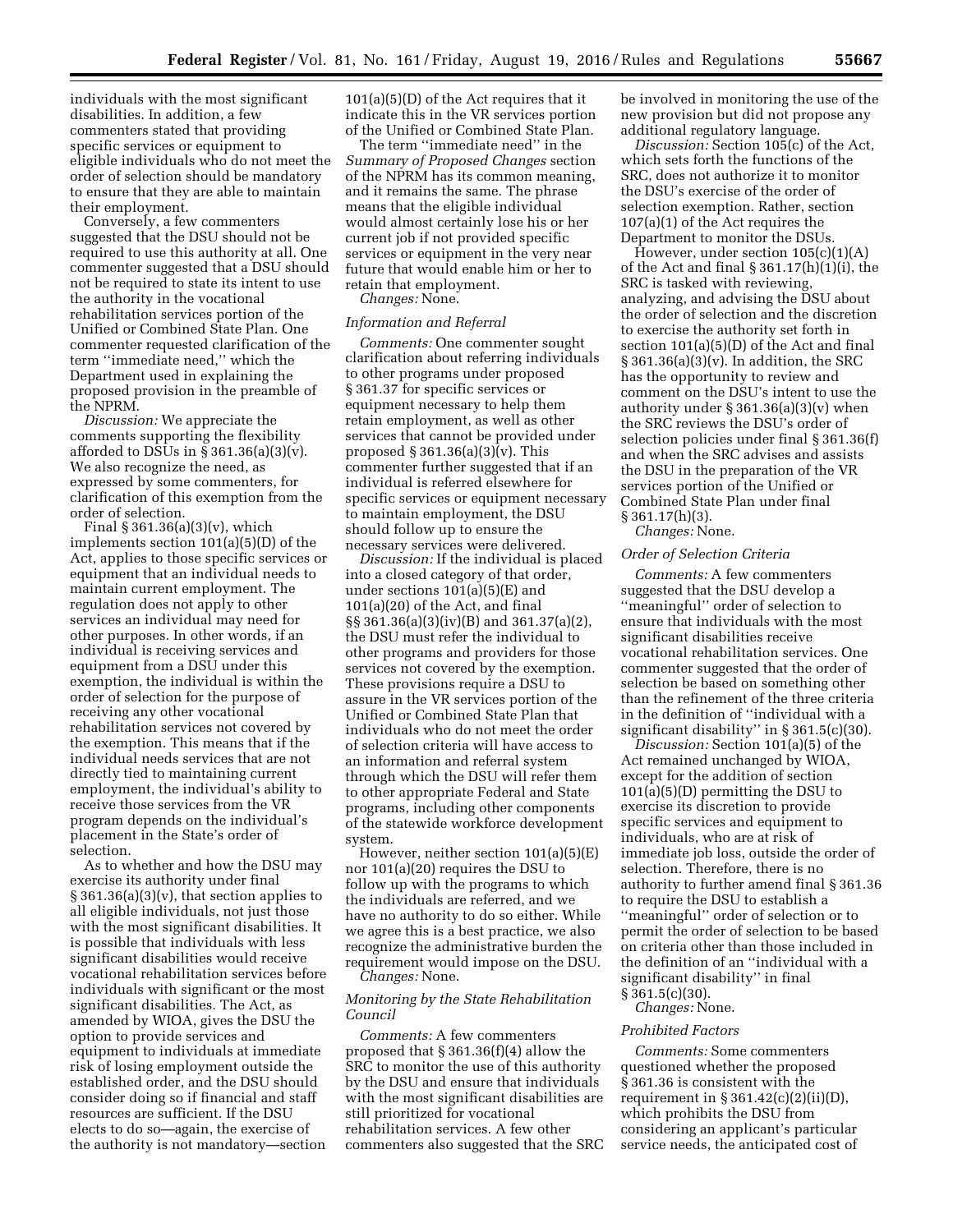services required by an applicant, or the income level of an applicant and applicant's family. Other commenters indicated that the proposed § 361.36 aligns with  $\S 361.42(a)(1)(iii)$ , which permits the DSU to provide vocational rehabilitation services to eligible individuals who require services in order to retain their employment.

*Discussion:* For States operating under an order of selection, the DSU must determine eligibility under final § 361.42 prior to assigning eligible individuals to any priority category. WIOA did not change this requirement. Therefore, under final  $§ 361.42(c)(2)(ii)(D)$  an applicant's particular service needs (including those services necessary to maintain current employment) are not considered in determining eligibility. The order of selection exemption in final § 361.36(a)(3)(v) applies only after an individual has been determined eligible. Consequently, the eligible individual would be exempt from the order of selection for the purpose of receiving services necessary to maintain employment.

*Changes:* We have made a technical amendment to  $\S 361.36(d)(2)(vi)$  to reflect the exemption set forth in  $§ 361.36(a)(3)(v).$ 

#### *Pre-Employment Transition Services*

*Comments:* Some commenters raised various concerns, posed questions, or sought clarification about preemployment transition services, including serving students with disabilities who may not have applied or been determined eligible for vocational rehabilitation services.

*Discussion:* We address these comments in the *Pre-Employment Transition Services (§ 361.48(a))* section elsewhere in this *Analysis of Comments and Changes.* 

*Changes:* None.

## **Information and Referral Programs (§ 361.37)**

#### *Benefits Planning*

*Comments:* Most of the comments received on this regulation were in support of the changes to the prior regulation in proposed § 361.37, while some suggested further revisions. A few of these commenters suggested that § 361.37 specify to whom referrals are made for benefits planning for individuals with disabilities receiving Social Security benefits under title II or title XVI of the Social Security Act.

*Discussion:* We appreciate the comments supporting the changes to § 361.37 and the comments suggesting further revisions. Section 361.37(b)(5), both proposed and final, which requires the DSU to refer individuals who do not choose to seek an employment outcome under the VR program to the SSA for information about receiving benefits while employed, has remained unchanged from the VR program regulations that were published in 2001. While section  $102(b)(\overline{2})$  of the Act, as amended by WIOA, requires the DSU to provide information about benefits planning to individuals with disabilities receiving Social Security benefits, it does not mandate the DSUs to make related referrals to any one agency or organization for this service. Some DSUs have the capacity to provide this information in-house, whereas others may need to refer individuals to other programs or entities. As such, and because the needs of the individuals requiring these services also vary, we believe it best serves DSUs and individuals with disabilities not to require a specific referral program in final § 361.37. For the same reason, we have not specified other entities to which DSUs may refer individuals with disabilities for any other type of service. *Changes:* None.

#### *Referral Options*

*Comments:* One commenter suggested that a list of all options for referrals be included in proposed § 361.37. Another commenter suggested that referral options may not be available in certain geographical areas of the State. The commenter also noted the dilemma facing DSU personnel if it is known, before a referral is made, that individuals with disabilities are unlikely to receive services from other programs in the State.

*Discussion:* We do not believe it is possible or practicable to include a list of all referral options in final § 361.37 because the Federal, State, and local agencies, as well as non-profit organizations that serve individuals with disabilities vary widely from State to State. In addition, DSUs are most familiar with the referral option in their State and we would not want them to believe these options were limited by the inclusion of a list in final § 361.37. However, we clarify that these referral options include one-stop centers as components of the workforce development system.

If referral options are not available in a geographic location or if a referral will not result in the individual with a disability receiving services, we encourage DSUs to continue to build partnerships with a broader set of appropriate Federal and State programs, including other components of the statewide workforce development

system, to ensure effective referral options are available in the State. DSUs should not make referrals to other programs unless there is an expectation that the individual with a disability will benefit from the referral.

*Changes:* None.

## *Follow-Up*

*Comments:* One commenter suggested that DSUs be required to follow-up on referrals made to other programs to verify that individuals with disabilities are receiving the services for which they were referred.

*Discussion:* The Act, as amended by WIOA, does not require a DSU to follow-up on the referrals it makes to other programs. Therefore, we have not made the suggested revision. While we agree with commenters that this is a best practice, we also recognize the administrative burden the requirement would impose. However, the criteria for appropriate referrals in final § 361.37(c) is designed to ensure effective referrals for individuals with disabilities. *Changes:* None.

## *Independent Living Services*

*Comments:* A few commenters suggested that there may be difficulty in referring individuals with disabilities for independent living services if the DSU is not the same entity administering the independent living programs authorized under title VII of the Act, as amended by WIOA. One commenter stated that the Department would need to partner with the Department of Health and Human Services when referrals are made for independent living services.

*Discussion:* We acknowledge that some States may establish a designated State entity (DSE) responsible for administering the independent living programs, which is separate from the DSU for the VR program. However, this should not inhibit referrals between the VR and independent living programs as required in final § 361.37(b). In these circumstances, we encourage the DSU to partner with the DSE to develop effective referral policies and procedures to enable individuals with disabilities to access both programs. The Department intends to support these partnerships in the State through technical assistance developed and delivered jointly with the Department of Health and Human Services, which now administers the SILS program and the CIL program.

*Changes:* None.

*Protection, Use, and Release of Personal Information (§ 361.38)* 

*Comments:* None.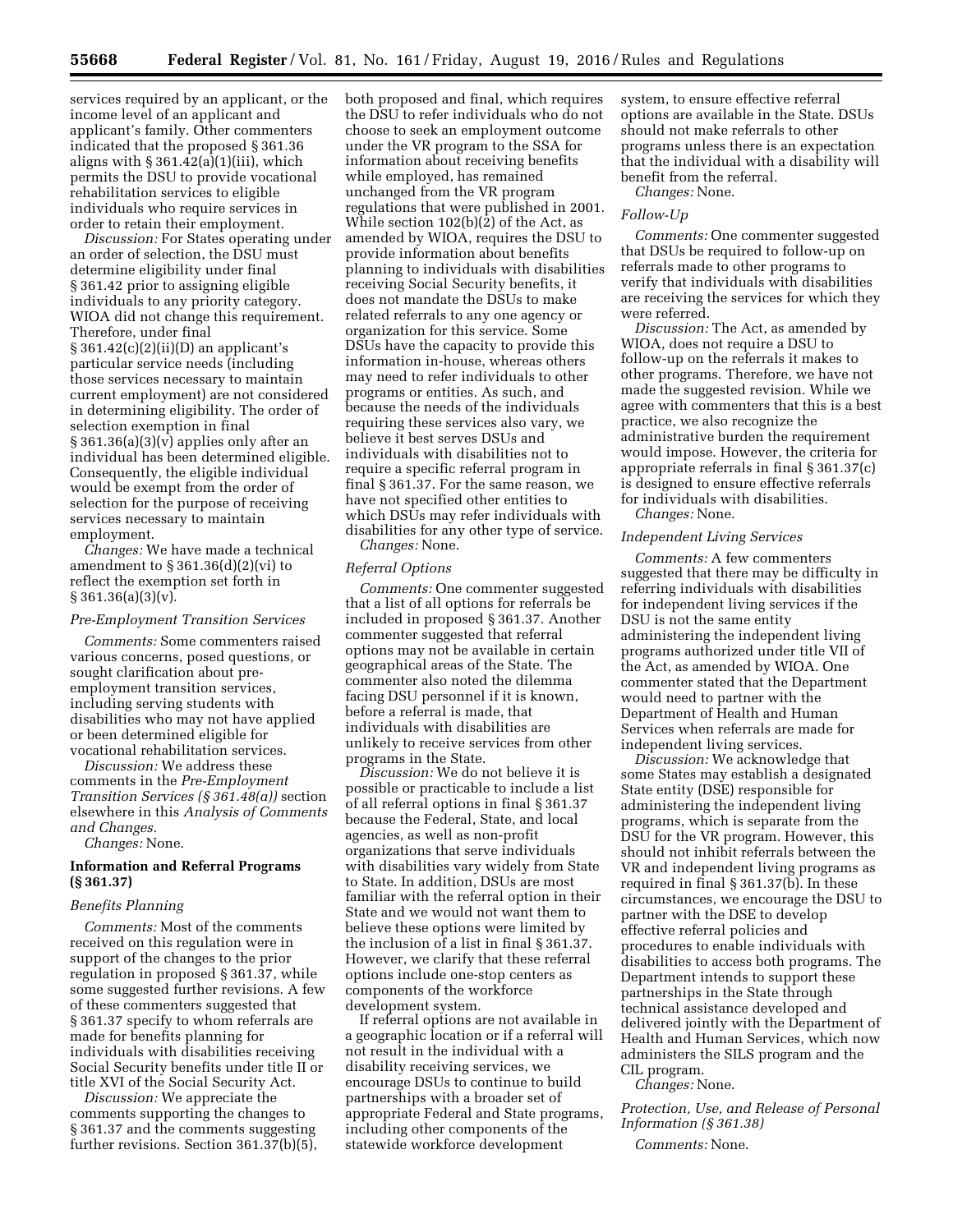*Discussion:* We anticipate that other Federal and State agencies, and researchers will have an increased interest in using the data required to be collected by core programs in the workforce development system, including the VR program, under section 116(b) of title I of WIOA. Section 116(b) of WIOA requires DSUs to collect significantly more personal information than was required previously under section 101(a)(10) of the Act and prior § 361.40. Therefore, after further Departmental review, we have strengthened the protection of the confidentiality of this information by requiring in final § 361.38 that DSUs enter into written agreements with any entity seeking access to personal information collected under the VR program for the purpose of audits, evaluations, research, or for other program purposes. We understand that DSUs already enter into such written agreements and the revisions to final § 361.38 will not represent a change in practices under the VR program.

*Changes:* We have revised final § 361.38(a), (d), and (e) by requiring that DSUs enter into written agreements with other organizations and entities receiving personal VR program information during the conduct of audits, evaluations, research, and for other program purposes.

## **Reports; Evaluation Standards and Performance Indicators (§ 361.40)**

We received numerous comments on proposed reporting requirements under § 361.40, including the collection and reporting of data on students with disabilities receiving pre-employment transition services, evaluation standards and performance indicators under section 106 of the Act, common performance accountability measures under section 116 of WIOA, and the timeframe for implementation of reporting requirements. We also received comments on burden estimates that were included in the *Regulatory Impact Analysis* of the NPRM. While one commenter supported the collection of new data elements required under section 101(a)(10) of the Act and implemented in § 361.40(a) of these final regulations, in general, commenters expressed concerns or requested additional clarification concerning the collection and reporting of data. We address these comments under the subheadings below.

## *Pre-Employment Transition Services*

*Comments:* We received several comments on the reporting of data on students with disabilities receiving preemployment transition services under

proposed § 361.40(a)(1)(ii). One commenter noted that States may opt to track funding and services for students receiving pre-employment transition services in different ways, depending on factors such as staffing patterns, order of selection wait list considerations, and counselor caseload sizes. One commenter expressed the opinion that there are more effective ways to track the expenditures from the 15 percent of the VR program allotment reserved for the provision of pre-employment transition services than collecting individual case information for each student receiving these services.

A few commenters requested guidance about the specific data elements that will be required for students who are receiving preemployment transition services and are applicants, or potentially eligible, for vocational rehabilitation services. Another commenter asked what additional data will be needed for purposes of performance accountability reporting pursuant to section 116 of WIOA once the student becomes a participant under the VR program.

Finally, one commenter requested clarification and guidance about the interplay between the data required to be reported under § 361.40(a), collected through the Case Service Report (RSA– 911), and the content of the VR services portion of the Unified or Combined State Plan regarding the number of students who are receiving preemployment transition services.

*Discussion:* We appreciate the concerns expressed regarding the new data reporting requirements in final § 361.40(a) related to the provision of pre-employment transition services to students with disabilities. We agree with commenters that it is reasonable to anticipate an increase in the number of individuals that will need to be reported through the RSA–911. Prior to the enactment of WIOA, DSUs could only serve, and thus report, individuals who were applicants or eligible individuals under the VR program. However, section 113 of the Act, as added by WIOA, requires DSUs to provide preemployment transition services to all students potentially eligible for vocational rehabilitation services who need such services, regardless of whether they have applied and been determined eligible for vocational rehabilitation services. This change is likely to result in a significant increase in the number of individuals reported under the RSA–911.

Students with disabilities who are not yet served under an individualized plan for employment and who receive preemployment transition services are not

considered ''participants'' as that term is defined under the joint final regulations for performance accountability purposes published elsewhere in this issue of the **Federal Register**. However, students with disabilities receiving preemployment transition services are considered ''reportable individuals'' for RSA–911 reporting and WIOA performance purposes, regardless of whether they have applied for vocational rehabilitation services or are receiving these services under an individualized plan for employment. This does not, however, preclude a DSU from serving an eligible student with a disability under an individualized plan for employment. Once the student has begun receiving services under a signed individualized plan for employment, he or she will be counted as a participant and included in the applicable performance indicator calculations. At the point the student with a disability becomes a participant, all the applicable RSA–911 data elements will be collected and reported in the individual's RSA–911 case record.

We have identified and defined the specific data elements needed for all students with disabilities receiving preemployment transition services in the RSA–911 instructions. We believe this will reduce collection and reporting burden to the maximum extent possible, and prevent a requirement for collecting specific information that would otherwise result in an application for services for students with disabilities who have not intended to apply for these services.

In addition to the tracking necessary to demonstrate compliance with the requirement to reserve at least 15 percent of the State's VR allotment for providing pre-employment transition services, under section 110(d) of the Act, as amended by WIOA, and final § 361.65(a)(3), section 101(a)(10) of the Act requires DSUs to have a mechanism to report the number of students with disabilities receiving these services. We recognize the burden this will place on DSUs and we have included a specific, but limited, set of data elements in the RSA–911 to enable DSUs to report the number of students with disabilities receiving these services, including both those who have been determined eligible for vocational rehabilitation services and those who have not applied for vocational rehabilitation services. For further information regarding the specific data elements DSUs are required to report regarding students receiving pre-employment transition services, see the RSA–911 data collection instrument published elsewhere in this issue of the **Federal**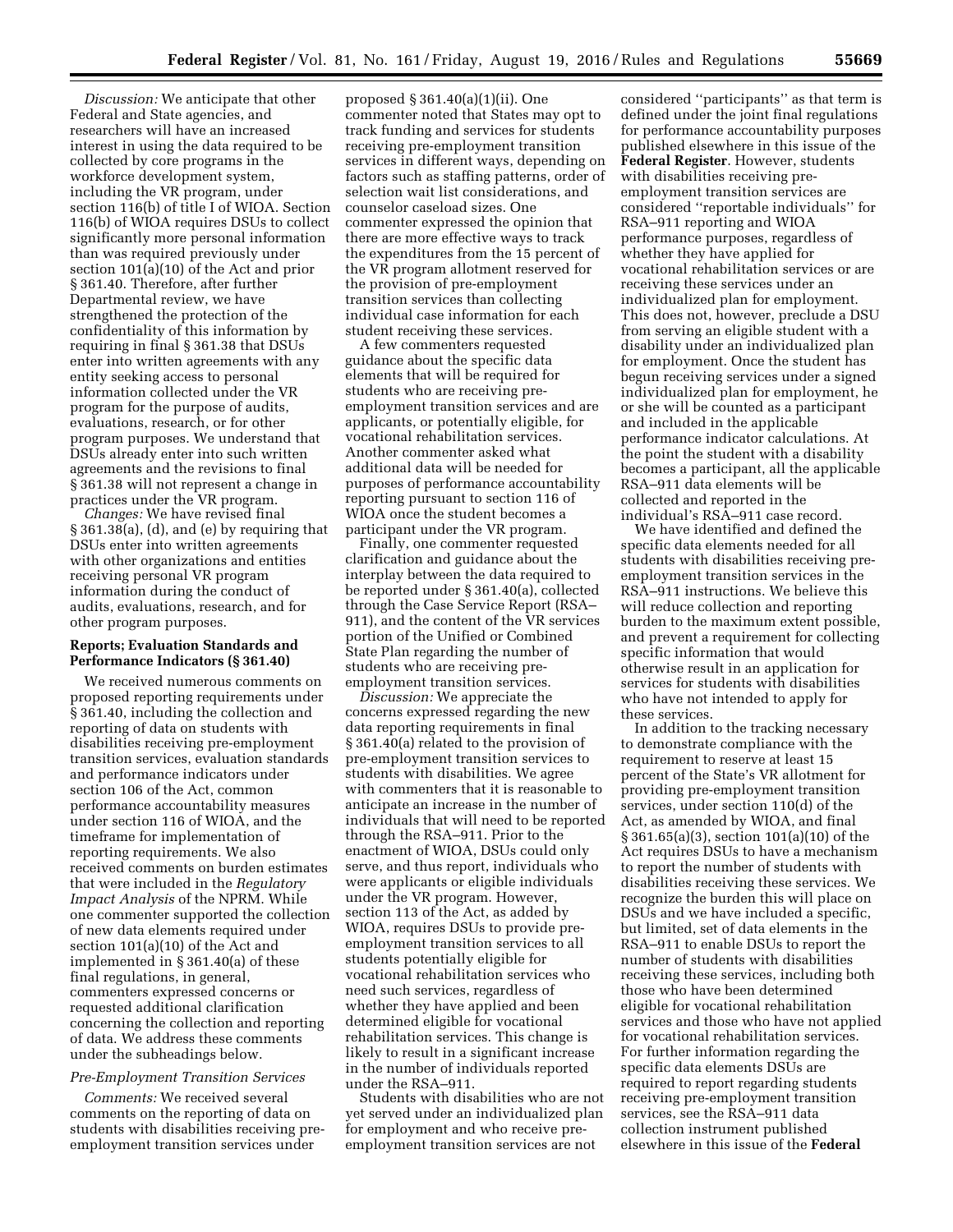**Register**. We believe DSUs should use these data, along with other information (such as that obtained through the comprehensive statewide needs assessment required under section  $101(a)(15)(A)$  of the Act, as amended by WIOA, and final § 361.29(a)), when developing the VR services portion of the Unified or Combined State Plan, including the goals and strategies related to the provision of preemployment transition services under sections 101(a)(15)(C) and (D) of the Act, as amended by WIOA, and final § 361.29(c) and (d).

*Changes:* None.

## *Standards and Indicators*

*Comments:* With respect to proposed § 361.40(b), a few commenters requested that we add indicators to the evaluation standards and performance indicators. Of these, a few requested that separate indicators be added for transition services to students and youth with disabilities and for services to youth with disabilities. One commenter expressed the concern that students with disabilities will not be counted as participants or included in the performance indicators, thereby eliminating a large number of vocational rehabilitation consumers from the performance measures. This commenter recommended that we establish new performance indicators for students with disabilities receiving preemployment transition services. Another commenter requested we add performance indicators aligned with evidence-based practices that promote individuals with disabilities entering the labor force. One commenter requested that we include additional performance indicators in these final regulations rather than add them later through an information collection request. Another commenter asked if the Department would continue using the evaluation standards and performance indicators in prior §§ 361.80 through 361.89 as Federal reporting requirements under the VR program. Finally, one commenter requested that we limit the data selected to only that required to determine the performance accountability measures under section 116 of WIOA.

*Discussion:* Section 106 of the Act, as amended by WIOA, makes the VR program subject to the common performance accountability measures, established in section 116 of title I of WIOA, which are applicable to all core programs of the workforce development system. Therefore, we have removed prior § 361.80 through § 361.89, which established the evaluation standards and indicators in use by the VR program prior to the enactment of WIOA. Final § 361.40(b) includes a cross reference to the joint performance accountability regulations developed by the Departments of Labor and Education in subpart E of final part 361.

Section 106 of the Act, as amended by WIOA, does not provide additional VR program-specific performance accountability measures. However, consistent with section  $116(b)(1)(A)(ii)$ of title I of WIOA, section 106(a)(2) permits States, but not the Department, to establish and provide information on additional performance accountability indicators. States must identify any additional performance indicators in the Unified or Combined State Plan. Under this section, States could opt to include additional performance indicators, including any or all of the additional performance measures recommended by commenters or the evaluation standards and performance indicators set forth in prior §§ 361.80 through 361.89.

In addition, section  $101(a)(10)(A)$  of the Act requires that, in the VR services portion of the Unified or Combined State Plan, the State assures that it will submit certain reports in the form and level of detail and at the time required by the Secretary. Regarding applicants for, and eligible individuals receiving, services, these reports must provide the wide variety of data specified in section 101(a)(10)(C), as well as data related to the evaluation standards and indicators in section 106 of the Act, which are the performance accountability indicators in section 116(b) of title I of WIOA. Therefore, there is no statutory authority to limit the data reported by DSUs through the RSA–911 to those data needed for the performance accountability indicators applicable to the core programs under WIOA, as recommended.

*Changes:* None.

## *Program Year*

*Comments:* One commenter requested that the Department use the program year under title I of WIOA, instead of the fiscal year, for the operation of the VR program in order to better align the program with the performance data required under section 116 of WIOA.

*Discussion:* We understand the concern expressed by commenters and the potential confusion that may result because the annual award and financial reporting cycle for the VR program is no longer aligned with the State planning and performance reporting cycle required under title I of WIOA. The VR program is a current-funded program for which Congress appropriates annual funds to be obligated consistent with the Federal fiscal year and section

110(a)(2)(A) of the Act, which specifies the manner in which allotments are to be made. As noted in the *Submission, Approval, and Disapproval of the State Plan (§ 361.10)* section earlier in this preamble, section 110(a)(2)(A) of the Act, which was not amended by WIOA, requires that allotments be made for each fiscal year beginning on or after October 1, 1978. We interpret section 110(a)(2)(A) of the Act to require that VR program allotments coincide with the Federal fiscal year. Thus, we cannot change the year under which the VR program operates in order to align it with the July 1 through June 30 program year for submission of the VR services portion of the Unified or Combined State Plan and the reporting of performance data required under final § 361.40. States will continue to receive VR program allotments and report fiscal data through the Financial Status Report (SF–425) and the VR program Cost Report (RSA–2) in accordance with the Federal fiscal year.

*Changes:* None.

#### *Performance Accountability Regulations*

*Comments:* One commenter recommended that we include the joint performance regulations in proposed § 361.40.

*Discussion:* We disagree with the recommendation. The extent and detail of the joint regulations governing the performance accountability system under section 116 of title I of WIOA makes it necessary to include them in a separate subpart of these final regulations. For the convenience of the reader, we grouped this subpart E with subparts D and F, which set forth the joint final regulations implementing requirements for unified and combined planning and the one-stop delivery system, respectively, of WIOA. We believe it is sufficient to include a cross reference to subpart E in final § 361.40(b).

## *Changes:* None.

#### *Cumulative Caseload Report (RSA–113)*

*Comments:* We received two comments regarding the VR program's Cumulative Caseload Report (RSA–113). One commenter asked whether we intend to make changes to this data collection instrument and requested that we provide guidance on these changes. Another commenter suggested that the Department discontinue use of the RSA–113 because it is redundant with data reported through the revised RSA– 911.

*Discussion:* We do not intend to make changes to the currently approved RSA– 113 or the instructions for its submission. At this time, we use the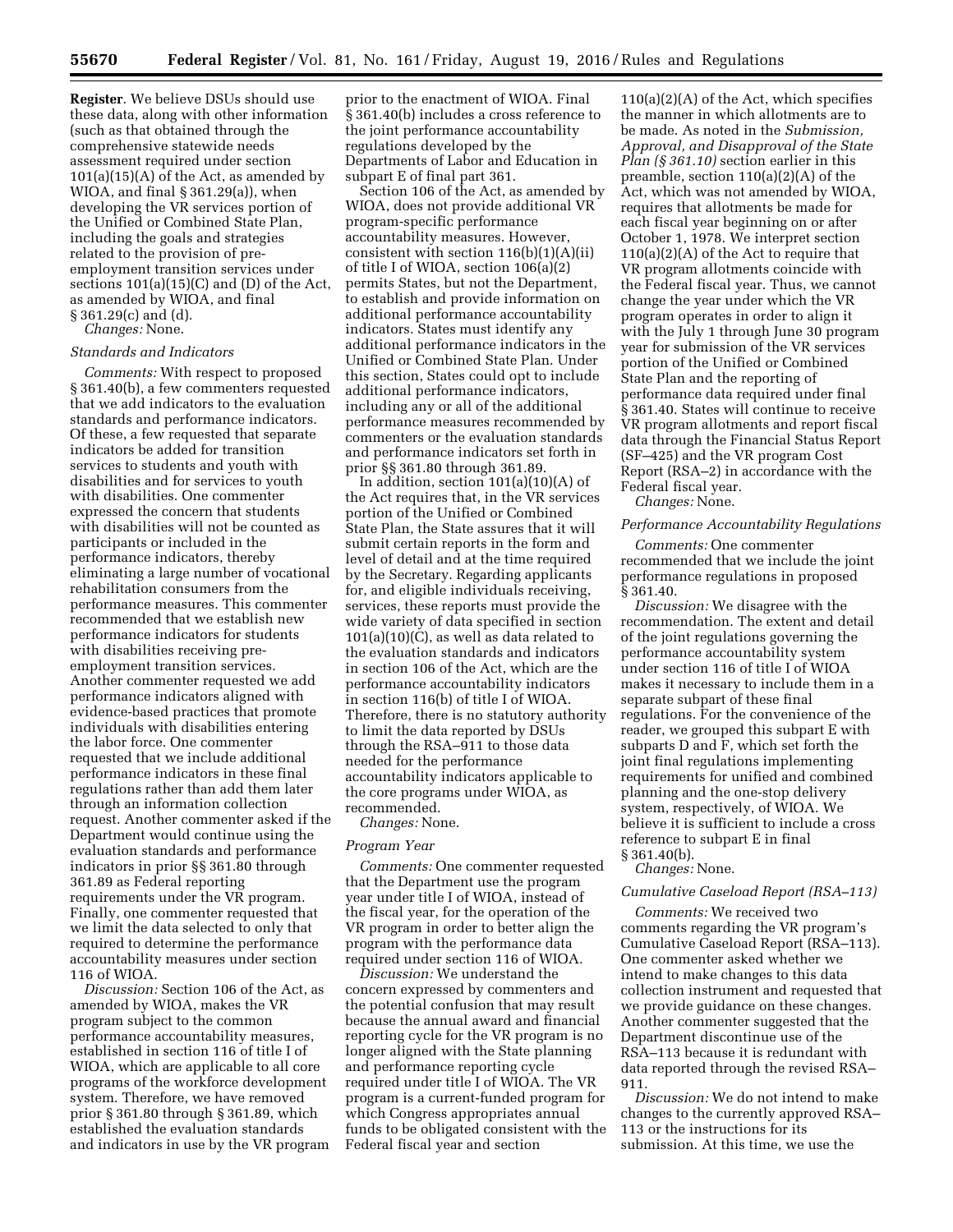data reported through the RSA–113, the only source of quarterly VR program data, for program management purposes and to support budget requests for the VR program. However, we intend to reduce the reporting burden on the States by discontinuing use of the RSA– 113 when DSUs are able to report similar data through the RSA–911 on a quarterly basis. When appropriate, the Department will provide guidance to DSUs regarding reporting changes. *Changes:* None.

## *States With Two VR Agencies*

*Comments:* One commenter asked whether, in States with two VR agencies, those agencies that serve individuals who are blind and visually impaired would establish levels of performance for purposes of the performance accountability indicators under section 116 of title I of WIOA separate from those established by agencies serving individuals with all other disabilities. Another commenter expressed concern that VR agencies serving individuals who are blind and visually impaired would be required to establish separate levels of performance due to the relatively low number of individuals served by these agencies and the high variance in outcomes.

*Discussion:* Section 116(b)(3)(A)(iii) of title I of WIOA requires States to identify, in their Unified or Combined State Plans, expected levels of performance for the performance indicators for the first two years covered by their plans. Because this section, as well as all other provisions of section 116 of WIOA pertinent to the establishment of levels of performance for the performance accountability indicators, refers to the ''State,'' States must establish the expected levels of performance using State-level, not VR agency-level, data. Therefore, in States with more than one VR agency, the agencies must work together to identify expected levels of performance that take into account their individual performance. We will monitor each agency's performance on the performance accountability indicators and their contributions toward achieving the adjusted levels of performance through a review of the data reported on the RSA–911 and during periodic reviews in accordance with section 107 of the Act. See the *Analysis of Comments and Changes*  section of the joint performance regulations published elsewhere in this issue of the **Federal Register** for a more detailed discussion about setting expected levels of performance and adjusted levels of performance.

*Changes:* None.

#### *Reporting Burden*

*Comments:* We received numerous comments on the Department's burden estimates, all of which stated that we underestimated the costs associated with the reporting of data under proposed § 361.40 described in the *Regulatory Impact Analysis* section of the NPRM. In particular, commenters raised concerns about estimates of the amount of time needed for the collection of new data and the quarterly reporting of individual data on all open service records, as well as the cost of changes to State management information systems. Some of these commenters stated that the proposed new reporting requirements will create a burden on the financial and personnel resources of the agency. One commenter noted that documenting and tracking the number of potentially eligible students with disabilities would be burdensome and costly considering the number of potentially eligible students is staggering when compared to the number of transition-age consumers previously served by the DSUs.

*Discussion:* We recognize that proposed new data collection and reporting requirements, including data on students with disabilities receiving pre-employment transition services, will have an impact on the financial and personnel resources of the agency. However, the collection and reporting of such data are required by the amendments made by WIOA to section 101(a)(10) of the Act. In addition, the collection and reporting of data regarding the number of students with disabilities receiving pre-employment transition services and the costs of these services will enable the Department and the States to better track the use of VR program funds that must be reserved for the provision of these services.

In response to the comments regarding the burden associated with the reporting of data under final § 361.40 and as a result of further Departmental review, we have adjusted the burden estimates as described in the *Regulatory Impact Analysis* section of the preamble of these final regulations. Comments pertaining to specific estimates of reporting burden included in the *Regulatory Impact Analysis* of the NPRM are addressed in the *Regulatory Impact Analysis* of these final regulations. No changes are needed to the regulatory text of final § 361.40.

*Changes:* None.

## *RSA–911 Case Service Report*

*Comments:* We received comments related to the definitions of data elements, the reporting of Social

Security numbers, the reliability of data, the data elements used to report services to employers, the reporting of barriers to employment as required by section 116 of title I of WIOA, and the timelines by which States must report data required for the performance accountability indicators.

*Discussion:* We discuss comments related to the manner in which the data are required to be reported under final § 361.40(a) and (b) through the RSA–911 in the supporting statement for this data collection instrument published elsewhere in this issue of the **Federal Register**, and under the joint performance accountability system final regulations, also published elsewhere in this issue of the **Federal Register**, as appropriate.

## **Assessment for Determining Eligibility and Priority for Services (§ 361.42)**

## *Advancing in Employment and Other Eligibility Criteria*

*Comments:* Many commenters expressed strong support for proposed § 361.42(a)(1)(iii) permitting an applicant to be eligible if he or she requires vocational rehabilitation services to advance in employment and meets all other eligibility criteria. However, some of these commenters requested clarification regarding the effect of the regulation when an individual is unable to advance in employment due to his or her disability. These commenters also asked whether advancing in employment refers only to the individual's current employment, or if it extends to preparations, including graduate education services, for advancing in future employment. A few commenters requested clarification about whether a DSU would be required to support the pursuit of a graduate degree by an individual already employed successfully in a competitive integrated environment and about how financial need shall be assessed.

Some commenters expressed concern that the term ''advance in employment'' was too vague and that it would be difficult to know when an individual has achieved his or her goal since one can always advance in employment to some degree. These commenters also expressed concerns that serving more individuals who want to advance in employment could force a DSU to implement an order of selection. Some commenters suggested that the regulations should clarify that advancement in employment should be explicitly linked to the individual's impairment, rather than broader developmental needs.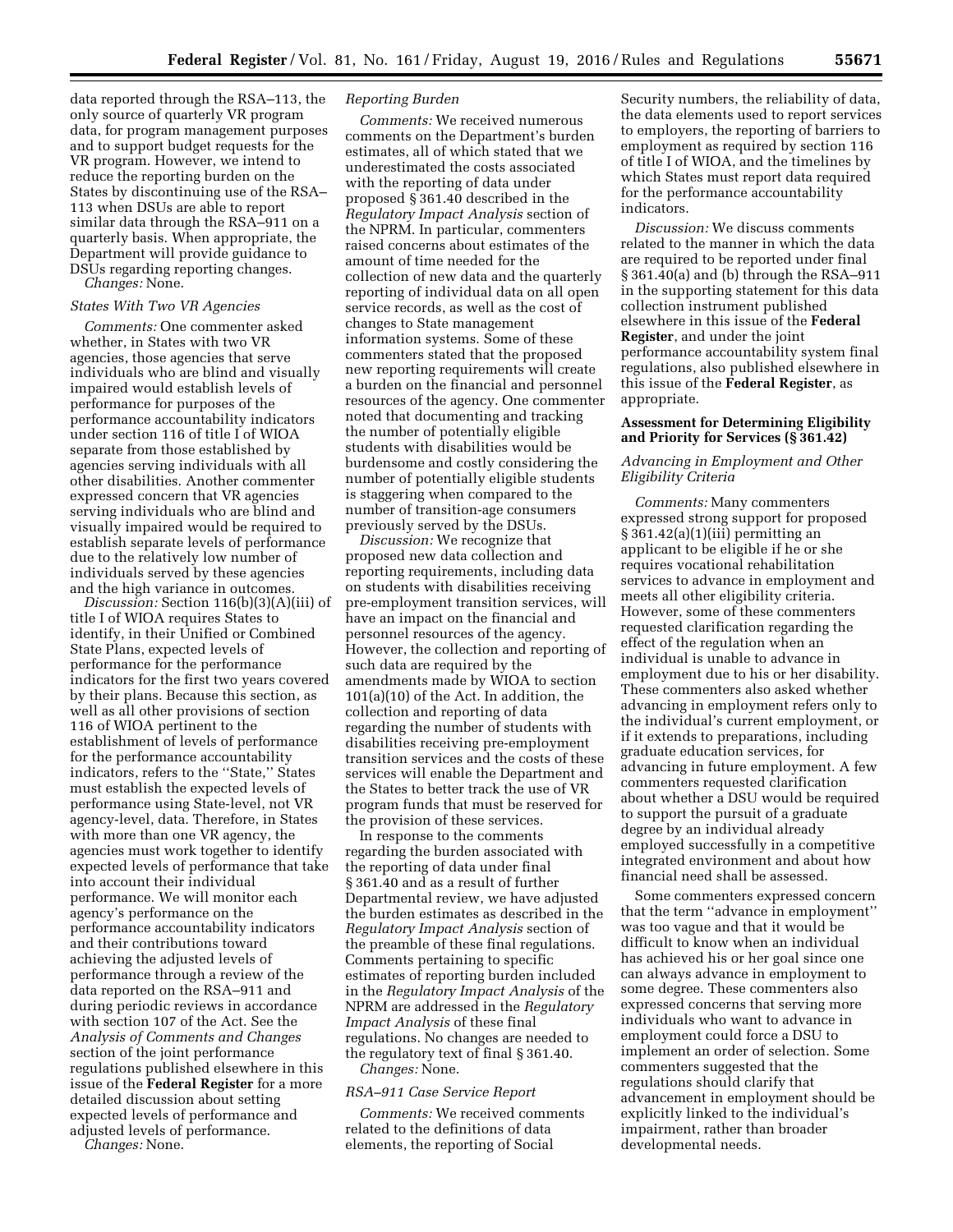A few commenters inquired whether the proposed changes in § 361.1, which establishes the purpose of the VR program, affect the determination of eligibility under § 361.42. These commenters expressed concern that the deletion of the term ''gainful employment'' in proposed § 361.1 could be misconstrued as disallowing entry level employment as a vocational goal. A few commenters asked whether the new emphasis on self-sufficiency and competitive integrated employment means that those who apply for vocational rehabilitation services intending only to work part-time will be a lower priority for the purpose of determining eligibility.

*Discussion:* We appreciate the strong support for the changes in final § 361.42. We also understand the need for clarification.

Section 102(a)(1)(B) of the Act, as amended by WIOA, allows for an individual with a disability, whose physical or mental impairment constitutes a substantial impediment to employment, to be determined eligible for vocational rehabilitation services if he or she requires services to prepare for, secure, retain, advance in, or regain employment. By adding the phrase "advance in," section  $102(a)(1)(B)$  of the Act, as amended by WIOA, reinforces the Department's long-standing commitment that the VR program must provide comprehensive services to assist individuals with disabilities to achieve their maximum vocational potential. The VR program is not intended solely to place individuals with disabilities in entry-level jobs but rather to assist them to obtain appropriate employment, given their unique strengths, resources, priorities, concerns, abilities, capabilities, and informed choice. The VR program's purpose is the same regardless of whether an individual wants to advance in employment or obtain employment. We disagree with the commenter that the provision of vocational rehabilitation services to assist an individual to advance in employment should be limited to disability needs rather than other needs or desires. The extent to which DSUs should assist eligible individuals to advance in their careers by providing vocational rehabilitation services depends upon whether the individual has achieved employment that is consistent with this standard. The DSU's assistance could include, as appropriate for the individual, graduate-level postsecondary education, if necessary to achieve the advancement in employment specified in the vocational goal on the individual's approved

individualized plan for employment. All other eligibility criteria still apply to applicants seeking to advance in employment.

Consistent with long-standing Department policy, we interpret the phrase ''advance in employment,'' as used in section 102(a)(1)(B) of the Act and final  $\S 361.42(a)(1)(iii)$ , broadly to include advancement within an individual's current employment or advancement into new employment. In this way, the VR program ensures that individuals with disabilities obtain the services necessary so they can pursue and engage in high-demand jobs available in today's economy.

The addition of the phrase ''advance in" in  $\S 361.42(a)(1)(iii)$ , both proposed and final, underscores long-standing policy. Because DSUs have been assisting individuals to advance in employment prior to this statutory and regulatory revision, we do not anticipate that the change will result in a DSU implementing an order of selection due to an increased number of individuals seeking to advance in employment. As stated, although the phrase ''advance in'' employment is new in both the statute and these final regulations, its inclusion merely mirrors long-standing Departmental policy as set forth in RSA–PD–97–04, dated August 19, 1997.

As discussed in more detail in the *Purpose (§ 361.1)* section earlier in this preamble, inclusion of the term 'economic self-sufficiency," rather than ''gainful employment'' as contained in prior § 361.1, does not alter the eligibility criteria set forth in final § 361.42(a)(1) or establish a priority of services for individuals seeking any particular form of employment. Therefore, the changes contained in final §§ 361.1 and 361.42(a)(1)(iii) do not require DSUs to treat individuals seeking part-time or self-employment differently (*e.g.,* given lower priority) than individuals seeking full-time employment. Neither the Act, as amended by WIOA, nor these final regulations, supports such an interpretation. Section 361.42(c)(2), for example, prohibits the DSU from considering the nature of an applicant's vocational goal when determining eligibility and priority for services. Therefore, a DSU may not prioritize the determination of eligibility for individuals who choose to pursue fulltime employment over those who elect to seek part-time employment or selfemployment. In addition, economic selfsufficiency is intended to serve as a goal to maximize employment, which may be achieved through a variety of employment options, including entrylevel employment for individuals for

whom it is consistent with their skills. interests, and informed choice. However, the achievement of economic self-sufficiency is not among the criteria used to determine eligibility for the VR program under section 102(a) of the Act. *Changes:* None.

#### *Substantial Impediment to Employment*

*Comments:* One State VR agency asked whether a substantial impediment to employment for the purpose of determining eligibility meant an impediment to any employment, or just to the employment the individual wished to pursue.

*Discussion:* Although this particular eligibility criterion was not changed in the Act, as amended by WIOA, or § 361.42, either proposed or final, we clarify in this Discussion that the term ''substantial impediment to employment'' should be interpreted in its broadest context, not just considered with respect to the applicant's specific vocational goal when determining eligibility. Final  $\S 361.42(c)(2)(ii)(B)$ , as it did in prior regulations, prohibits the DSU from considering the individual's desired employment objective, even if known, during this stage of the vocational rehabilitation process.

*Changes:* None.

#### *Prohibited Factors*

*Comments:* A number of commenters expressed concerns about the inability to consider an applicant's employment history when determining eligibility, particularly for those who are currently employed and apply for vocational rehabilitation services to advance in employment. One commenter stated that not being able to evaluate disability barriers from previous or current employment experiences, or not being able to assess abilities and capabilities by examining past and current educational credentials, could prevent the qualified rehabilitation counselor from determining whether an individual has a substantial impediment to employment and whether the individual requires services to achieve an employment outcome.

Other commenters expressed concern that proposed  $\S 361.42(c)(2)$ , which precludes the consideration of an applicant's employment history, current employment status, level of education, or educational credentials when determining eligibility for services, contradicts the definition of "assessment" in  $\S 361.5(c)(5)(ii)(E)$ , which states that the vocational rehabilitation counselor must rely on information obtained from the eligible individual's experience in integrated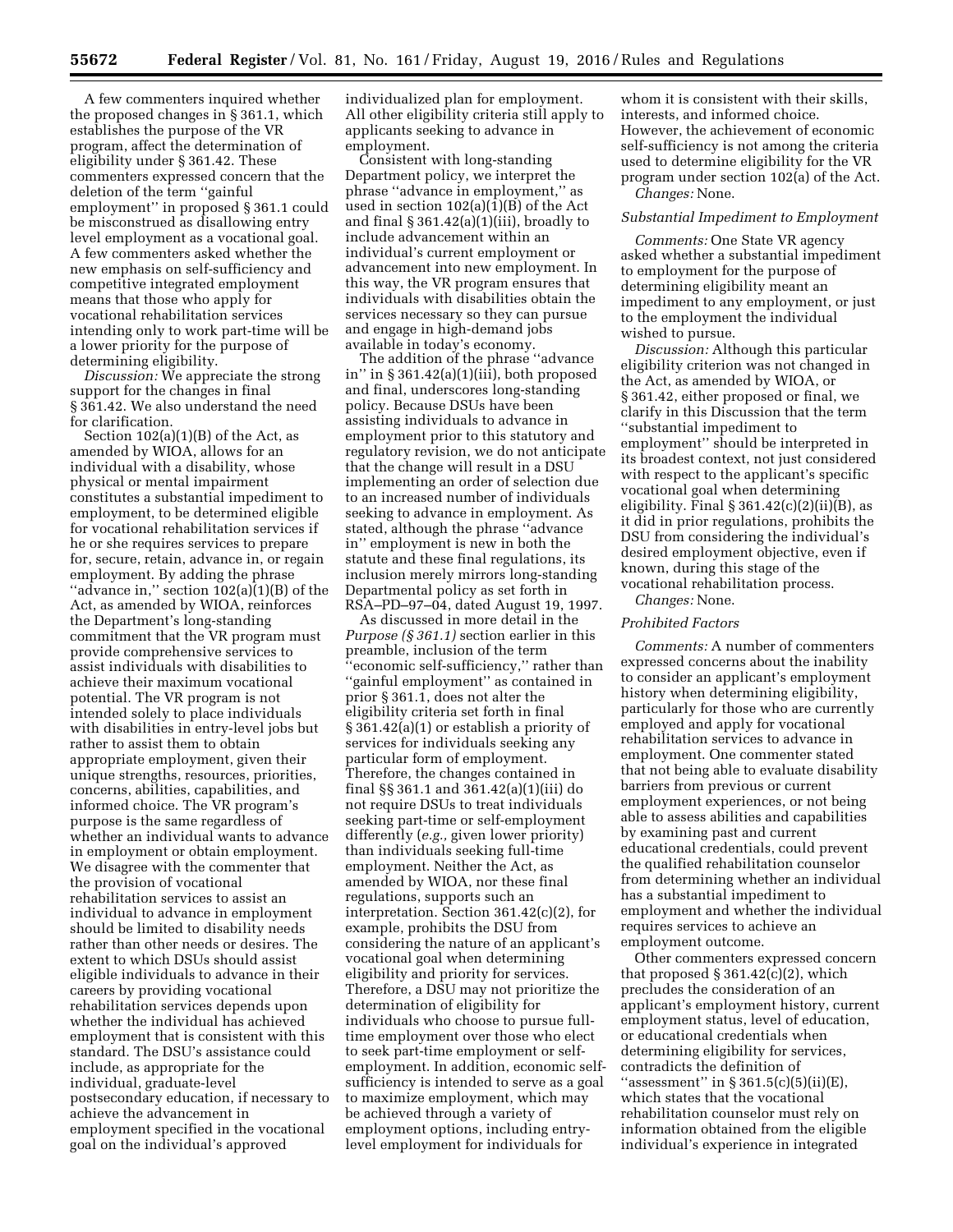employment settings in the community and other integrated settings.

Some of these commenters requested that we remove the requirement that a DSU must not consider an applicant's employment history, current employment status, level of education, or educational credentials when determining eligibility for services. A commenter requested that criminal records be added to the list of prohibited factors when determining eligibility for vocational rehabilitation services, except when the criminal background is related to the employment outcome.

*Discussion:* The additional factors, set forth in both proposed and final  $\S 361.42(c)(2)(ii)(E)$  and  $(F)$ , that a DSU must not consider when determining an applicant's eligibility for vocational rehabilitation services are consistent with long-standing policy. A DSU must examine a variety of factors when developing an individualized plan for employment, including the individual's past and current employment and education credentials, to ensure that the appropriate vocational rehabilitation services are identified to assist the individual to achieve his or her chosen vocational goal specified in the approved individualized plan for employment. However, a DSU may not use an applicant's employment or education to determine his or her eligibility for vocational rehabilitation services. The change from the prior regulation in proposed and final  $§ 361.42(c)(2)(ii)(E)$  and  $(F)$  clarifies existing eligibility criteria and the list of prohibited factors in order to ensure consistency with the phrase ''advance in employment'' in the Act, as amended by WIOA, and these final regulations. Because an individual may be eligible for the VR program if he or she requires vocational rehabilitation services to advance in employment, the Act seems to take into account that the individual could have more than minimal educational or employment history. Regardless of his or her education or employment history, the applicant still must demonstrate that he or she has a disability and that the disability constitutes a substantial impediment to employment as required in § 361.42(a)(1)(ii) and requires vocational rehabilitation services to prepare for, secure, retain, advance in, or regain employment in accordance with final § 361.42(a)(1)(iii). In making these determinations, the qualified vocational rehabilitation counselor would review all known information about the applicant in order to assess the individual's impediments and service needs, but the eligibility determination

itself must not be based on the fact that the individual has an extensive employment or educational history.

Although final  $\S 361.42(c)(2)$  does not specifically prohibit a DSU from considering an applicant's criminal background when determining an individual's eligibility for vocational rehabilitation services, the Act and these final regulations require that a DSU base the determination of eligibility only on those factors identified in section 102(a)(1) of the Act and final § 361.42(a)(1). However, the DSU may develop policy and issue guidance to its vocational rehabilitation counselors about managing an individual's criminal background when developing the individualized plan for employment to ensure that the vocational goal is appropriate and that any necessary vocational rehabilitation services to address this background are provided in a manner that is consistent with limitations that might be imposed by Federal, State, and local law and regulations due to that criminal history. For further information regarding Federal law and guidance in this area, see: *<http://wdr.doleta.gov/directives/>*  and *[http://www.eeoc.gov/laws/](http://www.eeoc.gov/laws/guidance/) [guidance/.](http://www.eeoc.gov/laws/guidance/)* 

*Changes:* None.

## *Residency*

*Comments:* A number of commenters requested clarification about the definition of ''residency'' for the purpose of determining eligibility and providing vocational rehabilitation services. Several commenters noted that individuals may apply for services when living just across the border in a neighboring State, while other individuals receive services from one State but intend to work in another State and continue working with the VR agency with which they began their rehabilitation program.

*Discussion:* We proposed only one change from the prior regulation in § 361.42(c)(1) to clarify that a DSU is prohibited from establishing de facto duration of residency requirements by requiring the applicant to produce documentation that would, under State or local law, result in a duration of residence requirement. Although the clarification regarding documentation did not exist in prior § 361.42(c)(1), the provision as contained in final § 361.42(c)(1) is consistent with longstanding Department policy. The explicit prohibition against a duration of residency requirement existed in prior § 361.42(c)(1) and remains unchanged in all other respects in these final regulations and is consistent with section  $101(a)(12)$  of the Act.

Nonetheless in response to the requests for clarification, as stated in Technical Assistance Circular 12–04, titled ''Provision of Vocational Rehabilitation Services to An Individual by More Than One Agency'' and dated June 11, 2012, we clarify here in this Discussion that an individual may receive vocational rehabilitation services from more than one DSU simultaneously, including those in different States, when appropriate, and in accordance with the implementation of an order of selection, as applicable, in each State. In this way, the individual can receive the services that best support his or her vocational needs and the achievement of an employment outcome.

*Changes:* None.

#### *Compliance Threshold*

*Comments:* A few commenters recommended that we establish a compliance threshold of 90 percent with the requirement to determine eligibility within 60 days of the receipt of the application. These commenters stated this would provide a national benchmark by which DSUs would be held accountable by community stakeholders as well as State and Federal auditors.

*Discussion:* Section 102(a)(6) of the Act and final § 361.41(b)(1) require DSUs to determine the eligibility of an applicant within 60 days from the receipt of an application for vocational rehabilitation services, unless exceptional circumstances preclude the determination and the individual agrees to a specific extension of time. This requirement remains unchanged in the Act, as amended by WIOA and these final regulations; therefore, it is not a new requirement imposed on DSUs.

We appreciate the recommendations made by commenters for a mechanism to ensure compliance. Section 106(a)(1) of the Act requires States to comply with the common performance accountability system requirements imposed on all core programs of the workforce development system, including the VR program, established by section 116 of title I of WIOA. Section 116(b)(1)(A) requires a State to comply with the six primary performance indicators set forth in section  $116(b)(2)(A)(i)$ , as well as any other additional performance indicators developed by the State. While there is no statutory authority for the Department to impose a performance accountability measure, such as that recommended by commenters, there is nothing to preclude a State from developing such a measure for itself. We will continue to assess the compliance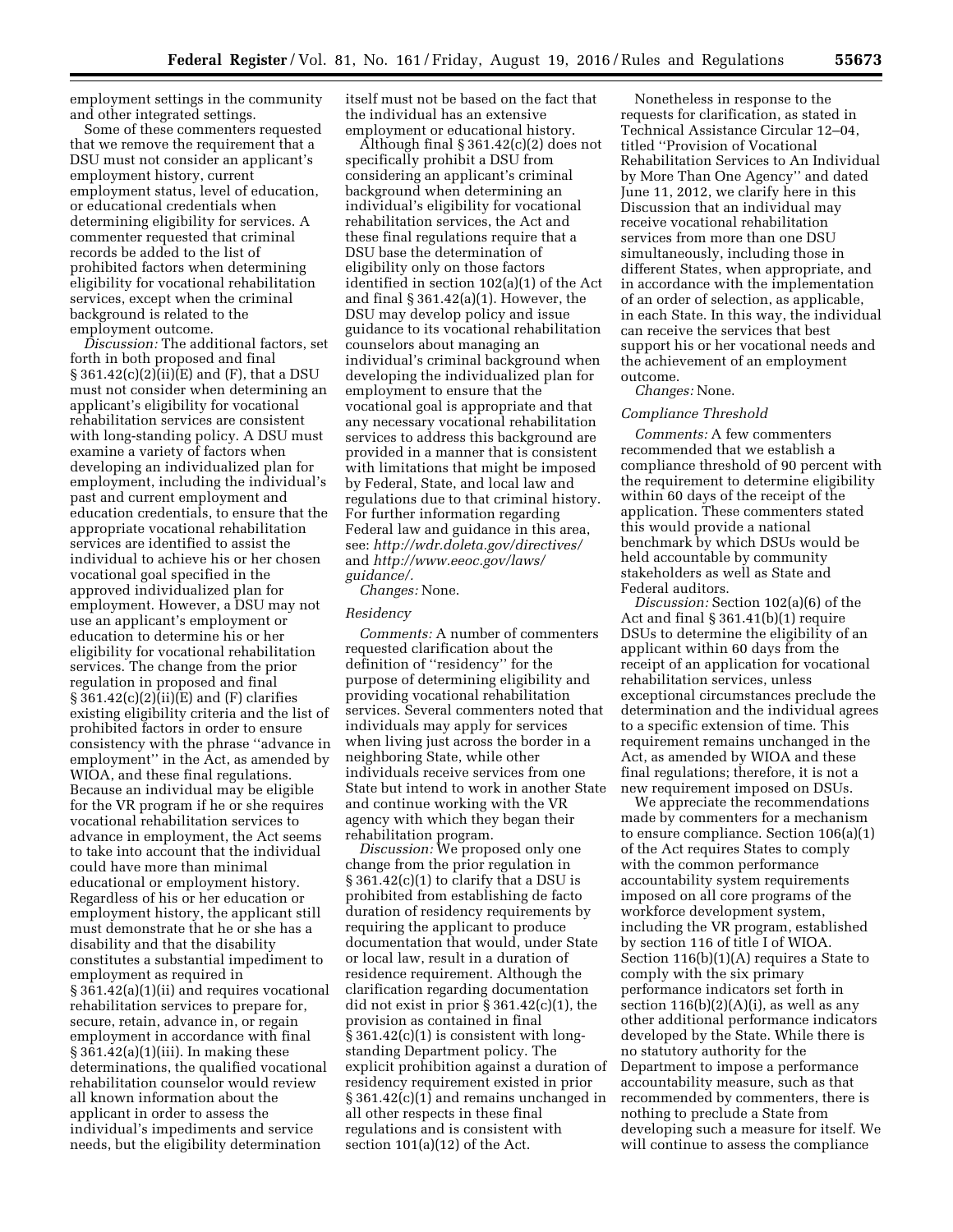of DSUs with the 60-day eligibility determination requirement in accordance with section 107 of the Act using all available data and information. *Changes:* None.

## *Entities Holding Special Wage Certificates*

*Comments:* Many commenters requested clarification about whether a DSU may contract with a community rehabilitation program to provide assessments used in the determination of eligibility, if the community rehabilitation program holds a subminimum wage certificate under section 14(c) of the FLSA.

*Discussion:* Neither the Act, as amended by WIOA, nor these final regulations prohibit a DSU from contracting with a community rehabilitation program for assessment services regardless of whether that provider also holds a subminimum wage certificate under section 14(c) of the FLSA. Nevertheless, we strongly encourage DSUs to contract with providers that can conduct assessments in competitive integrated settings. It is through these assessments that DSUs may best determine the individual's eligibility for the VR program and the vocational rehabilitation services needed to achieve competitive integrated employment.

*Changes:* None.

### *Extended Evaluation and Trial Work Experiences*

*Comments:* Many commenters supported eliminating extended evaluation as a tool for determining eligibility for some individuals with the most significant disabilities. However, many other commenters also requested clarification of the circumstances under which it might be appropriate to use extended evaluation for the determination of eligibility for vocational rehabilitation services. Some commenters expressed concern that individuals for whom a trial work opportunity may not be available may inappropriately be determined ineligible for services and requested an evidentiary standard in the absence of the term ''clear and convincing evidence'' in § 361.42. Some commenters explicitly requested that extended evaluation be reinserted into the regulations.

Some commenters asked whether the term ''clear and convincing evidence'' was removed from proposed § 361.42(e)(2)(iii) by mistake and recommended retaining this standard. The proposed language required that ''sufficient evidence'' be obtained through trial work experiences to

determine if an individual cannot benefit from vocational rehabilitation services to achieve a vocational goal. These commenters believed sufficient evidence is not a strong enough standard and that individuals with significant disabilities may be inappropriately determined ineligible as a result.

One commenter recommended that we revise  $\S 361.42(e)(2)(i)$  to require that all trial work experiences take place in integrated settings by deleting the phrase ''to the maximum extent possible.'' One commenter requested that we add examples of supports for individuals with serious mental illness to § 361.42(e)(2)(iv), such as individual placement and supported employment services.

*Discussion:* We appreciate the support by many commenters for the elimination of the use of extended evaluations for the purpose of determining that an individual is unable to benefit from vocational rehabilitation services due to the severity of the individual's disability and, thus, is ineligible for vocational rehabilitation services under section 102(a)(2)(B) of the Act, as amended by WIOA, and § 361.42. The Act's amendment and these final regulations help to ensure that before a DSU makes an ineligibility determination, it must conduct a full assessment of the capacity of the applicant to perform in realistic work settings, without the use of lengthy extended evaluations.

We appreciate the comment recommending that all trial work experiences be conducted in competitive integrated employment settings. While we agree that these experiences should be provided in competitive integrated employment settings, to the maximum extent possible, as stated in both proposed and final  $\S 361.42(e)(2)(i)$ , there is no statutory authority to do as the commenter recommends. Section 102(a)(2)(B) of the Act, as amended by WIOA, requires a DSU to explore an individual with a disability's ability to work through trial work experiences prior to determining that the individual is not eligible for the VR program due to the severity of his or her disability. The trial work experiences must be of ''sufficient variety'' and must provide the individual with the opportunity to ''try different employment experiences'' and ''become employed in competitive integrated employment.'' There is no mandate in section 102(a)(2) that all trial work experiences be in competitive integrated employment. In fact, the use of the phrases ''sufficient variety'' and ''different employment opportunities''

suggest the congressional understanding that some trial work experiences may need to be provided in a setting other than competitive integrated employment. However, given the Act's heightened emphasis on the achievement of employment outcomes in competitive integrated employment, as well as the fact that section  $102(a)(2)(B)$  of the Act, as amended by WIOA, specifically mandates that trial work experiences provide individuals with the opportunity to become employed in competitive integrated employment, we believe that final § 361.42(e)(2)(i) is consistent with the statute. Proposed and final § 361.42(e)(2)(i), are both consistent with prior  $\S 361.42(e)(2)(i)$ , with only minor wording changes to conform to terms used in the Act, as amended by WIOA. The Department also believes that trial work experiences in integrated settings, rather than simulated or mock experiences in sheltered environments, provide the DSU with the best and most comprehensive evidence of an individual's capacity to achieve competitive integrated employment. Therefore, consistent with the intent of the Act to provide individuals with disabilities the opportunity to achieve competitive integrated employment, we strongly recommend that DSUs exhaust all opportunities to provide trial work experiences through actual work experiences in integrated community environments to obtain the evidence necessary for making the determination of an individual's eligibility for vocational rehabilitation services.

We do not expect that individuals with significant disabilities will be determined ineligible in greater numbers as a result of this change. Rather, we expect that more individuals, including those with the most significant disabilities, and those who may require supported employment services, will achieve competitive integrated employment outcomes.

We appreciate the comments regarding the inadvertent deletion of prior regulatory provisions regarding clear and convincing evidence from proposed  $\S 361.42(e)(2)(iii)$  and appreciate the strong support that this provision be retained in these final regulations. We agree with commenters that ''sufficient evidence'' is insufficient for a determination of ineligibility and that some individuals with significant disabilities may be inappropriately determined ineligible as a result. The deletion of the provision related to clear and convincing evidence was indeed an error and we have revised final  $§ 361.42(e)(2)(iii)$  to read exactly as it had in prior regulations, thus resulting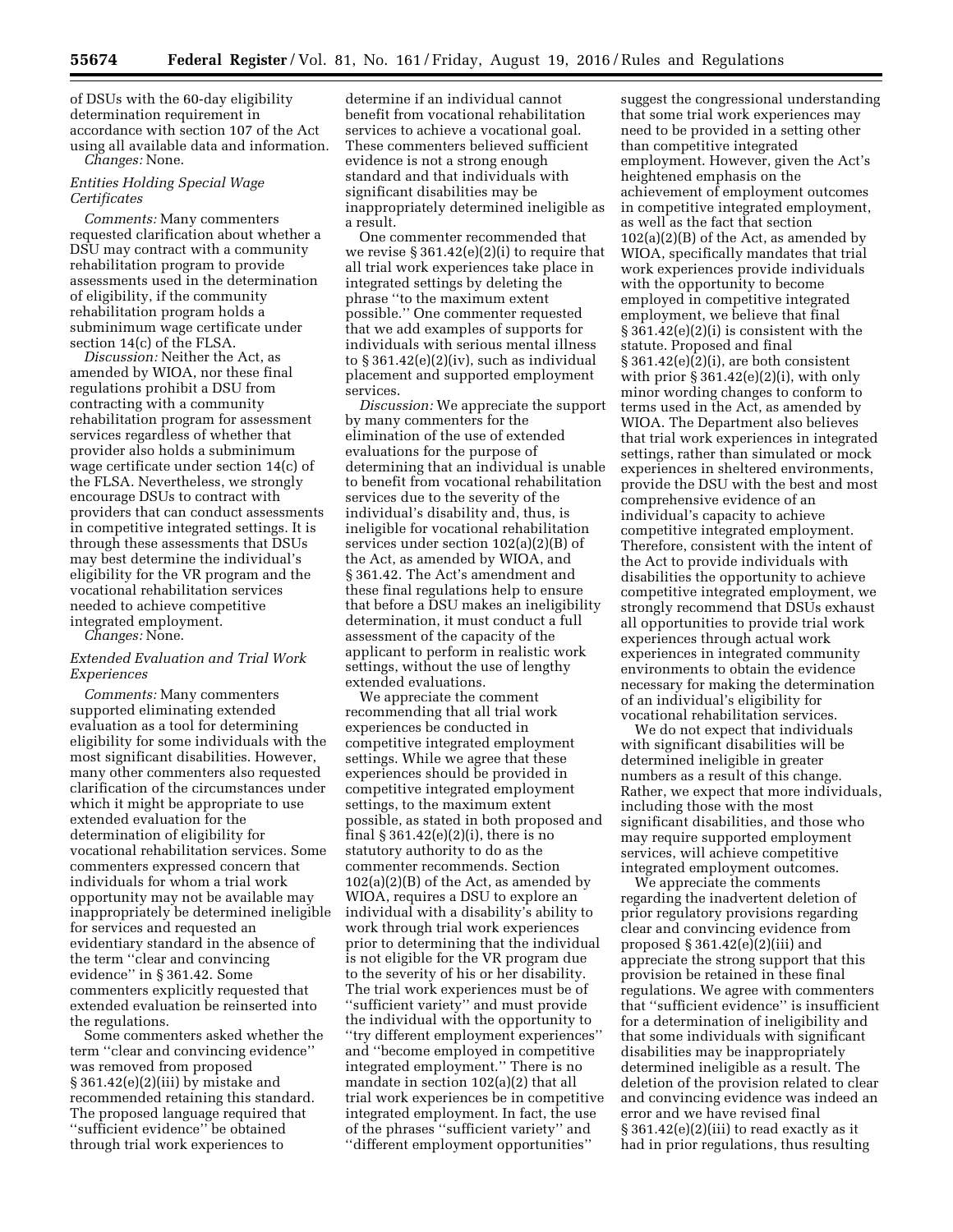in no regulatory change from prior regulations to these final regulations.

We believe retaining prior regulatory text in these final regulations is consistent with the statutory requirements of section 102 of the Act, as amended by WIOA. Specifically, section 102(a) of the Act, read in its entirety, establishes the information that is sufficient to make a determination of eligibility for an individual with a disability for purposes of the VR program. There is no, and never has been, a statutory requirement that clear and convincing evidence be used to make an eligibility determination. This long-standing statutory interpretation is consistent with use of the phrase ''sufficient evidence'' in § 361.42(e)(2)(iii)(A), both prior and final, with respect to eligibility determinations. However, when making a determination of ineligibility due to the severity of an individual's disability, section  $102(a)(5)(C)(i)$  of the Act, which remained unchanged by WIOA, requires the DSU to inform the individual in writing of the reason for the ineligibility determination, including the clear and convincing evidence that formed the basis for that determination. This longstanding statutory requirement is consistent with use of the phrase ''clear and convincing evidence'' in § 361.42(e)(2)(iii)(B), both prior and final, with respect to determinations of ineligibility. Therefore, given the error noted by commenters, the Department has retained prior § 361.42(e)(2)(iii) in these final regulations.

In addition, prior to WIOA, section 102(a)(2)(B) of the Act required that trial work experiences be of sufficient variety and provided over a sufficient period of time to enable the DSU to determine the eligibility of the individual, or to obtain clear and convincing evidence of the individual's inability to achieve an employment outcome due to the severity of his or her disability.

Section 102(a)(2)(A) and section 102(a)(2)(B) now state only that the trial work experiences must be of sufficient variety and over a sufficient period of time to determine the eligibility of the individual. Section 102 of the Act, as amended by WIOA, no longer makes reference to the need for clear and convincing evidence for the purpose of determining an individual's ineligibility for vocational rehabilitation services. Consistent with these amendments, we proposed to revise §§ 361.42(e)(1) and 361.42(e)(2)(iii) to require that trial work experiences be of sufficient variety and over a sufficient period of time for the DSU to obtain sufficient evidence that the individual cannot benefit from participation in the VR program.

In proposing this change, we believe that the Act, as amended by WIOA, did not intend, to weaken the evidentiary standard required for this determination. It remains our longstanding policy that individuals with disabilities, including those with the most significant disabilities, must be afforded every opportunity to obtain the vocational rehabilitation services needed to achieve high quality employment and that a DSU should only deny an individual this opportunity in limited circumstances, and based on the highest level of proof.

Therefore, we have revised final § 361.42(e)(2)(iii) to clarify that the trial work experiences must yield clear and convincing evidence before a DSU may determine an individual is incapable of benefiting from the provision of vocational rehabilitation services, and, thus, is ineligible for the program.

We agree with the commenter that individuals with serious mental illness should be afforded the necessary supports, such as—but not limited to individual placement or supported employment services, to ensure trial work experiences are beneficial. The same is true for any individual with significant disabilities participating in trial work experiences. Proposed § 361.42(e)(2)(iv) remained unchanged from prior regulations. While we disagree with the commenter that specific examples pertinent to mental illness should be included in final § 361.42(e)(2)(iv) because to do so could cause more confusion as to why other examples were not added. However, assistive technology services and personal assistance services are not the only support that should be provided during a trial work experience. Although we believe the provision was clear that the two examples given were just two examples of many given the use of the word ''including,'' we have nonetheless made a small change to § 361.42(e)(2)(iv) to add further clarity.

*Changes:* We have revised final  $\S 361.42(e)(2)(iii)$  to retain prior § 361.42(e)(2)(iii), thereby specifying that a DSU must base eligibility determinations on sufficient evidence, but that determinations of ineligibility due to the severity of an individual's disability must be based on clear and convincing evidence. We have also revised final  $\S 361.42(e)(2)(iv)$  to add the phrase ''including, but not limited to'' when providing examples of the types of support services that may be provided to an individual participating in a trial work experience. This change clarifies that DSUs should ensure an individual with a disability receives the

supports he or she needs so that the trial work experience is beneficial.

## **Development of the Individualized Plan for Employment (§ 361.45)**

## *Time Frame for Developing the Individualized Plan for Employment*

*Comments:* Many commenters supported the change from the prior regulations in proposed § 361.45(e) which required that the DSU develop the individualized plan for employment for each eligible individual as soon as possible, but no later than 90 days following determination of eligibility, unless the DSU and the individual agree to a specific extension of that time frame. Some commenters supported the 90-day standard but were concerned that the quality of plans be maintained and that plans continue to be individualized based on interests, abilities and informed choice and not be made uniform out of expediency. These commenters stated that DSUs may not take the time needed to develop a comprehensive individualized plan for employment within the 90-day time limit, and may settle for a more generalized plan rather than seeking an extension of time. Some commenters, though they supported a specific time limit, stated that the limit should be shorter than 90 days and recommended that we strengthen the regulation to promote the more timely development of the individualized plan for employment. One commenter recommended the adoption of a 90 percent compliance standard for this regulation to strengthen the adherence to the time limit. Another commenter asked how long the extended period should be to ensure that there are no additional delays in the development of the individualized plan for employment. Finally, one commenter requested guidance concerning how to proceed in situations where the individual does not agree to an extension.

*Discussion:* We appreciate the comments supporting the proposed regulatory changes, as well as the concerns expressed by commenters about those same changes. As explained in the NPRM, the change to § 361.45(e), which mirrors section 102(b)(3)(F) of the Act, as amended by WIOA, is intended to efficiently and effectively serve eligible individuals, move them through the VR process with minimal delay, and achieve employment outcomes in competitive integrated employment. We believe that DSUs can implement the regulation in a manner that does not negatively affect the quality and individualized nature of the plan for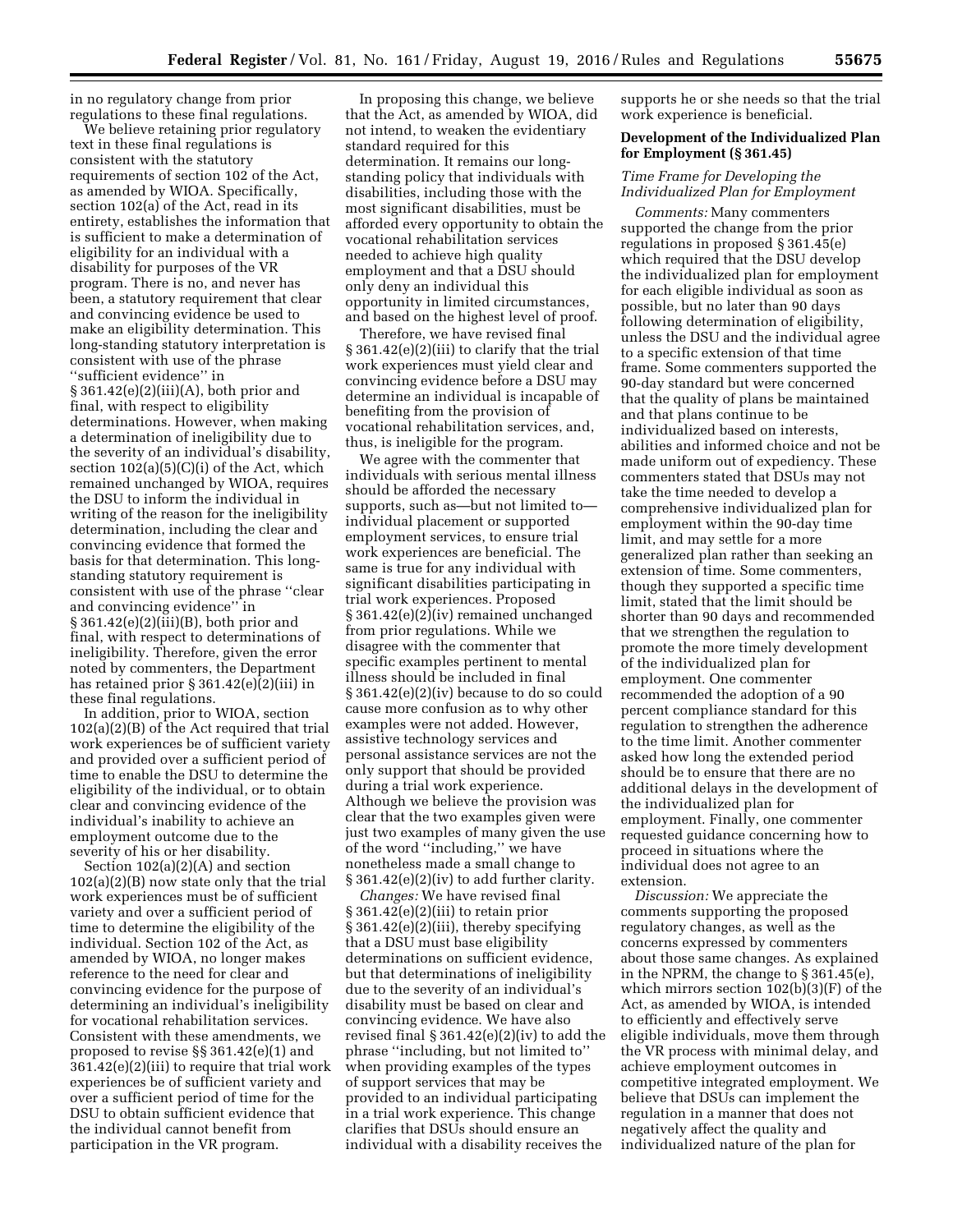employment for each eligible individual and that this requirement will have a minimal impact on the majority of DSUs that have already adopted the 90-day time frame. Despite the 90-day time frame, these plans must be of sufficient quality to incorporate mandatory components in section 102(b)(4) of the Act, and meet requirements under § 361.46(a)(1), which requires the individualized plan for employment to be consistent with the individual's unique strengths, resources, priorities, concerns, abilities, capabilities, career interest, and informed choice consistent with the general goal of competitive integrated employment (except that in the case of an eligible individual who is a student or a youth with a disability, the description may be a description of the individual's projected post-school employment outcome).

In addition, the change to § 361.45(e) is necessary to implement the statutory requirement in section 102(b)(3)(F) of the Act, as amended by WIOA, that specifically mandates DSUs to develop the individualized plan for employment for each individual within 90 days following the determination of eligibility, unless the DSU and the individual agree to an extension of that time frame. Therefore, we do not have the statutory authority to shorten the time frame because to do so would be inconsistent with the statute.

DSUs must comply with the requirements of section 102(b)(3)(F) of the Act and final § 361.45(e) when developing the individualized plans for employment for each eligible individual. We will assess the DSUs' compliance with the requirement during the monitoring and review we conduct under section 107 of the Act. We do not believe that it is necessary, therefore, to include a 90 percent compliance standard in this regulation to strengthen the adherence to the time frame.

Section 102(b)(3)(F) of the Act and final § 361.45(e) permit the DSU and individual to agree to a specific extension of the 90-day time limit without imposing a limitation on the length of that extension. DSUs should ensure that the extension is warranted based on the particular circumstances and needs of the individual and that the extensions are not so long as to cause unnecessary delays in providing services.

The individualized plan for employment is an evolving document and may be amended to effect changes of goal, services, providers, and time frames. If the individual disagrees with the vocational rehabilitation counselor's request to extend the time for developing the plan, the counselor

should determine whether the plan, as written at that time, addresses the mandatory components of section 102(b) of the Act and final § 361.46, and whether the information in the plan is sufficient to allow the DSU and individual to proceed with the delivery of services, with the understanding that the plan may be amended. If the counselor determines that the plan does not contain sufficient information on which to base the provision of services and the individual still disagrees with the request to extend the development of the plan beyond 90 days after further vocational guidance and counseling, the counselor should refer the individual to the CAP for help in resolving the disagreement, and must, in accordance with section  $102(c)(2)(B)(ii)$ , inform the individual of the due process rights set forth in section 102(c) of the Act and final § 361.57.

*Changes:* None.

## *Options for Developing the Individualized Plan for Employment*

*Comments:* All comments received on proposed § 361.45(c)(1) supported the requirement that a DSU provide eligible individuals information about the option of requesting assistance from a disability advocacy organization when developing the individualized plan for employment. Many of the commenters recommended that we include in the regulation examples of disability advocacy organizations, such as agencies funded under the Act, entities providing services under the Ticket to Work and Work Incentive Act of 1998, and agencies assisting individuals with disabilities under the Developmental Disabilities Assistance and Bill of Rights Act of 2000 and the IDEA.

All commenters supported our inclusion of benefits planning in proposed § 361.45(c)(3). A few commenters requested that we define that term. One commenter asked whether we would support the development of additional benefit planning resources and what documentation would be required to verify the individual's completion of benefits planning.

*Discussion:* We appreciate the comments supporting the proposed regulations. Section 102(b)(1)(A) of the Act, as amended by WIOA, and final § 361.45(c)(1)(ii)(C) are intended to empower eligible individuals by clarifying that they can choose to seek assistance from disability advocacy organizations when developing their individualized plans for employment. Section 102(b)(1)(A) of the Act does not specify examples of these disability advocacy organizations, and we do not

believe it necessary to include examples in final  $\S 361.45(c)(1)(ii)(C)$  because to do so could have an unintended limiting effect. However, we encourage DSUs to provide eligible individuals with a list of the advocacy organizations in the State so that they may identify those organizations with expertise in disability-related needs, responsibilities, and services that are required to achieve the individuals' employment goals.

Consistent with section 102(b)(2) of the Act, as amended by WIOA, final § 361.45(c) requires DSUs to provide certain information in writing to eligible individuals when developing the individualized plan for employment. Specifically, final  $\S 361.45(c)(2)$  and  $(3)$ require DSUs to provide general information on additional supports and assistance for individuals with disabilities desiring to enter the workforce, including assistance with benefits planning, to individuals receiving Supplemental Security Income or Social Security Disability Insurance benefits. We recommend that DSUs retain a copy of this written information and guidance in the individual's service record, as they would be documents pertinent to the development of the individualized plan for employment.

In addition, we understand that benefits planning may take many different forms over a course of time. Furthermore, benefits planning and the individuals certified to provide these types of support services are determined by the SSA's work incentive program. We believe it is important that States retain sufficient flexibility to work with providers appropriately certified or defined by SSA. Therefore, we disagree with the recommendation to define ''benefits planning'' in these final VR program regulations.

Furthermore, although DSUs must provide information about benefits planning and available resources, they are not required to document the completion of these services. However, if benefits planning is included and the services in the individualized plan for employment, it should be documented upon completion.

*Changes:* None.

## *Data for Preparing the Individualized Plan for Employment*

*Comments:* One commenter stated that the determination of eligibility only requires that an individual have impediments to employment but not necessarily impediments to the specific employment outcome the individual desires, and questioned why only this data would be used.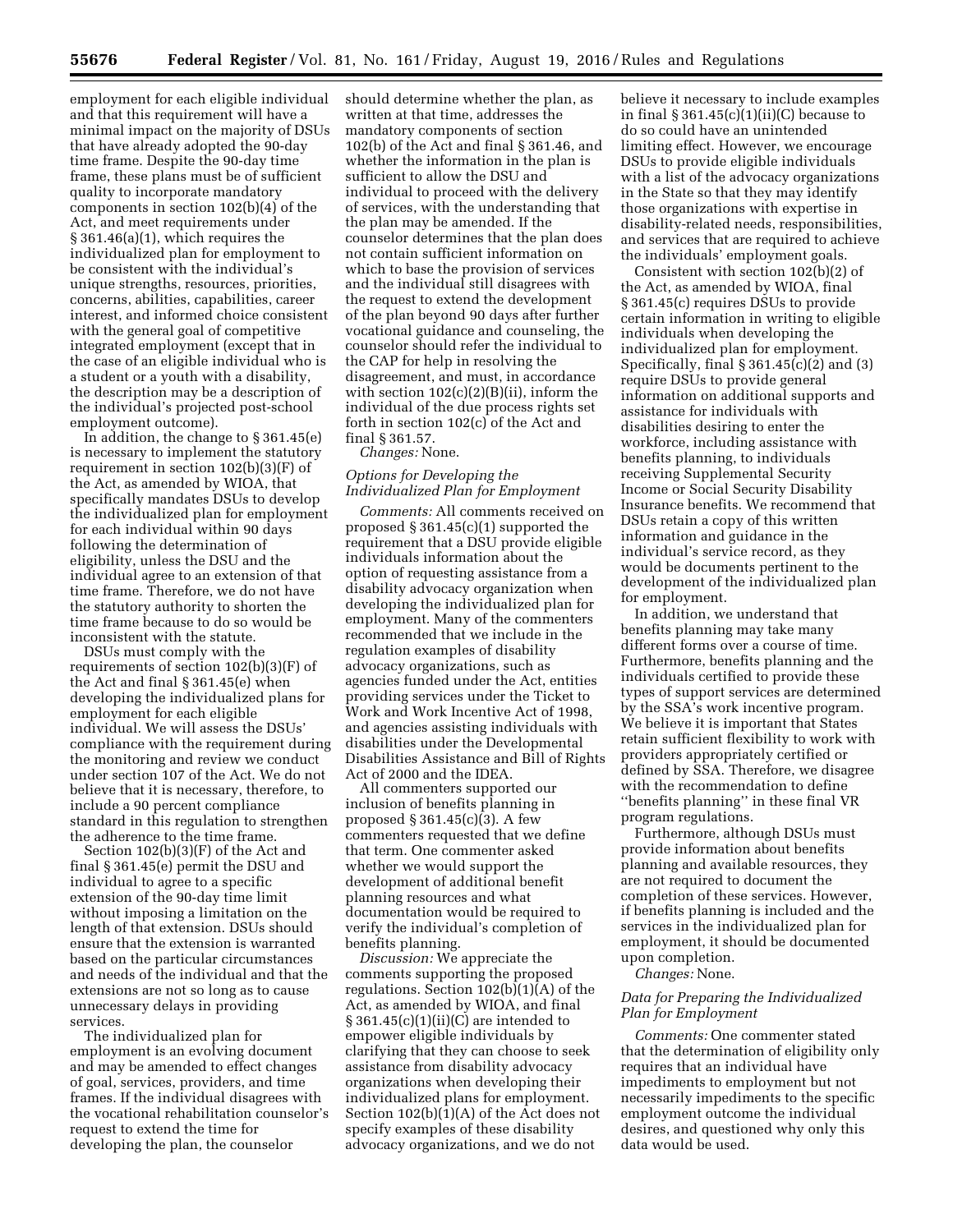*Discussion:* While we appreciate the concerns expressed by the commenter, this section of the Act was not changed by WIOA and, therefore, no changes were proposed in the NPRM. We address other comments we received on this section regarding the use of sheltered employment settings for the conduct of assessments in the *Assessment for Determining Eligibility and Vocational Rehabilitation Needs*  section under the *Applicable Definitions*  section previously in this preamble.

*Changes:* None.

## **Content of the Individualized Plan for Employment (§ 361.46)**

*Comments:* The majority of commenters supported proposed § 361.46(a)(1), requiring that the individualized plan for employment specify an employment goal consistent with the general goal of competitive integrated employment under section 102(b)(4) of the Act, as amended by WIOA. However, a few commenters expressed concern that the proposed regulation does not satisfactorily address the needs of all individuals with disabilities because it limits options for employment goals to competitive integrated employment, and stated that the regulation is in conflict with congressional intent regarding the full range of employment options.

A few commenters recommended adding to or clarifying the requirement in proposed § 361.46(a)(7)(iii) that the individualized plan for employment contain a description of how the responsibilities for service delivery will be divided between the employment network and the DSU under section 102(b)(4)(H) of the Act.

*Discussion:* We appreciate the support for the proposed regulation. WIOA did not amend section 102(b)(4)(H) of the Act, which requires that the individualized plan for employment for an individual receiving assistance from an employment network through the Ticket to Work and Self-Sufficiency program established under the Social Security Act include a description of how the responsibility for providing services will be divided between the employment network and the DSU. Therefore, we do not believe that further clarification of this long-standing requirement is necessary.

We received comments about eliminating uncompensated employment outcomes through the individualized plan for employment, and we address them in the discussion on the definition of ''employment outcome'' in final § 361.5(c)(15) under the Applicable Definitions section

elsewhere in this *Analysis of Comments and Changes* section. *Changes:* None.

*Scope of Vocational Rehabilitation Services for Individuals With Disabilities* 

## **Services for Individuals Who Have Applied or Been Determined Eligible for Vocational Rehabilitation Services (§ 361.48(b))**

## *Advanced Training*

*Comments:* A few commenters supported including advanced training in STEM fields (science, technology, engineering, or mathematics, including computer science), medicine, law, or business as a vocational or other training service in proposed § 361.48(b)(6) so that individuals with disabilities can be prepared for the highdemand careers available in today's economy. One commenter recommended that advanced training be provided, as appropriate, not only for those specific careers mentioned in proposed § 361.48(b)(6), but for all careers. Another commenter suggested that § 361.48(b)(6) explicitly state that advanced training must be provided under an individualized plan for employment. Still another commenter requested that proposed § 361.5(c) include a definition of ''advanced training.''

By contrast, a few commenters expressed concern about the potential cost burden upon VR agencies that would result from individuals pursuing advanced training under proposed § 361.48(b)(6). These commenters suggested that comparable benefits are typically limited for graduate students; as a result, DSUs would need to cover all or a substantial portion of the cost of advanced degrees.

Additionally, one commenter requested that we clarify in § 361.48(b) that vocational rehabilitation services are not intended to assist individuals to obtain employment in only entry-level careers.

*Discussion:* We appreciate the support for including advanced training among the individualized services available. The Department has a long history of encouraging DSUs to provide advanced training, when appropriate, to assist eligible individuals in achieving their employment goals. Section 103(a)(18) of the Act, as amended by WIOA, specifically permits DSUs to provide vocational rehabilitation services that encourage qualified eligible individuals to pursue advanced training in the STEM fields, medicine, law, or business. Section 103(a)(5) of the Act and our prior regulation in § 361.48(f)

(now final § 361.48(b)(6)) have historically permitted DSUs to provide training at institutions of higher education, including in advanced degree programs, to qualified eligible individuals.

While section 103(a)(18) of the Act specifically mentions advanced education in certain fields, that does not exclude advanced training in other fields under section 103(a)(5) of the Act. In reviewing proposed § 361.48(b)(6), the Department recognizes that it could be interpreted as allowing advanced training in only certain fields. This was not our intent, and that restriction would not be consistent with section 103(a) of the Act or long-standing Department policy. Therefore, we have revised final § 361.48(b)(6) to clarify that DSUs may provide advanced training in any field, not just the specific fields listed in section 103(a)(18) of the Act.

We do not believe that a definition of ''advanced training'' is necessary. Neither section 7, nor section 103(a), of the Act, as amended by WIOA, defines ''advanced training.'' We understand that ''advanced training'' may have multiple meanings, such as degrees conferred by institutions of higher education and advanced certifications in certain fields, all of which may be permissible under the VR program. Therefore, we will not define this term in final § 361.48(b)(6) or elsewhere in final part 361 to avoid limiting the meaning of "advanced training."

As stated earlier, final § 361.48(b)(6) continues the long-standing availability of financial support for advanced training through the VR program. Therefore, though comparable benefits for graduate-level education may be limited, we anticipate that DSUs will experience little, if any, increase in the costs of providing this existing service.

The Secretary agrees that providing vocational rehabilitation services is not limited only to helping an individual with a disability obtain entry-level employment. Under section 102(a)(1) of the Act, as amended by WIOA, and final § 361.48(b), DSUs are to provide vocational rehabilitation services to help eligible individuals advance in employment, consistent with each individual's approved individualized plan for employment and his or her unique strengths, resources, priorities, concerns, abilities, capabilities, interests, and informed choice.

*Changes:* We have revised § 361.48(b)(6) to clarify that DSUs may provide advanced training in any field.

## *Other Services*

*Comments:* Some commenters recommended that proposed § 361.48(b)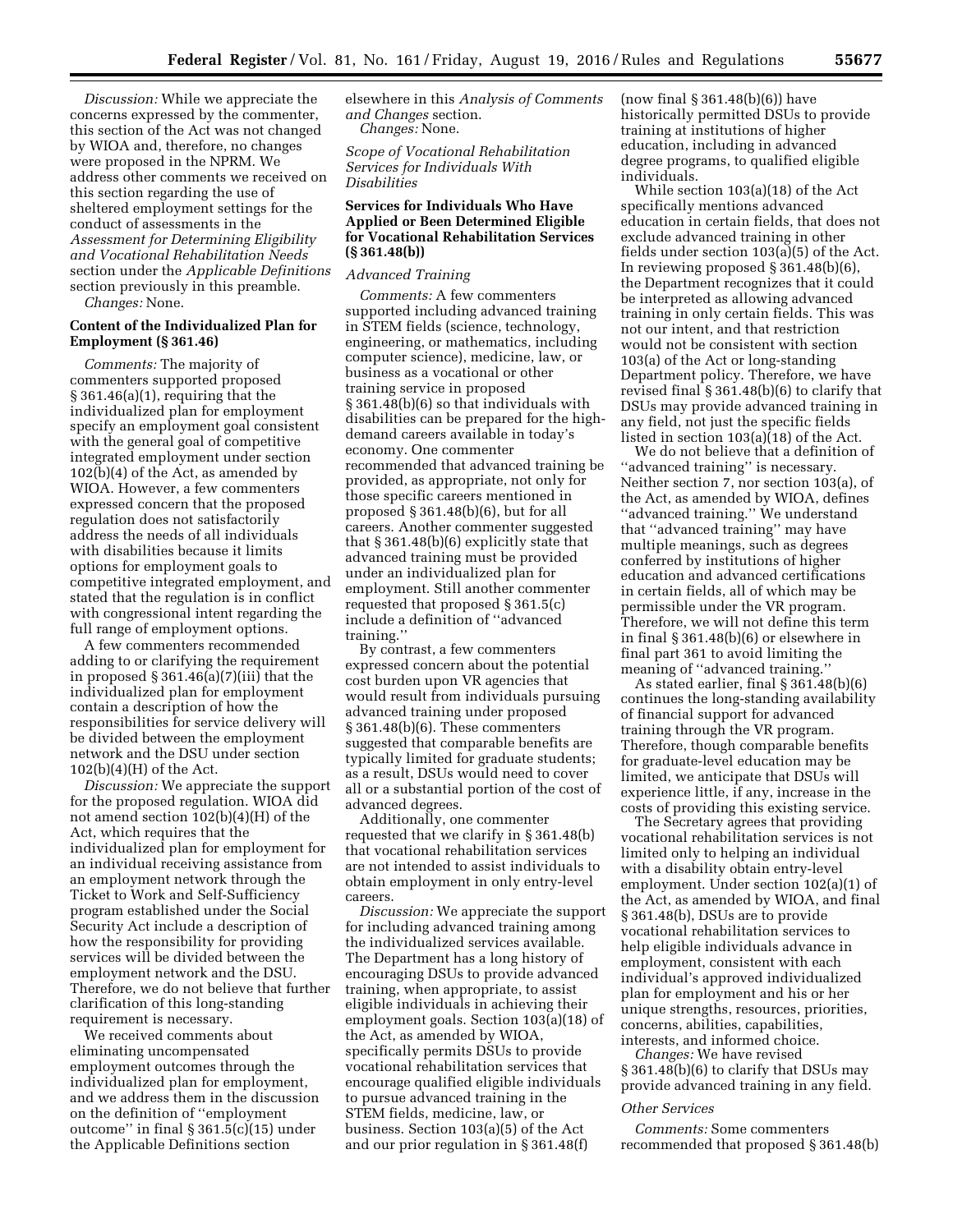include other services not already specifically mentioned. Of these commenters, a few suggested that § 361.48(b)(6) allow DSUs to provide tuition and other services for students with intellectual or developmental disabilities in a Comprehensive Transition and Postsecondary Program for Students with Intellectual Disabilities, as defined by the Higher Education Act of 2008. One commenter asked that assistive technology be included among the individualized services listed in this section. Another commenter suggested that § 361.48(b) require that DSUs recruit, train, and hire peer service providers and mental health advocates to offer individualized support services to individuals experiencing mental illness.

Finally, one commenter requested that we clarify the difference between job retention services and follow-along services in § 361.48(b)(12).

*Discussion:* We disagree with the commenters' recommendations to identify in final § 361.48(b) other services not specifically listed. The list of services in section 103(a) of the Act and final § 361.48(b) is not exhaustive. Therefore, DSUs may provide other services, not specifically listed, if necessary for the individual to achieve an employment outcome. Similarly, we clarify here that the vocational and other training services specified in final § 361.48(b)(6) encompass tuition and other services for students with intellectual or developmental disabilities in a Comprehensive Transition and Postsecondary Program for Students with Intellectual Disabilities, as defined by the Higher Education Act of 2008. In addition, assistive technology is encompassed in the definition of ''rehabilitation technology" in final  $\S 361.5(c)(45)$ , which is included among the individualized services in final § 361.48(b)(17). Also, section 103(a) of the Act, as amended by WIOA, does not specifically require a DSU to provide mental health advocacy services or peercounseling services for individuals with mental health diagnoses. However, a DSU may provide peer-counseling services, on an individualized basis, under final § 361.48(b)(3), (12), and (21).

Finally, job-retention services and follow-along services are both types of job-related services. Job-retention services may include any vocational rehabilitation service (*i.e.,* vocational rehabilitation counseling and guidance, maintenance, or tools) necessary to help an individual maintain employment. Follow-along services typically mean direct contact with an employed individual to provide support with

issues arising from employment, such as on-the-job performance, or with addressing employment barriers, such as absenteeism or tardiness, that could jeopardize employment.

*Changes:* None.

## **Scope of Vocational Rehabilitation Services for Groups of Individuals With Disabilities (§ 361.49(a))**

*Establishment, Development, or Improvement of Community Rehabilitation Programs* 

*Comments:* One commenter suggested that vocational rehabilitation services provided under § 361.49(a)(1) for establishing, developing, or improving a public or other nonprofit community rehabilitation program should be allowable only if these services result in competitive integrated employment for the individuals receiving services from the program.

*Discussion:* We agree with the comment that services for groups provided under § 361.49(a)(1) must be provided for the purpose of achieving competitive integrated employment. Section 103(b)(2) of the Act remained unchanged by the amendments in WIOA, except for a technical amendment. As such, services provided under this authority have always been for the purpose of promoting integration in the community through employment, and final § 361.49(a)(1), like the Act, as amended by WIOA, emphasizes employment outcomes in competitive integrated employment, including supported employment and customized employment.

*Changes:* None.

#### *Technical Assistance to Businesses*

*Comments:* Another commenter sought clarification about the difference between technical assistance to businesses seeking to employ individuals with disabilities in proposed § 361.49(a)(4) and training and services for employers in proposed § 361.32. This commenter inquired whether both authorities may be used to fund these similar services.

*Discussion:* In answer to the request for clarification, DSUs are permitted to partner with employers and businesses under both final §§ 361.49(a)(4) and 361.32, as authorized by sections 103(b) and 109, respectively, of the Act, as amended by WIOA. Under final § 361.49(a)(4), DSUs may use VR program funds to provide technical assistance to businesses seeking to hire individuals with disabilities, and this authority must be exercised in a manner consistent with the ultimate purpose of the program—achieving competitive

integrated employment. Final § 361.32 is similar, and it identifies specific activities DSUs may engage in when providing training and technical assistance to businesses. These activities may include, but are not limited to, general training and technical assistance for employers about employing individuals with disabilities, disability awareness, and employment law; recruitment, training, retention of, and workplace accommodations for, employees with disabilities; and improving opportunities for work-based learning experiences for individuals with disabilities. The specific activities in final § 361.32 are encompassed within the more general authority of final  $\S 361.49(a)(4)$ . Thus, there is little distinction between the two authorities, and DSUs may rely on both when providing training and technical assistance to businesses seeking to employ individuals with disabilities in competitive integrated employment. *Changes:* None.

## *Establishment, Development, or Improvement of Assistive Technology Programs*

*Comments:* A few commenters opposed proposed § 361.49(a)(8), because it requires that individuals with disabilities be applicants of or be determined eligible for vocational rehabilitation services to access assistive technology services through the establishment, development, or improvement of assistive technology demonstration, loan, reutilization, or financing programs established under the Assistive Technology Act of 1998.

*Discussion:* We agree with commenters that section 103(b)(8) of the Act, as amended by WIOA, is not explicitly limited to individuals with disabilities who have applied or been determined eligible for the VR program. We also agree that individuals with disabilities who are not applicants or eligible individuals of the VR program may benefit from the coordination of programming with activities authorized under the Assistive Technology Act of 1998.

After further review, we recognize that limiting these generalized assistive technology services to applicants and eligible individuals of the VR program, as we did in proposed § 361.49(a)(8), may have created an unintended barrier for these individuals in accessing generalized assistive technology services. Our intention of limiting this service to applicants and eligible individuals of the VR program in proposed § 361.49(a)(8) was to be consistent with the establishment authority in section 103(b)(2) of the Act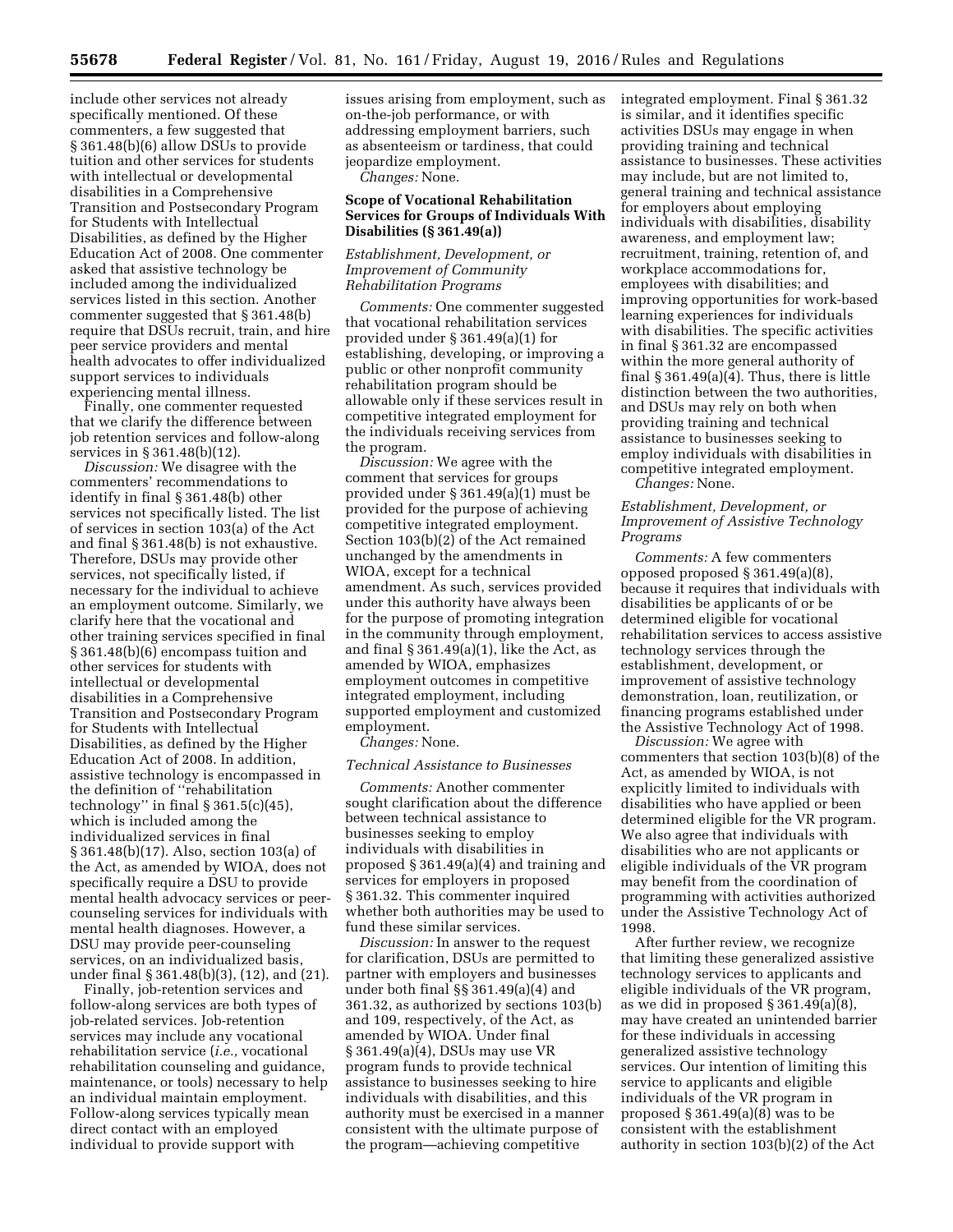and proposed § 361.49(a)(1), which remained substantially unchanged by WIOA.

However, we acknowledge that the nature of the services provided under the new establishment authority of section 103(b)(8) of the Act and proposed  $\S 361.49(a)(8)$  is quite different. We also acknowledge that neither section 103(b) of the Act, as amended by WIOA, nor proposed § 361.49 mandates the DSU to provide any one of these services, including the assistive technology related services in section 103(b)(8) of the Act and proposed § 361.49(a)(8). Furthermore, consistent with section 103(b) of the Act, under final § 361.49(a), some of the services to groups are available to individuals who may not have applied or been determined eligible for vocational rehabilitation services.

We acknowledge that some individuals with disabilities may require generalized assistive technology services before they are able to apply for vocational rehabilitation services, or that, through the receipt of generalized assistive technology services, individuals with disabilities may realize their potential to achieve competitive integrated employment and subsequently apply for vocational rehabilitation services. Therefore, the final regulations do not limit assistive technology services to applicants and eligible individuals of the VR program.

Finally, the assistive technology services provided under this authority are more generalized in nature and for the benefit of a group of individuals; they are not tied to the individualized plan for employment of any one individual. Individualized assistive technology services and devices may only be provided, under section 103(a)(14) of the Act and final § 361.48(b)(17) and in accordance with an agreed upon individualized plan for employment.

*Changes:* We have revised final § 361.49(a)(8) so that DSUs are permitted to provide any individual with a disability generalized assistive technology services provided under programs established, developed, or improved by the DSU in coordination with activities authorized under the Assistive Technology Act of 1998.

## *Advanced Training*

*Comments:* One commenter sought clarification of the authority of the DSU to provide support to eligible individuals (including, as appropriate, tuition) for advanced training in specific fields under proposed § 361.49(a)(9).

*Discussion:* As stated in the NPRM, because § 361.49(a)(9) addresses

services to groups, we believe there are only limited circumstances in which it would be appropriate for the DSU to provide support for advanced training under that section. Examples include supporting an advanced degree program for multiple eligible individuals at the same institution of higher education or developing and implementing specific programming to benefit a group of eligible individuals working toward advanced degrees at institutions of higher education.

Final § 361.49(a)(9), which mirrors section 103(b)(9) of the Act, as amended by WIOA, is not intended, and must not be used, to replace the authority of the DSU to provide advanced training to eligible individuals on their individualized plans for employment under section 103(a)(5) and (18) of the Act and final § 361.48(b).

*Changes:* None.

## **Comparable Services and Benefits (§ 361.53)**

## *Accommodations and Auxiliary Aids and Services*

*Comments:* Although a few commenters supported the proposed regulation, many commenters recommended that accommodations and auxiliary aids and services be exempt from a search for comparable services and benefits when they are needed to help an individual participate in services that are exempt from such a search. Two commenters recommended removing the requirement to search for comparable benefits for auxiliary aids and devices altogether. Some commenters indicated that, prior to WIOA, providing accommodations or auxiliary aids and services was typically done in support of another service and rarely a stand-alone service.

A few commenters noted a technical error in proposed § 361.53(b), which cross-referenced the vocational rehabilitation services exempt from a determination of the availability of comparable services and benefits in proposed § 361.48(a) instead of proposed § 361.48(b), the correct citation. These commenters also recommended revising the regulation to specify that a comparable service review is not required prior to providing an accommodation or auxiliary aid or service if it is necessary for an individual to receive one of the exempt services listed in proposed § 361.48(b).

*Discussion:* We appreciate the comments and recommendations about comparable services and benefits. Although many commenters suggested that we exempt accommodations and auxiliary aids and services from a search for comparable services and benefits, especially when they are needed to enable an individual to participate in services that are exempt from such a search, doing so would be contrary to the statute. Whereas some commenters noted that prior to WIOA, providing accommodations for auxiliary aids and services was typically done in support of another service and rarely as a standalone service, section 101(a)(8)(A)(i) of the Act, as amended by WIOA, specifically added accommodations or auxiliary aids and services to those services that require a determination of available comparable services and benefits before the DSU may provide them. Moreover, section  $101(a)(8)(A)(i)$ specifically exempts certain services from this search, but accommodations or auxiliary aids and services are not among those that are exempt.

We agree that there was an error in the cross-reference to proposed § 361.48(a), as noted by several commenters. We have made the correction.

*Changes:* We have revised final § 361.53(b), which cross-references § 361.48, to correct a typographical error that appeared in the NPRM. The correct cross-reference is § 361.48(b).

## *Pre-Employment Transition Services and Personally Prescribed Devices*

*Comments:* A few commenters suggested that pre-employment transition services be added to the list of services exempt from a search for comparable services and benefits because the vocational rehabilitation agency must ensure that these services are provided or provide them directly.

One commenter suggested that personally-prescribed devices, such as eyeglasses, hearing aids, and wheelchairs, be added as an exempt service under proposed § 361.53(b). The commenter based this recommendation on a statement in the preamble of the NPRM about identifying agency financial responsibilities in interagency agreements under proposed § 361.53(d) that personally prescribed devices are not included in accommodations or auxiliary aids and services for the purposes of these regulations.

*Discussion:* While we agree with commenters that DSUs must provide, or arrange for the provision of, preemployment transition services, section  $101(a)(8)(A)(i)$  of the Act, as amended by WIOA, does not exempt these services from the search for comparable services and benefits as it does for other specific services. A DSU may satisfy its mandate under section 113 of the Act by arranging for pre-employment transition services provided by another public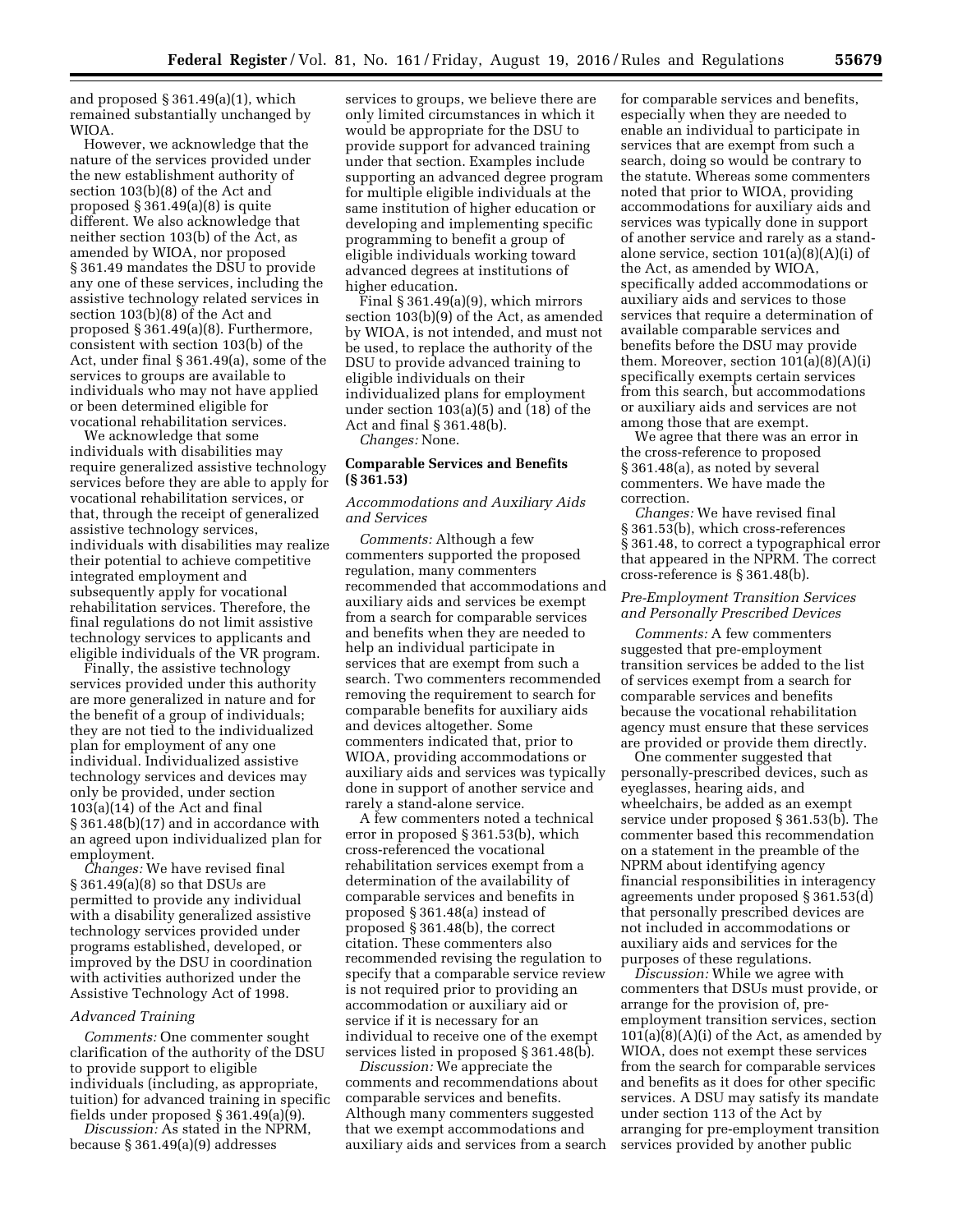entity after conducting a search for comparable services and benefits. Similarly, section 101(a)(8)(A)(i) of the Act does not exempt personallyprescribed devices, such as eyeglasses, hearing aids, and wheelchairs. Given that the Act specifically exempts some services, there is no statutory basis to exempt other services or devices from the search for comparable services and benefits; therefore, personally prescribed devices may not be added as an exempt service under final § 361.53(b) as referenced in final § 361.53(d). *Changes:* None.

## *Interagency Agreements*

*Comments:* Several commenters addressed interagency agreements between DSUs and public institutions of higher education for providing accommodations and auxiliary aids and services. A few commenters shared their concern that students may not receive services they need because the DSU and an institution of higher education cannot agree on financial responsibilities. One commenter suggested that DSUs be required to provide the services and then pursue reimbursement from the universities if no interagency agreement exists. Other commenters supported interagency agreements so long as they did not result in denial or delays in providing needed aids or accommodations. Some commenters stated that interagency agreements should not require negotiation of the financial responsibilities for providing accommodations or auxiliary aids and services, which should be the responsibility of the agency that is providing the service, aid, or accommodation. Other commenters stated that these financial responsibilities should be defined at a national level. One commenter suggested that interagency agreements should be explicit in specifying who is responsible for accommodations, services, and auxiliary aids, and that the regulations should include a required time frame of six months from the publication of the final regulations for completing interagency agreements. A few commenters objected to one

example in the NPRM describing agency financial responsibilities in interagency agreements with public institutions of higher education. Specifically, the commenters thought the example of a DSU providing interpreters or readers both in and out of a classroom in a State where tuition is free for deaf or blind students could be misinterpreted as guidance or direction from the Department about how to assign

financial responsibilities rather than as an example of negotiating financial responsibilities.

*Discussion:* We appreciate the concerns expressed by commenters regarding negotiation of financial responsibilities in interagency agreements and the potential delay in students receiving services. Pursuant to section  $101(a)(8)(A)(i)$  of the Act and final § 361.53(c)(2), DSUs must provide a service if that service is not available as a comparable service at the time it is needed. This provision should not be interpreted as precluding the required negotiation of financial responsibilities under an interagency agreement required by section 101(a)(8)(B) of the Act and final § 361.53(d).

Although some commenters suggested that accommodations and auxiliary aids and services should be the responsibility of the agency providing the service requiring the accommodations, section 101(a)(8)(B) of the Act, as amended by WIOA, mandates that State-level interagency agreements identify who is financially responsible for providing vocational rehabilitation services, including accommodations or auxiliary aids and services.

There is no statutory authority for the Department to define these financial responsibilities at the national level. While the statute and these final regulations establish some parameters, both permit States to develop interagency agreements appropriate to their unique needs, thereby ensuring maximum flexibility. For example, States may choose to explicitly identify the financial responsibilities of each party to the interagency agreement as suggested by the commenter.

Additionally, there is no statutory authority for the Department to impose a deadline of six months from the publication of the final regulations to complete interagency agreements. Moreover, we do not believe such a deadline is necessary because the requirement to enter into interagency agreements, set forth in section 101(a)(8)(B) of the Act and final § 361.53, existed prior to the enactment of WIOA. The requirement to enter into an interagency agreement is longstanding, with the only change being the explicit inclusion of accommodations or auxiliary aids and services. However, as noted in the preamble to the NPRM, we believe that these services were always included in the search for comparable services and benefits, as is any vocational rehabilitation service that is not explicitly exempt. For this reason, the changes made to the interagency agreements pursuant to the amendments

made by WIOA are technical—not substantive—in nature, and additional time to implement the requirement is not necessary.

Finally, in response to comments expressing concern about one of the examples provided in the preamble to the NPRM, that example is one of several in a non-exhaustive list. Determination of agency financial responsibilities in interagency agreements is a State matter and should be developed appropriately to meet each State's unique circumstances. We provided the examples only to demonstrate how some States have resolved financial responsibilities in interagency agreements. However, these examples do not necessarily represent best practices or the complete universe of how such issues may be resolved.

*Changes:* None.

## **Semi-Annual and Annual Review of Individuals in Extended Employment and Other Employment Under Special Certificate Provisions of the Fair Labor Standards Act (§ 361.55)**

#### *Effective Date*

*Comments:* Many commenters strongly supported or endorsed proposed § 361.55, which was viewed as helpful in increasing the potential of as many people with disabilities as possible moving into competitive integrated employment. A few commenters requested clarification about the effective date.

*Discussion:* We appreciate the many comments supporting this regulation, which is consistent with section 101(a)(14) of the Act, as amended by WIOA. The additional review requirement in § 361.55 is one of many new requirements by which WIOA places heightened emphasis on ensuring that individuals with disabilities, including those with the most significant disabilities, can achieve competitive integrated employment if given the necessary services and supports.

In response to the comments seeking clarification of the effective date of the requirements in final § 361.55, most provisions of the Act, as amended by WIOA (with only a few exceptions not applicable here), took effect on July 22, 2014, the date WIOA was signed into law. This includes section 101(a)(14), which requires the semi-annual review and reevaluation for the first two years following the beginning of employment, and annually thereafter, for individuals with a disability who have received services under the VR program and who are employed in an extended employment setting in a community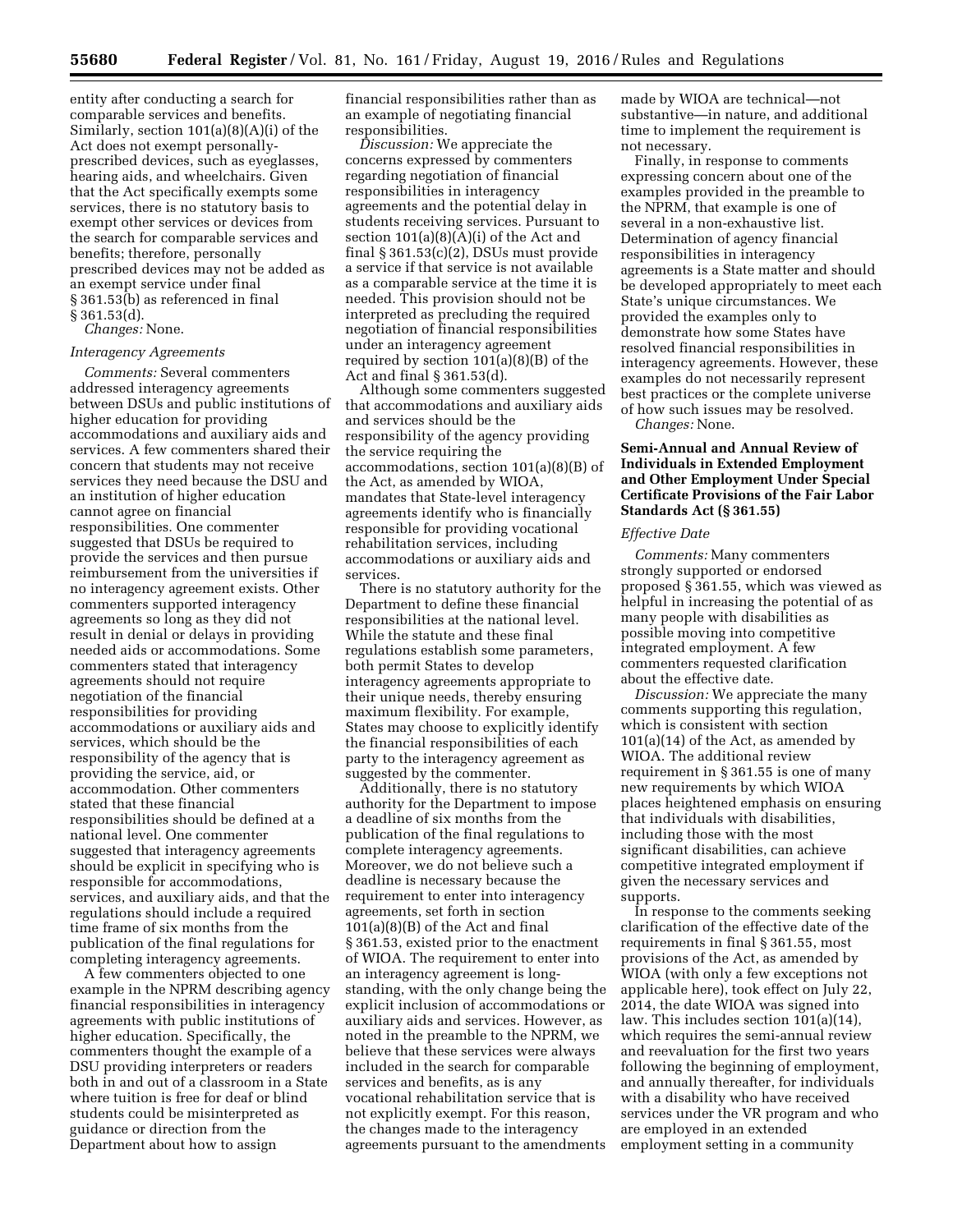rehabilitation program or any other employment under section 14(c) of the FLSA. The purpose of these reviews is to determine each individual's interest, priorities, and needs with respect to competitive integrated employment or training for such employment.

*Changes:* None.

#### *Who is subject to the requirements?*

*Comments:* A few commenters requested that we clarify who is subject to these requirements (*e.g.,* all individuals, only youth, or individuals in day habilitation programs).

*Discussion:* Final § 361.55 applies to all individuals with disabilities, regardless of age, who have been served by the VR program and are employed in extended employment or in any employment setting at subminimum wage. This includes any individual who has received services under an individualized plan for employment but has been determined by the DSU to be no longer eligible for services under final § 361.43.

*Changes:* None.

#### *Documentation*

*Comments:* A few commenters asked that we clarify the documentation required for the semi-annual and annual reviews.

*Discussion:* The documentation required in final § 361.55(b)(2) for the semi-annual or annual reviews must be consistent with final § 361.47(a)(10). We believe that the DSU could satisfy the requirement by: (1) Documenting the results of the semi-annual or annual review; (2) obtaining a signed acknowledgment that the individual with a disability, or if appropriate, the individual's representative, has provided input to the review; and (3) obtaining a signed acknowledgment by the individual, or the individual's representative as appropriate, that the review was done.

Final § 361.47(b) requires the DSU, in consultation with the SRC, if the State has a Council, to determine the type of documentation that the DSU will maintain in order to meet service record requirements, including those in final § 361.55(b)(2). We encourage the DSU to document the interests, priorities, and needs discussed in final § 361.55(b)(1) and the maximum efforts made under final  $\S 361.55(b)(3)$  to assist the individual in achieving competitive, integrated employment.

*Changes:* None.

#### *Costs of Conducting the Reviews*

*Comments:* One commenter noted the unknown costs to the DSU associated

with conducting semi-annual and annual reviews.

*Discussion:* We agree with the commenter that the costs associated with conducting semi-annual and annual reviews may not be readily known; however, prior to the amendments made by WIOA, DSUs were required to conduct annual reviews for up to two years and annually thereafter at the request of the individual with a disability or his or her representative. Therefore, the DSU should have a historical cost basis for estimating the current costs of conducting these reviews.

*Changes:* None.

## *Informed Choice*

*Comments:* Other commenters suggested allowing an individual, directly or indirectly through his or her representative, to exercise informed choice to opt out of future reviews after any review has taken place.

*Discussion:* While we appreciate the commenter's suggestion to allow an individual to opt out of future reviews after any given review has taken place, section 101(a)(14) of the Act, as amended by WIOA, does not permit this. WIOA removed the previous statutory provision that required the reviews to be conducted annually only for the first two years of employment. Under the prior requirement, the reviews would continue past the mandatory two years only if requested by the individual or, if appropriate, the individual's representative. By removing this language, WIOA requires the reviews and provides no ability for an individual to opt out.

*Changes:* None.

#### *Retroactive Reviews*

*Comments:* One commenter was concerned that the semi-annual and annual reviews would not be conducted by the DSU in that State. The commenter observed that the DSU had not been tracking individuals or conducting reviews, despite beginning tracking efforts in 2014. The commenter suggested that we require DSUs to conduct, within a specified time, retroactive semi-annual and annual reviews for all individuals with disabilities in subminimum wage or extended employment that have been found ineligible to benefit from vocational rehabilitation services.

*Discussion:* We appreciate both the concern about the DSU not tracking and conducting reviews, as well as the recommendation to require DSUs to conduct retroactive semi-annual and annual reviews within a specified time. Since the enactment of WIOA, DSUs

have been required to conduct semiannual reviews on individuals with disabilities in extended employment, or any other employment under section  $14(c)$  of the FLSA, for two years following the beginning of such employment and annually thereafter. To require a set period of time for retroactive reviews is inconsistent with the Act; however, the conduct of reviews, albeit with differing time frames, has been a requirement prior to the passage of WIOA and a responsibility of the DSU. Therefore, a DSU that historically has not, and is not conducting reviews currently, would be out of compliance with the requirement under the Act.

*Changes:* None.

#### **Cross-Reference With 34 CFR 397.40**

*Comments:* A few commenters suggested that the language in proposed § 361.55 and proposed 34 CFR 397.40, regarding semi-annual and annual reviews, be cross-referenced and reconciled to ensure consistency and avoid confusion about which requirements apply and the respective responsibilities of the DSU under each provision. One commenter suggested we add a new § 361.55(c) to indicate that: (1) The requirements in part 361 supersede any requirements that may apply in 34 CFR 397.40 regarding the responsibilities of a DSU for individuals with disabilities, regardless of age, who are employed at a subminimum wage; and (2) reviews conducted under § 361.55 are subject to the requirements under 34 CFR 397.40, regarding informing the individual of selfadvocacy, self-determination, and peer mentoring training opportunities available in the community.

*Discussion:* Although a few commenters suggested that the language in proposed § 361.55 and proposed § 397.40 regarding semi-annual and annual reviews be cross-referenced and reconciled to ensure consistency and avoid confusion about applicable requirements and responsibilities of the DSU, the sections are under separate titles in the Act and have differing effective implementation dates. Section 101(a)(14) took effect upon enactment (July 22, 2014); section 511 of the Act, as amended by WIOA, will take effect on July 22, 2016. Moreover, final part 361 and 34 CFR part 397 apply to different, although sometimes intersecting, groups of individuals with disabilities. Final § 361.55 applies only to individuals who have received or are receiving vocational rehabilitation services, whereas final 34 CFR 397.40 covers a much broader population of individuals with disabilities because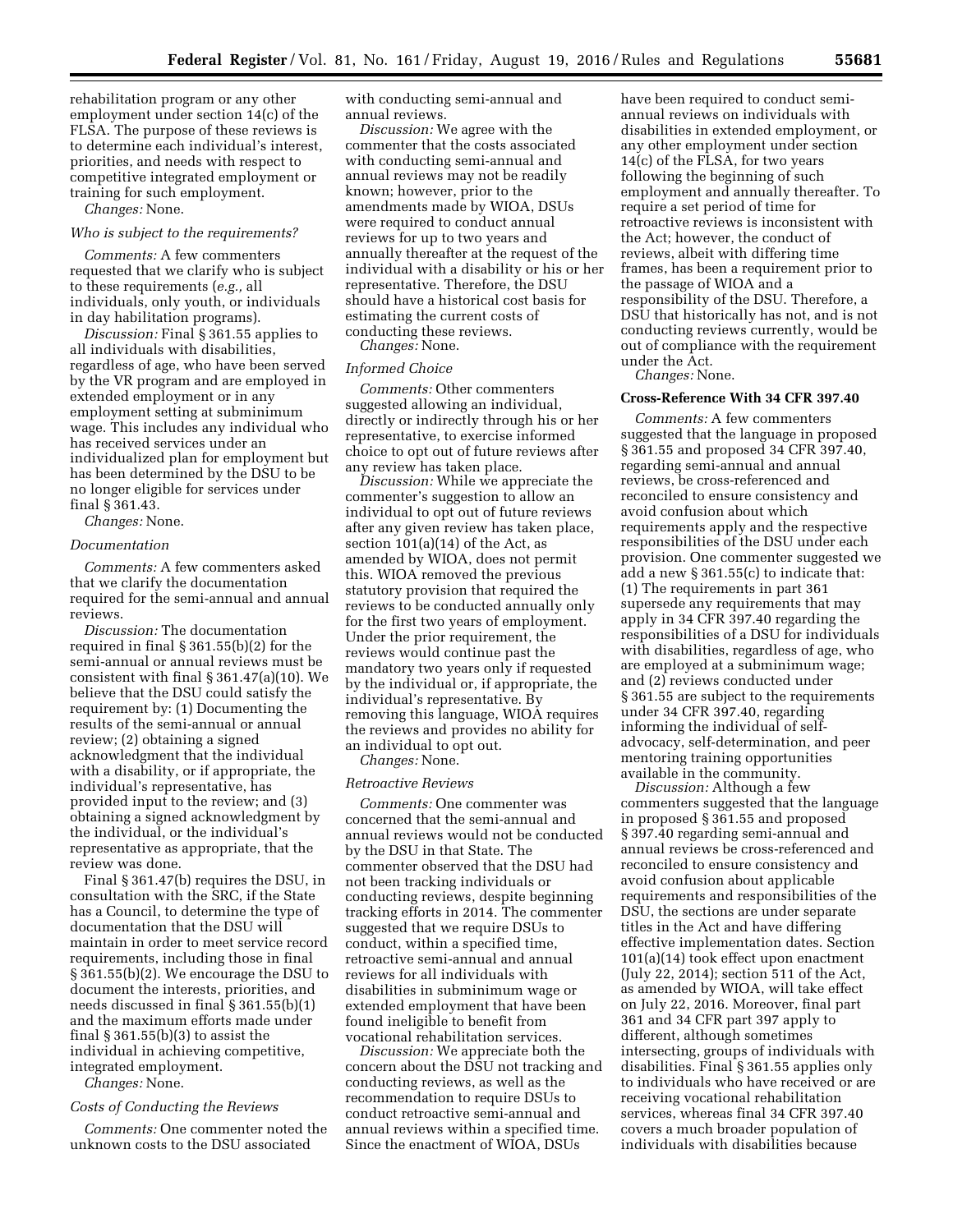many of those individuals may not have ever received vocational rehabilitation services. Neither section supersedes the other; therefore, the specific responsibilities of the DSU and the requirements for reviews must be met under both. While it is conceivable that the required reviews under final § 361.55 and final 34 CFR 397.40 may be fulfilled concurrently for some individuals with disabilities to whom both apply, it cannot be assumed that a review required under final § 361.55 sufficiently replaces the review required under final 34 CFR 397.40 or vice versa.

*Changes:* None.

*Individuals With a Record of Service Comments:* None. *Discussion:* Upon further Departmental review of proposed § 361.55 in light of the practical implementation of these requirements with regard to students with disabilities receiving pre-employment transition services under section 113 of the Act, as amended by WIOA and final § 361.48(a), we have determined that clarifying technical amendments are necessary. Thus, we clarify in final  $\S 361.55(a)(1)$ and (a)(2) that the requirements of final § 361.55 apply to those individuals who have a record of service—in other words, individuals who have applied for or been determined eligible for, vocational rehabilitation services—and achieved employment either at subminimum wage or in extended employment. This clarifying change retains the long-standing applicability of these requirements to such individuals. Without this clarifying change, it may be construed that the requirements may also apply to students with disabilities receiving pre-employment transition services. As noted in a separate discussion related to ''Transition Services,'' there is no requirement that these students apply for or be determined eligible for vocational rehabilitation services in order to receive pre-employment transition services. As such, it is possible that a DSU will have no information about the student to form the basis for these semiannual or annual reviews. *Changes:* Final §§ 361.55(a)(2)(i) and (ii) now explicitly applies these requirements to individuals who have a

B. Transition of Students and Youth With Disabilities From School to Postsecondary Education and Employment

record of service.

This section presents the analysis of comments we received on proposed regulations regarding the provision of transition and other vocational

rehabilitation services to students and youth with disabilities to ensure that they have meaningful opportunities to move from school to post-school activities, including competitive integrated employment. The analysis is presented by topical headings relevant to sections of the regulations in the order they appear in part 361 as listed. We discussed some of these regulatory sections, such as §§ 361.24, 361.46, 361.48(b), and 361.49, under section A as they also pertain to the general administration of the VR program and the provision of vocational rehabilitation services to individuals with disabilities of any age.

#### **Topical Headings**

- Transition-Related Definitions (§ 361.5(c)) Pre-Employment Transition Services
	- (§ 361.5(c)(42))
- The Term ''Pre-Employment Transition Services''
- Scope of Definition
- Definitions for Required Activities
- Acronym for Pre-Employment Transition Services
- Student With a Disability (§ 361.5(c)(51)) Scope of Definition
	- Educational Programming
	- Students Who Have Applied or Been Determined Eligible for Vocational Rehabilitation Services
- Transition Services (§ 361.5(c)(55)) Scope of ''Pre-Employment Transition Services'' and ''Transition Services'' Outreach and Engagement of Parents or Representatives
- Youth With a Disability  $(S361.5(c)(58))$ Distinction Between ''Student With a Disability'' and ''Youth With a Disability''
- Scope of Definition
- Coordination With Education Officials (§ 361.22)
	- Coordination of Pre-Employment Transition Services
	- Financial and Programmatic
	- Responsibilities
	- Contracting With Subminimum Wage Programs
	- Coordination and Outreach to Parents and Representatives
	- Dispute Resolution
- Cooperation and Coordination With Other Entities (§ 361.24)
- Content of the Individualized Plan for Employment (§ 361.46)
- Scope of Vocational Rehabilitation Services for Individuals With Disabilities (§ 361.48)
- Pre-Employment Transition Services (§ 361.48(a))
	- Scope of Pre-Employment Transition Services and Use of Reserve
	- Potentially Eligible
	- Discretion to Provide Pre-Employment Transition Services to All Students With Disabilities
	- Provision of Required Activities Based on Need
	- Continuation of Pre-Employment Transition Services

Required Activities

- Continuum of Services
- Other Vocational Rehabilitation Services as Pre-Employment Transition Services
- Pre-Employment Transition Coordination Activities
- Documentation and Reporting
- Performance Measures
- Services for Individuals Who Have Applied for or Been Determined Eligible for Vocational Rehabilitation Services (§ 361.48(b))
- Scope of Vocational Rehabilitation Services for Groups of Individuals With Disabilities (§ 361.49)

## **Transition-Related Definitions (§ 361.5(c))**

## **Pre-Employment Transition Services (§ 361.5(c)(42))**

*The Term ''Pre-Employment Transition Services''* 

*Comments:* Some commenters suggested revising the term ''preemployment transition services'' to ''student career services.''

*Discussion:* We appreciate the suggestions raised by the commenters. However, we will not change the term ''pre-employment transition services'' in final  $\S 361.5(c)(42)$  to "student career services'' because this term is not used in the Act. Rather, section 7(30) of the Act, as amended by WIOA, defines ''pre-employment transition services,'' and it is the term used throughout title I of the Act, including in sections 101(a)(25), 103(a)(15), 110(d), 112(a), and 113.

*Changes:* None.

#### *Scope of Definition*

*Comments:* A few commenters recommended alternate definitions for the term ''pre-employment transition services'' that would include: (1) The pre-employment transition coordination responsibilities in proposed § 361.48(a)(4); (2) each of the five required activities in proposed § 361.48(a)(2); and (3) use of the term ''potentially eligible'' and its definition.

*Discussion:* While we appreciate the suggestions, we disagree that the definition of ''pre-employment transition services'' should be expanded to include more specific information regarding the types of services that constitute ''pre-employment transition services'' and the population to be served. The definition of ''preemployment transition services'' in final § 361.5(c)(42) is consistent with the statutory definition in section 7(30) of the Act because it refers to the required and authorized activities specified in detail in final § 361.48(a), which are the only services permitted.

We also disagree with the recommendation to include pre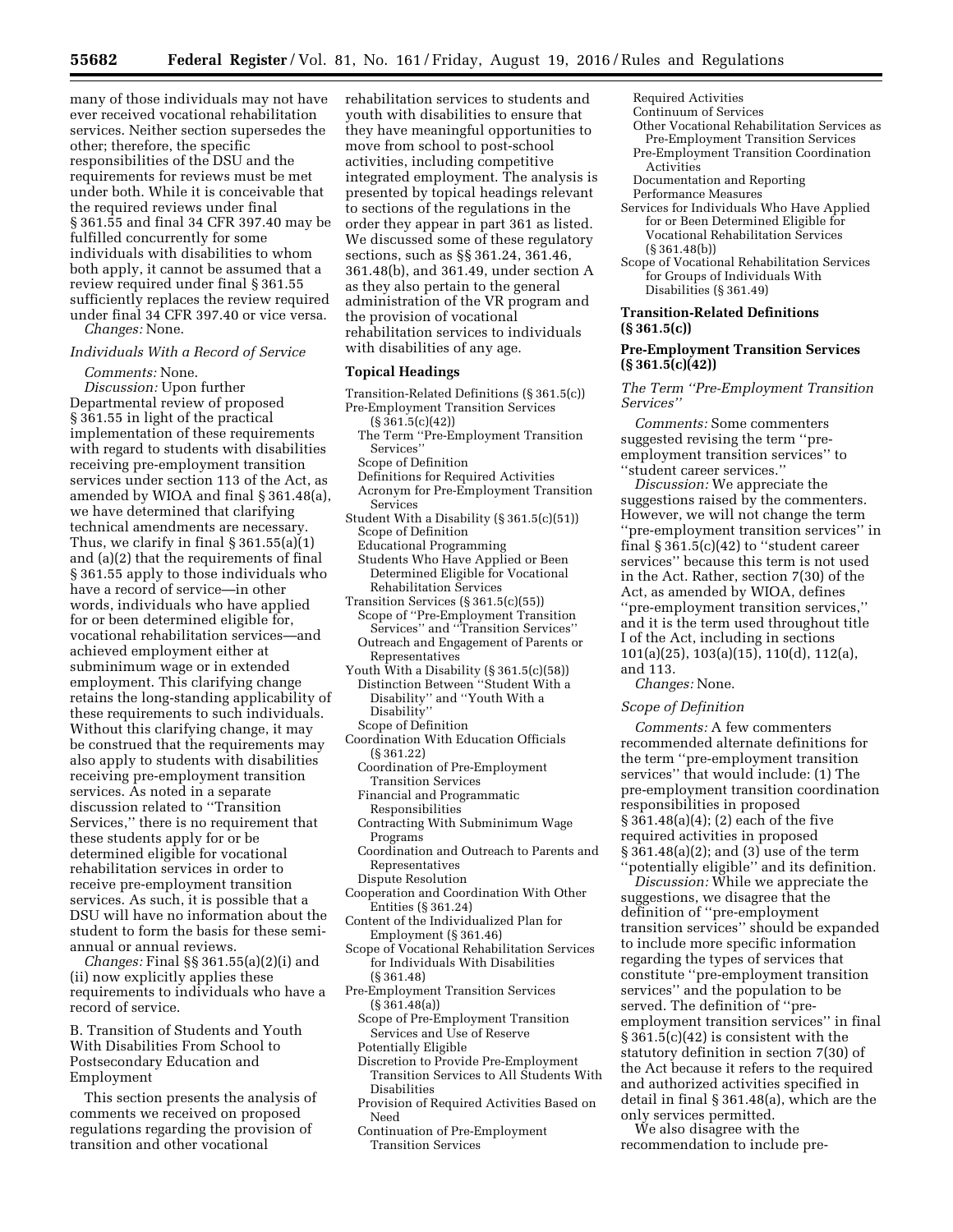employment coordination services in the definition of ''pre-employment transition services.'' We agree that coordination activities are necessary for arranging and providing preemployment transition services. However, coordination activities are more akin to the related activities performed by vocational rehabilitation counselors and other vocational rehabilitation personnel during the course of providing pre-employment transition services rather than the services themselves. As such, we included pre-employment transition coordination activities under the implementation of pre-employment transition services in final § 361.48(a), but have not included them as part of the definition of ''pre-employment transition services.''

We also do not believe it is necessary to define the term ''potentially eligible,'' either within the definition of ''preemployment transition services'' or separately in final § 361.5(c). Because this term is unique to implementing preemployment transition services and is not applicable to any other vocational rehabilitation service, we interpret the phrase ''potentially eligible'' in § 361.48(a)(1) as meaning all students with disabilities, regardless of whether they have applied or been determined eligible for vocational rehabilitation services. In so doing, the term is applicable only when implementing the requirements governing preemployment transition services in final § 361.48(a).

*Changes:* None.

## *Definitions for Required Activities*

*Comments:* A few commenters recommended that we define the required activities listed in proposed § 361.48(a)(2), including work-based learning experiences, and career (or job exploration) counseling. In this same vein, many suggested that we define work-based learning experiences in a manner consistent with section 103(a) of the School to Work Opportunities Act of 1994, and include job training, work experiences, workplace mentoring, and instruction in general workplace competencies. One commenter requested that we define career counseling, expressing concern that many States may provide this service in ways that are less effective than one-onone counseling, such as presentations to groups of students. One commenter requested that we broadly define the five required pre-employment transition services to facilitate maximum use of the VR funds reserved for those services. However, a few commenters requested that the required activities not be

defined so as to maintain the flexibility permitted in the Act, as amended by WIOA, to allow States to be innovative in the types of activities provided to students with disabilities and to maximize use of the VR funds reserved for providing pre-employment transition services.

*Discussion:* We considered the requests to define the required activities listed in § 361.48(a)(2). We reviewed section 103 of the School-to-Work Opportunities Act of 1994, which expired on October 1, 2001, and found that it included mandatory activities under the work-based learning component that are similar to the five required activities identified in section 113(b) of the Act, as amended by WIOA. Given the similarities, we do not believe further clarifications are needed.

We agree with the comment that, by not defining the required activities, we maintain flexibility for States and enable the use of creative and innovative strategies that are State specific and tailored to meet the needs of students with disabilities. We also considered the comment about defining career counseling. DSUs must provide career counseling, or job exploration counseling as the term is used in section 113 of the Act, in a manner that most effectively meets the needs of the student with a disability in an individual or group setting, as they would any other vocational rehabilitation service. By providing job exploration counseling in group settings, DSUs can prepare students with disabilities for one-on-one counseling.

*Changes:* None.

## *Acronym for Pre-Employment Transition Services*

*Comments:* A few commenters expressed concerns about the use of an acronym for ''pre-employment transition services.''

*Discussion:* We agree with the commenters that an acronym should not be used as shorthand for ''preemployment transition services.'' We did not use the most obvious acronym for ''pre-employment transition services'' in the NPRM or in these final regulations, and we do not intend to use it in administering the VR program because of its negative connotations. *Changes:* None.

## **Student With a Disability (§ 361.5(c)(51))**

#### *Scope of Definition*

*Comments:* A few commenters supported the proposed definition. However, most commenters did not

agree, for differing reasons, with the Department's proposed definition or its interpretation set forth in the preamble of the NPRM. Most of those disagreeing stated the Department narrowed the scope of the definition of a ''student with a disability.''

Some commenters disagreed with the regulatory definition because it did not mirror the statutory definition. Specifically, they believed the addition of the phrase ''a student who is'' to the phrase ''an individual with a disability for the purposes of section 504'' in proposed § 361.5(c)(51)(i)(C)(*2*) narrows the scope of the statutory definition. In fact, one commenter believed that the interpretation effectively eliminated individuals qualifying on the basis of section 504 of the Act.

A few commenters recommended that the Department adjust the age range of a ''student with a disability,'' while other commenters recommended that the definition require a consistent age range across the Nation.

*Discussion:* We appreciate the comments supporting the definition, as well as those expressing concern or disagreement. We anticipated many of the same concerns when developing the proposed regulations. However, we firmly believe that § 361.5(c)(51), both as proposed and final, is consistent with both the plain meaning and intent of the definition in section 7(37) of the Act, as amended by WIOA. We agree with commenters that § 361.5(c)(51)(i)(C)(*2*), both as proposed and final, limits the definition to students. We adopted almost verbatim section 7(37) of the Act, as amended by WIOA, and, in so doing, we attempted to eliminate confusion that the term ''student with a disability'' could be construed to apply to someone not in an educational program. We recognize that the applicability of section 504 of the Act, in any other context, is much broader. Therefore, in an effort to reduce confusion and potential non-compliance, we clarified in § 361.5(c)(51)(i)(C)(*2*), both proposed and final, that this particular criterion, as all others, applies only to students with disabilities. We believe this clarification is consistent with the statute because the term itself—''student with a disability''—describes a population that encompasses only individuals with disabilities who are participating in educational programs. For this reason, we also disagree with the recommendations to remove any explicit requirement in the definition of a ''student with a disability'' that the individual be a participant in an educational program because to do so would contradict the plain meaning of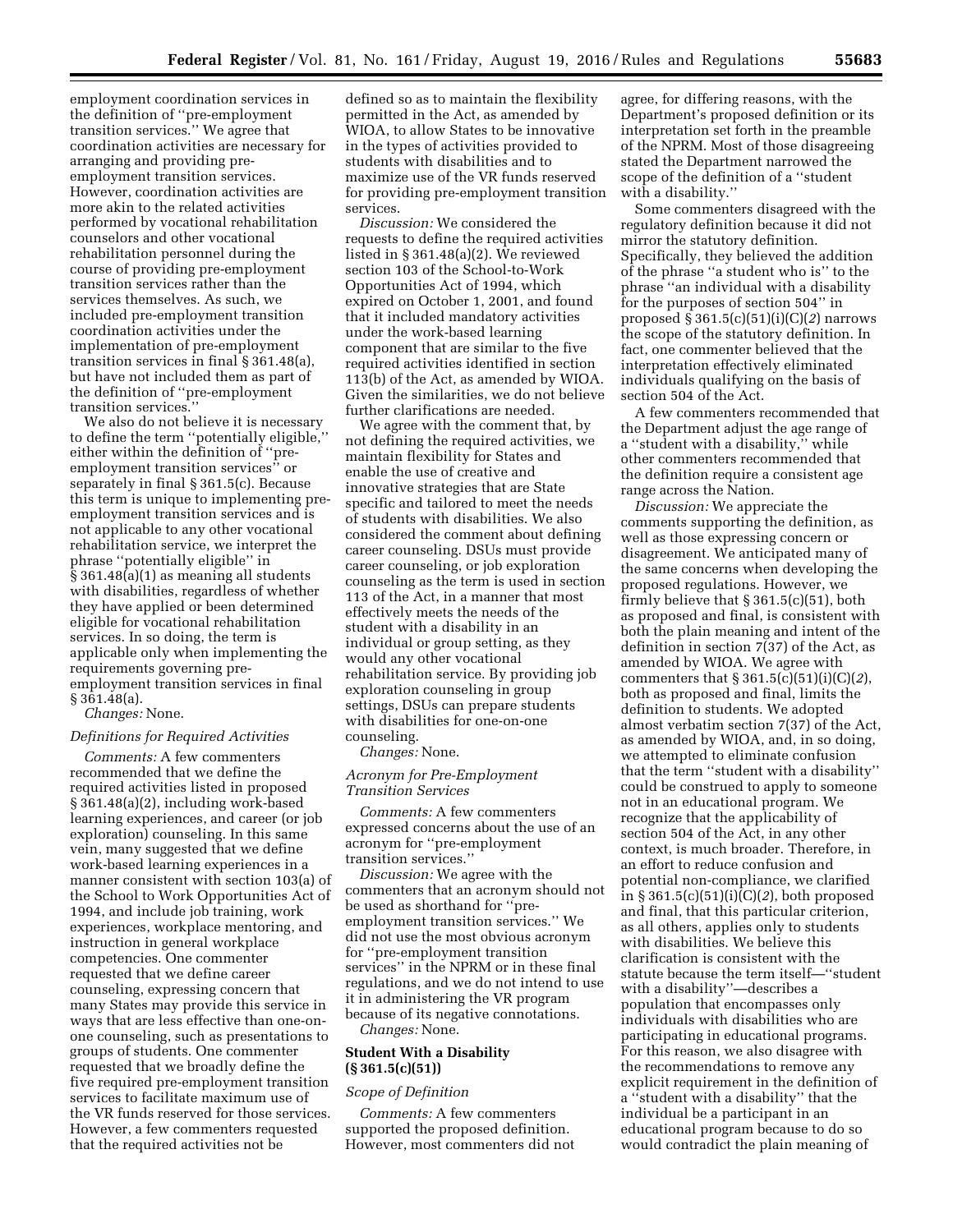the term itself and section 7(37) of the Act.

The definitions of ''student with a disability'' in section 7(37) of the Act and final § 361.5(c)(51) allow for a certain degree of flexibility in the age range of students with disabilities. States may elect to use a lower minimum age for receipt of preemployment transition services than the earliest age for the provision of transition services under section  $614(d)(1)(A)(i)(VIII)$  of the IDEA. The section applies beginning with the first individualized education program (IEP) to be in effect when a child with a disability turns 16, or younger if determined appropriate by the IEP Team, and updated annually thereafter. Pursuant to 34 CFR 300.320(b) of the the IDEA regulations, transition services may be provided for students with disabilities younger than age 16, if determined appropriate by the IEP Team. Furthermore, a ''student with a disability'' may not be older than 21, unless a State law provides for a higher maximum age for the receipt of special education and related services under the IDEA. Therefore, there is no statutory authority to revise the definition of a ''student with a disability,'' for purposes of the VR program, by adjusting the specified age range or creating a standard age range to be applied across the Nation because to do so would be inconsistent with the age criteria contained in the statutory definition.

*Changes:* None.

## *Educational Programming*

*Comments:* Some commenters stated that the Department's interpretation that the definition applies only to students in secondary school directly contradicts congressional intent, as expressed in section 2(b)(5) of the Act, as amended by WIOA, because the narrower interpretation does not ensure, to the greatest extent possible, that students and youth with disabilities have opportunities for postsecondary success. Most of these commenters stated that students in postsecondary education should be included within the definition, as should students in GED, ESL, home school, vocational/technical programs, and juvenile justice or mental health treatment facilities, so long as they meet the age requirements in the definition. These commenters stated that students in these educational programs and settings also need preemployment transition services, which are available only to individuals who meet the definition of a ''student with a disability.'' One commenter requested that the Department share documentation of congressional intent

in support of the interpretation that the definition does not include individuals in postsecondary education. A few commenters were concerned that the emphasis on serving only secondary students might decrease emphasis by DSUs on services for individuals enrolled in postsecondary education.

Some commenters expressed concern about the impact of the Department's interpretation of the definition of ''student with a disability'' on the use of funds reserved for the provision of preemployment transition services. These commenters believed the definition of a ''student with a disability'' should be broader in order for States to maximize use of the funds reserved for preemployment transition services.

*Discussion:* We appreciate the concerns expressed by the commenters and have reconsidered our interpretation, as described in the preamble to the NPRM, that the definition of a ''student with a disability'' should be limited to students in a secondary education program. Our intention in the NPRM was to be consistent with congressional intent for the definition, given the requirements governing the availability of a free appropriate public education under the IDEA, which is limited to services included in the individualized education programs of children with disabilities who are enrolled in secondary education under State law (20 U.S.C. 1412(a)(1) and 1401(9)). Services provided under the IDEA are not affected by our interpretation here, which applies only to the VR program.

Nonetheless, we agree that section 7(37) of the Act, as amended by WIOA, is silent on the educational setting for a student with a disability. After much consideration of the potential effects for such change in interpretation, the Secretary agrees that the definition of a ''student with a disability'' in final § 361.5(c)(51), for purposes of the VR program, should be interpreted as applying to students also enrolled in educational programs outside secondary school, including postsecondary education programs, so long as the students satisfy the age requirements set forth in final  $\S 361.5(c)(51)$ . We believe this change will eliminate the concern expressed by commenters regarding the potential negative effect a different interpretation would have on a DSU providing and maximizing postsecondary education opportunities to eligible individuals with disabilities needing such services under an approved individualized plan for employment. Furthermore, as was set forth in the NPRM, the Secretary believes that the definition applies to

secondary students who are homeschooled, as well as students in other non-traditional secondary educational programs. This interpretation is not affected by this discussion, and these individuals remain covered by the definition of a ''student with a disability'' in final  $§ 361.5(c)(51).$ 

We also agree with commenters that postsecondary education students may benefit from certain pre-employment transition services set forth in section 113 of the Act, as amended, and final § 361.48(a), all of which are limited to ''students with disabilities.'' We believe this broader interpretation of the definition will increase the potential for DSUs to maximize the use of funds reserved for the provision of preemployment transition services by increasing the number of students who can receive these services. Therefore, we have revised the definition of ''student with a disability" in final  $\S 361.5(c)(51)$ to include students in secondary, postsecondary, and other recognized education programs.

However, this broader interpretation does not expand the list of required or authorized activities in section 113 of the Act, as amended by WIOA, and final § 361.48(a). A DSU can use the reserved funds to provide pre-employment transition services, as set forth in final § 361.48(a), to students with disabilities in postsecondary education or other educational programs who meet the age requirements of the definition. For example, a DSU may provide workbased learning activities such as internships to an individual with a disability in a postsecondary education program who otherwise satisfies the definition of a ''student with a disability,'' but may not use the reserved funds (dedicated to the provision of preemployment transition services under final § 361.48(a)) to provide services and activities not specifically included in section 113 of the Act and final § 361.48(a). In other words, a DSU may not use the funds reserved for preemployment transition services to pay for tuition and other costs of attending postsecondary education, since this is not among those activities that are required or authorized under section 113 of the Act and final § 361.48(a). These and other necessary services, however, may be provided with VR funds not reserved for the provision of pre-employment transition services so long as they are provided pursuant to an approved individualized plan for employment under section 103(a) of the Act and final § 361.48(b) of these final regulations.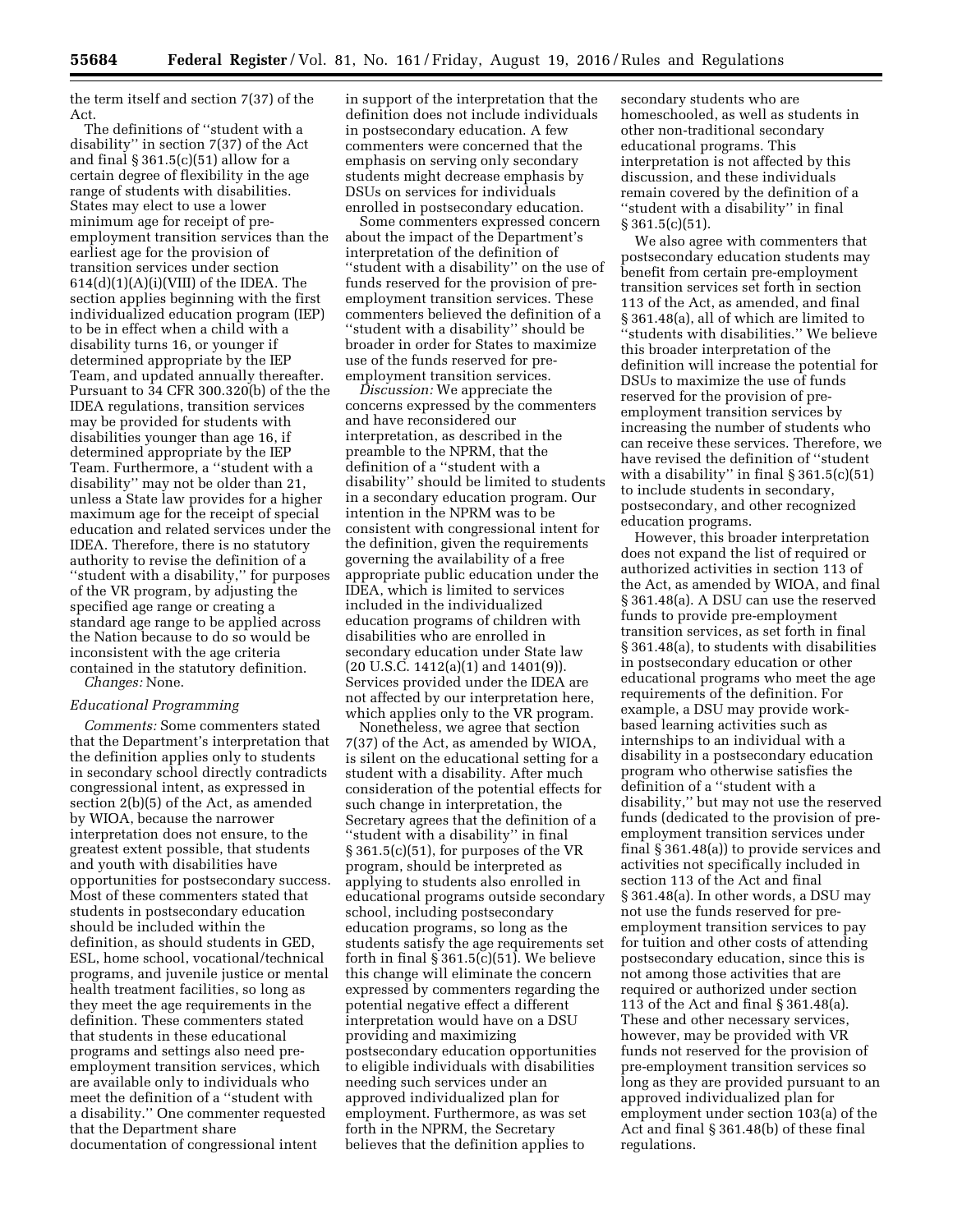Section 113 of the Act, as amended by WIOA, requires DSUs to coordinate preemployment transition services with local educational agencies. This applies to students with disabilities in educational programs administered by local educational agencies. DSUs should coordinate the pre-employment transition services provided to students who are not participating in programs administered by local educational agencies with the public entities administering those educational programs, as described in section  $101(a)(11)(C)$  of the Act, as amended by WIOA, and final § 361.24.

*Changes:* We have revised the definition of ''student with a disability'' in final § 361.5(c)(51) to includes students in secondary, postsecondary, and other recognized education programs.

## *Students Who Have Applied or Been Determined Eligible for Vocational Rehabilitation Services*

*Comments:* A few commenters recommended that the definition apply only to individuals with disabilities who have applied for and been determined eligible for vocational rehabilitation services.

*Discussion:* We disagree with the comments recommending that a ''student with a disability'' should be limited to individuals who have applied or been determined eligible for vocational rehabilitation services. The definition in final § 361.5(c)(51) is consistent with section 7(37) of the Act, which does not limit the definition to applicants and eligible individuals of the VR program. Furthermore, to impose such a limitation would be contrary to the Department's interpretation of ''potentially eligible,'' students with disabilities, as used in section 113 of the Act, as amended by WIOA, and final § 361.48(a). We have repeatedly stated in both the NPRM and these final regulations that all ''students with disabilities,'' regardless of whether they have submitted an application or been determined eligible for vocational rehabilitation services, may receive preemployment transition services under final § 361.48(a). See a more detailed discussion of ''Potentially Eligible'' later in this section in connection with comments received under final § 361.48(a).

Upon further Departmental review of this issue, the Secretary has determined that other conforming changes are needed throughout final part 361 to ensure these students, who may not have applied or been determined eligible for the VR program, would still be protected by fundamental rights

under the VR program, namely the protection of their personal information under final § 361.38 and the right to exercise informed choice under final § 361.52. We have revised these provisions to refer to ''recipients of services'' rather than ''eligible individuals.''

*Changes:* We have revised final § 361.38 and final § 361.52 to refer to ''recipients of services'' rather than ''eligible individuals,'' thereby ensuring that students and youth with disabilities who may receive pre-employment transition services or transition services to groups, as applicable, are still protected by requirements governing confidentiality and informed choice even if they have not applied or been determined eligible for the VR program.

## **Transition Services (§ 361.5(c)(55))**

*Scope of ''Pre-Employment Transition Services'' and ''Transition Services''* 

*Comments:* A few commenters supported the definition of ''transition services'' in proposed § 361.5(c)(55), while a few commenters requested clarification regarding the difference between ''transition services'' and ''preemployment transition services,'' and the responsibility of DSUs to provide job placement assistance within the context of these services.

*Discussion:* We appreciate the support from commenters to maintain the proposed definition of ''transition services'' in final § 361.5(c)(55). As to the difference between ''preemployment transition services'' and ''transition services,'' we believe the distinction between the two is critical. As stated in the preamble to the NPRM, vocational rehabilitation services are provided on a continuum, with preemployment transition services being the earliest set of services available to students with disabilities.

Pre-employment transition services, authorized by section 113 of the Act, as amended by WIOA, and implemented by final § 361.48(a), are designed to help students with disabilities to begin to identify career interests that will be further explored through additional vocational rehabilitation services, such as transition services. Furthermore, preemployment transition services are only those services and activities listed in section 113 of the Act, as amended by WIOA, and final § 361.48(a). Job placement assistance is not included among the listed pre-employment transition services, but it could constitute a transition service under section 103(a)(15) of the Act and final § 361.48(b). Finally, pre-employment transition services are available only to

students with disabilities, whereas transition services may be provided to a broader population—both students and youth with disabilities.

Following the continuum, transition services represent the next set of vocational rehabilitation services available to students and youth with disabilities. They are outcome-oriented and promote movement from school to post-school activities, including postsecondary education, vocational training, and competitive integrated employment. As such, transition services may include job-related services, such as job search and placement assistance, job retention services, follow-up services, and followalong services, based on the needs of the individual.

Individualized transition services under section 103(a)(15) of the Act and final § 361.48(b) must be provided to students who have been determined eligible for the VR program and in accordance with an approved individualized plan for employment. Transition services also may be provided in group settings to students and youth with disabilities under section 103(b)(7) of the Act, as amended by WIOA, and final § 361.49(a)(7). Although these group services are not individualized, they can still be beneficial for job exploration, including presentations from employers in the community and group mentoring activities.

*Changes:* None.

## *Outreach and Engagement of Parents or Representatives*

*Comments:* A few commenters requested that we revise the definition to incorporate parental outreach and engagement.

*Discussion:* We agree that engaging and coordinating with parents or representatives of students and youth with disabilities is consistent with the network of services and activities included in the definition, and we have revised the definition accordingly.

*Changes:* We have revised final § 361.5(c)(55) by adding paragraph (v) to include outreach to and engagement of parents or, as appropriate, the representatives of students or youth with disabilities in the definition of ''transition services.''

#### **Youth With a Disability (§ 361.5(c)(58))**

## *Distinction Between ''Student With a Disability'' and ''Youth With a Disability''*

*Comments:* While a few commenters praised the clarity of the proposed definition, most stated that making a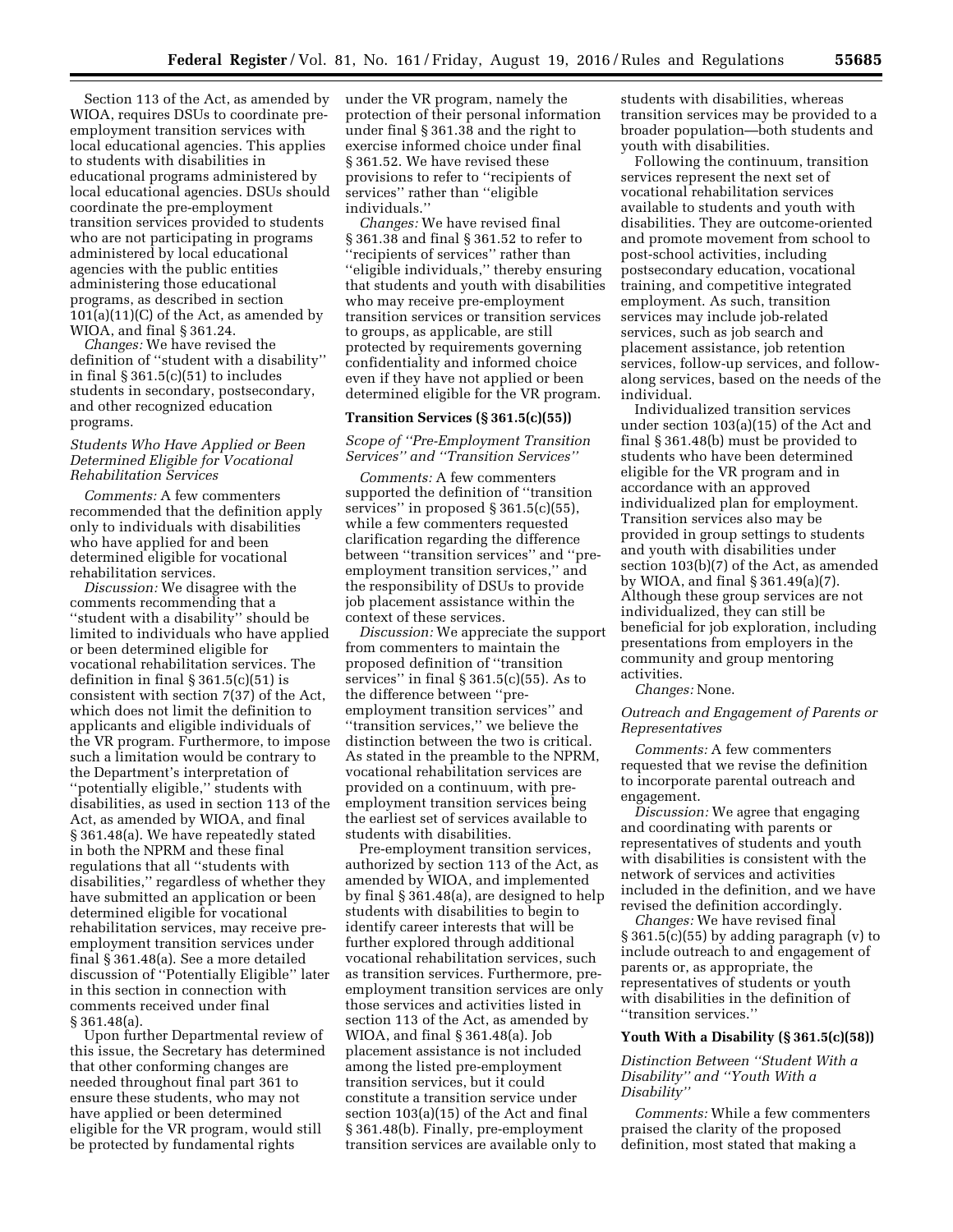distinction between a student with a disability and a youth with a disability creates unnecessary complexity and burden. These commenters recommended that services available to students with disabilities, such as preemployment transition services, also be available to youth with disabilities. One commenter recommended that ''youth with a disability'' be defined more broadly than ''student with a disability'' so that individuals who are homeschooled and others could be covered by the definition.

*Discussion:* We appreciate all of the comments and concerns about the definition of ''youth with a disability'' in § 361.5(c)(58). While we understand the commenters' concerns, the Act, as amended by WIOA, defines the terms ''student with a disability'' and ''youth with a disability'' differently. Moreover, the Act and these final regulations use the terms differently, depending on the context. For example, only students with disabilities can receive preemployment transition services under section 113 of the Act and final § 361.48(a), but both students with disabilities and youth with disabilities can receive transition services under section 103 of the Act and final §§ 361.48(b) and 361.49(a). The definitions set forth in these final regulations are consistent with the statute, and we have no statutory authority to consolidate the two definitions or to delete one of them because to do so would be inconsistent with the statute.

The age range in the definition of ''youth with a disability'' in final § 361.5(c)(58) is broader than that for ''student with a disability'' in final § 361.5(c)(51). Therefore, a student with a disability always meets the definition of a ''youth with a disability'' because a student with a disability has an age range that fits within the age range prescribed by the definition of a ''youth with a disability.''

However, a youth with a disability may not necessarily meet the definition of a ''student with a disability.'' A youth with a disability could also be a student with a disability if the individual meets the age range in the definition of ''student with a disability'' and participates in an educational program (see the earlier discussion of educational programming under *Student with a Disability section § 361.5(c)(51)*). On the other hand, a youth with a disability who is outside the age range for a student with a disability or is not participating in an educational program does not meet the definition of a ''student with a disability.''

# *Changes:* None.

## *Scope of Definition*

*Comments:* One commenter questioned whether the definition of ''youth with a disability'' includes criteria related to the IDEA or section 504, as is the case with the definition of a ''student with a disability.''

*Discussion:* As previously discussed, the definition of ''youth with a disability'' in final § 361.5(c)(58) not only is broader in age range but also is not tied to participation in an educational program under the IDEA or section 504 of the Act, as is the definition of ''student with a disability.'' *Changes:* None.

## **Coordination With Education Officials (§ 361.22)**

## *Coordination of Pre-Employment Transition Services*

*Comments:* A few commenters expressed support for proposed § 361.22, suggesting minimal to no changes. A few, however, stated that DSUs are required to provide preemployment transition services in collaboration with educational agencies, and recommended that we include in proposed § 361.22(b) reference to these services wherever the interagency coordination of transition services is mentioned. One commenter stated that a major challenge in transition is determining which entity is responsible for job placement assistance and support, and recommended proposed § 361.22(b) be revised to incorporate specific mention of these services in the coordination of pre-employment transition services.

A few commenters recommended that we consider including in proposed § 361.22 a reference to technical assistance circular 14–03 (RSA–TAC– 14–03), which discusses transitionrelated principles.

*Discussion:* We appreciate the comments supporting proposed § 361.22, as well as those seeking further clarification or expressing concerns. We agree that pre-employment transition services should be added to final § 361.22(b) as it is referenced in final § 361.22(a)(1). However, there is no statutory basis to require job placement services in connection with preemployment transition services, as job placement services are not among the required or authorized activities under section 113 of the Act, as amended by WIOA. Yet, while we cannot require it, nothing in the Act prohibits States from including job placement activities as a transition service in the formal interagency agreement.

We disagree with the request to add a reference in final § 361.22(b) to technical assistance circular 14–03 because the content of technical assistance circular 14–03 has been significantly affected by the amendments to the Act made by WIOA. As a result, we will be revising this particular technical assistance circular accordingly.

*Changes:* We have revised § 361.22(b)(1) to state that the formal interagency agreement must include collaboration between the DSU and the State educational agency for providing pre-employment transition services to students with disabilities. We have also revised §§ 361.22(b)(3) and (b)(4) to similarly cover pre-employment transition services when identifying personnel responsible for providing services and when developing procedures for outreach to and identification of students with disabilities.

## *Financial and Programmatic Responsibilities*

*Comments:* One commenter suggested that we revise proposed § 361.22 by requiring that the formal interagency agreement between the DSU and the State educational agency contain more robust minimum content provisions, since the agreement is critical to providing services to students with disabilities and a successful transition from school to post-school activities.

Many commenters stated that additional guidance is needed to determine which entity, the school or the DSU, is financially responsible for providing transition services to students with disabilities. Many requested that we revise proposed § 361.22 to explicitly identify the financial roles and responsibilities of each entity, stating that the interagency agreement cannot be effective if it is broad, general or abstract. Other commenters recommended that the formal interagency agreement provide clear direction about agencies' responsibilities for services under particular circumstances, stating that specificity is essential to coordinating shared responsibilities and funding.

A few commenters expressed concern that major problems and delays in implementing transition planning services occur because neither WIOA nor the IDEA state explicitly which entity is responsible for providing transition services. These commenters stated that the financial responsibilities must be made clear so that neither the local educational agency nor the DSU may shift the burden for providing a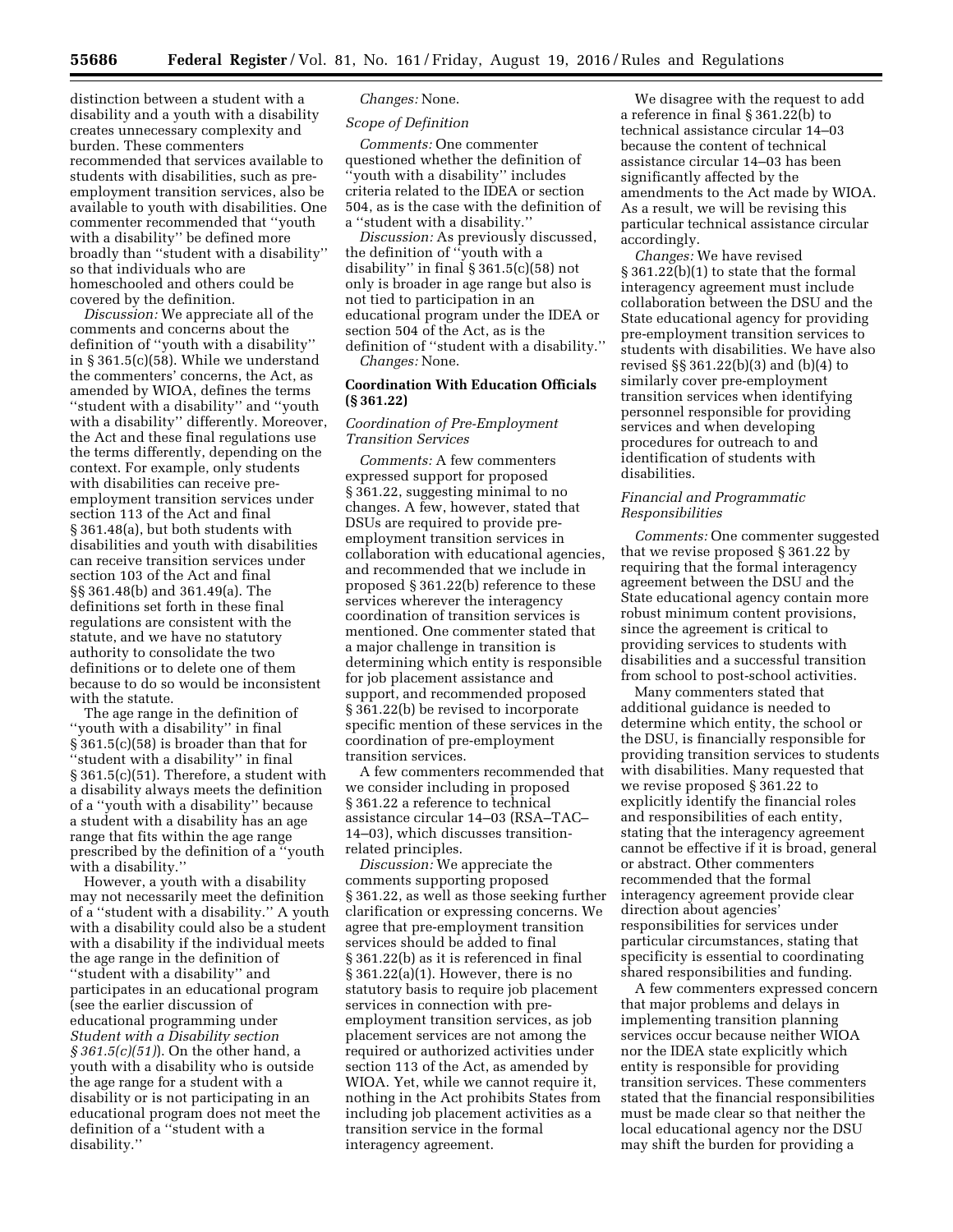service, for which it otherwise would be responsible, to the other entity.

A few commenters also noted that while many of these decisions can be resolved at the State and local level, there are still instances where it is difficult to determine the responsible entity, such as in the determination of which entity is responsible for job placement assistance and related work supports. Conversely, one commenter, representing school officials, stated that decisions about providing and assuming financial responsibility for transition services must be made at the State and local level through interagency collaboration and coordination, cannot be wholly dictated by regulation, and must be made based on the circumstances of the situation and the eligibility of the student.

One commenter expressed the concern that the budget for the VR program is not as significant as the budget for special education, and vocational rehabilitation funds may be quickly exhausted if the VR program were to provide pre-employment transition services to every student with a disability. Another commenter noted that the schools and DSUs need to collaborate with other entities that have shared responsibilities and funding. Similarly, one commenter stated that the IDEA, WIOA, and the Americans with Disabilities Act seem to be in a competitive relationship, since the entities covered by these statutes are responsible for providing and funding some of the same services.

*Discussion:* As discussed in the preamble of the NPRM, over the years many individuals have sought clarification and posed questions about the financial responsibilities of schools and DSUs when services fall under the purview of both entities. For example, pre-employment transition services and transition services can be both vocational rehabilitation services under the VR program and special education or related services under the IDEA. While neither the Act, as amended by WIOA, nor the IDEA is explicit as to which entity—the DSU or the State educational agency and, as appropriate, the local educational agency—is financially responsible for providing pre-employment transition services and transition services, both final § 361.22(c) and 34 CFR 300.324(c)(2) provide that neither the DSU nor the local educational agency may shift the burden for providing services, for which it otherwise should be responsible, to the other entity. It is essential that section 101(c) of the Act, as amended by WIOA, and section 612(a)(12) of the IDEA, along with their implementing

regulations in § 361.22(c) and 34 CFR 300.154, are read in concert to avoid any inconsistency or conflict between the two requirements.

Section 113(a) of the Act, as amended by WIOA, requires the DSU to provide, or arrange for the provision of, preemployment transition services in collaboration with local educational agencies. Therefore, decisions as to which entity will be responsible for providing services that are both special education services and vocational rehabilitation services must be made at the State and, as appropriate, local level as part of the collaboration between the DSU, State educational agencies, and, as appropriate, the local educational agencies.

We agree that the formal interagency agreement should facilitate the transition of students with disabilities receiving special education services to receiving vocational rehabilitation services without delay or disruption. Since the decisions about financial responsibility for providing preemployment transition services and transition services must be made at the State and local level during collaboration and coordination of services, a formal interagency agreement or other mechanism for interagency coordination can explicitly address all aspects of these issues. As suggested in the NPRM, the agreement criteria could address criteria such as:

1. The purpose of the service. Is it related more to an employment outcome or education? That is, is the service usually considered a special education or related service, such as transition planning necessary for the provision of a free appropriate public education?

2. Customary Services. Is the service one that the school customarily provides under part B of the IDEA? For example, if the school ordinarily provides job exploration counseling or work experiences to its eligible students with disabilities, the mere fact that those services are now authorized under the Act as pre-employment transition services does not mean the school should cease providing them and refer those students to the VR program. However, if summer work experiences are not customarily provided by a local educational agency, the DSU and local educational agency may collaborate to coordinate and provide summer workbased learning experiences.

3. Eligibility. Is the student with a disability eligible for transition services under the IDEA? The definition of a ''student with a disability'' under the Act and these final regulations is broader than under the IDEA because the definition in the Act includes those

students who are individuals with disabilities under section 504 of the Act. It is possible that students receiving services under section 504 do not have individualized education programs under the IDEA because they are not eligible to receive special education and related services under the IDEA. As a result, DSUs are authorized to provide transition services under the VR program to a broader population under WIOA than local educational agencies are authorized to provide under the IDEA.

The Secretary believes that these criteria may assist DSUs, State educational agencies, and local educational agencies as they collaborate and coordinate the provision of transition services, including preemployment transition services, to students with disabilities. We strongly encourage that formal interagency agreements have clearly defined parameters for collaborating and coordinating the delivery of preemployment transition services and transition services and clearly defined responsibilities for each entity. However, there is no statutory basis for the Department to establish service delivery or financial responsibilities. Those decisions must be made at the State level while developing an interagency agreement and considering the population, available resources, and needs of the students and youth. Consequently, States have maximum flexibility to develop these interagency agreements in a manner that best meets the unique needs and capacities of both the DSUs and educational agencies. *Changes:* None.

#### *Contracting With Subminimum Wage Programs*

*Comments:* Some commenters recommended that proposed § 361.22(b)(6) be revised to prohibit contracts or arrangements with, or referrals to, programs in which youth with disabilities are employed at subminimum wage. They stated that the agreements should go beyond documentation requirements and make proactive efforts to identify individuals being considered for employment at subminimum wage. One commenter expressed support for using the existing formal interagency agreement as the mechanism to develop and document the process required in section 511 of the Act as proposed in § 361.22.

*Discussion:* We agree with commenters that the Act emphasizes the need to ensure that individuals with disabilities, especially students and youth with disabilities, are given the opportunity to receive training for and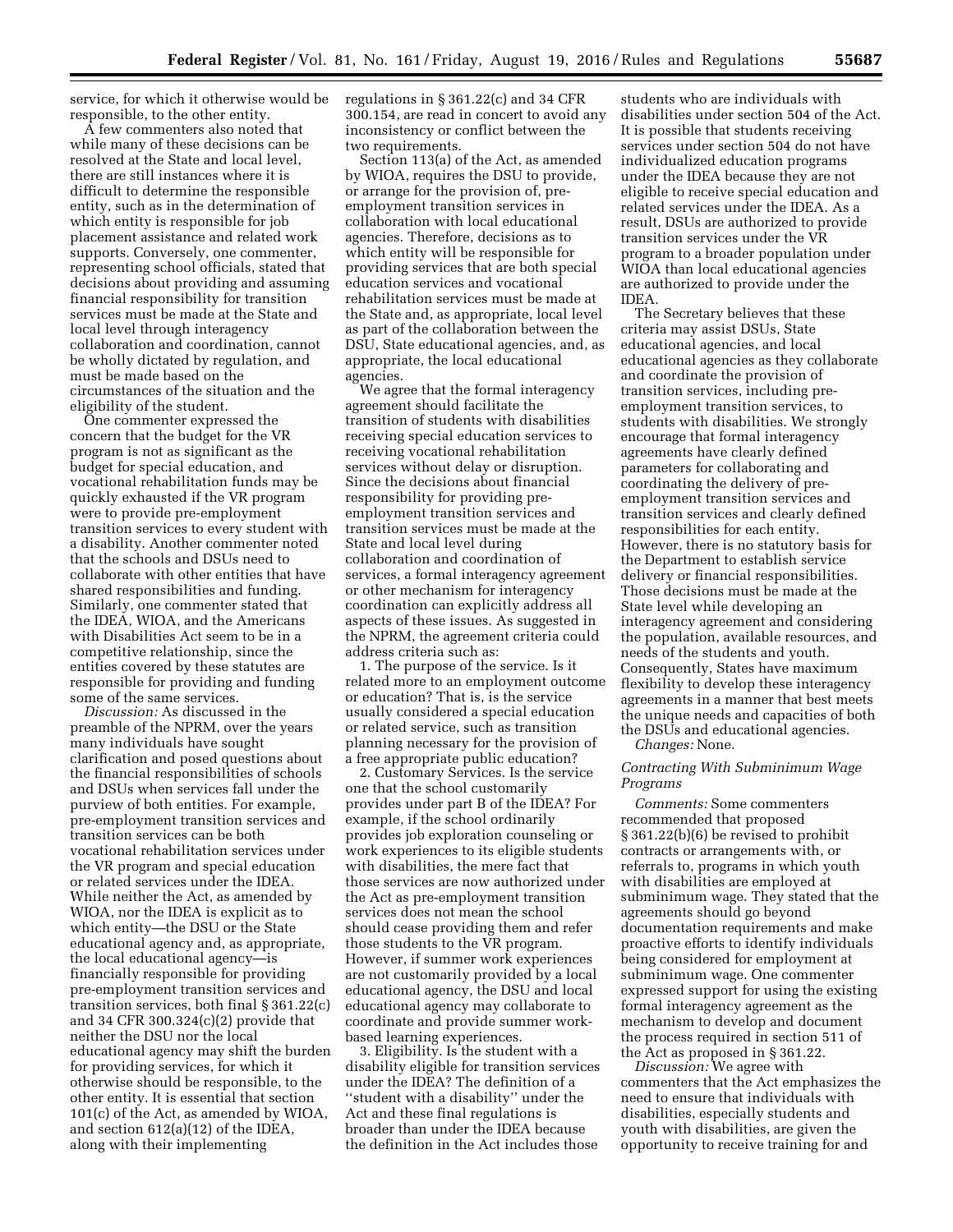obtain work in competitive integrated employment. The commenters misunderstood our proposal because § 361.22(b)(6), both proposed and final, requires the interagency agreement between the DSU and the State educational agency to include an assurance that, in accordance with 34 CFR 397.31, neither the State educational agency nor the local educational agency will enter into a contract or other arrangement with an entity, as defined in 34 CFR 397.5(d), for the purpose of operating a program for a youth with a disability under which work is compensated at a subminimum wage. Moreover, new requirements in section 511 of the Act, as amended by WIOA, and in final 34 CFR part 397 place additional limitations on the use of subminimum wages for individuals with disabilities, especially youth with disabilities. For example, final 34 CFR 397.10 requires the DSU, in coordination with the State educational agency, to develop a process that ensures youth with disabilities receive documentation demonstrating their completion of the various required activities.

#### *Changes:* None.

## *Coordination and Outreach to Parents and Representatives*

*Comments:* A few commenters urged the Department to ensure that coordination efforts include outreach to parents of students who are in need of transition services. One such commenter recommended proposed § 361.22(b)(4) be revised to include systematic outreach to, and engagement of, parents, including through the IEP process for the IDEA eligible students. The commenter stated that without this outreach and engagement, parents will not have a meaningful understanding of the benefits of vocational rehabilitation services for their children.

*Discussion:* While there is no statutory basis in section 101(a)(11)(D) of the Act to require outreach to parents, we agree that family members, caregivers, and representatives play a critical role in the transition process. We believe that for pre-employment transition services and transition services to be meaningful and to lead to successful outcomes for students and youth with disabilities, their family members, caregivers, and representatives must be aware of the services and benefits offered by DSUs and be involved in the transition process. Although DSUs may conduct outreach to parents and representatives, this activity may be affected by State laws governing the age of majority.

Under section 615(m) of the IDEA and 34 CFR 300.520, a State may transfer all rights accorded to parents under Part B of the IDEA to the student when he or she reaches the age of majority under State law that applies to all children. If rights under the IDEA transfer to the student, a student may have the right to make his or her own education, employment, and independent living decisions under the IDEA. DSUs may conduct outreach directly to these students. Parental consent to participate in pre-employment transition services and transition services should be obtained pursuant to State law, as well as policies of the educational programs and the DSU. We further emphasize here that the Department funds programs and projects that advise and assist parents and representatives of students and youth with disabilities as their children prepare for adult life. The Department awarded grants to more than 65 Parent Training and Information Centers funded by the Office of Special Education Programs and seven Parent Information and Training Programs funded by RSA during FY 2015. Individuals will find additional resources regarding age of majority at *[www.parentcenterhub.org/repository/](http://www.parentcenterhub.org/repository/age-of-majority-parentguide/)  [age-of-majority-parentguide/.](http://www.parentcenterhub.org/repository/age-of-majority-parentguide/) Changes:* None.

## *Dispute Resolution*

*Comments:* Some commenters expressed the concern that proposed § 361.22(c) is limited and provides no safeguards for students if an agreement is not reached about financial responsibility for a particular service, which can lead to delays in services or no services at all. Some commenters stated that the formal interagency agreement should include a mechanism to resolve disputes between the State educational agency and the DSU about providing pre-employment transition services and transition services. One commenter also suggested that we require language in the formal interagency agreement to inform individuals of the availability of the CAP.

*Discussion:* We disagree with the recommendations to require that the formal interagency agreement include: (1) A mechanism for resolving disputes between the DSU and the State educational agency or local educational agency; (2) a method for resolving disputes between an individual with a disability and these entities; and (3) information about the CAP. Section 101(a)(11)(D) of the Act, as amended by WIOA, which provides the statutory authority for final § 361.22(b), does not require that States create a grievance

procedure for disputes under the agreements, in general, or, more specifically, about the provision of preemployment transition services or transition services. Likewise, section 101(a)(11)(D) of the Act does not require the interagency agreement to identify a process for resolving disputes between an individual with a disability and the DSU, State educational agency, or local educational agency about preemployment transition services and transition services, or to include information about the CAP. We believe final § 361.22 is consistent with the Act, and it provides States maximum flexibility to develop the interagency agreements in a manner that best meets their unique needs and circumstances. However, there is nothing in the Act or these final regulations that prohibits States from including in the formal interagency agreement a grievance procedure (*e.g.,* similar to the one in section 101(a)(8) of the Act) to resolve disputes between the DSU and the State educational agency, or the local educational agency, as appropriate, as well as procedures to resolve disputes between an individual with a disability and the DSU, State educational agency or local educational agency, and information about the CAP. We encourage States to include these procedures and information in their interagency agreements.

Section 20 of the Act requires all programs providing services under the Act, including the VR program, to inform applicants and recipients of services of the availability and purpose of the CAP. Therefore, regardless of whether the formal interagency agreement between the DSU and the State educational agency addresses the CAP, all students and youth with disabilities receiving vocational rehabilitation services, including preemployment transition services and transition services, will be informed about it. In addition, an applicant for, or eligible individual under, the VR program who is dissatisfied with a decision made by vocational rehabilitation personnel, including those about pre-employment transition services and transition services, may request a review of that decision under section 102(c) of the Act. Upon further Departmental review, the Secretary has realized that the statute has created an unintended inconsistency among sections 20, 102(c), 103(b)(7), 12(a), and 113. Specifically, section 20 requires programs funded under the Act to inform applicants for and recipients of those services about the CAP. There is no requirement that the recipients be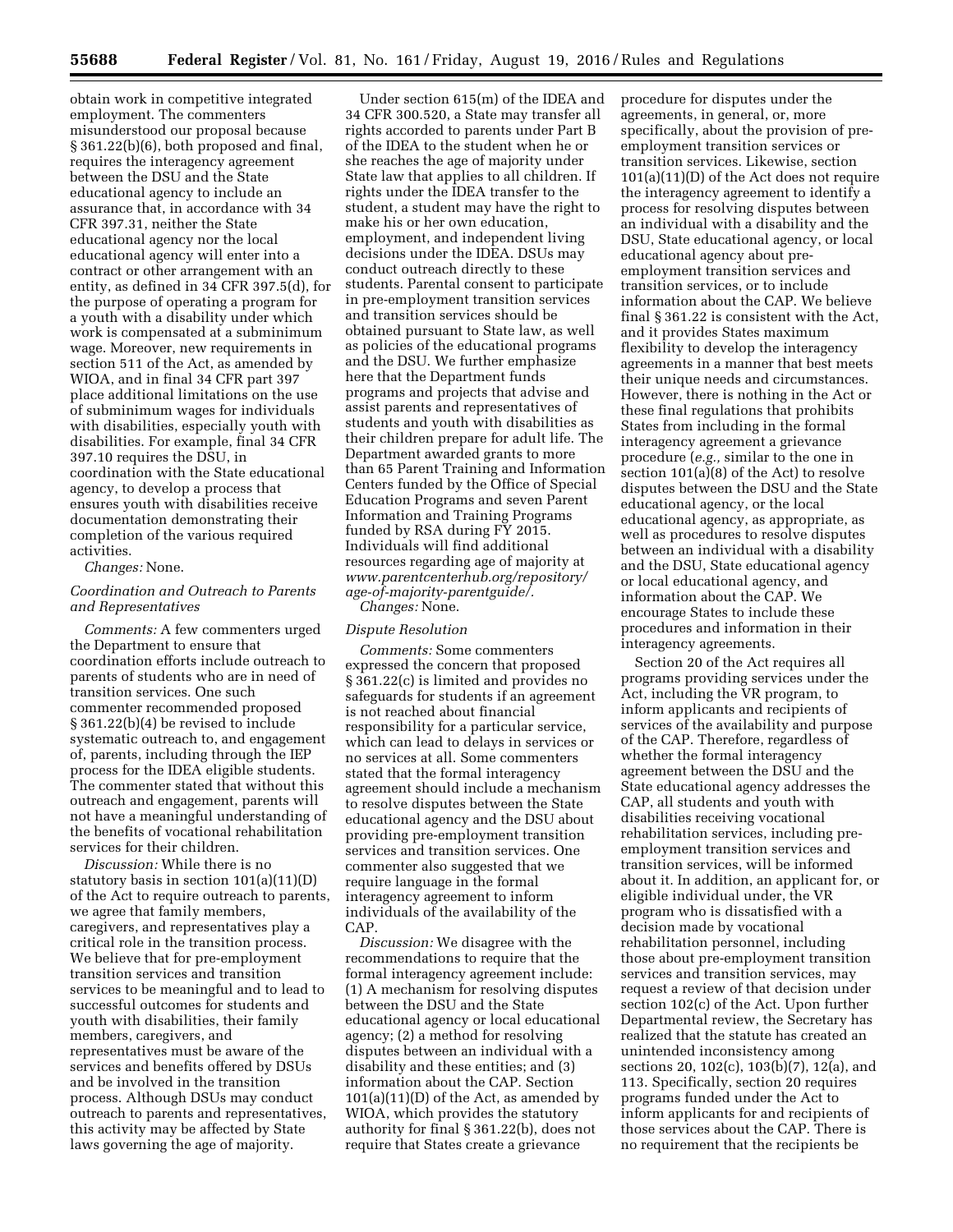determined eligible for those services in order to receive information about the CAP. Section 103(b)(7) of the Act permits the DSU to provide transition services to youth and students with disabilities in a group setting, regardless of whether those students or youth have applied for or been determined eligible for vocational rehabilitation services. Section 112(a) specifically authorizes the CAP to assist students with disabilities receiving pre-employment transition services. Section 113 makes clear that students with disabilities are eligible to receive pre-employment transition services regardless of whether they have applied or been determined eligible for the VR program. All of these provisions, read in concert, make clear that due process rights under the Act would be available to students and youth with disabilities receiving preemployment transition services and transition services even if they have not yet applied for or been determined eligible for the VR program. However, section 102(c) refers only to ''applicants and eligible individuals,'' thus creating an internal inconsistency within the Act. Because it is clear that students and youth with disabilities are able to receive certain services without having applied or been determined eligible for vocational rehabilitation services and they are eligible for advocacy assistance from the CAP, the Secretary has determined it is necessary to amend final § 361.57 throughout to make clear that ''recipients'' of vocational rehabilitation services may exercise due process rights when disagreements arise during the receipt of pre-employment transition services and transition services. We have also made conforming changes throughout final part 361, such as with the definition of ''impartial hearing officer'' in § 361.5(c)(24) and ''qualified and impartial mediator'' in  $361.5(c)(43)$ .

The student or youth with a disability, or the individual's parent, as appropriate, will be informed of the CAP. Disputes or disagreements between parents and educational personnel are beyond the scope of the Act and these final regulations.

*Changes:* We have revised final § 361.57 throughout to replace ''eligible individuals'' with ''recipients.'' We also made conforming changes to the definitions of ''impartial hearing officer'' and ''qualified and impartial mediator'' in final § 361.5(c).

## **Cooperation and Coordination With Other Entities (§ 361.24)**

*Comments:* A few commenters disagreed with proposed § 361.24(d), stating that the regulations do not

ensure that American Indian students and youth with disabilities enrolled in, but disconnected from, the education system are adequately served. These same commenters specifically requested that reference to the American Indian Vocational Rehabilitation Services (AIVRS) program funded under § 121 of the Act be made throughout the final regulations whenever "new transition services'' are mentioned. A few other commenters addressed transition services for American Indian students with disabilities without referring to proposed § 361.24.

Some commenters recommended that we require DSUs to include in their formal interagency agreements with AIVRS projects and to address in their agreements with Tribal Education Agencies in the State how the State VR agency plans to provide equitable preemployment transition services to American Indian students with disabilities, particularly those that attend schools on Indian reservations. The commenters also recommended that we require State VR agencies to address how services to American Indian students with disabilities will be incorporated into the budgeting and spending plans for the funds reserved for providing pre-employment transition services for students with disabilities.

One commenter encouraged the Department to consider using Impact Aid funds for youth in transition.

*Discussion:* While the Department understands the commenters' concerns regarding the need to ensure that coordination among the DSU, AIVRS program, and educational agencies is taking place and that transition services, including pre-employment transition services, are provided to American Indian students with disabilities, the Department does not believe a revision to the final regulations is necessary to do this.

Final § 361.24, as it did when proposed, addresses the need for coordination among these entities and for providing transition services to American Indians living on or near a reservation. Section 361.24(d)(1) requires the VR services portion of the Unified or Combined State Plan to assure that DSUs have entered into formal cooperative agreements with AIVRS programs in their States. Section 361.24(d)(2) sets out requirements for cooperative agreements with AIVRS programs, and those include strategies for providing transition planning under § 361.24(d)(2)(iii). Furthermore, the Federal funds reserved in accordance with § 361.65, and any funds made available from State, local, or private funding sources, are to be used to

provide pre-employment transition services to all students with disabilities, including American Indian students with disabilities, in need of such services, regardless of whether an application for services has been submitted. Finally, § 361.30 requires that the DSU assure in the VR services portion of the Unified or Combined State Plan that it will provide services to American Indians with disabilities to the same extent that it provides services to other populations with disabilities in the State.

Final § 361.22 provides for a formal interagency agreement with the State Educational Agency that would include educational services, including transition services and pre-employment transition services, provided by local educational agencies for Indian students with disabilities living on reservations. DSUs coordinate with schools on reservations that provide services through the Bureau of Indian Education or TEAs under the requirement in § 361.24(a) that the DSU cooperate with Federal and local agencies and programs. Because the final regulations provide appropriate mechanisms for coordination with the Federal, State and Tribal agencies that provide educational services to Indian students with disabilities on reservations, we do not believe a change in the regulations is necessary.

As for using funds for transition services provided under the Impact Aid law (formerly Title VIII of the Elementary and Secondary Education Act of 1965 (ESEA) and now in Title VII as a result of the Every Student Succeeds Act reauthorization), the comment is beyond the scope of these regulations. That said, however, the Impact Aid provides assistance to local school districts with concentrations of children residing on Indian lands, military bases, low-rent housing properties, or other Federal properties and, to a lesser extent, concentrations of children who have parents in the uniformed services or employed on eligible Federal properties who do not live on Federal property. The majority of Impact Aid funds is general aid to the school district recipients and may be used in whatever manner the districts choose, as long as it is consistent with State and local requirements. The Department does not have the statutory authority to direct Impact Aid general aid money, including for the use suggested by the commenter.

*Changes:* None.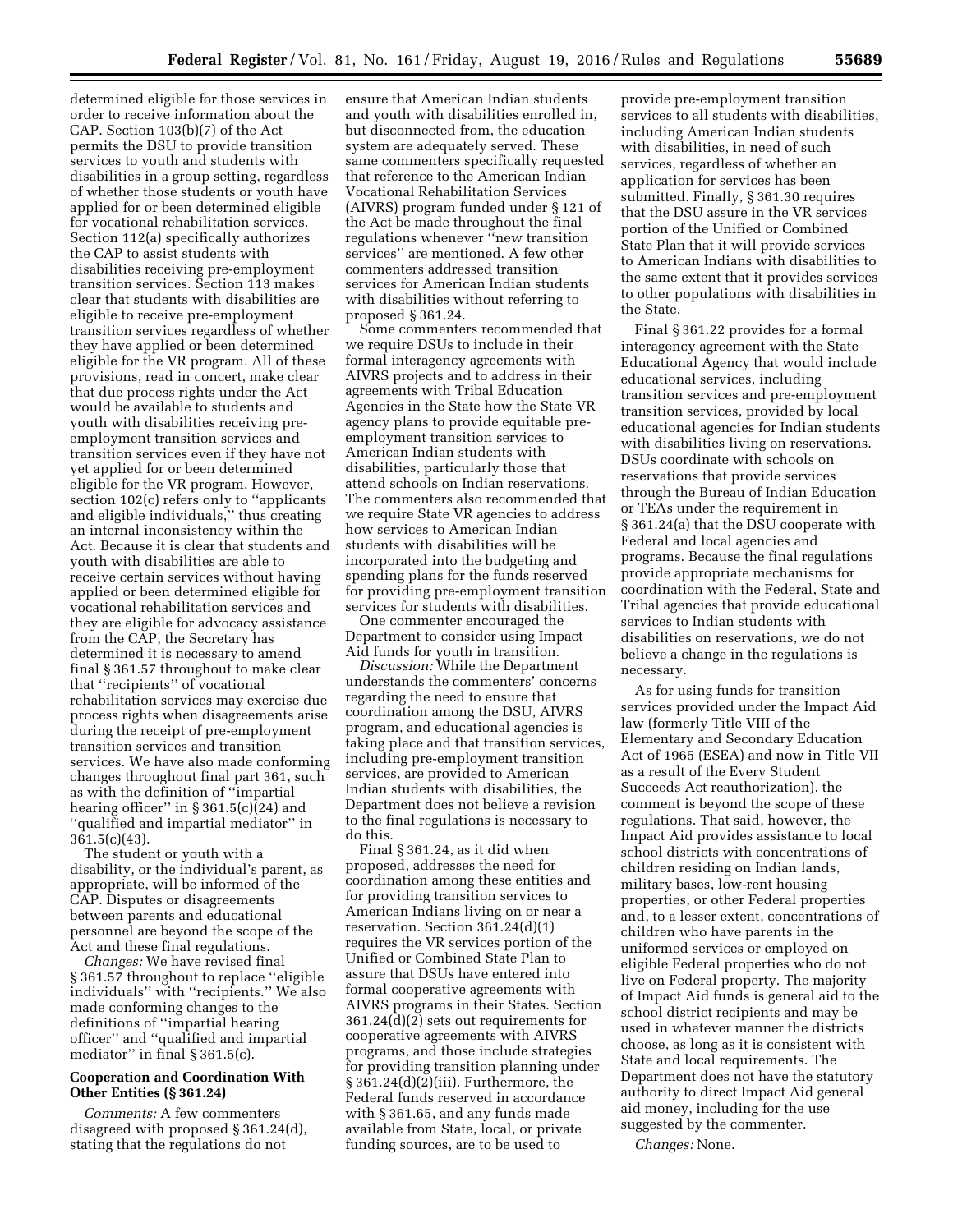## **Content of the Individualized Plan for Employment (§ 361.46)**

*Comments:* A few commenters requested additional guidance regarding the use of a ''projected post-school employment outcome'' in an individualized plan for employment for a student or youth with a disability and asked whether the use of the broad category ''Standard Occupational Codes'' would meet this description.

*Discussion:* In response to the request for additional guidance, the individualized plan for employment with a projected post-school employment outcome should outline the services and activities that will guide the individual's career exploration. The projected post-school employment outcome facilitates the individual's exploration and identification of a vocational goal based upon his or her informed choice. It may be a specific goal, such as a Web designer, or a broader goal, such as medical practitioner. The projected goal may be amended during the career development process, and eventually it must be revised to a specific vocational goal once this process is completed. *Changes:* None.

## **Scope of Vocational Rehabilitation Services for Individuals With Disabilities (§ 361.48)**

## **Pre-Employment Transition Services (§ 361.48(a))**

## *Scope of Pre-Employment Transition Services and Use of Reserve*

*Comments:* Some commenters expressed support for the proposed regulation. However, most commenters recommended revisions or sought clarification about the scope and provision of pre-employment transition services. One commenter suggested that we revise proposed § 361.48(a) to include only direct services to individuals, while another commenter requested clarification as to whether pre-employment transition coordination activities in proposed § 361.48(a)(4) could be paid for with funds reserved for providing pre-employment transition services.

*Discussion:* Section 113(a) of the Act, as amended by WIOA, states that the funds reserved under section 110(d) and any funds made available from State, local, or private (other) sources shall be used to provide, or arrange for the provision of, pre-employment transition services. The coordination activities required by section 113(d) of the Act, as amended by WIOA, and final § 361.48(a)(4) are essential for arranging and providing the ''required'' and

''authorized'' activities set forth in section 113(b) and (c) of the Act and final § 361.48(a)(2) and (3). Therefore, there is no statutory authority to limit the scope of final 361.48(a) to only the direct services required by section 113(b) of the Act. See a more detailed discussion of the definition of ''Pre-Employment Transition Services,'' and the services included in that definition, earlier in this section.

We agree with the commenter that proposed § 361.48(a) should be revised to clarify that pre-employment transition coordination services provided under § 361.48(a)(4) may be paid with funds reserved for providing pre-employment transition services, because coordination activities are essential for arranging and providing those services, as required by section 113(a) of the Act and § 361.48(a).

*Changes:* We have revised final § 361.48(a) to clarify that the funds reserved for the provision of preemployment transition services may be used to pay for pre-employment transition coordination activities.

#### *Potentially Eligible*

*Comments:* Through the NPRM, we sought public comments and alternate suggestions related to our interpretation of ''potentially eligible'' to mean all students with disabilities, regardless of whether they have applied for and been determined eligible for the VR program. Of the comments received, most agreed with this interpretation. However, some commenters provided alternate interpretations.

Of those commenters, a few suggested that the term should be interpreted as meaning students with disabilities who have at least applied for vocational rehabilitation services, with one commenter suggesting this would both allow for providing individualized services and ensure parental consent for students with disabilities to work with a vocational rehabilitation counselor. Other commenters stated that serving applicants for vocational rehabilitation services would allow the counselor not only to gather sufficient information to meet the specific needs of the student with a disability but also to track and report the provision of services and expenditure of funds. One commenter recommended revising proposed § 361.48(a)(1) to limit the ''potentially eligible'' population to those individuals who have both applied for and been determined eligible for vocational rehabilitation services.

Furthermore, some commenters provided alternate interpretations for limiting or expanding the population to students or youth based upon age-range,

or enrollment in secondary, postsecondary, or dual enrollment educational programs. One commenter recommended that ''potentially eligible'' be defined to ensure consistent implementation across States. A few commenters expressed concerns that the regulations significantly limit the resources for students who have applied for and been determined eligible for the full scope of vocational rehabilitation services, as well as individuals with most significant disabilities. A few commenters expressed concerns that spending funds required to be reserved for providing pre-employment transition services on students who are potentially eligible for vocational rehabilitation services may force DSUs to implement an order of selection or close priority categories under an existing order of selection. One commenter raised concerns that DSUs may have limited fiscal and human resources required to address the needs of potentially eligible students. One commenter requested clarification as to how students would be identified.

Another commenter suggested that proposed § 361.48(a) does not conform to section 112 of the Act, as amended by WIOA, because the CAP is unable to provide assistance or advocacy services to individuals who are not vocational rehabilitation clients or clientapplicants. A few commenters also expressed concerns about students being able to make informed choices, as well as obtaining parental consent for potentially eligible students who are minors and participating in preemployment transition services, prior to submitting an application for vocational rehabilitation services.

*Discussion:* We appreciate the comments supporting the proposed regulation, as well as comments expressing concerns and suggestions for changes. After much consideration of all available options, we have decided to maintain our interpretation of ''potentially eligible'' for purposes of pre-employment transition services. In so doing, all students with disabilities, regardless of whether they have applied for or been determined eligible for the VR program, may receive preemployment transition services. The Secretary believes this is the broadest legally supportable interpretation and the one that is most consistent with the apparent congressional intent.

Most notably, section 113 of the Act is the only statutory section that references ''potentially eligible'' students with disabilities. All other sections of title I of the Act refer to ''applicants'' or individuals determined eligible for services. Given the stark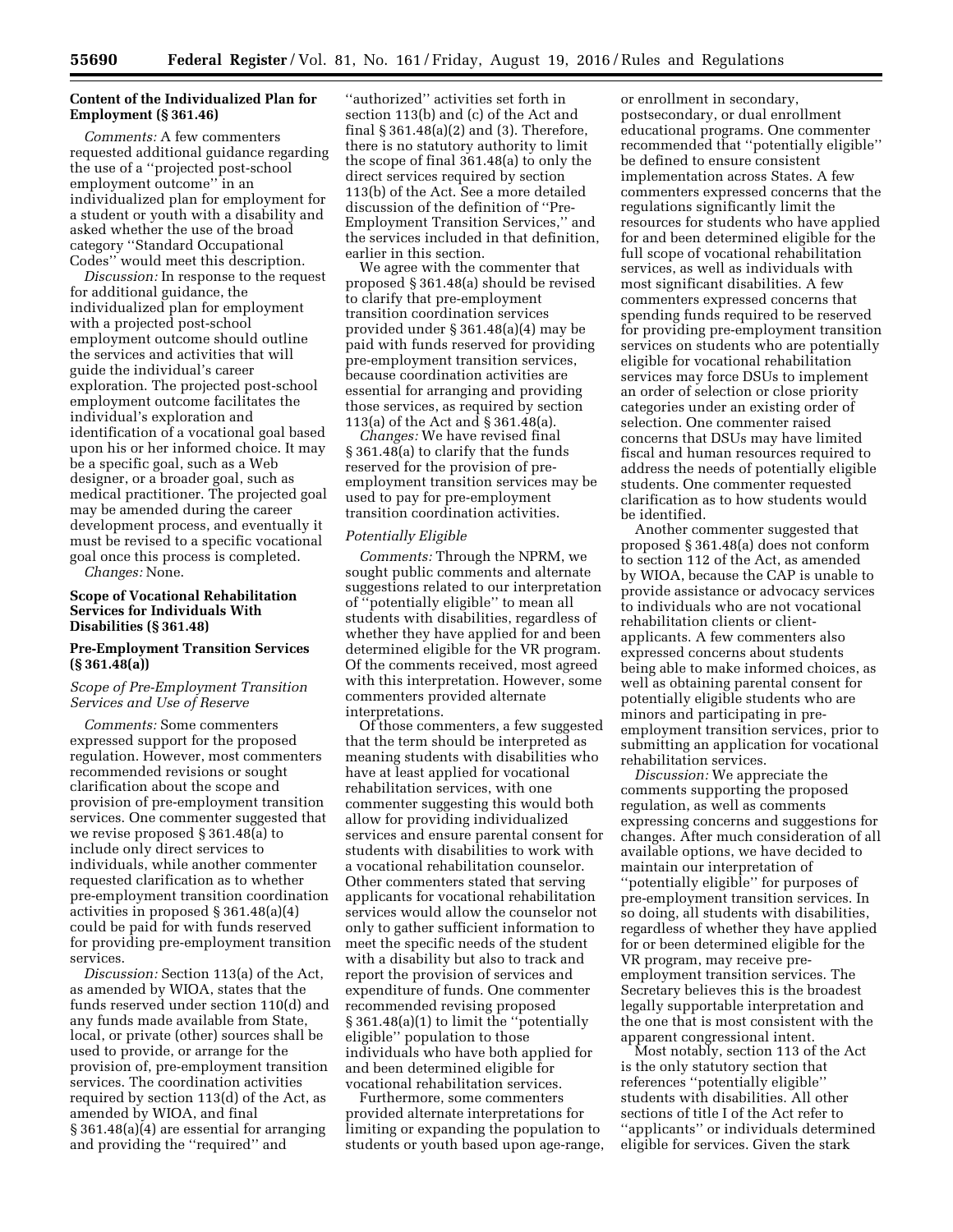contrast in the use of ''potentially eligible'' in section 113 of the Act, the Secretary believes it imperative that meaning is given to that phrase by not limiting it to individuals who have applied for or been determined eligible for the VR program.

The broader interpretation means all students with disabilities will be able to obtain much-needed pre-employment transition services and begin the early phase of job exploration without the potential delays, and the administrative burden on DSU personnel and resources, caused by application processing, eligibility determinations, assignment to an order of selection category, and development of an individualized plan for employment. However, there is nothing that precludes a DSU from taking an application as soon as a student expresses an interest in pre-employment transition services or other vocational rehabilitation services and making a timely determination of eligibility.

We want to emphasize that the phrase ''potentially eligible'' applies only in the context of pre-employment transition services. This means that students with disabilities who need individualized services beyond the scope of preemployment transition services (*e.g.,*  transition and other vocational rehabilitation services) must first apply for, and be determined eligible for, the VR program, be assigned to the appropriate category if the State is on an order of selection, and develop an approved individualized plan for employment. We recommend that DSUs request students with disabilities who are ''potentially eligible'' for vocational rehabilitation services and receiving pre-employment transition services submit an application for services as soon as possible in the event further vocational rehabilitation services are needed.

This recommendation is especially pertinent for those States that have implemented an order of selection. A student's position on the wait list for services other than pre-employment transition services, in the event the student is placed in a closed category, is based on the date of application, not the date of referral or the receipt of preemployment transition services. To provide students with disabilities an opportunity to apply for services as early as possible in the transition process and ensure a smooth transition into the VR program, it is imperative that DSUs collaborate with educational programs to identify students who may be eligible or potentially eligible for vocational rehabilitation services and engage parents and representatives. The earlier a student is placed on a wait list, the sooner his or her turn will open in the State's order in the event a State is on an order of selection.

We want to make clear that neither the Act nor these final regulations exempt these students with disabilities from the State's order of selection, if one has been implemented, or VR program requirements once they apply and are determined eligible for services. While under the order of selection regulations at § 361.36, the student could continue to receive pre-employment transition services if such services have begun, a student could not begin to receive preemployment transition services if such services had not begun prior to applying and being determined eligible. To permit such would create an exemption from the order of selection requirements and the statute does not provide such authority. However, we recognize the benefit early services can have for students. Therefore, we want to make clear that these students could receive transition services offered to groups of students and youth with disabilities under § 361.49. While not identical to pre-employment transition services, many similar services could be provided under the services to groups authority.

A detailed discussion regarding comments related to the continuation of pre-employment transition services under an order of selection is provided in the *Continuation of Pre-Employment Transition Services* section later in this *Analysis of Comments and Changes.* 

In response to the concern related to the availability of services from the CAP, section 112(a) of the Act, as amended by WIOA, specifically authorizes CAP grantees to assist individuals receiving services under sections 113 and 511 of the Act. Therefore, these individuals are clients and client-applicants for purposes of the CAP.

Finally, as discussed previously under ''Coordination with Education Officials,'' parental consent to participate in pre-employment transition services is governed by State law, as well as policies of the educational programs and the DSU. Furthermore, informed choice, as outlined in final § 361.52, applies throughout the vocational rehabilitation process; therefore, students with disabilities receiving pre-employment transition services under final § 361.48(a) must be given the opportunity to exercise their informed choice.

*Changes:* None.

## *Discretion To Provide Pre-Employment Transition Services to All Students With Disabilities*

*Comments:* One commenter requested that we clarify whether States have the option, under proposed § 361.48(a), to provide pre-employment transition services to all students with disabilities, including those who have not applied for vocational rehabilitation services. Another commenter requested that we revise the ''may'' in proposed § 361.48(a)(1) to ''shall'' in order to ensure that pre-employment transition services are provided to all students with disabilities, regardless of whether they have applied for services.

*Discussion:* We agree that clarification is necessary. Section 110(d)(1) of the Act, as amended by WIOA, requires States to reserve at least 15 percent of their Federal vocational rehabilitation allotment for providing pre-employment transition services. Moreover, section 113 of the Act, as amended by WIOA, requires States to use the reserved funds to provide, or arrange for the provision of, pre-employment transition services to all students with disabilities in need of such services who are eligible or potentially eligible for services. Therefore, the requirement to reserve and use funds for providing preemployment transition services is mandatory, not discretionary. A State must provide pre-employment transition services to all students with disabilities needing those services and may not limit or expand those services. We used the term ''may'' in proposed § 361.48(a)(1) to recognize that, for the first time, the Act permitted the delivery of pre-employment transition services to students with disabilities who have not applied for or been determined eligible for the VR program. However, we acknowledge the confusion caused by the use of the term. We therefore clarify that States must provide preemployment transition services not only to students with disabilities who have applied for vocational rehabilitation services but also to those students with disabilities who have not applied for services.

*Changes:* We have revised final § 361.48(a)(1) to clarify that DSUs must make pre-employment transition services available statewide to all students with disabilities, not just those who have applied for or been determined eligible for vocational rehabilitation services.

## *Provision of Required Activities Based on Need*

*Comments:* Some commenters requested that we clarify whether a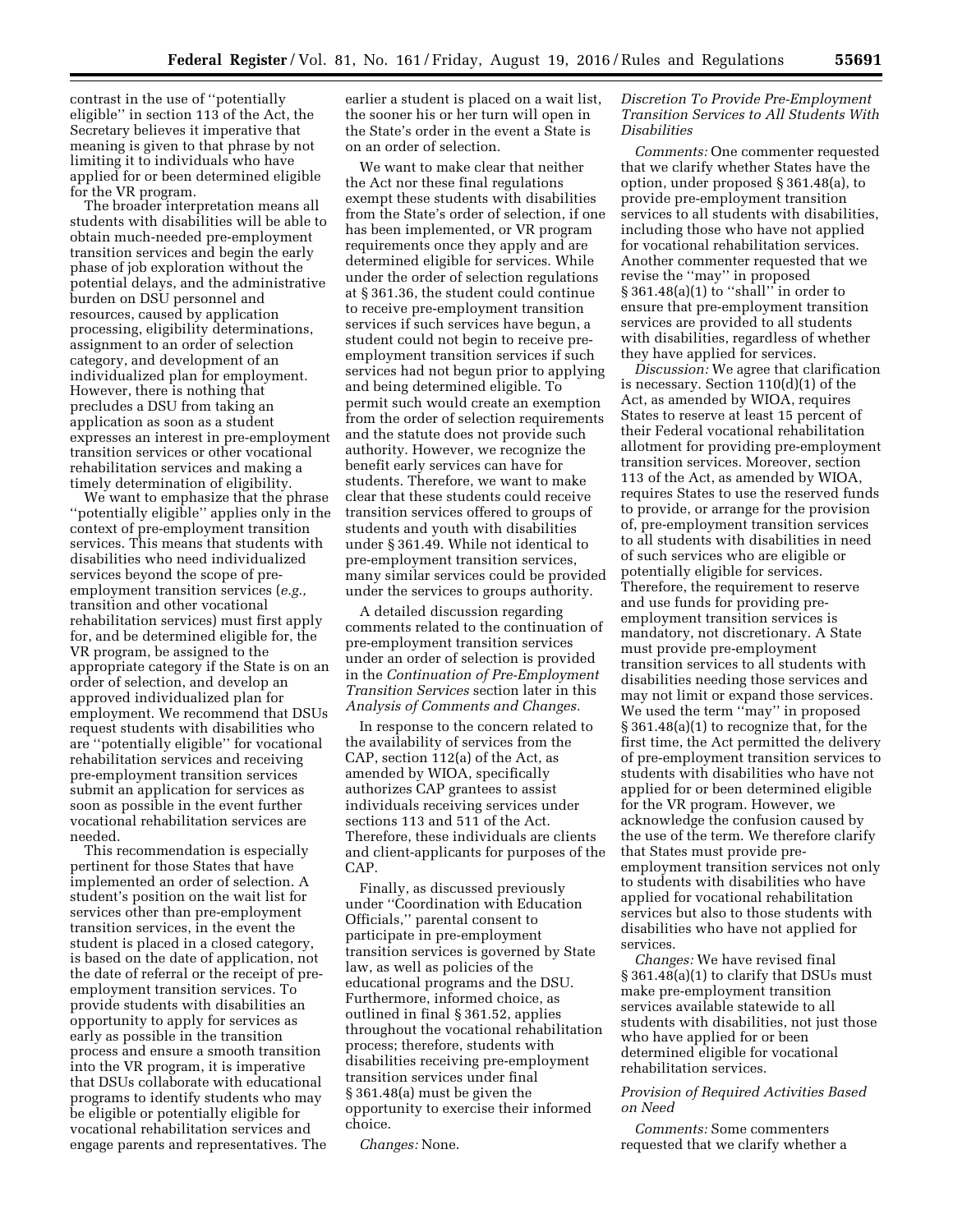student must be provided all five required services or only those required services based upon a student's need. Of these comments, many recommended the latter, as students with disabilities may not need all five activities set forth in section 113(b) of the Act, as amended by WIOA.

A few commenters requested clarification about, or criteria for, making a determination of need. One commenter also recommended that the regulations promote client choice about participating in pre-employment transition services to ensure that students are not coerced into participating in these services. Finally, one commenter expressed concern that DSUs may require students with disabilities to participate in preemployment transition services as readiness or preparatory activities before applying for vocational rehabilitation services, thereby delaying the transition from school to post-school activities.

*Discussion:* Section 113(a) and (b) of the Act, as amended by WIOA, when read in concert with each other, as well as final § 361.48(a)(2), require the DSU to make certain ''required'' preemployment transition services available to all students with disabilities who need them. However, none of these provisions mandate that all five ''required'' activities be provided to each student with a disability if all the activities are not necessary. Preemployment transition services, as is true for any vocational rehabilitation service, must be provided solely on the basis of the individual's need for that service.

Under final § 361.50, DSUs are responsible for developing policies, in consultation with the SRC, for determining the need for preemployment transition services. These policies must include clear and consistent criteria based on the needs of students identified in the comprehensive statewide needs assessment. The policies will guide the DSU, in consultation with school personnel, family members, and students with a disability, in determining which pre-employment transition services each student needs, consistent with his or her interests and informed choice.

Finally, pre-employment transition services are designed to be an early start at job exploration for students with disabilities and should enrich, not delay, transition planning, application to the VR program, and the continuum of vocational rehabilitation services necessary for movement from school to post-school activities. Neither section

113 of the Act, as amended by WIOA, nor final § 361.48(a) requires students with disabilities receiving preemployment transition services to apply for, or be determined eligible for, the VR program or to receive other vocational rehabilitation services. The Act and these final regulations maximize opportunities for achieving competitive integrated employment by imposing no requirement that would delay or hinder the student's ability to access these crucial early services or that would permit a DSU to coerce an individual to participate in any of them. However, should the student with a disability need additional vocational rehabilitation services, he or she must apply for and be determined eligible for those services. See the more detailed discussion of comments related to ''Potentially Eligible'' earlier in this section.

*Changes:* None.

## *Continuation of Pre-Employment Transition Services*

*Comments:* Some commenters expressed concerns about the continuation of pre-employment transition services and availability of reserved funds for those services once a student with a disability applies for and is determined eligible for the VR program. Of those commenters, many expressed the need for a continuation of services for those students who received pre-employment transition services prior to applying for the VR program and aging out of or exiting an educational program. Some commenters requested that States be permitted to use funds reserved under section 110(d) of the Act to continue to provide services for any student with a disability who has received pre-employment transition services and who cannot receive vocational rehabilitation services due to a State's implementation of an order of selection. One commenter suggested that those students found eligible for the VR program while, or after, receiving pre-employment transition services should be given an automatic service priority under a State's order of selection, while another commenter requested clarification as to why students with disabilities have not received a service priority under proposed § 361.36. Some commenters expressed concerns that serving students who have not applied for services, regardless of the severity of their disability, will result in a delay of services to other students who have applied and been determined eligible for vocational rehabilitation services, including individuals with the most significant disabilities. A few

commenters expressed the concern that the emphasis on serving students would limit the funds available to serve adult consumers.

*Discussion:* We understand the commenters' concerns about the continuation of services for students with disabilities after receiving preemployment transition services, as some students may apply but not be determined eligible for the VR program. Others may no longer satisfy the definition of a ''student with a disability'' because they are no longer within the required age range or are no longer participating in an education program. These issues arise only when a student with a disability who is receiving, or has received, preemployment transition services also needs other vocational rehabilitation services. All students with disabilities who apply for vocational rehabilitation services, even if they are still receiving pre-employment transition services, will be subject to all relevant requirements for eligibility, order of selection, and development of the individualized plan for employment (including its development prior to leaving school under final § 361.22(a)(2)). Neither the Act nor these final regulations exempt students with disabilities from any of these requirements, which apply to all VR program applicants.

Section  $101(a)(5)$  of the Act, as amended by WIOA, does not exempt students with disabilities receiving preemployment transition services prior to the determination of eligibility from a State's order of selection; therefore, we do not have the statutory authority to include such an exemption in final § 361.36. Nonetheless, consistent with the policy underlying prior § 361.36(e)(3), which requires a DSU to continue providing vocational rehabilitation services to individuals who had begun receiving these services under an individualized plan for employment prior to the implementation of an order of selection, it is imperative that students with disabilities not experience a disruption in the pre-employment transition services that they are receiving and that are so critical to their transition to postsecondary education and employment. Thus, we have revised final § 361.36(e)(3) by requiring DSUs implementing an order of selection to continue the provision of preemployment transition services to students with disabilities who were receiving these services prior to the determination of eligibility and assignment to a priority category. DSUs may use the funds reserved under section 110(d) and final § 361.65(a)(3)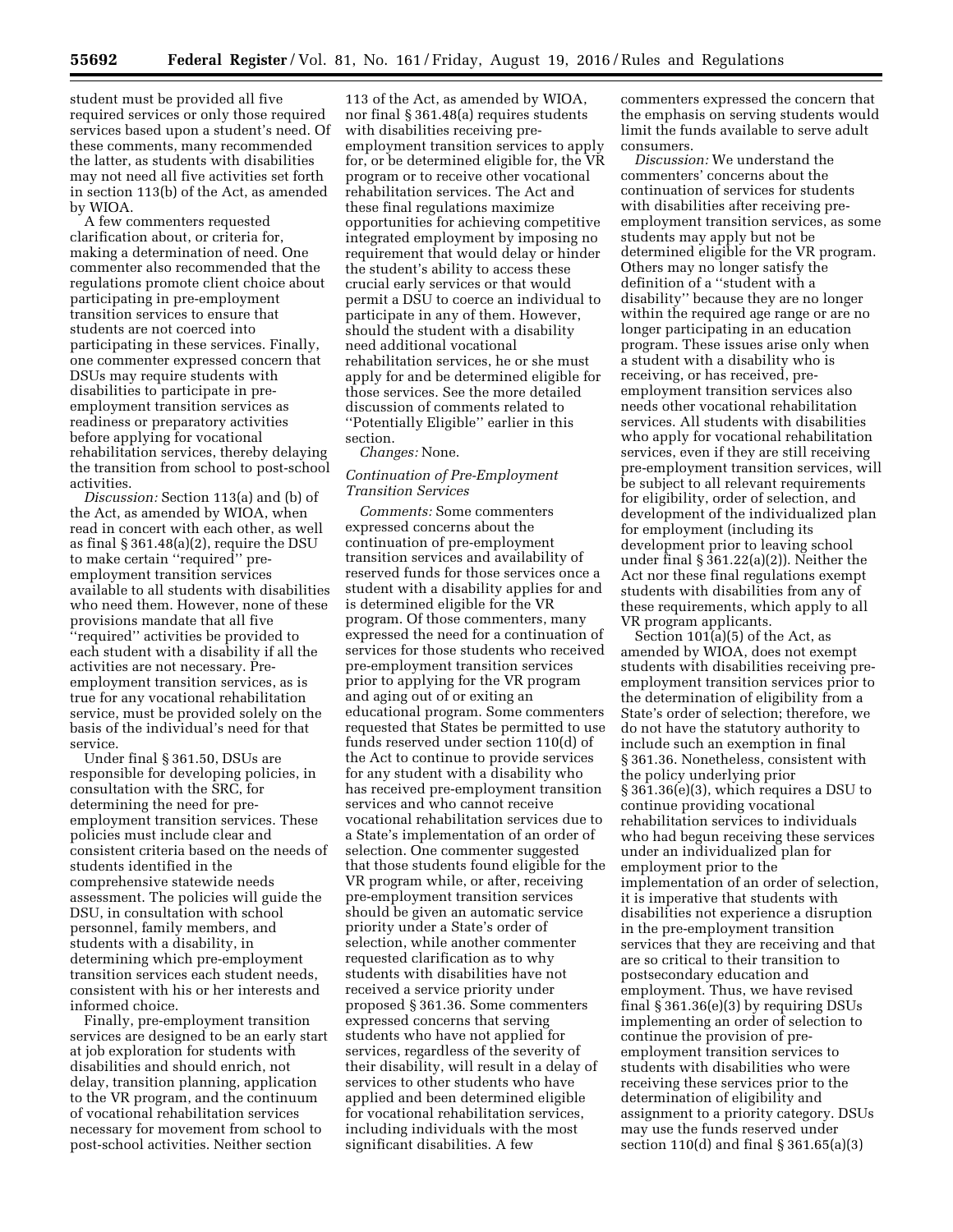for the continuation of these services. This change does not permit the DSU to provide any other transition or vocational rehabilitation services for students with disabilities assigned to closed priority categories.

As for ceasing to satisfy the definition of ''student with a disability,'' preemployment transition services under section 113 of the Act and final § 361.48(a) are available only to students with disabilities. Therefore, if an individual no longer meets the definition of a ''student with a disability,'' despite the fact that he or she has received or is receiving preemployment transition services, he or she is no longer able to receive these services under section 113 of the Act and final § 361.48(a). However, if the individual has been determined eligible for vocational rehabilitation services and has been assigned to an open category in the State's order of selection, if the State has implemented one, he or she may continue to receive the same types of pre-employment transition services under section 103(a) of the Act and final § 361.48(b), in accordance with an approved individualized plan for employment. The DSU would pay for these services with VR funds, other than those reserved for the provision of pre-employment transition services under section 113 of the Act because the reserved funds must be used solely for the provision of pre-employment transition services to individuals who satisfy the definition of a ''student with a disability.''

*Changes:* We have revised final § 361.36(e)(3) by requiring a designated State unit implementing an order of selection to continue to provide preemployment transition services to students with disabilities who have begun receiving these services prior to the determination of eligibility and assignment to a closed priority category.

#### *Required Activities*

*Comments:* Several commenters provided alternate suggestions for the required activities specified in proposed § 361.48(a)(2). One commenter recommended that States be permitted to develop their own menu of preemployment transition services, while many other commenters recommended a variety of revisions to proposed § 361.48(a)(2). Specifically, one commenter requested that job exploration counseling include actual work experience in competitive integrated employment settings. A few commenters requested that work-based learning experiences include paid or unpaid work experiences in school or community settings, as well as

experiential learning opportunities. Some commenters who recommended paid work experiences suggested that placement be aligned with the definition of competitive integrated employment. Many commenters on work-based learning experiences requested that the Department delete ''to the maximum extent possible'' from the regulation, prohibit sheltered work in segregated settings, and require that the experiences only be provided in integrated settings. However, a few commenters requested clarification as to whether entities with certificates issued by the Department of Labor under section 14(c) of the FLSA could provide pre-employment transition services.

A few commenters suggested that we revise proposed 361.48(a)(2) to conform to similar language in the Higher Education Opportunity Act of 2008 by replacing "or" with "and" in the language that governs counseling on opportunities for enrollment in comprehensive transition or postsecondary educational programs at institutions of higher education. In addition, these commenters recommended language specific to counseling on opportunities for enrollment of students with intellectual disabilities in postsecondary educational programs at institutions of higher education. A few other commenters proposed revising the focus of workplace readiness training to replace the development of social skills and independent living with a focus on soft skills, financial literacy, mobility skills, and other skills necessary for employment. Another few commenters recommended that the regulations require instruction in self-advocacy to be provided by a recognized selfadvocacy group of the individual's choosing and that peer mentoring occur during work experiences. A few commenters recommended that the required activities include outreach to and engagement of parents of students with disabilities in conjunction with parent centers and parent training information centers.

*Discussion:* We appreciate the commenters' suggestions, concerns, and requests for clarification. However, section 113(b) of the Act, as amended by WIOA, specifically itemizes the preemployment transition services that must be provided—the ''required'' activities. Furthermore, section 113(c) of the Act itemizes the pre-employment transition services that may be provided—the ''authorized'' activities in the event funds remain after providing the required activities. Given the Act's specificity about the preemployment transition services that

must be provided, as well as those that may be provided, there is no statutory basis to require additional activities or impose additional requirements, such as requiring that instruction in selfadvocacy be provided by a recognized self-advocacy group of the individual's choosing or that peer mentoring occur during work experiences.

We disagree with the commenters' request to revise  $\S 361.48(a)(2)(iii)$  to conform to similar language in the Higher Education Opportunity Act of 2008 and specifically includes programs and services for students with intellectual disabilities. Final § 361.48(a)(2)(iii) mirrors section 113(b)(3) of the Act, as amended by WIOA, and we do not believe the replacement of ''or'' with ''and'' helps to better describe the manner in which DSUs are to provide this service. In addition, Section 113(b)(3)of the Act and final § 361.48(a)(2)(iii) encompass counseling on the broad range of comprehensive transition or postsecondary education programs available to all students with disabilities, including students with intellectual disabilities. Therefore, we do not believe it is necessary to revise final § 361.48(a)(2)(iii).

Moreover, there is no statutory basis for States to develop their own menu of pre-employment transition services. Rather, under section 113(b) of the Act and final § 361.48(a)(2), each State must make all ''required'' pre-employment transition services available to students with disabilities who need such services.

Similarly, contrary to recommendations made by commenters, we do not have the authority to remove, by regulation, statutory requirements. Accordingly,  $\S 361.48(a)(2)$ (ii) must be consistent with section 113(b)(2) of the Act, as amended by WIOA, which requires that work-based learning experiences occur in integrated settings to the maximum extent possible. While we agree with commenters that workbased learning experiences in integrated settings are optimal, the Act's use of the phrase ''to the maximum extent possible'' leaves open the possibility for work-based learning experiences in nonintegrated settings. Consequently, we cannot require that all work-based learning experiences occur in integrated settings. However, DSUs should exhaust all opportunities for work-based learning experiences in competitive integrated employment settings before considering provision of these services in non-integrated work settings, as appropriate for the needs, and consistent with the informed choice, of the individual student with a disability,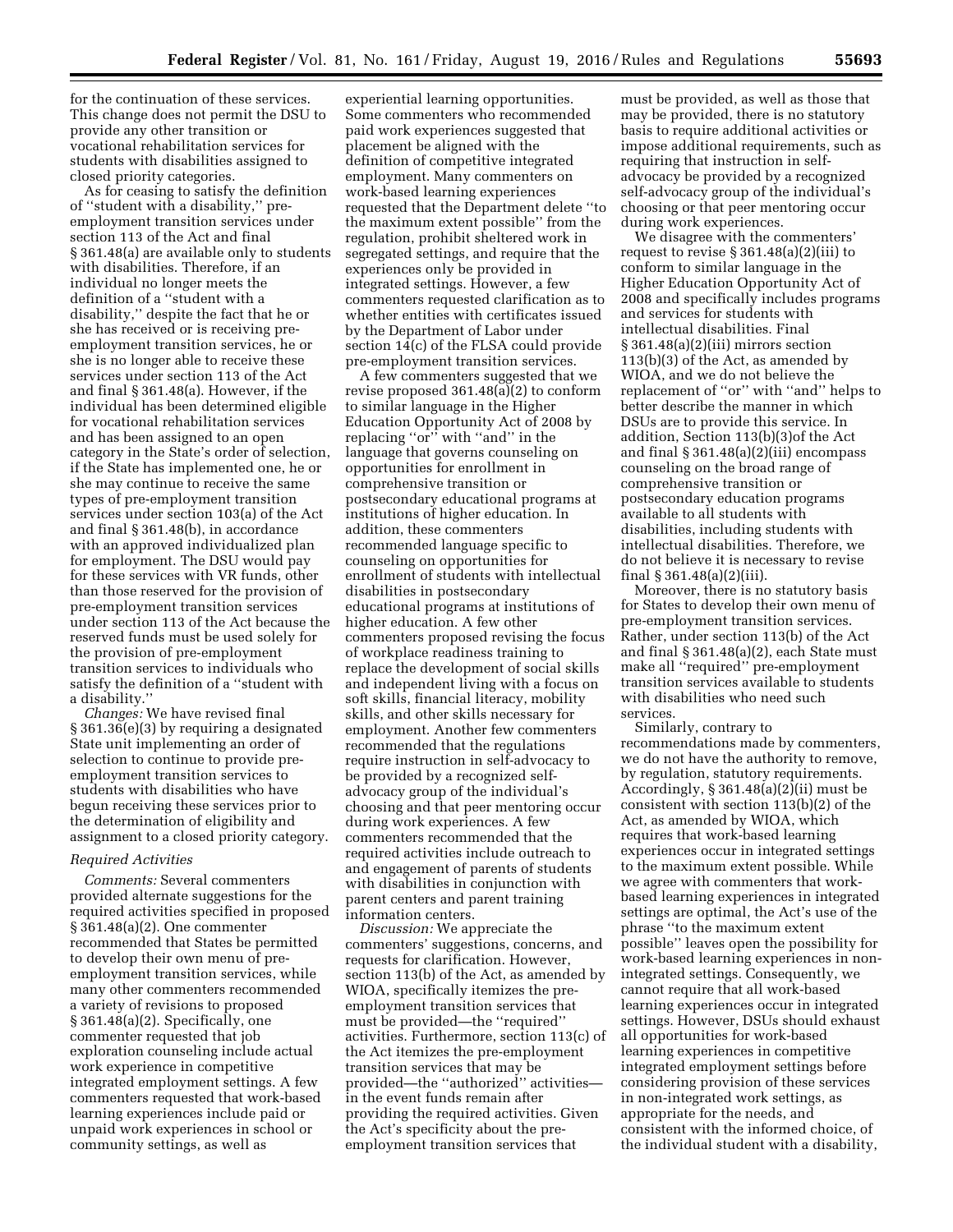and his or her family or guardian, as applicable.

Having said this, the Department agrees that actual work experiences in integrated settings, rather than simulated or mock experiences in sheltered environments, provide students with disabilities with the most beneficial opportunities for job exploration, work-based learning, work readiness, and peer mentoring. The Secretary believes that DSUs, to the maximum extent possible, should provide work-based learning experiences, which may be paid or unpaid, through actual work experiences in integrated community environments to prepare students with disabilities for community-based competitive integrated employment, instead of using classrooms and educational facilities as settings for work-based learning experiences that segregate, replicate the tasks performed in adult sheltered employment, and often result in referrals to segregated employment settings following exit from school.

If these are paid work-based learning experiences, students with disabilities must be paid competitive wages to the extent competitive wages are paid to students without disabilities. Training stipends are also permissible for students with disabilities to the same extent that they are provided to students without disabilities participating in these experiences. Similarly, nothing in the Act prohibits States from coordinating the provision of preemployment transition services with entities that hold certificates issued by the Department of Labor under section 14(c) of the FLSA. However, the Department strongly encourages training in competitive integrated settings to prepare students for competitive integrated employment. In addition, there is no statutory basis here to require that self-advocacy instruction be provided by a specific entity.

We agree that engaging students' parents or representatives is essential to their participation in pre-employment transition services and vital to their success. Since DSUs will be delivering pre-employment transition services to students with disabilities at a much younger age, parents must be involved, as required by State law and the policies of educational agencies and the DSU. We encourage DSUs to provide information regarding the application process and availability of services to all students with disabilities, and their parents or representatives, early in the transition process. As such, parent centers funded through the Rehabilitation Act and the IDEA may

serve as mechanisms for outreach to, and engagement of, parents. *Changes:* None.

## *Continuum of Services*

*Comments:* A few commenters requested clarification about ''required activities'' under pre-employment transition services in § 361.48(a)(2). One commenter stated that pre-employment transition services appear to be a continuum of services and requested clarification as to whether a student might initially receive a general level of pre-employment transition services and then later receive a customized level of pre-employment transition services. Another commenter requested clarification as to how individualized pre-employment transition services would be funded for a student or youth with a disability who is not a vocational rehabilitation client. One commenter suggested that general pre-employment transition services be reserved for students who are potentially eligible for the VR program, while reserving individualized level pre-employment transition services for those students with disabilities determined eligible for vocational rehabilitation services. The same commenter suggested that preemployment transition services be directed toward determining whether further vocational rehabilitation services are required for the individual to be successful in securing and maintaining employment. A few commenters requested clarification of the difference between employment assistance under pre-employment transition services and transition services, including the role of the vocational rehabilitation counselor.

*Discussion:* In response to requests for clarification, DSUs may provide, or arrange for the provision of, ''required'' pre-employment transition services to students with disabilities in classroom, employment, or community (group) settings. These services may be general in nature for students with disabilities who have not applied and been determined eligible for vocational rehabilitation services. As a student progresses through the vocational rehabilitation process by applying and being determined eligible for services, the DSU will have the information necessary to conduct assessments and provide more individualized and customized services to address the student's particular needs. But in some instances DSUs may nonetheless have sufficient information to provide individualized pre-employment transition services to students with disabilities who have not applied and been determined eligible for vocational rehabilitation services. Thus, we decline

to require in final § 361.48(a)(2) that providing more individualized preemployment transition services be limited to students with disabilities who have applied and been determined eligible for vocational rehabilitation services.

Finally, section 113 requires that DSUs use the funds reserved under section 110(d) of the Act, as amended by WIOA, to provide pre-employment transition services not only to students with disabilities who are eligible for vocational rehabilitation services but also to students with disabilities who are potentially eligible for vocational rehabilitation services, which includes all students with disabilities regardless of whether they have submitted an application for these services.

Examples of the five ''required'' activities and how they may be provided in either a group or individualized setting include, but are not limited to, the following:

One, general job exploration counseling may be provided in a classroom or community setting and include information regarding indemand industry sectors and occupations, as well as non-traditional employment, labor market composition, administration of vocational interest inventories, and identification of career pathways of interest to the students. Job exploration counseling provided on an individual basis might be provided in school or the community and include discussion of the student's vocational interest inventory results, in-demand occupations, career pathways, and local labor market information that applies to those particular interests.

Two, work-based learning experiences in a group setting may include coordinating a school-based program of job training and informational interviews to research employers, worksite tours to learn about necessary job skills, job shadowing, or mentoring opportunities in the community. Workbased learning experiences on an individual basis could include work experiences to explore the student's area of interest through paid and unpaid internships, apprenticeships (not including pre-apprenticeships and Registered Apprenticeships), short-term employment, fellowships, or on-the-job trainings located in the community. These services are those that would be most beneficial to an individual in the early stages of employment exploration during the transition process from school to post-school activities, including employment. Should a student need more individualized services (*e.g.,* job coaching, orientation and mobility training, travel expenses,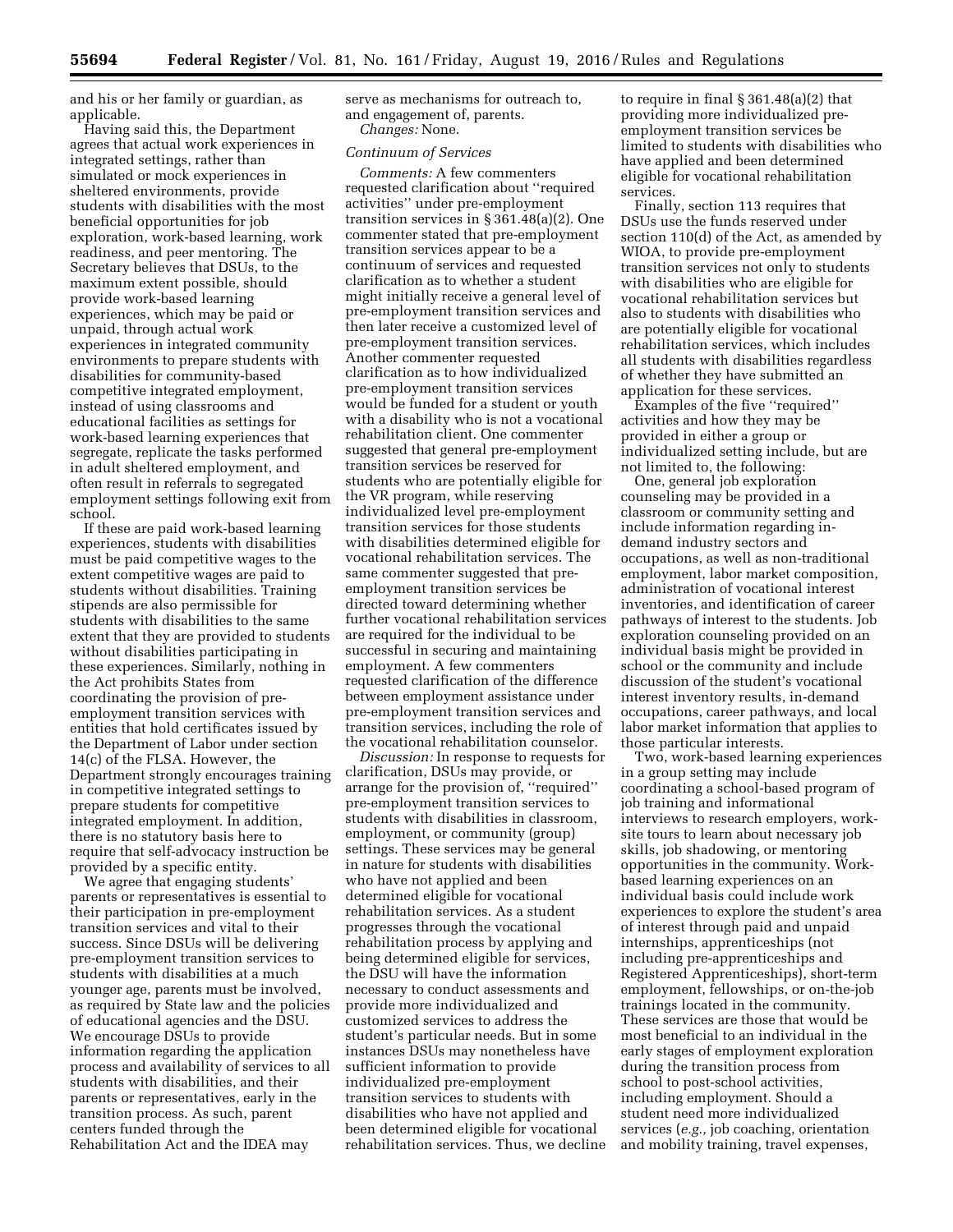uniforms or assistive technology), he or she would need to apply and be determined eligible for vocational rehabilitation services and develop and have an approved individualized plan for employment.

Three, counseling on opportunities for enrollment in comprehensive transition or postsecondary educational programs at institutions of higher education in a group setting may include information on course offerings, career options, the types of academic and occupational training needed to succeed in the workplace, and postsecondary opportunities associated with career fields or pathways. This information may also be provided on an individual basis and may include advising students and parents or representatives on academic curricula, college application and admissions processes, completing the Free Application for Federal Student Aid (FAFSA), and resources that may be used to support individual student success in education and training, which could include disability support services.

Four, workplace readiness training may include programming to develop social skills and independent living, such as communication and interpersonal skills, financial literacy, orientation and mobility skills, jobseeking skills, understanding employer expectations for punctuality and performance, as well as other ''soft'' skills necessary for employment. These services may include instruction, as well as opportunities to acquire and apply knowledge. These services may be provided in a generalized manner in a classroom setting or be tailored to an individual's needs in a training program provided in an educational or community setting.

Five, instruction in self-advocacy in a group setting may include generalized classroom lessons in which students learn about their rights, responsibilities, and how to request accommodations or services and supports needed during the transition from secondary to postsecondary education and employment. During these lessons, students may share their thoughts, concerns, and needs, in order to prepare them for peer mentoring opportunities with individuals working in their area(s) of interest. Further individual opportunities may be arranged for students to conduct informational interviews or mentor with educational staff such as principals, nurses, teachers, or office staff; or they may mentor with individuals employed by or volunteering for employers, boards, associations, or organizations in

integrated community settings. Students may also participate in youth leadership activities offered in educational or community settings.

The wide variety of pre-employment transition services described in these examples is designed to be an early start at job exploration for students with disabilities. DSUs are not to use these activities as assessment services for the purpose of determining whether additional vocational rehabilitation services are needed, or if the individual will be successful in employment. In response to commenters' requests for clarification of the difference between employment assistance under preemployment transition services and transition services, see more detailed descriptions of the distinctions between the two types of services in the *Transition Services (section 361.5(c)(55))* and *Scope of Pre-Employment Transition Services and Use of the Reserve* sections earlier in this section B.

*Changes:* None.

*Other Vocational Rehabilitation Services as Pre-Employment Transition Services* 

*Comments:* A few commenters recommended that we interpret the scope of required activities under section 113 of the Act, as amended by WIOA, to include both support services and individualized vocational rehabilitation services necessary to participate in pre-employment transition services. The commenters requested that the funds reserved for providing pre-employment transition services also be permitted to pay for services provided under section 103(a) of the Act, as amended by WIOA, and proposed § 361.48(b), including, but not limited to job coaching services, maintenance, transportation to and from work-based learning experiences, travel, uniforms, tools, sign language interpreters, reasonable accommodations, assistive technology, independent living, and orientation and mobility services for students who are blind. One commenter requested that pre-employment transition services be expanded to include all transition services for students determined eligible for vocational rehabilitation services. Another commenter requested that we include all services listed on an individualized plan for employment within the scope of pre-employment transition services, including postsecondary education and training costs.

*Discussion:* Section 113 of the Act, as amended by WIOA, and final § 361.48(a) set out a list of pre-employment

transition services that must be made available to all students with disabilities who are eligible or potentially eligible for vocational rehabilitation services (''required'' activities), as well as those that may be provided (''authorized'' activities). Under section 113(a) of the Act, the funds required to be reserved for pre-employment transition services must be used solely for providing preemployment transition services. Therefore, the Department has no statutory authority to expand or limit the pre-employment transition services listed in section 113 of the Act, as amended by WIOA. Furthermore, if a student with a disability needs any additional individualized vocational rehabilitation services, including those necessary for participating in preemployment transition services, such as those provided under final § 361.48(b), the student must apply and be determined eligible for vocational rehabilitation services and develop an individualized plan for employment that includes the additional necessary services. These additional services must be charged as a vocational rehabilitation expenditure separate from the funds reserved for providing pre-employment transition services.

*Changes:* None.

## *Pre-Employment Transition Coordination Activities*

*Comments:* A few commenters expressed concerns that proposed § 361.48(a)(4) did not permit alternate means of participation in the meetings required by section 113 of the Act, as amended by WIOA, and permitted in section 103(b)(6) of the Act. Many commenters recommended we include language to allow for alternate means of participation in meetings as vocational rehabilitation counselors may not be available to participate in all individualized education program or person-centered planning meetings across a State.

A few commenters stated that preemployment transition coordination activities must occur between DSUs and parent training and information centers funded by the Office of Special Education Programs and RSA to ensure that parental outreach concerning the benefits of pre-employment transition services is coordinated among these federally funded centers.

*Discussion:* We agree that alternate means for participating in preemployment transition coordination activities (*e.g.,* video conferences and teleconferences) could minimize travel time and costs and maximize both the number of individualized education program and person-centered planning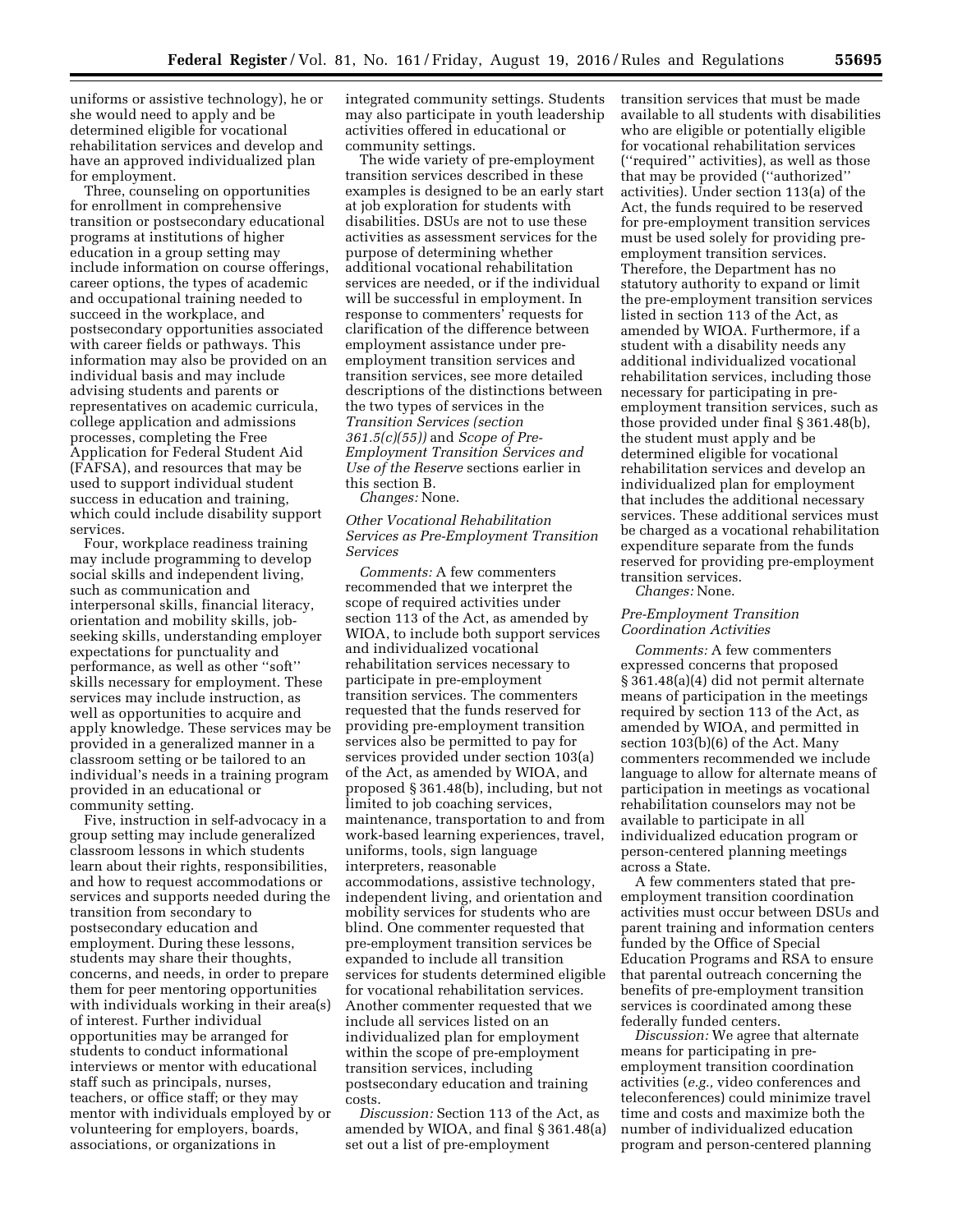meetings in which a vocational rehabilitation counselor could participate, as well as the number of direct services a vocational rehabilitation counselor could provide to students with disabilities. Although § 361.48(a)(4), both as proposed and final, does not explicitly permit DSUs to use alternate means to participate in individualized education program or person-centered planning meetings, it does not prohibit them. DSUs may therefore use these alternate means.

Decisions on how to conduct meetings is a matter of agency administration. Conducting these meetings via alternate means would be consistent with the explicit authority to conduct alternate format meetings under section  $101(a)(11)(D)(i)$  of the Act and final § 361.22(b)(1). Additionally, section 614(f) of the IDEA and its implementing regulations in 34 CFR 300.328 allow the parent of a child with a disability and a public agency to agree to use alternative means of meeting participation requirements, such as video conferences and conference calls, when conducting individualized education program team meetings and placement meetings under the IDEA, as well as carrying out administrative matters under section 615 of the IDEA (such as scheduling, exchange of witness lists, and status conferences). Since the Act and the IDEA provide for alternate means for conducting meetings very similar to those required by section 113 of the Act and final § 361.48(a), DSUs may use alternate means to conduct these meetings as well. We do not believe a regulatory change is necessary to accomplish this.

We agree that coordinating with federally funded parent centers is a mechanism that would help parents of students with disabilities understand the benefits of pre-employment transition services. Section 113(d) of the Act, as amended by WIOA, however, does not require this. The statute is clear that the funds reserved for providing pre-employment transition services must only be spent on the activities specified in section 113 of the Act, as amended by WIOA, and final § 361.48(a). Given the Act's specificity of the activities that constitute preemployment transition services, there is no statutory authority for final § 361.48(a)(4) to include any additional required coordination responsibilities. *Changes:* None.

#### *Documentation and Reporting*

*Comments:* Some commenters requested clarification as to how States should document the provision and costs of pre-employment transition

services for students with disabilities who have not yet applied and been determined eligible for vocational rehabilitation services and for whom limited personal information is available. Additionally, one commenter requested additional guidance about the tracking of funds expended on groups of students who have not applied or been determined eligible for the VR program.

A few commenters requested flexibility in the reporting of preemployment transition services because it is burdensome for DSUs to develop and implement tracking systems for a large potentially eligible population. These commenters also stated this tracking could be difficult because DSUs may not have access to the personal identifying information, including Social Security numbers, typically used to document and report vocational rehabilitation services provided. A few commenters suggested that the Department establish reporting requirements for pre-employment transition services that are similar to the child count reporting requirements under the IDEA. One commenter requested clarification regarding reporting requirements for the funds reserved for providing pre-employment transition services and whether expenditures are only to be reported during the time period for which an individual meets the definition of a student with a disability or during the entire fiscal year in which the individual was served.

*Discussion:* Because sections 110(d) and 113 of the Act require a State to reserve and use at least 15 percent of its total vocational rehabilitation allotment for providing, or arranging for the provision of, pre-employment transition services to students with disabilities, it will be critical that the DSU implement administrative methods and procedures that ensure proper data collection and financial accountability of these reserved funds, as required by final § 361.12 and 2 CFR 200.302 of the Uniform Guidance. In addition, section  $101(a)(10)(C)$  of the Act, as amended by WIOA, expands the VR program-specific data that DSUs must report, including data elements related to students with disabilities who are receiving preemployment transition services. These reporting requirements are included in final § 361.40(a) to ensure that the Secretary has the information needed to assess the performance of the VR program, especially with regard to providing pre-employment transition services to students with disabilities.

Although the Department recognizes the burden placed on DSUs to develop procedures for tracking pre-employment

transition services and related expenditures for students who have not yet applied or been determined eligible for vocational rehabilitation services, DSUs are required by section 101(a)(10)(C) of the Act to do so in order to properly account for, and report, the provision of pre-employment transition services and the reserved funds spent on those services. Moreover, the State's accounting procedures must be such that the DSU will be able to complete accurately all required forms, including financial reports, that show the reservation and use of these funds for this purpose, as required by final § 361.12 and 2 CFR 200.302.

The Department does not have the authority to grant exceptions from, or waivers of, these reporting requirements. Regardless of whether students with disabilities are receiving pre-employment transition services without having applied or been determined eligible for vocational rehabilitation services, *i.e.* by virtue of the fact they are ''potentially eligible'' for the program, if Federal funds are being spent, expenditures must be tracked and monitored in accordance with final § 361.12 and the Uniform Guidance in 2 CFR 200.302 (Financial Management) and 200.328 (Monitoring), as well as the Federal cost principles in 2 CFR 200.403 (Allowability), 200.404 (Reasonable) and 200.405 (Allocable). Furthermore, the Department issued Policy Directive (PD) 15–05 on February 5, 2015, which provided technical assistance on reporting the total Federal expenditures for providing preemployment transition services. We appreciate the commenters' proposed alternate suggestions for reporting. However, the Department uses the SF– 425 to collect financial data from DSUs so that it can monitor the financial status of the VR program and assess grantee compliance with Federal fiscal requirements under the VR program, including requirements for the reservation and use of funds for providing pre-employment transition services.

As they have been required to do for many years, DSUs must submit completed SF–425 reports semiannually. The end dates for each reporting period in a fiscal year are March 31 and September 30. Semiannual reports must be submitted no later than 45 days after the end of the reporting period. Final reports must be submitted no later than 90 days after the period of performance. ''Period of performance'' means the time during which the non-Federal entity may incur new obligations to carry out the work authorized under the Federal award.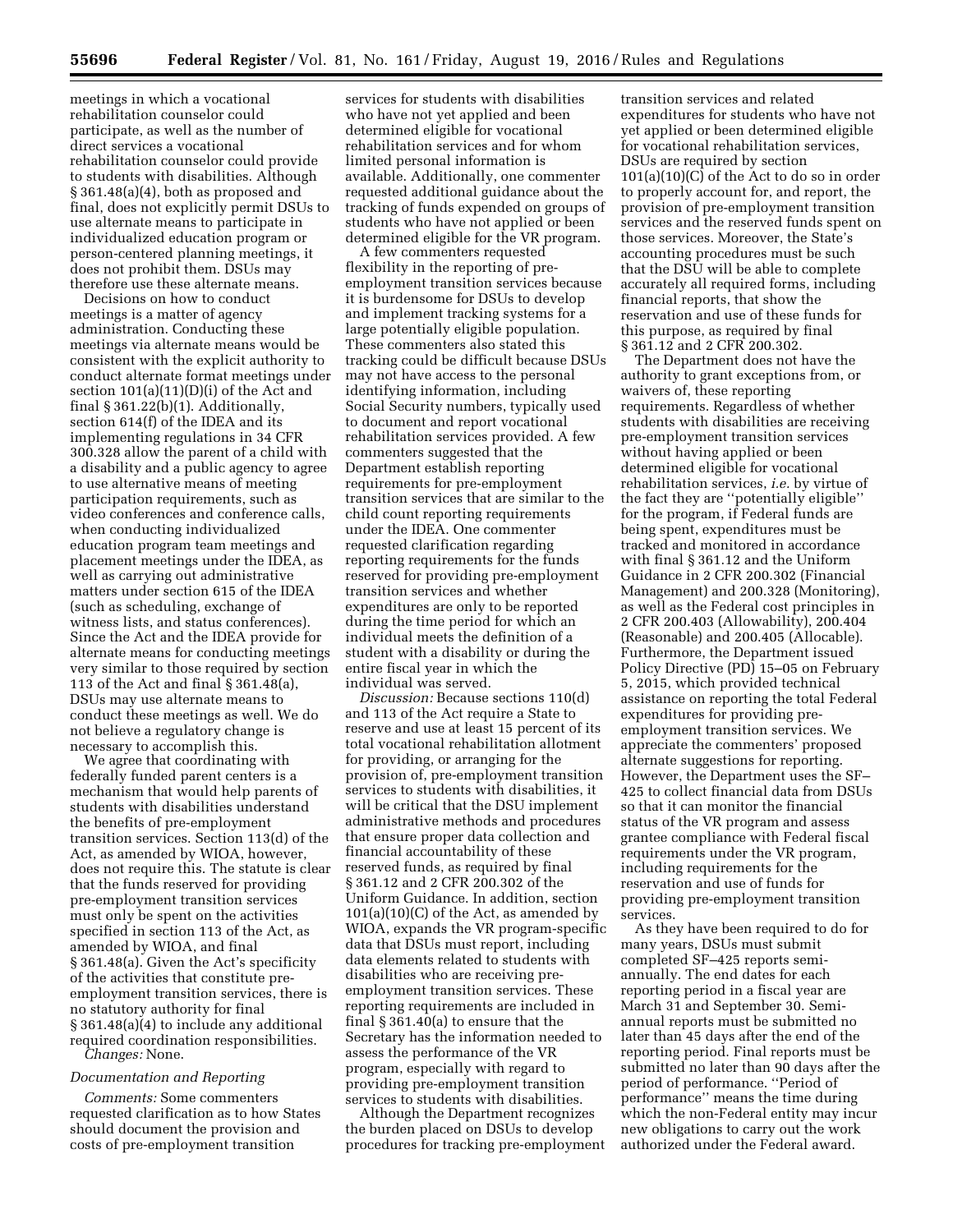These final regulations do not affect any of these reporting requirements. To ensure the proper accounting and reporting of services provided and funds expended, especially with regard to preemployment transition services, DSUs must track and report data on students with disabilities until they no longer meet the definition of a student with a disability. At that point, DSUs must track and report services provided to, and funds expended on, these individuals as they would any other individual receiving vocational rehabilitation services.

*Changes:* None.

#### *Performance Measures*

*Comments:* A few commenters expressed concern that pre-employment transition services and expenditure of funds are not included in the proposed common performance accountability measures. These commenters recommended that we revise the common performance accountability measures to include and evaluate these services. One commenter requested clarification regarding how group service expenditures would inform statistical adjustment model calculations, as it was unclear how the ratio of reportable individuals to participants may reflect on the performance of a DSU.

*Discussion:* The VR program is no longer subject to its own set of performance standards and indicators established by the Department, as it had been prior to the enactment of WIOA. Because the common performance accountability indicators are mandated by section 116(b) of title I of WIOA and apply to all six core programs of the workforce development system, including the VR program, the Departments of Education and Labor do not have the authority to establish additional performance accountability indicators beyond those identified in the statute. However, section 106(a)(2) of the Act and section 116(b)(1)(A)(ii) of title I of WIOA permit States to develop additional accountability measures to evaluate the performance of the core partners in the workforce development system. We intend to monitor State implementation of pre-employment transition services and expenditure of funds during our annual review and periodic on-site monitoring of State VR agencies to identify areas of concern and the need for technical assistance. The Departments of Education and Labor address the remaining comments in the joint final regulations implementing the performance accountability system under title I of WIOA, and published

elsewhere in this issue of the **Federal Register**.

*Changes:* None.

*Services for Individuals Who Have Applied for or Been Determined Eligible for Vocational Rehabilitation Services (§ 361.48(b))* 

*Comments:* A few commenters supported proposed § 361.48(b)(18) and agreed that youth may be provided transition services that are similar to pre-employment transition services under an individualized plan for employment. Another commenter requested that proposed § 361.48(b)(18) require DSUs to provide students and youth with disabilities an application for vocational rehabilitation services at the beginning of the transition process. A few commenters expressed concerns regarding the expansion of services for students and youth with disabilities at the expense of other individuals with disabilities served by DSUs. One commenter expressed such concerns in terms of potential harm to the Randolph-Sheppard program.

Some commenters requested that we identify the services, including transition services, that would be allowable if provided by community rehabilitation programs that hold section 14(c) certificates under the FLSA. A few commenters recommended that the regulations prohibit DSUs from contracting with section 14(c) certificate holders to provide transition services. One commenter requested that we clarify if entities holding section 14(c) certificates may provide transition services and proposed alternatives for providing these services if they may not.

One commenter requested that incentives be added for providing transition services or supported employment services.

*Discussion:* We appreciate the support for, and consideration given by commenters to, proposed § 361.48(b)(18). We agree that students and youth with disabilities should receive adequate information and applications for vocational rehabilitation services at the beginning of the transition from secondary programs to post-secondary activities. A DSU may provide the information and application under final §§ 361.41 and 361.52, which require the DSU to establish and implement standards for promptly processing referrals, informing individuals of application requirements, and facilitating individuals' informed choice as they transition. Therefore, we do not believe it is necessary to add further requirements to final § 361.48(b)(18).

We acknowledge that the heightened emphasis on providing services to students and youth with disabilities may cause some DSUs concern about their ability to serve all individuals. We believe that the process for implementing an order of selection established within section 101(a)(5) of the Act, as amended by WIOA, is adequate to address these concerns in the event that vocational rehabilitation services cannot be provided to all eligible individuals.

We acknowledge the commenters' support and concerns about section 14(c) certificate holders providing transition and other vocational rehabilitation services. While the Act does not prohibit community rehabilitation programs that are section 14(c) certificate holders from providing transition or other vocational rehabilitation services or training in sheltered settings, section 511 of the Act prohibits local and State educational agencies from entering into a contract or other arrangement with section 14(c) entities for the purpose of operating a program for youth with disabilities under which work is compensated at a subminimum wage. The Department strongly encourages training in competitive integrated settings to prepare students for competitive integrated employment, as stated in the discussion of ''required'' activities in final § 361.48(a) and discussed in more detail in *Required Activities* earlier in this section B. There is no statutory basis for requiring or permitting incentive payments for providing vocational rehabilitation services, including transition and supported employment services.

*Changes:* None.

## *Scope of Vocational Rehabilitation Services for Groups of Individuals With Disabilities (§ 361.49)*

*Comments:* A few commenters sought clarification of, or suggested revisions to, proposed § 361.49(a)(7) governing the provision of transition services for groups of youth and students with disabilities. Of these, one commenter questioned whether transition services may be provided under this authority to students and youth with disabilities who have not applied or been determined eligible for vocational rehabilitation services. Similarly, another commenter suggested that DSUs be required to provide an application to all students and youth with disabilities receiving transition services under proposed § 361.49(a)(7). One commenter communicated concerns that allowing transition services under this authority will lead to students and youth with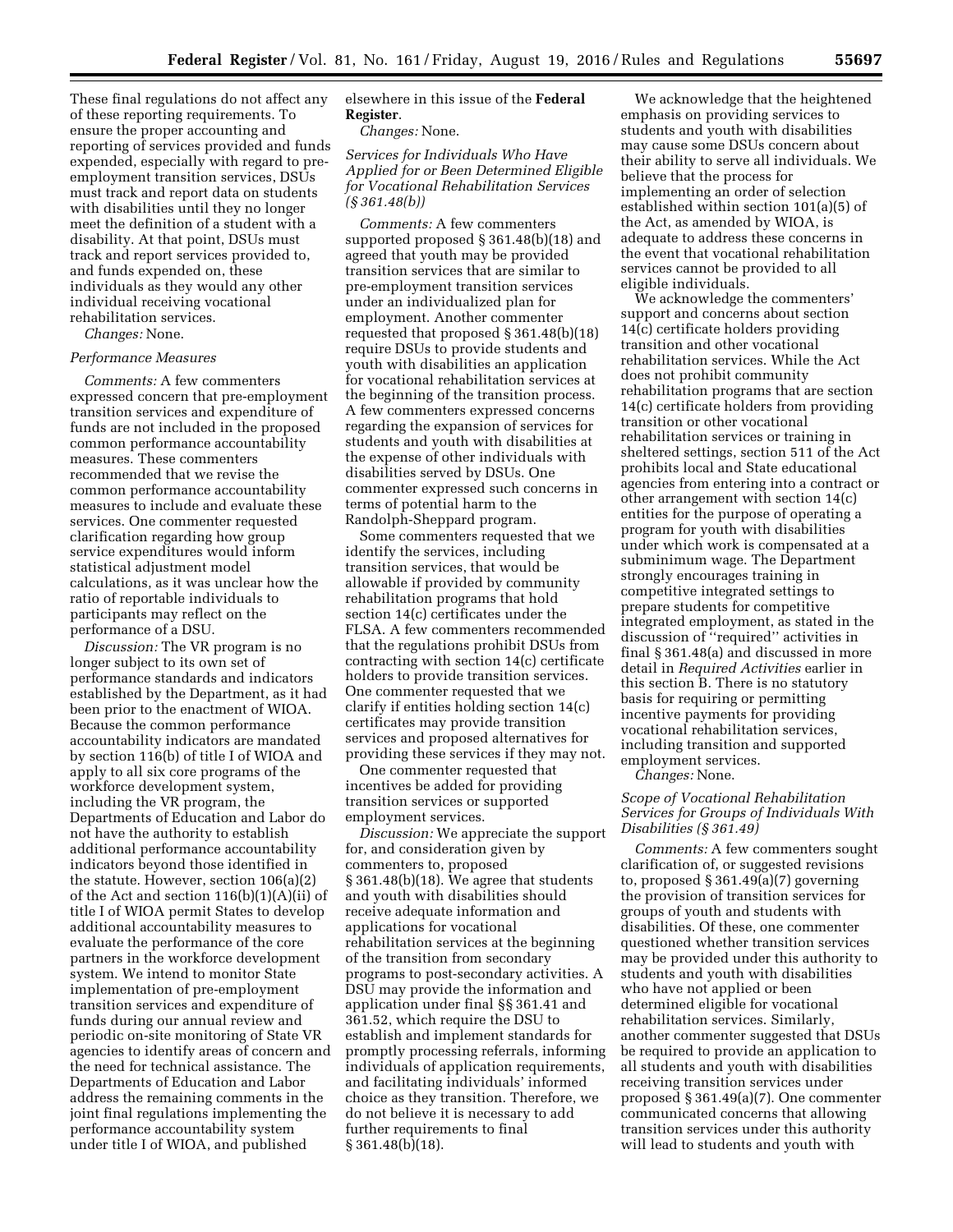disabilities receiving services in segregated environments. Another commenter suggested that preemployment transition services under proposed § 361.49 be limited to group orientations. Yet another commenter supported providing transition services for groups of students and youth with disabilities and then providing transition services to this population under final § 361.48(b) if more individualized services are necessary.

One other commenter suggested that we add the term ''competitive integrated employment'' to proposed § 361.49(a)(7) to emphasize that transition services for groups of students and youth with disabilities are to support the achievement of competitive integrated employment. The same commenter recommended that we add outreach to and engagement of parents to § 361.49(a)(7) as an allowable service to groups. Finally, one commenter requested clarification of how informed choice of both the individual and the individual's representative would be provided and documented if transition services are provided to groups of youth and students with disabilities.

*Discussion:* We appreciate all of these comments. A student with a disability or a youth with a disability is not required to have applied or been determined eligible for vocational rehabilitation services to receive general transition services provided to groups under section 103(b)(7) of the Act, as amended by WIOA, and final § 361.49(a)(7). Therefore, a DSU may, but is not required to, provide or collect applications from students and youth with disabilities receiving transition services under final § 361.49(a)(7). Students with disabilities may receive these services in a variety of settings, including classroom, employment, and community-based settings. However, the Department strongly encourages DSUs to provide these services in integrated settings to the maximum extent possible to best prepare students and youth with disabilities for competitive integrated employment. Furthermore, students and youth with disabilities may continue to receive generalized transition services under this authority while also receiving individualized vocational rehabilitation services under an individualized plan for employment pursuant to section 103(a) of the Act and final § 361.48(b).

Pre-employment transition services may be provided in a group setting to students with disabilities who have not applied or been determined eligible for vocational rehabilitation services, as discussed in the examples in final § 361.48(a). Contrary to the assumption

in some comments, pre-employment transition services cannot be provided to students with disabilities as a service for groups under section 103(b)(7) of the Act, as amended by WIOA, or final § 361.49(a)(7). Pre-employment transition services must only be provided under section 113 of the Act and final § 361.48(a).

The intent of these generalized transition services when provided under final § 361.49(a)(7) is to benefit groups of students and youth with disabilities. We understand the concern that these services are limited to only students and youth with disabilities. Transition services provided under final § 361.48(b) under an individualized plan for employment are more individualized in nature, and the settings in which they are delivered are typically more diverse.

We agree that the purpose of transition services to groups should ultimately be achieving competitive integrated employment for students and youth with disabilities consistent with the purpose of the VR program set forth in final § 361.1. Nonetheless, the transition services provided under final § 361.49(a)(7) are not limited to those individuals who have been determined eligible for the VR program and who are pursuing an employment outcome in competitive integrated employment or supported employment. Therefore, we cannot require that the transition services authorized in final section 361.49(a)(7) be provided only for the purpose of assisting students and youth with disabilities to obtain competitive integrated employment.

We also agree that the families of students and youth with disabilities should be involved in all transition services, even though section 103(b) of the Act, as amended by WIOA, does not specifically include outreach to and engagement of parents within its requirements. Neither the Act nor these final regulations prohibit a DSU from providing outreach to, and engaging parents in, the provision of transition services under final § 361.49(a)(7).

Finally, informed choice, as outlined in final § 361.52, applies throughout the vocational rehabilitation process; therefore, students and youth with disabilities receiving transition services under final § 361.49(a)(7) must be given the opportunity to exercise their informed choice.

*Changes:* None.

C. Fiscal Administration of the VR Program

Section C includes the *Analysis of Comment and Changes* to the regulations in subpart C of part 361 that

pertain to the fiscal administration of the VR program and covers requirements for matching funds, maintenance of effort, program income, and the allotment and payment of funds. The analysis is presented by topical headings relevant to sections of the regulations in the order they appear in part 361 as listed.

### **Topical Headings**

- Matching Requirements (§ 361.60) Third-Party In-Kind Contributions Additional Sources of Match Differences Between Prior and Proposed Regulations Maintenance of Effort Requirements (§ 361.62) Program Income (§ 361.63) Waiver Legal Basis Pre-Employment Transition Services
	- Amount of Program Income Earned
	- Addition Alternative
- Allotment and Payment of Federal Funds for Vocational Rehabilitation Services (§ 361.65)
	- Exemption from the Reservation of Funds Requirement for Pre-Employment Transition Services
	- Use of Reserved Funds for Other Vocational Rehabilitation Services
	- Amount of Funds to Be Reserved
	- Application of the Reservation of Funds to the State and to the State Allotment
	- Effect of Reallotment and Carryover on the Reservation of Funds
	- Administrative Costs
	- Tracking of the Reserved Funds
	- Use of Reserved Funds for Authorized Activities

#### **Matching Requirements (§ 361.60)**

## *Third-Party In-Kind Contributions*

*Comments:* Several commenters requested that the Department either include third-party in-kind contributions as an allowable source of match under the VR program or clarify whether these contributions are an allowable source of match. One commenter questioned whether the Department has the authority to exclude third-party in-kind contributions as a source of match under the VR program, given that these contributions are a permissible source of match in the Uniform Guidance contained in 2 CFR part 200.

*Discussion:* We have addressed the comments regarding the allowability and use of third-party in-kind contributions as match under the VR program in the discussion of third-party cooperative arrangements in final § 361.28 earlier in section A of this *Analysis of Comments and Changes*  section. We received similar comments about that regulation, and issues of third-party in-kind contributions most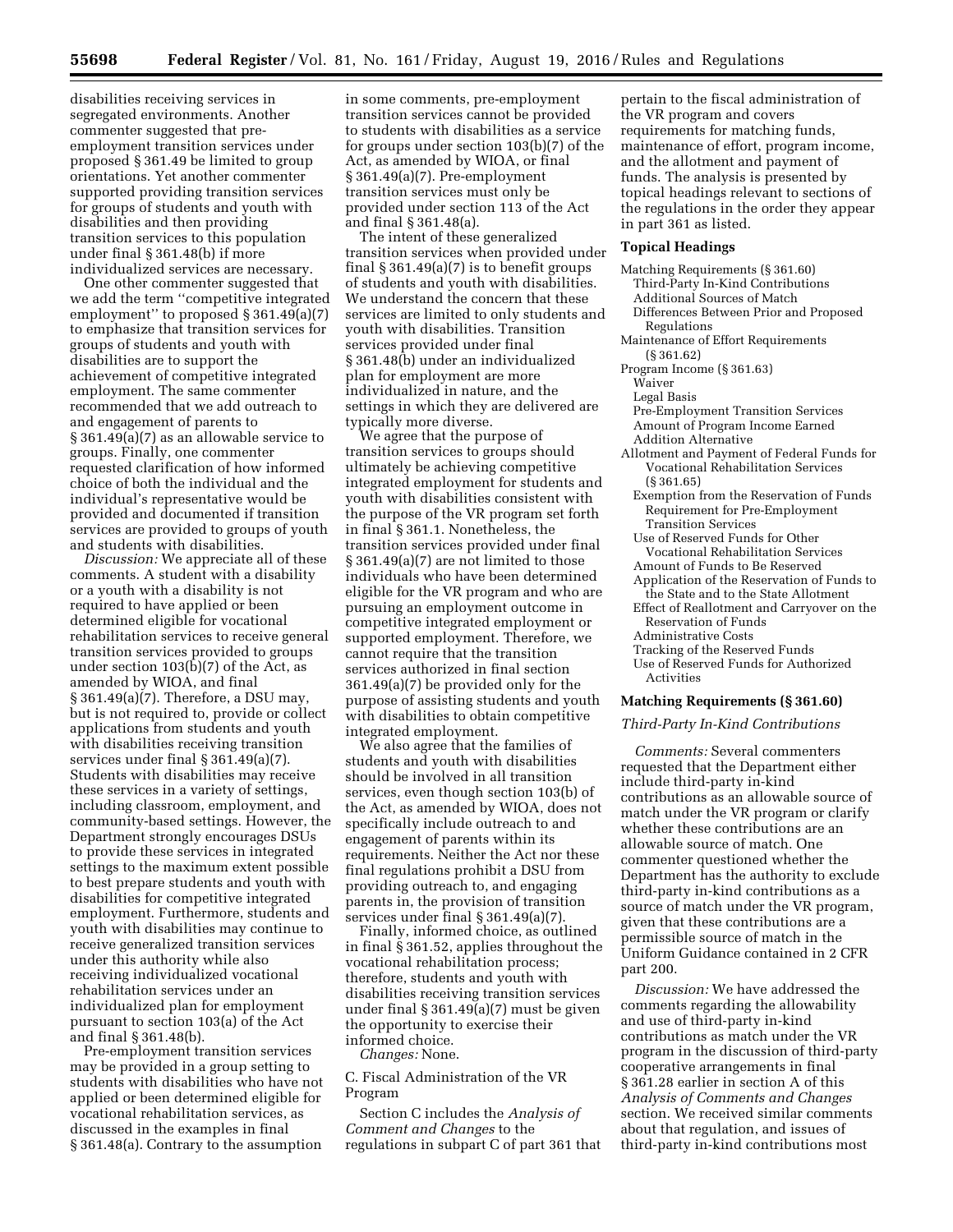often arise in the third-party cooperative arrangement context.

For more than two decades, the Department has excluded third-party inkind contributions from the allowable sources of match for the VR program. Neither the NPRM nor these final regulations reflect any substantive changes to this prohibition.

In addition, we do not agree that § 361.60 is inconsistent with 2 CFR part 200 with regard to third-party in-kind contributions. Specifically, 2 CFR 200.306 states that for all Federal awards, any shared costs or matching funds and all contributions, including cash and third-party in-kind contributions, must be accepted as part of the non-Federal entity's cost sharing or matching when specific criteria are met. However, 2 CFR 200.102(c) states that ''the Federal awarding agency may apply more restrictive requirements to a class of Federal awards or non-Federal entities when approved by OMB, or when required by Federal statutes or regulations. . . .''

Section 361.60(b)(2) has prohibited, and continues to prohibit, DSUs from considering third-party in-kind contributions as a permissible source of match under the VR program. The Department is within its authority to continue to exclude third-party in-kind contributions as an allowable source of match under the VR program, as it has done for more than two decades, and thus the VR program regulations are consistent with 2 CFR part 200. Nevertheless, given the comments questioning the relationship between the prohibition against using third-party in-kind contributions for match purposes under the VR program in § 361.60(b)(2) and the permissibility of these contributions under 2 CFR 200.306(b), we have revised final § 361.4(d) to reduce confusion. These revisions are purely technical and do not affect the long-standing prohibition against using third-party in-kind contributions as a source of match under the VR program.

*Changes:* We have revised final § 361.4(d) to exempt 2 CFR 200.306(b), as it relates to third-party in-kind contributions, from the VR program, thereby ensuring consistency with final § 361.60(b)(2) and the long-standing prohibition against third-party in-kind contributions as a source of match under the VR program.

#### *Additional Sources of Match*

*Comments:* Another commenter requested that the Department include additional sources of non-Federal share as examples of potential matching sources.

*Discussion:* We appreciate the commenter's request for additional examples of permissible sources of match under the VR program. The 1988 regulations (53 FR 16978 (May 12, 1988)), which remained in effect until 1997, contained a short list of examples of permissible match sources, none of which included third-party in-kind contributions.

Similarly, the 1997 final regulations (62 FR 6307 (Feb. 11, 1997)) simplified the requirements by removing the list of permissible sources of expenditures to meet the non-Federal share. Instead, it referred to former 34 CFR 80.24 for a list of allowable match sources, to the extent that provision was not inconsistent with § 361.60(b), which prohibited third-party in-kind contributions from being used for match purposes under the VR program. We emphasized in the preamble to the 1995 NPRM (60 FR 64475 (Dec. 15, 1995)) that the proposed regulation would not prohibit the use of any funding sources that had been allowable for match purposes under the VR program, but third-party in-kind contributions were not among them. Although we do not believe the list of permissible match sources should be re-inserted into final § 361.60, we provide here the stilleffective permissible match sources that had been contained in prior § 361.76, which existed until the 1997 regulations took effect and subsequently was replaced by prior § 361.60.

The old regulations in 34 CFR 361.76, which formed the basis for both prior and final § 361.60, indicated that the allowable sources of match were:

1. Direct State appropriation to the VR agency,

2. Transfers or allotments from other public agencies,

3. Expenditures incurred by other public agencies pursuant to a cooperative agreement in accordance with 34 CFR 361.13 (which formed the basis for both prior and final § 361.28),

4. Funds set aside from Business Enterprise Programs, established under the Randolph-Sheppard Act, for which the DSU provides supervision and management services, and

5. Private contributions deposited into the VR agency's account.

Section 361.60 has remained substantively unchanged from 1997 through these final regulations. *Changes:* None.

*Differences Between Prior and Proposed Regulation* 

*Comments:* One commenter requested we clarify the differences between the prior and proposed § 361.60(b)(3).

*Discussion:* We made only technical changes to proposed § 361.60(b)(3)(iii) in the NPRM. Specifically, we replaced the phrase ''grant, subgrant, or contract'' with the word "subaward" in order to be consistent with the use of this term in the Uniform Guidance, as set forth in 2 CFR part 200. We made no further changes to final  $\S 361.60(b)(3)(iii)$ .

*Changes:* None.

## **Maintenance of Effort Requirements (§ 361.62)**

*Comments:* A few commenters supported proposed § 361.62. One commenter stated that section 241(b) of WIOA did not support the proposed VR regulations and recommended allowing flexibility for States to choose the fiscal year in which maintenance of effort penalties would be paid.

*Discussion:* We appreciate the comments supporting proposed § 361.62. Section 241(b) of WIOA, referenced by the commenter, does not apply to the VR program but rather to programs authorized under the Adult Education and Family Literacy Act in title II of WIOA. Instead, section 420 of WIOA amended section 111(a)(2)(B) of the Act, which governs the maintenance of effort requirements for the VR program. Final § 361.62(a) is consistent with section  $111(a)(2)(B)$  of the Act, as amended by WIOA.

*Changes:* None.

## **Program Income (§ 361.63)**

#### *Waiver*

*Comments:* Several commenters requested that we waive the requirement for States to expend program income prior to drawing down Federal grant funds. One commenter stated that the role of the Department in placing restrictions on the use of program income should be limited since VR program grantees are not required to generate program income.

*Discussion:* We appreciate the comments submitted regarding proposed § 361.63. The Act gives the Secretary the authority to grant waivers of only two VR program requirements, specifically those related to statewideness (section 101(a)(4)) and maintenance of effort (section  $111(a)(2)(C)$ . The Act, as amended by WIOA, does not provide a general waiver authority or a specific authority to waive program income requirements. Therefore, we may not include in final § 361.63 a waiver of the requirement to expend program funds prior to drawing down Federal VR program funds.

*Changes:* None.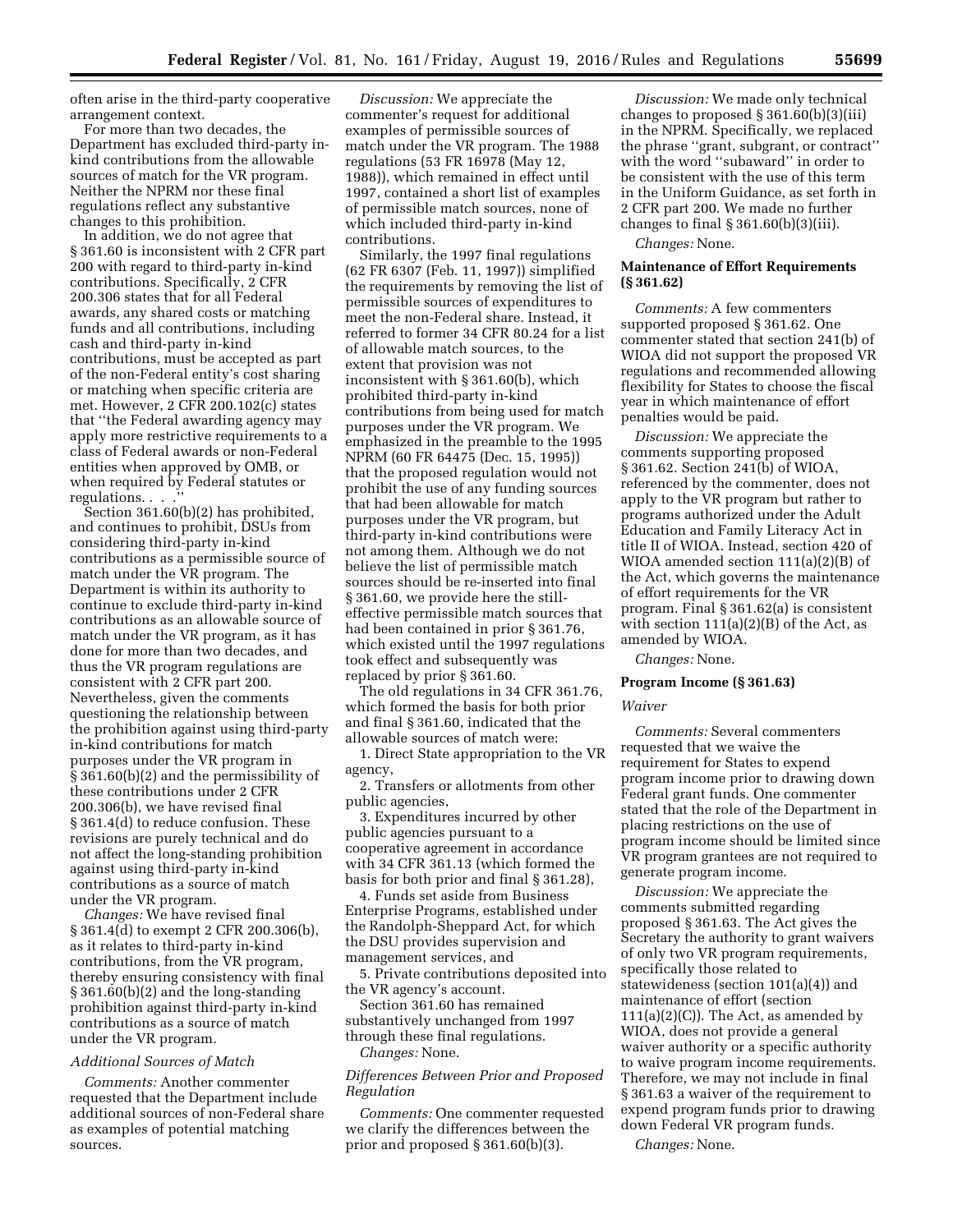#### *Legal Basis*

*Comments:* Another commenter noted that following the 1992 amendments to the Rehabilitation Act, the Department interpreted the Act as allowing program income, including transferred program income, to be obligated and/or expended on or before September 30th of the carryover year of the grant period. According to the commenter, WIOA did not amend the Act to require the expenditure of program income under the VR program as soon as it was received. The commenter also recommended that we review both the 1992 amendments to the Rehabilitation Act and WIOA to determine whether there is a sufficient legal basis to exempt DSUs from the requirement to expend program income before requesting additional Federal grant funds and that we include this exemption in the VR program final regulations. One commenter noted that the NPRM incorrectly cited 2 CFR 200.305(b)(5) as the legal authority requiring that program income be disbursed prior to drawing down Federal funds.

*Discussion:* While we agree that DSUs are not required to earn program income under the VR program, we disagree that the Secretary's authority over program income is, therefore, limited. As a recipient of Federal VR program funds, DSUs must comply with all applicable Federal requirements, including those in the Act, the VR program regulations in final part 361, Education Department General Administrative Regulations (EDGAR), and government-wide regulations in 2 CFR part 200 (see final § 361.4). Requirements governing program income affecting the VR program are found in final § 361.63 and 2 CFR 200.305, both of which are under the Secretary's purview. Moreover, final § 361.4(b) and (d) make final part 361 and 2 CFR part 200, respectively, applicable to the VR program. For this reason, DSUs must comply with all Federal requirements governing program income to the extent that they earn such income under the VR program.

We agree that section 19(a)(2) of the Act allows program income to remain available for obligation and expenditure in the year following the year in which the program income was earned. However, we also believe that final § 361.63(c)(3) is consistent with both section 19(a)(2) of the Act and 2 CFR 200.305. In the event that a DSU receives program income at the end of a fiscal year and is unable to disburse it prior to the end of that year, the DSU may carry over that program income for use in the following Federal fiscal year;

however, that DSU must spend that program income prior to drawing down Federal funds.

The Department reminded DSUs of this requirement—program income must be disbursed prior to drawing down Federal funds—in PD–11–03 (dated October 26, 2010), as well as in PD–12– 06 and PD–15–05 (dated February 13, 2012 and February 5, 2015, respectively). The Department also reminded DSUs of this requirement in a PowerPoint presentation at the FY 2011 Fiscal Conference, held in Washington, DC, in August 2011.

Prior to developing proposed § 361.63, the Department reviewed the legislative and regulatory history about program income. Our review found that, while the Act has not addressed this issue specifically, EDGAR has long done so. The Federal government has had a long-standing requirement under the common rule implementing former OMB Circular A–102, codified by the Department of Education in former 34 CFR 80.21(f)(2), that States must expend program income prior to drawing down Federal grant funds. The Uniform Guidance, codified in 2 CFR part 200, was adopted by the Department in 2 CFR 3474 on December 19, 2014, in 79 FR 76091. The Uniform Guidance in 2 CFR 200.305(a) specifies the payment procedures that States must use to draw down Federal funds; however, these procedures appear, on the surface, to apply only to funds included in a Treasury-State Agreement (TSA), and not all Federal program funds made available to States are subject to TSAs.

For this reason, the Uniform Guidance in 2 CFR 200.305(a) has created an ambiguity about how States should draw Federal funds under non-TSA programs. Moreover, TSAs do not cover program income earned by State grantees. Thus, in addition to the ambiguity regarding non-TSA programs, 2 CFR 200.305(a) does not address whether States must expend available program income funds before requesting additional Federal cash, as had been the long-standing government-wide requirement in OMB Circular A–102 and codified for Department grantees in former 34 CFR 80.21(f)(2). This silence creates concern because, for all other non-Federal entities, § 200.305(b)(5) clearly requires those entities to expend available program income funds before requesting payments of Federal funds.

While the § 200.305(a) silence creates an ambiguity, we do not believe that this ambiguity should be construed to no longer require States to expend program income funds before requesting additional Federal cash because no such policy change was discussed in the

preambles to either the final guidance in 2 CFR part 200, which was published on December 26, 2013 (78 FR 78589), or in the Interim Final Guidance published on December 19, 2014 (79 FR 75867). This issue is critical to the Department because DSUs earn more than \$100 million in program income annually under the VR program—an amount that far exceeds amounts earned under any other program administered by the Department. For this reason, the Secretary believes it is essential that we resolve this ambiguity in these regulations. Therefore, we proposed in the NPRM to incorporate the requirement to expend program income before requesting payment of funds by referencing 2 CFR 200.305(a).

Upon further review of that proposed change, and in consideration of one comment, we have determined that the proposed amendment, as presented in the NPRM, would not achieve the needed objective because it referenced the wrong citation from 2 CFR part 200. We resolved the ambiguity by revising final § 361.63(c)(3) to explicitly require States to expend available program income funds before requesting additional cash payments, maintaining the long-standing requirement that applied to VR program grantees under 34 CFR 80.21(f)(2). The Secretary believes this change is essential to protect the Federal interest by using program income to increase the funds devoted to the VR program and keep to a minimum the interest costs to the Federal government of making grant funds available to the States. There is no legal basis to exempt DSUs from this long-standing government-wide requirement.

*Changes:* We have revised final § 361.63(c)(3) to explicitly require States to disburse available program income funds before requesting additional cash payments.

#### *Pre-Employment Transition Services*

*Comments:* Some commenters expressed concerns that the requirement to spend program income first creates an undue barrier to the ability of DSUs to reserve 15 percent of their VR program allotments for providing preemployment transition services. According to these commenters, grantees cannot predict the arrival of program income to the same extent that they can anticipate the arrival of allotted funds. As a result, DSUs may have to expend program income for preemployment transition services instead of their State allotments, thereby failing to expend the 15 percent reserve required for the provision of preemployment transition services.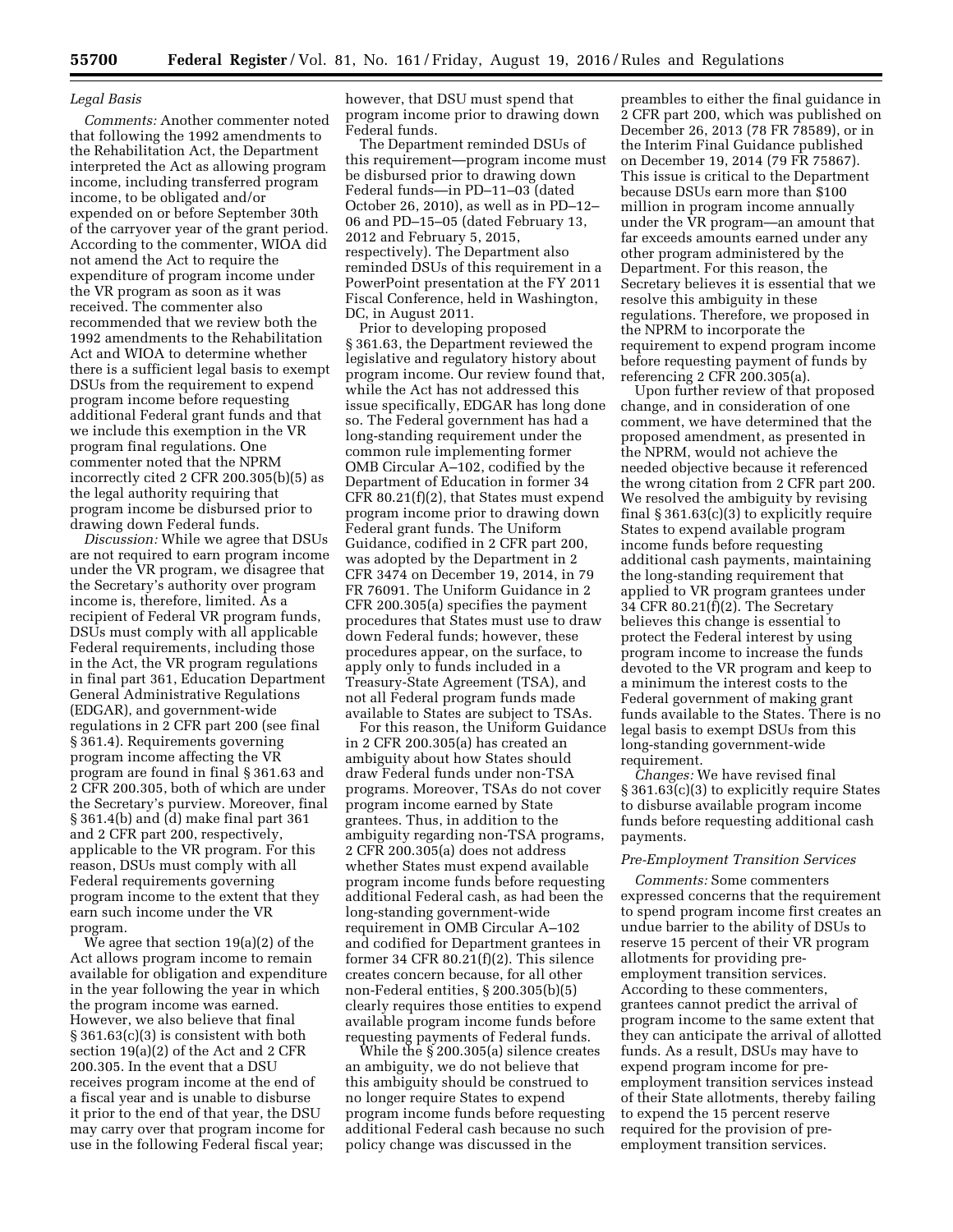*Discussion:* We recognize the challenge for States to meet both the requirements to disburse program income prior to drawing down Federal funds as well as to reserve VR program funds for providing pre-employment transition services. While final § 361.63(c)(1)(ii) requires States to expend available program income funds before requesting additional cash payments, it does not preclude States from executing allowable accounting adjustments between program income disbursed on pre-employment transition services and other Federal funds expended on non-pre-employment transition services for the same time period. These accounting adjustments must be in accordance with Generally Accepted Accounting Principles (GAAP) and the State's accounting procedures and must be reflected in the State accounting system that is required by final § 361.12 and 2 CFR 200.302.

## *Changes:* None.

# *Amount of Program Income Earned*

*Comments:* One commenter noted that it is unable to determine the actual amount of program income earned until after the end of the Federal award because the program income must be ''netted out.''

*Discussion:* Program income, as defined in 2 CFR 200.80 and used in final § 361.63, means the ''gross'' program income earned by the grantee. Furthermore, as stated earlier, program income is considered earned when received. In other words, if a DSU receives \$100,000 in program income in November, it should report this amount as received—or earned—on the SF–425 covering the first quarter of the Federal fiscal year. Therefore, DSUs should not wait until the end of a fiscal year to determine the amount of program income received, and all reports should reflect gross—not net—amounts.

*Changes:* None.

#### *Addition Alternative*

*Comments:* None.

*Discussion:* Upon further Department review, we determined it necessary to clarify in § 361.63(c)(3) that the deduction method is no longer available to DSUs for expending program income. In examining the grant formula set forth in the statute more closely, we have concluded that the use of the deduction method would, in effect, result in a reduction of a VR grant allotment. Absent specific statutory authority, these reductions would be inconsistent with the statute and general appropriations law principles. In reviewing the grantees' financial reports, we have found that very few, if

any, DSUs elect to use the deduction method. Instead, most, if not all, grantees elect to use the addition method, which is still permissible and, in fact, will be the only permissible use of program income under the VR program final regulations. We do not believe this change will negatively impact many, if any, grantees. Therefore, we have revised final § 361.63(c)(3) to require VR program grantees to use program income only to supplement the VR grant through the addition alternative.

*Changes:* We have revised final § 361.63(c)(3) to require DSUs to use the addition alternative when expending program income.

# **Allotment and Payment of Federal Funds for Vocational Rehabilitation Services (§ 361.65)**

*Exemption From the Reservation of Funds Requirement for Pre-Employment Transition Services* 

*Comments:* Some commenters agreed with the changes to proposed § 361.65. Many commenters recommended that we exempt DSUs from the requirement to reserve at least 15 percent of their State allotments for providing preemployment transition services in cases where the DSUs lack resources to do so.

*Discussion:* We appreciate the commenters who supported proposed § 361.65 and those who expressed concern or sought clarification. Section 110(d)(1) of the Act, as amended by WIOA, requires States—not the Department—to reserve at least 15 percent of their VR program allotment for providing pre-employment transition services. Given this explicit requirement, the Secretary lacks statutory authority to exempt States from the reservation requirement or to modify this requirement because to do so would be inconsistent with the statute. While we understand the concerns expressed by commenters regarding an inability to expend the full amount of reserved funds on preemployment transition services, we encourage DSUs to work closely with the school systems and other entities to identify students with disabilities who might benefit from pre-employment transition services. Through these outreach activities, DSUs may be able to identify students with disabilities who could benefit from pre-employment transition services and who were not previously known to the agencies.

*Changes:* None.

# *Use of Reserved Funds for Other Vocational Rehabilitation Services*

*Comments:* A few commenters requested that agencies who may not meet the reservation requirement, due to a lack of individuals who qualify to receive pre-employment transition services, be allowed to use the remaining reserved funds to provide vocational rehabilitation services listed under proposed § 361.48(b) to other eligible individuals.

*Discussion:* Funds reserved, pursuant to section  $110(d)(1)$  of the Act, for providing pre-employment transition services must be used solely for the activities set forth in section 113 of the Act, as amended by WIOA, and final § 361.48(a). If a student with a disability requires other vocational rehabilitation services, the DSU must pay for those services with the remainder of the VR program allotment.

*Changes:* None.

#### *Amount of Funds To Be Reserved*

*Comments:* A few commenters recommended creating a benchmark for pre-employment transition services provided, rather than tying those services to actual Federal funds spent. Two commenters recommended basing the reservation of funds on the number of individuals in the State who would be eligible to receive pre-employment transition services. These commenters added that the remaining funds would be used for the provision of all other allowable vocational rehabilitation services.

Two commenters stated that the requirement to reserve at least 15 percent is too high. One commenter recommended that we consider DSUs to have satisfied the requirement if they demonstrate progress toward the minimum 15 percent requirement in the first 2 years of implementation, based upon the amount of funds spent in the previous fiscal year for pre-employment transition services. One commenter recommended that we allow States to negotiate the reservation requirement based upon populations of students with disabilities in the States. One commenter expressed concern that requiring at least 15 percent of the VR award to be used for pre-employment transition services will reduce the Federal VR funds available to support the Randolph-Sheppard program.

*Discussion:* Section 110(d)(1) of the Act, as amended by WIOA, requires States to reserve ''at least'' 15 percent of their VR program allotment for providing pre-employment transition services. Final § 361.65(c)(3) mirrors the statutory requirement. Although several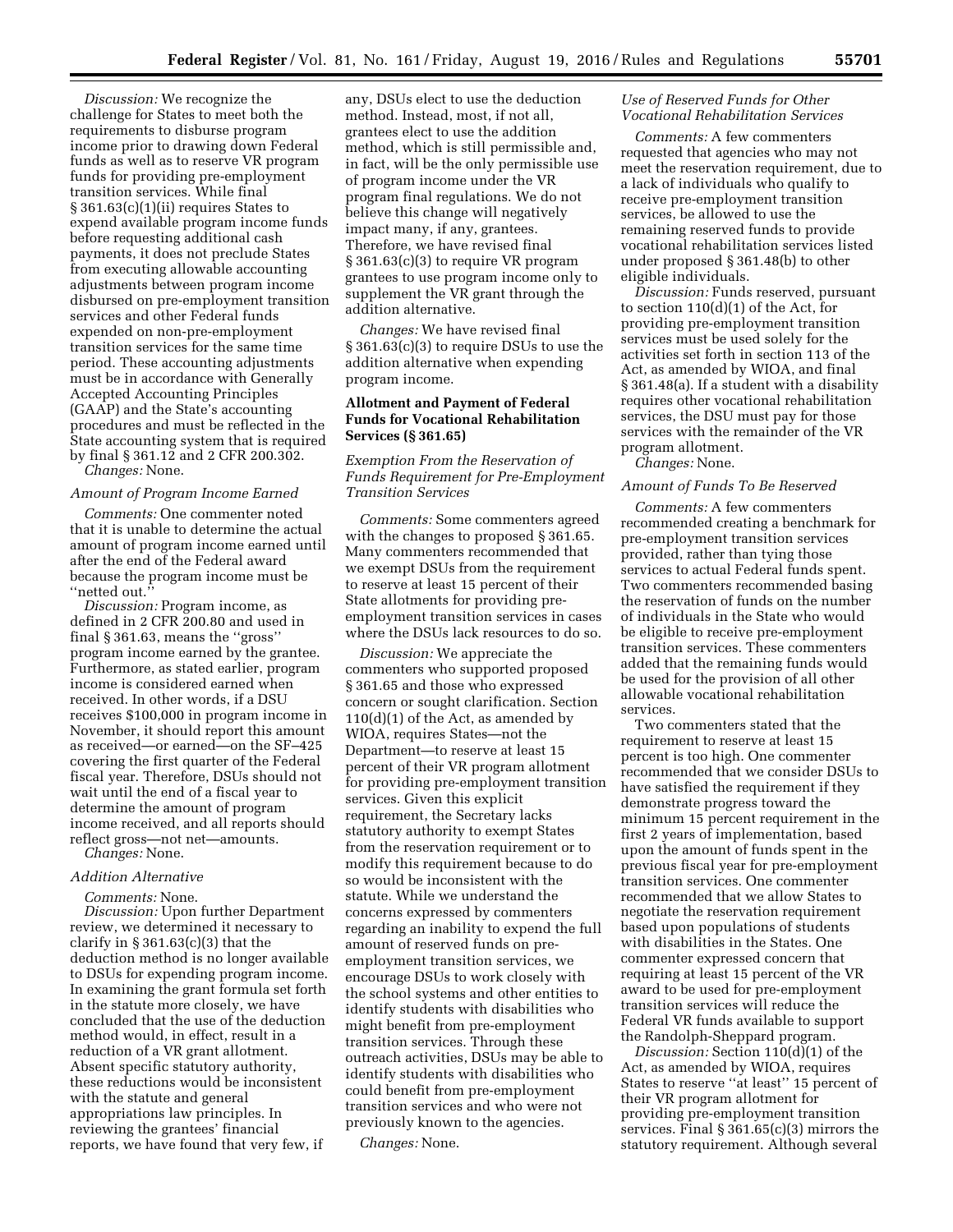commenters referred to the 15 percent reservation requirement as a ''limit,'' the Act as amended by WIOA, and final § 361.65(c)(3) do not restrict States from spending more than 15 percent of their allotments for the provision of these services.

We appreciate the many recommendations for alternative ways for DSUs to meet the pre-employment transition services reservation requirement under proposed § 361.65(a)(3)(i). We also appreciate the concerns that the reservation of funds for the sole purpose of providing preemployment transition services will reduce the amount of funds available for other VR program purposes, including services for individuals who are blind or visually impaired who wish to start a vending facility under the Randolph-Sheppard program. Nevertheless, the Act requires States to reserve at least 15 percent of their VR program allotment for providing pre-employment transition services. The Act provides no exceptions to this requirement and, therefore, we do not have the authority to make the changes suggested by the commenters because to do so would be inconsistent with the statute.

*Changes:* None.

### *Application of the Reservation of Funds to the State and to the State Allotment*

*Comments:* Many commenters requested that RSA apply the preemployment transition reservation requirement to the State as a whole and not to the DSU in States with separate agencies serving individuals who are blind and individuals with all other disabilities. One commenter requested clarification regarding how preemployment transition services are to be funded. A few commenters requested that we clarify whether the reservation requirement applies to the State funds, or just the Federal funds.

*Discussion:* Section 113(a) of the Act requires pre-employment transition services to be paid for with funds reserved from the VR program allotment pursuant to section 110(d)(1) of the Act, as amended by WIOA. We agree with commenters that the reservation of funds for providing pre-employment transition services is a State requirement, not a DSU-specific requirement. Section 110(d) of the Act, as amended by WIOA, and final § 361.65(a)(3)(i) require the State—not the DSU—to reserve the funds, thereby making this a matter that must be resolved at the State level when there are two agencies in the State. For this reason, the Department encourages DSUs to coordinate to ensure State compliance. While the Department

recommends that each DSU, when a State has two DSUs, reserve at least 15 percent of its allotment to facilitate the tracking of State compliance with the reservation requirement, the Act does not require that this be done. If one DSU (when a State has two DSUs) uses more of its funds than the other, the State would be in compliance so long as the State's total of funds reserved for providing pre-employment transition services is at least 15 percent of the State's total allotment, including any additional funds received during reallotment by one or both DSUs.

The State allotment, from which funds must be reserved, refers to the Federal funds awarded pursuant to section 110(a) of the Act, not State funds appropriated to the DSUs by State legislatures.

*Changes:* None.

### *Effect of Reallotment and Carryover on the Reservation of Funds*

*Comments:* One commenter requested clarification regarding whether funds received during reallotment would count toward the State's allotment for purposes of the pre-employment transition services reservation requirement. One commenter requested clarification regarding whether the reservation requirement applies to the carryover period.

*Discussion:* Under section 110(b)(3) of the Act, funds received during reallotment are an increase to the State's allotment. Similarly, funds relinquished during reallotment are a reduction to the State's allotment. Therefore, funds received or relinquished by a State during reallotment affect the amount of funds that must be reserved for providing pre-employment transition services.

Section 19 of the Act, which governs the carryover of grant funds, applies to all VR program funds, including funds reserved for providing pre-employment transition services. Section 19(b) of the Act permits grantees to carry over Federal funds for obligation and expenditure in the subsequent Federal fiscal year only to the extent that the DSU has provided sufficient non-Federal expenditures to match those funds. This means that grantees may carry over Federal funds reserved for providing pre-employment transition services into the subsequent Federal fiscal year only to the extent that they have provided the requisite 21.3 percent non-Federal share by the end of the Federal fiscal year in which the funds were awarded. In addition, because they have been matched in the fiscal year for which they were appropriated, the funds reserved for providing pre-

employment transition services that are eligible for carryover into the succeeding Federal fiscal year may only be obligated in that succeeding Federal fiscal year and expended for providing pre-employment transition services.

*Changes:* None.

#### *Administrative Costs*

*Comments:* Some commenters requested clarification regarding fiscal reporting requirements, including staff time, counted toward the reservation requirement given that DSUs may not expend funds reserved for providing pre-employment transition services on administrative costs. One commenter requested clarification regarding the apparent contradiction of some of the authorized activities listed in proposed § 361.48(a)(3), which might appear to be administrative in nature, and the prohibition in proposed § 361.65(a)(3)(ii) against using reserved funds for administrative costs.

*Discussion:* We appreciate the comments requesting clarification regarding whether DSUs may pay for staff-related costs from funds reserved for the provision of pre-employment transition services. Section 110(d)(2) of the Act, as amended by WIOA, prohibits DSUs from using the reserved funds for administrative costs. Section 7(1) of the Act and final § 361.5(c)(2) define ''administrative costs'' as including, among other things, ''administrative salaries, including clerical and other support staff salaries, in support of these administrative functions.'' It has been the long-standing Department policy that staff-related costs, including salaries, fringe benefits, and travel, incurred while providing vocational rehabilitation services, constitute service costs, not administrative costs. As such, costs associated with staff time spent providing pre-employment transition services may be paid with the funds reserved for providing those services.

By contrast, supervisory costs, rent, utilities, indirect costs, and other similar associated costs are administrative costs—not service costs—and, as such, cannot be paid with the reserved funds. In considering the various pre-employment transition services specified in section 113 of the Act and final § 361.48(a) in this way, we do not believe there are actual conflicts between final § 361.48(a) and § 361.65.

However, we have revised final  $\S 361.65(a)(3)(ii)(B)$  to add a crossreference to the definition of ''administrative costs'' in final § 361.5(c)(2), to clarify that these costs are still allowable under the VR program and may be paid for with VR program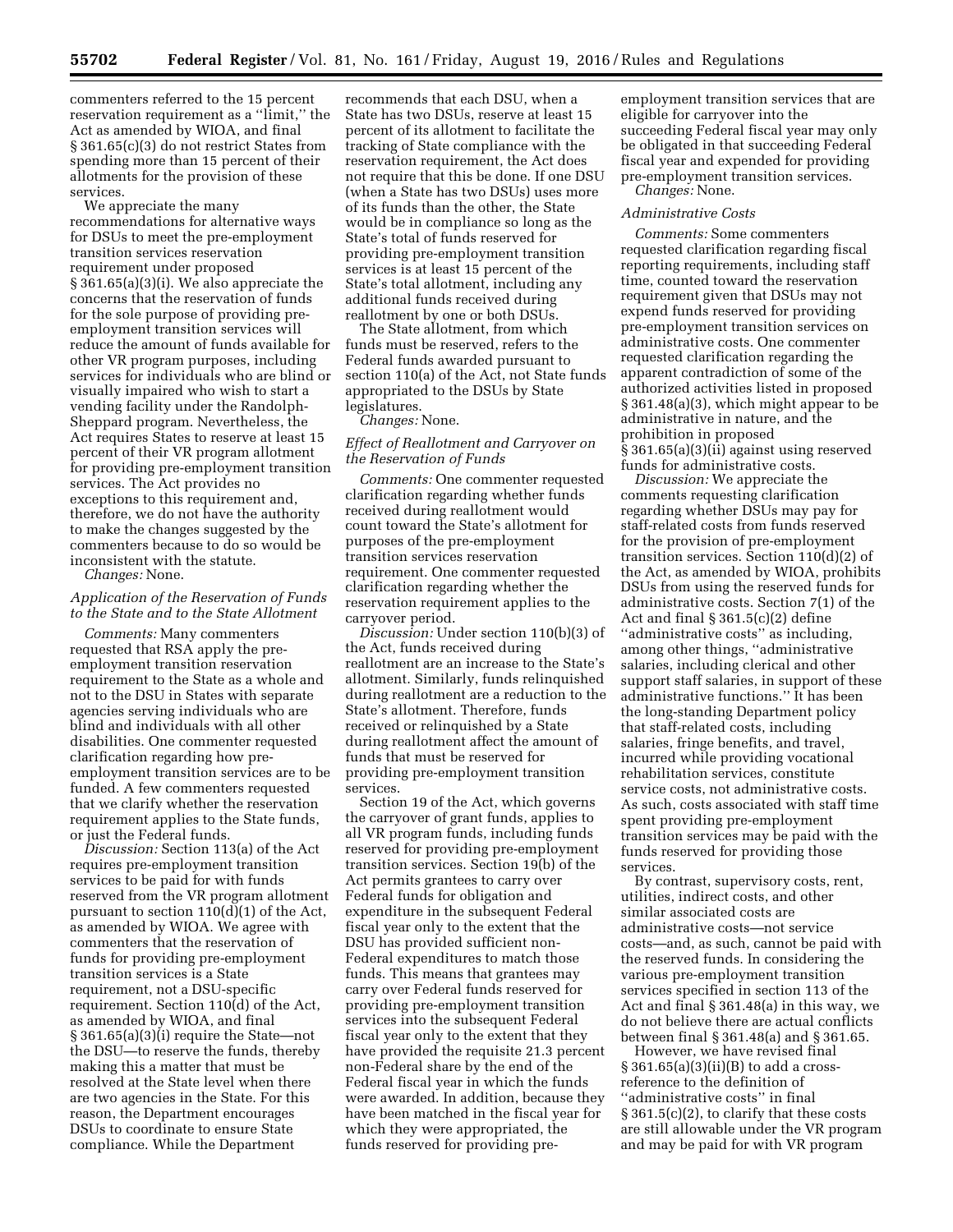funds not reserved for the provision of pre-employment transition services under final § 361.65(a)(3).

*Changes:* We have revised final  $\S 361.65(a)(3)(ii)(B)$  to clarify that the administrative costs referred to in this provision are those that meet the definition of ''administrative costs'' in final  $\S 361.5(c)(2)$ . This change is technical, not substantive.

### *Tracking of the Reserved Funds*

*Comments:* Some commenters requested that we provide flexibility regarding the tracking of preemployment transition service expenditures to minimize timeconsuming administrative requirements. One commenter requested that the Department issue guidance to States regarding tracking expenditures, for example, creating a separate accounting code to track the reservation requirement. One commenter requested that the Department allow agencies with counselors who work with schools or support the provision of preemployment transition services to count all of the counselor's time toward the reservation requirement, thereby easing the burden on DSUs associated with tracking these costs.

*Discussion:* When tracking expenditures incurred for the provision of pre-employment transition services, DSUs may need to develop a cost objective (*i.e.,* a separate accounting code) that is different from the one used for other VR program cost allocation purposes, thereby enabling DSUs to track pre-employment transition services expenditures properly with the reserved funds. Similarly, DSUs should account for personnel time to ensure the proper allocation of staff time between the provision of pre-employment transition services and other vocational rehabilitation services, just as the DSU does when its personnel work on multiple programs. DSUs must track pre-employment transition services in a manner that ensures the reserved funds are used only for the provision of services set forth in section 113 of the Act and final § 361.48(a). Although this could increase administrative burden slightly, it is only in this manner that a DSU can be certain it is expending reserved funds appropriately. The Department will issue guidance separately about tracking expenditures from the reserved funds and other fiscal matters relevant to the reservation of funds for providing pre-employment transition services.

*Changes:* None.

# *Use of Reserved Funds for Authorized Activities*

*Comments:* Some commenters requested that we clarify when the authorized activities (as opposed to the required activities) in proposed § 361.48(a)(3) are allowable preemployment transition expenditures in meeting the reservation requirement. Specifically, the commenters wanted to know the threshold for determining when funds are remaining after providing the required activities under § 361.48(a)(3).

*Discussion:* As stated in final § 361.48(a)(3), a DSU may provide ''authorized'' pre-employment transition services only to the extent that reserved funds remain after providing the ''required'' activities. As part of the Comprehensive Statewide Needs Assessment, States should determine the number of potential individuals eligible for pre-employment transition services. This data will enable the States to target the amount of the reserved funds necessary for ensuring the ''required'' pre-employment transition services are provided to students with disabilities. To the extent the States demonstrate that they have made the required pre-employment transition services available to the population identified in the Comprehensive Statewide Needs Assessment, the States have met the requirement to provide the ''required'' pre-employment transition services prior to the ''authorized'' activities. Any reserved funds remaining beyond the targeted amount necessary for the ''required'' activities may then be used for ''authorized'' activities in final § 361.48(a)(3).

*Changes:* We have revised proposed  $\S 361.65(a)(3)(ii)(A)$  to clarify that funds reserved for providing pre-employment transition services may be used to pay for the costs of providing all of the services ''specified'' in final § 361.48(a). Proposed § 361.65(a)(3)(ii)(A) referred to services ''authorized'' in final § 361.48(a). We believe this technical change is necessary to avoid any confusion about the general use of the term ''authorized'' and the distinction between ''required'' and ''authorized'' services in the context of preemployment transition services.

#### *Part 363—The State Supported Employment Services Program*

The discussion of comments on part 363 is presented by topic in the order that the relevant sections appear in this part.

### *Competitive Integrated Employment and Short-Term Basis (§ 363.1)*

*Comments:* Overall, commenters strongly supported the focus and emphasis in part 363 on individuals with the most significant disabilities, including youth with the most significant disabilities, achieving competitive integrated employment. One commenter suggested, however, that supported employment should not be assumed automatically as the first option for people with significant, or the most significant, disabilities. Another commenter urged that ''States'' (presumably designated State agencies) track all individuals working in segregated settings and at subminimum wage to help identify the need for supported employment.

Other commenters pointed out discrepancies in the definition of ''supported employment'' between proposed 34 CFR 361.5(c)(53) and proposed §§ 363.1(b) and (c) and urged that these be made consistent.

One commenter suggested adding other approaches or evidence-based models such as Individual Placement and Support (IPS) to supported employment and customized employment. This commenter also asked whether funds could be used to train new or existing providers in various models of supported employment.

Many commenters responded to the short-term basis provisions in proposed § 363.1(c) and proposed 34 CFR 361.5(c)(53) under which individuals with the most significant disabilities working in an integrated setting are working toward competitive integrated employment and can reasonably anticipate achieving competitive integrated employment within six months of entering supported employment. A few commenters endorsed the six-month period, indicating that the six-month period would not allow individuals to linger for long periods in subminimum wage employment.

A few commenters considered six months to be too long and even recommended eliminating the shortterm basis period altogether, indicating that under no circumstance should any individual with a disability be employed at a subminimum wage. However, most commenters considered six months to be arbitrary, too restrictive, or not sufficient, especially for individuals with the most significant disabilities, such as individuals who are blind who, as indicated by multiple commenters, might require additional training or specialized services in order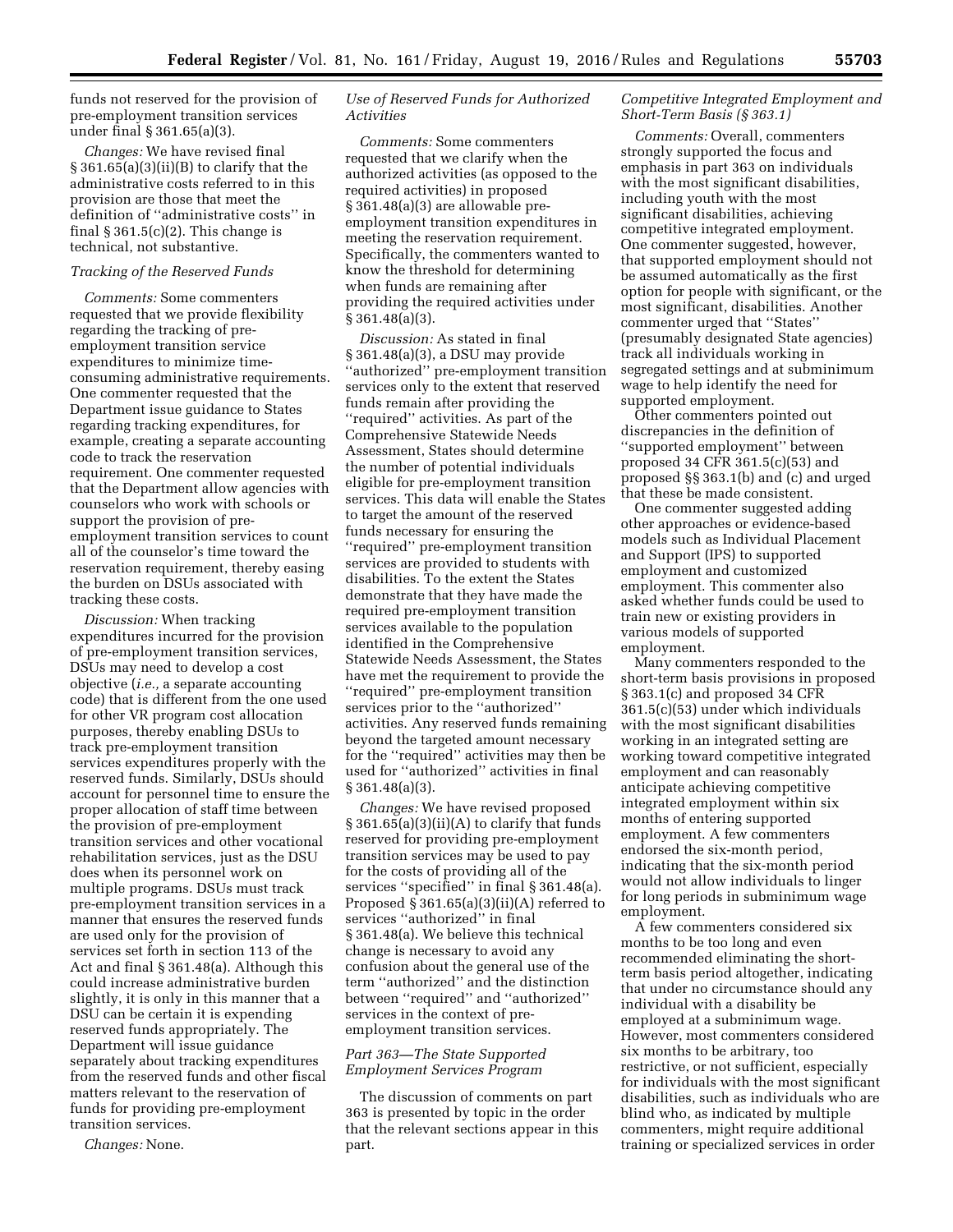to achieve competitive integrated employment. Others recommended extensions of up to 12, 18, or 24 months, or even an unspecified time based upon an individual's needs, in order to achieve competitive integrated employment consistent with the individual's unique strengths, priorities, concerns, abilities, capabilities, interests, and informed choice.

Some commenters suggested adding unpaid internships, apprenticeships, and transitional employment as examples of ''working on a short term basis.'' These commenters also recommended emphasizing that employment in sheltered workshops and enclaves and group employment settings does not constitute supported employment. A few commenters stated that individuals working on a short-term basis should be only in integrated settings as they work toward competitive integrated employment. Other commenters, however, referenced competitive, but non-integrated, settings when commenting on the short-term basis provision. One commenter asked for clarification to ensure that AbilityOne contracts with non-profit agencies that employ individuals with disabilities remain a viable option for individuals with the most significant disabilities to achieve employment outcomes in supported employment.

*Discussion:* We appreciate the many supportive comments regarding the goal of competitive integrated employment for all individuals with significant disabilities, including youth with significant disabilities, and particularly for those with the most significant disabilities.

We also agree with the commenter who suggested that supported employment should not be considered automatically as the first choice for individuals with significant disabilities or the most significant disabilities. The State Supported Employment Services program (Supported Employment program) and supported employment services exist to support individuals with the most significant disabilities who need intensive services and supports to achieve an employment outcome. Supported employment should be considered when determining an individual's employment goal, consistent with his or her unique strengths, priorities, concerns, abilities, capabilities, interests, and informed choice.

The Act, as amended by WIOA, specifically mentions customized employment and supported employment. We do not believe that including examples of additional approaches or models of supported

employment, such as Individual Placement and Supports, is necessary. However, we support developing and implementing evidence-based models of supported employment, so long as they are consistent with the Act, as amended by WIOA, and the implementing regulations. Furthermore, administrative funds under this part, subject to the 2.5 percent administrative cost limitation, and funds under 34 CFR part 361, as appropriate, may be used to support training of providers and others on various models of supported employment.

Although the tracking of all individuals working in segregated settings and at subminimum wage would be useful to designated State units (DSUs) in identifying and assessing the need for supported employment, we do not have the authority under the Act to require this unless the individuals have been served through the VR program (see 34 CFR 361.55, which requires the DSU to conduct semi-annual or annual reviews, as applicable, of individuals in extended employment and other employment under special wage certificate provisions of the Fair Labor Standards Act), or the individuals have become known to the DSU through the activities required in section 511 of the Act.

We agree with commenters who noted discrepancies in the definition of ''supported employment'' in proposed 34 CFR 361.5(c)(53) and proposed § 363.1(b) and (c), and we have made the definitions consistent in these final regulations.

We also appreciate the many comments about ''short-term basis.'' As proposed, § 363.1(c) is consistent with the requirement in the Act, as amended by WIOA, that supported employment be in competitive integrated employment or in an integrated work setting in which the individual is working on a short-term basis toward competitive integrated employment. Therefore, despite the payment of competitive wages, employment in a non-integrated work setting does not meet the requirement under the Act, as amended by WIOA, for an employment outcome in supported employment.

The Secretary acknowledges the diverse views, concerns, and recommendations of the commenters about the variables that should be considered in determining the shortterm basis period but believes six months is consistent with the intent of the Act. The Secretary agrees with the commenters, however, that, in limited circumstances, an extended period of time may be appropriate based upon the

needs of the individual and upon demonstrated progress toward competitive earnings documented in his or her service record. Therefore, an individual with a most significant disability, including a youth with a most significant disability, may, in limited circumstances, have up to 12 months from achieving a supported employment outcome, as appropriate, to address fully his or her individualized needs to secure competitive earnings in supported employment.

In response to the concerns about the availability of sufficient time to help individuals achieve an employment outcome, particularly in relation to the short-term basis, we want to clarify when the six-month short-term basis period, and the additional six months that may be available in limited circumstances, begins. This period begins only after an individual with a most significant disability, including a youth with a most significant disability, has completed up to 24 months of supported employment services (unless a longer period of time is necessary based upon the individual's needs) and the individual is stable in the supported employment placement for a minimum period of 90 days following the transition to extended services. At this point, the individual has achieved a supported employment outcome in accordance with the criteria set forth in final § 363.54. We believe that this provides sufficient time, considering both the time allowed for providing supported employment services and the short-term basis period, if needed, to address fully the needs of an individual in supported employment and to enable that individual to achieve competitive integrated employment. Our data support this belief and show that most supported employment outcomes are achieved in less than 24 months.

In response to multiple commenters' concerns about individuals with the most significant disabilities, such as individuals who are blind who may require additional training or specialized services to achieve competitive integrated employment, we want to clarify that vocational rehabilitation services, as well as supported employment services, are available to them. The vocational rehabilitation services generally occur prior to placement in supported employment as part of the individual's approved individualized plan for employment.

Again, because the definition of ''employment outcome,'' which includes supported employment, requires achieving competitive integrated employment as defined in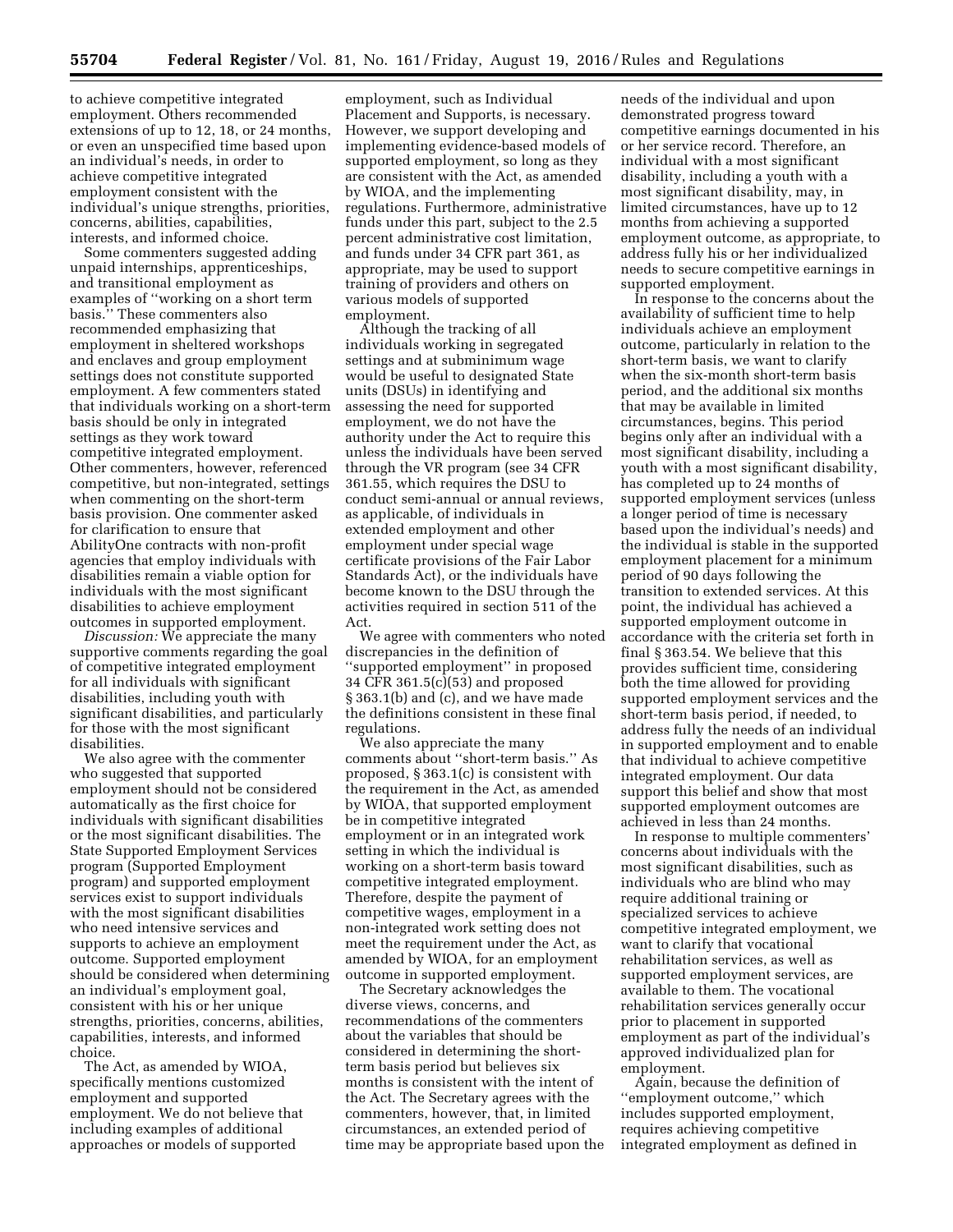final  $§ 361.5(c)(9)$ , all supported employment outcomes must be in integrated settings with the expectation that individuals with the most significant disabilities can and will achieve competitive wages.

We appreciate the recommendations regarding activities that commenters stated should constitute employment during the short-term basis period, including unpaid internships, apprenticeships, and transitional employment; however, we want to emphasize that the short-term basis period begins following the achievement of the supported employment outcome. Unpaid internships, pre-apprenticeships, apprenticeships (including Registered Apprenticeships), and transitional employment are vocational rehabilitation services that lead to employment outcomes, but they do not constitute supported employment outcomes within the meaning of the definition of ''supported employment'' in final 34 CFR 361.5(c)(53) and § 363.1(b) and (c). Therefore, they would not be appropriate placements for employment on a short-term basis.

Finally, we agree with commenters that employment in sheltered workshops and enclaves and group employment settings does not constitute supported employment under this part because an individual achieves a supported employment outcome only if, at a minimum, the supported employment is in an integrated setting. There is a full discussion about why non-integrated employment does not meet the definition of ''competitive integrated employment'' in the responses to comments on the definition of competitive integrated employment in 34 CFR 361.5 $(c)(9)$ . That discussion also addresses whether entities that are set up specifically for providing employment to individuals with disabilities, such as AbilityOne nonprofit agencies, will be able to place individuals with the most significant disabilities in competitive integrated employment and achieve employment outcomes in supported employment.

*Changes:* We have revised the definition of ''supported employment'' to be consistent in both final § 363.1(b) and (c) and final 34 CFR 361.5(c)(53). In the NPRM, the definition in proposed 34 CFR 361.5(c)(53) did not include the phrase ''and customized'' when referring to competitive integrated employment, and proposed § 363.1(b) did not include the phrase ''including a youth with a most significant disability'' when referring to individuals with the most significant disabilities. Additionally, proposed 34 CFR

361.5(c)(53) included ''transitional employment,'' which has been removed in final 34 CFR 361.5(c)(53). We have corrected other, minor inconsistencies in singular and plural references to individuals with the most significant disabilities.

We have also revised final § 363.1(c) by adding a limited circumstance in which an individual can extend the short term basis up to a 12-month period from the achievement of the supported employment outcome to demonstrate progress toward competitive earnings based on information contained in the service record.

### **Definitions (§ 363.6(a))**

*Comments:* We received several comments regarding changes in proposed 34 CFR 361.5(c) to definitions relevant to the Supported Employment program. A few commenters requested the removal of the definition of ''transitional employment'' in proposed 34 CFR 361.5(c)(56). These commenters also suggested removing the reference to transitional employment from the definitions of ''supported employment'' in proposed 34 CFR 361.5(c)(53) and ''ongoing support services'' in proposed 34 CFR 361.5(c)(37). They noted that WIOA eliminated ''transitional employment'' and that the definition of ''supported employment'' in WIOA supersedes the definition in the Workforce Investment Act of 1998, which included ''transitional employment'' for individuals with mental illness. The commenters suggested that Congress deliberately removed ''transitional employment'' to ensure people with the most significant disabilities have access to competitive integrated employment.

Some commenters sought clarification about the definition of ''extended services'' in proposed 34 CFR 361.5(c)(19)(v) related to youth with the most significant disabilities.

*Discussion:* We agree with the commenters' assessment of the congressional intent behind removing the definition of ''transitional employment'' and the reference to transitional employment in both the definition of supported employment and the definition of ongoing support services. The term is no longer supported by the Act.

We discuss the commenters' request for clarification about the definition of ''extended services'' in proposed 34 CFR 361.5(c)(19)(v) for youth with the most significant disabilities in this *Analysis of Comments and Changes* under ''Services to Youth with the Most Significant Disabilities'' in § 363.4(a)(2).

*Changes:* We have removed the definition of ''transitional employment'' in final 34 CFR 361.5(c), as well as the references to it in the definition of ''supported employment'' in 34 CFR 361.5(c)(53) and ''ongoing support services'' in 34 CFR 361.5(c)(37).

The definition of ''extended services'' in 34 CFR 361.5(c)(19)(v) has been revised as discussed in § 363.4(a)(2) of this *Analysis of Comments and Changes*  section under ''Services to Youth with the Most Significant Disabilities.''

### **Extension of Time for the Provision of Supported Employment Services (34 CFR 361.5(c)(54)(iii))**

*Comment:* A few commenters recommended either basing the time frame for providing supported employment services on an individual's need rather than a prescribed period of time or revising the regulatory language to make it easier to extend the 24-month time frame, as needed. A few other commenters disagreed with extending the time frame beyond 18 months.

*Discussion:* We appreciate the concerns regarding the time frame for providing supported employment services. WIOA extended the availability of supported employment services from 18 months to 24 months, and this mandate cannot be changed by the Department. The extension provides additional time for individuals with the most significant disabilities to receive the services and supports necessary to achieve an employment outcome in supported employment, either in competitive integrated employment or working on a short-term basis to achieve competitive integrated employment. In accordance with section 7(39)(C) of the Act, under special circumstances, the eligible individual and the rehabilitation counselor or coordinator can jointly agree to extend the time to achieve the employment outcome identified in the individualized plan for employment.

*Changes:* None.

### **Services to Youth With the Most Significant Disabilities (§§ 363.4(a)(2) and 363.22)**

### **Extended Services (§ 363.4(a)(2))**

*Comments:* Many commenters suggested changing the statutorily defined time frame of up to four years during which the DSU may expend supported employment program funds for extended services for youth with the most significant disabilities, either by establishing a longer or shorter period for providing extended services or by basing this period upon individual circumstances.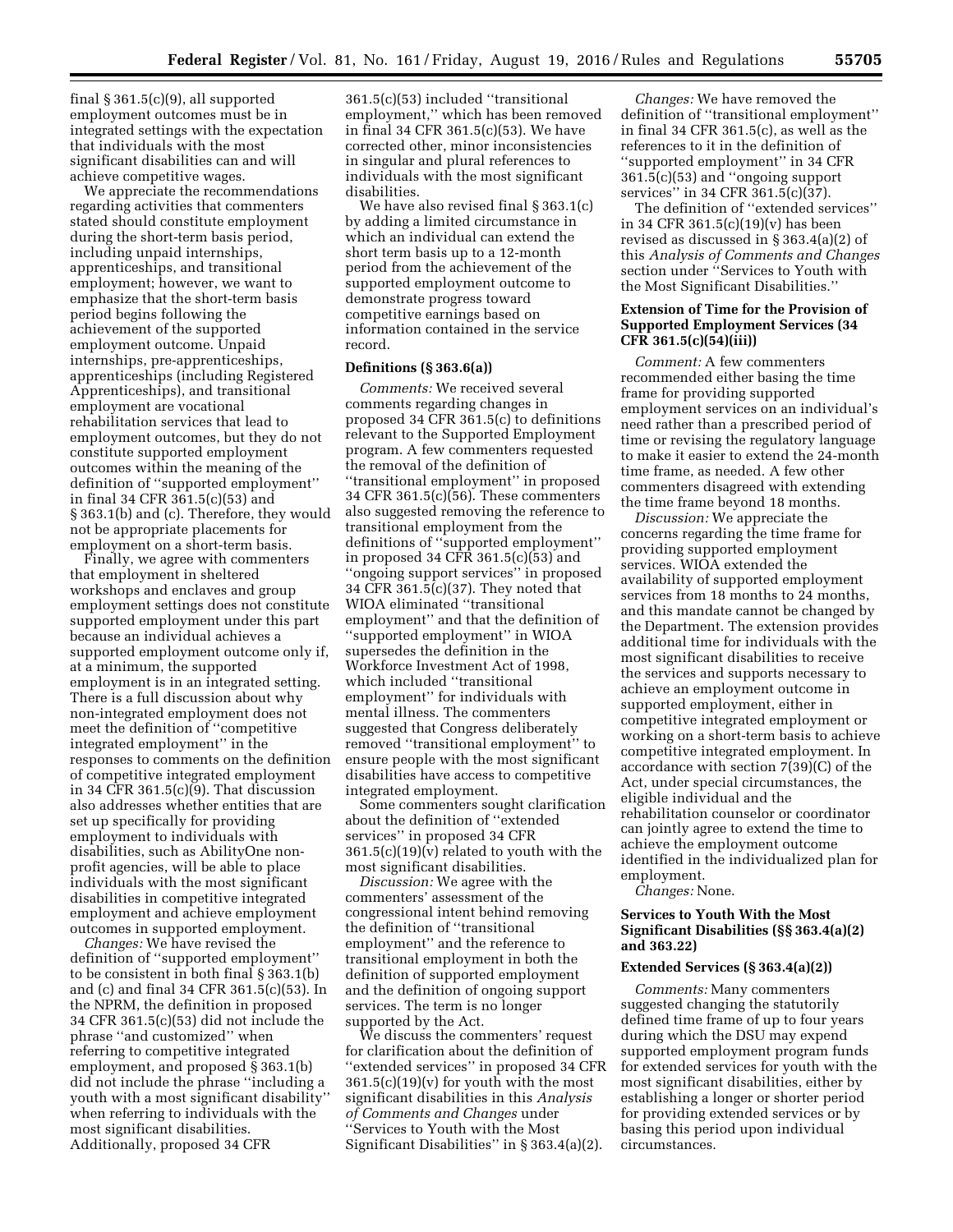Additionally, commenters requested clarification regarding the point at which the DSU would be required to terminate its provision of extended services for a youth who turns 25 years of age and no longer meets the definition of a ''youth with a disability'' in 34 CFR 361.5(c)(58).

With respect to the use of funds allotted under the Supported Employment program for extended services, a few commenters recommended changing the word "may" in proposed  $\S 363.4$ (a) to "shall" or ''will'' to establish that it is mandatory for DSUs to provide extended services to youth with the most significant disabilities.

A few commenters asked for clarification whether providing extended services is mandatory or optional, citing discrepancy between the language in proposed § 363.22, which appears to indicate that the reserve must be used for extended services, and proposed § 363.4(a)(2), which uses the word ''may'' when referring to the use of funds allotted under this part.

Other commenters also proposed making the DSU either the initial payer or the payer of last resort for extended services for youth with the most significant disabilities. Still other commenters raised questions about providing extended services to youth with the most significant disabilities who have not been served by the DSU as an applicant or eligible individual.

*Discussion:* We appreciate the suggested revisions to proposed § 363.4(a)(2). While many commenters sought to limit the DSU's responsibility for extended services, given limited available resources, we cannot do so. Section 604(b)(2) of the Act mandates that the DSU make available extended services for youth with the most significant disabilities for up to four years. Nothing in the Act authorizes the Department to grant a waiver of this requirement or to change the time period from four years to any other time period for youth with the most significant disabilities.

While the DSU cannot ''opt out'' of any of the activities authorized under § 363.4 by refusing to fund them, DSUs determine the need for and fund services on a case-by-case basis dependent upon each individual's need for services. Therefore, it is not appropriate to change the ''may'' in 34  $CFR$  363.4(a) to "shall" or "will," and doing so would not be consistent with the authorizing language in section 604 of the Act. In light of the responsibility to make available funds for extended services for youth with the most significant disabilities, DSUs should

continue to explore the availability of funding from other sources, as is done for other individuals with the most significant disabilities transitioning from supported employment services to extended services.

Regarding the point at which the DSU may no longer provide extended services to a youth with the most significant disabilities, in no case may a DSU provide more than four years of extended services. Also, once a youth with the most significant disabilities reaches 25 years of age, he or she no longer meets the definition of ''youth with a disability'' in 34 CFR 361.5(c)(58), and the DSU must discontinue funding extended services. We appreciate the commenters bringing this last scenario to our attention. Final § 363.4(a)(2) now states that at the age of 25, a youth with a most significant disability is no longer eligible to receive extended services, even if he or she has not yet received services for four years. Nevertheless, under final § 363.53(b)(2)(ii), the DSU must identify another source of extended services to ensure that there will be no interruption of services.

As indicated by a few commenters, section 606(b)(7)(D) of the Act provides that the State shall use supported employment funds only to supplement, and not to supplant, title I VR program funds in providing supported employment services. A few commenters suggested that this provision means that the Supported Employment program or VR program funds should be the payer of last resort (others suggested the payer of first resort) for extended services to youth with the most significant disabilities. The ''supplement, not supplant clause,'' as it is known, addresses only the relationship between the Supported Employment program and the VR program when providing supported employment services, which now includes extended services. It does not affect at all the relationship of the Supported Employment program or VR program to sources of funds that have historically been the providers of extended services to individuals after they have transitioned from supported employment services provided by the DSU. We expect those State and other sources of funding to coordinate with the Supported Employment and VR programs to provide the extended services needed by youth with the most significant disabilities. One of the purposes of the Supported Employment program is to assist States in developing collaborative programs with appropriate public and private nonprofit organizations to provide supported

employment services for individuals with the most significant disabilities.

As to whether the DSU can provide extended services to youth with the most significant disabilities who have not been served by the DSU as an applicant or eligible individual, we emphasize that in order to be eligible for supported employment services, including extended services, provided by the DSU, youth with the most significant disabilities must meet the requirements of § 363.3, which include being determined eligible for vocational rehabilitation services. The DSU therefore may not provide extended services to a youth with the most significant disabilities who has not received services from the DSU through an individualized plan for employment simply because he or she meets the definition of a youth with a disability and is in need of extended services.

*Changes:* We have revised § 363.4(a)(2) to clarify that extended services to youth with the most significant disabilities provided by the DSU may be for a period not to exceed four years, or until such time as the youth reaches age 25 and no longer meets the definition of ''youth with a disability'' under final 34 CFR 361.5(c)(58), whichever occurs first.

### *Reserve of Supported Employment Funds for Services for Youth With the Most Significant Disabilities (§ 363.22)*

*Comments:* One commenter agreed with the reserve requirement, indicating that the reserve funds should also be targeted to ''school-to-work'' transition services to place youth in competitive integrated employment.

Of the commenters that expressed concern regarding the requirement for reserving 50 percent of supported employment funds for supported employment services to youth with the most significant disabilities, most requested an exemption to ensure that adults with the most significant disabilities, particularly those with adult onset visual impairment or blindness, are able to be served.

*Discussion:* We appreciate these concerns. However, WIOA mandates the 50 percent reservation of funds for supported employment services, including extended services, for youth with the most significant disabilities. The reserved funds may not be used for ''school-to-work'' transition services because the funds must be used for supported employment services for youth with the most significant disabilities, including extended services, which occur after placing such youth in competitive integrated employment. WIOA does not provide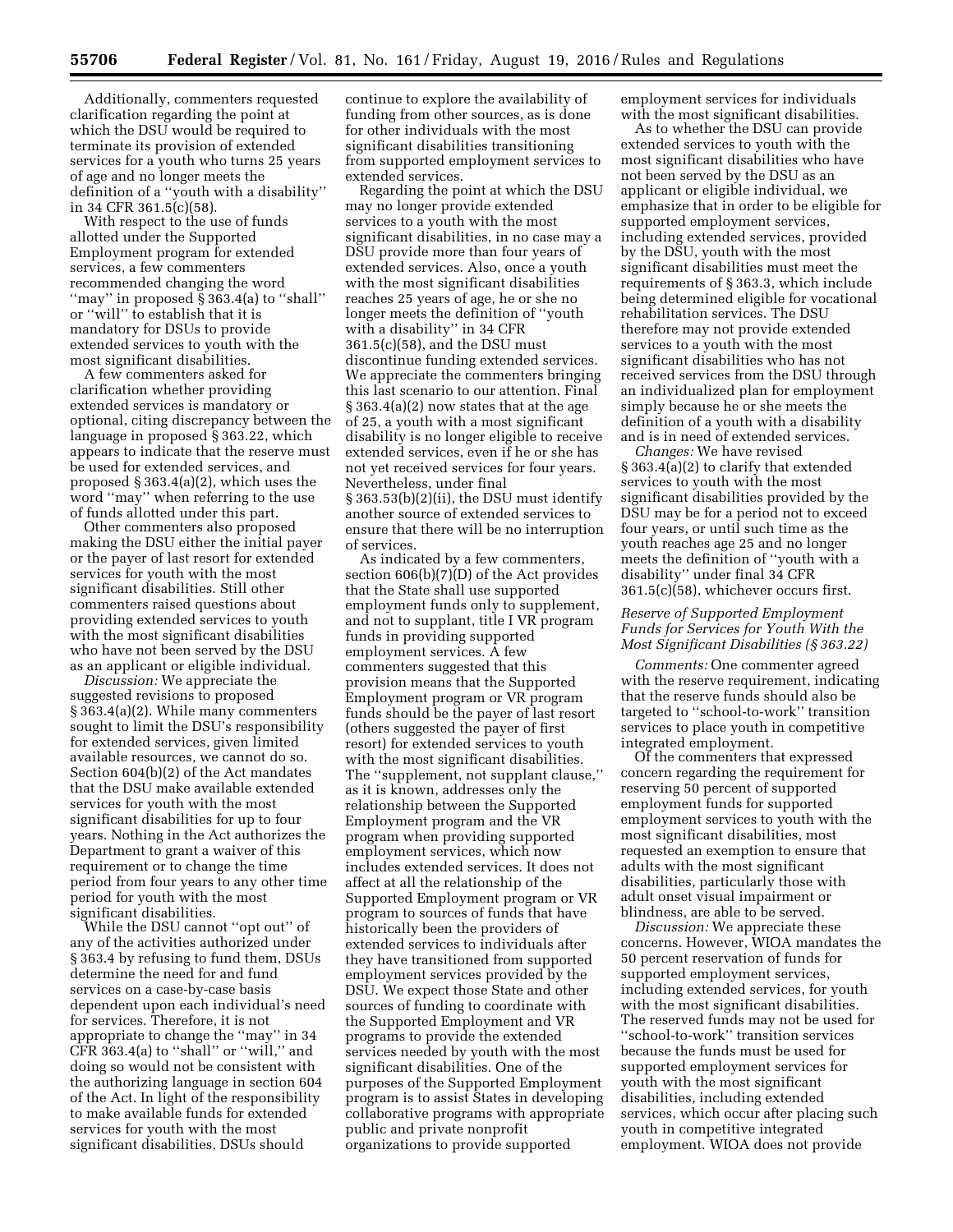any exceptions or authorize the Department to grant an exemption or waiver.

*Changes:* None.

# *Match Requirements for Funds Reserved for Serving Youth With the Most Significant Disabilities (§ 363.23)*

*Comments:* Some commenters preferred that the 50 percent reserve not have a match requirement, and others indicated the match tracking and monitoring requirements are burdensome. A few commenters sought clarification regarding whether the match required new funding by the State or whether the State could realign current funding. The commenters indicated that it was difficult to comprehend the intent of the match without a defined plan for allocating the funds.

Other commenters requested that inkind match, such as those used and tracked in the Independent Living Services for Older Individuals Who Are Blind program, be allowed to meet the match requirements under this section. A few commenters requested examples of match and asked whether certified personnel expenditures are permitted as a third-party contribution.

*Discussion:* We appreciate the concerns expressed by the commenters regarding the required match for funds reserved for providing supported employment services, including extended services, to youth with the most significant disabilities. This is a new requirement that will require all States to provide a non-Federal share; however, States that have historically expended non-Federal funds to supplement the Federal supported employment award now may count those expenditures for the provision of services to youth with the most significant disabilities as match for the reserve requirement.

WIOA mandates the match requirement for supported employment and does not provide any exceptions to it or authorize the Secretary to grant a waiver. The activities and internal processes necessary for States to track and expend the non-Federal share for the reserve should not be burdensome because they may be modeled after those used for the part 361 match requirements.

In addressing what may be used as match, allowable sources of match for the supported employment program follow the same guidelines for those sources allowable under the VR program. Under final 34 CFR 361.28(b)(2), which addresses thirdparty cooperative arrangements for providing vocational rehabilitation

services, which in turn include supported employment services under final 34 CFR 361.48(b)(13), certified personnel expenditures for time cooperating agency staff spent providing direct vocational rehabilitation services pursuant to a third-party cooperative arrangement are allowable. Certified personnel expenditures include staff salary and fringe benefits allocable to the third-party cooperative arrangement. To ensure consistency with part 361, third-party in-kind contributions are not permitted as match.

In reviewing proposed § 363.23 further, we determined that it did not effectively describe the calculation of the 10 percent match, which must be based upon the total expenditures, made up of the Federal funds reserved and the non-Federal share, incurred for providing supported employment services to youth with the most significant disabilities.

*Changes:* We have revised final § 363.23(a)(2)(i) to demonstrate that the match calculation is based upon the total expenditures, including the Federal funds reserved and the non-Federal share, associated with the 50 percent reserve of Federal funds for providing supported employment services to youth with the most significant disabilities.

#### **Program Income (§ 363.24)**

*Comments:* A commenter disagreed with limiting the use of program income and supported eliminating the requirement to disburse program income prior to requesting additional cash draws from its Federal award.

*Discussion:* There has been a longstanding government-wide requirement under the common rule implementing former OMB Circular A–102, as codified by the Department in former 34 CFR 80.21(f)(2), that States must expend program income prior to drawing down Federal grant funds. The Uniform Administrative Requirements, Cost Principles, and Audit Requirements for Federal Awards (Uniform Guidance), codified in 2 CFR part 200, were adopted by the Department in 2 CFR 3474 on December 19, 2014 (79 FR 76091). The new 2 CFR 200.305(a) specifies the payment procedures that States must use to draw down Federal funds; however, these procedures appear, on the surface, to apply only to funds included in a Treasury-State Agreement (TSA), but not all Federal program funds made available to States are subject to TSAs. For this reason, there is an ambiguity in 2 CFR 200.305(a) about how States should draw Federal funds under non-TSA programs. Moreover, TSAs do not cover

program income earned by State grantees, and 2 CFR 200.305(a) does not address whether States should expend available program income funds before requesting additional Federal cash, as had been the long-standing governmentwide requirement in OMB Circular A– 102 and codified for Department grantees in 34 CFR 80.21(f)(2).

This silence creates concern because, for all other non-Federal entities, 2 CFR 200.305(b)(5) requires those entities to expend available program income funds before requesting payments of Federal funds. We do not believe, however, that this ambiguity should be construed to lift the requirement that States expend program income funds before requesting additional Federal cash because no such policy change was discussed in the preambles to either the final guidance in 2 CFR part 200, which was published on December 26, 2013 (78 FR 78589), or in the Interim Final Guidance published on December 19, 2014 (79 FR 75867).

Here, 34 CFR 361.63(c)(2) permits the transfer of VR Social Security reimbursement program income to carryout programs under title VI of the Rehabilitation Act (Supported Employment). Historically, some State VR agencies have transferred a portion of VR Social Security reimbursement program income to the Supported Employment programs for use by those programs. For this reason, we believe it is essential that we resolve this ambiguity via these regulations.

Thus, we proposed in the NPRM to incorporate the requirement to expend program income before requesting payment of funds by referencing 2 CFR 200.305(a), but that provision is ambiguous. These final regulations now resolve the ambiguity by revising § 363.24(b)(1) to require States to expend available program income funds before requesting additional cash payments from their Federal Supported Employment grant. We believe this change is essential to protect the Federal interest by using program income to increase the funds devoted to this program to which VR Social Security reimbursement program income may be transferred, keeping to a minimum potential interest costs to the Federal government of making grant funds available to the States. These final regulations should not negatively impact States because this change merely maintains the status quo that existed under former 34 CFR 80.21(f)(2).

In addition, upon further review of the proposed program income regulation, we determined that it was necessary to address the relationship between program income and match. Just as with program income in the VR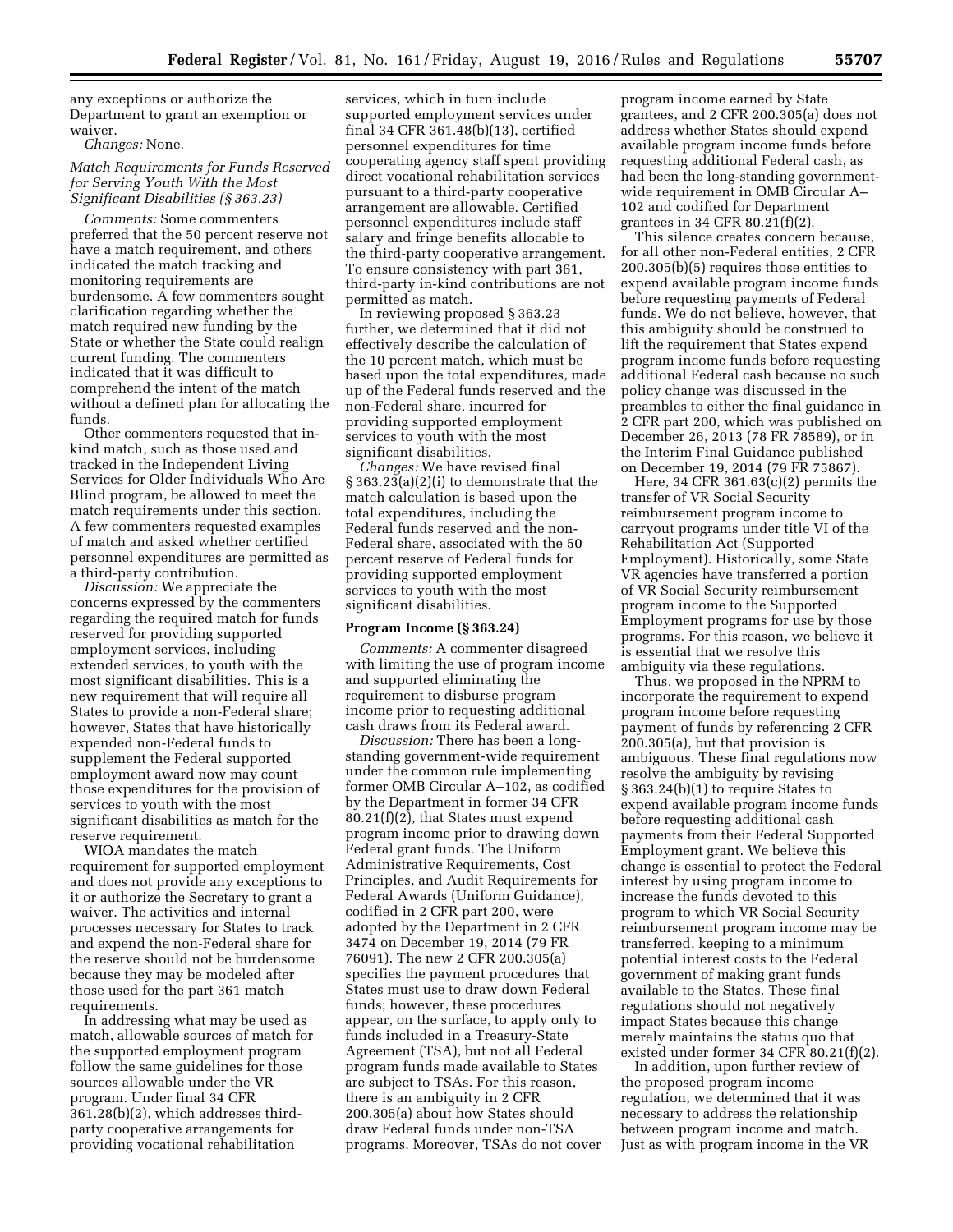program, program income earned in the Supported Employment program may not be used to meet the required non-Federal share under § 363.23.

*Changes:* We have revised § 363.24 by removing the inapplicable reference to the Uniform Guidance in § 363.24(b)(1), leaving only the requirement that program income earned in the Supported Employment program must be disbursed prior to requesting additional cash draws from its Federal award. We have also added a new § 363.24(b)(3), which provides that program income cannot be used to meet the non-Federal share requirement under § 363.23.

### **Period of Availability of Funds (§ 363.25)**

#### *Comment:* None.

*Discussion:* In reviewing proposed § 363.25(b), we determined that it would be beneficial to clarify the use of Federal funds reserved for the provision of supported employment services to youth with the most significant disabilities that have been matched in the fiscal year for which the funds were appropriated and thus are available for obligation in the succeeding fiscal year. The Federal supported employment reserve funds eligible for carryover into the succeeding Federal fiscal year, because they have been matched in the fiscal year for which the funds were appropriated, may only be obligated and expended in that succeeding Federal fiscal year for supported employment services to youth with the most significant disabilities.

*Changes:* Final § 363.25(b) states that any reserved funds carried over may only be obligated and expended in that succeeding Federal fiscal year for providing supported employment services to youth with the most significant disabilities.

# **Limitations on Administrative Costs (§ 363.51)**

*Comment:* One commenter stated that the reduction of the administrative cost limit from 5 percent to 2.5 percent would severely limit the agency's ability to hire and retain staff.

*Discussion:* Despite this mandated reduction in section 603(c) of the Act, funds from the VR program remain available for costs related to the Supported Employment program, including administrative costs under § 363.4(c)(1) and section 608(a) of the Act. The limitation of administrative costs under the Supported Employment program expands the availability of funds for supported employment services to individuals with the most significant disabilities, and the

availability of VR program funds for administrative costs related to the Supported Employment program helps to mitigate the impact of the reduction in administrative costs upon the DSU's ability to hire and retain staff.

*Changes:* None.

### **Requirements for Transition To Extended Services, the Achievement of an Employment Outcome, and Closure of a Service Record (§ 363.53, § 363.54, and § 363.55)**

*Comments:* Many commenters requested clarification of requirements related to the transition to extended services, especially for youth with the most significant disabilities; the interplay of the short-term basis with the achievement of an employment outcome; and the requirements related to case closure, particularly when youth with the most significant disabilities are receiving extended services from the DSU.

*Discussion:* We acknowledge the questions and confusion that many commenters expressed about the transition to extended services, employment outcome, and closure of the service record as they pertain to individuals receiving supported employment services. The transition to extended services continues to take place after an individual has completed supported employment services. WIOA makes two changes to the transition to extended services.

First, an individual receiving supported employment services can now receive those services for up to 24 months, instead of the previous 18, and, under special circumstances, may receive an extension based upon the individual's need as described in 34 CFR 361.5(c)(54)(iii). The transition to extended services begins after all supported employment services are complete. Second, the DSU may now provide extended services to youth with the most significant disabilities in accordance with § 363.4(a) and 34 CFR 361.5(c)(19)(v). The DSU's responsibilities necessitated by both of those changes have been outlined more comprehensively in a revised section 363.53.

By including the requirement to achieve competitive integrated employment into the definition of ''supported employment'' in Section 7(38) of WIOA, Congress stated its expectation that all individuals with disabilities, even those with the most significant disabilities, could achieve competitive integrated employment. Recognizing, however, that those individuals with the most significant disabilities may need more time and

supports to reach that goal, Congress permitted those individuals to be employed in an integrated setting with non-competitive wages on a short-term basis, as long as they were working toward competitive integrated employment. The definition of ''employment outcome'' in 34 CFR 361.5(c)(15) addresses the achievement of competitive integrated employment in supported employment. Therefore, final § 363.54 explains when an individual with a most significant disability is considered to have achieved an employment outcome in supported employment, either in competitive integrated employment or when he or she is working on a shortterm basis toward competitive employment in an integrated work setting.

When the DSU closes the service record of an individual with a most significant disability now depends on whether the DSU is providing services during the short-term basis period or providing extended services for youth. A new final § 361.55 describes how the new statutory requirements for employment on a short-term basis working toward competitive integrated employment, extended services for youth, and achieving an employment outcome relate to closing the service record.

*Changes:* We have reformatted and revised § 363.53 to better identify the steps that the DSU must take prior to transitioning an individual with a most significant disability, including a youth with a most significant disability, to extended services. Those steps include both a joint decision made by the counselor and the individual that the individual needs no further supported employment services, as defined in § 361.5(c)(54), and identifying providers of extended services, including the DSU in the case of a youth with a most significant disability, under 34 CFR part 361.5(c)(19).

We have reformatted and revised final § 363.54 to better identify the considerations that the DSU must take into account when determining when an individual with a most significant disability, including a youth with a most significant disability, who is employed in competitive integrated employment or in an integrated setting and is working on a short-term basis toward competitive integrated employment, will be considered to have achieved an employment outcome in supported employment.

We have removed the cross-reference from proposed § 363.54(b) to the closure of the service record requirement in 34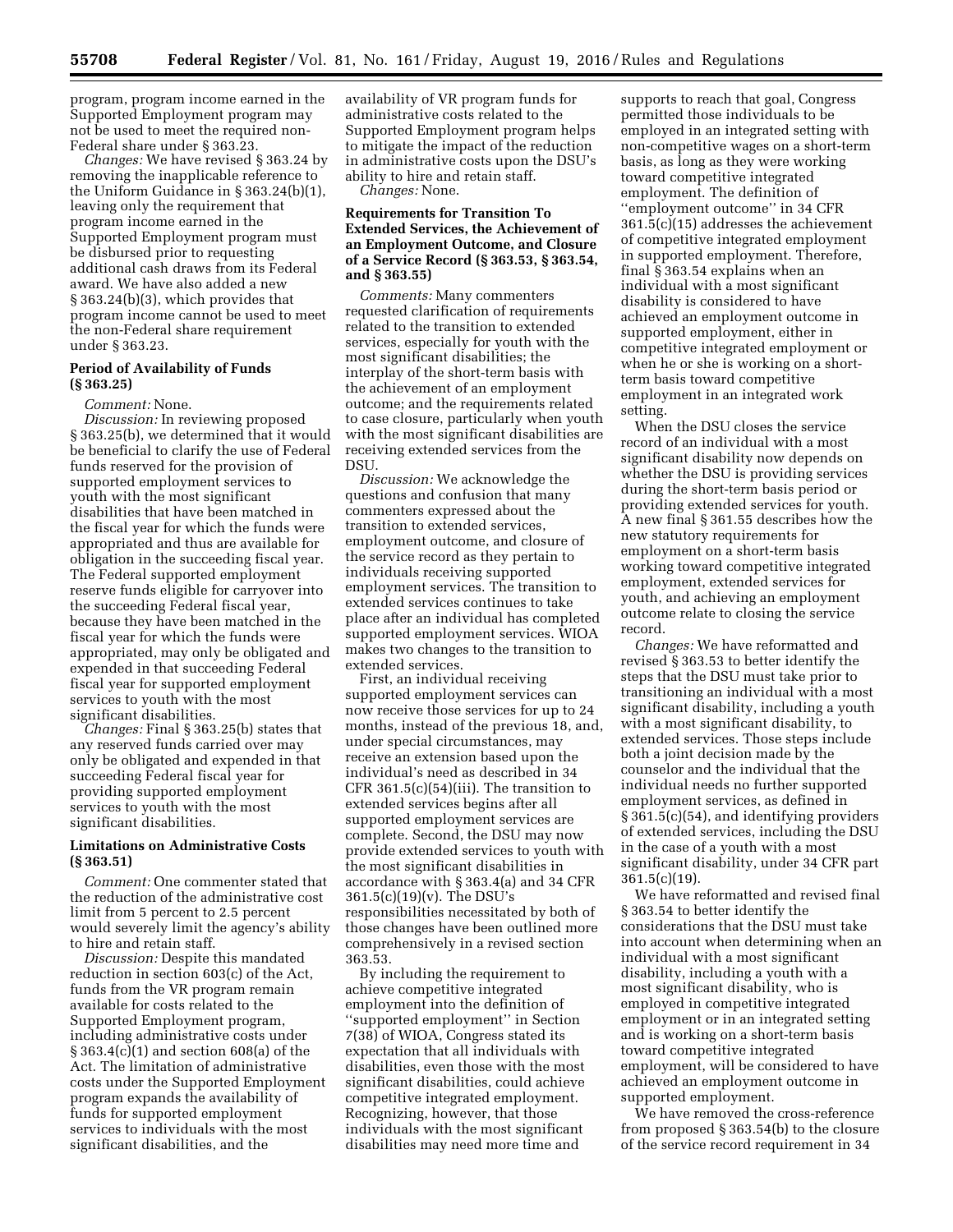CFR 361.56 as a criterion for achieving an employment outcome.

Final § 363.54 sets forth four requirements that must be satisfied for an employment outcome. First, the individual must have completed supported employment services under this part and 34 CFR part 361, meaning the individual has received services for up to 24 months, or longer if the counselor and the individual have determined that such services are needed to support and maintain the individual in supported employment. Any other vocational rehabilitation services listed on the individualized plan for employment provided to individuals who are working on a shortterm basis toward the achievement of competitive integrated employment in supported employment need not be completed prior to satisfying the achievement of an employment outcome.

Second, the individual has transitioned to extended services provided either by the DSU for youth with the most significant disabilities, or another provider, consistent with the provisions of §§ 363.4(a)(2) and 363.22.

Third, the individual has maintained employment and achieved stability in the work setting for a minimum of 90 days after transitioning to extended services, and, finally, the employment must be individualized and customized consistent with the strengths, abilities, interests, and informed choice of the individual.

New final § 363.55 addresses when the service record of an individual who has achieved an employment outcome in supported employment may be closed. Separate requirements are specified for different scenarios, depending on whether individuals with a most significant disability, including youth with a most significant disability, achieve competitive integrated employment or work toward competitive integrated employment on a short-term basis and whether they are receiving extended services and any other vocational rehabilitation services from the DSU or from other service providers.

#### **Limitation on Use of Subminimum Wage (34 CFR Part 397)**

The Analysis of Comments and Changes of part 397 is presented in the order in which relevant subjects and sections appear in this part.

### **General Comments (Part 397)**

*Comments:* More than 550 commenters responded to proposed part 397. Some commenters expressed strong support for all or various sections. A

few commenters suggested that section 511 of the Act, as added by WIOA, does not go far enough, and stated that the payment of subminimum wages to individuals with disabilities perpetuates the perception that these individuals are less valued. The commenters recommended that the payment of subminimum wages to individuals with disabilities should be entirely eliminated. Others supported Congress' steps to reinforce the belief that, with the proper supports and services, individuals with all types of disabilities can attain competitive integrated employment. A few commended the Department for its efforts in issuing important regulations designed to curb subminimum wage employment, especially for youth with disabilities, who too often transition from school directly into sheltered employment at subminimum wages without ever having the opportunity to try competitive integrated work or explore their interests and abilities.

Some commenters remarked that section 511 of the Act and the implementing regulations in part 397 will help to eliminate practices that have not worked to benefit individuals with disabilities, such as the overuse of employment at subminimum wages, years of extended evaluation, and cycles of performance evaluations that result in low wages based upon an individual's productivity without necessary supports and services. In addition, a few commenters suggested that supporting subminimum wage employment appeared to be inconsistent with the purpose of the VR program and that resources should not be used to provide services or activities that result in individuals being employed in segregated settings at subminimum wages.

Generally, however, supporters of proposed part 397 regarded the regulations as helping individuals who are considering subminimum wage employment, or those already employed at subminimum wage, access opportunities for competitive integrated employment.

Multiple commenters voiced opposition to, or concerns about, proposed part 397. These commenters expressed concern that proposed part 397 would eliminate or phase out section 14(c) certificates and subminimum wages, close sheltered workshops, and cause individuals employed at subminimum wages to lose their jobs. Some of these commenters stated that individuals employed in sheltered employment were mostly incapable of working in competitive integrated employment, enjoyed a

supportive and safe environment and social network in sheltered employment, and would lose incomebased financial and medical benefits if they were paid minimum wages. Additionally, many of these commenters expressed concern that employers in the community would not hire individuals with low productivity who are unable to perform at expected levels and that it was unrealistic to believe that there are enough jobs for them in competitive employment. As a result, these individuals with disabilities would remain at home or need increased support from day programs.

Many commenters suggested that there should be a continuum of employment opportunities for individuals with disabilities, including sheltered workshops, and that the proposed regulations do not consider the choices that individuals and families make among these options.

*Discussion:* We appreciate the many thoughtful recommendations to change, clarify, and improve the regulations. Section 511 of the Act, as added by WIOA, and final part 397 set forth the requirements that must be satisfied: (1) Before an entity holding a special wage certificate issued by the Department of Labor under section 14(c) of the Fair Labor Standards Act (FLSA) may hire a youth with a disability or continue to employ an individual with a disability of any age at subminimum wages; and (2) by DSUs and local educational agencies with regard to services and documentation that must be provided to these individuals. Neither section 511 of the Act nor final part 397 eliminates the payment of subminimum wages or section 14(c) certificates. Both of these actions are outside the scope of the Department's authority and these final regulations. We also understand the concerns about the potential loss of needed disability-related and incomebased benefits and the availability of sufficient jobs in the community; however, WIOA embodies the belief that with appropriate skills and supports, all individuals with disabilities can participate in the competitive workforce and achieve self-sufficiency. The Act, as amended by WIOA, and WIOA itself, could result in more job opportunities becoming available to individuals with disabilities, including those with the most significant disabilities. Two of the core purposes of WIOA are to ensure that: (1) Individuals who face barriers to employment, such as individuals with disabilities, receive the services and supports they need to acquire the skills necessary to obtain competitive integrated employment; and (2)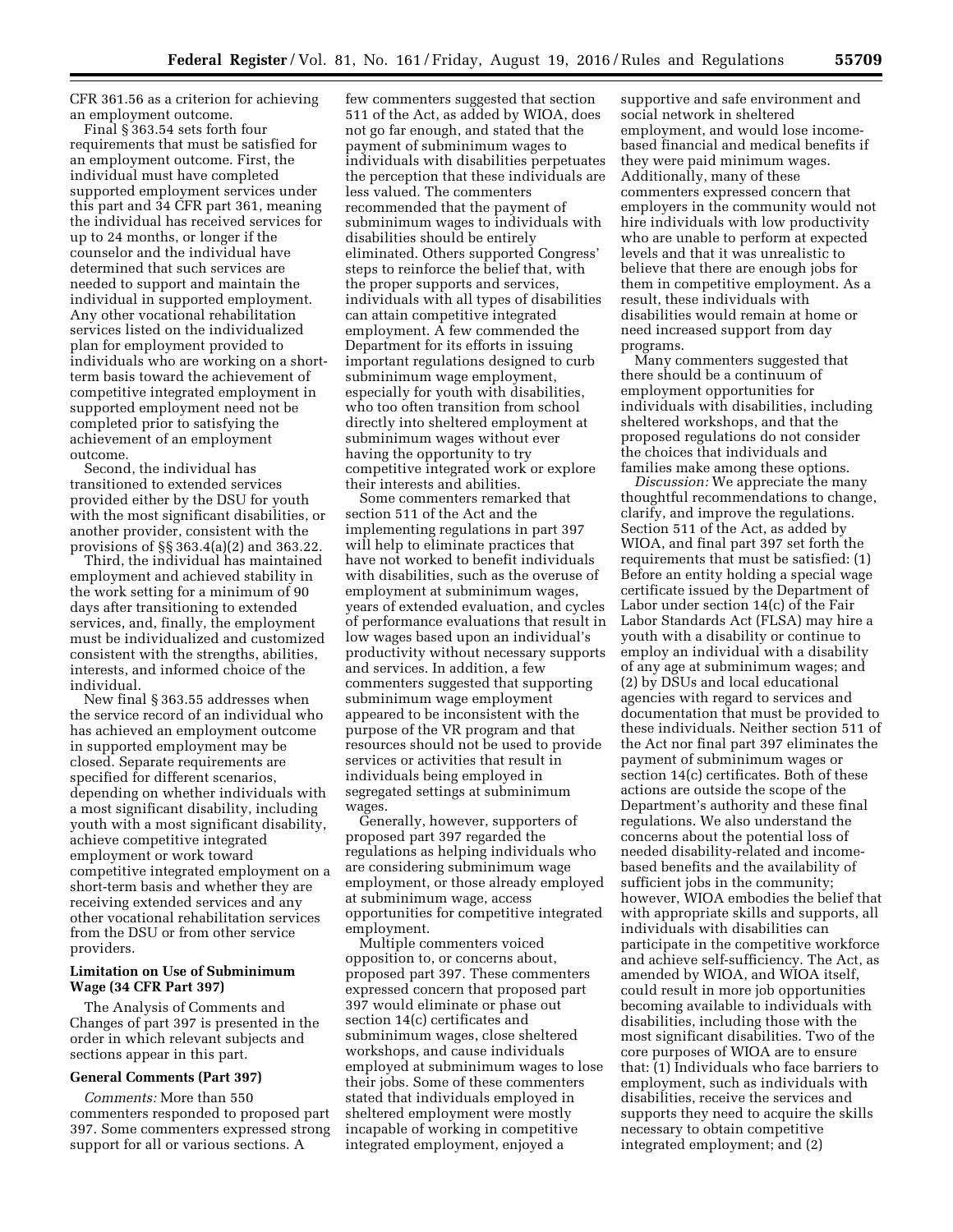employers receive the training, technical assistance, and other services they need to understand and tap into the full potential of individuals with disabilities in the workforce, for example through supported employment or customized employment. In addition, the Act, as amended by WIOA, and final part 361 require DSUs to work with other public agencies to ensure that individuals with disabilities receive the benefits planning they need to better understand the interplay of income-based benefits and work and to make informed decisions about the type of employment to pursue. Through all of these efforts, the Secretary hopes that individuals with disabilities, including those with the most significant disabilities, have more employment opportunities.

In addition, neither section 511 of the Act nor final part 397 restricts or eliminates sheltered employment. Individuals with disabilities continue to have a continuum of choices and options for employment ranging from competitive integrated employment to employment in sheltered workshops. Therefore, individuals with disabilities choosing to pursue or continue in sheltered employment may do so; however, certain requirements must be satisfied before the employer hires or continues to employ them at subminimum wages. While we recognize that many subminimum wage jobs for individuals with disabilities are in sheltered settings, section 511 of the Act and final part 397 focus exclusively on the requirements that must be satisfied before an entity holding a section 14(c) certificate may hire or continue to employ an individual with a disability at subminimum wages, not on the setting in which those wages are paid.

# *Changes:* None.

# **Purpose (§ 397.1)**

*Comments:* One commenter recommended that § 397.1(b)(1) require the DSU to ensure that youth with disabilities actually have completed certain services, not just provide documentation about the completion of those services to the youth. The commenter further suggested we revise this section to maximally limit the use of subminimum wage employment by requiring the DSU to: (1) Track youth with disabilities receiving preemployment transition services and transition services from the DSU who are considering subminimum wage employment; (2) identify all individuals currently receiving services from the DSU considering subminimum wage employment; (3) identify all individuals

over the past three years who applied for and were found ineligible for the VR program and may be currently working in, or considering, subminimum wage employment; (4) track referral agreements with, and conduct outreach to, State and local educational agencies to identify youth with disabilities considering subminimum wage employment; and (5) track referral agreements with, and conduct outreach to, the State agency with primary responsibility for providing services and supports for individuals with intellectual and developmental disabilities, and any other State agency providing services to a significant number of individuals in subminimum wage employment. The commenter also recommended that we revise § 397.1 by clarifying that nothing in this part supersedes the requirements of 34 CFR 361.55 regarding semi-annual and annual review of individuals in extended employment or other employment under special certificates issued under section 14(c) of the FLSA.

*Discussion:* We appreciate the commenter's time and consideration in reviewing this section and making substantive suggestions that would assist DSUs in carrying out the intent of section 511. In particular, the Secretary believes the proactive steps recommended by the commenter offer potential ways in which DSUs could increase the number of youth and other individuals with disabilities considering subminimum wage employment who become known to the DSUs, thereby significantly impacting the DSU's ability to assist in limiting the use of subminimum wages. That said, the Act does not require DSUs to seek out or solicit youth and others with disabilities considering, or already employed at, subminimum wages. Similarly, the Act does not require DSUs to track youth with disabilities or others with disabilities, except for those individuals who have become known to the DSU through the vocational rehabilitation process or through activities required in §§ 397.20, 397.30, 397.40 and 397.50. However, there is nothing in the Act or these final regulations that would prohibit a DSU from working with local educational agencies or other public agencies that may be able to identify individuals seeking or working in subminimum wage employment, for example, when implementing the requirements in section 101(a)(11) of the Act, as amended by WIOA, and the final regulations in 34 CFR 361.22 related to coordination with education officials, 34 CFR 361.24 regarding cooperation and coordination with other entities,

and the documentation process requirements in final part 397. This could increase the number of individuals known to the DSU and allow the DSU to provide services, especially employment-related counselling and guidance, earlier than it otherwise would.

While we encourage the DSUs and State and local educational agencies to work together to identify these students and youth with disabilities as early as possible, any referrals by educational agencies that are subject to the confidentiality requirements of the Family Education Rights and Privacy Act (FERPA) (20 U.S.C. 1232g(b) and 34 CFR 99.30 and 99.31) and/or the IDEA (20 U.S.C. 1417(c) and 34 CFR 300.622) would need to comply with the applicable confidentiality standards. Although we are not revising the final regulations as recommended, the Department will consider ways to incorporate some of the suggestions into technical assistance to the DSUs.

The Secretary understands the recommendation to require the DSU to ensure that youth with disabilities actually complete certain services, in addition to providing documentation. However, the Secretary disagrees that this is necessary. Under section 511(c)(1)(A) of the Act and final § 397.40(a), DSUs must provide certain information and career counselling services to all individuals with disabilities, known by the DSUs, who want to continue employment at subminimum wage. Upon the completion of those services, the DSU must provide the individual with documentation that the services were provided. As such, the documentation ''ensures,'' as the commenter desired, that the services were actually completed. Similarly, a youth with a disability must complete certain services, such as transition and, as appropriate, pre-employment transition services, prior to beginning work in subminimum wage employment. Again, the DSUs and local educational agencies must provide documentation that the youth has completed these services, thus ensuring that the services were completed.

Finally, the Secretary agrees that nothing in this part supersedes the requirements of final 34 CFR 361.55 regarding semi-annual and annual review of individuals in extended employment or other employment under special wage certificate provisions in section 14(c) of the FLSA. We received similar suggestions to cross-reference and reconcile the requirements under final 34 CFR 361.55 and final § 397.40 to ensure consistency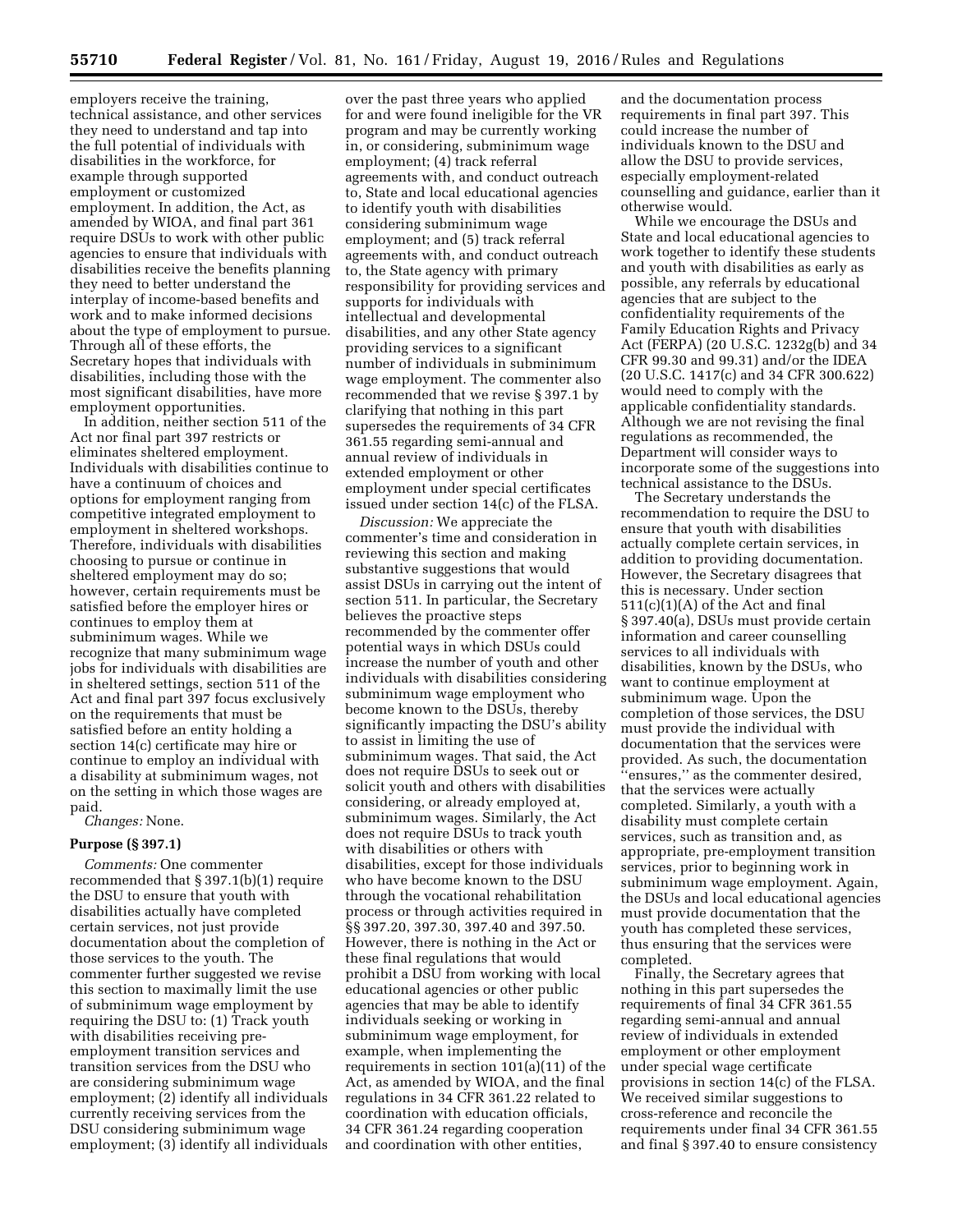and avoid confusion about which requirements apply and the respective responsibilities of the DSU under each provision. While the Secretary understands the concerns, such revisions are not necessary or appropriate. The DSUs must satisfy their responsibilities under both final 34 CFR 361.55 and final § 397.40. These sections implement requirements under separate titles in the Act and apply to different—although sometimes intersecting—populations. We discuss these requirements of final 34 CFR 361.55 more fully in the *Analysis of Comments and Changes* section earlier in this preamble and those in final § 397.40 in a following section.

*Changes:* None.

#### **Jurisdiction (§ 397.2)**

### *Jurisdiction of the Departments of Education and Labor*

*Comments:* One commenter agreed that proposed § 397.2 is consistent with the statutory authority granted to the Department. The commenter noted that the Department has the authority to regulate the actions of State educational agencies and collect data, citing Executive Order 11761 (To Facilitate Coordination of Federal Education Programs), and, therefore, has the authority to impose documentation requirements; to impose requirements for educational agencies, as detailed in proposed §§ 397.2(a)(1) and (2); and to regulate the actions of State and local educational agencies with regard to subminimum wage placements as detailed in proposed § 397.2(a)(3).

The same commenter agreed with proposed § 397.2(b), which states that nothing in this part will be construed to grant the Department or its grantees jurisdiction over requirements set forth in the FLSA. The commenter added that, although the Department of Labor has the authority to grant entities section 14(c) certificates allowing subminimum wage employment to individuals with disabilities, the Department has the authority to regulate, and thus restrict, the placement of individuals with disabilities in subminimum wage employment as it relates to public schools.

Another commenter stated that the Department has express legal authority to administer funding for the VR program under the Act and to oversee services by local school districts under the Individuals with Disabilities Education Act (IDEA). The commenter urged the Department to assume a central enforcement role over programs that facilitate employment outcomes for youth with disabilities, something which, according to the commenter, was lacking in the proposed regulations.

Other commenters stated that the Department should take a more proactive and vigorous role in enforcement, working collaboratively with the Department of Labor's Wage and Hour Division to enforce fully and meaningfully the requirements of section 511 of the Act, including provisions under which both Departments have overlapping jurisdiction. Similarly, several commenters viewed the enforcement of section 511 of the Act as a shared responsibility between the Departments of Education and Labor.

Several commenters expressed concerns about the enforcement of section 511, including the concern that entities holding section 14(c) certificates would continue their current practices and not comply with requirements under the Act. Some commenters suggested the Department require entities holding special wage certificates to refer youth and other individuals with disabilities to the DSU or educational agency. Many commenters recognized that these entities are subject to enforcement action from the Department of Labor and may have their certificates revoked under 29 CFR 525.17.

Similarly, since section 511 of the Act is entitled ''limitations on the use of subminimum wage,'' one commenter suggested that there is a legal basis under WIOA for the Department of Labor to revoke section 14(c) certificates for violations of section 511 of the Act, which these final regulations should require. The same commenter stated that after the effective date of section 511 on July 22, 2016, when an entity holding a section 14(c) certificate hires a person with a disability who is age 24 or younger without completing the required steps in section 511(a)(2)(B) of the Act, the entity should face enforcement action from the Departments of Labor and Education under both the FLSA and the Act, as amended by WIOA. Without vigorous enforcement by both Departments, particularly the Department of Education, the commenter suggested that entities holding section 14(c) certificates would view the responsibility for meeting the requirements under section 511 of the Act as resting with the DSUs.

*Discussion:* The Secretary appreciates the many comments and recommendations about jurisdiction and enforcement. In response to the many comments received, the Department consulted further on the matter with the

Department of Labor's Wage and Hour Division. Although the Secretary understands the various concerns expressed, both the Departments of Education and Labor agree that under FLSA and WIOA, the authority to administer and enforce Federal requirements governing the payment of subminimum wages by entities holding special wage certificates under section 14(c) of the FLSA resides with the Secretary of Labor. The Secretary of Labor administers and enforces the minimum wage and overtime requirements of the FLSA, issues and revokes subminimum wage certificates, and remedies unauthorized payment of subminimum wages. See 29 U.S.C. 206, 207, and 214(c); 29 CFR part 525. Section 511 states that its provisions ''shall be construed in a manner consistent with the provisions of the Fair Labor Standards Act of 1938 (29 U.S.C. 201 *et seq.*), as amended before or after the effective date of this Act.'' Accordingly, if an employer fails to comply with the section 511 criteria for payment of a subminimum wage, the Secretary of Labor would take enforcement action pursuant to the FLSA in the same manner as he would against any other employer who failed to satisfy the requirements of the FLSA. The Secretary of Labor has delegated his authority to administer the FLSA to the Department of Labor's Wage and Hour Division.

The Secretary agrees with commenters who called for greater collaboration between the Department and the Department of Labor's Wage and Hour Division to ensure that the requirements of section 511 of the Act are enforced fully and meaningfully. Additionally, the Secretary agrees that the provisions of section 511 are dependent on the DSUs and educational agencies knowing the identities of individuals seeking employment or who are already employed at subminimum wage. However, despite the recommendations made by commenters, there is no statutory authority for the Department to require entities holding special wage certificates to refer youth and other individuals with disabilities to the DSU or educational agency. Section 511 of the Act does not grant the Department the authority to impose this or any other requirement on entities holding special wage certificates under the FLSA. Recognizing the importance of these requirements, the Secretary proposed part 397, taking the initiative to regulate on those provisions for which the Department is solely responsible. Under section 511 of the Act, the Department has the authority to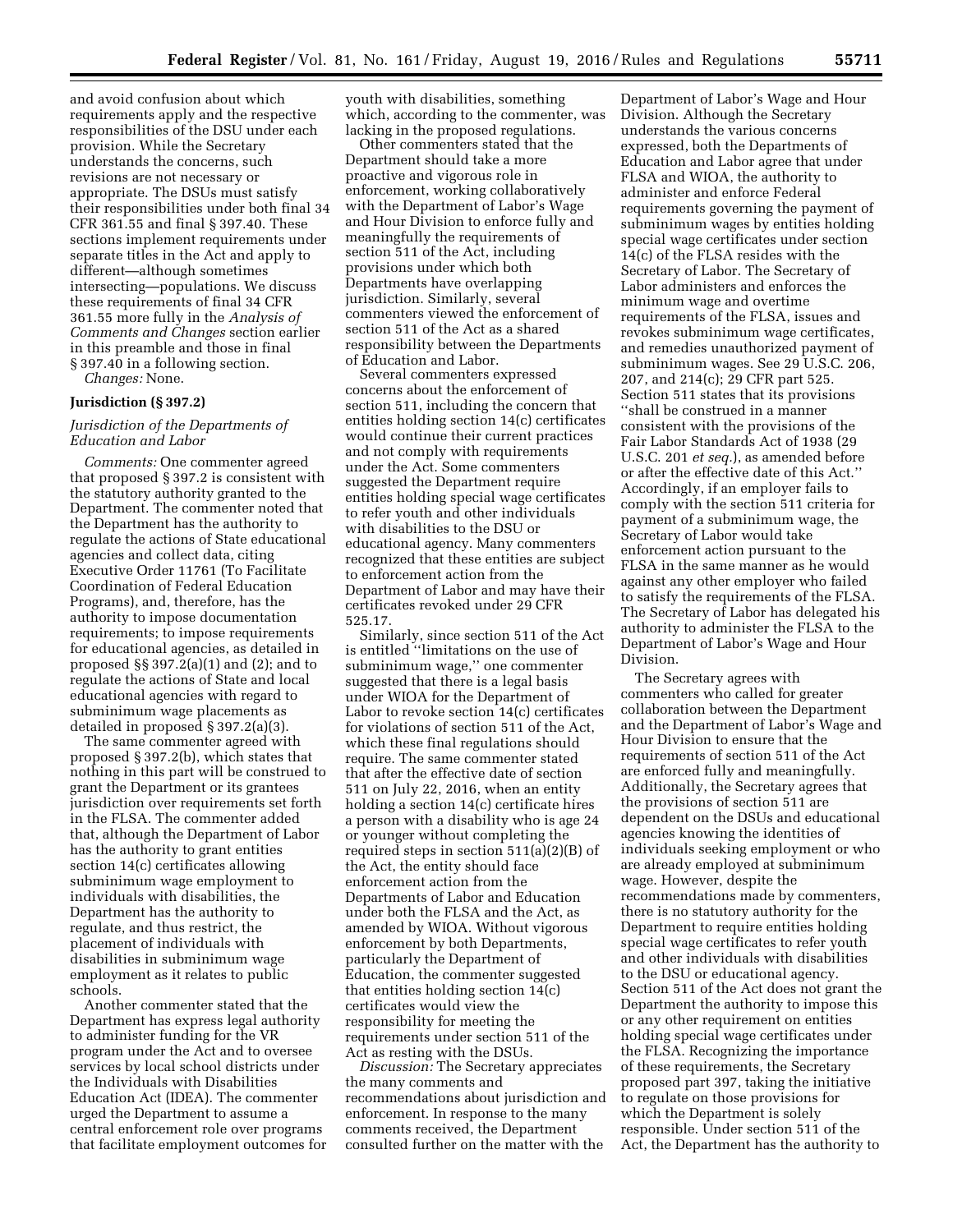regulate the activities and services that must be provided to an individual before the individual is eligible for, or may continue work compensated at a subminimum wage. Additionally, the Department has the authority to regulate how documentation of these actions is provided by the DSU to the individual with a disability, including the documentation process developed by the DSU in consultation with the State educational agency. We have revised final  $\S 397.2(a)(1)$  to specify the Department's jurisdiction over the documentation process. Lastly, while States, not the Department, have oversight of services by local school districts under the IDEA, the Department has the authority under section 511 of the Act to prohibit State and local educational agencies from entering into a contract or other arrangement with certain entities for the purpose of operating a program under which a youth with a disability is engaged in work compensated at a subminimum wage. The Department has enforcement authority over State and local educational agencies that violate this prohibition.

Contrary to the opinion of some commenters, the Department of Labor rather than the Department has enforcement authority and jurisdiction over entities holding special wage certificates, including the suspension or revocation of these certificates. Despite recommendations that we require the Department of Labor to revoke violators' section 14(c) certificates if entities are found to be in violation of section 511, the statute does not authorize the Department of Education to do so; any suspension or revocation and any related regulations must be undertaken and promulgated by the Department of Labor.

*Changes:* We have revised final § 397.2(a)(1) to state that the Department has jurisdiction over the documentation process developed by the DSU in consultation with the State educational agency.

# *Interplay of the Other WIOA Rulemakings*

*Comments:* One commenter noted that the Department of Labor's NPRM covering programs authorized under titles I and III of WIOA, as well as the joint NPRM issued by the Departments of Education and Labor for the workforce development system, did not address section 511 or the Department of Labor's enforcement of the documentation requirements for hiring or retaining individuals with disabilities in subminimum wage employment.

*Discussion:* In response to the comment regarding the lack of mention of section 511's requirements or the Department of Labor's enforcement responsibilities either in its programspecific NPRM (80 FR 20690 (April 16, 2015)) or in the joint NPRM issued by the Departments of Education and Labor (80 FR 20574 (April 16, 2015)), the Secretary believes it would not have been appropriate to do so for two reasons. First, the joint NPRM focuses solely on jointly administered requirements imposed by title I of WIOA on the Department of Education and the Department of Labor's Employment and Training Administration. The explicit requirements set forth in title I make both the Department and the Department of Labor's Employment and Training Administration equally responsible for administering and monitoring all jointly administered requirements governing the workforce development system.

Section 511, on the other hand, imposes requirements on State and local educational agencies and DSUs administered by the Department, that are separate and distinct from the restrictions imposed on entities holding section 14(c) certificates that fall under the exclusive purview of the Department of Labor's Wage and Hour Division. There is nothing in section 511 of the Act that shifts the responsibility for enforcement under the FLSA either to the Department exclusively or to the Department jointly with the Department of Labor. In fact, section 511(b)(3) of the Act requires that section 511 be construed in a manner that is consistent with the FLSA. Therefore, the Department of Labor retains the authority to enforce all minimum wage and subminimum wage requirements for entities holding special wage certificates.

Second, the Department of Labor's program-specific NPRM focuses solely on program-specific requirements imposed by titles I and III of WIOA. Section 511, on the other hand, is contained in title V of the Act, which is contained in title IV of WIOA. As such, the provisions of section 511 would not have been appropriate for the Department of Labor's program-specific NPRM. Moreover, the enforcement authority in section 511 that belongs to the Department of Labor resides with a different division, specifically the Wage and Hour Division, than that covered by the Department of Labor's programspecific NPRM. Rules required under the FLSA related to the provisions of section 511 are the responsibility of the Department of Labor.

#### *Changes:* None.

## *Reviewing Documentation*

*Comments:* Many commenters suggested that the final regulations specify timelines for reviewing documentation. One commenter stated that proposed § 397.2 does not address enforcement, either by DSUs or the Department of Labor, for the failure of section 14(c) certificate holders to maintain required documentation. The commenter also stated that it is unclear whether the Department of Labor has the ability to revoke a license for a workshop that fails to keep the required documentation under final §§ 397.20, 397.30, and 397.40.

Several commenters emphasized the importance of enforcing the document review process. They suggested that the DSU or its contractor authorized to review individual documentation maintained by entities holding section 14(c) certificates have an enforcement mechanism to address deficiencies and violations. These commenters urged the Department to take a stronger stand to ensure that corrective actions can be taken by the DSU or its contractor. Another commenter requested that the final regulations define the consequences for non-compliance. One commenter suggested that the DSU should be required to report deficiencies to the Department of Labor or the Client Assistance Program (CAP).

Some commenters stated that DSUs are not enforcement or compliance agencies and requested clarification regarding enforcement authority in the documentation review process. One commenter agreed that while it was clear in the proposed regulations that the Department of Labor oversees entities holding section 14(c) certificates and the payment of subminimum wages to individuals with disabilities, further clarification of the DSU's role and scope was required. Without it, the DSU might become the ''de facto'' organization responsible for policing subminimum wage certificates rather than providing guidance and technical assistance.

One commenter urged that the final regulations task the Department of Labor with enforcing provisions related to the review of documentation since it already monitors entities holding special wage certificates and reviews employee documentation, unlike DSUs. If the final regulations also include the remedy of revoking an entity's 14(c) certificate for failure to maintain the required documentation for individuals employed at subminimum wage, the Department of Labor has the capacity to implement that remedy. In the view of the commenter, imposing an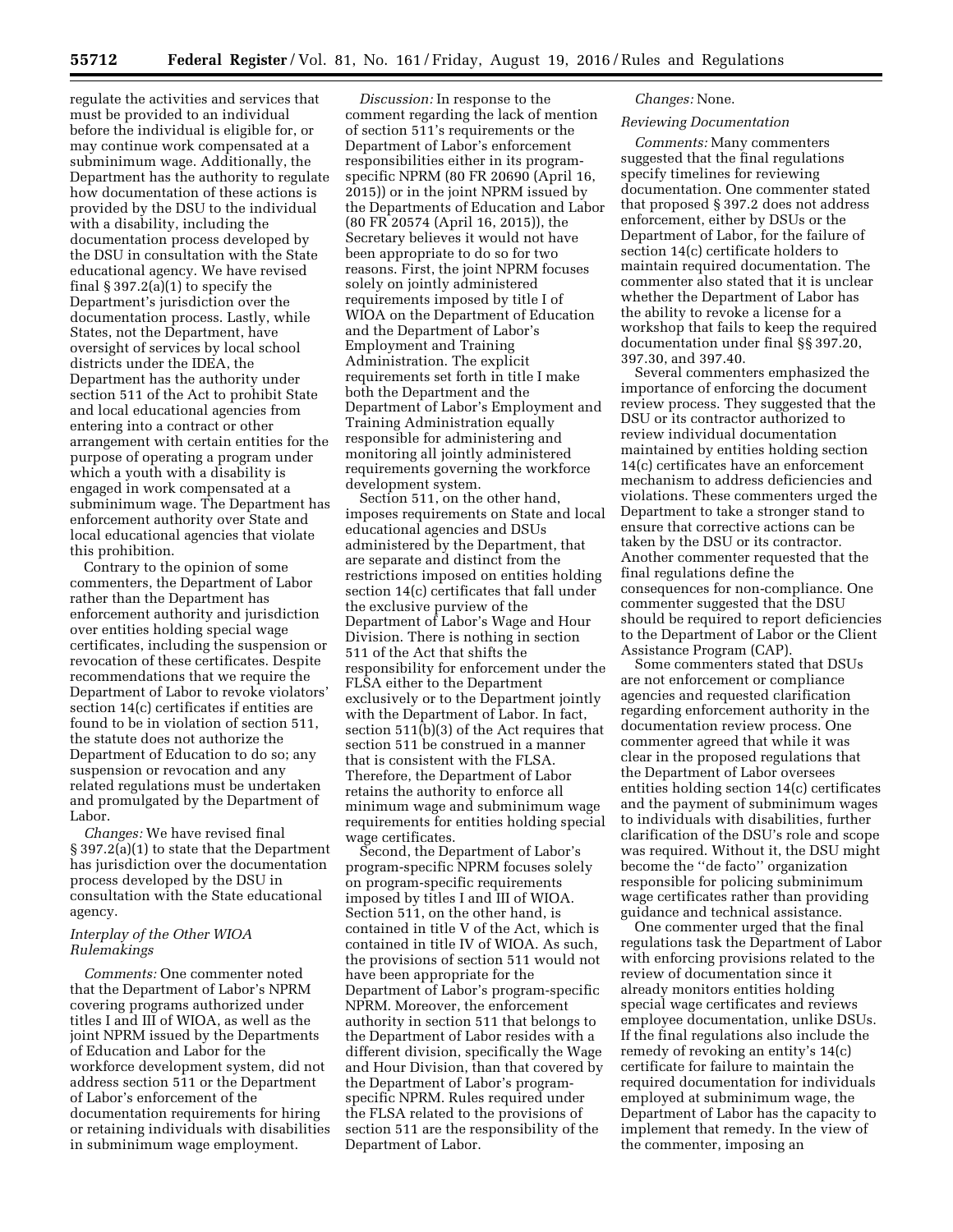enforcement obligation on the DSUs would be burdensome and likely result in no enforcement at all.

*Discussion:* Many commenters suggested final part 397 include timelines for the review of documentation. Section 511(e)(2)(B) of the Act imposes no specific requirements on when, how often, or how reviews must be done. Rather, the statute states that the reviews will be conducted at a time and in a manner as necessary, consistent with regulations established by the DSU or the Secretary of Labor. Therefore, under section 511(e)(2)(B) of the Act, requirements governing the reviews, including whether or when they must be done, are beyond the scope of these final regulations.

Although some commenters requested that we provide the DSU or its contractor an enforcement mechanism for addressing documentation deficiencies and violations by entities holding section 14(c) certificates, the Secretary lacks the statutory authority to do as the commenters suggest. Likewise, the Secretary lacks the statutory authority to define the consequences for non-compliance by entities holding special wage certificates under the FLSA, which rests with the Department of Labor, or to require the DSU to report non-compliance by these entities to the Department of Labor or to the CAP. Having said this, nothing in section 511 prohibits a DSU from informing the Department of Labor's Wage and Hour Division of non-compliance it finds during any documentation review and doing so may assist in supporting the Department of Labor's efforts in monitoring compliance. A more detailed discussion of this issue is presented in the *Review of Documentation (§ 397.50)*  section later in this preamble. As discussed under the *CAP and PAIR*  (Protection and Advocacy of Individual Rights) section, the reporting of noncompliance to the CAP is not authorized.

We acknowledge that reviewing individual documentation held by the entities holding special wage certificates, as authorized by section 511(e)(2)(B) of the Act, may be regarded as burdensome to DSUs. Section 511 does not require that DSUs conduct these reviews. Rather section 511(e)(2)(B) merely subjects entities holding section 14(c) certificates to these reviews in an effort to ensure that the intent of section 511 is being fulfilled. These reviews may be conducted in a manner and at such time as is deemed necessary, consistent with a DSU's or the Department of Labor's regulations. While the Secretary agrees

with the comment that the Department of Labor is experienced with conducting these reviews, the Secretary does not have the statutory authority to require that the Department of Labor be solely responsible for the documentation reviews. Section 511(e)(2)(B) of the Act clearly grants authority to the DSUs to conduct these reviews as well.

*Changes:* None.

### *CAP and PAIR*

*Comments:* Many commenters suggested that CAPs and PAIR programs have jurisdiction for reviewing compliance with section 511. To ensure that required activities are completed and are meaningful (*i.e.,* not just checklist actions), some commenters recommended that the CAP or the PAIR agency be empowered to represent students and others with disabilities employed at subminimum wages under section 511. Commenters emphasized that, given the role of CAPs in the new requirements in sections 113 and 511 of the Act, the regulations should define this role and provide the CAPs the authority and ability to monitor and effectively advocate for individuals with disabilities. The commenters noted that the CAPs have access to workers in sheltered workshops and their records, regardless of whether they are VR program consumers. The commenters endorsed the need for independent advocates to ensure that DSUs and entities adhere to the requirements of section 511 to make the most of the opportunity presented in the Act to improve the employment of individuals with disabilities.

One commenter requested that we require that the protection and advocacy systems have access to any entity covered under sections 113 and 511 of the Act to monitor for rights and safety compliance, which includes the ability to speak with individuals with disabilities privately and to access records with the consent of an individual service recipient, parent, or guardian. Additionally, the commenter suggested that we require CAP staff with similar access to advise individuals employed by an entity holding a section 14(c) certificate of their rights and, with consent, to access their records.

*Discussion:* With respect to the comments regarding the CAPs, section 112(a) of the Act, as amended by WIOA, specifically requires CAPs to inform and advise clients and client-applicants of all available benefits under the Act, including under section 511. Clients or client-applicants, as defined in final 34 CFR 370.6(b) for purposes of the CAP, are individuals seeking or receiving services under the Act, including

individuals seeking or receiving services under section 511. Upon the request of clients or client-applicants, CAPs may assist and advocate for them, including by pursuing legal, administrative, or other appropriate remedies to protect their rights and ensure access to the services under the Act.

Although several commenters expressed concerns that the proposed regulations did not provide CAP and PAIR programs with the authority to access records and conduct monitoring, the Secretary does not agree that CAP or PAIR programs have the authority to access records in the manner the commenter suggests. The advocacy provided by CAPs, whether individual or systemic, must be at the request of clients or client-applicants and must be solely for the purpose of protecting their rights or to facilitate their access to services under the Act. In representing the client or client-applicant upon that individual's request, CAPs could access relevant records of individuals with disabilities under section 511 of the Act, so long as they follow the requirements of the holder of those records, which typically require the informed written consent of the client or client-applicant.

PAIR programs have limited monitoring authority. PAIR programs provide advocacy and legal services to protect the rights of individuals with disabilities who are not eligible for services from other components of the protection and advocacy system and whose concerns are beyond the scope of the CAP. Since section 112 of the Act specifically authorizes the CAP to assist individuals with disabilities receiving services under section 511, such activities would fall outside the scope of the PAIR programs.

Despite the suggestion that independent advocates ensure that DSUs and entities adhere to the requirements of section 511 to make the most of the opportunity presented in the Act to improve the employment of individuals with disabilities, there is no statutory basis to require independent advocates to take on this role. There is no mention of independent advocates in section 511 of the Act, and these entities are not within the purview of the Department. Having said this, there is nothing in section 511 to preclude a DSU or the Department of Labor from contracting with an independent advocate to conduct reviews of documentation.

On the other hand, section 112 of the Act, as amended by WIOA, does not authorize CAPs to engage in advocacy for the sole purpose of gaining general access to records or conducting monitoring. Since section 112 of the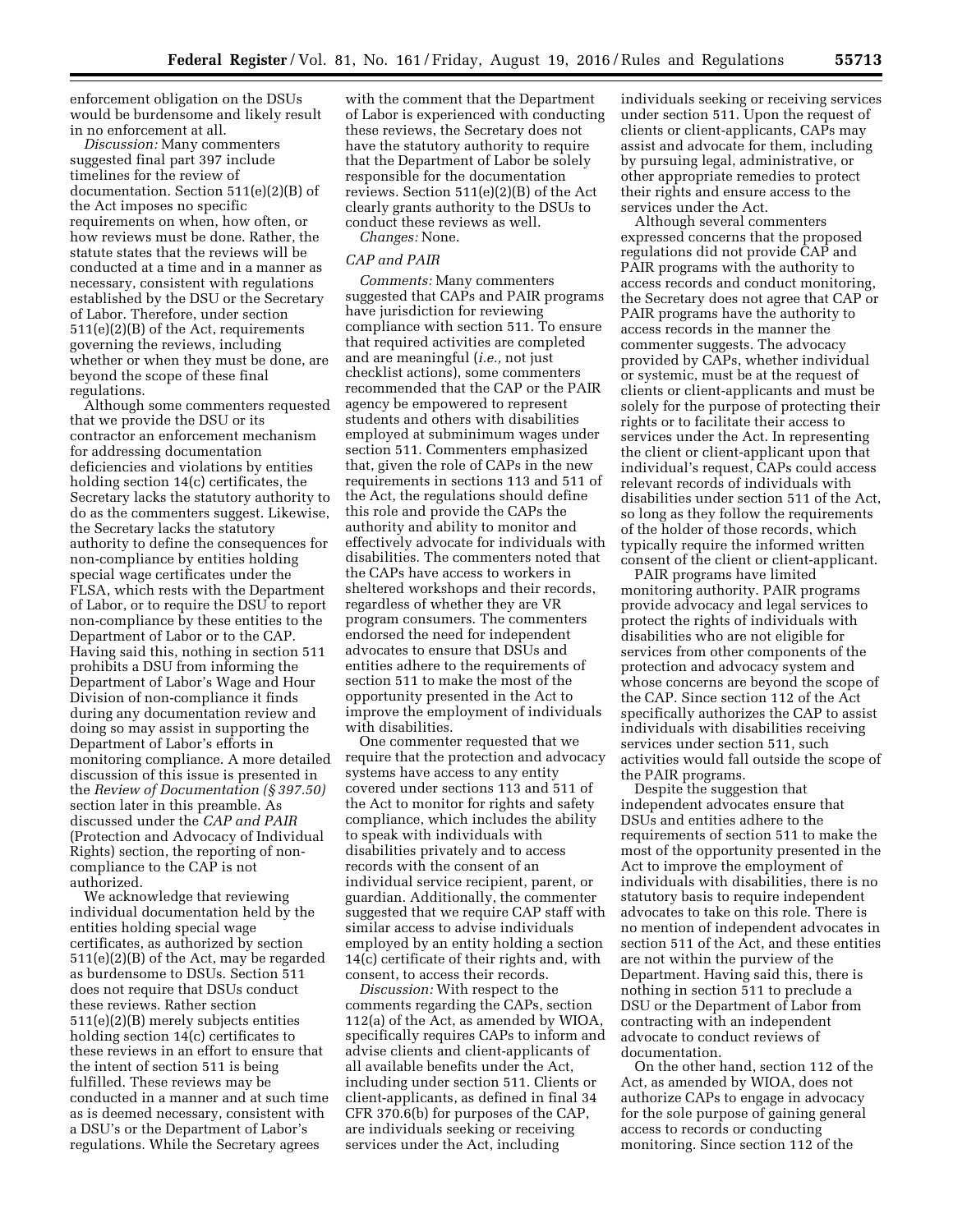Act, as amended by WIOA, references the applicability of the requirements of the CAP to section 511 already, we do not believe that additional language is needed in final part 397. The Department has, however, made minor revisions to final 34 CFR part 370 to clarify that CAPs may advocate on behalf of clients or client-applicants requesting assistance with issues arising under section 511. Final 34 CFR part 370 is published elsewhere in this issue of the **Federal Register**.

*Changes:* None.

#### *Rules of Construction (§ 397.3)*

*Comments:* A few commenters requested that we revise § 397.3 to emphasize that nothing in section 511 or final part 397 changes or affects a State's obligations under the U.S. Supreme Court's 1999 *Olmstead*  decision, subsequent U.S. Department of Justice enforcement actions, or the rules established for home- and communitybased services by the U.S. Department of Health and Human Services' Center for Medicare and Medicaid Services (CMS).

*Discussion:* Section 511 and final part 397 are consistent with the *Olmstead*  decision and other requirements for community- and home-based services. Under each of the requirements mentioned by the commenters, services must be provided in the community to the extent possible.

Section 511 gives individuals every opportunity possible to obtain competitive integrated employment by requiring that youth with disabilities receive certain services before beginning employment at subminimum wages and that individuals with disabilities of any age receive certain services every six months for the first year of subminimum wage employment and annually thereafter as long as subminimum wage employment continues.

Moreover, under section 511(b)(1) of the Act, nothing in section 511 is to be construed as changing the purpose of the Act, which is to empower individuals with disabilities to maximize their opportunities to achieve competitive integrated employment, nor is section 511 to be construed as promoting subminimum wage. Final § 397.3 sets forth the ''rules of construction'' consistent with those set forth in section 511(b) of the Act. Paragraphs (a) and (b) of final § 397.3 promote opportunities for competitive integrated employment for individuals with disabilities. Therefore, the Secretary declines to make the suggested revision.

*Changes:* None.

## **What regulations apply? (§ 397.4)**

*Comments:* None.

*Discussion:* Although we received no comments specific to proposed § 397.4, we received several comments about various provisions in part 397 regarding informed choice and confidentiality. Specifically, we received comments asking whether an individual with a disability has the right to refuse to participate in activities required by section 511 of the Act and part 397. As the Secretary has stated throughout this preamble, an individual has the right to exercise informed choice regarding participation in the activities required by this part. The Secretary has revised final § 397.4(b) to highlight 34 CFR 361.52 as being applicable to final part 397.

In addition, we received comments asking whether the DSU could provide documentation to a family member of an individual with a disability. A DSU must protect all personal information regarding an individual in its possession, pursuant to final 34 CFR 361.38. To highlight this requirement, we have revised final § 397.4(b) to specifically mention the confidentiality requirements of final 34 CFR 361.38.

In addition to these specific changes in final part 397, we also made conforming changes in final 34 CFR part 361 to make clear that final 34 CFR 361.38 and 361.52 apply to applicants and recipients of services. In so doing, we ensure that individuals receiving services required by part 397, regardless of whether they have applied for or been determined eligible for vocational rehabilitation services, are still protected by the confidentiality and informed choice requirements. These changes were discussed in the preamble to final part 361 in Part B of the *Analysis of Comments.* 

*Changes:* We have revised final § 397.4(b) to highlight final 34 CFR 361.38 and 34 CFR 361.52 as being applicable to final part 397.

#### **What definitions apply? (§ 397.5)**

*Comments:* A few commenters suggested that the Department provide specific definitions for the terms ''selfadvocacy,'' ''self-determination,'' and ''peer mentoring training opportunities'' to ensure integrity and reflect the intent of section 511. One commenter requested a definition for ''certain information.'' Another commenter asked whether the term ''special wage certificate'' in proposed § 397.5(c)(2) included all types of section 14(c) certificates issued by the Department of Labor (*e.g.,* business certificate holders and patient workers) among those

certificate-holding entities that must comply with section 511 of the Act. The commenter also asked that we clarify in § 397.5(d) whether "entity" includes associated businesses affiliated with a section 14(c) certificate holder, such as a non-profit community rehabilitation program that has a for-profit business in the same location.

*Discussion:* We appreciate the commenters' recommendations for additional definitions; however, we use these terms in part 397 as they are commonly understood, just as they are used in section 511 of the Act. Attempting to define these terms could cause us to inadvertently define the terms too broadly or too narrowly. This is of particular concern both because we would be defining these terms after the comment period has ended, without the benefit of public input, and because this is a new statutory provision, and we do not yet have institutional experience with how DSUs may implement them in this context.

As commonly understood, ''peer mentoring'' generally involves individuals with disabilities providing guidance, counseling, and advice to other individuals with disabilities based upon their own experiences and training and the experiences of others they know. ''Self-advocacy'' generally involves developing the skills, knowledge, and confidence to stand up for oneself and using appropriate means to obtain one's goals. Finally, ''selfdetermination'' generally means having the abilities, attitudes, skills, and opportunities to play an active and prominent role in living and planning one's life and future. Neither final part 397 nor section 511 of the Act includes the phrase ''certain information.''

Next, ''special wage certificate'' applies to all entities holding section 14(c) certificates, including work centers (also known as community rehabilitation programs), hospital/ residential care centers (facilities that employ patient workers), business establishments that are not a work center or an employer of patient workers, and School Work Experience Programs (SWEP). All must comply with section 511 of the Act, which provides for no exceptions and refers simply to entities holding special wage certificates issued under section 14(c) of the FLSA.

Whether ''entity,'' as defined in final § 397.5(d), includes associated businesses affiliated with a section 14(c) certificate holder depends upon individual circumstances. As defined, ''entity'' refers to any employer who holds a special wage certificate issued under section 14(c) of the FLSA.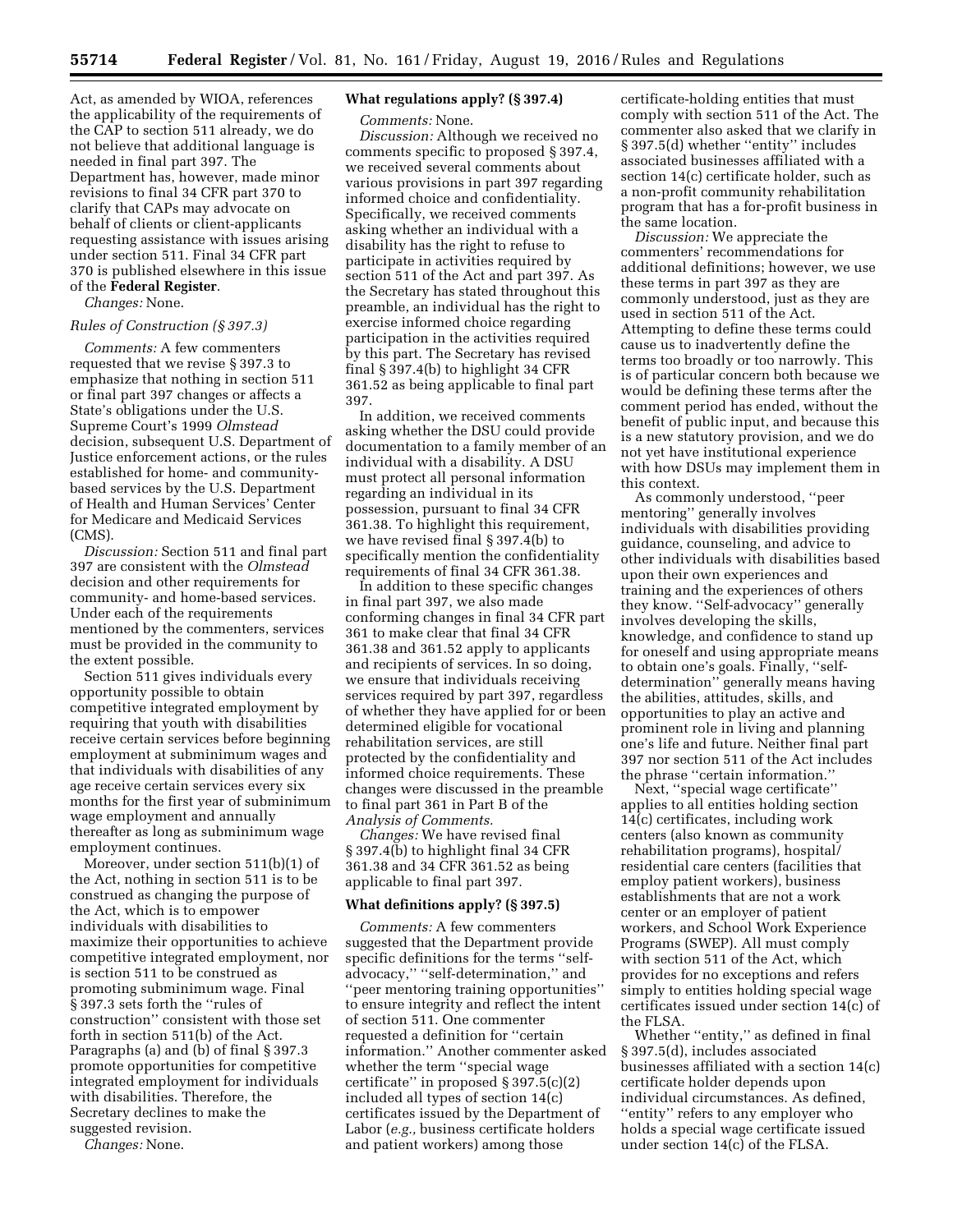Therefore, the factors to consider include, but are not limited to, whether the associated business is separately incorporated, operates under the same or a separate special wage certificate described in section 14(c) of the FLSA, employs or jointly employs as defined in the FLSA, individuals with disabilities at subminimum wages, shares subminimum wage employees with the section 14(c) certificate holder, or operates as a contractor or subcontractor for the section 14(c) certificate holder. The for-profit nature of an associated business of a non-profit is not a determining factor since both may hold a special wage certificate under the FLSA.

*Changes:* None.

### **Coordinated Documentation Process (§ 397.10)**

*Comments:* Most commenters on proposed § 397.10 supported the requirement that the DSU, in consultation with the State educational agency, develop a process, or utilize an existing process to document the completion of required activities under section 511 of the Act by youth with disabilities prior to seeking or entering subminimum wage employment. A few commenters strongly supported using the DSU's formal interagency agreement with the State educational agency required by 34 CFR 361.22(b) as the mechanism to develop a robust documentation process, and a few commenters requested that final § 397.10 reflect the role of the State Rehabilitation Council in this process. One commenter suggested that we require the interagency agreement to include a requirement that students and parents or guardians be provided training on subminimum wage employment. One commenter recommended that we require the interagency agreements to be developed with local educational agencies, in addition to State educational agencies. In addition, the commenter recommended that interagency agreements that specify data sharing requirements be developed with State agencies serving individuals with intellectual and developmental disabilities as well. The commenter suggested that the interagency agreements indicate how each agency will ensure compliance with the requirements in this section.

Several commenters recommended that the Department provide guidance detailing the documentation and collaboration requirements of DSUs, educational agencies, and other entities under section 511. Similarly, one commenter requested that we include

more specific language in the regulations regarding the types of documentation that would be acceptable, emphasizing that guidance should be sufficient to ensure that documentation is complete and meets the intent of section 511 of the Act. Some stated that proposed § 397.10 focused heavily on compliance with the documentation requirements, and not the congressional intent of limiting the use of subminimum wages.

Many commenters expressed concerns about the 90-day time frame for providing documentation to youth with disabilities in proposed § 397.10(c)(2) and recommended shorter time frames, such as 30 or 45 days. They noted that allowing the DSU up to 90 days to provide documentation to youth with disabilities after completing each of the required activities, which may or may not take place concurrently, could result in prolonged delays for such youth seeking to enter subminimum wage employment since there are several steps and multiple activities in the process that the youth must complete.

One commenter asked the Department to define ''completed'' in proposed § 397.10(b)(2)(i), stating that transition services are typically ongoing and may continue until a student graduates from high school. The same commenter posed a series of additional questions about proposed § 397.10(b)(2)(ii). The commenter asked about what constitutes documentation; the level of detail required; requirements for the rigor and quality of the activities; the need for signatures, dates, descriptions and settings of activities; information about the location or setting of activities; and the DSU's obligations if the educational agency fails to provide documentation of transition activities or such activities are deemed substandard.

One commenter urged the Department to include a new paragraph in § 397.10 or, alternatively, in § 397.50, to require the DSU to retain copies of documentation required by this part and to provide this documentation for review by the CAP or a protection and advocacy agency.

One commenter remarked that documentation of required activities denotes completion of these activities without regard to consumer choice to participate, whereas other commenters requested clarification of what documentation would be required if an individual, exercising informed choice, refuses vocational rehabilitation services.

Finally, one commenter asked for clarification regarding whether a documentation process between the DSU and the State educational agency must be developed and what documentation is required in those States that prohibit subminimum wages for individuals with disabilities. Alternatively, the commenter suggested that emphasis should be placed upon tracking services in the regulations regardless of whether a subminimum wage prohibition exists.

*Discussion:* We appreciate the many comments we received regarding the documentation process. Compliance with the documentation process requirements is intended to result in limiting the use of subminimum wages. The Secretary agrees that the formal interagency agreement between the DSU and the State educational agency provides an optimal mechanism to develop and describe the documentation process required in final § 397.10, and the Department appreciates the strong support we received from commenters on this point. As noted by the commenters, final 34 CFR 361.22(b)(5) requires the DSU and State educational agency to develop a formal interagency agreement that, at a minimum, provides for coordination necessary to satisfy documentation requirements set forth in final § 397.10. Under final 34 CFR 361.20(c) and (d), the State Rehabilitation Council (SRC) must provide input into the VR services portion of the Unified or Combined State Plan, and the DSU must actively consult with the SRC, if it has a Council, on its policies and procedures governing the provision of vocational rehabilitation services. The functions of the SRC in final 34 CFR 361.17(h) support Council involvement in developing the coordinated documentation process. Therefore, the Secretary does not believe it necessary to specifically state the role of the SRC in the documentation process in final § 397.10.

While the Secretary agrees that students and parents or guardians can benefit from training about subminimum wage employment, the Act does not require the formal interagency agreement to include such a requirement. To add it would be inconsistent with the statutorily required actions that must be taken by either the DSU or the State educational agency with regard to the documentation process. Nonetheless, nothing in the Act precludes the DSU and State educational agency from including a training requirement in the formal interagency agreement.

Similarly, we do not believe it necessary to require, in final part 397, the DSU to enter into interagency agreements with local educational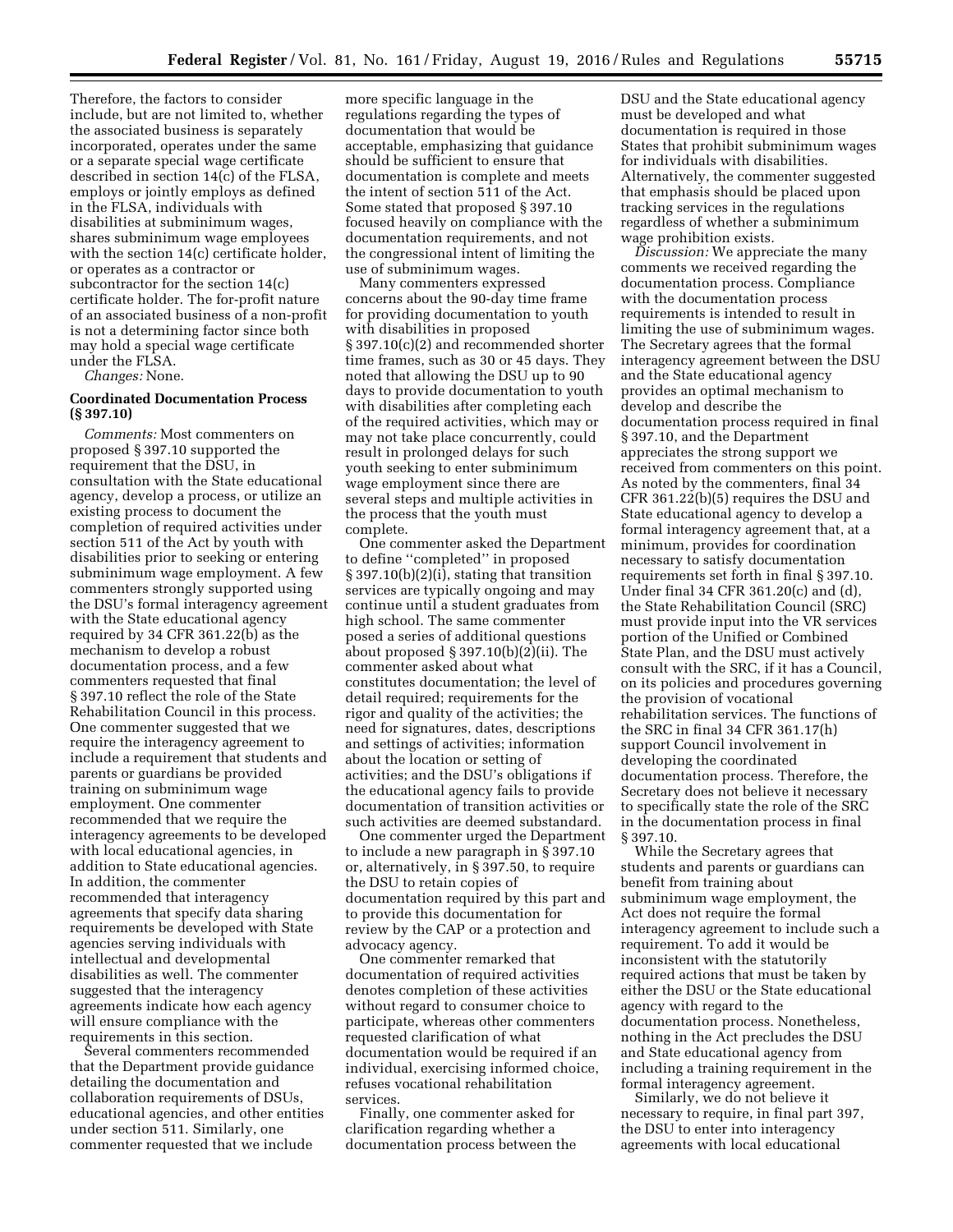agencies and State agencies serving individuals with intellectual and developmental disabilities, because final 34 CFR 361.24(f) and (g) provide for the DSU to enter into cooperative agreements and engage in interagency collaboration with these State agencies. These cooperative agreements could provide a mechanism for addressing, as appropriate, the requirements in final § 397.10 and promote data sharing. The Secretary encourages the DSUs, local educational agencies, and State agencies serving individuals with developmental and intellectual disabilities to work collaboratively to identify individuals with disabilities, particularly youth with disabilities, who are considering or who are already engaged in subminimum wage employment.

The Secretary agrees that further operational guidance regarding the requirements for collaboration, development, and implementation of the documentation process is warranted. Therefore, the Department's Office of Special Education and Rehabilitative Services intends to collaborate with the Department of Labor's Wage and Hour Division in issuing guidance about implementing the requirements in final part 397, particularly the documentation process. This guidance will help to ensure that the documentation process works smoothly within alreadyestablished procedures for the DSUs and State and local educational agencies, especially with regard to the protection of personally identifiable information, while also enabling efficient and effective reviews of any such documentation by the Department of Labor.

Final §§ 397.10 and 397.30 specify the documentation requirements. Final § 397.20 describes the activities for which documentation must be provided, all of which are familiar to DSUs and local educational agencies and should pose no additional administrative burden. Each DSU has case management practices for documenting various steps in the vocational rehabilitation process, such as eligibility and ineligibility determinations, the individualized plan for employment, the provision of vocational rehabilitation services (including pre-employment transition services), and case closure. State educational agencies also have methods for documenting transition services provided to students under the IDEA. In developing the documentation process, each DSU, in coordination with the State educational agency, has flexibility to determine the most appropriate procedures for documenting required activities and for timely provision of the

documentation to youth with disabilities upon their completion of the required activities.

As proposed, § 397.10(c)(2) required the DSU to provide the documentation of the completion of each of the required actions in §§ 397.20 and 397.30 to a youth as soon as possible, but no later than 90 days, following the completion of each of the actions. We understand the concerns raised by commenters, and we want to emphasize that we anticipate DSUs and State educational agencies will develop a process whereby the documentation in most instances will be provided either concurrently with the completion of the activity or very shortly thereafter, and we encourage them to do so.

For example, DSUs typically provide documentation of eligibility or ineligibility determinations to the individual within a very short time after the decision is made. Similarly, DSUs typically provide a copy of the individualized plan for employment to the individual at the time both parties sign the document. With regard to providing services, such as preemployment transition services or transition services, we anticipate that the DSUs and schools will develop a streamlined approach for transmittal of the documentation by the DSU to the youth.

We proposed a period of up to 90 days to be consistent with other time frames in the vocational rehabilitation process and to enable DSUs to obtain documentation from local educational agency personnel who may not be available due to extenuating circumstances. It was never the Department's intent to delay the provision of the required documentation to any individual seeking subminimum wage employment. After considerable deliberation and balancing competing interests while not imposing undue burden on the DSUs or schools, the Secretary has modified the time frame in these final regulations. Final § 397.10(c)(2) requires the DSU to provide the requisite documentation, including documentation received from the local educational agency, to the youth within 45 calendar days of completion of the activity.

For example, if a student completes a required activity provided by the local educational agency, the documentation must be transmitted to the DSU and provided to the youth all within 45 calendar days. However, if, due to extenuating circumstances additional time is needed, documentation must be provided to the youth within 90 calendar days after completion of the activity. As provided in final

 $§ 397.10(c)(2)(i)(B)$ , this exception for extenuating circumstances is a limited exception that would cover circumstances such as, the unexpected absence of the individual necessary to provide the documentation, or a natural disaster. That said, DSUs and State educational agencies could establish a shorter time frame in their documentation processes.

We recognize that providing transition services, as well as preemployment transition services, may be ongoing for students with disabilities. For example, under the IDEA, a student with a disability may receive transition services until the student graduates from high school with a regular diploma or exceeds the age of eligibility for a free appropriate public education. Similarly, students with disabilities may receive pre-employment transition services under the Act for as long as the student remains in an educational program and meets the definition of a ''student with a disability'' under final 34 CFR 361.5(c)(51). For purposes of final § 397.10(b)(2)(i), the local educational agency must, consistent with confidentiality requirements of FERPA and/or the IDEA, provide the DSU documentation of transition services when a student has completed all transition services in the individualized education program. The final regulations do not contain a definition of ''completion,'' as suggested by commenters, because the definition would vary widely depending on the activity. The Secretary will provide more guidance in the general operational guidance for the documentation process required by section 511 and final part 397.

Section 511 of the Act does not address what constitutes documentation, the level of detail required, requirements related to the rigor and quality of the activities, the need for signatures, dates, descriptions and settings of activities, information about the location or setting of activities, and the DSU's obligations if the education agency fails to provide documentation of transition activities or such activities are deemed substandard. Some of these issues are best left to the DSU and State educational agency to negotiate when developing the interagency agreement or the documentation process to maximize State flexibility and accommodate the unique needs within a State. However, the Secretary agrees that some guidance would be helpful. Therefore, the Secretary has revised final § 397.10(a) to state that the documentation process must address both the actual production and transmittal of documentation.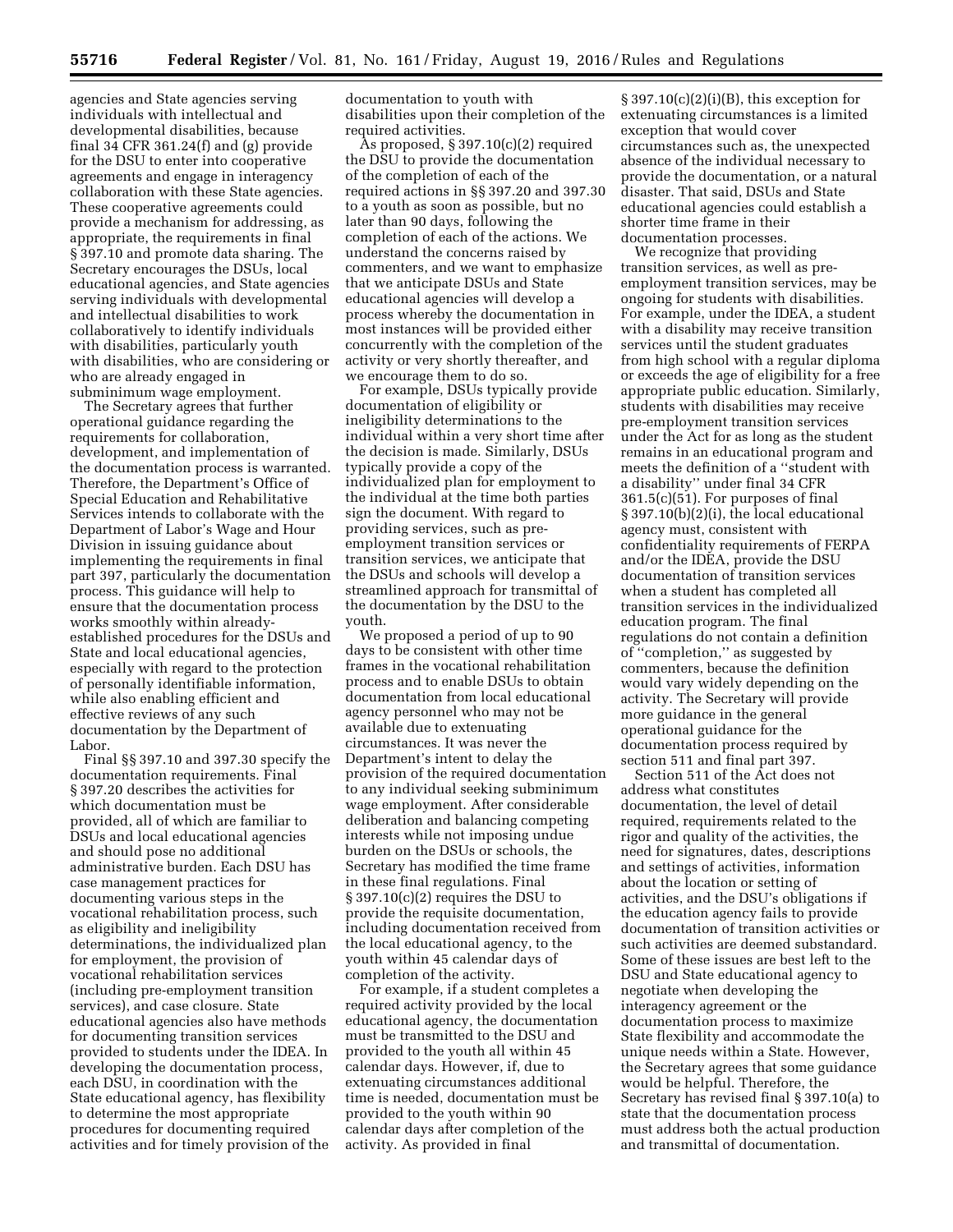Again, the transmittal of all documentation by the educational agency to the DSU must comply with the confidentiality requirements of FERPA and the IDEA.

In addition, the Secretary has revised final § 397.10(a) by adding three new paragraphs. Final § 397.10(a)(1) establishes minimum requirements for information to be contained in the documentation of determinations made or the completion of an activity. Final § 397.10(a)(2) establishes minimum requirements for information that must be contained in documentation in the event that a youth, or his or her parent or guardian, exercises informed choice and refuses to participate in an activity required by section 511 of the Act or final part 397. Final § 397.10(a)(3) requires the DSU to retain a copy of all required documentation provided to the youth. The DSU must retain this documentation just as it would any other documentation in its case management system, and the documentation must be retained in accordance with the requirements of 2 CFR 200.333, which governs record retention for all Federal grantees.

In using an existing process or developing a new documentation process, the DSU and the State educational agency may wish to consider questions such as those posed by the commenter but not addressed in these final regulations. In addition, the Secretary has revised final § 397.10(b)(2)(i) to require the educational agency to provide the documentation to the DSU. The Secretary has also added a new requirement in final § 397.10(c)(3) that the DSU provide, when transmitting documentation of the last determination made or activity completed, a cover sheet that itemizes all documentation provided to the youth. The Secretary hopes that these additions will assist DSUs and State educational agencies in developing a streamlined documentation process that will enable the expedient completion and transmittal of the documentation to the youth, and allow for the expedient review of the documentation, if a review is conducted by the DSU or the Wage and Hour Division of the Department of Labor.

Additionally, for the reasons discussed in the section titled *Jurisdiction (§ 397.2),* any access to these records by CAPs or protection and advocacy systems is subject to the requirements of sections 112 and 509 of the Act, respectively, and implementing final regulations in 34 CFR part 370 and 34 CFR part 381.

Although section 511 of the Act and final part 397 establish prerequisites for a youth with a disability to work in subminimum wage employment, as with any vocational rehabilitation service, the youth with a disability, or his or her parent or guardian, as applicable, may exercise informed choice and refuse to participate. If a youth chooses not to participate in the activities required by section 511 of the Act and final part 397, or chooses to opt out of the vocational rehabilitation process entirely, such a choice will impact the permissibility of the youth to work at subminimum wage and preclude him or her from obtaining subminimum wage employment given the limitations imposed by section 511 of the Act and final part 397. Accordingly, DSUs should inform youth with disabilities and/or their guardians of the youth's ineligibility for subminimum wage employment if he or she refuses to participate in the required activities. As discussed previously, final § 397.10(a)(2) establishes documentation requirements for when a youth refuses to participate in the required activities. Meeting these requirements demonstrates the DSU's compliance under section 511 and final part 397. The Secretary believes it is appropriate to establish an even shorter time frame for the transmittal of documentation demonstrating the youth's refusal to participate in required activities under final part 397 because there should be few administrative reasons for delay. Thus, in this circumstance, final § 397.10(b)(2)(ii) requires that the documentation be provided to the youth, within 10 calendar days of the youth's refusal.

In a State that prohibits the payment of subminimum wages to individuals with disabilities, the DSU and the State educational agency still must develop a documentation process in accordance with final § 397.10, although it may be used infrequently. This documentation would be necessary if a youth with a disability seeks subminimum wage employment in another State that does not prohibit subminimum wages.

Finally, the Department, upon further review, notes that the documentation of pre-employment transition services in final  $\S 397.10(b)(1)$  refers to a "student" with a disability'' rather than a ''youth with a disability'' because only a student with a disability may receive pre-employment transition services. Further, the section states more directly that the appropriate school official responsible for providing transition services will provide the DSU documentation of completion of

appropriate transition services under the IDEA.

*Changes:* We made several changes to final § 397.10. First, we revised final § 397.10(a) to state that the documentation process must cover both the production and transmittal of the documentation. The process must ensure all confidentiality requirements of FERPA and the IDEA are satisfied.

Second, we revised final § 397.10(a) by adding three paragraphs. Final § 397.10(a)(1) establishes minimum information that must be contained in documentation of a youth's completion of required activities. Final § 397.10(a)(2) establishes the minimum information that must be contained in documentation when a youth refuses to participate in the required activities. Final § 397.10(a)(3) requires the DSU to retain copies of all documentation required by final part 397.

We revised final § 397.10(b)(1) to clarify that we are referring to a ''student with a disability'' with regard to the documentation of the completion of appropriate pre-employment transition services. We also revised § 397.10(b)(2)(i) to clarify that the appropriate school official responsible for the provision of transition services must provide the DSU documentation of completion of appropriate transition services under the IDEA. We revised final  $\S 397.10(c)(2)$  by adding two new paragraphs. Final  $\S 397.10(c)(2)(i)$ requires the DSU to provide all requisite documentation to the youth within 45 calendar days of the determination or the completion of the required activities, unless extenuating circumstances make additional time necessary. In that case, the documentation must be provided to the youth within 90 calendar days of the determination or completion of the activity or service. The final regulations also provide examples of what could constitute extenuating circumstances necessitating the additional time. Final § 397.10(c)(2)(ii) requires the DSU to provide documentation of the youth's refusal to participate in required activities within 10 calendar days of the refusal. Lastly, final  $\S 397.10(c)(3)$  was added to require the DSU to provide a coversheet that itemizes all documentation provided to the youth when transmitting documentation of the last determination made or activity completed.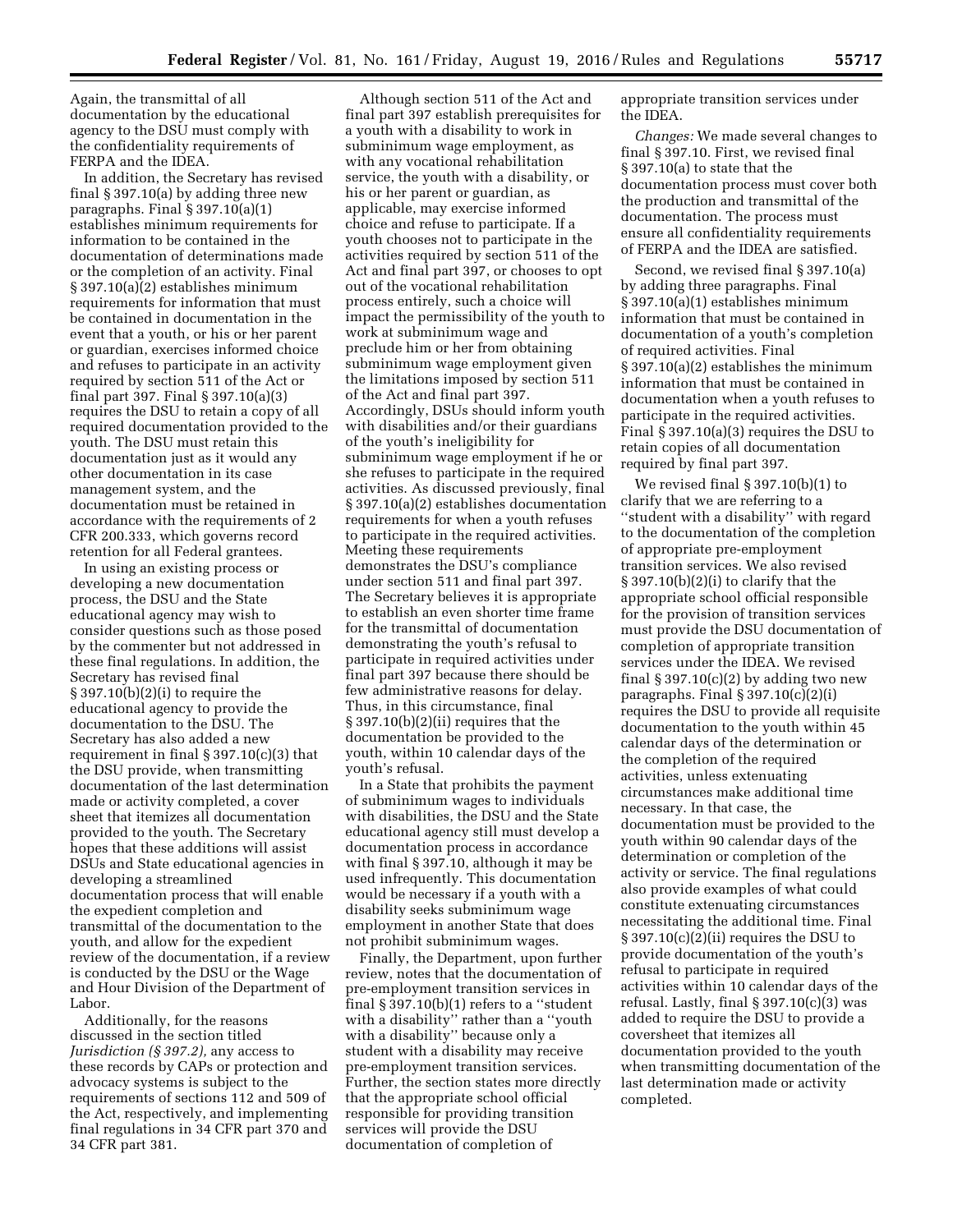### **Responsibilities of a DSU to Youth With Disabilities Who Are Known To Be Seeking Subminimum Wage Employment (§ 397.20)**

#### *Reasonable Period of Time*

*Comments:* Most commenters on this section recommended changes in proposed § 397.20(a)(2)(ii)(B) and proposed § 397.20(b)(3)(i) related to the determination that a youth with a disability is not able to achieve the employment goal specified in his or her individualized plan for employment, other than supported employment, after working toward the goal for a reasonable period of time with appropriate supports and vocational rehabilitation services. The commenters recommended that, for these youth, the reasonable period of time be consistent with, or no less than, the time period provided in proposed § 397.20(b)(3)(ii) for individuals with disabilities whose specified employment goal is in supported employment. A few commenters recommended defining the time frame for ''reasonable period of time'' for all youth, regardless of whether they were seeking supported employment outcomes or other outcomes, as 36 months or up to four years since the DSU is being allowed to provide up to four years of extended services for youth in supported employment. The commenters stated that limiting the length of time the DSU can devote to helping youth with disabilities achieve competitive integrated employment creates barriers to the policy of maximizing steps to facilitate attaining competitive integrated employment and requested that the Department amend the proposed rule to designate a minimum, not maximum, period of time during which DSUs must assist youth with disabilities to attain integrated employment outcomes, including supported employment. Citing the low participation rate of individuals with disabilities in the labor force, coupled with the significant barriers to employment faced by these individuals, one commenter recommended a minimum of three years as the appropriate amount of time for youth with disabilities to work toward competitive integrated employment before considering segregated work and subminimum wage employment. This commenter stated that, without a minimum time frame, the proposed regulations offer little to prevent youth from continuing to settle for subminimum wage employment. Some premised their suggestion of extending the time frame to four years based upon the DSU being allowed to provide up to

four years of extended services for youth in supported employment. On the other hand, one commenter suggested that, consistent with the provision of supported employment services, in no case should the reasonable period of time exceed two years.

Suggesting that the distinctions in ''reasonable period of time'' between those youth with supported employment goals and those with other employment goals prove more confusing than helpful, a few commenters supported language that reflects an individualized approach for defining ''reasonable period of time'' for all youth, including those individuals in supported employment. One commenter stated that, without uniform time frames for both youth with disabilities seeking supported employment outcomes and youth seeking other competitive integrated employment outcomes, DSUs may circumvent the necessary level of effort needed in working with individuals by simply writing an individualized plan for employment that does not include the goal of supported employment.

*Discussion:* We appreciate the many comments we received about defining ''reasonable period of time'' before closing a service record as unsuccessful when a youth has been pursuing, through an individualized plan for employment, an employment outcome (as defined under final 34 CFR 361.5(c)(15)), other than in supported employment.

Although many commenters requested a specified time frame—of anywhere from 24 months, to coincide with that for the provision of supported employment services, to up to four years to coincide with the amount of time allowed for the provision of extended services for a youth with a disability we believe that a ''reasonable period of time'' must take into account the disability-related and vocational needs of the individual, as well as the anticipated length of time required to complete the services identified in the individualized plan for employment to achieve an employment outcome. The time frame for providing supported employment services is prescribed in section 7(39) of the Act, as amended by WIOA, and final 34 CFR 361.5(c)(54), but the Act does not limit the amount of time for providing any other vocational rehabilitation service. Therefore, we believe that it is not in the best interest of individuals with disabilities to limit the time for providing vocational rehabilitation services other than supported employment services. To do so might unnecessarily restrict the amount of

time an individual may need to complete the services necessary to achieve an employment outcome in competitive integrated employment.

We understand the concerns expressed by many of the commenters about limitations on the amount of time the DSU may devote to assisting youth with disabilities to achieve competitive integrated employment, especially if someone is not seeking supported employment. We also understand the desire to provide a minimum time, rather than a maximum time, during which the DSU may help youth with disabilities attain employment outcomes, including supported employment. However, we believe that with allowable extensions, and based upon the needs of the individual and the individual's disability, DSUs have the flexibility to provide all services and supports necessary for an individual to achieve competitive integrated employment in a reasonable time prior to closing the individual's service record as unsuccessful. *Changes:* None.

# *Requirements for Closure*

*Comments:* A few commenters recommended that we revise proposed § 397.20(a)(2)(ii)(C) to reference 34 CFR 361.47(10) rather than the more general 34 CFR 361.47 when addressing the requirements for closure of the service record of a youth with a disability. The commenters stated that under 34 CFR 361.47(10), the vocational rehabilitation counselor will not accidentally classify the youth with a disability as having achieved competitive integrated employment, when, in fact, the youth has obtained subminimum wage employment. One commenter also suggested that this change would serve as a reminder to vocational rehabilitation counselors that a placement of a youth with a disability in a subminimum wage environment is less desirable than a placement into competitive integrated employment.

*Discussion:* We do not agree with the recommendation that we revise proposed § 397.20(a)(2)(ii)(C) to reference final 34 CFR 361.47(10), rather than the more general final 34 CFR 361.47, when addressing the requirements for closure of a service record for a youth with a disability. Final 34 CFR 361.47 contains other requirements, and limiting the reference to final 34 CFR 361.47(10) could provide the impression that other requirements do not apply. We anticipate that the discussion in part 361 of these regulations found elsewhere in this issue of the **Federal Register** regarding ''competitive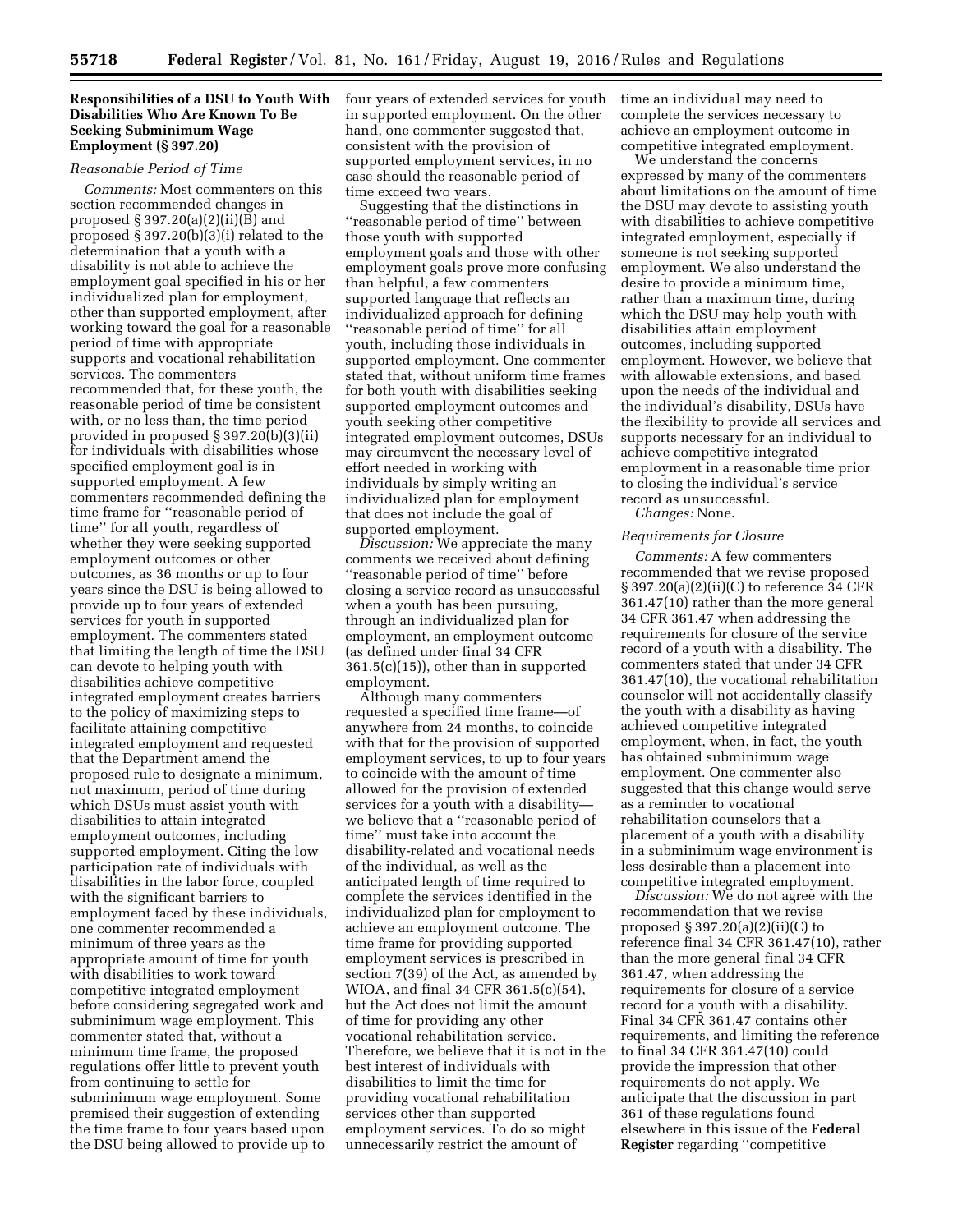integrated employment'' and ''employment outcome'' will serve to clarify that employment at subminimum wages is not a successful outcome for purposes of the VR program.

*Changes:* None.

#### *Pre-employment Transition Services*

*Comments:* Several commenters provided comments about the DSU's responsibility to document completed pre-employment transition services. One commenter asked that the final regulations specifically prohibit the use of segregated settings such as sheltered workshops for providing preemployment transition services, regardless of whether these settings pay subminimum wages. Given that this section applies to youth with disabilities, a commenter requested clarification regarding how youth with disabilities who are age 24 or younger, who are not students with disabilities, may be provided pre-employment transition services that are, by definition, provided to students with disabilities. The commenter stated that although a youth with a disability who is no longer a student may have received pre-employment transition services, or transition services under the IDEA, a DSU would find it challenging to document the services after the youth has left the education system. As an alternative, the commenter suggested that we make an exception to the definition of ''pre-employment transition services'' for the purpose of proposed § 397.20 to include all youth in the provision and documentation of pre-employment transition services. Another commenter stated that it would be overly burdensome to track all individuals receiving pre-employment transition services and their activities in order to provide documentation to those few considering subminimum wage employment. The commenter recommended removing the requirement for documentation of preemployment transition services from proposed § 397.20(a)(1).

One commenter was concerned that proposed § 397.20 served as a loophole for the education system to continue to view subminimum wage employment as a viable alternative and suggested that the final regulations be strengthened by specifying that youth must be provided exposure to, and opportunities for, experiences such as integrated workbased learning programs, summer jobs, summer volunteering, and summer internships to enable them to make an informed choice to pursue subminimum wage employment.

*Discussion:* As discussed in the *Analysis of Comments and Changes* 

section for part 361 earlier in this preamble, we do not have the authority to prohibit the use of segregated settings, such as sheltered workshops, for providing pre-employment transition services. That being said, assessment services and pre-employment transition services are to be carried out in an integrated setting to the maximum extent possible in accordance with final 34 CFR 361.5(c)(5) and final 34 CFR 361.48(a)(2), respectively.

We understand the confusion created by proposed  $\S 397.20(a)(1)$ , which covered the documentation of completed pre-employment transition services that must be provided to youth by the DSU, when, in fact, preemployment transition services are provided to students with disabilities, not to all youth with disabilities. We have revised this paragraph to clarify that documentation for the completion of pre-employment transition services applies to students with disabilities. We have made further revisions for the documentation of the completion of transition services under the IDEA, which the DSU is also responsible for providing to youth once the local educational agency has provided such documentation to the DSU.

We disagree with the commenter's alternative suggestion of making an exception to the definition of ''preemployment transition services'' in final 34 CFR 361.5(c)(42) to include all youth for purposes of this part, as that would be inconsistent with section 113 of the Act.

We understand that a DSU would find it challenging to obtain documentation of services after a youth has left the education system; however, educational systems must maintain records of the provision of transition services to students provided through an individualized education program.

We appreciate the commenter's concern about the burden of tracking individuals receiving pre-employment transition services and their activities in order to provide documentation to a few individuals that might seek subminimum wage employment. The commenter recommended removing the requirement from final § 397.20(a)(1). However, this would be inconsistent with section 511(d)(2)(a) of the Act.

We agree that youth with disabilities may find integrated work based learning programs, summer jobs, summer volunteering, and summer internships valuable and these experiences could better enable them to make an informed choice of whether to pursue subminimum wage employment. However, we do not believe that embedding this language in the

regulations in part 397 would strengthen the final regulations, as they already incorporate the requirements to document the completion of preemployment transition services and/or transition services for youth with disabilities, which include these activities.

Finally, we made a technical change in the title of this section, replacing ''considering'' with ''seeking'' to be consistent with § 397.30. ''Seeking'' more appropriately describes those youth who have determined that they would like to pursue subminimum wage employment.

*Changes:* We added § 397.20(a)(1)(i) and (ii) to require DSUs to document completion of transition services under the IDEA in addition to completion of pre-employment transition services under the VR program. Additionally, we inserted ''a student with a disability'' in final  $\S 397.20(a)(1)(i)$  because preemployment transition services are available only to students with disabilities. Finally, we replaced the word ''considering'' with ''seeking'' in the title of this section to be consistent with the title in § 397.30.

### *Other Comments*

*Comments:* A commenter posed a series of questions and concerns about how to serve eligible VR consumers who might be contemplating subminimum wage employment if there is a lag time or lack of supported employment providers or customized employment and the consequences to consumers and families, as well as DSUs, if an individual chooses to opt out of the vocational rehabilitation process.

Other commenters asked whether the employment goal specified in the individualized plan for employment needs to be consistent with competitive integrated employment when considering the individual's strengths, resources, priorities, concerns, abilities, capabilities, interests and informed choice. Also, they asked what the expectations are around the determination of ineligibility, including how many work experiences must be provided and how long to pursue supported employment after the 24 month period or customized employment when resources for longterm supports are not available. Finally, commenters asked how to consider an individual's geographic area when providing referrals to Federal and State programs and other resources that offer employment-related services and supports designed to enable the individual to explore, discover, experience, and attain competitive integrated employment.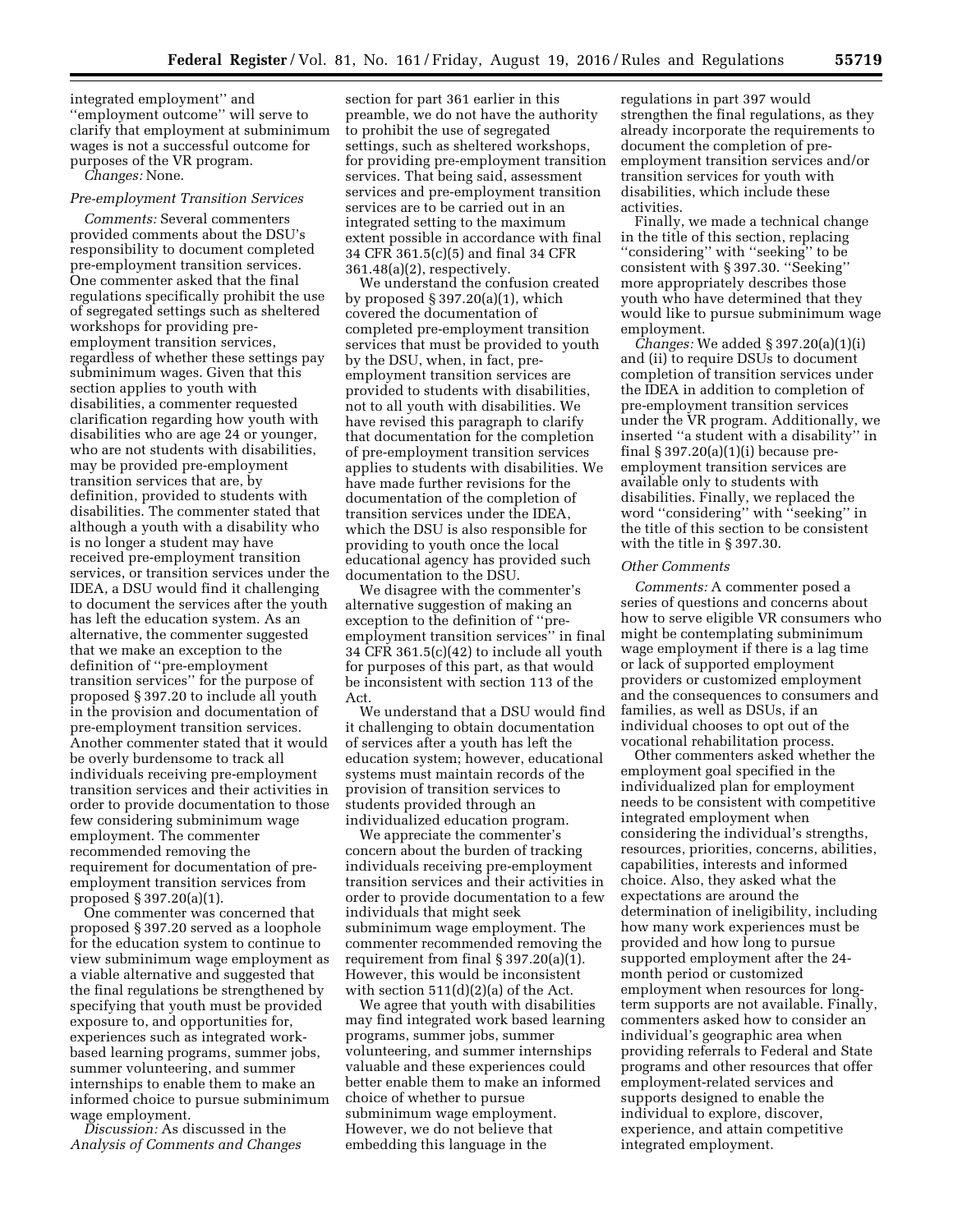*Discussion:* We understand that commenters have concerns and questions about the responsibilities of DSUs in this section. Limited resources and available providers of services, including providers of long-term supports, provide a challenge for DSUs as they work to locate services that will assist individuals with disabilities in achieving competitive integrated employment or supported employment. Without sufficient service providers or resources, a youth may choose to opt out of the VR process entirely, precluding him or her from achieving even subminimum wage employment given the limitations imposed by section 511 of the Act and final part 397. In the event a youth opts out of the vocational rehabilitation process because of a lack of resources in the community, there would be no consequences for the DSU under this part.

The specified employment goal must be consistent with the general goal of competitive integrated employment when considering the individual's strengths, resources, priorities, concerns, abilities, capabilities, interests, and informed choice in accordance with section 102(b)(4) of the Act, as amended by WIOA, and final 34 CFR 361.46(a). The answers to the other questions posed by the commenter are dependent upon circumstances and require the judgment of the DSU and the vocational rehabilitation counselor in consideration of the consumer's choice and needs.

*Changes:* None.

## **Responsibilities of a Local Educational Agency to Youth With Disabilities Who Are Known To Be Seeking Subminimum Wage Employment (§ 397.30)**

*Comments:* Commenters recommended several changes to proposed § 397.30 regarding the responsibilities of a local educational agency to youth with disabilities seeking subminimum wage employment. Several commenters recommended that we require the local educational agency to retain copies of documentation that a youth has completed transition services and to make this documentation available for review by the CAP or a protection and advocacy system. A few commenters also recommended that the phrase ''who are known to be seeking subminimum wage employment'' or, alternatively, ''who are known to be'' be deleted from the title of proposed § 397.30, presumably to include all youth with disabilities under the responsibilities of the local educational agency in this part, not just those seeking subminimum

wage employment. Commenters also recommended that the language indicating that a local educational agency may provide a youth with a disability documentation of transitions services received under the IDEA be changed to indicate that this is not optional, but a requirement. Finally, one commenter offered additional language that a local educational agency is responsible for referring youth with disabilities considering subminimum wage employment as a transition outcome to the designated State unit in order to complete the requirements under proposed § 397.20.

*Discussion:* We appreciate all of the comments and suggestions on this section. While the suggestion to require local educational agencies to retain copies of documentation that a youth has completed transition services is unnecessary given the requirements of 2 CFR 200.333, we understand the concerns expressed. After much consideration, the Secretary has revised final § 397.30 to require the educational agency to retain a copy of all documentation provided to the DSU in accordance with 2 CFR 200.333. This requirement in final § 397.30(d) should pose no additional burden to the local educational agencies because the agencies are already subject to Federal record retention requirements. Final § 397.30(d) is consistent with a similar provision in final § 397.10(c), thereby ensuring consistency between the DSU and local educational agencies for purposes of the documentation process. Similarly, the Secretary has revised final § 397.30(a) to state that the documentation transmitted to the DSU must comply with the confidentiality requirements of FERPA and the IDEA. Additionally, final § 397.30 is revised to establish minimum information content requirements for the documentation to be provided to the DSU upon completion of the transition services under the IDEA or the youth's refusal to participate in those activities. In addition, the Secretary has also added a new paragraph in final § 397.30 to require a time frame for the transmittal of the documentation to the DSU—of no more than 30 calendar days after completion of the transition service, or no more than 60 calendar days after completion of the transition service if additional time is needed due to extenuating circumstances, or within 5 calendar days of the youth refusal to participate. This gives the DSU the time necessary to transmit the documentation to the youth within the time required by final § 397.10(c).

In addition, final  $\S 397.30(c)(2)$ requires educational personnel, when

transmitting documentation of the last service or activity completed by the youth to the DSU, to provide a coversheet that itemizes all documentation transmitted to the DSU regarding that youth. In so doing, the DSU will have a checklist to ensure receipt of each documentation, thereby ensuring the youth obtains all necessary documentation. These additional provisions are necessary to ensure consistency between the DSU and the local educational agencies in the documentation process. All of these changes are consistent with those made in final § 397.10.

As previously discussed in other sections of this part, the CAP and protection and advocacy systems already have access to records in accordance with their governing statutes and regulations and section 511 of the Act does not expand this access.

We disagree with the recommendation to remove the phrase ''who are known to be seeking subminimum wage employment'' or, alternatively, ''who are known to be'' from the title in final § 397.30. The provisions relate directly to youth who are contemplating or seeking subminimum wage employment, and local educational agencies have knowledge of these individuals in meeting the IDEA requirements for transition services in the individualized education program in 20 U.S.C.  $1414(d)(1)(A)(i)(VIII)(aa)–(bb).$ 

In considering the commenter who recommended making it mandatory for the local educational agency to provide documentation of the completion of required activities to the student, upon further review, the Department has determined that providing documentation of completed activities by the local educational agency directly to a youth with a disability seeking subminimum wage employment is not mandatory, and we are removing this language in the final regulation to be more consistent with the statute and final § 397.10. The documentation must be provided by the local education agency to the DSU in accordance with section  $511(d)(2)(ii)$  and (iii).

The local educational agency, in accordance with the requirements in section 511(d)(2) and the documentation process developed by the DSU in consultation with the State educational agency, must provide documentation to the DSU. The DSU is then responsible under section  $511(d)(2)(A)(iii)$  to provide this documentation to the student with a disability. Final §§ 397.10 and 397.30 make this requirement clear and ensure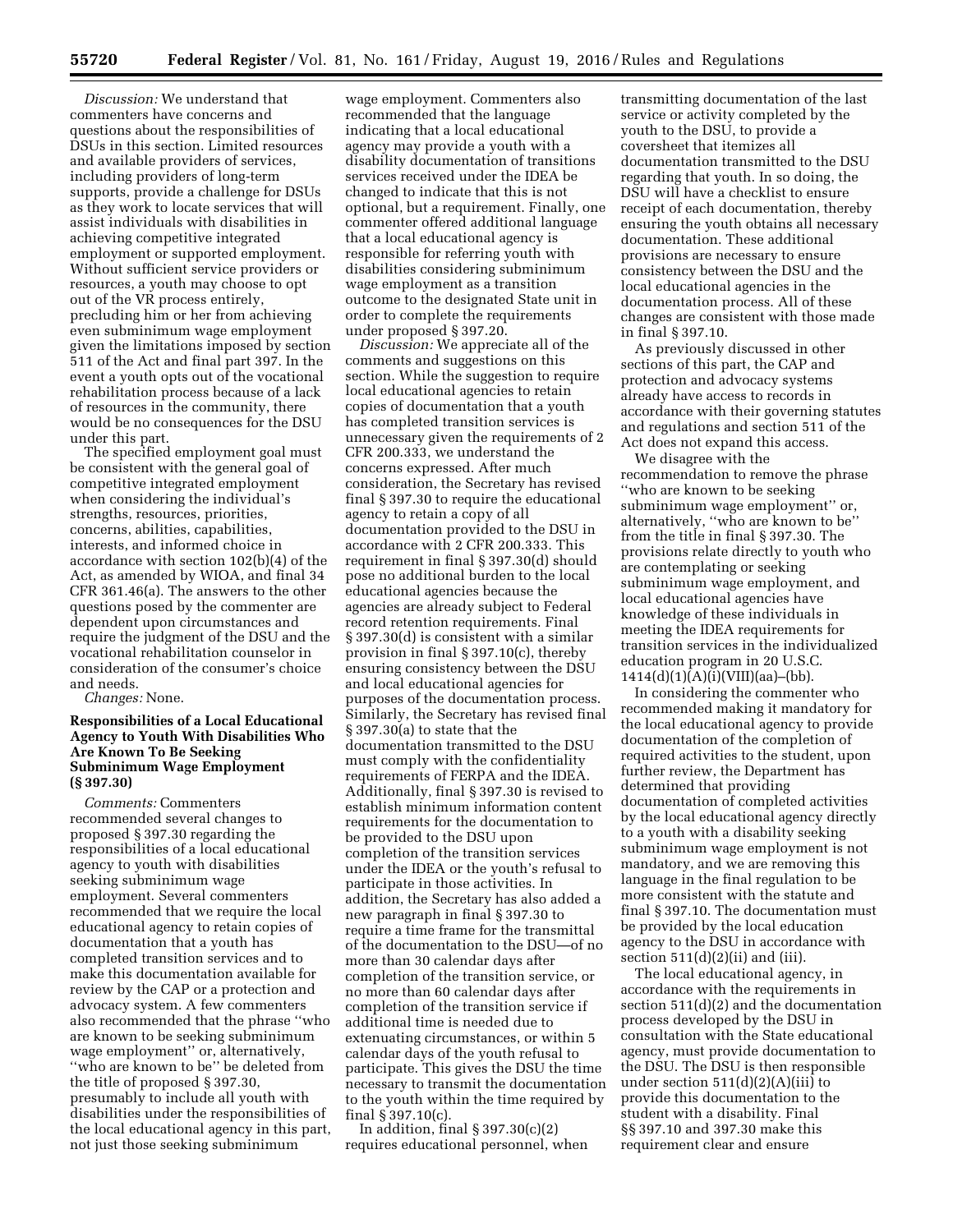consistency with specific statutory requirements.

While we agree that it is in the best interest of a student with a disability considering subminimum wage employment to be referred by a local educational agency to the DSU in order to complete the requirements under final § 397.20, we believe that this is best left to the DSU and the State educational agency to negotiate when developing the interagency agreement required by 34 CFR 361.22. Nevertheless, we believe that this practice represents the type of coordination and cooperation that should exist between DSUs and local educational agencies and enables collaboration with the student with a disability to provide a complete program of services that may result in an employment outcome in competitive integrated employment. See a more detailed discussion of this issue earlier in this preamble. Regardless, once the DSU receives documentation of completed transition activities from the local educational agency, then the individual will become known to the DSU, and thus ''referred.''

*Changes:* We have revised final § 397.30 in several ways. We have revised final § 397.30(a) by deleting the language stating that a local educational agency may provide documentation to a youth of the completion of actions described in § 397.20(a) and inserting in its place language that the local educational agency must provide the DSU with such documentation in accordance with section 511(d)(2). We also stated that the documentation must be transmitted in a manner that complies with the confidentiality requirements of FERPA and the IDEA. We added final § 397.30(b), which establishes minimum content requirements for the documentation that must be transmitted by the local educational agency to the DSU. We added final § 397.30(c), which establishes the time frame under which a local educational agency must provide the DSU with required documentation and requires the local educational agency to retain a copy of all documentation provided to the DSU under this part. Final  $\S 397.30(c)(2)$ requires educational personnel to transmit a coversheet to the DSU that itemizes all documentation provided to the DSU regarding the youth. This coversheet is to be provided when the educational personnel transmits documentation of the last activity completed by the youth. Lastly, we added final § 397.30(d), which establishes the timeline in which

documentation must be transmitted by the educational agency to the DSU.

### **Contracting Prohibition on Educational Agencies (§ 397.31)**

*Comments:* A few commenters supported proposed § 397.31. A few commenters also suggested that the Department of Labor has the responsibility to oversee the DSUs and State educational agencies to ensure that subminimum wage employment is not being used inappropriately.

Most commenters expressed concern that the proposed regulation was being interpreted by educational agencies and DSUs to mean that an entity that holds a section 14(c) certificate is automatically prohibited from providing any service paid for by local and State educational agencies and that this was not the intent of section 511(b)(2) of the Act. The commenters requested that we clarify that State and local educational agencies may contract with entities holding section 14(c) certificates such as community rehabilitation programs for other purposes, including transition and pre-employment transition services that are beneficial to students with disabilities and supported by parents of these individuals. One commenter asked whether proposed § 397.31 eliminates the ability of local educational agencies to contract with holders of section 14(c) certificates for the provision of internships and workbased tryouts, among other services.

One commenter mentioned that in rural States or areas, the availability of services may be limited to providers who hold special wage certificates, thus provisions in part 397 should not preclude students from accessing the expertise section 14(c) certificate holders have in assisting people into competitive integrated employment.

Additionally, a commenter strongly emphasized the desire to sustain a wide range of quality rehabilitation services for youth with disabilities and believed that restricting the legitimate engagement of State educational agencies with section 14(c) certificate holders would result in a reduction of service availability, and curtail learning opportunities and services available to youth with disabilities.

A commenter asked whether schools may contract with providers that offer subminimum wage and minimum wage services when the only service being contracted for would be opportunities paid at minimum wage.

A few commenters suggested that the regulatory language as proposed should not be modified to suggest that some types of contracts between an educational agency and an entity using

section 14(c) certificates are permissible. A few others expressed support for the regulation but suggested that the language should clearly indicate that States cannot engage at all in any contracts for any vocational rehabilitation services with agencies that pay subminimum wages.

One commenter emphasized that the types of jobs students with disabilities are introduced to during high school correlate to the types of jobs they will obtain following graduation. They therefore supported proposed § 397.31, which reduces students' exposure to subminimum wage employment and increases students' opportunities for obtaining competitive integrated employment. Similarly, another commenter stated that limiting the opportunity for inadvertent slotting into subminimum wage employment is a step in the right direction for students with disabilities toward achieving competitive integrated employment. One commenter, citing research predicting post-school employment, suggested that all work-related activities to prepare individuals with disabilities for jobs and careers should happen in realistic integrated environments, not in segregated workplaces or where an individual is paid a subminimum wage.

A few commenters suggested that the formal interagency agreement between the DSU and the State educational agency in proposed 34 CFR 361.22 prohibit contracts or arrangements with, or referrals to, programs in which youth with disabilities are employed at subminimum wages. Commenters also recommended inserting the requirement for referrals in proposed § 397.31.

Other commenters suggested inserting the word ''sub-contract'' between ''contract'' and ''other arrangements'' to align proposed § 397.31 with the language in section 511(a) of the Act regarding entities, including contractors and subcontractors of entities. Additionally, many of these commenters also requested that the prohibition be extended to local and State educational agencies that operate a program where a youth with a disability is engaged in subminimum wage employment. A few commenters were unclear about the term ''other arrangement'' and interpreted this as not specifically prohibiting referrals to programs employing youth with disabilities at subminimum wages.

A number of commenters requested either that the Department issue guidance to local and State educational agencies clarifying that the contracting prohibitions only apply to contracts for the purposes of operating a program under which a youth with disabilities is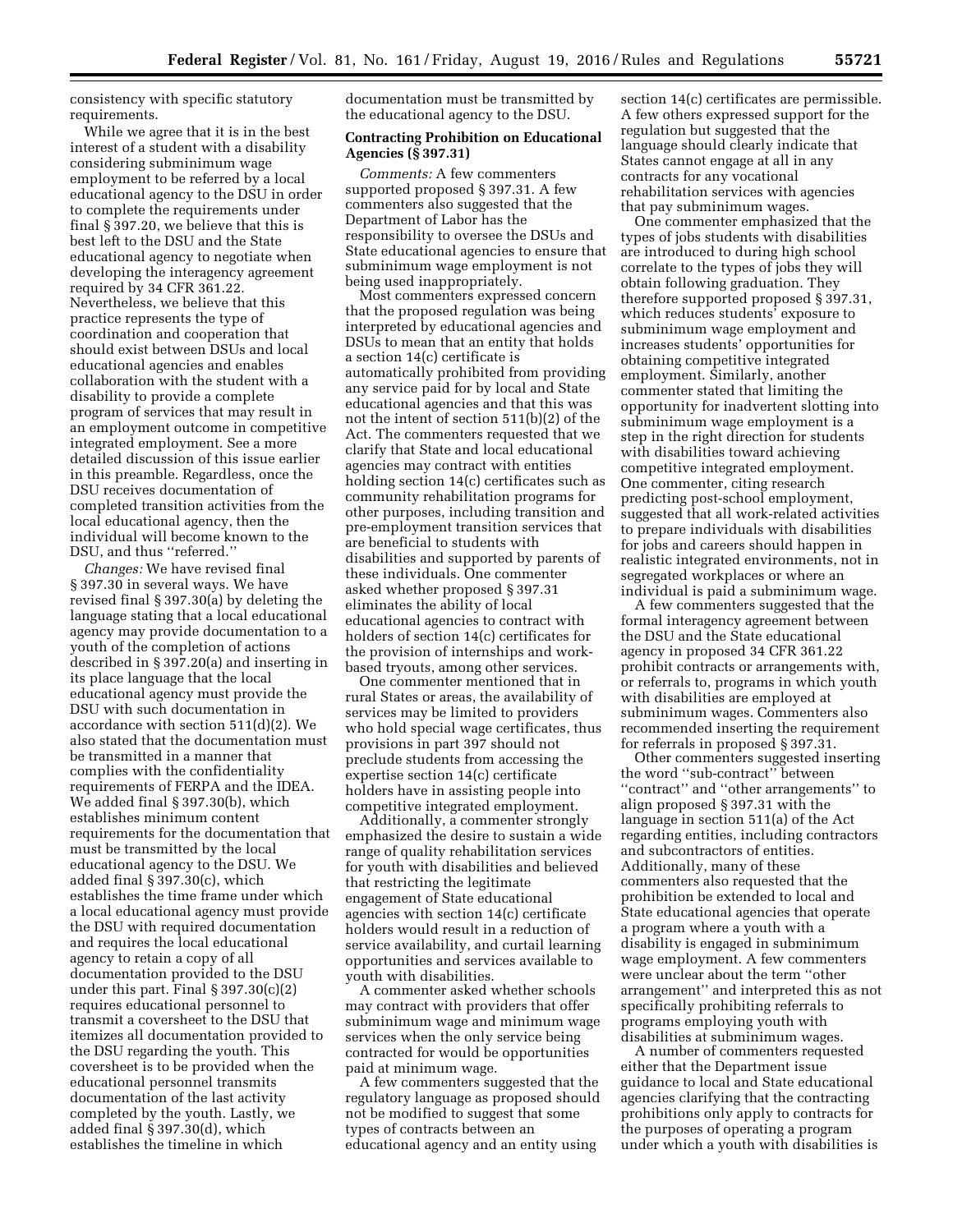employed at subminimum wage. In the alternative, the commenters suggested that the Department require State educational agencies to issue clear policy directives to local educational agencies regarding the prohibition on State and local educational agencies contracting with section 14(c) certificate holders in order to pay individuals subminimum wages. In addition, commenters asked that the Department add additional language regarding the responsibilities of State educational agencies to enforce this provision.

*Discussion:* We appreciate the support for proposed § 397.31. We disagree with the recommendation that the Department of Labor should have oversight responsibility for the DSUs and the State educational agencies to ensure that subminimum wage employment is not being used inappropriately. Rather, both the Departments of Education and Labor have responsibilities for oversight under section 511. Specifically, the Department has sole responsibility for overseeing all requirements under section 511 and final part 397 that relate to requirements that fall under its purview, such as the documentation process and the prohibition against a State or local educational agency entering into a contract with an entity holding a special wage certificate for the purpose of operating a program in which a youth is compensated for work at subminimum wage. The Department of Labor, on the other hand, has sole responsibility for overseeing requirements that fall under its purview, such as those related to entities holding special wage certificates paying individuals with disabilities subminimum wages without the requirements of section 511 of the Act and final part 397 being met. There is no statutory authority for the Department to compel the Department of Labor to oversee entities, such as the DSUs and educational agencies, that are under the Department's purview.

We appreciate the significance of the contracting prohibition in section 511(b)(2) of the Act and the comments received in response to proposed § 397.31 seeking clarification and making recommendations. We agree with the substantial number of commenters that this section does not preclude State and local educational agencies from contracting with entities holding section 14(c) certificates, such as community rehabilitation programs, for purposes other than operating a program for youth under which work is compensated at a subminimum wage. In other words, nothing in section 511(b)(2) of the Act or final § 397.31

precludes a State or local educational agency from contracting with an entity, even if that entity holds a special wage certificate under section 14(c) of the FLSA, for another purpose, including the provision of transition and preemployment transition services that are beneficial to students with disabilities, so long as they are not paid subminimum wage if compensation is provided. Pre-employment transition services under final 34 CFR 361.48(a) and assessment services provided to vocational rehabilitation consumers must be provided in integrated settings to the maximum extent possible. Further, nothing in section 511(b)(2) of the Act or final § 397.31 prohibits a State or local educational agency from contracting with an entity holding a special wage certificate for the purpose of operating a program in which the youth is paid at or above minimum wage. A State or local educational agency, prior to entering into such a contract, must ensure that the youth will be paid at least minimum wage. Only in doing this can the local or State educational agency ensure its compliance with section 511(b)(2) and final § 397.31. It is not necessary to revise final § 397.31 because the regulation mirrors the statute and states that the prohibition is against contracting for ''the purpose'' of operating a program for youth under which work is compensated at a subminimum wage.

The Department also agrees with commenters who regard the contracting prohibition as a step toward limiting the progression of students and transitionage youth into subminimum wage employment, since it seeks to limit the exposure of these individuals to settings that pay subminimum wages. Final § 397.31 raises expectations for both youth with disabilities and their families, and redirects them toward experiences leading to competitive integrated employment in the community.

While we understand the commenters' desire to align the language in final § 397.31 with section 511(a) of the Act, which references entities holding special wage certificates as well as their contractors and subcontractors, we disagree that it is necessary to specifically mention ''subcontractors'' in these final regulations. Final § 397.31 prohibits the State or local educational agency from entering into a contract or other arrangement with an ''entity, as defined in § 397.5(d)'' for the purpose of operating a program in which the youth is engaged in work compensated at a subminimum wage. Final § 397.5(d)

defines ''entity'' as an employer, or a contractor or subcontractor of that employer, that holds a special wage certificate described in section 14(c) of the FLSA. Therefore, contractors and subcontractors of the employer holding the special wage certificate are already included in that definition, making specific reference to contractors and subcontractors unnecessary. The reference to ''other arrangements'' in both section 511(b)(2) and final § 397.31 refers to any other type of agreement (other than a contract), such as a memorandum of understanding or subcontract, through which the State or local educational agency makes arrangements with entities operating programs in which youth with disabilities are paid subminimum wages under section 14(c) of the FLSA. The term allows for a broad interpretation of the relationships that might exist between a local or State educational agency and an entity, as well as the types of agreements they may enter into to establish those relationships, including sub-contracts. For purposes of the requirements and limitations in final part 397 (including the contracting prohibition in final § 397.31), a local or State educational agency that holds a section 14(c) certificate to operate a program in which a youth with a disability is engaged in work compensated at a subminimum wage is treated in the same manner as any other entity holding a special wage certificate under section 14(c) of the FLSA.

We agree that the interagency agreement between the DSU and State educational agency, as described in 34 CFR 361.22, should include reference to the prohibition in final § 397.31. Therefore, 34 CFR 361.22(b)(6), both proposed and final, requires the interagency agreement to include an assurance that neither the State or local educational agency will enter into a contract or other arrangement for the purpose of operating a program in which youth with disabilities are engaged in work compensated at a subminimum wage. Thus, final 34 CFR 361.22(b)(6) ensures consistency between the interagency agreement required under that part and the requirements of final § 397.31.

The Secretary disagrees with the recommendation to revise final § 397.31 to prohibit local or State educational agencies from making referrals to entities holding special wage certificates. As discussed previously, as well as in detail in the preamble to final 34 CFR part 361, the Act does not prohibit services such as assessments, pre-employment transition services, and other services from being provided by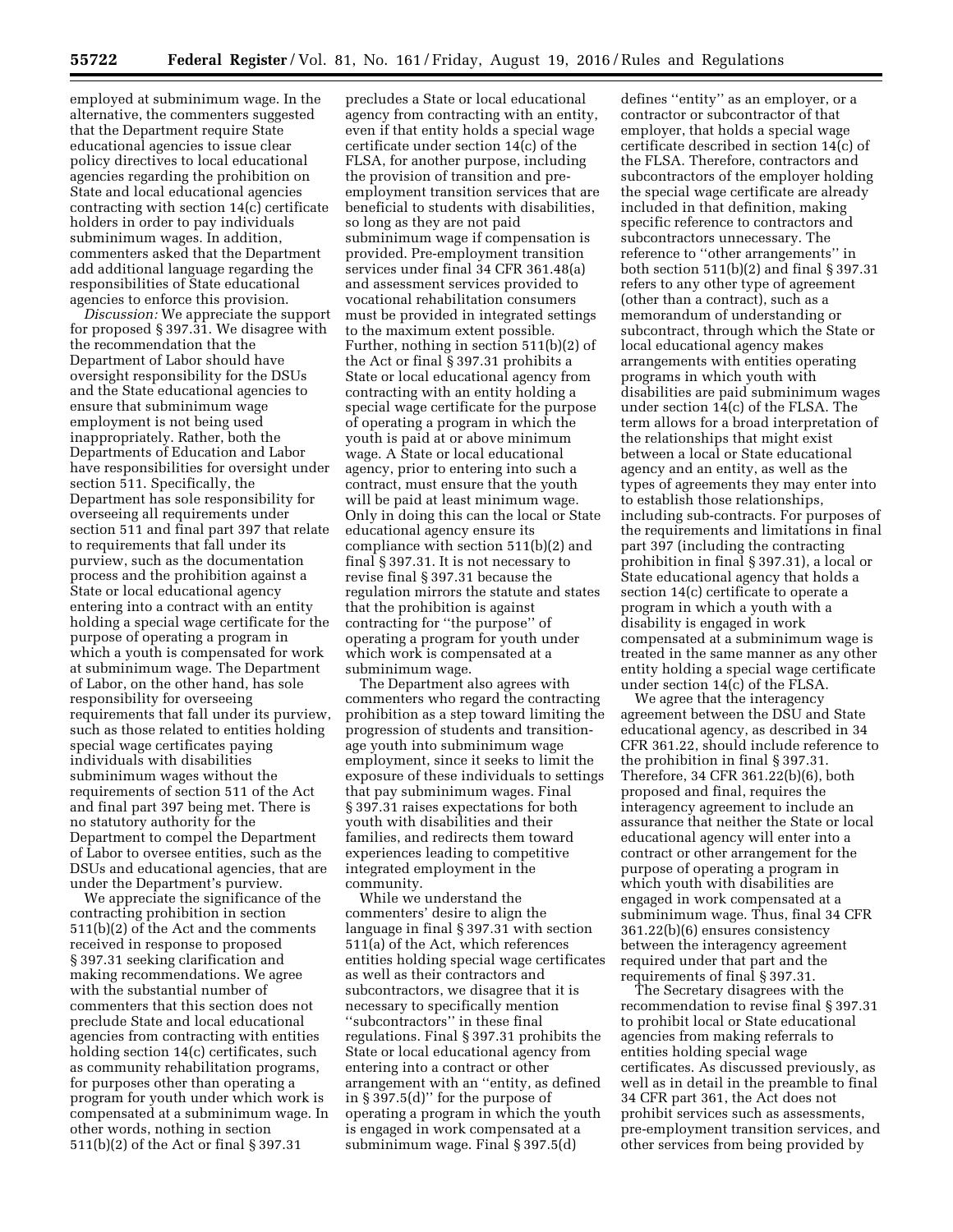entities holding special wage certificates under section 14(c) of the FLSA. However, the Act requires that each of these services be provided, to the maximum extent possible, in integrated settings. We wish to point out that entities holding special wage certificates under section 14(c) of the FLSA, also include businesses, in addition to community rehabilitation programs, that operate in integrated settings in the community. The focus of the prohibition in final § 397.31 is the payment of subminimum wages to youth with disabilities–not the setting in which the work is performed. Therefore, there is nothing in the Act to prohibit a State or local educational agency from making a referral to such entity, so long as the purpose of the referral is not for the payment of subminimum wages to the youth with a disability.

With regard to the request that final § 397.31 be revised to specify that the State educational agency is responsible for enforcing final § 397.31, the Secretary disagrees that such change is necessary. First, the Department will be enforcing this provision through its regular monitoring activities. Second, the prohibition applies to both the State and local educational agencies; therefore, it would not be appropriate for the State educational agency to enforce a requirement against itself. As stated above, the Department intends to issue operating guidance to the States regarding the implementation of the requirements of final part 397, including the prohibition contained in final § 397.31.

*Changes:* None.

### **Responsibilities of a DSU for Individuals Regardless of Age in Subminimum Wage Employment (§ 397.40)**

### *Counseling, Information and Referral Services*

*Comments:* Many commenters expressed support for the provision of services by DSUs described in proposed § 397.40 for individuals employed at a subminimum wage, regardless of age. Many were encouraged by the requirement for ongoing information and referral, as well as, career counseling and the potential benefit that it could bring to consumers in the future. Others suggested that proposed § 397.40 require information be provided to family members and/or caregivers as appropriate, in addition to the individual. Still others asked that this section require the provision of benefits counseling so that individuals would understand the impact and

benefits, rather than the perceived barriers, of moving out of subminimum wage employment into competitive integrated employment. A few indicated that it is imperative that any career counseling provide participants with information on Federal and State programs that continue healthcare and income supports to individuals with disabilities who engage in the workforce.

A few commenters expressed concerns related to the requirement to provide information and career counseling-related services to adults working in subminimum wage jobs, suggesting that the requirement places pressure on DSU staff and fiscal resources due to the sheer numbers of these individuals, and could impact the ability to serve all eligible individuals in the State through the VR program without implementing an order of selection.

Another commenter asked whether the services described in proposed § 397.40 were for all individuals or just those individuals that have been served by the DSU.

Regarding required intervals for providing information and referral and career counseling, many commenters provided requests for clarification and recommendations related to the semiannual and annual intervals for providing these services to individuals in subminimum wage employment. Several recommended referencing and reconciling the requirements under proposed § 397.40 with those under proposed 34 CFR 361.55 related to semiannual and annual reviews for individuals in extended employment or subminimum wage employment.

A few commenters sought clarification regarding the individuals to be served and whether there were differences in the requirements for youth and other individuals with disabilities. One commenter asked whether entities were to refer every subminimum wage employee for career counseling by January of 2017 or whether this section only applies to individuals who become employed in subminimum wage after the effective date of section 511, July 22, 2016, citing that, either way, the workload would be significant.

Another commenter questioned why these services were available every six months for the first year of employment only, suggesting that the more often individuals received career counseling and information and referral services, the more likely that the individual would become comfortable with the idea of future competitive integrated employment.

*Discussion:* We appreciate the support for, and extensive comments and recommendations received in response to, proposed § 397.40. Section 511 of the Act does not require that the DSU provide the information to the family or caregivers, as well as to the individual with a disability. As a recipient of services from a DSU, the individual with a disability would be protected by the provisions in final 34 CFR 361.38, governing the protection, use, and release of personal information, and other Federal and State privacy laws and regulations. For this reason, we lack the statutory authority to make the recommended change in final § 397.40. However, if an individual chooses to include family members and caregivers in such activities, nothing would prohibit DSUs or their contractors from doing so with the informed consent of the individual. On the other hand, if a parent, other family member, or another individual has power of attorney for or guardianship over, or has any other legal authority to act as the individual's representative, the DSU could provide the information to that representative in accordance with the laws governing that representation.

We agree with commenters that income-based benefits counseling would be beneficial to individuals with disabilities who are employed at subminimum wage. There is no prohibition in section 511 against providing benefits counseling as a part of information and referral or career counseling. The Secretary believes that information provided as part of benefits counseling could enable individuals with disabilities to have the information they need to understand the full opportunities provided by competitive integrated employment. For this reason, the Secretary has revised final § 397.40(a) by adding paragraph (4) to specify that career counseling and information and referral services may include benefits counseling, particularly with regard to the interplay between earned income and income-based financial, medical, and other benefits.

We understand the concerns and challenges with meeting the requirements under this section due to the potentially large numbers of individuals to be served on an annual or semi-annual basis. DSUs may contract these services to help mitigate the demands upon the DSU staff and resources. We also recognize these additional activities could impact a State's needs and decisions regarding order of selection. However, section 511 is explicit about the activities that must be performed by the DSU with regard to individuals with disabilities employed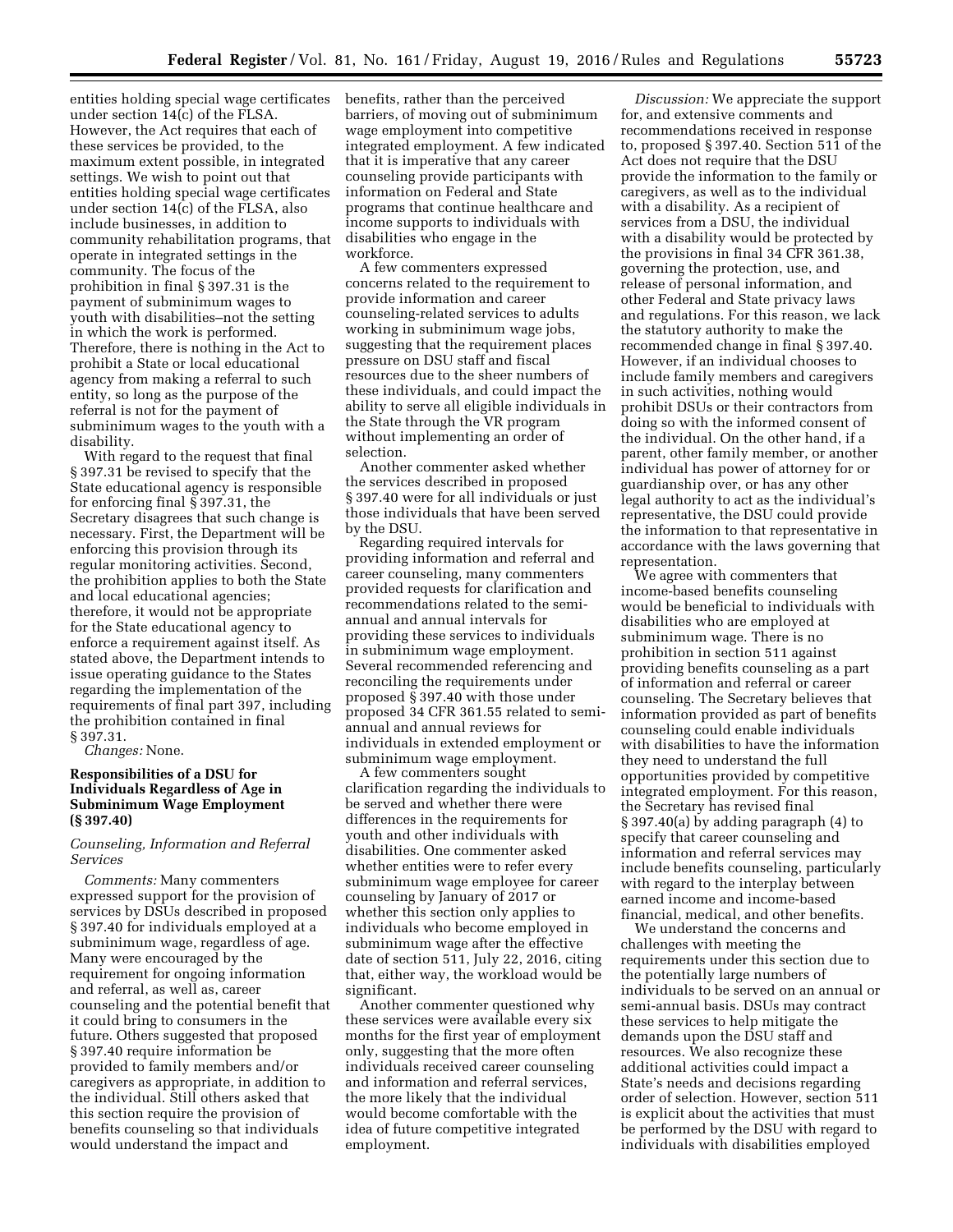at subminimum wage. Therefore, there is no statutory basis to limit the DSU's responsibilities under final § 397.40, which is consistent with section 511(c) of the Act.

To clarify, the services under this section are for any individual in subminimum wage employment, not just individuals who have been applicants or recipients of services under the VR program or who have been served by the DSU under another program administered by that agency.

With respect to career counseling, and whether requirements for information and referral and career counseling differ between youth and other individuals with disabilities, all are required. The timing for the semi-annual provision of career counseling and information and referral services applies only for an individual with a disability who begins employment at subminimum wage on or after the effective date of section 511 (July 22, 2016). This means, for example, that an individual who begins employment at subminimum wage on July 30, 2016, must receive the first provision of the semi-annual career counselling and information and referral services no later than January 30, 2017, and the second provision of the semiannual services no later than July 30, 2017, and the annual set of services no later than July 30, of each year thereafter for as long as the individual maintains subminimum wage employment. For individuals who were already employed at subminimum wage when section 511 takes effect (July 22, 2016), the individual must receive career counseling and information and referral services at least once a year. Neither the statute nor these final regulations dictate when those annual reviews must be done. This is a matter for the entity holding the special wage certificate and/ or the DSU to determine in terms of what works best within their operations. However, the Secretary clarifies here that all individuals employed at subminimum wage must have received the requisite first annual career counseling and information and referral services no later than July 22, 2017, and annually thereafter by that date. Consistent with the Act, all individuals employed at subminimum wage, regardless of date of employment, must receive career counseling by at least one year after the effective date of section 511.

We agree that frequent career counseling and guidance activities may assist individuals in subminimum wage employment to consider competitive integrated employment. Although the Act requires DSUs to provide these career counseling and information and

referral services on a semi-annual basis for the first year of employment and annually thereafter, nothing in the Act prohibits a DSU from providing these services on a more frequent basis. The specific requirements for youth, and the semi-annual and annual counseling and information and referral requirements, along with the documentation requirements, as required by the statute become effective on July 22, 2016. The Secretary has revised final § 397.40(c) to make these requirements related to the required intervals more clear.

*Changes:* In final § 397.40(a), we added paragraph (4) to specify that the career counseling and information and referral services a DSU must provide may include benefits counseling, particularly with regard to the interplay between earned income and incomebased financial, medical, and other benefits. We made revisions to final § 397.40(c) to provide that the required intervals for providing services under final §§ 397.40(a) and (b) will be calculated based upon the date the individual becomes known to the DSU. We revised final § 397.40(c) to clarify when the required services are due for both individuals hired at subminimum wage on or after the effective date of the statute and also for individuals hired at subminimum wage prior to that date. As part of the revisions to final § 397.40(c), we specified in paragraphs (c)(3)(i) and (ii) that DSUs are responsible for providing the required services only when that individual becomes ''known'' to the DSU, and we specified what it means to become ''known.''

#### *Identification and Referral of Individuals*

*Comments:* Several commenters requested that the phrase ''who are known'' be clarified, defined, or replaced with more specific language. A few thought that the language in proposed  $\S 397.40(a)(2)$  was vague, limiting, or misleading and could be interpreted to mean it applies only to individuals who have been through the vocational rehabilitation process or who have been referred by the CAP.

A few commenters suggested that language be added mandating interagency agreements with the State educational agency, the State intellectual and developmental disabilities agency, and any other appropriate agency serving individuals who may be in subminimum wage employment to identify and refer individuals considering, or currently in, subminimum wage employment to the DSU. This suggestion aligned with other commenters who advocated a more expansive and proactive strategy by the

DSU to identify all individuals who are contemplating or are currently in subminimum wage, which one commenter described as similar to ''child find'' under the IDEA. One commenter urged that a subsection be added to final 34 CFR 361.29(a)(1)(i) and (b) requiring the comprehensive statewide assessment under the VR program include information about individuals who are working in segregated and subminimum wage jobs for employers using section 14(c) certificates.

One commenter asked whether the DSU was required to track an individual working in a sheltered workshop setting who contacted the agency for independent living services.

Another commenter asked whether proposed § 397.40 establishes an affirmative requirement or expectation that DSUs or their contractors seek out individuals in subminimum wage employment, noting the potential issue of confidentiality between the individual and the employer.

A commenter suggested adding language that would require that any entity holding a section 14(c) certificate failing to refer an individual to the DSU have its section 14(c) certificate suspended until it has been documented that all employees working at subminimum wage have been referred to the DSU.

Some commenters suggested that coordination and guidance from the Federal Departments on the identification issues would be helpful.

*Discussion:* The use of the phrase ''who are known'' in several sections of these regulations highlights that the DSU must be aware that an individual with a disability is employed at the subminimum wage level in order to provide the services required by section 511 of the Act and final part 397, including the services and activities required by final § 397.40. Such awareness may be made through the self-identification by the individual with a disability, the vocational rehabilitation process, cooperative or coordinated activities with other agencies, or referral to the DSU, including referral by employing entities. Otherwise, there is no mandate in section 511 of the Act for the DSUs to seek out or solicit these individuals. To impose such a requirement in these final regulations would be extremely burdensome on the DSUs because of the thousands of entities holding special wage certificates under section 14(c) of the FLSA. It would not be practical or reasonable to expect or require the DSU to take on the role of seeking out individuals with disabilities who are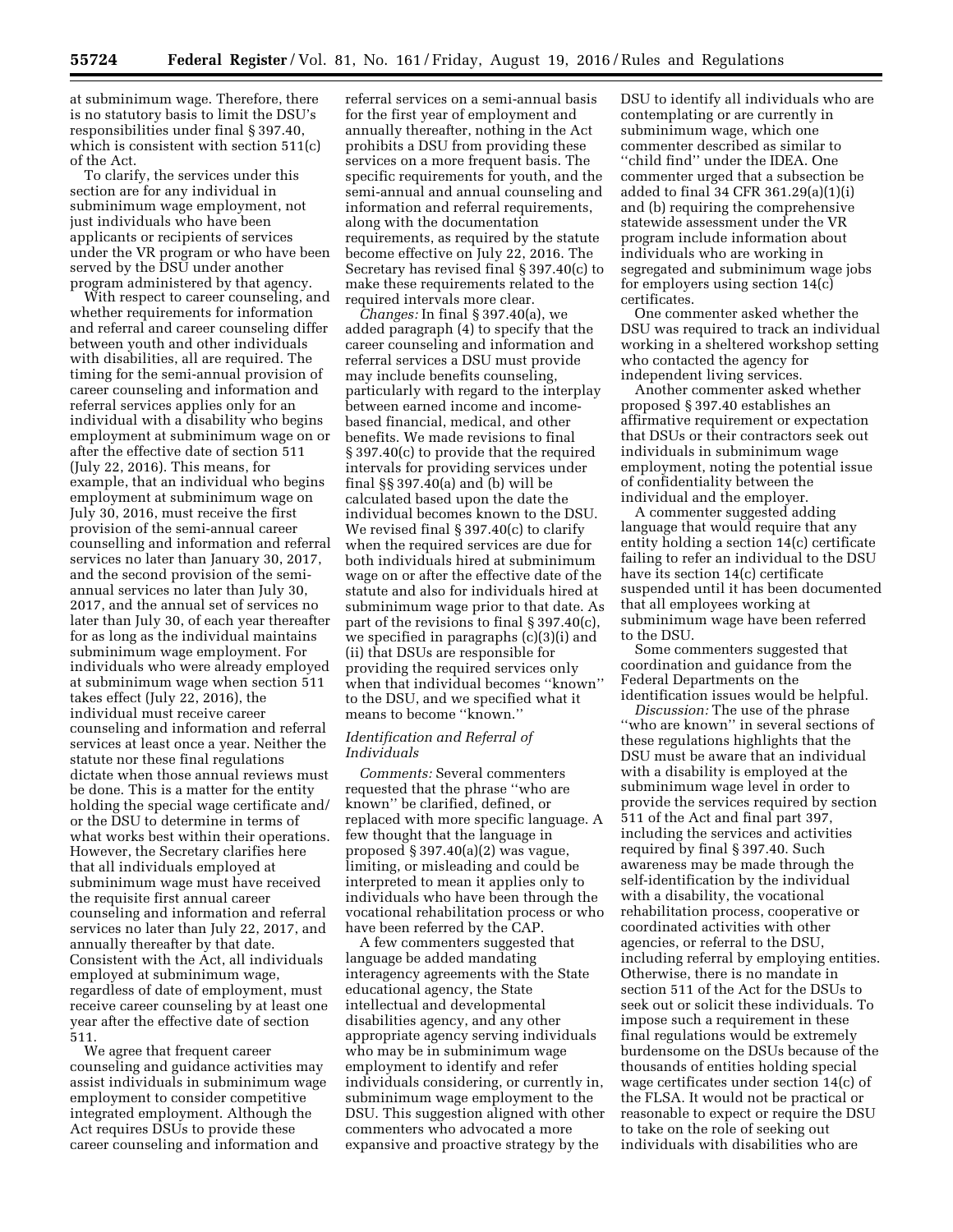employed at subminimum wage. Moreover, confidentiality laws and regulations would prohibit the automatic release of personal information about the individual with a disability to the DSU without the written consent of the individual.

Furthermore, there is no statutory mandate for entities holding section 14(c) certificates to refer to the DSU employees or individuals with disabilities seeking to enter subminimum wage employment.

We considered using the words ''who are referred'' instead of ''who are known,'' but that phrase implied an active referral process required by other entities, all of whom are outside of the Department's purview. The phrase ''who are known'' allows for any method of identifying individuals to the DSU and clarifies there is no mandate that the DSU seek out or solicit individuals with disabilities employed at subminimum wage. In final § 397.40(a)(2), we are including "selfreferred'' in the list detailing examples of how the DSU knows of an individual. The Secretary has also added a paragraph in final  $\S 397.40(c)(3)(ii)$  to clarify when an individual with a disability becomes ''known'' to the DSU.

While we agree that there is benefit in identifying individuals with disabilities in subminimum wage employment or those potentially seeking such employment, through interagency agreements with other State agencies such as the State educational agency, the State intellectual and developmental disabilities agency, and any other appropriate agency, we cannot require other agencies to make these referrals because section 511 does not impose any requirements on most of the agencies suggested by the commenters. State and local educational agencies will be providing, in effect, a referral when they transmit documentation to the DSU demonstrating the completion of transition and other services by students with disabilities. As stated in an earlier section of this preamble, we have encouraged DSUs and various other State and local agencies with whom they have relationships for cooperation and coordination of services, to include provisions in their interagency agreements related to the referral of individuals employed at subminimum wage. We do not believe it is appropriate to amend these final regulations to require such provisions because these matters are best left to the States to determine what meets their unique needs and circumstances. We expect that DSUs will use the opportunity as they develop relationships and agreements through

the coordination and cooperative agreements set out in final 34 CFR 361.24 to seek cross-agency referrals.

With regard to entities holding 14(c) certificates under the FLSA, all authority to impose requirements (*e.g.,*  consequences for failure to comply including suspension or revocation of the special wage certificate) rests with the Department of Labor and are beyond the scope of these final regulations.

We appreciate the question from the commenter who asked whether the DSU is required to track an individual who is employed in a sheltered workshop setting at subminimum wage, and who contacted the agency for independent living services. While such is not specifically required by statute, section 511 of the Act requires the DSU to provide certain services and/or documentation to individuals with disabilities, including youth with disabilities, who are seeking (for purposes of youth with disabilities only) or maintaining subminimum wage employment (for individuals with disabilities of any age). The Secretary has interpreted, for purposes of final part 397, and stated throughout this preamble, that the DSU must provide these required services or documentation to any individual with a disability whom it knows is seeking or maintaining employment at subminimum wage, not only individuals who have participated in the VR program or been referred by the CAP. As stated above, the DSU can know of these individuals in a variety of ways, including through the programs it administers, such as the VR program or the independent living programs. Therefore, if the DSU knows of an individual through the independent living program and knows that individual is seeking or maintaining subminimum wage employment, the DSU must provide the services and documentation required by section 511 of the Act and final part 397, including the requirements of final § 397.40.

We address the comment that we add requirements to the comprehensive statewide assessment to include information about individuals who are working in segregated and subminimum wage jobs for employers using section 14(c) certificates in the *Analysis of Comments and Changes* section for 34 CFR part 361, under the discussion of 34 CFR 361.29, earlier in this preamble.

It is anticipated that joint guidance from the Departments of Education and Labor is forthcoming and will address, among other aspects of WIOA, the limitations on use of subminimum wage if the required services and documentation have not been provided.

In the meantime, the expectation is that, at every opportunity, DSUs will identify individuals with disabilities seeking employment or who are currently employed at a subminimum wage.

*Changes:* We revised final § 397.40(a)(2) to include ''self-referral'' and added a paragraph in final  $\S 397.40(c)(3)(ii)$  to clarify when an individual with a disability becomes ''known'' to the DSU.

### *Financial Interest*

*Comments:* With regard to selfadvocacy, self-determination, and peer mentoring training opportunities, several commenters requested clarification related to ''financial interest'' and what entities may not provide these services. One commenter proposed language that specifically includes the entity that employs the individual at subminimum wages among those entities deemed to have a financial interest for the purpose of this section. Some commenters asked that we clarify that an entity providing subminimum wage employment to an individual may not provide selfadvocacy, self-determination, and peer mentoring training opportunities to the individual.

A few commenters recommended that the Department further clarify that an entity that holds a section 14(c) certificate, but does not have a financial interest in the outcome of the individual, may provide the services required under section 511(c)(1). Some of those commenters expressed concern that an overly restrictive interpretation would have a detrimental impact on rural areas with few providers.

Several commenters regarded section 14(c) certificate holders as clearly having a ''financial interest'' and therefore, should be precluded from providing services required under this section. Although these entities may not have an immediate financial interest in the employment outcome of the individual, some commenters viewed them as having a definite interest in encouraging the individual to apply for vocational rehabilitation services in anticipation of being selected at a later time to provide employment or supported employment services.

Several commenters suggested that if the DSU contracts with public and private service providers to provide the services required for individuals who are currently in subminimum wage employment, rather than provide the services directly, language be added to proposed § 397.40 in the final regulations that explicitly and specifically prohibits section 14(c) certificate holders from providing these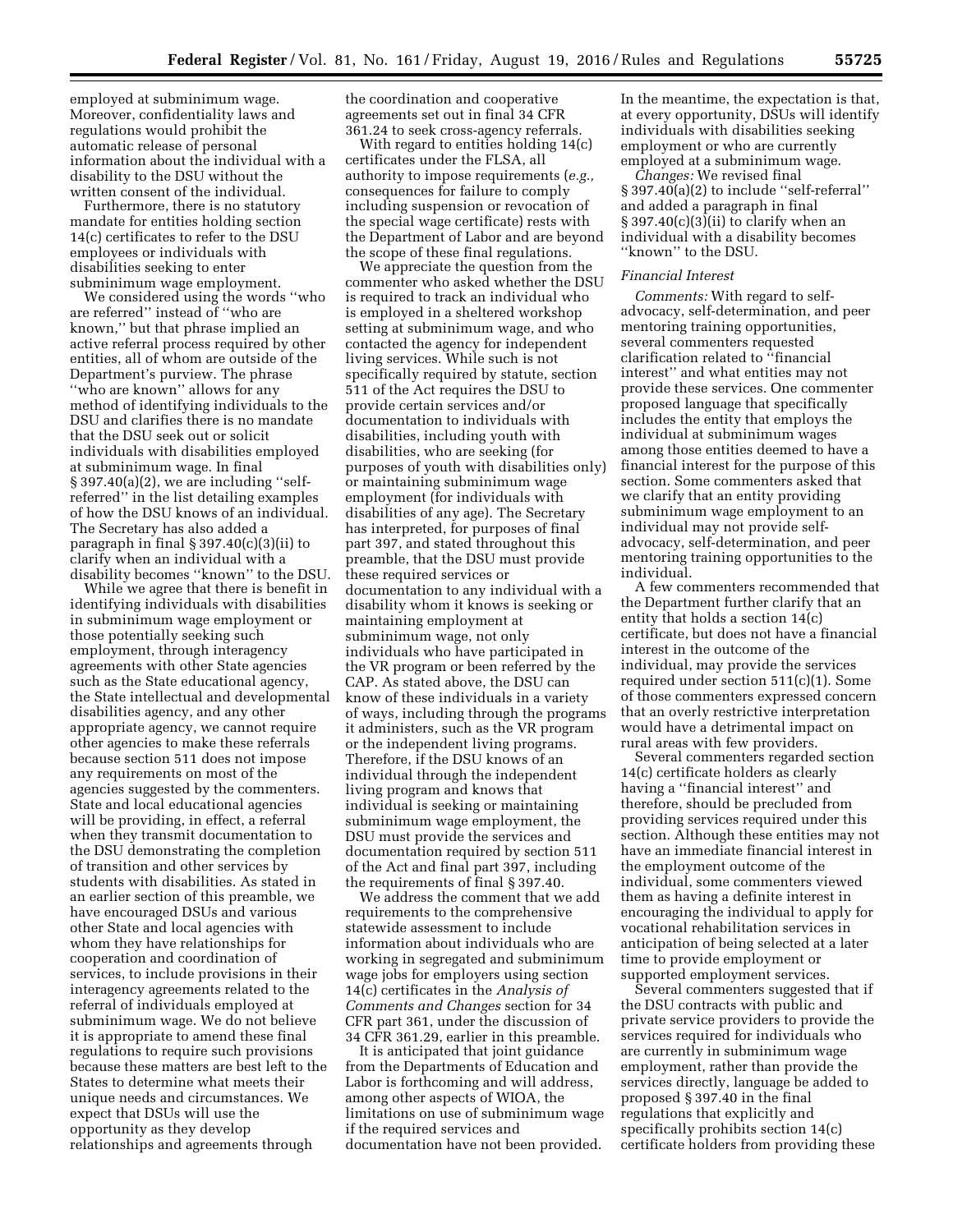services, to avoid what the commenters perceived as a clear conflict of interest for these entities. In this scenario, commenters emphasized that employers would have a financial interest in the outcome of these services and would not be positioned to provide adequate or objective career counseling.

*Discussion:* With regard to selfadvocacy, self-determination, and peer mentoring training opportunities, several commenters requested clarification of ''financial interest'' and what entities may not provide these services. Based upon the comments and our assessment, we have determined that all entities holding special wage certificates under section 14(c), irrespective of whether any employ the individual receiving the services, have a financial interest or a potential future financial interest in providing these services. Therefore, these entities may not be used to provide these services. The Secretary believes that many organizations and providers are available and are already providing selfadvocacy, self-determination, and peer mentoring training services, such as the centers for independent living (CILs) in each State. Although some commenters have expressed concern about the potentially detrimental impact on rural areas with few providers, the Secretary believes that virtual and electronic technology allows access to these services even if the provider is not physically located in a particular rural area.

We agree with the several commenters who suggested that if the DSU contracts with public and private service providers to provide the services required for individuals who are currently in subminimum wage employment, rather than provide the services directly itself, then the services may be provided, so long as the service providers are not section 14(c) certificate holders. We have added language in final § 397.40, therefore, that prohibits section 14(c) certificate holders from providing these services.

*Changes:* We inserted language in final § 397.40(e) stating that a contractor providing the services on behalf of the DSU may not be an entity holding a special wage certificate under section 14(c) of the FLSA as defined in final § 397.5(d).

#### *Time Frames and Documentation Requirements*

*Comments:* One commenter recommended that the Department set a time frame for providing documentation of the completion of activities under proposed § 397.40 to individuals with disabilities in subminimum wage

employment, suggesting that this would circumvent resource-intensive disputes and inconsistencies in the interpretation of timeliness.

*Discussion:* Upon the suggestion of commenters, we include a specific time period for providing documentation of the completion of activities under final § 397.40 to individuals with disabilities in subminimum wage employment. This time frame is consistent with that in § 397.10 for the provision of documentation to youth with disabilities, thereby ensuring consistency between all provisions in final part 397 related to documentation. Similarly, the Secretary has revised final § 397.40 to set minimal content requirements for the documentation that must be provided to the individual demonstrating completion of the career counseling and information and referral services. Again, this new regulatory text is consistent with that contained in final § 397.10 and § 397.30.

*Changes:* We have included a time frame in final § 397.40(d) of no later than 45 calendar days after completion of the required activities or services for the DSU to provide documentation of activities in this section to individuals with disabilities; however, where extenuating circumstances exist, the DSU can have up to 90 calendar days after completion of the required activities or services. We also added final  $\S 397.40(d)(1)(ii)$  to provide a time frame of 10 calendar days for DSUs to provide this documentation to an individual who has refused to participate in a required activity. We also added final  $\S 397.40(d)(2)$  and (3) to specify minimum content requirements for the documentation DSUs must provide to individuals, including individuals who refuse to participate in a required activity. We added final § 397.40(d)(4) requiring DSUs to retain a copy of all documentation required by part 397, in a manner consistent with 2 CFR 200.333.

#### *Clarifications*

*Comments:* One commenter asked for an explanation as to why the DSU is only required to provide individuals in subminimum wage employment with self-advocacy, self-determination, and peer mentoring training opportunities, all of which are fundamental to achieving independence and selfsufficiency, if the employer holding a section 14(c) certificate has fifteen or fewer employees.

Clarification was sought by a few commenters regarding how proposed part 397 would impact clients of the DSU who are being paid subminimum wages in a community rehabilitation

program as part of their training under an individualized plan for employment. Additionally, a commenter asked if the DSU may contract with businesses to perform a service in a workshop, for a limited time, as part of the individual's individualized plan for employment.

*Discussion:* The requirement that the DSU must provide individuals in subminimum wage employment with self-advocacy, self-determination, and peer mentoring training opportunities only when the employer holding a section 14(c) certificate has fifteen or fewer employees is consistent with the requirement of section 511(c)(3) of the Act. Employers holding a section 14(c) certificate that have more than fifteen employees are responsible for ensuring that individuals in subminimum wage employment are provided self-advocacy, self-determination, and peer mentoring training opportunities in accordance with section  $511(c)(1)(B)$  of the Act. This provision removes the burden that would otherwise be experienced by small businesses as a result of these requirements by having the DSU provide the services instead.

The Secretary does not believe that final part 397 would impact clients of the DSU who receive a training stipend that is below minimum wage for work performed in a community rehabilitation program as part of their training under an individualized plan for employment. That being said, we encourage that all training and assessment take place in an integrated setting to the maximum extent possible to reinforce the expectation under the Act that all individuals with disabilities, given the proper training and supports, can achieve competitive integrated employment. However, neither section 511 of the Act nor final part 397 prohibits a DSU from entering into a contract with a business in which clients in training receive a training stipend that is below minimum wage. Unlike the prohibition against these contracts for State and local educational agencies, such a prohibition for DSUs would go beyond the scope of section 511 of the Act and these final regulations. We wish to emphasize, however, that section 511(b)(2) of the Act and final § 397.31 address contracting prohibitions for State and local educational agencies entering into contracts with entities holding section 14(c) certificates for the purpose of operating a program for youth in which work is compensated at a subminimum wage. In this case, work associated with a work experience, work adjustment training and extended employment, or other activities for which work is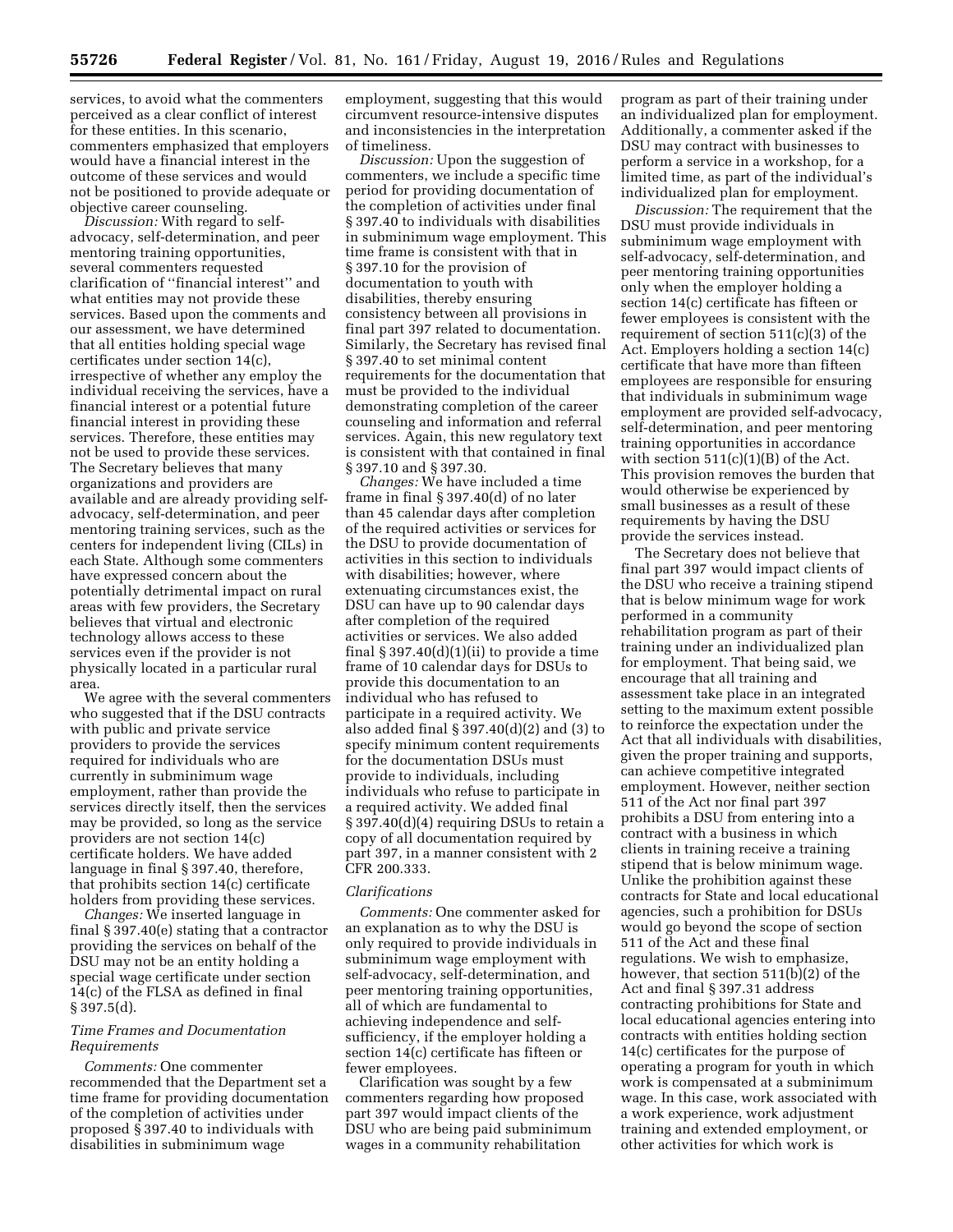compensated must be at or above the minimum wage. *Changes:* None.

#### **Review of Documentation (§ 397.50)**

*Comments:* One commenter on proposed § 397.50 recommended that we clarify the review process and the necessary documentation required.

Most commenters responding to proposed § 397.50 regarding the role of the DSU in the review of individual documentation maintained by entities, as defined in proposed § 397.5(d) under this part, stated that the proposed regulation did not include sufficient language to provide for any enforcement mechanism, should the DSU discover that documentation does not exist or is not sufficient. Some commenters asked that an enforcement mechanism be included, reflecting, at a minimum, the requirement that the DSU report documentation deficiencies to the Department of Labor for action, or to the CAP. Some commenters suggested that, although the proposed regulation establishes a much needed opportunity to review individual documentation, it does not indicate what actions, including authorized corrective actions or revocation of section 14(c) certificates, may be taken if deficiencies are identified by the DSU or its contractor.

Several commenters recommended that we remove the proposed language that allows a contractor working for the DSU to conduct documentation reviews of section 14(c) certificate holders, viewing this as conflicting with section 511. They suggested that if the final regulations continue to allow contractors to conduct documentation reviews, that additional language be added that specifies parameters for such contractors, including a prohibition of the use of organizations that are section 14(c) certificate holders to conduct such reviews.

Several commenters requested that specified timelines for the review of documentation be added to enhance enforcement, and that language be added to specify that the CAP and protection and advocacy system have jurisdiction in reviewing compliance with Section 511 requirements.

A few commenters requested that we clarify whether the review of documentation by the DSU is a requirement, and if so, noted that the DSUs do not have the resources or expertise to conduct such reviews, suggesting that the reviews are best conducted by the agency responsible for the administration of the special wage certificate.

Another commenter shared concerns about the record-keeping responsibilities and the supporting documentation for monitoring purposes. Other commenters had questions and concerns pertaining to whether the DSU can make a blanket documentation of an entity, or if requests to review documentation must be made on an individual basis. Commenters recommended that the final regulations task the Department of Labor with the responsibility for documentation reviews based upon its experience with reviewing and monitoring entities for compliance with section 14(c) of the FLSA.

*Discussion:* We appreciate the comments regarding the need to review documentation of individuals who are employed at subminimum wage, consistent with the requirements in section 511. The commenters raise many important issues that necessitate clarification. As we discussed in an earlier section of the preamble for final part 397, neither section 511(e)(2)(B) of the Act nor final § 397.50 requires either the DSU or the Department of Labor to review documentation maintained by entities holding special wage certificates. Rather, both section 511(e)(2)(B) of the Act and final § 397.50 subject those entities to a review of documentation should the DSU or the Department of Labor conduct such reviews. We appreciate the concerns expressed by commenters about the strategies, responsibilities, resources, and expertise required to conduct documentation reviews. However, there is no statutory basis to task the Department of Labor, Wage and Hour Division, with this exclusive responsibility even though it has more experience in conducting reviews of entities involving documentation of compliance with section 14(c) under the FLSA. As noted previously, section 511(e)(2)(B) of the Act and final §§ 397.50 specify that both the DSU and the Department of Labor have authority to conduct these reviews. Therefore, to task only the Department of Labor with this responsibility in these final regulations would be inconsistent with the statute. While we understand the concerns about lack of resources, we disagree that the DSUs do not have sufficient expertise to conduct the reviews. In fact, much of the documentation to be reviewed would be that generated by the DSU itself and, therefore, would be familiar to the DSU. Moreover, we do not believe it is necessary to revise final § 397.50 to identify the documentation to be reviewed during a review under this

section because the documentation that must be reviewed is set out in these regulations in final §§ 397.10, 397.20, 397.30, and 397.40. Given the intent of section 511 to limit the use of subminimum wage, the Secretary believes that DSUs, in conjunction with the Department of Labor may have an impact on the degree to which youth and other individuals with disabilities seek or maintain employment at subminimum wage through the documentation review process and the requirements set out elsewhere in this section.

Because there is no requirement that these reviews be done, neither the statute nor these final regulations establish a time frame for the reviews. Section 511(e)(B) of the Act provides that the reviews are to be done ''at such a time'' as may be necessary to fulfill the intent of section 511. Therefore, the timing of any such reviews must be determined by the DSU or the Department of Labor as either deems necessary.

We disagree with commenters that the DSU should report violations discovered during a review of documentation to the CAP. As previously discussed, the applicability of final part 397 to CAPs and protection and advocacy systems must be consistent with their responsibilities under their respective authorizing statutes and regulations. Monitoring and oversight activities are beyond the scope of the CAP's authority under section 112 of the Act. Therefore, we do not believe it is appropriate to include any specific language regarding their authority or jurisdiction in these final regulations.

We also appreciate the many comments and suggested regulatory language submitted by a variety of commenters related to the DSU's role in the review of documentation. We agree that enforcement measures and consequences for non-compliance are important; however, section 511 of the Act does not include specific enforcement authority for DSUs and to include such measures in the final regulations would be inconsistent with the Act. Enforcement of section 14(c) of the Fair Labor Standards Act rests with the Department of Labor, Wage and Hour Division. Additionally, consequences for non-compliance with the requirements for documentation prior to hiring youth with disabilities or continuing to employ individuals with disabilities of any age and the retention of documentation records by entities under section 511 also rests with the Department of Labor, Wage and Hour Division. Although section 511 does not require DSUs to report documentation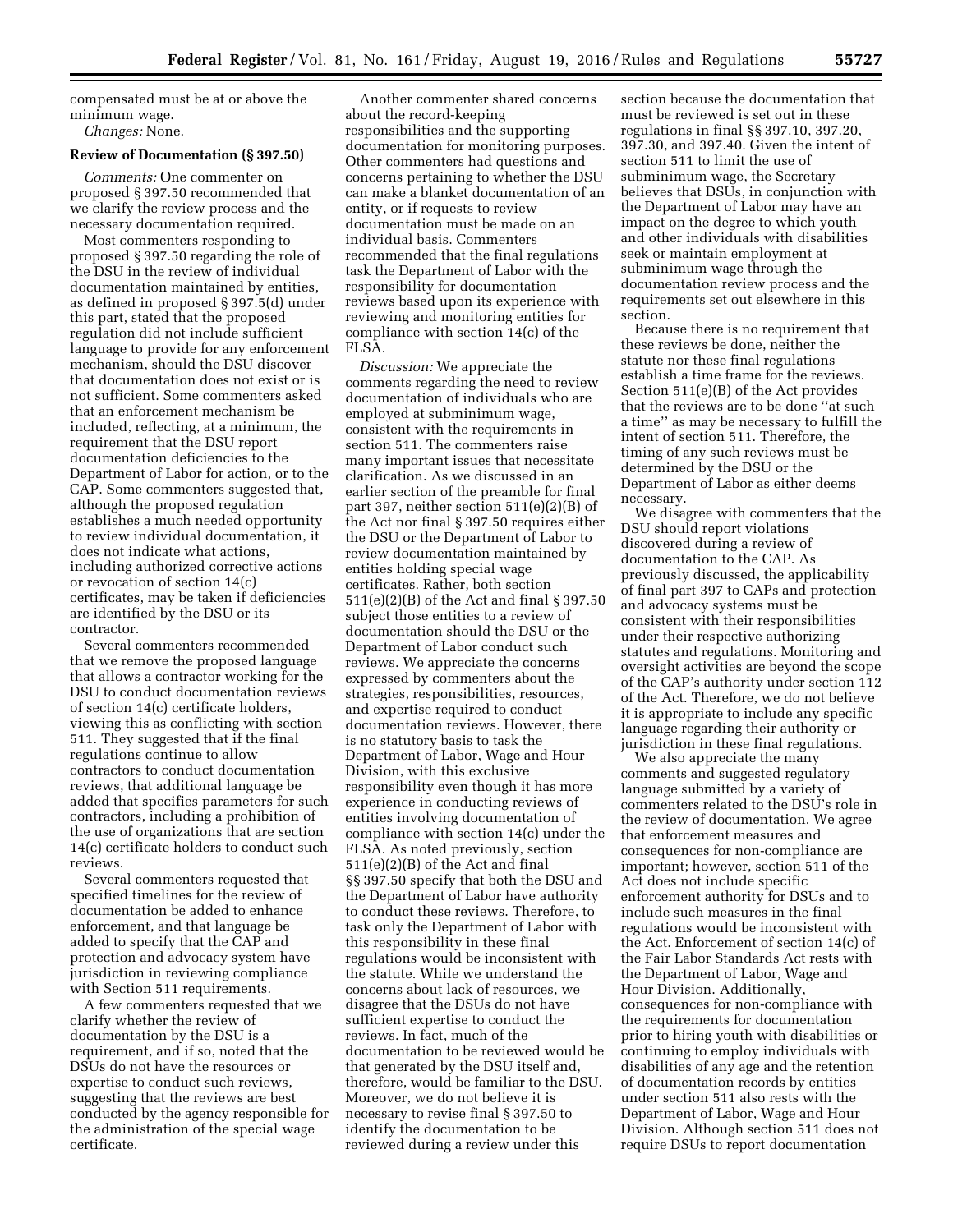deficiencies to the Department of Labor, Wage and Hour Division for action, the Secretary agrees with commenters that such reporting would be consistent with the purpose of final part 397.

Similarly, if a parent or an individual with a disability brings an instance of non-compliance with the documentation or other requirements of section 511 to the attention of the DSU, we would encourage the DSU to report this to the Department of Labor, Wage and Hour Division as well. Therefore, the Secretary has revised final § 397.50 by adding a new paragraph (b) to specify that DSUs should report deficiencies to the Department of Labor's Wage and Hour Division. The Secretary has intentionally used ''should'' rather than ''must'' because there is no requirement that the DSUs conduct reviews and, there is no mechanism for enforcement for failing to report deficiencies. We also want to emphasize that the Secretary purposely used ''should'' rather than ''may'' to signal that the Department strongly encourages DSUs to report such deficiencies whenever they are found.

We disagree with commenters that the use of a contractor working for the DSU to conduct documentation reviews of section 14(c) certificate holders is inconsistent with section 511. In fact, section 511(e)(2)(B) refers to ''representatives working directly for'' the DSU or Department of Labor. If the authority to conduct reviews were limited to DSU or Department of labor personnel, the statute would have used such wording. Use of the words ''representative working directly for'' the DSU or Department of labor implies that it could be agency staff or contractors for those agencies. We agree, however, that if a contractor is working on behalf of the DSU to review documentation, the contractor may not be an entity holding a special wage certificate under section 14(c) of the FLSA. We believe that this is consistent with the intent of section 511 of the Act and, therefore, we include this language in final § 397.50(a).

*Changes:* We have revised final § 397.50 by adding a new paragraph (b) and redesignating the proposed language as paragraph (a). We have inserted additional language in final § 397.50(a) stating that the contractor may not be an entity holding a special wage certificate under section 14(c) of the FLSA. Final § 397.50(b) states that DSUs should report deficiencies noted during documentation reviews to the Department of Labor's Wage and Hour Division.

# **Executive Orders 12866 and 13563**

*Regulatory Impact Analysis* 

Under Executive Order 12866, the Secretary must determine whether this regulatory action is ''significant'' and, therefore, subject to the requirements of the Executive order and subject to review by OMB. Section 3(f) of Executive Order 12866 defines a ''significant regulatory action'' as an action likely to result in a rule that may—

(1) Have an annual effect on the economy of \$100 million or more, or adversely affect a sector of the economy, productivity, competition, jobs, the environment, public health or safety, or State, local, or tribal governments or communities in a material way (also referred to as an ''economically significant'' rule);

(2) Create serious inconsistency or otherwise interfere with an action taken or planned by another agency;

(3) Materially alter the budgetary impacts of entitlement grants, user fees, or loan programs or the rights and obligations of recipients thereof; or

(4) Raise novel legal or policy issues arising out of legal mandates, the President's priorities, or the principles stated in the Executive order.

This regulatory action is a significant regulatory action subject to review by OMB under section 3(f) of Executive Order 12866.

We have also reviewed these regulations under Executive Order 13563, which supplements and explicitly reaffirms the principles, structures, and definitions governing regulatory review established in Executive Order 12866. To the extent permitted by law, Executive Order 13563 requires that an agency—

(1) Propose or adopt regulations only upon a reasoned determination that their benefits justify their costs (recognizing that some benefits and costs are difficult to quantify);

(2) Tailor its regulations to impose the least burden on society, consistent with obtaining regulatory objectives and taking into account—among other things and to the extent practicable—the costs of cumulative regulations;

(3) In choosing among alternative regulatory approaches, select those approaches that maximize net benefits (including potential economic, environmental, public health and safety, and other advantages; distributive impacts; and equity);

(4) To the extent feasible, specify performance objectives, rather than the behavior or manner of compliance a regulated entity must adopt; and

(5) Identify and assess available alternatives to direct regulation, including economic incentives—such as user fees or marketable permits—to encourage the desired behavior, or provide information that enables the public to make choices.

Executive Order 13563 also requires an agency ''to use the best available techniques to quantify anticipated present and future benefits and costs as accurately as possible.'' The Office of Information and Regulatory Affairs of OMB has emphasized that these techniques may include ''identifying changing future compliance costs that might result from technological innovation or anticipated behavioral changes.''

We also have determined that this regulatory action would not unduly interfere with State, local, and tribal governments in the exercise of their governmental functions.

We have assessed the potential costs and benefits of this regulatory action. The potential costs associated with the regulations are those resulting from statutory requirements and those we have determined as necessary for administering these programs effectively and efficiently. Elsewhere in this section under the *Paperwork Reduction Act of 1995,* we identify and explain burdens specifically associated with information collection requirements.

In assessing the potential costs and benefits—both quantitative and qualitative—of these final regulations, we have determined that the benefits would justify the costs.

#### *Need for Regulatory Action*

Executive Order 12866 emphasizes that ''Federal agencies should promulgate only such regulations as are required by law, are necessary to interpret the law, or are made necessary by compelling public need, such as material failures of private markets to protect or improve the health and safety of the public, the environment, or the well-being of the American people.'' The Department's goal in regulating is to incorporate the provisions of the Act, as amended by WIOA, into the Department's regulations governing the VR program and Supported Employment program in parts 361 and 363, respectively, as well as to clarify, update, and improve these final regulations. This final regulatory action is also necessary to establish a new part 397 to implement specific provisions of section 511 of the Act, as added by WIOA, which fall under the purview of the Secretary. Section 511 of the Act, in general, places limitations on the use of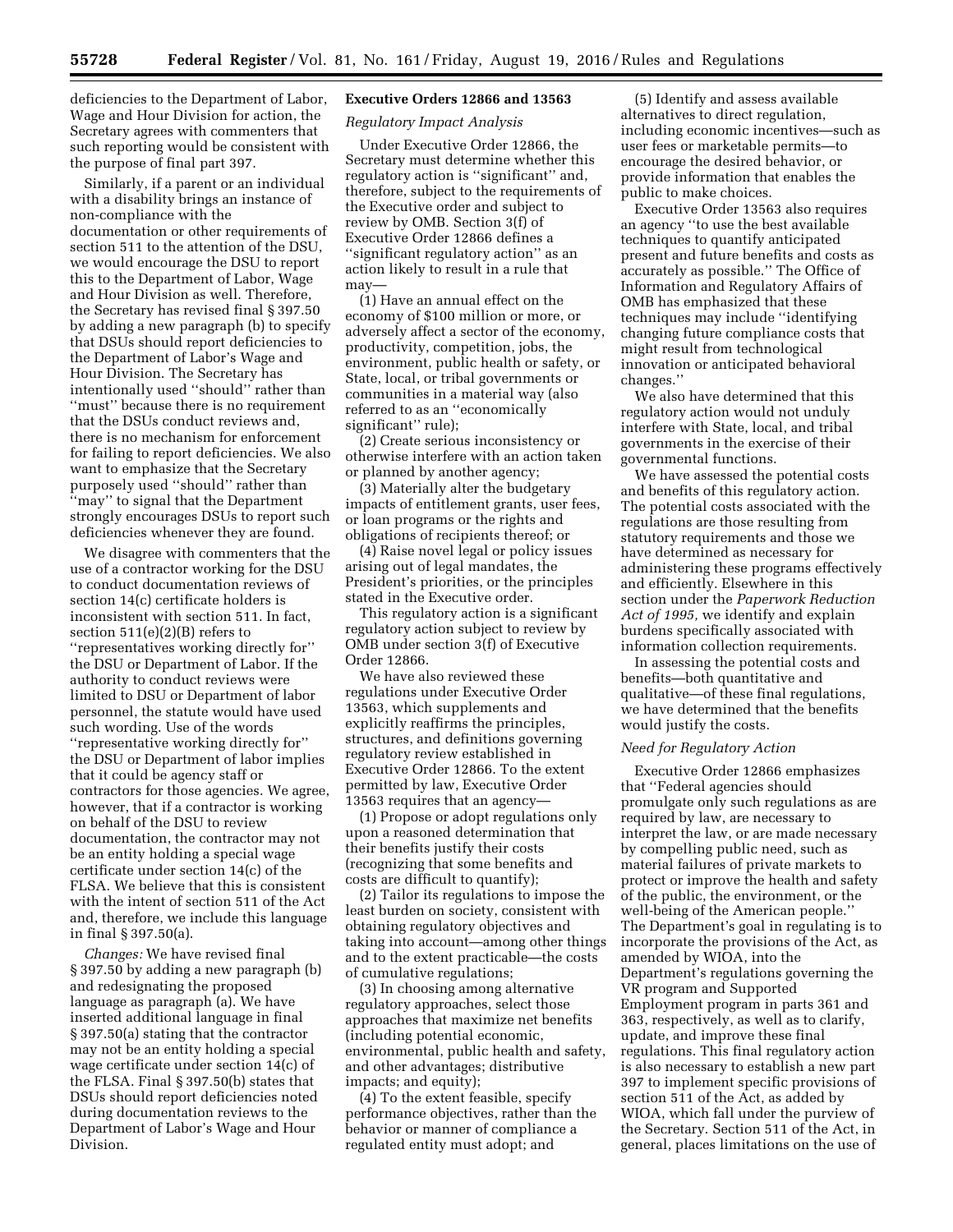subminimum wages for individuals with disabilities.

# **Response to Comments on Reporting Burden Estimates VR Services Portion of the Unified or Combined State Plan Time Estimated for Submission**

*Comments:* One commenter stated that the time estimated for compiling the VR services portion of the Unified or Combined State plan is not accurate, given all the new requirements under the Act, as amended by WIOA, for collaboration with other entities, providing training and technical assistance to employers, providing preemployment transition services to students with disabilities, changes to CSPD requirements, and the new requirements in section 511 of the Act.

*Discussion:* We appreciate the concerns expressed by the commenter regarding the estimated burden associated with developing and submitting the VR services portion of the Unified or Combined State plan. The estimated additional burden represents the hours needed by a DSU to compile and submit information as part of the VR services portion of the Unified or Combined State plan describing how the DSU is implementing new VR program requirements under WIOA, not the time the DSU engages in the actual implementation of the various activities described in the plan. Consequently, we believe the estimated burden is accurate.

*Changes:* None.

#### **Reports; Standards and Indicators**

The Department received numerous comments on the burden associated with new data collection and reporting requirements under this rule and the joint rule implementing the performance accountability system for the core programs under section 116 of WIOA. Most of these commenters stated that we underestimated the costs of new data collection and reporting requirements in the *Summary of Potential Costs and Benefits* section of the *Regulatory Impact Analysis* for these rules. In particular, commenters raised concerns about estimates of the amount of time needed for the collection of new data and the quarterly reporting of individual data on open and closed service records, as well as the cost of changes to State management information systems.

#### **Data Collection**

*Comments:* In the NPRM, the Department estimated that it would take 15 minutes per vocational rehabilitation counselor to collect the new data required under WIOA. Several

commenters stated that we underestimated the burden for collecting new data. One commenter asserted that this estimate did not allow adequate time for counselors to collect the new data. Another commenter suggested that a more accurate estimate of the time required is 15 minutes per open service record and not per counselor. Several commenters indicated the burden for data collection should be based upon varying estimates for the total amount of minutes to collect this data, based on an individual service record basis, including 15, 30, 60, and 120 minutes per service record.

*Discussion:* Upon further review, we have determined that time per data element provides a better estimate of the additional burden associated with the collection of new data required under WIOA, including the requirements in § 361.40 of these final regulations. As a result of this change in methodology the estimated annual burden for the collection of new data elements has increased significantly from the estimate in the NPRM. Specifically, we now estimate the burden for the collection of new data elements to be reported in the Individual Service Report (RSA–911) at one minute per data element. Additional information on the calculation of this burden estimate is provided in the *Summary of Potential Costs and Benefits* section of this *Regulatory Impact Analysis* under the subheading *Reports; Standards and Indicators.* 

*Changes:* The estimated burden associated with the collection of new data in the RSA–911 Service Report discussed under the *Summary of Potential Costs and Benefits* of this final regulation (see *Reports; Standards and Indicators*) is calculated based on an average of one minute per data element.

### **Data Reporting**

*Comments:* In the NPRM, the Department estimated that it would take an additional 50 hours per year per DSU to submit the RSA–911 data file due to the need to report all open service record data quarterly rather than closed service records annually. Several commenters stated that we underestimated the burden related to the change in reporting for the RSA– 911, including our estimate of the number of hours it currently takes to prepare the current annual submission of the RSA–911 report. One commenter suggested that if it currently takes an average of 50 hours to submit the RSA– 911 data file annually, it should take 200 hours to produce the four required quarterly reports because the staff time required to generate and verify the data

is the same as it is for an annual report. However, another commenter stated that it will take 150 hours per quarter for an annual total of 600 hours to report RSA– 911 data. Still another commenter said that due to the increase in complexity of the RSA–911 reporting, it would be appropriate to recalculate the quarterly burden for submitting the RSA–911 report as 400 hours, instead of 50 hours. One commenter claimed that its staff spent approximately 1,000 staff hours preparing the current annual RSA–911 report.

*Discussion:* We disagree that the hours needed to submit the RSA–911 file of data open records on a quarterly basis will require at least four times as many hours as the previous annual submission of data on closed records. DSUs spend an extensive amount of time each year analyzing and revising their closed record data prior to reporting. However, under these regulations, DSUs are expected to report a quarterly ''snapshot'' of their open case data, a process that will be much less labor intensive for each submission. States are expected to maintain accurate and timely data in their case management systems. These data should be quickly and efficiently exported via reporting software to generate the RSA– 911 report each quarter. However, we recognize that States may incur some additional burden in ensuring the quality of the new data to be reported and thus have increased the estimated quarterly RSA–911 data submission burden.

*Changes:* The estimated annual burden for the submission of the RSA– 911 data file on a quarterly basis has been increased from an average of 100 hours (25 hours per quarter), as estimated in the NPRM, to 120 hours (30 hours per quarter) per DSU.

### **Changes to State DSU Information Systems**

*Comments:* Several commenters stated that the Department underestimated the burden associated with updating and modifying agency case management systems. One commenter stated that its cost estimate for making the required changes to the agency's case management system to collect new data and report open service record data on a quarterly basis vastly exceeds the Department's estimate of \$31,000. Another commenter noted that the burden estimates omit any mention of the costs to train staff and monitor data quality during implementation, and to build or change data collection instruments and processes that may be needed to collect information directly from participants post-exit. Three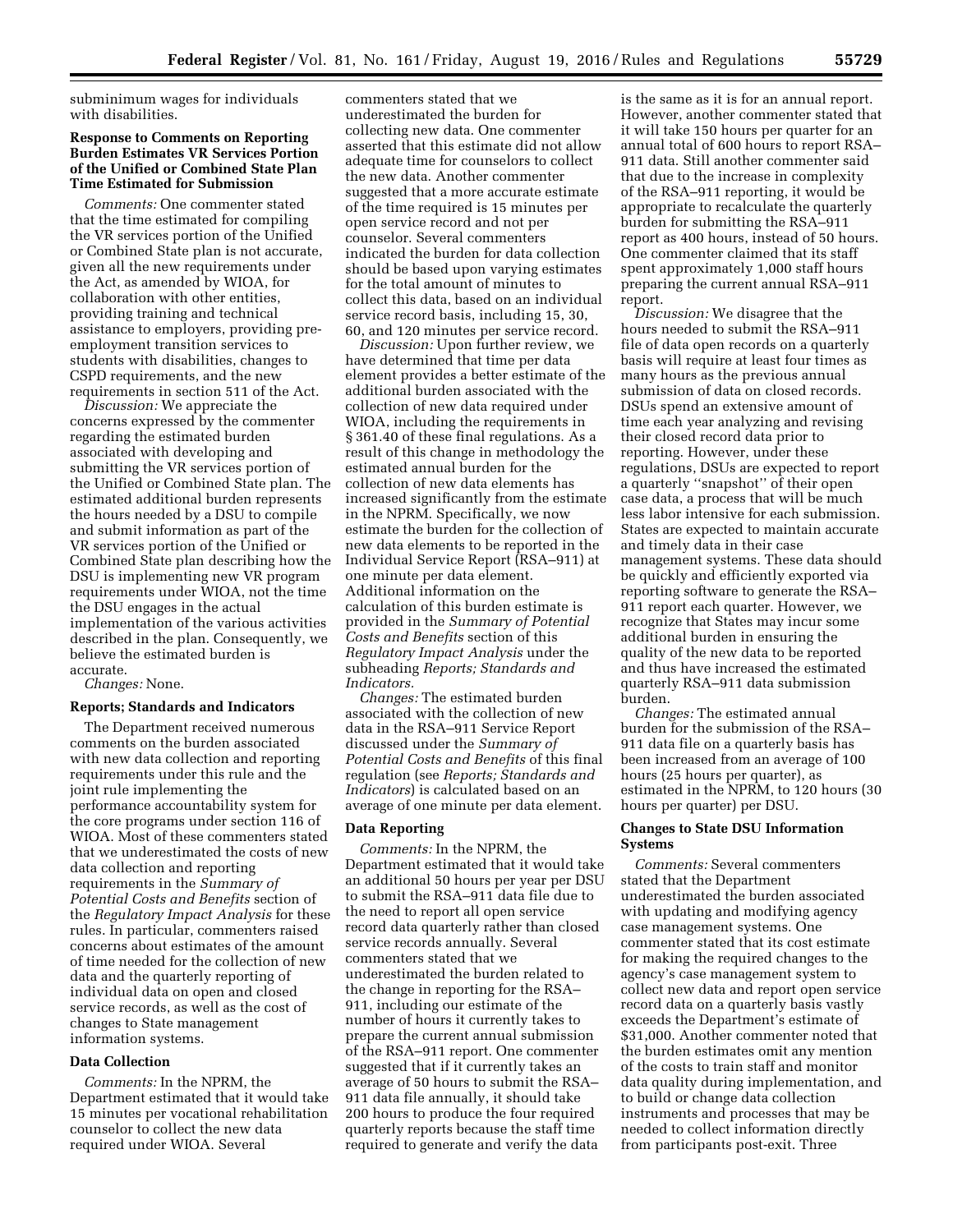commenters specifically provided cost estimates for modifying their information systems to collect and report the additional data required by WIOA of \$200,000 to \$500,000, \$1,000,000 to \$2,000,000, and \$6,311,040. One commenter indicated there will be additional costs to update the agency's data collection software, which includes interfacing with a centralized data collection database at the State level, as well as several State and Federal databases. Three commenters indicated that DSUs will incur additional costs to modify, develop and maintain information technology systems to capture the required data. Another commenter cited costs for modifying systems to capture new or modified data elements and building automation to link vocational rehabilitation service records to Unemployment Insurance wage data for the reporting of employment or earnings.

*Discussion:* In response to the comments regarding the burden associated with the reporting of data in accordance with final § 361.40 and as a result of further Departmental review, we have increased the burden estimate for modifying and maintaining agency information systems to collect and report the required new data. We recognize that modifications to agency case management systems necessitated by the redesigned RSA–911 will vary widely because agencies themselves range in size, the sophistication of their information technology systems, and how the system is supported. We are also aware that in addition to modifying their systems, agencies will incur increased labor and contractual costs to maintain their systems. The Department has taken these factors into consideration in calculating burden estimates for this final regulation and the joint final regulations. Additional information on the calculation of these burden estimates is provided in the *Summary of Potential Costs and Benefits* section of this *Regulatory Impact Analysis* under the subheading *Reports; Standards and Indicators.* 

*Changes:* The Department has expanded its analysis and revised its burden estimates associated with modifying and maintaining agency information systems under the *Summary of Potential Costs and Benefits* of these final regulations (see subheading *Reports; Standards and Indicators)* to reflect State variation.

## **Proration of Burden**

*Comments:* None. *Discussion:* DSUs will report data required by section 101(a)(10)(C) of the Act, as amended by WIOA, under these final regulations and by section 116 of WIOA under the joint final regulations through the RSA–911. To more appropriately reflect the costs attributable to these two rules, we have prorated the burden based on an analysis of all new WIOA data elements to be reported through the RSA–911. Using this methodology, the Department estimates that approximately 64 percent of the increase in burden is related to these final regulations, while 36 percent is related to the joint final regulations.

*Changes:* Estimates of the total increase in burden for the collection and reporting of new data are prorated to reflect the 64 percent of burden attributed to requirements under these final regulations.

### **Summary of Potential Costs and Benefits**

The Secretary believes the changes made by WIOA implemented through these final regulations will improve the programs covered in this final regulatory action and will yield substantial benefits in terms of program management, efficiency, and effectiveness. The Secretary believes that the final regulations represent the least burdensome way to implement the amendments to the Act made by WIOA. Due to the number of regulatory changes, our analysis focuses solely on new requirements imposed by WIOA, organized in the following manner. First, we discuss the potential costs and benefits related to implementing changes to the VR program under section A that specifically relate to: competitive integrated employment and employment outcomes, pre-employment transition services and transition services, and additional VR program provisions. Second, we discuss the potential costs and benefits related to implementing changes to the Supported Employment program under section B. Finally, we discuss the costs and benefits pertaining to implementing requirements of section 511 of the Act that fall under the purview of the Department under section C.

Where possible, the Department derived estimates by comparing the costs and benefits incurred under existing program regulations against the benefits and costs associated with implementing requirements contained in these final regulations. The Department also made an effort, when feasible, to quantify and monetize the benefits and costs of the final regulations. When unable to quantify benefits and costs—for example, due to data limitations—we describe them qualitatively. In accordance with the

regulatory analysis guidance contained in OMB Circular A–4 and consistent with the Department's practices in previous rulemakings, this regulatory analysis focuses on the likely consequences (benefits and costs that accrue to individuals with disabilities) of these final regulations. In this analysis, the Department also considers the transfer of benefits from one group to another that do not affect total resources available to the VR program and Supported Employment program. However, in a number of instances, the Department is unable to quantify these transfers due to limitations of the data it currently collects.

This *Regulatory Impact Analysis*  presents the Department's estimate of the additional labor and other costs and benefits associated with the implementation of the provisions in these final regulations. In estimating DSU labor costs for this analysis, we use Bureau of Labor Statistics (BLS) data on mean hourly wage rate for State employees, as well as data on employer compensation costs to calculate loaded wage factors.1 2 Loaded wage factors account for non-wage factors such as health and retirement benefits. We then multiplied the loaded wage factor by each occupational category's wage rate to calculate an hourly compensation rate used throughout this analysis to estimate the labor costs for each provision. For DSU personnel, we used a loaded wage factor of 1.57, which represents the ratio of average total compensation to average wages.3

For Federal employees we use wage rates from the Office of Personnel

2Bureau of Labor Statistics. (2016). *2015*). *2014 Employer Costs for Employee Compensation.*  Retrieved from: *[http://www.bls.gov/schedule/](http://www.bls.gov/schedule/archives/ecec_nr.htm) [archives/ecec](http://www.bls.gov/schedule/archives/ecec_nr.htm)*\_*nr.htm*.

The Department calculated this value using data from Table 3. ''Employer Costs per Hour Worked for Employee Compensation and Costs as a Percent of Total Compensation: State and Local Government Workers, by Major Occupational and Industry Group.'' Wages and salaries for all workers. Average Series ID CMU3020000000000D, CMU3020000000000P. To calculate the average wage and salary in 2014–2015 of \$21,2228.41, we averaged the wage and salaries for all workers provided in March, June, September, and December releases.

3The State and local loaded wage factor was applied to all non-Federal employees. Discerning the number of State and local-sector employees and private-sector employees at the local level is difficult; therefore, the Departments used the State and local-sector loaded wage factor (1.5657) instead of the private-sector wage factor (1.43) for all non-Federal employees to avoid underestimating the costs.

<sup>1</sup>Bureau of Labor Statistics. (2014–2015). *May 2014–2015 national industry-specific occupational employment and wage estimates: NAICS 999200— State government, excluding schools and hospitals (OES designation).* Retrieved from: *[http://](http://www.bls.gov/oes/current/naics4_999200.htm) [www.bls.gov/oes/current/naics4](http://www.bls.gov/oes/current/naics4_999200.htm)*\_*999200.htm*.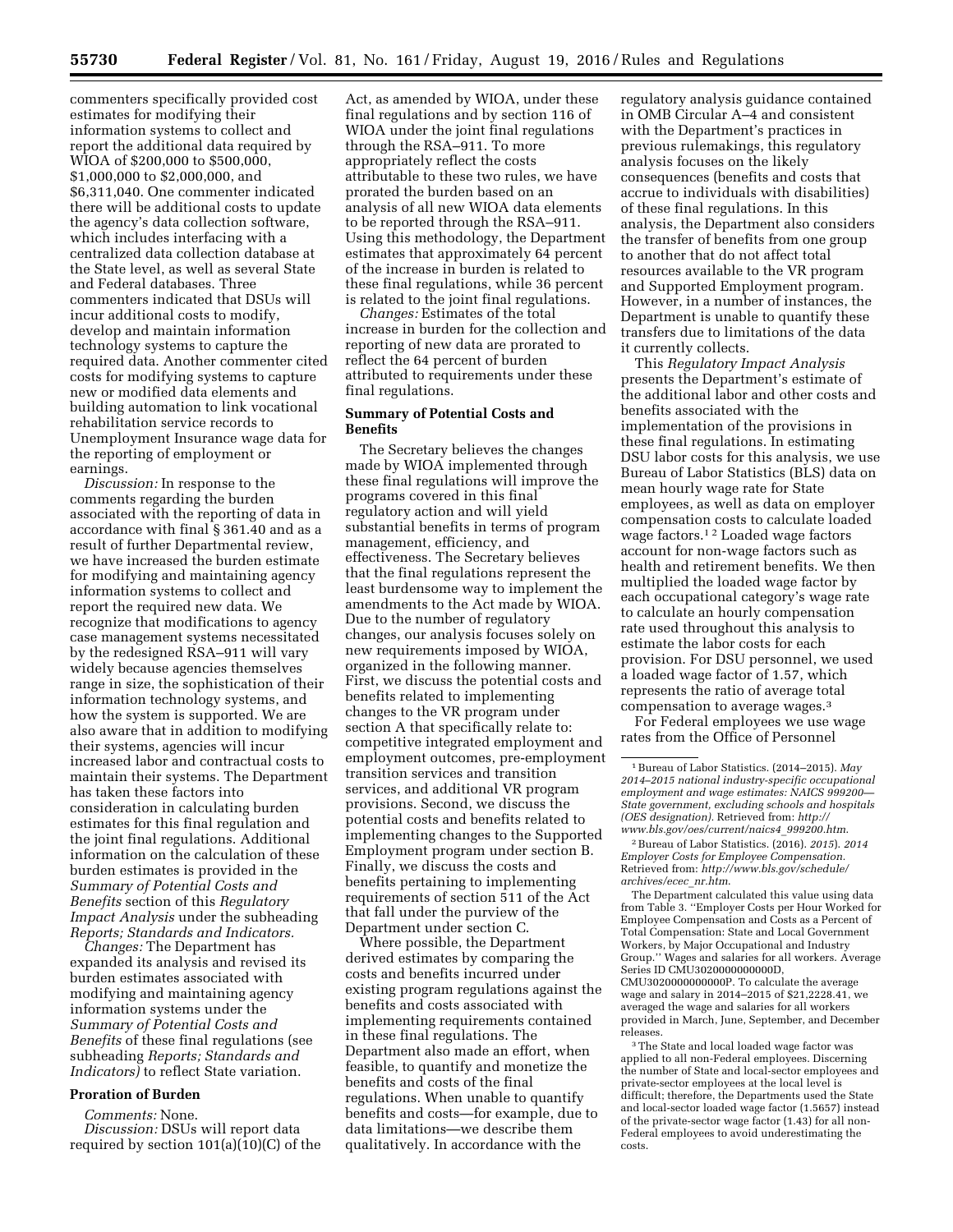Management's (OPM) Salary Table for the 2015 General Schedule for Federal employees.4 For Federal employees, we used a loaded wage factor of 1.63 based on internal data from DOL.

### *A. Vocational Rehabilitation Program*

Competitive Integrated Employment and Employment Outcomes

The Act, as amended by WIOA, emphasizes the achievement of competitive integrated employment by individuals with disabilities, including those with the most significant disabilities. Congress added a new term and accompanying definition to the Act—''competitive integrated employment,'' which represents, in general, a consolidation of two existing regulatory terms and their definitions— ''competitive employment'' and ''integrated setting.'' In implementing the new term and its definition in these final regulations, we replaced the existing regulatory term and definition of ''competitive employment'' with the new term ''competitive integrated employment,'' by mirroring the statute and incorporating relevant critical criteria from the existing regulatory definition of ''integrated setting.'' Because this change is more technical than substantive, and given that the substance of the definition already existed in two separate definitions, we believe this particular change will have no significant impact on the VR program, thereby resulting in no added cost burden to DSUs.

In addition to implementing the new term and definition of ''competitive integrated employment'' in these final regulations, we also have revised the regulatory definition of ''employment outcome.'' While the Act, as amended by WIOA, made only technical changes to the statutory definition of ''employment outcome,'' the Secretary believes a regulatory change is necessary in light of other amendments made by WIOA throughout the Act that emphasize the achievement of competitive integrated employment under the VR program and Supported Employment program. Consequently, the Secretary defines ''employment outcome'' in these final regulations as an outcome in competitive integrated employment or supported employment, thereby eliminating uncompensated employment (*e.g.,* homemakers and unpaid family workers), which had been

permitted to date as a matter of the Secretary's discretion, from the scope of employment outcomes for purposes of the VR program. The Secretary believes the regulatory definition of ''employment outcome'' in final § 361.5(c)(15) is consistent with all amendments to the Act made by WIOA, from the purpose of the Act to the addition of section 511. With the change to the definition of ''employment outcome,'' individuals with disabilities requiring homemaker or other unpaid family worker services will need to obtain those services, more appropriately, from independent living and other programs serving individuals with disabilities, not the VR program.

It is difficult to quantify the extent to which the change to the definition of ''employment outcome'' in these final regulations, which has the effect of eliminating homemakers and unpaid family workers from its scope, will affect VR program costs nationally due to a number of highly variable factors. For example, it is not known whether individuals who previously had achieved homemaker outcomes or would seek such outcomes will choose to pursue competitive integrated employment through the VR program in the future, or seek services from other resources, such as those available from independent living, aging, or other programs serving individuals with disabilities. Based on data reported by DSUs through the RSA–911 for the period beginning in fiscal year (FY) 1980 and ending in FY 2015, the percentage of individuals exiting the VR program as homemakers nationally declined significantly from 15 percent of all individuals achieving an employment outcome in FY 1980 to 1.7 percent in FY 2015 (representing 3,257 of the 186,209 total employment outcomes that year). While the national percentage of homemaker outcomes compared to all employment outcomes is small, some DSUs have a greater percentage of homemaker outcomes than others, particularly those serving only individuals who are blind and visually impaired. In FY 2015, the 24 DSUs that only provided services to individuals who are blind and visually impaired reported that 885 of the 6,442 employment outcomes in that year, or about 13.7 percent, were homemaker outcomes. DSUs that serve individuals with disabilities other than those with blindness and visual impairments reported 480 homemaker outcomes in that year, or 0.5 percent of the 96,404 employment outcomes. In addition, the 32 DSUs that serve individuals with all disabilities reported 1,892 homemaker

outcomes in FY 2015, representing 2.3 percent of their total 83,362 employment outcomes.

The average cost per employment outcome, including the average cost per homemaker outcome, can be calculated based on data reported by DSUs in the RSA–911 on the cost of purchased services for individuals exiting the VR program with an employment outcome. In FY 2015, the average cost per homemaker outcome for the VR program was \$6,574, while the comparable average cost per employment outcome for all individuals exiting the VR program with an employment outcome that year was \$5,627. It is possible that this higher average cost is because individuals obtaining a homemaker outcome generally require more intensive services or costly equipment because the nature or severity of their disabilities have prevented them from pursuing competitive integrated employment. However, there may be other factors that increase the average cost of these outcomes. For example, it may be that some of these individuals originally had a goal of competitive employment, but after receiving services for an intensive or long period of time without obtaining such an outcome, they may have chosen to change their goal. Further analysis is needed to identify the factors that contribute to the average higher cost of homemaker closures.

Given current information reported to the Department by DSUs, we are not able to predict how many individuals who would have possibly had a homemaker outcome might now choose to seek competitive integrated employment. However, for the purpose of providing a gross estimate of these costs, we assume that approximately one-fourth (814) of the number of individuals who exited the VR program with a homemaker outcome will choose a goal of competitive integrated employment and continue to seek services through the VR program. We also assume that obtaining competitive integrated employment for these individuals may be more expensive than the current cost for obtaining a homemaker outcome, but also assume it is unlikely that the average costs for providing services to these individuals would exceed more than 150 percent of their current costs (or approximately 175 percent of the average cost per employment outcome for all agencies in FY 2015). As such, we estimate that the additional cost to DSUs to provide VR services to those individuals who previously would have exited the program with homemaker outcomes will not exceed \$3,287 per outcome, or about

<sup>4</sup>The wage rate for Federal employees is based on Step 5 of the General Schedule (**Source:** OPM, 2014–2015, ''Salary Table for the 2014–2015 General Schedule''). Retrieved from: *[https://](https://www.opm.gov/policy-data-oversight/pay-leave/salaries-wages/salary-tables/pdf/2014/GS_h.pdf) [www.opm.gov/policy-data-oversight/pay-leave/](https://www.opm.gov/policy-data-oversight/pay-leave/salaries-wages/salary-tables/pdf/2014/GS_h.pdf) [salaries-wages/salary-tables/pdf/2014/GS](https://www.opm.gov/policy-data-oversight/pay-leave/salaries-wages/salary-tables/pdf/2014/GS_h.pdf)*\_*h.pdf.*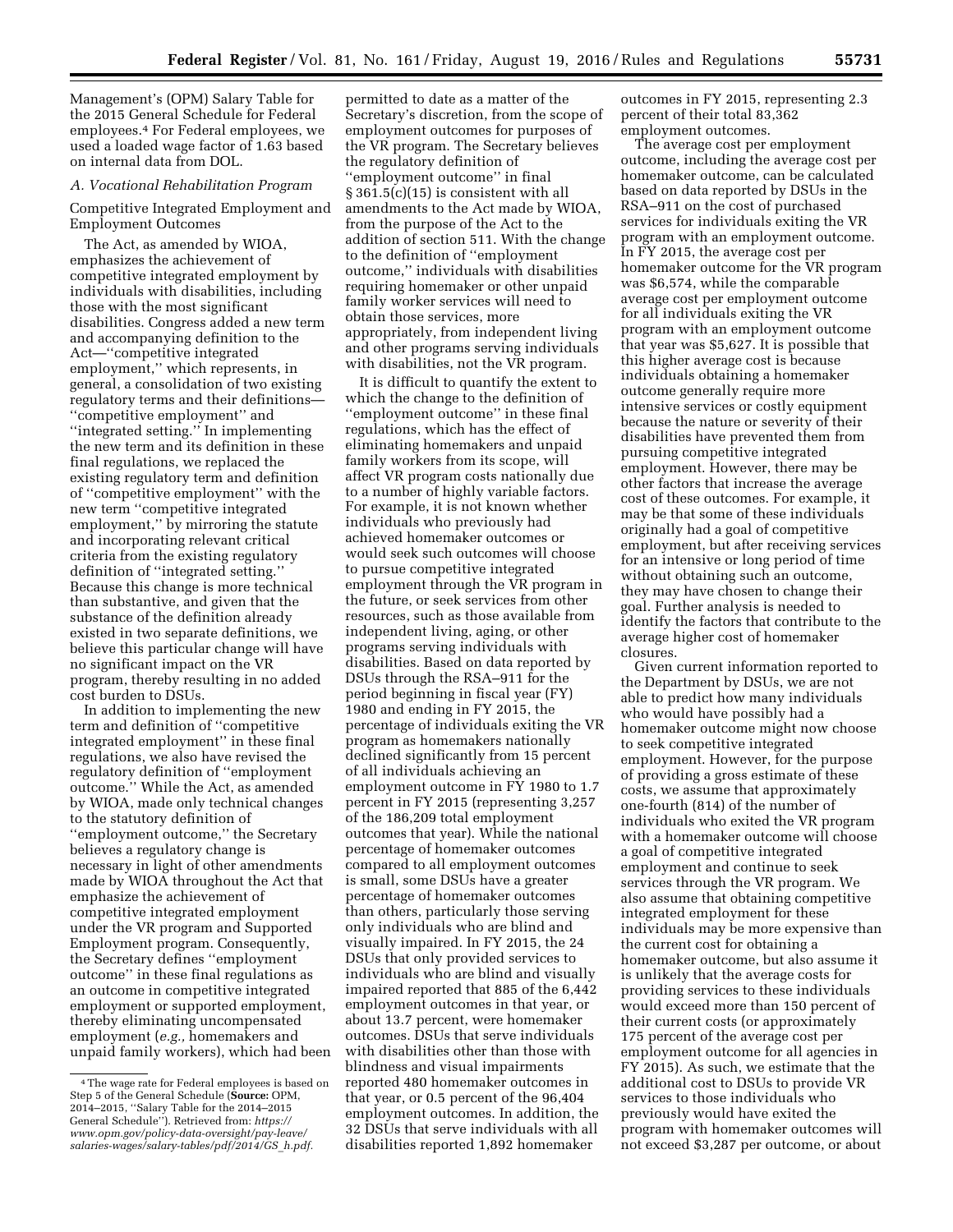\$2,675,618 per year for all DSUs. Alternatively, assuming that about 75 percent of the number of individuals who would have otherwise attained a homemaker outcome will no longer seek services from DSUs (2,443), at an average cost of \$6,574, there will be a savings of \$16,060,282 to the VR program. Based on these assumptions, we estimate an overall net savings to the VR program of approximately \$13,384,664.

We recognize that the change in the definition of ''employment outcome'' could potentially increase the demand for services from independent living and other programs, such as the Independent Living Services for Older Individuals Who Are Blind (OIB) program and other programs for aging individuals or persons with disabilities, that can provide services similar to those that such individuals would have previously sought from the VR program. We also recognize that meeting this potential increase in demand may result in a cost transfer to other Federal, State, and local programs. However, without additional information, such as the likelihood of how many consumers would access which programs, we cannot provide sound quantifiable estimates of potential cost transfers at this time.

For illustrative purposes we provide a quantitative description of the potential cost transfer to the OIB program resulting from the change in the definition of ''employment outcome'' in these final regulations. RSA–911 data show that 75.6 percent of individuals with a homemaker outcome in FY 2015 were individuals with blindness and visual impairments. In addition, 49 percent (1,208) of such individuals with a homemaker outcome were age 55 or older at application. We expect many of the individuals in the upper age range of this subgroup will be referred to and receive services through the OIB program. However, considering the differences in the focus of the VR and OIB programs and that a number of individuals with homemaker outcomes may have received employment-related services for a long period of time without obtaining a competitive integrated employment outcome, we expect the average cost per individual served for this population under the OIB program will be significantly lower than the average cost under the VR program. Assuming 75 percent of such individuals were to receive services from the OIB program at an average annual cost of \$1,500 per individual, the annual cost transfer would be approximately \$1.4 million. To assist States in meeting the increased demand

for OIB services, including assistance in reducing the impact of the change in the definition of ''employment outcome'' in these final regulations for those States that have typically reported higher numbers of homemaker outcomes, the Administration's FY 2017 Budget Request includes a \$2 million increase for the OIB program.

Pre-Employment Transition Services and Transition Services

The Act, as amended by WIOA, places heightened emphasis on the provision of pre-employment transition services and other transition services to students and youth with disabilities, as applicable. As a result, the Secretary makes numerous amendments in these final VR program regulations to implement new statutory requirements. A few of those changes are relevant to this discussion.

Final § 361.65(a)(3) requires DSUs to reserve at least 15 percent of the State's VR allotment for the provision of preemployment transition services to students with disabilities who are eligible or potentially eligible for vocational rehabilitation services. Based on a total of \$3.024 billion in VR grant funds awarded to States from FY 2015 appropriations, the total amount of funds required to be reserved for preemployment transition services is \$453.6 million. Overall, this reservation of funds will decrease the amounts available to support other authorized activities that State agencies provide through the VR program and result in a transfer of benefits from the VR eligible individuals a State agency may have historically served to students with disabilities in need of pre-employment transition services. Additionally, under final  $\S 361.65(a)(3)(ii)(B)$ , States may not include administrative costs associated with the provision of pre-employment transition services in the calculation or use of that reserved amount. We are unable to estimate the potential increase in DSU administrative costs that may arise from implementation of new section 113 of the Act or the required reservation of funds at this time. However, to implement these requirements, DSUs will need to dedicate resources to: (1) Ensure that the 15 percent minimum is reserved from the State's VR program allotment; (2) track the provision of pre-employment transition services to ensure the reserved funds were spent solely on allowable services specified in section 113 of the Act, as added by WIOA, and its implementing regulation in final § 361.48(a) and not on administrative costs; and (3) provide for administrative costs related to pre-employment

transition services with non-reserved VR program funds.

Second, section 113 of the Act, as added by WIOA, requires DSUs to provide pre-employment transition services to students with disabilities who are eligible or potentially eligible for vocational rehabilitation services. In final § 361.48(a), ''potentially eligible'' means all students with disabilities who satisfy the definition in final § 361.5(c)(51), regardless of whether they have applied, and been determined eligible, for the VR program. The Secretary believes this interpretation is consistent with congressional intent and the stated desires of some DSUs and other stakeholders expressed through comments.

Although pre-employment transition services are a new category of services identified in the Act, many of these services historically were provided under the broader category of transition services. Therefore, the provision of these services is not new to DSUs. However, until the enactment of WIOA, all such services were provided only to those students with disabilities who had been determined eligible for the VR program. Consequently, providing preemployment transition services to all students with disabilities under final § 361.48(a) will likely increase staff time and resources spent on the provision of these services.

We are unable to provide a quantitative estimate of the impact of this requirement on DSUs at this time because we do not currently have data on the number of students with disabilities that will be referred for such services or adequate data on the cost of providing pre-employment transition services. In the future, information provided by the State in the VR services portion of the Unified or Combined State plan and RSA data collections, such as the revised RSA–911, should assist the Department in assessing the impact of the pre-employment transition service requirements.

In general, the extent of the impact of the reservation on a particular State will likely depend on the extent to which it has been providing transition services that are now specified under section 113 as pre-employment transition services to students with disabilities. DSUs that have provided extensive transition services to students with disabilities, including services that would meet the definition of pre-employment transition services, are likely to see less transfer of benefits among individuals served. For State agencies that have not provided these services or have only provided these services to a small extent, there may be more extensive transfers of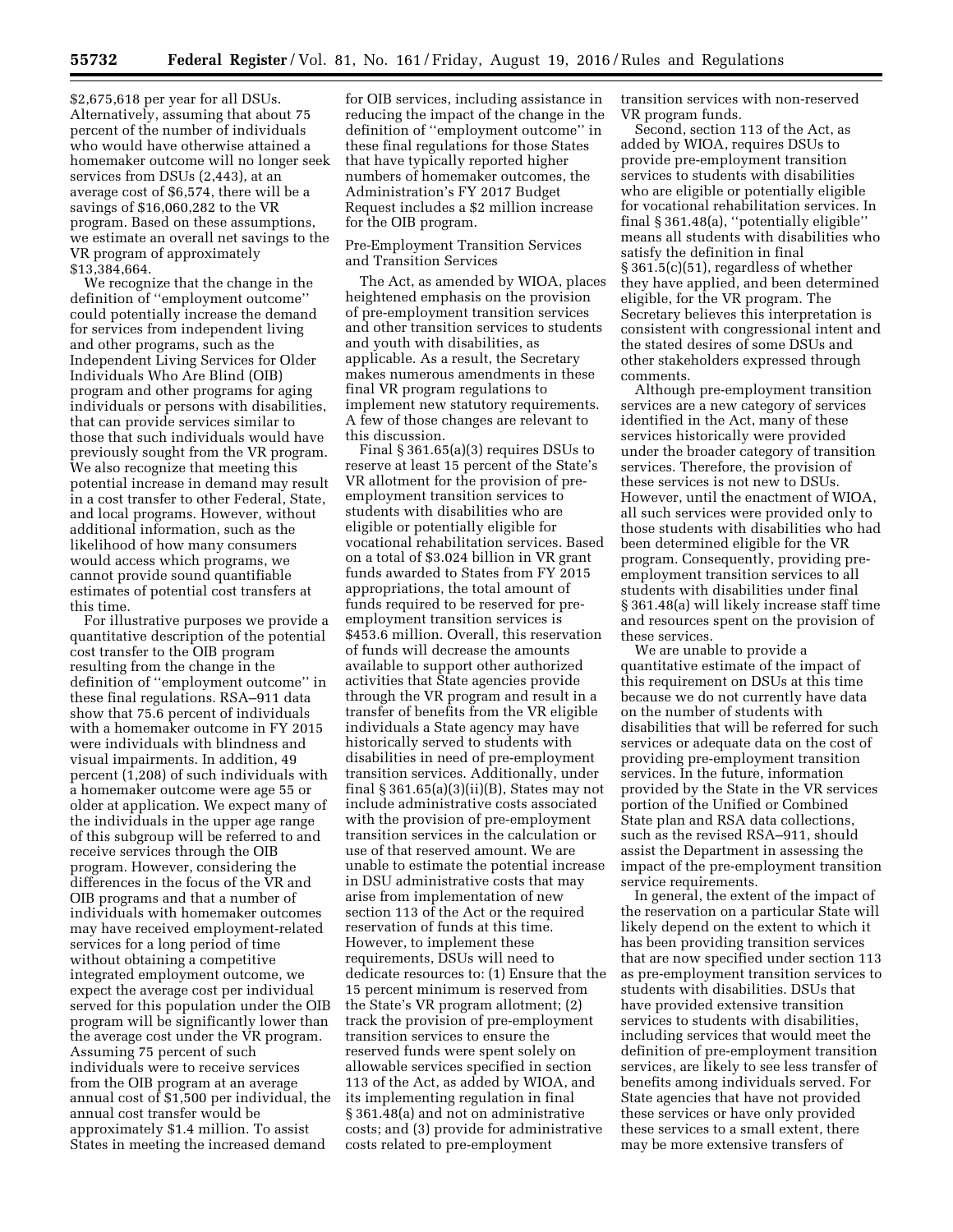services and benefits of the VR program among individuals (*i.e.,* to students with disabilities and away from other individuals who otherwise would have been served). We are extremely limited in our ability to estimate the annual amount that State agencies have spent in providing similar services to eligible individuals prior to the implementation of section 113 of the Act that would have met the definition of a student with a disability because we do not collect the necessary annual data under the currently approved RSA–911 report.

Under the current RSA–911, DSUs report individual level data in the year in which the service record is closed and the information reported on services and service costs are cumulative over the duration of the service record. In addition, while DSUs may directly provide many of the preemployment transition services with VR staff, only the cost of services purchased by the agency on behalf of an individual are reported under the current RSA– 911. Further, the pre-employment transition services that States are required to provide to students with disabilities are not specifically reported in the service categories of the currently approved RSA–911.

However, for illustrative purposes, FY 2015 data on closed service records reported in the RSA–911 (the most recent year for which full data are available) for youth who were between the ages of 16 and 21 at the time of application do provide some limited insight into the amount spent on purchased services for the service categories that DSUs would have most likely reported the receipt of services similar to pre-employment transition services. Although, the reservation requirement went into effect in FY 2015, we believe that it is still an appropriate base year since youth whose service records were closed in that year were not likely to have been affected by the new requirement.

DSUs reported service record closures in the FY 2015 RSA–911 for 98,454 youth who were between the ages of 16 and 21 at application and total purchase service costs of about \$526.5 million (including about \$11.6 million in title VI Supported Employment funds) for such youth. Because reporting is limited to closed cases, we are unable to determine the amount of the purchased services actually expended in FY 2015. However, at least 85 percent of these purchases were for categories of service that would not include pre-employment transition services as defined in final § 361.5(c)(42) (*e.g.,* postsecondary education, assessment, diagnosis and treatment, and on-the-job supports).

Similarly, for the subset of youth whose service records were closed in FY 2015 that were in secondary education and had an IEP or were receiving services under section 504 at the time of application to the VR program (53,734 students), about 82 percent of the \$245 million in reported purchased services for this group were for categories of service that would not meet the statutory definition of pre-employment transition services.

While it is important to note that RSA data show significant variation in the number and amount of funds spent for this age group among State agencies, available information indicates that many State agencies will experience challenges in meeting the new reservation requirement and will need to develop and implement aggressive strategies in order to expend these funds in the initial years of implementation.

Further, we recognize that the FY 2015 data include only those students with disabilities who had applied and been determined eligible for VR services and that under these final regulations DSUs will provide pre-employment transition services to students with disabilities who may not have applied or been determined eligible for the VR program. These final regulations also clarify that, in addition to secondary education, the term ''students with disabilities'' includes students in postsecondary or other recognized education programs that meet the age and other requirements contained in final § 361.5(c)(51).

Therefore, we anticipate that many DSUs will need to serve a larger number of students with disabilities in order to expend the reserved funds than they had prior to the passage of WIOA, thereby increasing the potential total value of the benefits transferred as a result of final § 361.48(a).

Fiscal reports submitted by DSUs appear to confirm the early challenges DSUs are having in spending these funds. FY 2015 fourth quarter Federal Financial (SF–425) reports document that in total, DSUs expended 33.6 percent of the \$453.6 million that were required to be reserved for preemployment transition services based on final FY 2015 State VR grant awards. Provided that States matched their Federal VR grant funds, the remaining amount of the required reservation would have been carried over for obligation and liquidation in FY 2016.

Despite these challenges, we are optimistic that as States implement the strategies described in the VR services portion of their Unified or Combined State plans to address the needs of students with disabilities for preemployment transition services consistent with § 361.29 (a)(4) (*e.g.,*  working with employers to provide opportunities for work-based learning experiences (including internships, short-term employment, apprenticeships, and fellowships), as required under final § 361.32(b), and coordinating with schools to ensure the provision of pre-employment transition services for students with disabilities as required under final § 361.48(a)(4)), they will adopt policies and practices that enable them to effectively spend the funds reserved for this purpose to improve employment outcomes for students with disabilities.

Third, section 103(b)(7) of the Act, as added by WIOA, and in its implementing regulation in final § 361.49(a)(7) permit DSUs to provide transition services to groups of youth and students with disabilities regardless of whether they have applied, and been determined eligible, for the VR program. Such services to groups were not permitted prior to the passage of WIOA. The regulation benefits DSUs in two significant ways by: (1) Giving them the ability to serve groups of youth and students with disabilities simultaneously, who may need only basic generalized services (*i.e.,* group tours of universities and vocational training programs, employer or business site visits to learn about career opportunities, career fairs coordinated with workforce development and employers to facilitate mock interviews and resume writing, and other general services), thereby reducing the amount of funds expended per individual; and (2) reducing administrative burden on the DSUs, as well as the burden on students or youth with disabilities and their families, by not having to engage in processes for determining eligibility, conducting assessments, and developing individualized plans for employment. However, we are unable to quantify the impact of this regulatory provision due to the variability in the number of individuals who may seek out these services nationally, the degree to which individuals will require these services within each State, and the services that will be provided in each State.

Additional Vocational Rehabilitation Program Provisions VR Services Portion of the Unified or Combined State Plan

Section  $101(a)(1)$  of the Act, as amended by WIOA, requires the VR State plan, which has been a standalone State plan, to be submitted as a VR services portion of a Unified or Combined State plan for all six core programs of the workforce development system, including the VR program.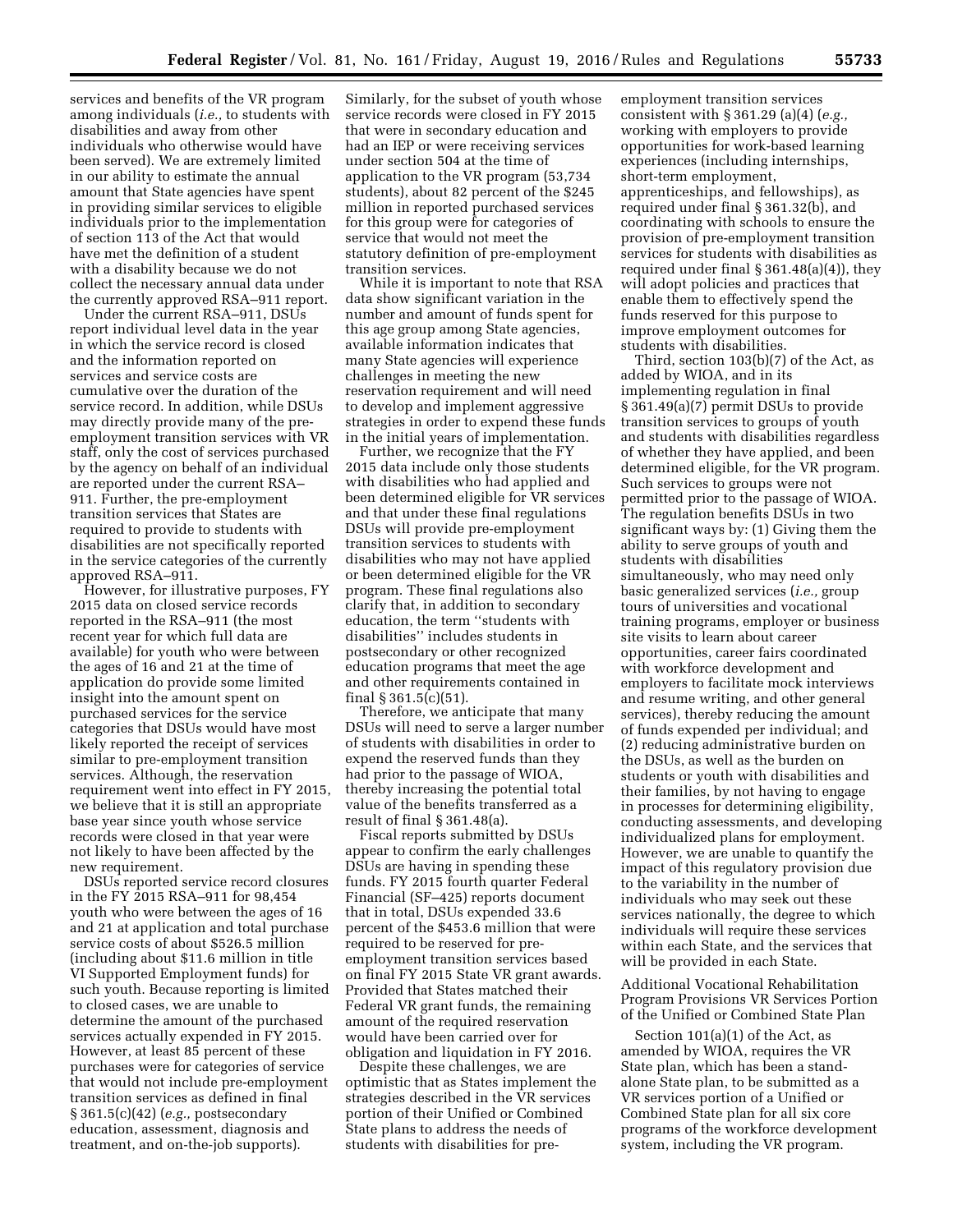Requirements related to the submission of Unified or Combined State plans take effect in July 2016. Discussion of the burden associated with new Unified or Combined State plan requirements affecting all core programs, including the VR program, will be addressed in the *Regulatory Impact Analysis* for the joint final regulations published elsewhere in this issue of the **Federal Register**. This *Regulatory Impact Analysis* focuses solely on the impact of new requirements affecting the VR services portion of the Unified or Combined State plan and not any plan requirement that affects all core programs.

In preparing for the transition to the submission of Unified or Combined State plans every four years, with modifications submitted every two years of the four-year plan, the final regulations no longer require DSUs to submit particular reports and updates annually, but, rather, at such time and in such manner as determined by the Secretary as required in final § 361.29. This flexibility allows for VR programspecific reporting to be done in a manner consistent with those for the Unified or Combined State plan under section 102 or 103 of WIOA, thus avoiding additional burden or costs to DSUs through the submission of separate reports annually or whenever updates are made.

Section 101(a) of the Act, as amended by WIOA, requires DSUs to include additional descriptive information in the VR services portion of the Unified or Combined State plan. Therefore, final § 361.29 requires DSUs to describe in the VR services portion of the Unified or Combined State plan: (1) The results of the comprehensive statewide needs assessment with respect to the needs of students and youth with disabilities for pre-employment transition services and other transition services, as appropriate; (2) goals and priorities to address these needs; and (3) strategies for the achievement of these goals. Final § 361.24(c) also requires that the VR services portion of the Unified or Combined State plan include a description of how the DSU will work with employers to identify competitive integrated employment and career exploration opportunities, in order to facilitate the provision of VR services, including pre-employment transition services and transition services for youth and students with disabilities, as applicable. Final § 361.24(g) further requires that the VR services portion of the Unified or Combined State plan contain a description of collaboration with the State agency responsible for administering the State Medicaid plan

under title XIX of the Social Security Act, the State agency responsible for providing services for individuals with developmental disabilities, and the State agency responsible for providing mental health services, to develop opportunities for community-based employment in integrated settings, to the greatest extent practicable. As a result, DSUs will be required to expend additional effort in the development of these descriptions in the VR services portion of the Unified or Combined State plan beyond the 25 hours previously estimated for the development and submission of the entire stand-alone VR State plan, now the VR services portion of the Unified or Combined State plan. We estimate that DSUs will require an additional five hours for the development of these descriptions, for a total of 30 hours (25 hours previous burden plus 5 hours new additional burden) per DSU, or 2,400 hours for all 80 DSUs. The average hourly compensation rate of \$54.21 based on data obtained from the Bureau of Labor Statistics for State social and community service managers (*e.g.,* field services manager or other program manager responsible for development of the VR services portion of the Unified or Combined State plan) and the loaded wage factor—is more consistent with State rates of pay than the \$22.00 per hour wage rate used to calculate costs from the most recent State plan information collection extension. At an hourly compensation rate of \$54.21, each DSU would expend \$271 in additional costs for the five hours needed to develop the new descriptions required for the VR services portion of the Unified or Combined State plan, resulting in a total of \$21,684 and 400 additional hours for all 80 DSUs. Despite the additional costs incurred by all 80 DSUs in the development and submission of the State plan, we believe that the additional burden is more accurate and outweighed by the benefit to the public through a more comprehensive understanding of the activities DSUs engage in to assist individuals with disabilities to obtain the skills necessary to achieve competitive integrated employment in job-driven careers.

### Order of Selection

Final  $\S 361.36(a)(3)(v)$  implements section 101(a)(5) of the Act, as amended by WIOA, by permitting DSUs, at their discretion, to serve eligible individuals who require specific services or equipment to maintain employment, regardless of whether they are receiving VR services under an order of selection. DSUs implementing an order of

selection are not required to use this authority; rather, they may choose to do so based on agency policy, or the availability of financial and staff resources. Under final § 361.36(a)(3)(v), DSUs implementing an order of selection must state in the VR services portion of the Unified or Combined State plan that they have elected to exercise this discretion, thereby signaling a decision to serve eligible individuals who otherwise might have been placed on a waiting list under the State's order of selection, and who are at risk of losing their employment. This change will increase flexibility for a State managing its resources. While a State that elects to implement this authority could prevent an individual from losing employment by avoiding a delay in services, DSUs doing so would potentially need to reallocate resources to cover expenditures for services or equipment for individuals who meet the qualifications of this provision and fall outside an open priority category of the DSU's order of selection.

For FY 2015, the VR State plans of 35 of the 80 DSUs (44 percent) documented that the agency had established an order of selection, one agency more than in FY 2014. This total includes two of the 24 DSUs serving only individuals who are blind and visually impaired and 33 of the 56 other DSUs. Based on data reported through the RSA–911 in FY 2015, nationwide, 20.4 percent of the individuals whose service records were closed and who received services were employed at application, with an average cost of purchased services of \$4,617. In addition, according to data reported through the VR program Cumulative Caseload (RSA–113) report, 30,311 individuals nationwide were on a waiting list for VR services at the beginning of FY 2015 due to the implementation of an order of selection. Assuming that 20.4 percent of the 30,311 individuals on the waiting list could potentially benefit from the provision of services and equipment to maintain employment (which assumes individuals on a waiting list are just as likely to be employed at the time of application as individuals whose records were closed and received services), a possible 6,183 individuals could benefit from this regulatory change, for a total cost of \$28,546,911 across all 80 DSUs. This figure represents the potential reallocation of resources to cover the cost of services for individuals who, prior to enactment of WIOA, may not have received them, and away from eligible individuals who would have received services based on a DSU's order of selection policy.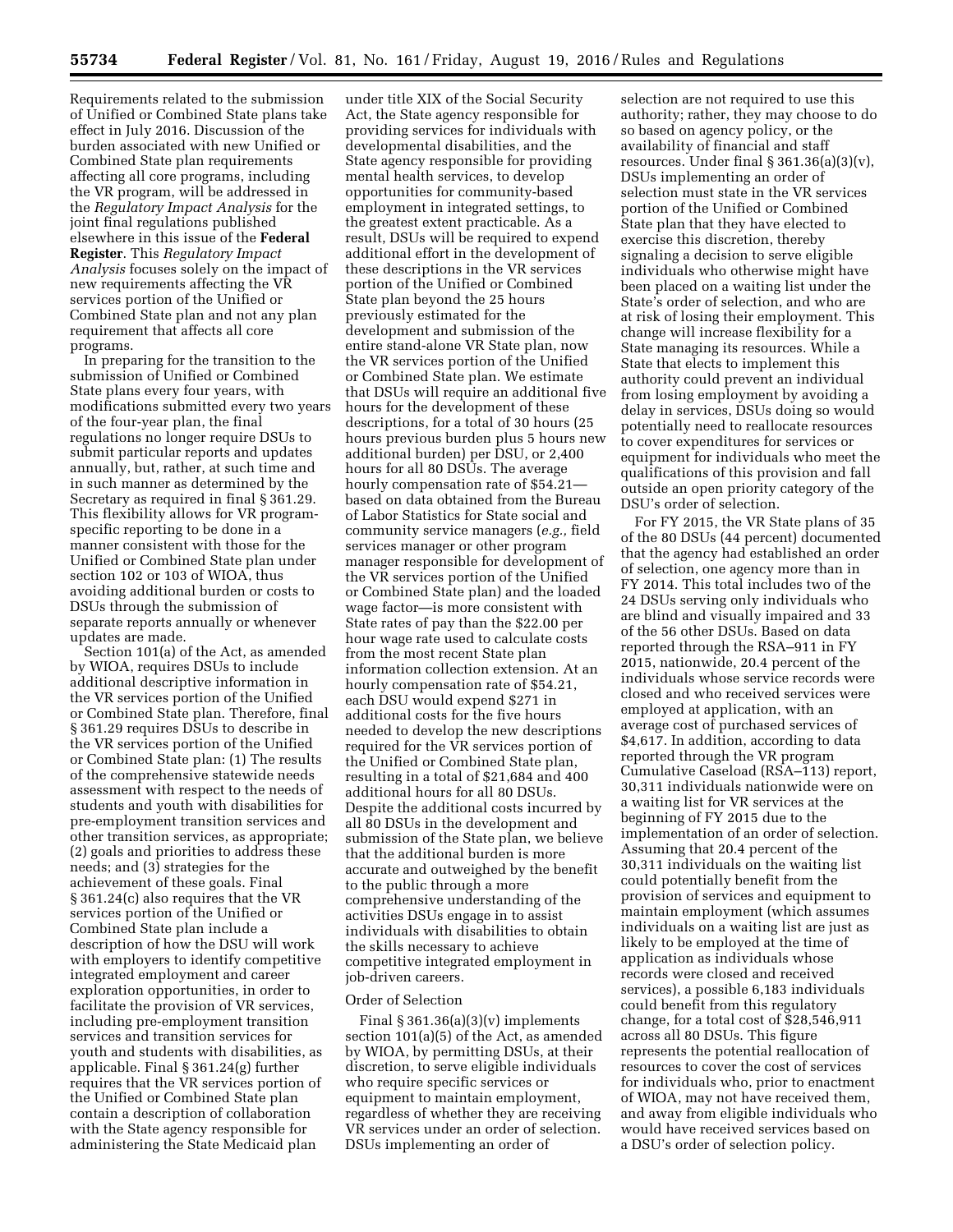However, the implementation of an order of selection by a DSU may differ from year to year, as well as within a given fiscal year. In fact, not all DSUs that indicate they have established order of selections as part of their State plans actually implement those orders or report that they had individuals on waiting lists during the year. For example, 63 percent of such agencies (22 of 35) reported that they had individuals on a waiting list in FY 2015. In addition, we are unable to predict which DSUs that have implemented an order of selection will choose this option. The degree to which individuals will be referred for this service could vary widely among DSUs, as could the level of services or equipment that an individual may need to maintain employment.

#### Reports; Standards and Indicators

Final § 361.40 implements changes to reporting requirements in section 116(b) in title I of WIOA and section 101(a)(10) of the Act, as amended by WIOA. Final § 361.40 does not list the actual data to be reported, rather, it requires the collection and reporting of the information specified in sections 13, 14, and 101(a)(10) of the Act. New requirements under section 101(a)(10) include the reporting of data on the number of: Individuals with open service records and the types of services these individuals are receiving (including supported employment services); students with disabilities receiving pre-employment transition services; and individuals referred to the State VR program by one-stop operators and individuals referred to such onestop operators by DSUs. The RSA–911 is revised as described in the information collection published for a 30-day public comment period at FR Document 2016–09713 consistent with the requirements in final § 361.40.

Final § 361.40 also requires States to report the data necessary to assess DSU performance on the standards and indicators subject to the performance accountability provisions described in section 116 of WIOA. The common performance accountability measures apply to all core programs of the workforce development system, including the VR program, and are implemented in part 677 of the joint regulations and set forth in subpart E of part 361. The impact and analysis of the joint regulations governing the common performance accountability system are addressed in the regulatory action for the joint regulations published elsewhere in this issue of the **Federal Register**.

In response to the comments regarding the burden associated with the collection of data under final § 361.40, described in the Comments section of this *Regulatory Impact Analysis,* and as a result of further Departmental review, we have adjusted the burden estimates as described here.

We have increased the estimated burden for the collection of the new data required by section 101(a)(10), including data required to assess State agency performance under section 106 of the Act by recalculating the estimates using the time DSUs will spend collecting these additional data elements. We estimate that on average it will take DSU staff one minute per data element to collect the new required data.

For the first year of data collection, DSUs will incur greater data collection burden than in subsequent years. As required by statute, the WIOA performance accountability system goes into effect July 1, 2016. All participants who are still receiving services (have not exited) by the start of program year (PY) 2016 become WIOA participants and will be counted and tracked in accordance with the WIOA performance requirements set forth in section 116 of WIOA. The final RSA–911 Information Collection Request (ICR) will include new and/or revised data elements and definitions as necessary to provide alignment with the WIOA Participant Individual Record Layout (PIRL) and comply with new requirements under the Act as amended by WIOA.

In order to meet the requirements in final § 361.40, DSUs will need to collect additional information for new applicants and VR consumers as well as current eligible individuals who, as of the effective date of section 116 of title I (July 1, 2016), met the definition of ''participant,'' as that term is defined under the joint final regulations implementing the jointly administered performance accountability system requirements of section 116 of title I of WIOA published elsewhere in this issue of the **Federal Register**.

DSUs are at varying stages of revising their case management systems consistent with the new joint data specifications described in the PIRL and the new elements required under title I of the Act as proposed in the ICR, published in the **Federal Register** on April 27, 2016 (81 FR 24888).

Based on data reported by DSUs through the Quarterly Caseload Report (RSA 113) for FYs 2014 and 2015, we estimate that in the first year of data collection DSUs will in total incur a minimum of about 800,000 hours of additional burden to collect new data

for VR consumers (an average of 10,000 to 11,250 per DSU), including participants and reportable individuals in the VR system at the beginning of FY 2016, individuals who will be determined eligible during the first year of data collection, students with disabilities who are receiving preemployment transition services and data needed for subminimum wage determinations under section 511 of the Act.

Based on data reported through the RSA–113 for FY 2015 and the proportion of new VR-specific data elements to all new data elements required by WIOA (64 percent), we estimate that DSUs will spend a total of approximately 512,000 hours collecting the new VR-specific data elements, or an average of 6,400 hours per DSU in the first year of data collection. We further estimate that vocational rehabilitation counselors will complete 50 percent of data collection activities for new VR-specific data elements, and that vocational rehabilitation technicians or similar personnel will complete the remaining 50 percent.

Using an hourly compensation rate of \$36.66 for vocational rehabilitation counselors (wage rate based on Stateemployed rehabilitation counselors), the estimated cost for 50 percent of the data collection burden (256,000 hours) is \$9,384,960. Using an hourly compensation rate of \$28.29 for vocational rehabilitation assistants or equivalent positions (wage rate based on State-employed social and human service assistants<sup>5</sup> plus the loaded wage factor), the estimated cost for the remaining 50 percent of the data collection burden is \$7,242,240. Consequently, we estimate that the total additional cost for all 80 DSUs to collect the new VR program-specific data elements is \$16,627,200, or an average of \$207,840 per DSU for the initial year of data collection.

For the second and subsequent years of data collection under these final regulations, we estimate that in total DSUs will incur about 200,000 hours of additional burden per year under WIOA. For new VR-specific data elements, we estimate 128,000 hours, or an average of 1,600 hours of additional annual burden per DSU, in the second and subsequent years of data collection. Using the same strategy to calculate the costs for the first year of data collection, we estimate that the total additional

<sup>5</sup>Bureau of Labor Statistics. (2015) *May 2015 national industry-specific occupational employment and wage estimates: NAICS 999200— State government, excluding schools and hospitals (OES designation).* Retrieved from: *[http://](http://www.bls.gov/oes/current/oes211093.htm) [www.bls.gov/oes/current/oes211093.htm](http://www.bls.gov/oes/current/oes211093.htm)*.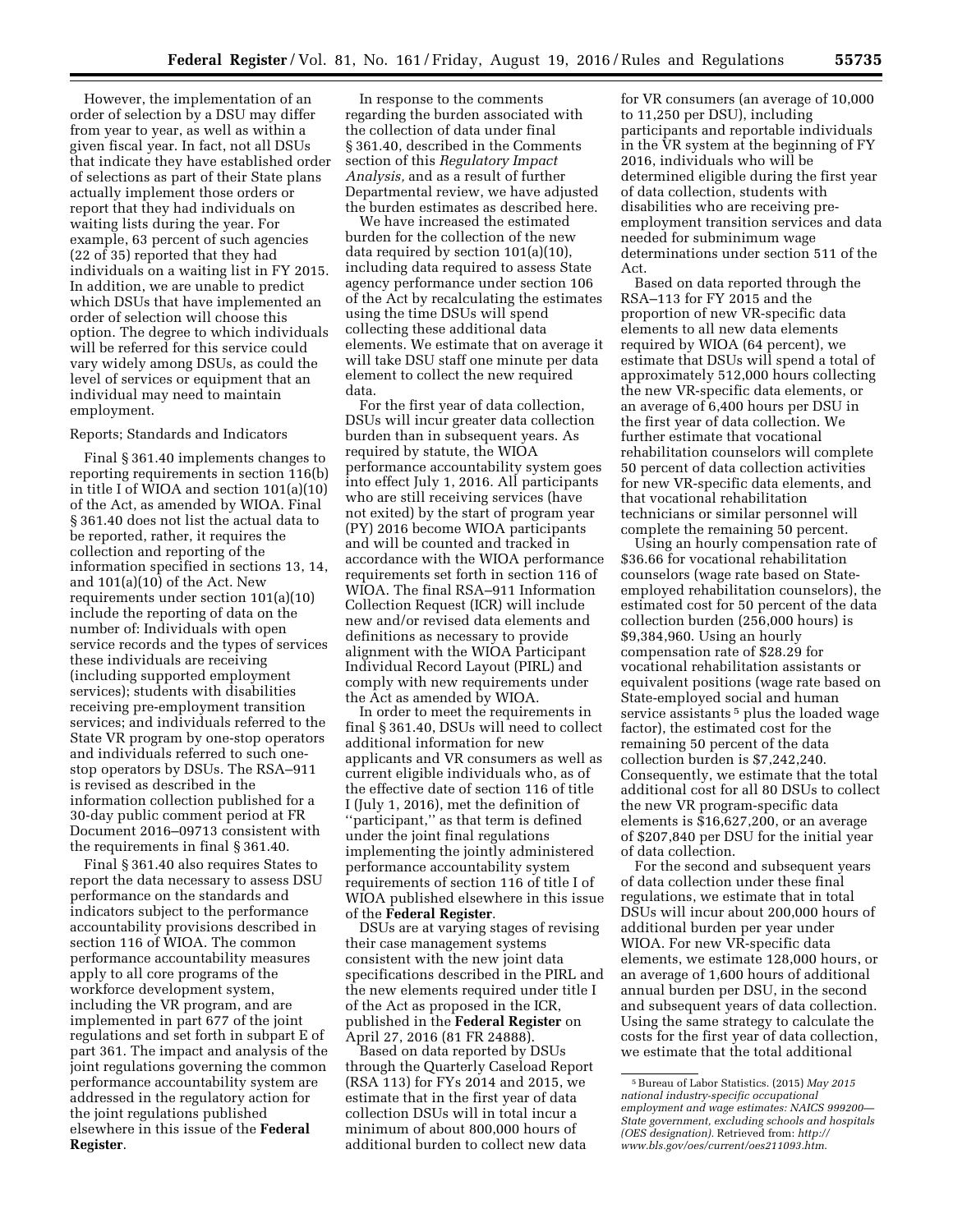annual cost for all 80 DSUs to collect the new VR program-specific data elements is \$4,156,800, or an average of \$51,960 per DSU for the second and subsequent years of data collection. The remaining portion of the burden for new data collection attributed to the performance accountability requirements in section 116 of title I of WIOA (\$10,558,080 or \$131,976 per DSU) is included in the *Regulatory Impact Analysis* for the final joint regulations, published elsewhere in this issue of the **Federal Register**.

As described in the discussion of comments on this *Regulatory Impact Analysis,* we estimate an average of 70 additional burden hours per year, or a total of 120 hours per year (30 hours per quarter), for each DSU to submit the RSA–911 data file of open case service records on a quarterly basis. As a result, the estimated total number of hours needed for the submission of the data file for 80 agencies will increase from 4,000 to 9,600 hours, resulting in an increase of 5,600 hours. Using an average hourly compensation rate of \$57.02 (wages based on State-employed database administrators), the estimated additional cost for all 80 DSUs to submit the RSA–911 data file of open service records on a quarterly basis is \$319,312. The estimated additional cost per DSU is \$3,991.

The total additional VR-specific burden hours for both collection and submission of required data will be 6,470 hours per DSU (6,400 data collection hours and 70 data submission hours), or a total of 517,600 hours for all 80 DSUs. The estimated total additional VR program-specific cost for both collection and submission per DSU is \$211,831, with a total additional burden cost of \$16,946,512 for all 80 DSUs.

DSUs will also incur additional costs related to programming and modifications of their case management systems to collect and report new VR program-specific data required under section 101(a)(10) of the Act. Additional burden related to the programming of case management systems as a result of the redesigned RSA–911 will vary widely because DSUs range in size and the sophistication of their information technology systems.

Upon further Departmental review since the publication of the NPRM, including the review of comments summarized in the Comments section of this *Regulatory Impact Analysis,* we have adjusted the estimates associated with the modification of DSU data systems. The adjusted estimates are based on: The apportionment of the data elements in the RSA–911 necessitated by the requirements of section 116 of

WIOA and section 101(a)(10) of the Act, as amended by WIOA; adjustments to the wage rates for DSU personnel; and updated information regarding the variation in the level of effort required by DSUs to modify and maintain their data systems.

Although we estimate that each DSU will require computer systems analysts for this one-time task, the related burden for changing a State's case management system has been broken down to reflect the variation among the 80 DSUs with respect to their size and updated information regarding the number of DSUs that modify and maintain their case management and reporting systems and those that contract for these services. Roughly 30 of the 80 DSUs use case management and reporting systems purchased from software providers who are responsible for maintaining and updating the software. We estimate these 30 DSUs will require two computer systems analysts to spend 150 hours integrating the software changes into their own State systems, resulting in 300 hours per DSU, or a total of 9,000 hours in additional burden for all 30 DSUs. Of the remaining 50 DSUs that do not have agreements with a software provider to maintain and update software, five of these agencies are categorized as large agencies (more than 5,000 employment outcomes) and 45 of these agencies are categorized as small to medium-sized agencies (less than 1,000 employment outcomes, and between 1,000 and 5,000 employment outcomes, respectively). We estimate the five large agencies will require five computer systems analysts to spend 1,000 hours each to maintain and update agency software (for a total of 5,000 hours per agency), while the 45 small to medium-sized agencies will require two staff members to spend 1,000 hours each to maintain and update the software (for a total of 2,000 hours per agency) in order to make the necessary software changes. As a result, we estimate that the large agencies will need a total of 25,000 total hours and the small to medium-size agencies will need 90,000 hours, for a total of 115,000 hours for the 50 agencies to maintain and update computer software. Combining these estimates with the 9,000 hours for the 30 agencies that we believe will only have to integrate the software changes their providers are contracted to make, the total burden estimate for all 80 agencies is 124,000 hours. The VR program-specific burden (prorated at 64 percent of total burden) is estimated at 79,360 hours. We estimate that the cost burden for all 80 agencies to maintain and update their

computer software based on a total of 79,360 VR-specific hours and an hourly compensation rate of \$56.17 for Stateemployed computer systems analysts, will be \$4,457,651. The balance of the burden in modifying agency data systems associated with the common data reporting requirements under title I of WIOA (36 percent) is included in the *Regulatory Impact Analysis* of the joint final regulations published elsewhere in this issue of the **Federal Register**.

In addition to maintaining and updating software, 48 agencies that utilize vendor supplied case management software will incur additional software licensing or user fees. Our discussions with case management software vendors informed our revised estimate of the average cost of \$700.00 per user annually for software licensing or user fees, which will include a 20 percent increase due to new WIOA requirements, resulting in \$140 of additional costs per user. Information obtained in discussions with case management software vendors also resulted in an estimate of approximately 6,600 users in States served by vendor systems. We estimate an additional total software licensing or user costs related to new WIOA requirements of \$924,000. After adjusting this cost to reflect only the VR program-specific burden (64 percent), we estimate that the 48 States will incur an additional \$591,360 in licensing or user fees, or \$12,320 per agency.

Finally, the 80 DSUs will be required to train vocational rehabilitation counselors regarding the new data reporting requirements. To estimate this labor cost, we assume an average of 62 vocational rehabilitation counselors per agency and 8 hours of training per counselor. Using an hourly compensation rate of \$36.66 per vocational rehabilitation counselor, the estimated labor costs for vocational rehabilitation counselors to receive training on collecting the new data is \$1,454,669 for all 80 agencies, or \$18,183 per agency. We estimate that development of the training materials and methodologies will require 1 staff trainer 8 hours per agency. Using the social and community service manager hourly compensation rate (\$54.21) as a proxy for the staff trainer, the total cost for development of the training is \$34,694, or \$434 per agency. The total cost for development of the training and vocational rehabilitation counselor participation in the training is \$1,489,363. Since we are estimating that approximately 64 percent of the burden related to performance accountability is VR-specific burden, the estimated cost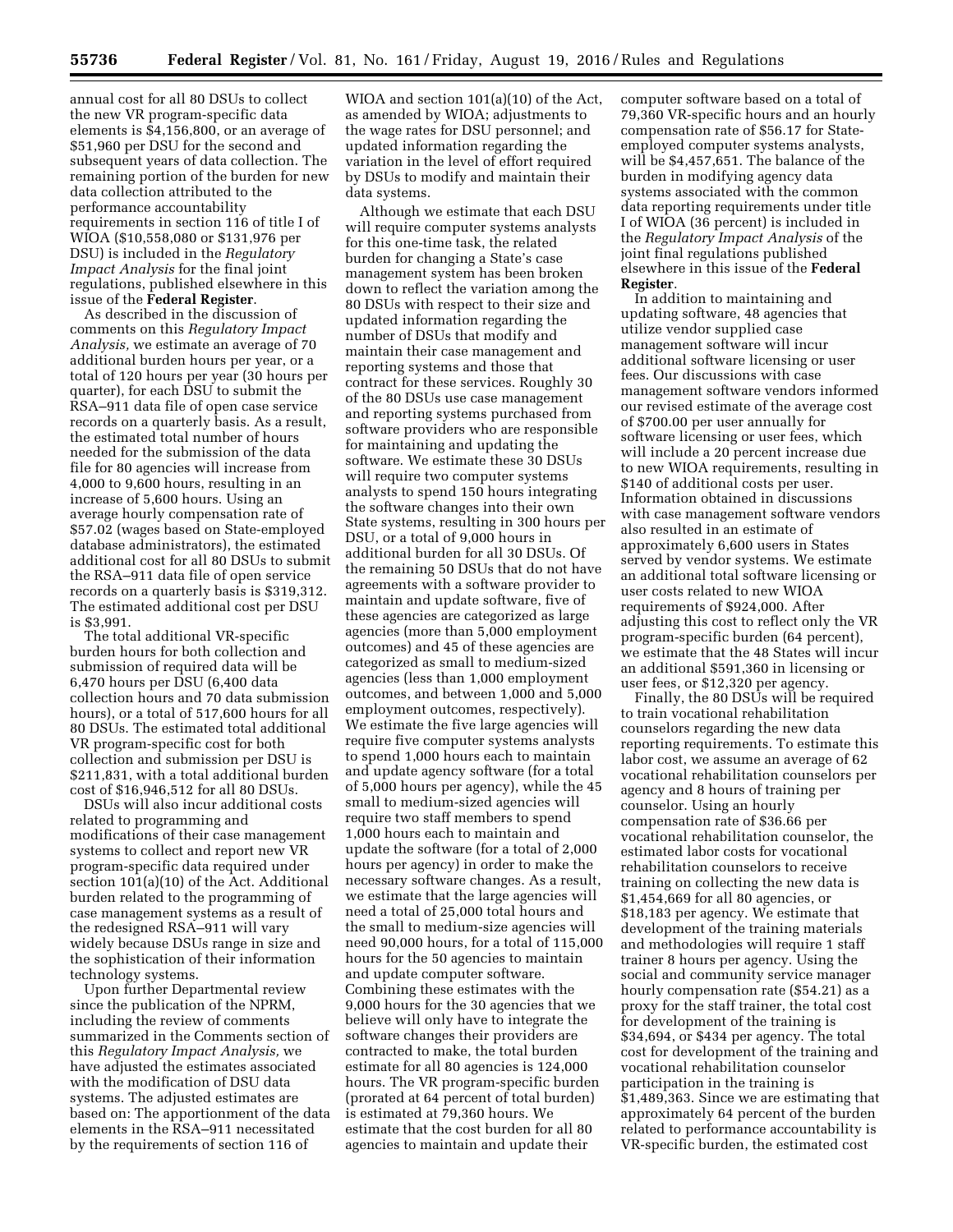will be \$953,192 for all 80 agencies, or \$11,915 per agency.

Including all of the associated costs with the maintenance and updating of software (\$4,457,651), licensing fees (\$591,360), and agency staff training (\$953,192), the estimated aggregate VR program-specific burden for all 80 agencies is \$6,002,203, which does not include the additional initial year combined RSA–911 data collection and submission burden of \$16,946,512 because that burden estimate was described separately above.

At the Federal level, RSA will develop its performance accountability and data analysis capacity using new staff positions. We estimate that it will take two full-time data management specialist positions, one at a GS–13 Step 5 and one at a GS–14 Step 5, to complete the necessary database programming requirements. With an hourly compensation rate of \$64.71 for the GS–13 position and \$76.48 for the GS–14 position, the total cost for software development is \$293,675. Since we are estimating that approximately 64 percent of the burden related to performance accountability is VR-specific burden, the estimated cost will be \$187,952.

We believe that these data collection and reporting costs are outweighed by the benefits to the VR program because the new information to be reported and having access to more timely information on individuals currently participating in the VR program will better enable the Department and its Federal partners to assess the performance of the program and monitor the implementation of WIOA, particularly as it relates to key policy changes, such as the provision of preemployment transition services and the integration of the VR program in the workforce development system.

# Extended Evaluation

Final §§ 361.41 and 361.42 remove requirements related to extended evaluation because the Act, as amended by WIOA, no longer includes references to such evaluations. Instead, a DSU must use trial work experiences when conducting an exploration of an individual with a significant disability's abilities, capabilities, and capacity to perform in work situations. These revisions streamline the eligibility determination process for all applicants whose ability to benefit from VR services is in question.

VR program data collected by the Department do not distinguish between individuals who had a trial work experience and those that had an extended evaluation. However, RSA–

911 data show that 4,924 individuals exited from the VR program during or after trial work experiences or extended evaluations in FY 2015. DSUs expended a total of \$4,126,785 on the provision of services to these individuals for an average cost of \$838 per individual. Because we are unable to estimate how many of the 4,924 individuals were in extended evaluation, as opposed to trial work experiences, we cannot quantify either the current costs or the potential change in costs for this specific group of individuals. Based on the monitoring of DSUs, we note that the use of these services varies among DSUs, mainly due to variations in opportunities for individuals to participate in trial work experiences, and the extent to which DSUs historically utilized extended evaluation. We believe that the benefits of streamlining the eligibility determination process for applicants whose ability to benefit from VR services is in question and ensuring that ineligibility determinations are based on a full assessment of the capacity of an applicant to perform in realistic work settings outweighs the costs of removing the limited exception to trial work experiences.

Time Frame for Completing the Individualized Plan for Employment

Final § 361.45 implements section 102(b) of the Act, as amended by WIOA, by requiring DSUs to develop individualized plans for employment as soon as possible, but not later than 90 days after the date of determination of eligibility, unless the DSU and the eligible individual agree to the extension of that deadline to a specific date by which the individualized plan for employment must be completed. Due to variations in current DSU timelines for the development of the individualized plan for employment, the establishment of a 90-day timeframe by WIOA will ensure consistency across the VR program nationally and the timely delivery of services, thereby improving DSU performance and the achievement of successful employment outcomes by individuals with disabilities.

We are unable to quantify potential additional costs to DSUs to develop individualized plans for employment within 90 days of an eligibility determination due to the variance in timelines currently in place. It is likely that DSUs that have had prolonged timelines beyond 90 days prior to the enactment of WIOA could experience a change in annual expenditure patterns. For example, if larger numbers of individuals, with approved individualized plans for employment,

begin to receive VR services at an earlier time than had historically been the case, an agency will expend its funds at a faster rate. However, while the overall cost per individual served is not likely to be affected by this provision, the average time before some DSUs incur expenses related to the development of, and provision of VR services under, individualized plans for employment could be shortened, resulting in a shift in the outlay of program funds for services sooner than in previous years. Therefore, in any given fiscal year, the outlay of program funds for these DSUs could be higher. While costs over the life of the service record should not be affected, some DSUs could find it necessary to implement an order of selection due to the transfer of costs that would have been incurred in a subsequent fiscal year to the current fiscal year. As always, DSUs are encouraged to conduct planning that incorporates programmatic and fiscal elements to make projections and assessments of VR program resources and the number of individuals served, using management tools including order of selection, as appropriate.

The Establishment, Development, or Improvement of Assistive Technology Demonstration, Loan, Reutilization, or Financing Programs

Section 103(b)(8) of the Act, as added by WIOA, permits a DSU to establish, develop, or improve assistive technology demonstration, loan, reutilization, or financing programs. Thus, final § 361.49(a)(8) permits DSUs to establish, develop, or improve these assistive technology programs in coordination with activities authorized under the Assistive Technology Act of 1998, to promote access to assistive technology for individuals with disabilities and employers. This regulation reflects the integral role assistive technology plays in the vocational rehabilitation and employment of individuals with disabilities. We are not able to quantify additional costs associated with this provision due to the variable nature of the specific assistive technology needs of individuals with disabilities, and the availability of assistive technology demonstration, loan, reutilization, or financing programs within each State.

# Maintenance of Effort Requirements

Section 111(a) of the Act, as amended by WIOA, and final § 361.62(a) require the Secretary to reduce a State's annual VR program award to satisfy a maintenance of effort (MOE) deficit in any prior year. Before the enactment of WIOA, the Secretary could only reduce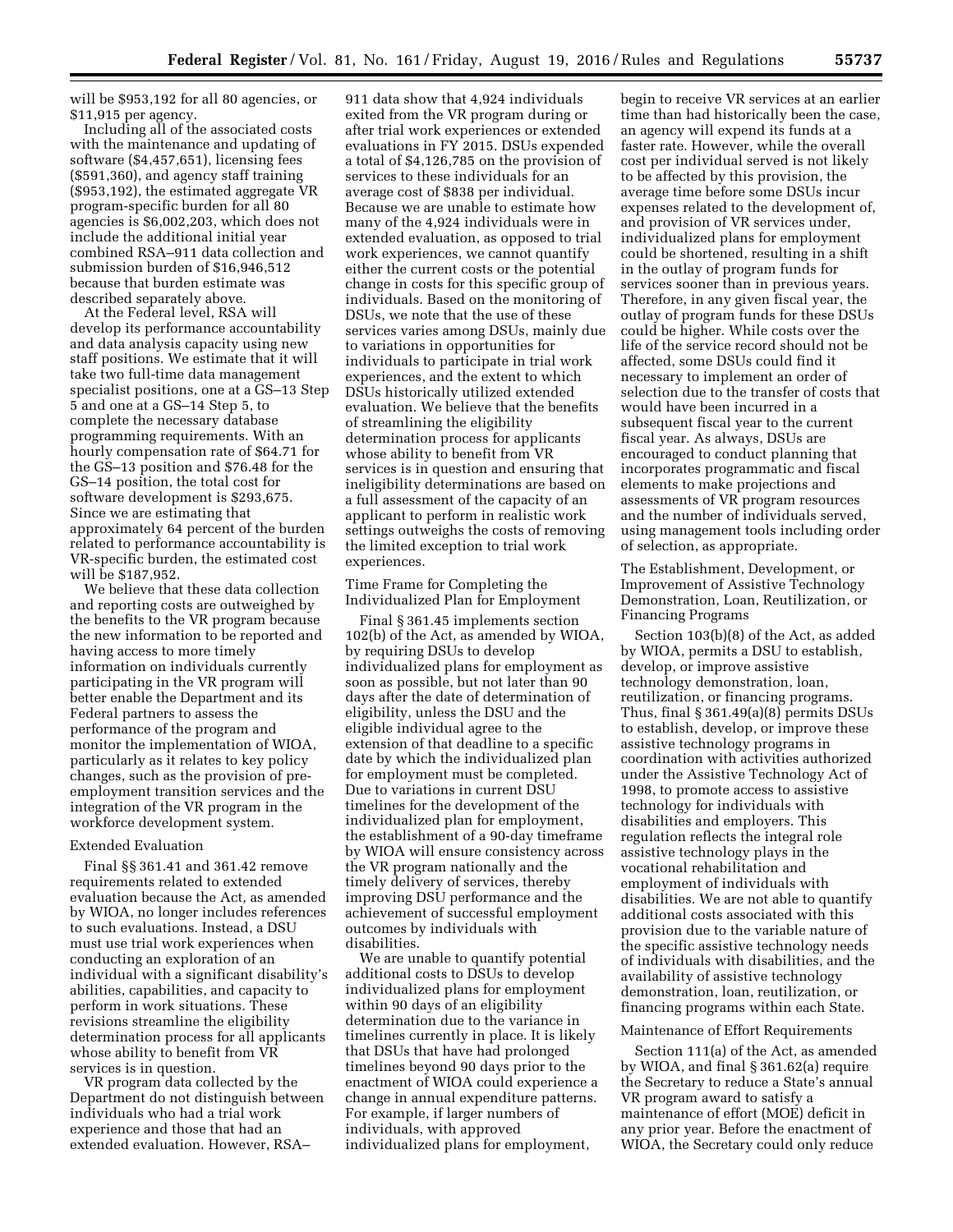the subsequent year's grant to satisfy an MOE deficit from the preceding fiscal year. If an MOE deficit was discovered after it was too late to reduce the succeeding year's grant, the Secretary was required to seek recovery through an audit disallowance, whereby the State repaid the deficit amount with non-Federal funds.

Because the Secretary is now able to reduce any subsequent year's VR program grant for any prior year's MOE deficit, DSUs benefit as they are no longer required to repay MOE shortfalls with non-Federal funds, thereby increasing the availability of non-Federal funds, in those instances, for obligation as match under the VR program. Since FY 2010, two States were required to pay a total of \$791,342 in non-Federal funds for MOE penalties because their MOE shortfall was not known prior to the awarding of Federal funds in the year after the MOE deficit. Consequently, these funds were unavailable to be used as matching funds for the VR program in the year they were paid. On the other hand, the new authority could have resulted in the deduction of the \$791,342 MOE penalties from a Federal award that was not limited to the year immediately following the year with the MOE deficit.

#### *B. The Supported Employment Program*

Services to Youth With the Most Significant Disabilities in Supported Employment

Section 603(d) of the Act, as amended by WIOA, and final § 363.22 require DSUs to reserve 50 percent of their State Supported Employment Services Program grant allotment to provide supported employment services, including extended services, to youth with the most significant disabilities. This new requirement is consistent with the heightened emphasis throughout the Act on the provision of services to youth with disabilities, especially those with the most significant disabilities, and is consistent with the final VR program regulations in part 361, since the Supported Employment program is supplemental to that program.

In addition, section 606(b) of the Act, as amended by WIOA, and final § 363.23 require States to provide a 10 percent match for the 50 percent of the Supported Employment allotment reserved for the provision of supported employment services, including extended services, to youth with the most significant disabilities. Prior to the enactment of WIOA, there was no match requirement under the Supported Employment program.

Finally, section 604 of the Act, as amended by WIOA, and final § 363.4(b) permit DSUs to provide extended services, for a period not to exceed four years, to youth with the most significant disabilities. DSUs may use the reserved funds to provide these extended services, as well as supported employment services, to youth with the most significant disabilities. Prior to the enactment of WIOA, DSUs were not permitted to provide extended services to any individual, including youth with the most significant disabilities.

After setting aside funds to assist in carrying out section 21 of the Act, the FY 2015 Federal appropriation provided \$27,272,520 for distribution to DSUs under the Supported Employment State Grants program. Assuming States were able to provide the required 10 percent non-Federal match for the available Supported Employment formula grant funds in FY 2015, the 50 percent reservation would result in the dedication of \$13,636,260 for supported employment services, including extended services, to youth with the most significant disabilities. Conversely, the reserved funds would not be available for the provision of supported employment services to individuals who are not youth with the most significant disabilities, and may be viewed as a transfer of title VI funds from these individuals to youth with the most significant disabilities. The 10 percent match requirement would generate \$1,515,140 in non-Federal funds for supported employment services, including extended services, for youth with the most significant disabilities. The match requirement represents additional non-Federal funds that States must expend in order to obligate and expend the Federal funds reserved for youth with the most significant disabilities. If the appropriation increases in future years, the match requirement would result in additional supported employment resources for youth with the most significant disabilities. However, States will have to identify additional non-Federal resources in order to match the Federal funds reserved for this purpose.

Finally, as stated above, DSUs may provide extended services to youth with the most significant disabilities, whereas prior to the enactment of WIOA such services were not permitted for individuals of any age. Under the Act, as amended by WIOA, DSUs still may not provide extended services to individuals with the most significant disabilities who are not also youth with the most significant disabilities. Since extended services have not previously been an authorized activity with the use

of VR program or supported employment program funds, this change could have a significant impact on States by creating a funding source for these services that previously was not available. However, because this is not a service that was previously permitted under either the VR program or the Supported Employment program, the Department has no data on which to quantify the impact this new requirement will have on States.

Extension of Time for the Provision of Supported Employment Services

Section 7(39) of the Act, as amended by WIOA, and final § 361.5(c)(54) amend the definition of ''supported employment'' to permit the provision of supported employment services for a period up to 24 months, rather than the previous 18 months. Although contained in part 361, the definition of supported employment services applies to both the VR program and Supported Employment program. DSUs have the authority to exceed this time period under special circumstances if jointly agreed to by the individual and the vocational rehabilitation counselor.

The change will benefit individuals with the most significant disabilities who require ongoing support services for a longer period of time to achieve stability in the employment setting, prior to full transition to extended services. This provision could result in DSUs using more resources under both the VR program and Supported Employment program to provide ongoing services.

DSUs typically have not provided ongoing support services for a full 18 months for a majority of their consumers. In FY 2015, 13,652 individuals achieved supported employment outcomes within 21 months following the development of the individualized plans for employment, which period we assume could include the provision of supported employment services for a full 18 months and a minimum period of 90 days prior to program closure. Of these individuals, 9,592, or approximately 70.2 percent, achieved supported employment outcomes within 12 months. While we anticipate that most individuals may not need supported employment services for the full 24 months, in FY 2015, 1,783 individuals achieved supported employment outcomes within a period ranging from 21 months to 27 months of the development of the individualized plan for employment. DSUs in total expended \$13,237,902 on purchased services for these individuals, or an average of \$7,425 per individual.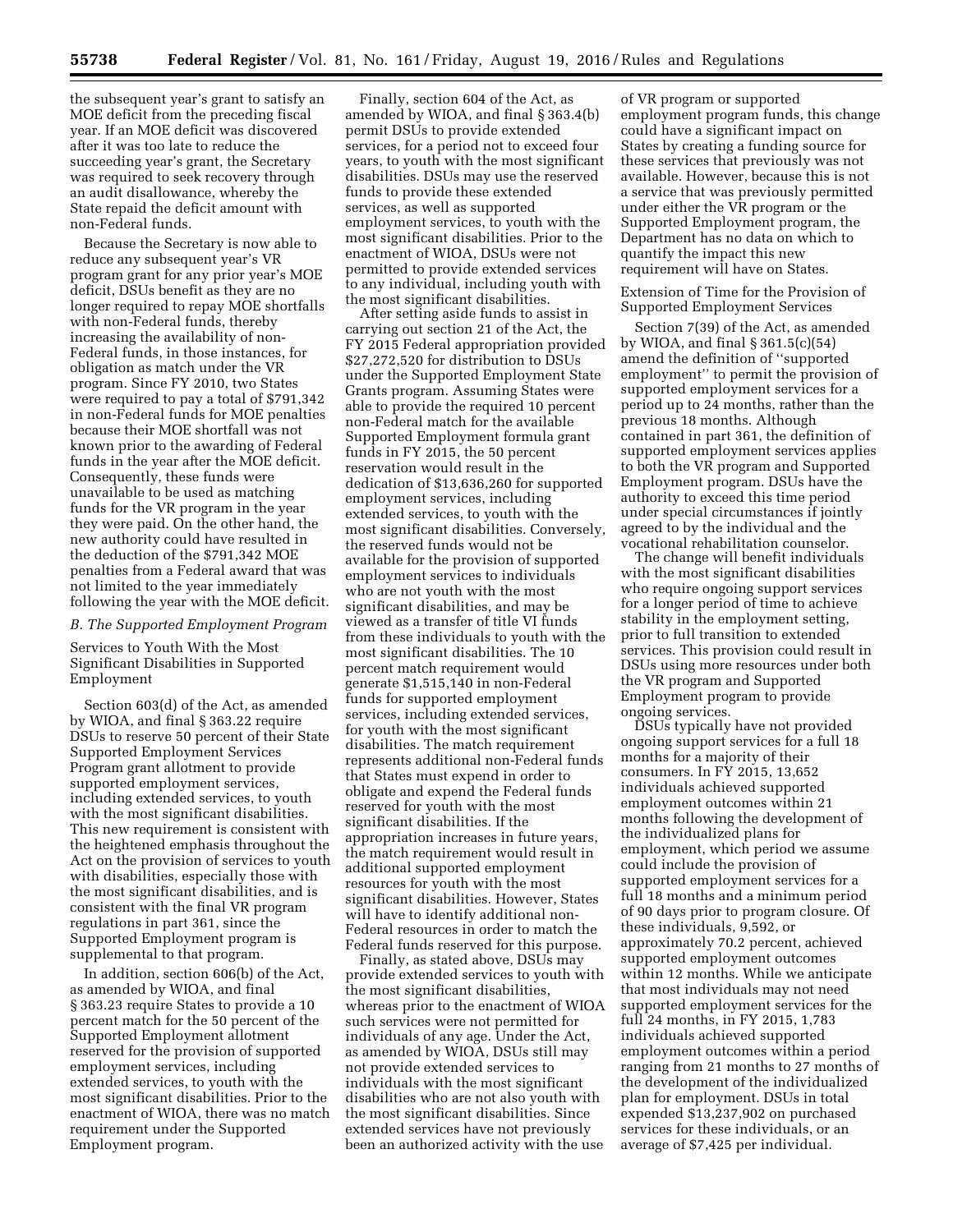Assuming this period includes the provision of supported employment services for a full 24 months and a minimum period of 90 days prior to program closure, we estimate that an approximate number of individuals would benefit from the provision of supported employment services for an additional six months and that DSUs would incur similar costs for the provision of these services as a result of the regulatory change.

# Limitations on Supported Employment Administrative Costs

Section 603(c) of the Act, as amended by WIOA, and final § 363.51(b) reduce the maximum amount of a State's grant allotment under the Supported Employment program that can be used for administrative costs from 5 percent of the State's grant allotment to 2.5 percent. As a result, a larger portion of Federal Supported Employment funds must be spent on the provision of supported employment services, including extended services to youth with the most significant disabilities, rather than administrative costs. However, any administrative costs incurred beyond the 2.5 percent limit on the use of Supported Employment funds may be paid for with VR program funds.

Based upon the \$27,272,520 allotted to States under the Supported Employment program in FY 2015, the total allowable amount of these Federal funds that could be used to support administrative costs would be reduced by half, from \$1,363,626 to \$681,813. Thus, for those DSUs that have typically used more than 2.5 percent of their Supported Employment program allotment to cover administrative costs, the change would provide a small increase in the amount of funds available for the provision of services to individuals with the most significant disabilities pursuing a supported employment outcome. DSUs may shift these excess costs to the VR program since it does not have a cap on the amount of funds that can be spent on administrative costs under that program. We cannot estimate the impact of this shift on the VR program because DSUs do not report data showing the amount of VR program funds spent on administrative costs for the Supported Employment program.

# *C. Limitations on the Use of Subminimum Wage*

Section 511 of the Act, as added by WIOA, imposes limitations on the payment of subminimum wages by employers who hold special wage certificates under the Fair Labor Standards Act. These statutory

requirements take effect on July 22, 2016.

Pursuant to section 511 of the Act, as added by WIOA, final § 397.10 requires the DSU, in consultation with the State educational agency, to develop a process, or utilize an existing process, that ensures individuals with disabilities, including youth with disabilities, receive documentation demonstrating completion of the various activities required by section 511. Final §§ 397.20 and 397.30 establish the documentation that the DSUs and local educational agencies, as appropriate, must provide to demonstrate an individual's completion of the various activities required by section 511(a)(2) of the Act. These include completing pre-employment transition services under final § 361.48(a) and the determination under an application for VR services under final §§ 361.42 and 361.43. Final § 397.40 establishes the documentation that the DSUs must provide to individuals with disabilities upon the completion of certain information and career counselingrelated services, as required by section 511(c) of the Act. We are not able to quantify the costs to the DSUs related to the provision of this required documentation because the number of youth and other individuals who potentially could receive services under part 397 will vary widely from State to State. In addition, there exists no reliable national data on which to base a calculation of costs. However, DSUs generate documentation throughout the vocational rehabilitation process that may meet the requirements of final §§ 397.20 and 397.30, including written notification of a consumer's eligibility or ineligibility, copies of individualized plans for employment and subsequent amendments, and written notification when the consumer's record is closed. As a result, the use of this documentation to meet section 511 requirements should not result in significant additional burden to DSUs.

# Paperwork Reduction Act of 1995

The Paperwork Reduction Act of 1995 does not require the public to respond to a collection of information unless it displays a valid OMB control number. The valid OMB control numbers assigned to collections of information in these final regulations are: 1205–0522 (Required Elements for Submission of the Unified or Combined State Plan and Plan Modifications under the Workforce Innovation and Opportunity Act), 1820– 0013 (Cumulative Case Report), 1820– 0017 (Annual Vocational Rehabilitation Program/Cost Report), 1820–0508 (VR Case Service Report), 1820–0563

(Annual Report of Appeals), 1820–0693 (Program Improvement Plan), and 1820– 0694 (VR Program Corrective Action Plan). WIOA made several significant changes that affect the VR program collections of information. These substantive changes will be submitted to OMB with the final regulations.

Required Elements for Submission of the Unified or Combined State Plan and Plan Modifications Under the Workforce Innovation and Opportunity Act (1205– 0522)

Section 101(a) of the Act, as amended by WIOA, adds new content requirements to the State plan, which is now submitted as the VR services portion of the Unified or Combined State Plan under section 102 or 103 of title I of WIOA. As a result, these information collection requirements are contained in the Required Elements for Submission of the Unified or Combined State Plan and Plan Modifications, and we will discontinue the VR State Plan (OMB 1820–0500). In the NPRM, we described the substantive changes to the content of the VR State Plan, now collected under the VR services portion and supported employment supplement of the Unified or Combined State Plan (OMB control number 1205–0522), caused by final §§ 361.10, 361.18, 361.24, 361.29, and 361.36, along with final §§ 363.10 and 363.11. In addition, the form includes previously approved information collection requirements related to a number of regulations that remained unchanged as a result of the amendments to the Act, including §§ 361.12, 361.13, 361.15, 361.16, 361.17, 361.19, 361.20, 361.21, 361.22, 361.23, 361.25, 361.26, 361.27, 361.30, 361.31, 361.34, 361.35, 361.37, 361.40, 361.46, 361.51, 361.52, 361.53, and 361.55. We have made no changes in the content of the VR services portion of the Unified or Combined State Plan and supported employment supplement since publication of the NPRM.

In the NPRM, we increased the estimated time for each DSU to prepare and submit the VR services portion of the Unified or Combined State Plan and its supported employment supplement from 25 to 30 hours annually.

In addition, the total cost of this data collection increased due to the proposed adjustment to the average hourly wage rate of State personnel used to estimate the annual burden for this data collection from \$22.00 to \$39.78, so that wage rates are consistent with data reported by the Bureau of Labor Statistics. As a result of these changes, we estimated in the NPRM a total annual burden of 2,400 hours (30 hours for each of the 80 respondents), at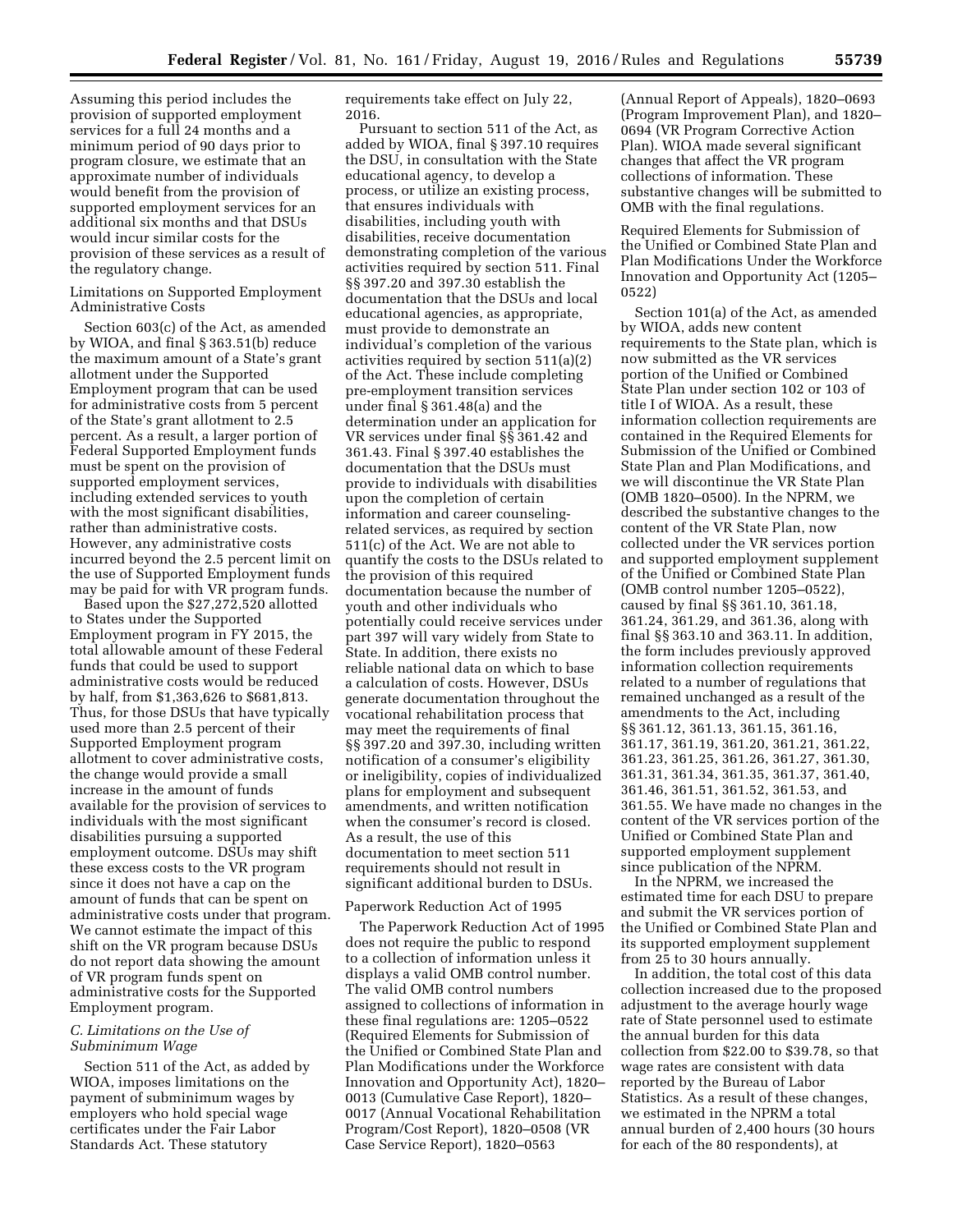\$39.78 per hour, for a total annual cost of \$95,472.00. Since publication of the NPRM, we have adjusted the total annual estimated cost burden for submission of the VR services portion of the Unified or Combined State Plan due to further adjustments in the average hourly wage rate for State personnel responsible for the submission of the form of \$54.21 based on data from the Bureau of Labor Statistics, for a total of \$130,104 for all 80 agencies.

### VR Case Service Report (1820–0508)

The VR Case Service Report is used to collect annual individual level data on the individuals that have exited the VR program, including individuals receiving services with funds provided under the Supported Employment program. Sections 101(a)(10) and 607 of the Act contain data reporting requirements under the VR program and Supported Employment program, respectively. WIOA amends these sections to require States to report additional data describing the individuals served and the services provided through these programs. In addition, WIOA amends section 106 of the Act by requiring that the standards and indicators used to assess the performance of the VR program be consistent with the performance accountability measures for the core programs of the workforce development system established under section 116 of WIOA. We described in the NPRM the substantive changes made to final §§ 361.40 and 363.52 that cause substantive changes to the active and OMB-approved data collection under 1820–0508—the VR Case Service Report (RSA–911). Since publication of the NPRM, we have made no substantive changes to the RSA–911 as a result of changes in these final regulations or the joint final regulations governing the performance accountability system published elsewhere in this issue of the **Federal Register**. However, since the NPRM, we have modified the RSA–911 to incorporate changes in the data collected through the joint ICR. In addition, we have revised the layout of the form in response to comments to better align the collection of specific data elements with the VR process and to clarify the data needed to track the provision of pre-employment transition services and the achievement of supported employment outcomes.

In the NPRM, we increased the estimated burden for the submission of the RSA–911 caused by the reporting of the data for both open and closed cases on a quarterly basis. We estimated the total annual reporting burden to be 8,000 hours at \$33.63 per hour (a rate

more consistent with the rate reported through the Bureau of Labor Statistics for State-employed database administrators), for a total annual cost of \$269,040.

As described in the *Regulatory Impact Analysis* section of these final regulations, we have increased the estimated burden associated with the RSA–911 since publication of the NPRM for several reasons. We now include in the estimated burden the time needed for both collection and submission of the data. Previous burden estimates were based only on the time needed to prepare and submit the RSA–911. In addition, we have changed the method used to estimate the time needed to collect the data from a total of 15 minutes per vocational rehabilitation counselor to one minute for each new data element in the form. We also have revised the estimated hours associated with the submission of the data on a quarterly basis from a total of 100 per year to a total of 120 hours (30 hours per quarter). Finally, we now estimate that 64 percent of the new data elements are required by substantive changes to the VR program-specific requirements in section 101(a)(10) of the Act and the remaining 36 percent are required by section 116 of WIOA. We have prorated the estimated burden for the collection of the new data elements based on these percentages. As a result of these changes, the total additional VR-specific burden hours for both collection and submission of required data is 6,470 hours per VR agency (6,400 data collection hours and 70 data submission hours), or a total of 517,600 hours for all 80 VR agencies. The estimated total additional VR program-specific cost for both collection and submission per VR agency is \$211,831, with a total additional burden cost of \$16,946,512 for all 80 VR agencies.

#### Intergovernmental Review

These programs are subject to Executive Order 12372 and the regulations in 34 CFR part 79. One of the objectives of the Executive order is to foster an intergovernmental partnership and a strengthened federalism. The Executive order relies on processes developed by State and local governments for coordination and review of proposed Federal financial assistance.

This document provides early notification of our specific plans and actions for these programs.

### Assessment of Educational Impact

In the NPRM we requested comments on whether the proposed regulations would require transmission of

information that any other agency or authority of the United States gathers or makes available. We received no comments.

### Federalism

Executive Order 13132 requires us to ensure meaningful and timely input by State and local elected officials in the development of regulatory policies that have federalism implications. ''Federalism implications'' means substantial direct effects on the States, on the relationship between the National Government and the States, or on the distribution of power and responsibilities among the various levels of government. In the NPRM we stated that parts 361, 363, and 397 may have federalism implications and encouraged State and local elected officials to review and provide comments on the proposed regulations. In the *Public Comment* section of this preamble, we discuss any comments we received on this subject.

*Accessible Format:* Individuals with disabilities can obtain this document in an accessible format (*e.g.,* braille, large print, audiotape, or compact disc) on request to the person listed under **FOR FURTHER INFORMATION CONTACT**.

*Electronic Access to This Document:*  The official version of this document is the document published in the **Federal Register**. Free Internet access to the official edition of the **Federal Register**  and the Code of Federal Regulations is available via the Federal Digital System at: *[www.gpo.gov/fdsys](http://www.gpo.gov/fdsys)*. At this site you can view this document, as well as all other documents of this Department published in the **Federal Register**, in text or Adobe Portable Document Format (PDF). To use PDF you must have Adobe Acrobat Reader, which is available free at the site.

You may also access documents of the Department published in the **Federal Register** by using the article search feature at: *[www.federalregister.gov](http://www.federalregister.gov)*. Specifically, through the advanced search feature at this site, you can limit your search to documents published by the Department.

(Catalog of Federal Domestic Assistance Numbers: 84.126A State Vocational Rehabilitation Services program; and 84.187 State Supported Employment Services program)

#### **List of Subjects**

# *34 CFR Part 361*

Administrative practice and procedure, Grant programs-education, Grant programs-social programs, Reporting and recordkeeping requirements, Vocational rehabilitation.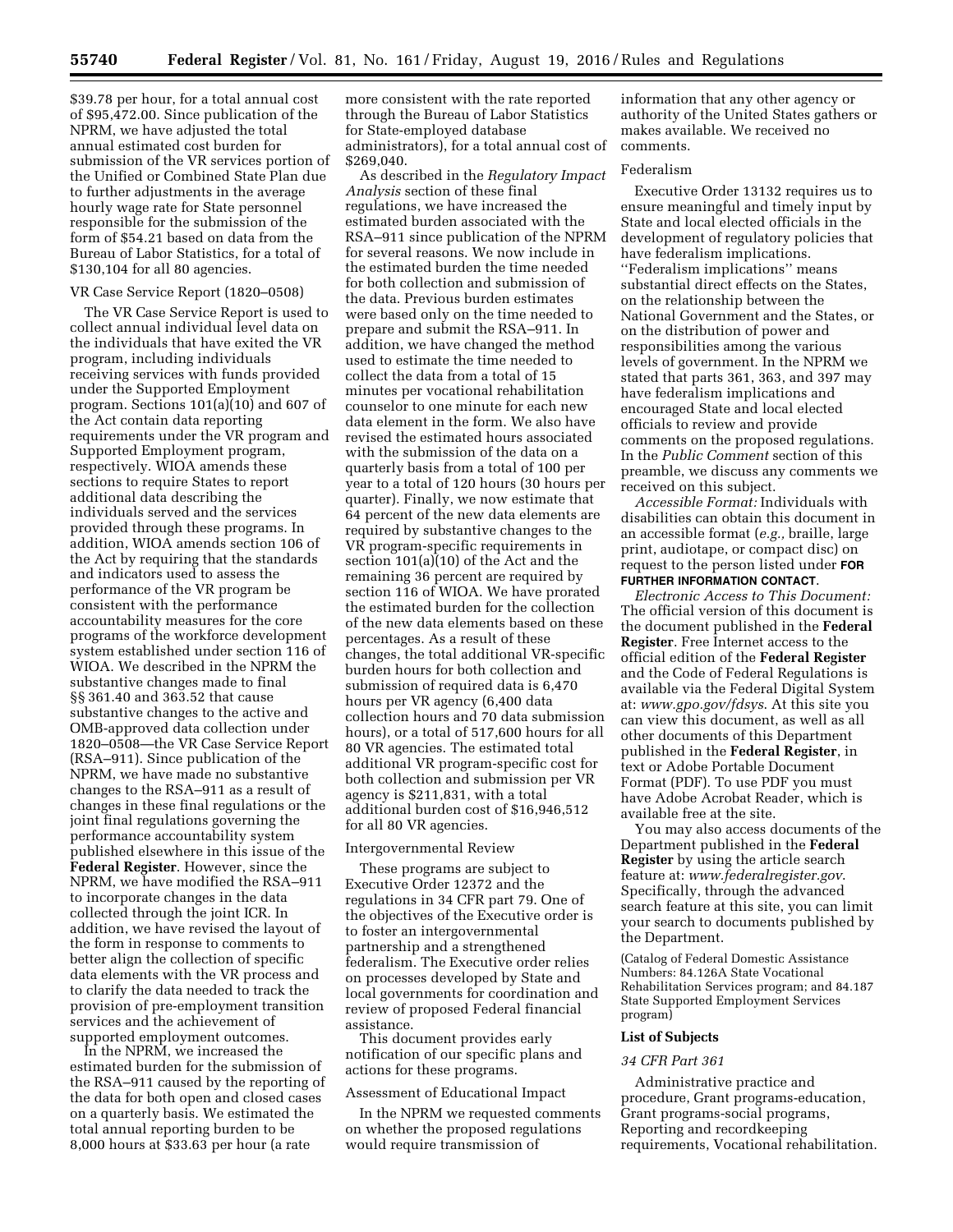### *34 CFR Part 363*

Grant programs-education, Grant programs-social programs, Manpower training programs, Reporting and recordkeeping requirements, Vocational rehabilitation.

# *34 CFR Part 397*

Individuals with disabilities, Reporting and recordkeeping requirements, Students, Vocational rehabilitation, Youth.

Dated: June 30, 2016.

**John B. King, Jr.,** 

*Secretary of Education.* 

The Secretary of Education amends 34 CFR chapter III as follows:

■ 1. Part 361 is revised to read as follows:

# **PART 361—STATE VOCATIONAL REHABILITATION SERVICES PROGRAM**

#### **Subpart A—General**

Sec.

- 361.1 Purpose.
- 361.2 Eligibility for a grant.
- Authorized activities.
- 361.4 Applicable regulations.
- 361.5 Applicable definitions.

#### **Subpart B—State Plan and Other Requirements for Vocational Rehabilitation Services**

- 361.10 Submission, approval, and
- disapproval of the State plan.
- 361.11 Withholding of funds.
- Administration
- 361.12 Methods of administration.<br>361.13 State agency for administra
- State agency for administration.
- 361.14 Substitute State agency.
- 361.15 Local administration.
- 361.16 Establishment of an independent commission or a State Rehabilitation Council.
- 361.17 Requirements for a State
- Rehabilitation Council. 361.18 Comprehensive system of personnel
- development.
- 361.19 Affirmative action for individuals with disabilities.
- 361.20 Public participation requirements.
- 361.21 Consultations regarding the administration of the vocational rehabilitation services portion of the Unified or Combined State Plan.
- 361.22 Coordination with education officials.
- 361.23 *[Reserved]*
- 361.24 Cooperation and coordination with other entities.
- 361.25 Statewideness.
- 361.26 Waiver of statewideness.
- 361.27 Shared funding and administration of joint programs.
- 361.28 Third-party cooperative arrangements involving funds from other public agencies.
- 361.29 Statewide assessment; annual estimates; annual State goals and priorities; strategies; and progress reports.
- 361.30 Services to American Indians.
- 361.31 Cooperative agreements with
- private nonprofit organizations.
- 361.32 Provision of training and services for employers.
- 361.33 [Reserved]
- 361.34 Supported employment State plan supplement.
- 361.35 Innovation and expansion activities.
- 361.36 Ability to serve all eligible individuals; order of selection for services.
- 361.37 Information and referral programs.
- 361.38 Protection, use, and release of
	- personal information.
- 361.39 State-imposed requirements. 361.40 Reports; Evaluation standards and
- performance indicators.

# **Provision and Scope of Services**

- 361.41 Processing referrals and applications.
- 361.42 Assessment for determining eligibility and priority for services.
- 361.43 Procedures for ineligibility determination.
- 361.44 Closure without eligibility determination.
- 361.45 Development of the individualized plan for employment.
- 361.46 Content of the individualized plan for employment.
- 361.47 Record of services.
- 361.48 Scope of vocational rehabilitation services for individuals with disabilities.
- 361.49 Scope of vocational rehabilitation services for groups of individuals with disabilities.
- 361.50 Written policies governing the provision of services for individuals with disabilities.
- 361.51 Standards for facilities and providers of services.
- 361.52 Informed choice.
- 361.53 Comparable services and benefits. 361.54 Participation of individuals in cost
- of services based on financial need. 361.55 Semi-annual and annual review of individuals in extended employment and other employment under special certificate provisions of the Fair Labor
- Standards Act. 361.56 Requirements for closing the record of services of an individual who has achieved an employment outcome.
- 361.57 Review of determinations made by designated State unit personnel.

#### **Subpart C—Financing of State Vocational Rehabilitation Programs**

- 361.60 Matching requirements.
- 361.61 Limitation on use of funds for construction expenditures.
- 361.62 Maintenance of effort requirements.
- 361.63 Program income.
- 361.64 Obligation of Federal funds.
- 361.65 Allotment and payment of Federal funds for vocational rehabilitation services.

### **Subparts D–F—[Reserved]**

**Authority:** Section 12(c) of the Rehabilitation Act of 1973, as amended; 29 U.S.C. 709(c), unless otherwise noted.

#### **Subpart A—General**

### **§ 361.1 Purpose.**

Under the State Vocational Rehabilitation Services Program, the Secretary provides grants to assist States in operating statewide comprehensive, coordinated, effective, efficient, and accountable vocational rehabilitation programs, each of which is—

(a) An integral part of a statewide workforce development system; and

(b) Designed to assess, plan, develop, and provide vocational rehabilitation services for individuals with disabilities, consistent with their unique strengths, resources, priorities, concerns, abilities, capabilities, interests, and informed choice so that they may prepare for and engage in competitive integrated employment and achieve economic self-sufficiency.

(Authority: Sections 12(c) and 100(a) of the Rehabilitation Act of 1973, as amended; 29 U.S.C. 709(c) and 720(a))

### **§ 361.2 Eligibility for a grant.**

Any State that submits to the Secretary a vocational rehabilitation services portion of the Unified or Combined State Plan that meets the requirements of section 101(a) of the Act and this part is eligible for a grant under this program.

(Authority: Section 101(a) of the Rehabilitation Act of 1973, as amended; 29 U.S.C. 721(a))

#### **§ 361.3 Authorized activities.**

The Secretary makes payments to a State to assist in—

(a) The costs of providing vocational rehabilitation services under the vocational rehabilitation services portion of the Unified or Combined State Plan; and

(b) Administrative costs under the vocational rehabilitation services portion of the Unified or Combined State Plan, including one-stop infrastructure costs.

(Authority: Sections 12(c) and 111(a)(1) of the Rehabilitation Act of 1973, as amended; 29 U.S.C. 709(c) and 731(a)(1))

### **§ 361.4 Applicable regulations.**

The following regulations apply to this program:

(a) The Education Department General Administrative Regulations (EDGAR) as follows:

(2) 34 CFR part 77 (Definitions that Apply to Department Regulations). (3) 34 CFR part 79 (Intergovernmental Review of Department of Education

(4) 34 CFR part 81 (General Education

(1) 34 CFR part 76 (State-Administered Programs).

Programs and Activities).

Provisions Act—Enforcement).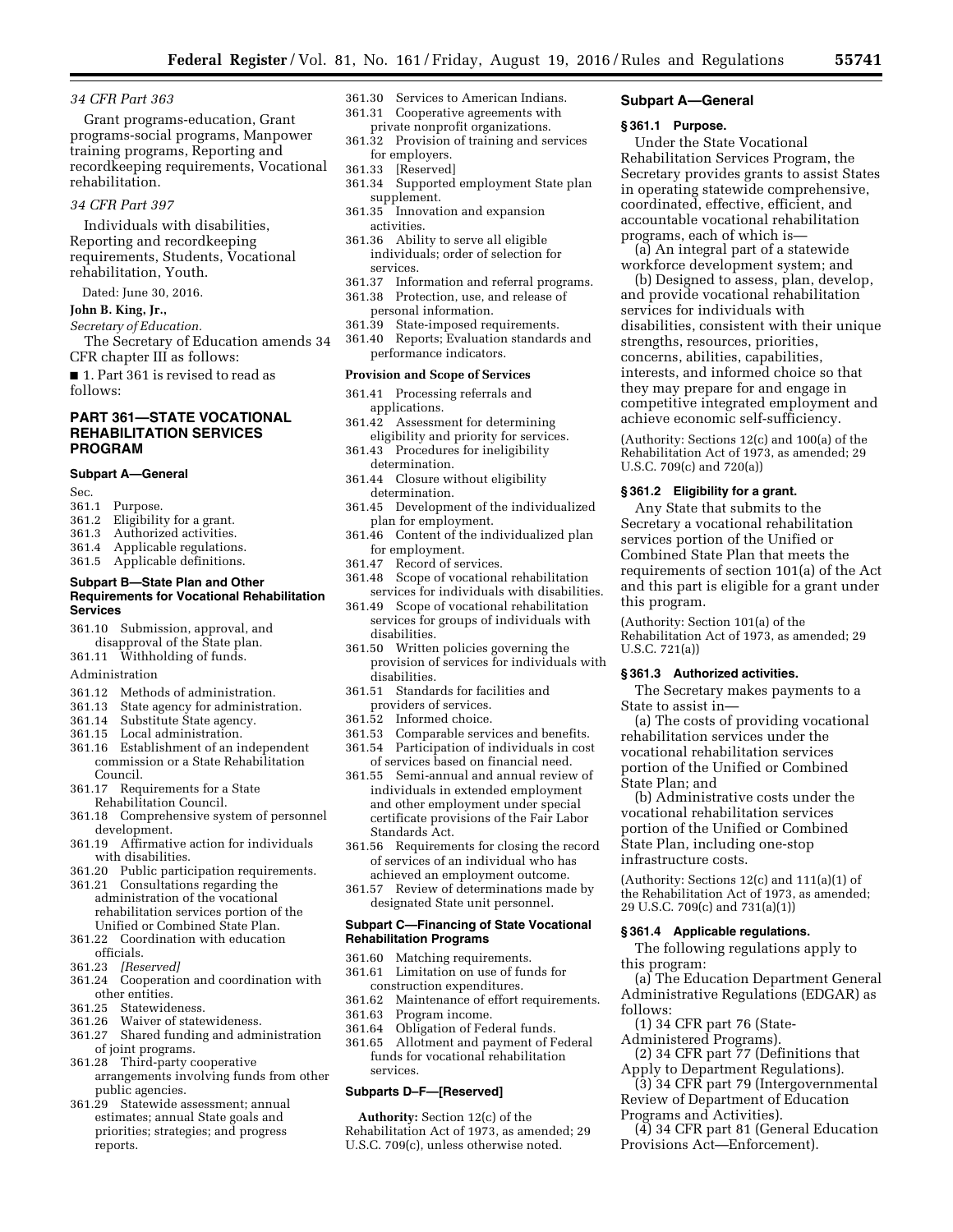(5) 34 CFR part 82 (New Restrictions on Lobbying).

(b) The regulations in this part 361. (c) 2 CFR part 190 (OMB Guidelines to Agencies on Governmentwide Debarment and Suspension (Nonprocurement)) as adopted in 2 CFR part 3485.

(d) 2 CFR part 200 (Uniform Administrative Requirements, Cost Principles, and Audit Requirements for Federal Awards) as adopted in 2 CFR part 3474, except the requirements to accept third-party in-kind contributions to meet cost-sharing or matching requirements, as otherwise authorized under 2 CFR 200.306(b).

(Authority: Section 12(c) of the Rehabilitation Act of 1973, as amended; 29 U.S.C. 709(c))

# **§ 361.5 Applicable definitions.**

The following definitions apply to this part:

(a) Definitions in EDGAR 77.1. (b) Definitions in 2 CFR part 200, subpart A.

(c) The following definitions:

(1) *Act* means the Rehabilitation Act of 1973, as amended (29 U.S.C. 701 *et seq.*).

(2) *Administrative costs under the vocational rehabilitation services portion of the Unified or Combined State Plan* means expenditures incurred in the performance of administrative functions under the vocational rehabilitation program carried out under this part, including expenses related to program planning, development, monitoring, and evaluation, including, but not limited to, expenses for—

(i) Quality assurance;

(ii) Budgeting, accounting, financial management, information systems, and related data processing;

(iii) Providing information about the program to the public;

(iv) Technical assistance and support services to other State agencies, private nonprofit organizations, and businesses and industries, except for technical assistance and support services described in § 361.49(a)(4);

(v) The State Rehabilitation Council and other advisory committees;

(vi) Professional organization membership dues for designated State unit employees;

(vii) The removal of architectural barriers in State vocational rehabilitation agency offices and Stateoperated rehabilitation facilities;

(viii) Operating and maintaining designated State unit facilities, equipment, and grounds, as well as the infrastructure of the one-stop system;

(ix) Supplies;

(x) Administration of the comprehensive system of personnel development described in § 361.18, including personnel administration, administration of affirmative action plans, and training and staff development;

(xi) Administrative salaries, including clerical and other support staff salaries, in support of these administrative functions;

(xii) Travel costs related to carrying out the program, other than travel costs related to the provision of services;

(xiii) Costs incurred in conducting reviews of determinations made by personnel of the designated State unit, including costs associated with mediation and impartial due process hearings under § 361.57; and

(xiv) Legal expenses required in the administration of the program.

(Authority: Sections 7(1) and 12(c) of the Rehabilitation Act of 1973, as amended; 29 U.S.C. 705(1) and 709(c))

(3) *Applicant* means an individual who submits an application for vocational rehabilitation services in accordance with § 361.41(b)(2).

(Authority: Section 12(c) of the Rehabilitation Act of 1973, as amended; 29 U.S.C. 709(c))

(4) *Appropriate modes of communication* means specialized aids and supports that enable an individual with a disability to comprehend and respond to information that is being communicated. Appropriate modes of communication include, but are not limited to, the use of interpreters, open and closed captioned videos, specialized telecommunications services and audio recordings, Brailled and large print materials, materials in electronic formats, augmentative communication devices, graphic presentations, and simple language materials.

(Authority: Section 12(c) of the Rehabilitation Act of 1973, as amended; 29 U.S.C. 709(c))

(5) *Assessment for determining eligibility and vocational rehabilitation needs* means, as appropriate in each case—

(i)(A) A review of existing data—

(*1*) To determine if an individual is eligible for vocational rehabilitation services; and

(*2*) To assign priority for an order of selection described in § 361.36 in the States that use an order of selection; and

(B) To the extent necessary, the provision of appropriate assessment activities to obtain necessary additional data to make the eligibility determination and assignment;

(ii) To the extent additional data are necessary to make a determination of

the employment outcomes and the nature and scope of vocational rehabilitation services to be included in the individualized plan for employment of an eligible individual, a comprehensive assessment to determine the unique strengths, resources, priorities, concerns, abilities, capabilities, interests, and informed choice, including the need for supported employment, of the eligible individual. This comprehensive assessment—

(A) Is limited to information that is necessary to identify the rehabilitation needs of the individual and to develop the individualized plan for employment of the eligible individual;

(B) Uses as a primary source of information, to the maximum extent possible and appropriate and in accordance with confidentiality requirements—

(*1*) Existing information obtained for the purposes of determining the eligibility of the individual and assigning priority for an order of selection described in § 361.36 for the individual; and

(*2*) Information that can be provided by the individual and, if appropriate, by the family of the individual;

(C) May include, to the degree needed to make such a determination, an assessment of the personality, interests, interpersonal skills, intelligence and related functional capacities, educational achievements, work experience, vocational aptitudes, personal and social adjustments, and employment opportunities of the individual and the medical, psychiatric, psychological, and other pertinent vocational, educational, cultural, social, recreational, and environmental factors that affect the employment and rehabilitation needs of the individual;

(D) May include, to the degree needed, an appraisal of the patterns of work behavior of the individual and services needed for the individual to acquire occupational skills and to develop work attitudes, work habits, work tolerance, and social and behavior patterns necessary for successful job performance, including the use of work in real job situations to assess and develop the capacities of the individual to perform adequately in a work environment; and

(E) To the maximum extent possible, relies on information obtained from experiences in integrated employment settings in the community and in other integrated community settings;

(iii) Referral, for the provision of rehabilitation technology services to the individual, to assess and develop the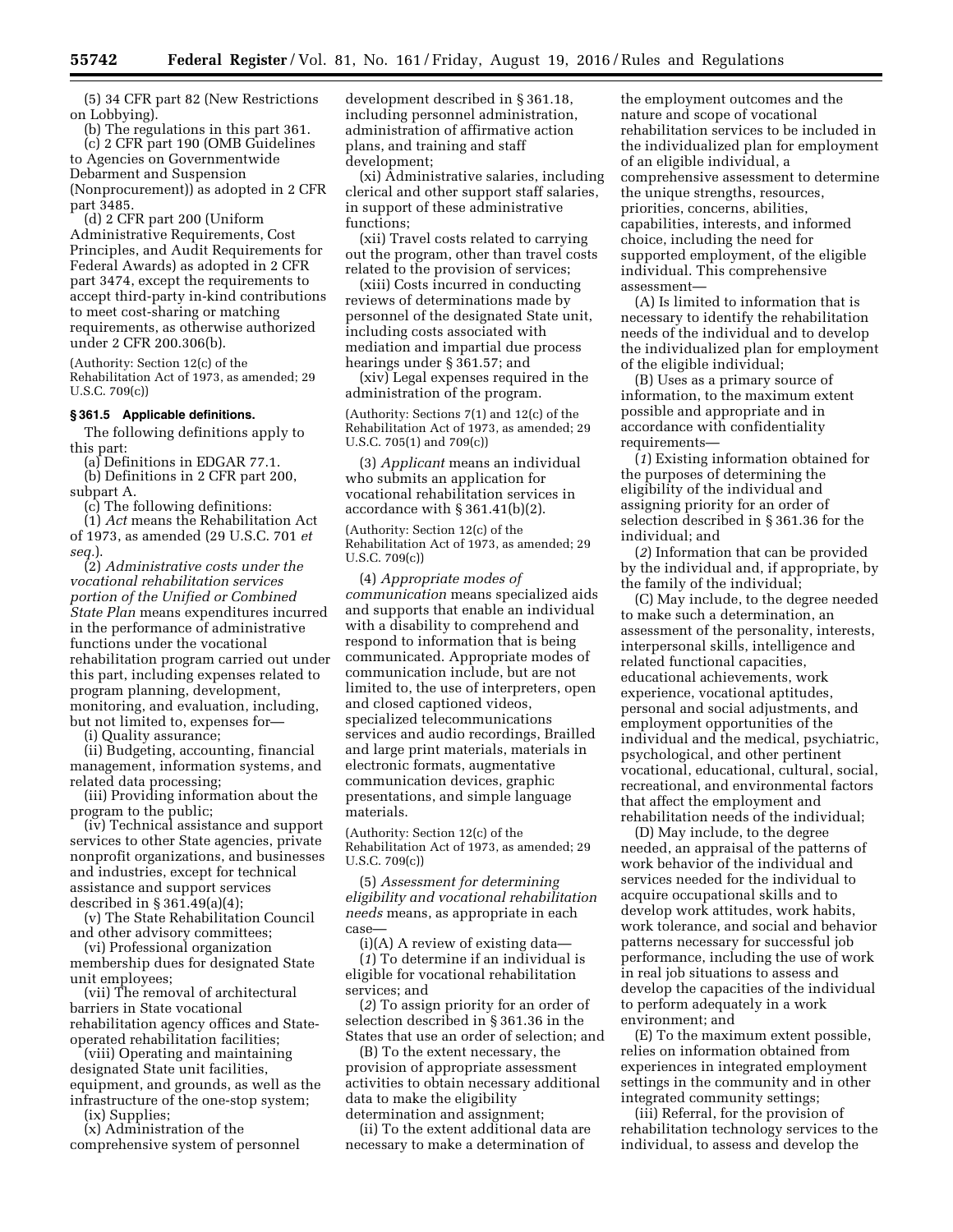capacities of the individual to perform in a work environment; and

(iv) An exploration of the individual's abilities, capabilities, and capacity to perform in work situations, which must be assessed periodically during trial work experiences, including experiences in which the individual is provided appropriate supports and training.

(Authority: Sections 7(2) and 12(c) of the Rehabilitation Act of 1973, as amended; 29 U.S.C. 705(2) and 709(c))

(6) *Assistive technology terms*—(i) *Assistive technology* has the meaning given such term in section 3 of the Assistive Technology Act of 1998 (29 U.S.C. 3002).

(ii) *Assistive technology device* has the meaning given such term in section 3 of the Assistive Technology Act of 1998, except that the reference in such section to the term *individuals with disabilities* will be deemed to mean more than one individual with a disability as defined in paragraph  $(20)(A)$  of the Act.

(iii) *Assistive technology service* has the meaning given such term in section 3 of the Assistive Technology Act of 1998, except that the reference in such section to the term—

(A) *Individual with a disability* will be deemed to mean an individual with a disability, as defined in paragraph (20)(A) of the Act; and

(B) *Individuals with disabilities* will be deemed to mean more than one such individual.

(Authority: Sections 7(3) and 12(c) of the Rehabilitation Act of 1973, as amended; 29 U.S.C. 705(3) and 709(c))

(7) *Community rehabilitation program—*(i) *Community rehabilitation program* means a program that provides directly or facilitates the provision of one or more of the following vocational rehabilitation services to individuals with disabilities to enable those individuals to maximize their opportunities for employment, including career advancement:

(A) Medical, psychiatric, psychological, social, and vocational services that are provided under one management.

(B) Testing, fitting, or training in the use of prosthetic and orthotic devices.

(C) Recreational therapy.

(D) Physical and occupational therapy.

(E) Speech, language, and hearing therapy.

(F) Psychiatric, psychological, and social services, including positive behavior management.

(G) Assessment for determining eligibility and vocational rehabilitation needs.

(H) Rehabilitation technology.

(I) Job development, placement, and retention services.

(J) Evaluation or control of specific disabilities.

(K) Orientation and mobility services for individuals who are blind.

(L) Extended employment.

(M) Psychosocial rehabilitation services.

(N) Supported employment services and extended services.

(O) Customized employment.

(P) Services to family members if necessary to enable the applicant or eligible individual to achieve an employment outcome.

(Q) Personal assistance services.

(R) Services similar to the services described in paragraphs (c)(7)(i)(A) through (Q) of this section.

(ii) For the purposes of this definition, *program* means an agency, organization, or institution, or unit of an agency, organization, or institution, that provides directly or facilitates the provision of vocational rehabilitation services as one of its major functions.

(Authority: Section 7(4) of the Rehabilitation Act of 1973, as amended; 29 U.S.C. 705(4))

(8) *Comparable services and benefits—*(i) *Comparable services and benefits* means services and benefits, including accommodations and auxiliary aids and services, that are—

(A) Provided or paid for, in whole or in part, by other Federal, State, or local public agencies, by health insurance, or by employee benefits;

(B) Available to the individual at the time needed to ensure the progress of the individual toward achieving the employment outcome in the individual's individualized plan for employment in accordance with § 361.53; and

(C) Commensurate to the services that the individual would otherwise receive from the designated State vocational rehabilitation agency.

(ii) For the purposes of this definition, comparable services and benefits do not include awards and scholarships based on merit.

(Authority: Sections 12(c) and 101(a)(8) of the Rehabilitation Act of 1973, as amended; 29 U.S.C. 709(c) and 721(a)(8))

(9) *Competitive integrated employment* means work that—

(i) Is performed on a full-time or parttime basis (including self-employment) and for which an individual is compensated at a rate that–

(A) Is not less than the higher of the rate specified in section 6(a)(1) of the

Fair Labor Standards Act of 1938 (29 U.S.C. 206(a)(1)) or the rate required under the applicable State or local minimum wage law for the place of employment;

(B) Is not less than the customary rate paid by the employer for the same or similar work performed by other employees who are not individuals with disabilities and who are similarly situated in similar occupations by the same employer and who have similar training, experience, and skills; and

(C) In the case of an individual who is self-employed, yields an income that is comparable to the income received by other individuals who are not individuals with disabilities and who are self-employed in similar occupations or on similar tasks and who have similar training, experience, and skills; and

(D) Is eligible for the level of benefits provided to other employees; and

(ii) Is at a location—

(A) Typically found in the community; and

(B) Where the employee with a disability interacts for the purpose of performing the duties of the position with other employees within the particular work unit and the entire work site, and, as appropriate to the work performed, other persons (*e.g.,*  customers and vendors), who are not individuals with disabilities (not including supervisory personnel or individuals who are providing services to such employee) to the same extent that employees who are not individuals with disabilities and who are in comparable positions interact with these persons; and

(iii) Presents, as appropriate, opportunities for advancement that are similar to those for other employees who are not individuals with disabilities and who have similar positions.

(Authority: Sections 7(5) and 12(c) of the Rehabilitation Act of 1973, as amended; 29 U.S.C. 705(5) and 709(c))

(10) *Construction of a facility for a public or nonprofit community rehabilitation program* means—

(i) The acquisition of land in connection with the construction of a new building for a community rehabilitation program;

(ii) The construction of new buildings;

(iii) The acquisition of existing buildings;

(iv) The expansion, remodeling, alteration, or renovation of existing buildings;

(v) Architect's fees, site surveys, and soil investigation, if necessary, in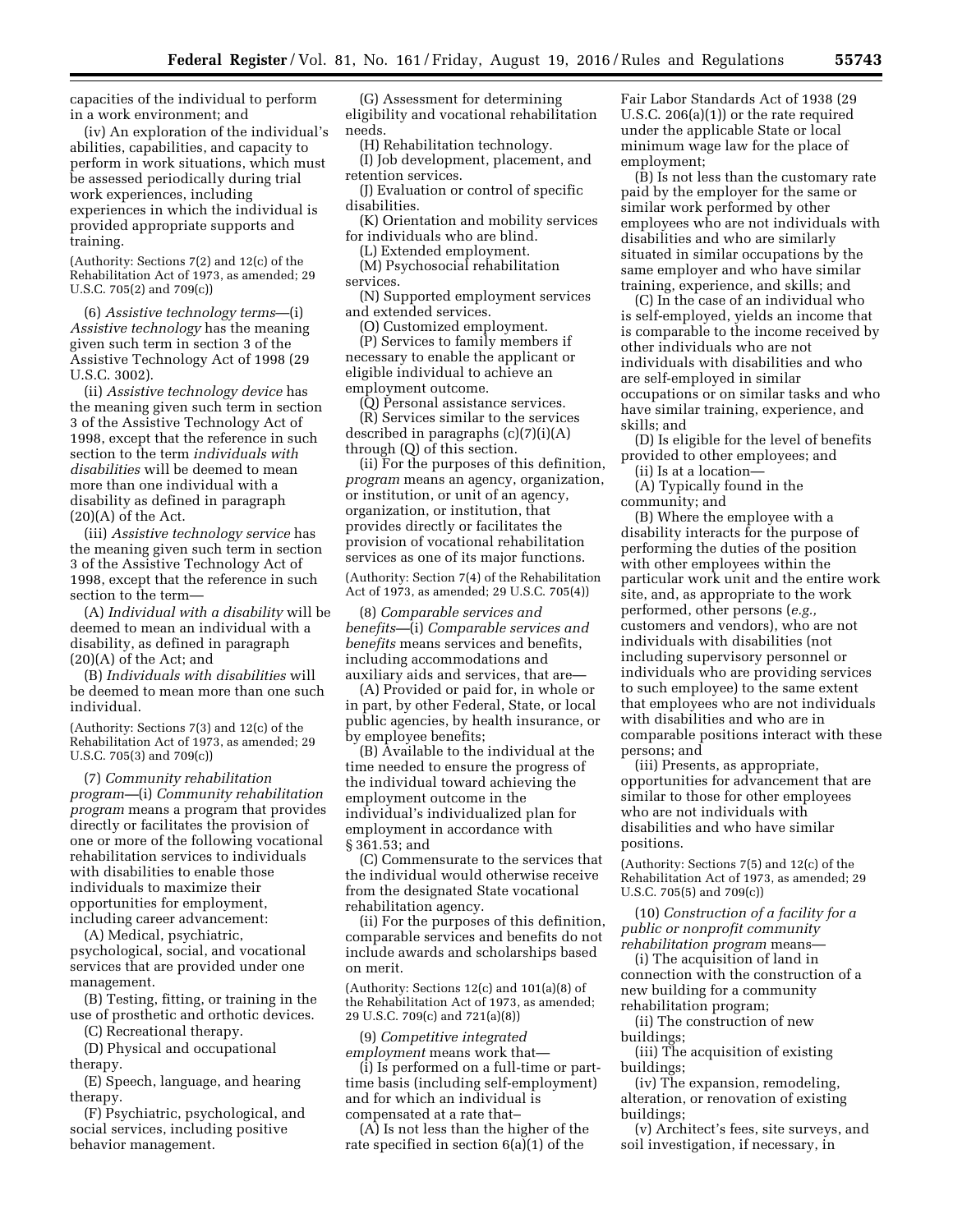connection with the acquisition of land or existing buildings, or the construction, expansion, remodeling, or alteration of community rehabilitation facilities;

(vi) The acquisition of initial fixed or movable equipment of any new, newly acquired, newly expanded, newly remodeled, newly altered, or newly renovated buildings that are to be used for community rehabilitation program purposes; and

(vii) Other direct expenditures appropriate to the construction project, except costs of off-site improvements.

(Authority: Sections 7(6) and 12(c) of the Rehabilitation Act of 1973, as amended; 29 U.S.C. 705(6) and 709(c))

(11) *Customized employment* means competitive integrated employment, for an individual with a significant disability, that is—

(i) Based on an individualized determination of the unique strengths, needs, and interests of the individual with a significant disability;

(ii) Designed to meet the specific abilities of the individual with a significant disability and the business needs of the employer; and

(iii) Carried out through flexible strategies, such as—

(A) Job exploration by the individual; and

(B) Working with an employer to facilitate placement, including—

(*1*) Customizing a job description based on current employer needs or on previously unidentified and unmet employer needs;

(*2*) Developing a set of job duties, a work schedule and job arrangement, and specifics of supervision (including performance evaluation and review), and determining a job location;

(*3*) Using a professional representative chosen by the individual, or if elected self-representation, to work with an employer to facilitate placement; and

(*4*) Providing services and supports at the job location.

(Authority: Section 7(7) and 12(c) of the Rehabilitation Act of 1973, as amended; 29 U.S.C. 705(7) and 709(c))

(12) *Designated State agency* or *State agency* means the sole State agency, designated, in accordance with § 361.13(a), to administer, or supervise the local administration of, the vocational rehabilitation services portion of the Unified or Combined State Plan. The term includes the State agency for individuals who are blind, if designated as the sole State agency with respect to that part of the Unified or Combined State Plan relating to the vocational rehabilitation of individuals who are blind.

(Authority: Sections  $7(8)(A)$  and  $101(a)(2)(A)$ of the Rehabilitation Act of 1973, as amended; 29 U.S.C. 705(8)(A) and 721(a)(2)(A))

(13) *Designated State unit* or *State unit* means either—

(i) The State vocational rehabilitation bureau, division, or other organizational unit that is primarily concerned with vocational rehabilitation or vocational and other rehabilitation of individuals with disabilities and that is responsible for the administration of the vocational rehabilitation program of the State agency, as required under § 361.13(b); or

(ii) The State agency that is primarily concerned with vocational rehabilitation or vocational and other rehabilitation of individuals with disabilities.

(Authority: Sections  $7(8)(B)$  and  $101(a)(2)(B)$ of the Rehabilitation Act of 1973, as amended; 29 U.S.C. 705(8)(B) and 721(a)(2)(B))

(14) *Eligible individual* means an applicant for vocational rehabilitation services who meets the eligibility requirements of § 361.42(a).

(Authority: Sections 7(20)(A) and 102(a)(1) of the Rehabilitation Act of 1973, as amended; 29 U.S.C. 705(20)(A) and 722(a)(1))

(15) *Employment outcome* means, with respect to an individual, entering, advancing in, or retaining full-time or, if appropriate, part-time competitive integrated employment, as defined in paragraph (c)(9) of this section (including customized employment, self-employment, telecommuting, or business ownership), or supported employment as defined in paragraph (c)(53) of this section, that is consistent with an individual's unique strengths, resources, priorities, concerns, abilities, capabilities, interests, and informed choice.

**Note to paragraph (c)(15):** A designated State unit may continue services to individuals with uncompensated employment goals on their approved individualized plans for employment prior to September 19, 2016 until June 30, 2017, unless a longer period of time is required based on the needs of the individual with the disability, as documented in the individual's service record.

(Authority: Sections 7(11), 12(c), 100(a)(2), and  $102(b)(4)(A)$  of the Rehabilitation Act of 1973, as amended; 29 U.S.C. 705(11), 709(c), 720(a)(2), and 722(b)(4)(A))

(16) *Establishment, development, or improvement of a public or nonprofit community rehabilitation program*  means—

(i) The establishment of a facility for a public or nonprofit community rehabilitation program, as defined in paragraph (c)(17) of this section, to

provide vocational rehabilitation services to applicants or eligible individuals;

(ii) Staffing, if necessary to establish, develop, or improve a public or nonprofit community rehabilitation program for the purpose of providing vocational rehabilitation services to applicants or eligible individuals, for a maximum period of four years, with Federal financial participation available at the applicable matching rate for the following levels of staffing costs:

(A) 100 percent of staffing costs for the first year;

(B) 75 percent of staffing costs for the second year;

(C) 60 percent of staffing costs for the third year; and

(D) 45 percent of staffing costs for the fourth year; and

(iii) Other expenditures and activities related to the establishment, development, or improvement of a public or nonprofit community rehabilitation program that are necessary to make the program functional or increase its effectiveness in providing vocational rehabilitation services to applicants or eligible individuals, but are not ongoing operating expenses of the program.

(Authority: Sections 7(12) and 12(c) of the Rehabilitation Act of 1973, as amended; 29 U.S.C. 705(12) and 709(c))

(17) *Establishment of a facility for a public or nonprofit community rehabilitation program* means—

(i) The acquisition of an existing building and, if necessary, the land in connection with the acquisition, if the building has been completed in all respects for at least one year prior to the date of acquisition and the Federal share of the cost of acquisition is not more than \$300,000;

(ii) The remodeling or alteration of an existing building, provided the estimated cost of remodeling or alteration does not exceed the appraised value of the existing building;

(iii) The expansion of an existing building, provided that—

(A) The existing building is complete in all respects;

(B) The total size in square footage of the expanded building, notwithstanding the number of expansions, is not greater than twice the size of the existing building;

(C) The expansion is joined structurally to the existing building and does not constitute a separate building; and

(D) The costs of the expansion do not exceed the appraised value of the existing building;

(iv) Architect's fees, site survey, and soil investigation, if necessary in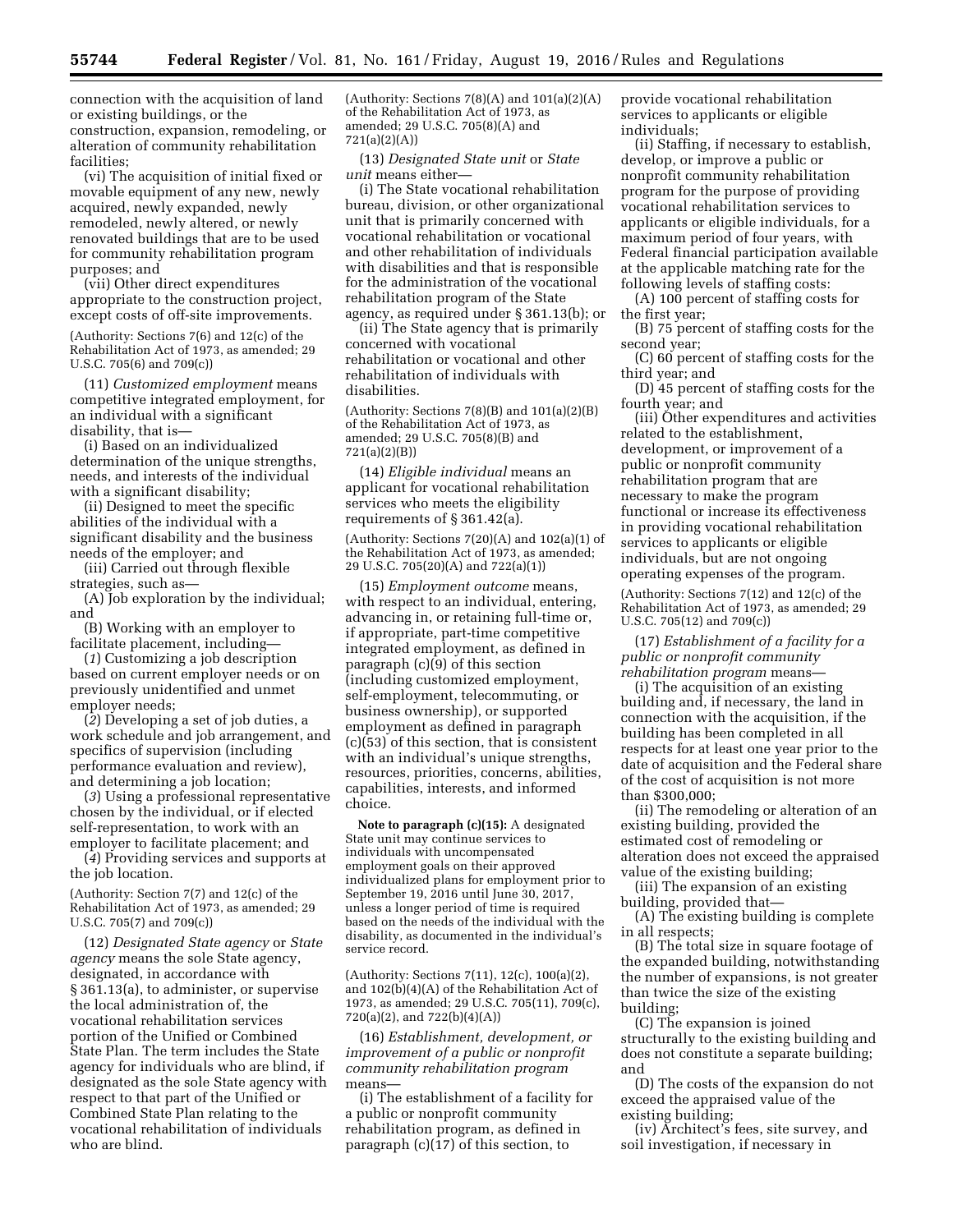connection with the acquisition, remodeling, alteration, or expansion of an existing building; and

(v) The acquisition of fixed or movable equipment, including the costs of installation of the equipment, if necessary to establish, develop, or improve a community rehabilitation program.

(Authority: Sections 7(12) and 12(c) of the Rehabilitation Act of 1973, as amended; 29 U.S.C. 705(12) and 709(c))

(18) *Extended employment* means work in a non-integrated or sheltered setting for a public or private nonprofit agency or organization that provides compensation in accordance with the Fair Labor Standards Act.

(Authority: Section 12(c) of the Rehabilitation Act of 1973, as amended; 29 U.S.C. 709(c))

(19) *Extended services* means ongoing support services and other appropriate services that are—

(i) Needed to support and maintain an individual with a most significant disability including a youth with a most significant disability, in supported employment;

(ii) Organized or made available, singly or in combination, in such a way as to assist an eligible individual in maintaining supported employment;

(iii) Based on the needs of an eligible individual, as specified in an individualized plan for employment;

(iv) Provided by a State agency, a private nonprofit organization, employer, or any other appropriate resource, after an individual has made the transition from support from the designated State unit; and

(v) Provided to a youth with a most significant disability by the designated State unit in accordance with requirements set forth in this part and part 363 for a period not to exceed four years, or at such time that a youth reaches age 25 and no longer meets the definition of a youth with a disability under paragraph (c)(58) of this section, whichever occurs first. The designated State unit may not provide extended services to an individual with a most significant disability who is not a youth with a most significant disability.

(Authority: Sections  $7(13)$ ,  $12(c)$ , and  $604(b)$ of the Rehabilitation Act of 1973, as amended; 29 U.S.C. 705(13), 709(c), and 795i(b))

(20) *Extreme medical risk* means a probability of substantially increasing functional impairment or death if medical services, including mental health services, are not provided expeditiously.

(Authority: Sections 12(c) and  $101(a)(8)(A)(i)(III)$  of the Rehabilitation Act of 1973, as amended; 29 U.S.C. 709(c) and 721(a)(8)(A)(i)(III))

(21) *Fair hearing board* means a committee, body, or group of persons established by a State prior to January 1, 1985, that—

(i) Is authorized under State law to review determinations made by personnel of the designated State unit that affect the provision of vocational rehabilitation services; and

(ii) Carries out the responsibilities of the impartial hearing officer in accordance with the requirements in § 361.57(j).

(Authority: Sections 12(c) and 102(c)(6) of the Rehabilitation Act of 1973, as amended; 29 U.S.C. 709(c) and 722(c)(6))

(22) *Family member,* for purposes of receiving vocational rehabilitation services in accordance with § 361.48(b)(9), means an individual—

(i) Who either—

(A) Is a relative or guardian of an applicant or eligible individual; or

(B) Lives in the same household as an applicant or eligible individual;

(ii) Who has a substantial interest in the well-being of that individual; and

(iii) Whose receipt of vocational rehabilitation services is necessary to enable the applicant or eligible individual to achieve an employment outcome.

(Authority: Sections 12(c) and 103(a)(19) of the Rehabilitation Act of 1973, as amended; 29 U.S.C. 709(c) and 723(a)(19))

(23) *Governor* means a chief executive officer of a State.

(Authority: Section 7(15) of the Rehabilitation Act of 1973, as amended; 29 U.S.C. 705(15))

(24) *Impartial hearing officer*—(i) *Impartial hearing officer* means an individual who—

(A) Is not an employee of a public agency (other than an administrative law judge, hearing examiner, or employee of an institution of higher education);

(B) Is not a member of the State Rehabilitation Council for the designated State unit;

(C) Has not been involved previously in the vocational rehabilitation of the applicant or recipient of services;

(D) Has knowledge of the delivery of vocational rehabilitation services, the vocational rehabilitation services portion of the Unified or Combined State Plan, and the Federal and State regulations governing the provision of services;

(E) Has received training with respect to the performance of official duties; and

(F) Has no personal, professional, or financial interest that could affect the objectivity of the individual.

(ii) An individual is not considered to be an employee of a public agency for the purposes of this definition solely because the individual is paid by the agency to serve as a hearing officer.

(Authority: Sections 7(16) and 12(c) of the Rehabilitation Act of 1973, as amended; 29 U.S.C. 705(16) and 709(c))

(25) *Indian; American Indian; Indian American; Indian Tribe*—(i) *In general.*  The terms ''Indian'', ''American Indian'', and ''Indian American'' mean an individual who is a member of an Indian tribe and include a Native and a descendant of a Native, as such terms are defined in subsections (b) and (r) of section 3 of the Alaska Native Claims Settlement Act (43 U.S.C. 1602).

(ii) *Indian tribe.* The term ''Indian tribe'' means any Federal or State Indian tribe, band, rancheria, pueblo, colony, or community, including any Alaska native village or regional village corporation (as defined in or established pursuant to the Alaska Native Claims Settlement Act) and a tribal organization (as defined in section 4(l) of the Indian Self-Determination and Education Assistance Act (25 U.S.C. 450(b)(l)).

(Authority: Section 7(19) of the Rehabilitation Act of 1973, as amended; 29 U.S.C. 705(19))

(26) *Individual who is blind* means a person who is blind within the meaning of applicable State law.

(Authority: Section 12(c) of the Rehabilitation Act of 1973, as amended; 29 U.S.C. 709(c))

(27) *Individual with a disability,*  except as provided in paragraph (c)(28) of this section, means an individual—

(i) Who has a physical or mental impairment;

(ii) Whose impairment constitutes or results in a substantial impediment to employment; and

(iii) Who can benefit in terms of an employment outcome from the provision of vocational rehabilitation services.

(Authority: Section 7(20)(A) of the Rehabilitation Act of 1973, as amended; 29 U.S.C. 705(20)(A))

(28) *Individual with a disability,* for purposes of §§ 361.5(c)(13), 361.13(a), 361.13(b)(1), 361.17(a), (b), (c), and (j), 361.18(b), 361.19, 361.20, 361.23(b)(2), 361.29(a) and (d)(8), and 361.51(b), means an individual—

(i) Who has a physical or mental impairment that substantially limits one or more major life activities;

(ii) Who has a record of such an impairment; or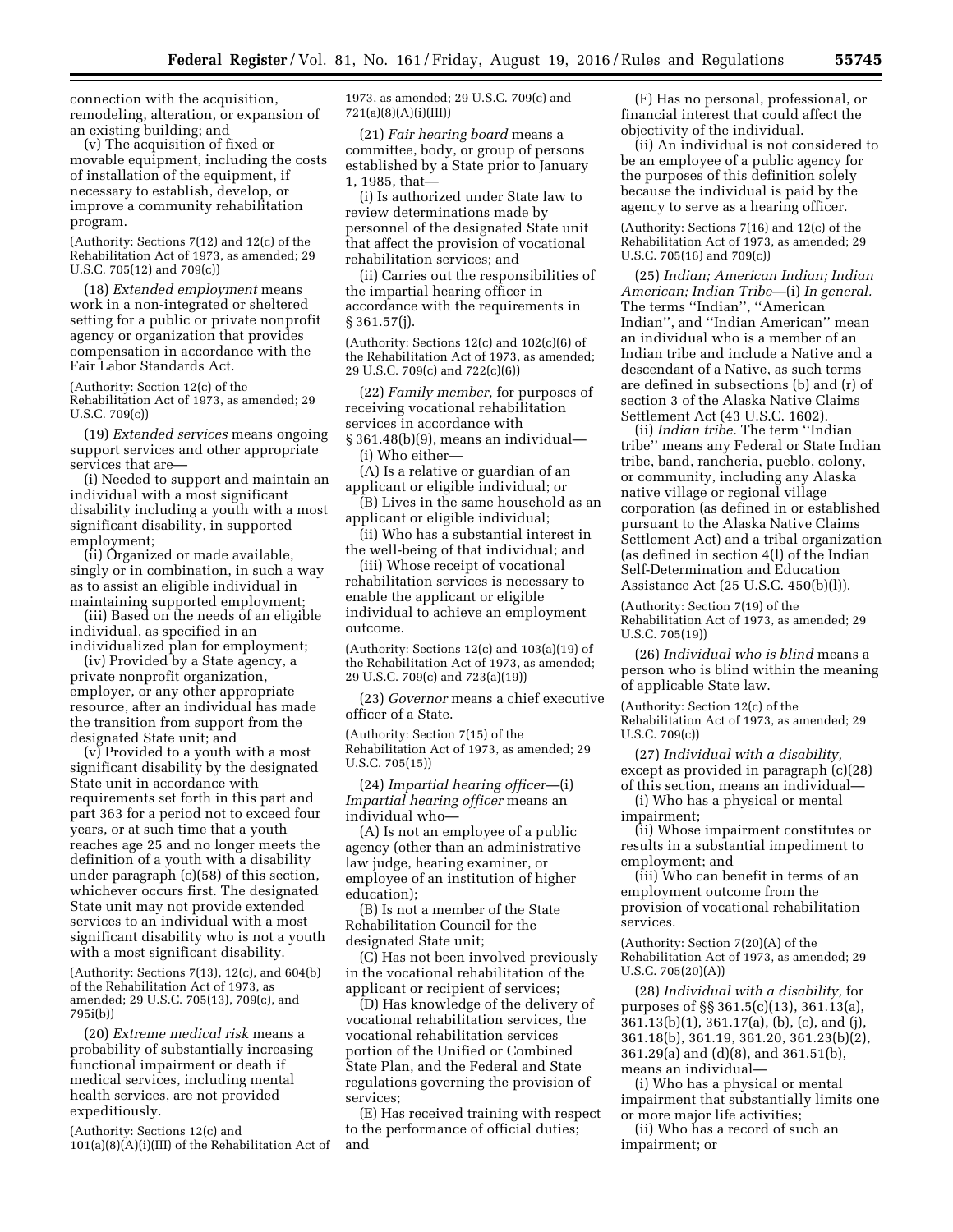(iii) Who is regarded as having such an impairment.

(Authority: Section 7(20)(B) of the Rehabilitation Act of 1973, as amended; 29 U.S.C. 705(20)(B))

(29) *Individual with a most significant disability* means an individual with a significant disability who meets the designated State unit's criteria for an individual with a most significant disability. These criteria must be consistent with the requirements in § 361.36(d)(1) and (2).

(Authority: Sections  $7(21)(E)$  and  $101(a)(5)(C)$ of the Rehabilitation Act of 1973, as amended; 29 U.S.C. 705(21)(E) and 721(a)(5)(C))

(30) *Individual with a significant disability* means an individual with a disability—

(i) Who has a severe physical or mental impairment that seriously limits one or more functional capacities (such as mobility, communication, self-care, self-direction, interpersonal skills, work tolerance, or work skills) in terms of an employment outcome;

(ii) Whose vocational rehabilitation can be expected to require multiple vocational rehabilitation services over an extended period of time; and

(iii) Who has one or more physical or mental disabilities resulting from amputation, arthritis, autism, blindness, burn injury, cancer, cerebral palsy, cystic fibrosis, deafness, head injury, heart disease, hemiplegia, hemophilia, respiratory or pulmonary dysfunction, mental illness, multiple sclerosis, muscular dystrophy, musculo-skeletal disorders, neurological disorders (including stroke and epilepsy), spinal cord conditions (including paraplegia and quadriplegia), sickle cell anemia, intellectual disability, specific learning disability, end-stage renal disease, or another disability or combination of disabilities determined on the basis of an assessment for determining eligibility and vocational rehabilitation needs to cause comparable substantial functional limitation.

(Authority: Section 7(21)(A) of the Rehabilitation Act of 1973, as amended; 29 U.S.C. 705(21)(A))

(31) *Individual's representative* means any representative chosen by an applicant or eligible individual, as appropriate, including a parent, guardian, other family member, or advocate, unless a representative has been appointed by a court to represent the individual, in which case the courtappointed representative is the individual's representative.

(Authority: Sections 7(22) and 12(c) of the Rehabilitation Act of 1973, as amended; 29 U.S.C. 705(22) and 709(c))

(32) *Integrated setting* means— (i) With respect to the provision of services, a setting typically found in the community in which applicants or eligible individuals interact with nondisabled individuals other than nondisabled individuals who are providing services to those applicants or eligible individuals; and

(ii) With respect to an employment outcome, means a setting—

(A) Typically found in the community; and

(B) Where the employee with a disability interacts, for the purpose of performing the duties of the position, with other employees within the particular work unit and the entire work site, and, as appropriate to the work performed, other persons (*e.g.,*  customers and vendors) who are not individuals with disabilities (not including supervisory personnel or individuals who are providing services to such employee) to the same extent that employees who are not individuals with disabilities and who are in comparable positions interact with these persons.

(Authority: Section 12(c) of the Rehabilitation Act of 1973, as amended; 29 U.S.C. 709(c))

(33) *Local workforce development board* means a local board, as defined in section 3 of the Workforce Innovation and Opportunity Act.

(Authority: Section 7(25) of the Rehabilitation Act of 1973, as amended; 29 U.S.C. 705(25))

(34) *Maintenance* means monetary support provided to an individual for expenses, such as food, shelter, and clothing, that are in excess of the normal expenses of the individual and that are necessitated by the individual's participation in an assessment for determining eligibility and vocational rehabilitation needs or the individual's receipt of vocational rehabilitation services under an individualized plan for employment.

(Authority: Sections 12(c) and 103(a)(7) of the Rehabilitation Act of 1973, as amended; 29 U.S.C. 709(c) and 723(a)(7))

(i) *Examples:* The following are examples of expenses that would meet the definition of *maintenance.* The examples are illustrative, do not address all possible circumstances, and are not intended to substitute for individual counselor judgment.

*Example 1:* The cost of a uniform or other suitable clothing that is required for an

individual's job placement or job-seeking activities.

*Example 2:* The cost of short-term shelter that is required in order for an individual to participate in assessment activities or vocational training at a site that is not within commuting distance of an individual's home.

*Example 3:* The initial one-time costs, such as a security deposit or charges for the initiation of utilities, that are required in order for an individual to relocate for a job placement.

(ii) [Reserved]

(35) *Mediation* means the act or process of using an independent third party to act as a mediator, intermediary, or conciliator to assist persons or parties in settling differences or disputes prior to pursuing formal administrative or other legal remedies. Mediation under the program must be conducted in accordance with the requirements in § 361.57(d) by a qualified and impartial mediator as defined in § 361.5(c)(43).

(Authority: Sections  $12(c)$  and  $102(c)(4)$  of the Rehabilitation Act of 1973, as amended; 29 U.S.C. 709(c) and 722(c)(4))

(36) *Nonprofit,* with respect to a community rehabilitation program, means a community rehabilitation program carried out by a corporation or association, no part of the net earnings of which inures, or may lawfully inure, to the benefit of any private shareholder or individual and the income of which is exempt from taxation under section 501(c)(3) of the Internal Revenue Code of 1986.

(Authority: Section 7(26) of the Rehabilitation Act of 1973, as amended; 29 U.S.C. 705(26))

(37) *Ongoing support services,* as used in the definition of *supported employment,* means services that—

(i) Are needed to support and maintain an individual with a most significant disability, including a youth with a most significant disability, in supported employment;

(ii) Are identified based on a determination by the designated State unit of the individual's need as specified in an individualized plan for employment;

(iii) Are furnished by the designated State unit from the time of job placement until transition to extended services, unless post-employment services are provided following transition, and thereafter by one or more extended services providers throughout the individual's term of employment in a particular job placement;

(iv) Include an assessment of employment stability and provision of specific services or the coordination of services at or away from the worksite that are needed to maintain stability based on—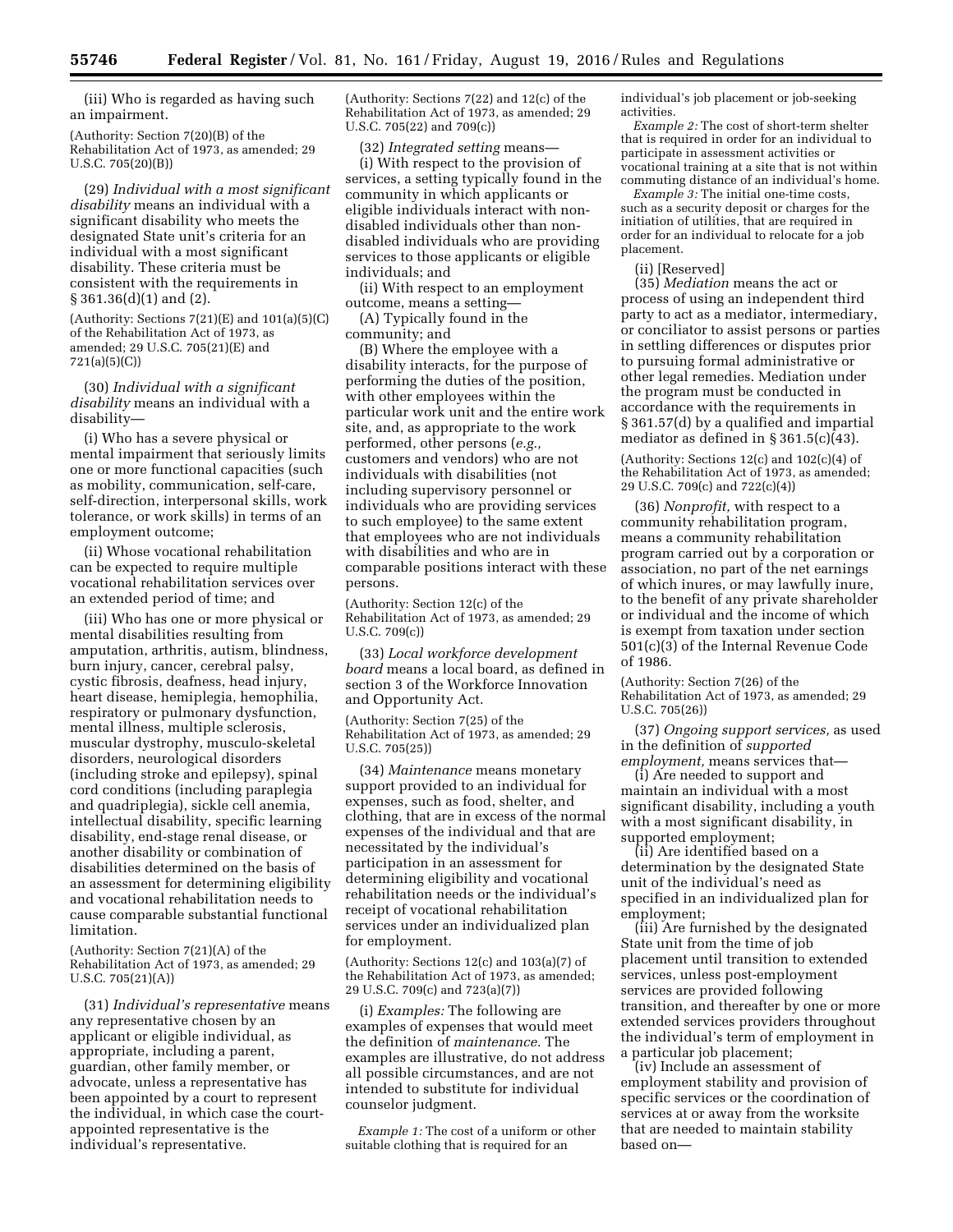(A) At a minimum, twice-monthly monitoring at the worksite of each individual in supported employment; or

(B) If under specific circumstances, especially at the request of the individual, the individualized plan for employment provides for off-site monitoring, twice monthly meetings with the individual;

(v) Consist of—

(A) Any particularized assessment supplementary to the comprehensive assessment of rehabilitation needs described in paragraph (c)(5)(ii) of this section;

(B) The provision of skilled job trainers who accompany the individual for intensive job skill training at the work site;

(C) Job development and training;

(D) Social skills training;

(E) Regular observation or supervision of the individual;

(F) Follow-up services including regular contact with the employers, the individuals, the parents, family members, guardians, advocates or authorized representatives of the individuals, and other suitable professional and informed advisors, in order to reinforce and stabilize the job placement;

(G) Facilitation of natural supports at the worksite;

(H) Any other service identified in the scope of vocational rehabilitation services for individuals, described in § 361.48(b); or

(I) Any service similar to the foregoing services.

(Authority: Sections 7(27) and 12(c) of the Rehabilitation Act of 1973, as amended; 29 U.S.C. 705(27) and 709(c))

(38) *Personal assistance services*  means a range of services, including, among other things, training in managing, supervising, and directing personal assistance services, provided by one or more persons, that are-

(i) Designed to assist an individual with a disability to perform daily living activities on or off the job that the individual would typically perform without assistance if the individual did not have a disability;

(ii) Designed to increase the individual's control in life and ability to perform everyday activities on or off the job;

(iii) Necessary to the achievement of an employment outcome; and

(iv) Provided only while the individual is receiving other vocational rehabilitation services. The services may include training in managing, supervising, and directing personal assistance services.

(Authority: Sections 7(28), 12(c),  $102(b)(4)(B)(i)(I)(bb)$ , and  $103(a)(9)$  of the Rehabilitation Act of 1973, as amended; 29 U.S.C. 705(28), 709(c), 722(b)(4)(B)(i)(I)(bb), and 723(a)(9))

(39) *Physical and mental restoration services* means—

(i) Corrective surgery or therapeutic treatment that is likely, within a reasonable period of time, to correct or modify substantially a stable or slowly progressive physical or mental impairment that constitutes a substantial impediment to employment;

(ii) Diagnosis of and treatment for mental or emotional disorders by qualified personnel in accordance with State licensure laws;

(iii) Dentistry;

(iv) Nursing services;

(v) Necessary hospitalization (either inpatient or outpatient care) in connection with surgery or treatment and clinic services;

(vi) Drugs and supplies;

(vii) Prosthetic and orthotic devices; (viii) Eyeglasses and visual services, including visual training, and the examination and services necessary for the prescription and provision of eyeglasses, contact lenses, microscopic lenses, telescopic lenses, and other special visual aids prescribed by personnel who are qualified in accordance with State licensure laws;

(ix) Podiatry;

- (x) Physical therapy;
- (xi) Occupational therapy;
- (xii) Speech or hearing therapy;
- (xiii) Mental health services;

(xiv) Treatment of either acute or chronic medical complications and emergencies that are associated with or arise out of the provision of physical and mental restoration services, or that are inherent in the condition under treatment;

(xv) Special services for the treatment of individuals with end-stage renal disease, including transplantation, dialysis, artificial kidneys, and supplies; and

(xvi) Other medical or medically related rehabilitation services.

(Authority: Sections 12(c) and 103(a)(6) of the Rehabilitation Act of 1973, as amended; 29 U.S.C. 709(c) and 723(a)(6))

(40) *Physical or mental impairment*  means—

(i) Any physiological disorder or condition, cosmetic disfigurement, or anatomical loss affecting one or more of the following body systems: neurological, musculo-skeletal, special sense organs, respiratory (including speech organs), cardiovascular, reproductive, digestive, genitourinary, hemic and lymphatic, skin, and endocrine; or

(ii) Any mental or psychological disorder such as intellectual disability, organic brain syndrome, emotional or mental illness, and specific learning disabilities.

(Authority: Sections 7(20)(A) and 12(c) of the Rehabilitation Act of 1973, as amended; 29 U.S.C. 705(20)(A) and 709(c))

(41) *Post-employment services* means one or more of the services identified in § 361.48(b) that are provided subsequent to the achievement of an employment outcome and that are necessary for an individual to maintain, regain, or advance in employment, consistent with the individual's unique strengths, resources, priorities, concerns, abilities, capabilities, interests, and informed choice.

(Authority: Sections 12(c) and 103(a)(20) of the Rehabilitation Act of 1973, as amended; 29 U.S.C. 709(c) and 723(a)(20))

**Note to paragraph (c)(41):** Postemployment services are intended to ensure that the employment outcome remains consistent with the individual's unique strengths, resources, priorities, concerns, abilities, capabilities, interests, and informed choice. These services are available to meet rehabilitation needs that do not require a complex and comprehensive provision of services and, thus, should be limited in scope and duration. If more comprehensive services are required, then a new rehabilitation effort should be considered. Post-employment services are to be provided under an amended individualized plan for employment; thus, a re-determination of eligibility is not required. The provision of post-employment services is subject to the same requirements in this part as the provision of any other vocational rehabilitation service. Post-employment services are available to assist an individual to maintain employment, *e.g.,* the individual's employment is jeopardized because of conflicts with supervisors or coworkers, and the individual needs mental health services and counseling to maintain the employment, or the individual requires assistive technology to maintain the employment; to regain employment, *e.g.,* the individual's job is eliminated through reorganization and new placement services are needed; and to advance in employment, *e.g.,* the employment is no longer consistent with the individual's unique strengths, resources, priorities, concerns, abilities, capabilities, interests, and informed choice.

(42) *Pre-employment transition services* means the required activities and authorized activities specified in § 361.48(a)(2) and (3).

(Authority: Sections 7(30) and 113(b) and (c) of the Rehabilitation Act of 1973, as amended; 29 U.S.C. 705(30) and 733(b) and (c))

(43) *Qualified and impartial mediator*—(i) *Qualified and impartial mediator* means an individual who—

(A) Is not an employee of a public agency (other than an administrative law judge, hearing examiner, employee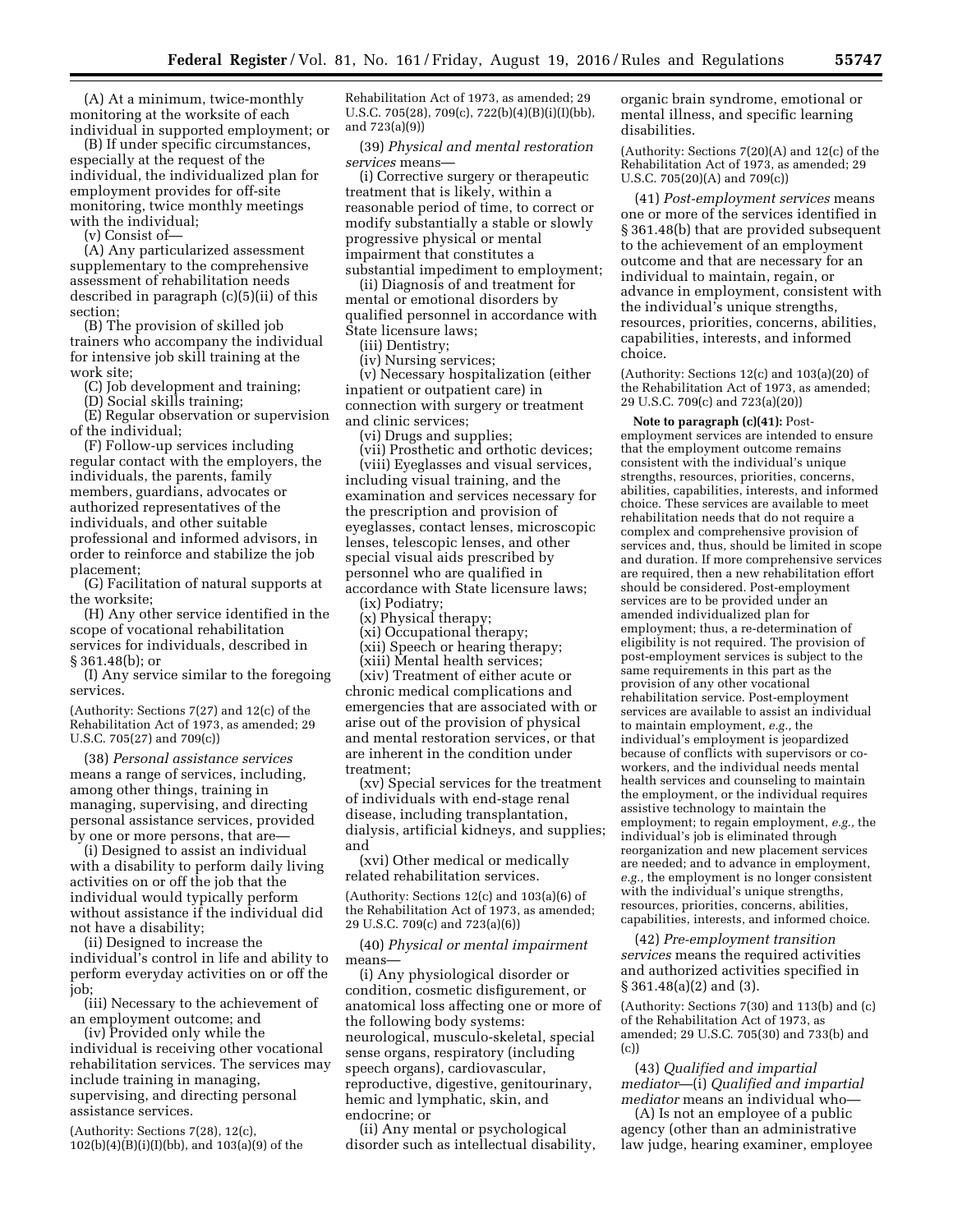of a State office of mediators, or employee of an institution of higher education);

(B) Is not a member of the State Rehabilitation Council for the designated State unit;

(C) Has not been involved previously in the vocational rehabilitation of the applicant or recipient of services;

(D) Is knowledgeable of the vocational rehabilitation program and the applicable Federal and State laws, regulations, and policies governing the provision of vocational rehabilitation services;

(E) Has been trained in effective mediation techniques consistent with any State-approved or -recognized certification, licensing, registration, or other requirements; and

(F) Has no personal, professional, or financial interest that could affect the individual's objectivity during the mediation proceedings.

(ii) An individual is not considered to be an employee of the designated State agency or designated State unit for the purposes of this definition solely because the individual is paid by the designated State agency or designated State unit to serve as a mediator.

(Authority: Sections  $12(c)$  and  $102(c)(4)$  of the Rehabilitation Act of 1973, as amended; 29 U.S.C. 709(c) and 722(c)(4))

(44) *Rehabilitation engineering* means the systematic application of engineering sciences to design, develop, adapt, test, evaluate, apply, and distribute technological solutions to problems confronted by individuals with disabilities in functional areas, such as mobility, communications, hearing, vision, and cognition, and in activities associated with employment, independent living, education, and integration into the community.

(Authority: Sections 7(32) and (12(c) of the Rehabilitation Act of 1973, as amended; 29 U.S.C. 705(32) and 709(c))

(45) *Rehabilitation technology* means the systematic application of technologies, engineering methodologies, or scientific principles to meet the needs of, and address the barriers confronted by, individuals with disabilities in areas that include education, rehabilitation, employment, transportation, independent living, and recreation. The term includes rehabilitation engineering, assistive technology devices, and assistive technology services.

(Authority: Section 7(32) of the Rehabilitation Act of 1973, as amended; 29 U.S.C. 705(32))

(46) *Reservation* means a Federal or State Indian reservation, a public

domain Indian allotment, a former Indian reservation in Oklahoma, and land held by incorporated Native groups, regional corporations, and village corporations under the provisions of the Alaska Native Claims Settlement Act (43 U.S.C. 1601 *et seq.*); or a defined area of land recognized by a State or the Federal Government where there is a concentration of tribal members and on which the tribal government is providing structured activities and services.

(Authority: Section 121(e) of the Rehabilitation Act of 1973, as amended; 29 U.S.C. 741(e))

(47) *Sole local agency* means a unit or combination of units of general local government or one or more Indian tribes that has the sole responsibility under an agreement with, and the supervision of, the State agency to conduct a local or tribal vocational rehabilitation program, in accordance with the vocational rehabilitation services portion of the Unified or Combined State Plan.

(Authority: Section 7(24) of the Rehabilitation Act of 1973, as amended; 29 U.S.C. 705(24))

(48) *State* means any of the 50 States, the District of Columbia, the Commonwealth of Puerto Rico, the United States Virgin Islands, Guam, American Samoa, and the Commonwealth of the Northern Mariana Islands.

(Authority: Section 7(34) of the Rehabilitation Act of 1973, as amended; 29 U.S.C. 705(34))

(49) *State workforce development board* means a State workforce development board, as defined in section 3 of the Workforce Innovation and Opportunity Act (29 U.S.C. 3102).

(Authority: Section 7(35) of the Rehabilitation Act of 1973, as amended; 29 U.S.C. 705(35))

(50) *Statewide workforce development system* means a workforce development system, as defined in section 3 of the Workforce Innovation and Opportunity Act (29 U.S.C. 3102).

(Authority: Section 7(36) of the Rehabilitation Act of 1973, as amended; 29 U.S.C. 705(36))

(51) *Student with a disability*—(i) *Student with a disability* means, in general, an individual with a disability in a secondary, postsecondary, or other recognized education program who—

(A)(*1*) Is not younger than the earliest age for the provision of transition services under section  $614(d)(1)(A)(i)(VIII)$  of the Individuals with Disabilities Education Act (20 U.S.C. 1414(d)(1)(A)(i)(VIII)); or

(*2*) If the State involved elects to use a lower minimum age for receipt of preemployment transition services under this Act, is not younger than that minimum age; and

(B)(*1*) Is not older than 21 years of age; or

(*2*) If the State law for the State provides for a higher maximum age for receipt of services under the Individuals with Disabilities Education Act (20 U.S.C. 1400 *et seq.*), is not older than that maximum age; and

(C)(*1*) Is eligible for, and receiving, special education or related services under Part B of the Individuals with Disabilities Education Act (20 U.S.C. 1411 *et seq.*); or

(*2*) Is a student who is an individual with a disability, for purposes of section 504.

(ii) *Students with disabilities* means more than one student with a disability.

(Authority: Sections 7(37) and 12(c) of the Rehabilitation Act of 1973, as amended; 29 U.S.C. 705(37) and 709(c))

(52) *Substantial impediment to employment* means that a physical or mental impairment (in light of attendant medical, psychological, vocational, educational, communication, and other related factors) hinders an individual from preparing for, entering into, engaging in, advancing in, or retaining employment consistent with the individual's abilities and capabilities.

(Authority: Sections 7(20)(A) and 12(c) of the Rehabilitation Act of 1973, as amended; 29 U.S.C. 705(20)(A) and 709(c))

(53) *Supported employment*—(i) *Supported employment* means competitive integrated employment, including customized employment, or employment in an integrated work setting in which an individual with a most significant disability, including a youth with a most significant disability, is working on a short-term basis toward competitive integrated employment that is individualized, and customized, consistent with the unique strengths, abilities, interests, and informed choice of the individual, including with ongoing support services for individuals with the most significant disabilities—

(A) For whom competitive integrated employment has not historically occurred, or for whom competitive integrated employment has been interrupted or intermittent as a result of a significant disability; and

(B) Who, because of the nature and severity of their disabilities, need intensive supported employment services and extended services after the transition from support provided by the designated State unit, in order to perform this work.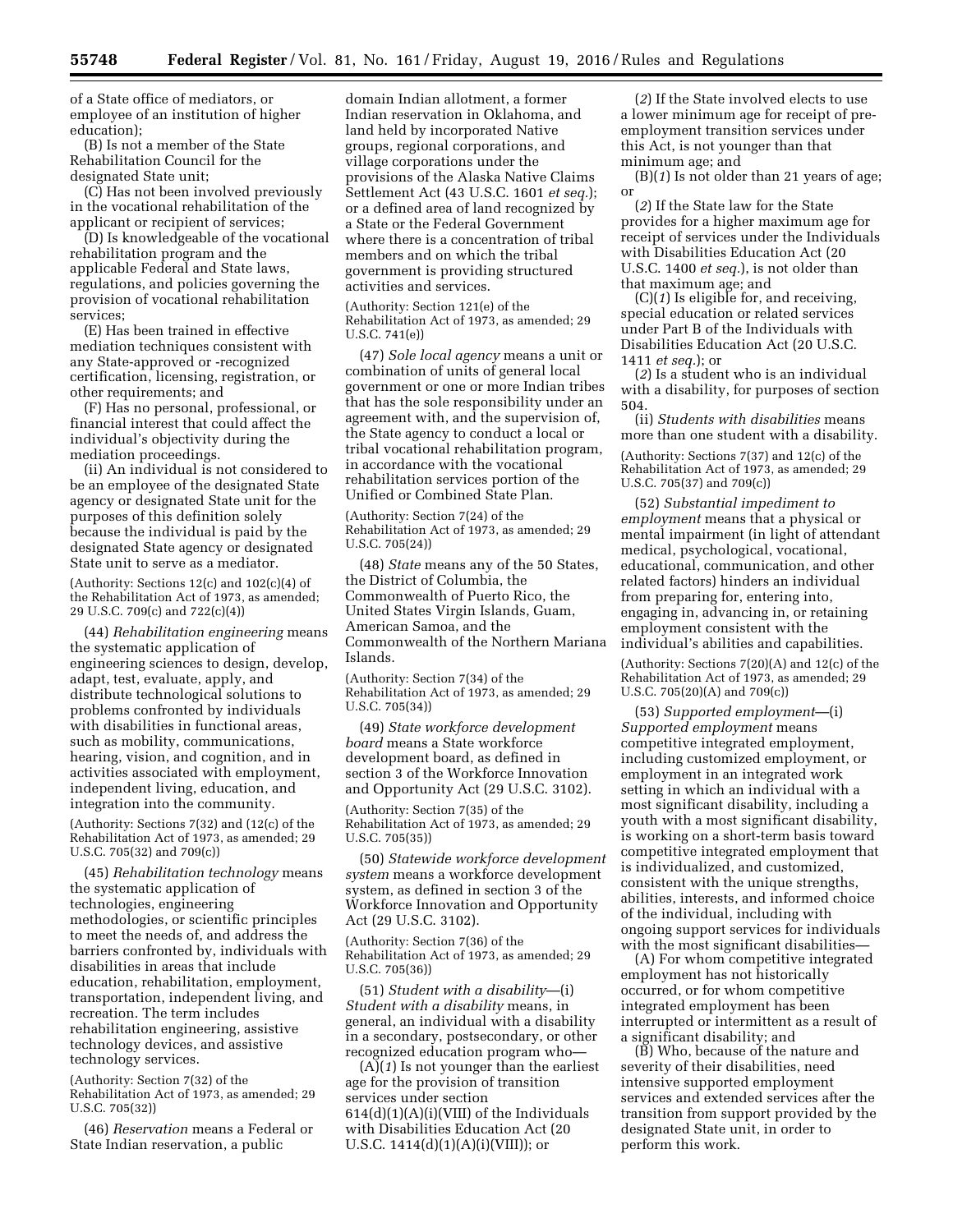(ii) For purposes of this part, an individual with a most significant disability, whose supported employment in an integrated setting does not satisfy the criteria of competitive integrated employment, as defined in paragraph (c)(9) of this section is considered to be working on a short-term basis toward competitive integrated employment so long as the individual can reasonably anticipate achieving competitive integrated employment—

(A) Within six months of achieving a supported employment outcome; or

(B) In limited circumstances, within a period not to exceed 12 months from the achievement of the supported employment outcome, if a longer period is necessary based on the needs of the individual, and the individual has demonstrated progress toward competitive earnings based on information contained in the service record.

(Authority: Sections 7(38), 12(c), and 602 of the Rehabilitation Act of 1973, as amended; 29 U.S.C. 705(38), 709(c), and 795g)

(54) *Supported employment services*  means ongoing support services, including customized employment, and other appropriate services needed to support and maintain an individual with a most significant disability, including a youth with a most significant disability, in supported employment that are—

(i) Organized and made available, singly or in combination, in such a way as to assist an eligible individual to achieve competitive integrated employment;

(ii) Based on a determination of the needs of an eligible individual, as specified in an individualized plan for employment;

(iii) Provided by the designated State unit for a period of time not to exceed 24 months, unless under special circumstances the eligible individual and the rehabilitation counselor jointly agree to extend the time to achieve the employment outcome identified in the individualized plan for employment; and

(iv) Following transition, as postemployment services that are unavailable from an extended services provider and that are necessary to maintain or regain the job placement or advance in employment.

(Authority: Sections 7(39), 12(c), and 103(a)(16) of the Rehabilitation Act of 1973, as amended; 29 U.S.C. 705(39), 709(c), and 723(a)(16))

(55) *Transition services* means a coordinated set of activities for a student or youth with a disability—

(i) Designed within an outcomeoriented process that promotes movement from school to post-school activities, including postsecondary education, vocational training, competitive integrated employment, supported employment, continuing and adult education, adult services, independent living, or community participation;

(ii) Based upon the individual student's or youth's needs, taking into account the student's or youth's preferences and interests;

(iii) That includes instruction, community experiences, the development of employment and other post-school adult living objectives, and, if appropriate, acquisition of daily living skills and functional vocational evaluation;

(iv) That promotes or facilitates the achievement of the employment outcome identified in the student's or youth's individualized plan for employment; and

(v) That includes outreach to and engagement of the parents, or, as appropriate, the representative of such a student or youth with a disability.

(Authority: Sections 12(c) and 103(a)(15) and (b)(7) of the Rehabilitation Act of 1973, as amended; 29 U.S.C. 709(c) and 723(a)(15) and (b)(7))

(56) *Transportation* means travel and related expenses that are necessary to enable an applicant or eligible individual to participate in a vocational rehabilitation service, including expenses for training in the use of public transportation vehicles and systems.

(Authority: Sections 12(c) and 103(a)(8) of the Rehabilitation Act of 1973, as amended; 29 U.S.C. 709(c) and 723(a)(8))

(i) *Examples.* The following are examples of expenses that would meet the definition of *transportation.* The examples are purely illustrative, do not address all possible circumstances, and are not intended as substitutes for individual counselor judgment.

*Example 1:* Travel and related expenses for a personal care attendant or aide if the services of that person are necessary to enable the applicant or eligible individual to travel to participate in any vocational rehabilitation service.

*Example 2:* The purchase and repair of vehicles, including vans, but not the modification of these vehicles, as modification would be considered a rehabilitation technology service.

*Example 3:* Relocation expenses incurred by an eligible individual in connection with a job placement that is a significant distance from the eligible individual's current residence.

(ii) [Reserved]

(57) *Vocational rehabilitation services*—(i) If provided to an individual, means those services listed in § 361.48; and

(ii) If provided for the benefit of groups of individuals, means those services listed in § 361.49.

(Authority: Sections 7(40) and 103 of the Rehabilitation Act of 1973, as amended; 29 U.S.C. 705(40) and 723)

(58) *Youth with a disability*—(i) *Youth with a disability* means an individual with a disability who is not—

- (A) Younger than 14 years of age; and
- (B) Older than 24 years of age.
- (ii) *Youth with disabilities* means

more than one youth with a disability.

(Authority: Section 7(42) of the Rehabilitation Act of 1973, as amended; 29 U.S.C. 705(42))

# **Subpart B—State Plan and Other Requirements for Vocational Rehabilitation Services**

### **§ 361.10 Submission, approval, and disapproval of the State plan.**

(a) *Purpose.* (1) To be eligible to receive funds under this part for a fiscal year, a State must submit, and have approved, a vocational rehabilitation services portion of a Unified or Combined State Plan in accordance with section 102 or 103 of the Workforce Innovation and Opportunity Act.

(2) The vocational rehabilitation services portion of the Unified or Combined State Plan must satisfy all requirements set forth in this part.

(b) *Separate part relating to the vocational rehabilitation of individuals who are blind.* If a separate State agency administers or supervises the administration of a separate part of the vocational rehabilitation services portion of the Unified or Combined State Plan relating to the vocational rehabilitation of individuals who are blind, that part of the vocational rehabilitation services portion of the Unified or Combined State Plan must separately conform to all applicable requirements under this part.

(c) *Public participation.* Prior to the adoption of any substantive policies or procedures specific to the provision of vocational rehabilitation services under the vocational rehabilitation services portion of the Unified or Combined State Plan, including making any substantive amendment to those policies and procedures, the designated State agency must conduct public meetings throughout the State, in accordance with the requirements of § 361.20.

(d) *[Reserved]* 

(e) *Submission of policies and procedures.* The State is not required to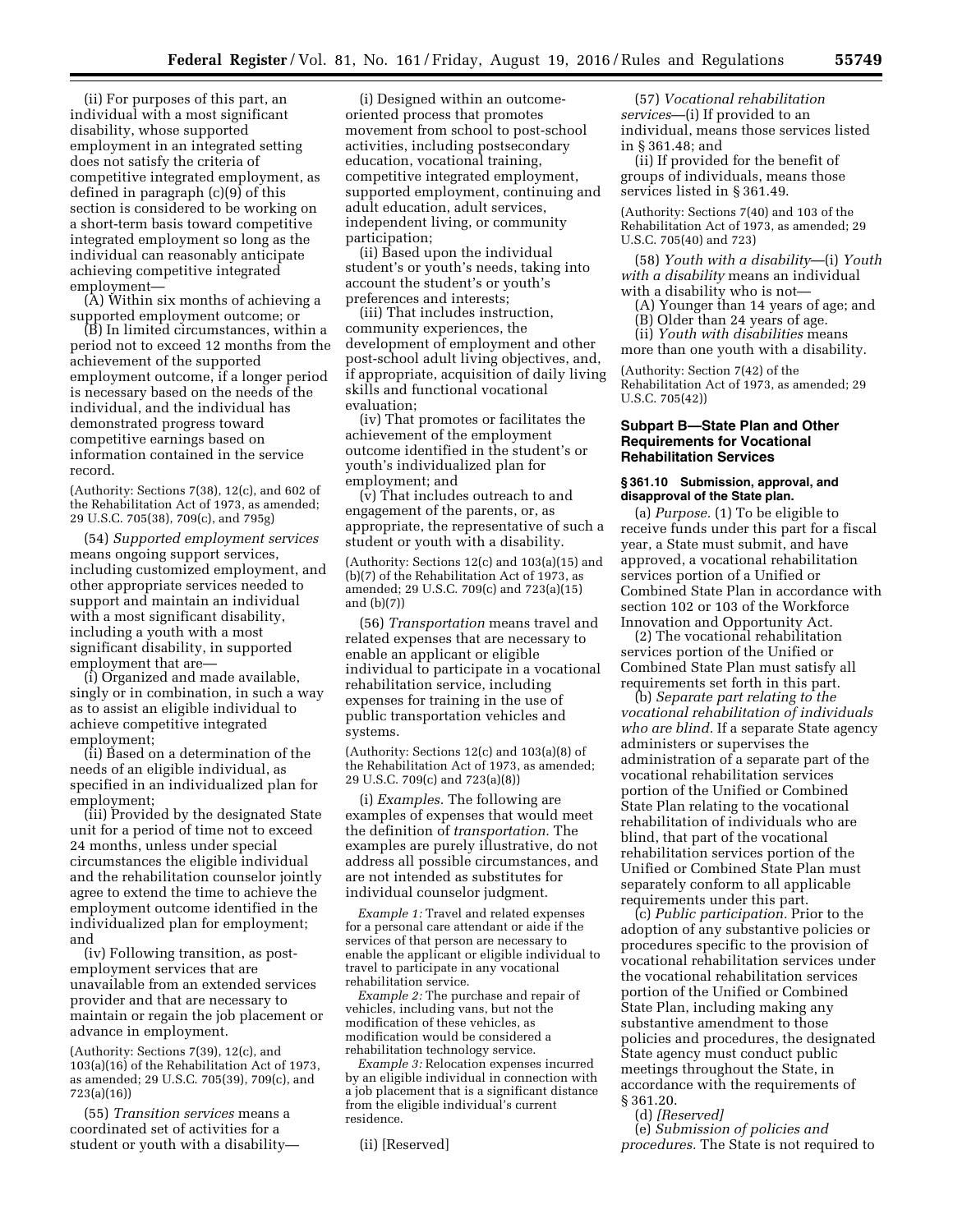submit policies, procedures, or descriptions required under this part that have been previously submitted to the Secretary and that demonstrate that the State meets the requirements of this part, including any policies, procedures, or descriptions submitted under this part that are in effect on July 22, 2014.

(f) *Due process.* If the Secretary disapproves the vocational rehabilitation services portion of the Unified or Combined State Plan, the Secretary will follow these procedures:

(1) *Informal resolution.* Prior to disapproving the vocational rehabilitation services portion of the Unified or Combined State Plan, the Secretary attempts to resolve disputes informally with State officials.

(2) *Notice.* If, after reasonable effort has been made to resolve the dispute, no resolution has been reached, the Secretary provides notice to the State agency of the intention to disapprove the vocational rehabilitation services portion of the Unified or Combined State Plan and of the opportunity for a hearing.

(3) *State plan hearing.* If the State agency requests a hearing, the Secretary designates one or more individuals, either from the Department or elsewhere, not responsible for or connected with the administration of this program, to conduct a hearing in accordance with the provisions of 34 CFR part 81, subpart A.

(4) *Initial decision.* The hearing officer issues an initial decision in accordance with 34 CFR 81.41.

(5) *Petition for review of an initial decision.* The State agency may seek the Secretary's review of the initial decision in accordance with 34 CFR part 81.

(6) *Review by the Secretary.* The Secretary reviews the initial decision in accordance with 34 CFR 81.43.

(7) *Final decision of the Department.*  The final decision of the Department is made in accordance with 34 CFR 81.44.

(8) *Judicial review.* A State may appeal the Secretary's decision to disapprove the vocational rehabilitation services portion of the Unified or Combined State Plan by filing a petition for review with the United States Court of Appeals for the circuit in which the State is located, in accordance with section 107(d) of the Act.

(Approved by the Office of Management and Budget under control number 1205–0522)

(Authority: Sections 101(a) and (b) and 107(d) of the Rehabilitation Act of 1973, as amended; 29 U.S.C. 721(a) and (b) and 727(d); and 20 U.S.C. 1231g(a))

### **§ 361.11 Withholding of funds.**

(a) *Basis for withholding.* The Secretary may withhold or limit

payments under section 111 or 603(a) of the Act, as provided by section 107(c) of the Act, if the Secretary determines that—

(1) The vocational rehabilitation services portion of the Unified or Combined State Plan, including the supported employment supplement, has been so changed that it no longer conforms with the requirements of this part or part 363; or

(2) In the administration of the vocational rehabilitation services portion of the Unified or Combined State Plan there is a failure to comply substantially with any provision of such plan or with an evaluation standard or performance indicator established under section 106 of the Act.

(b) *Informal resolution.* Prior to withholding or limiting payments in accordance with this section, the Secretary attempts to resolve disputed issues informally with State officials.

(c) *Notice.* If, after reasonable effort has been made to resolve the dispute, no resolution has been reached, the Secretary provides notice to the State agency of the intention to withhold or limit payments and of the opportunity for a hearing.

(d) *Withholding hearing.* If the State agency requests a hearing, the Secretary designates one or more individuals, either from the Department or elsewhere, not responsible for or connected with the administration of this program, to conduct a hearing in accordance with the provisions of 34 CFR part 81, subpart A.

(e) *Initial decision.* The hearing officer issues an initial decision in accordance with 34 CFR 81.41.

(f) *Petition for review of an initial decision.* The State agency may seek the Secretary's review of the initial decision in accordance with 34 CFR 81.42.

(g) *Review by the Secretary.* The Secretary reviews the initial decision in accordance with 34 CFR 81.43.

(h) *Final decision of the Department.*  The final decision of the Department is made in accordance with 34 CFR 81.44.

(i) *Judicial review.* A State may appeal the Secretary's decision to withhold or limit payments by filing a petition for review with the United States Court of Appeals for the circuit in which the State is located, in accordance with section 107(d) of the Act.

(Authority: Sections 12(c), 101(b), and 107(c) and (d) of the Rehabilitation Act of 1973, as amended; 29 U.S.C. 709(c), 721(b) and 727(c) and (d))

## **Administration**

### **§ 361.12 Methods of administration.**

The vocational rehabilitation services portion of the Unified or Combined

State Plan must assure that the State agency, and the designated State unit if applicable, employs methods of administration found necessary by the Secretary for the proper and efficient administration of the plan and for carrying out all functions for which the State is responsible under the plan and this part. These methods must include procedures to ensure accurate data collection and financial accountability.

(Approved by the Office of Management and Budget under control number 1205–0522)

(Authority: Sections 12(c) and 101(a)(6) and (a)(10)(A) of the Rehabilitation Act of 1973, as amended; 29 U.S.C. 709(c) and 721(a)(6) and  $(a)(10)(A)$ 

# **§ 361.13 State agency for administration.**

(a) *Designation of State agency.* The vocational rehabilitation services portion of the Unified or Combined State Plan must designate a State agency as the sole State agency to administer the vocational rehabilitation services portion of the Unified or Combined State Plan, or to supervise its administration in a political subdivision of the State by a sole local agency, in accordance with the following requirements:

(1) *General.* Except as provided in paragraphs (a)(2) and (3) of this section, the vocational rehabilitation services portion of the Unified or Combined State Plan must provide that the designated State agency is one of the following types of agencies:

(i) A State agency that is primarily concerned with vocational rehabilitation or vocational and other rehabilitation of individuals with disabilities; or

(ii) A State agency that includes a vocational rehabilitation unit as provided in paragraph (b) of this section.

(2) *American Samoa.* In the case of American Samoa, the vocational rehabilitation services portion of the Unified or Combined State Plan must designate the Governor.

(3) *Designated State agency for individuals who are blind.* If a State commission or other agency that provides assistance or services to individuals who are blind is authorized under State law to provide vocational rehabilitation services to individuals who are blind, and this commission or agency is primarily concerned with vocational rehabilitation or includes a vocational rehabilitation unit as provided in paragraph (b) of this section, the vocational rehabilitation services portion of the Unified or Combined State Plan may designate that agency as the sole State agency to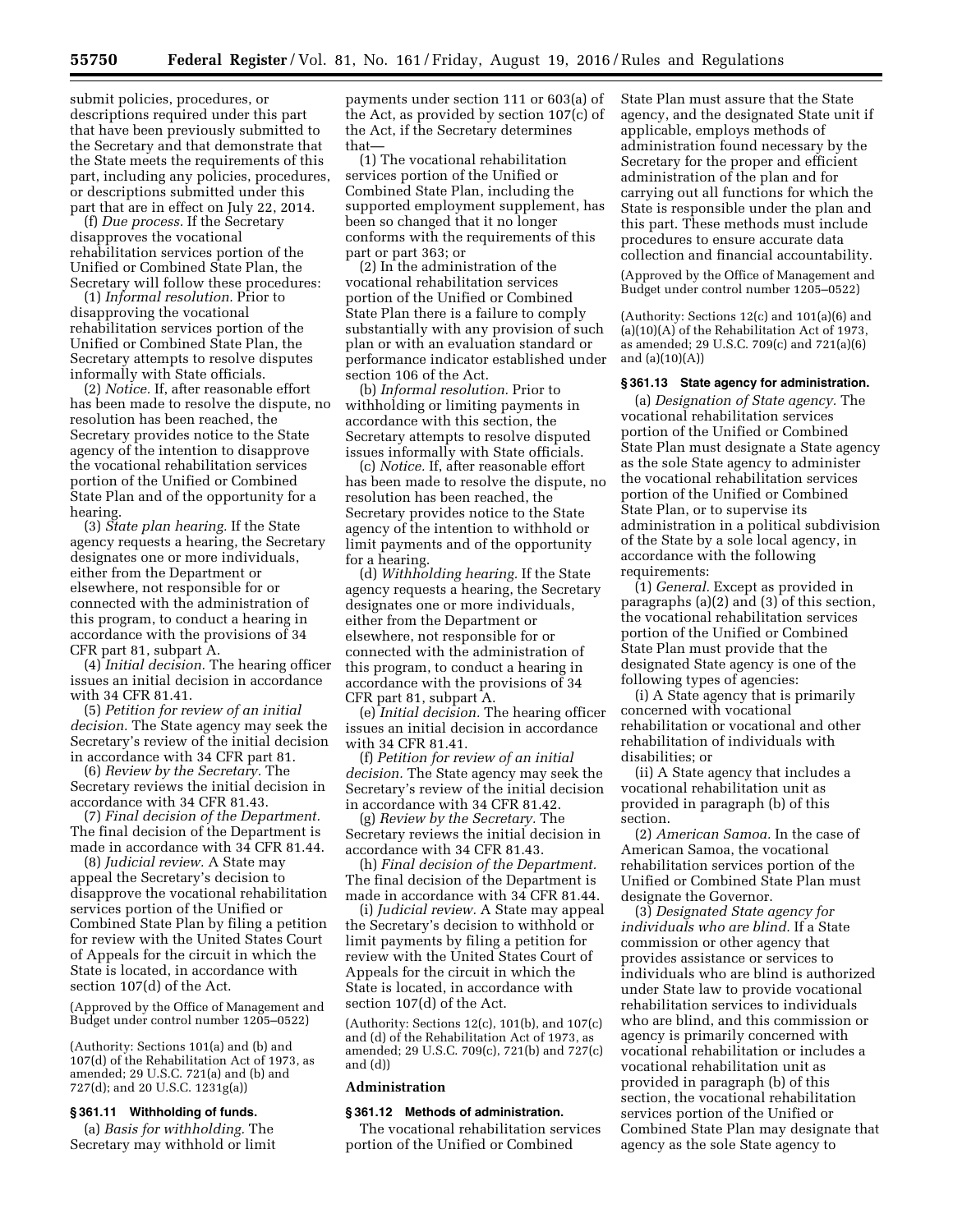administer the part of the plan under which vocational rehabilitation services are provided for individuals who are blind or to supervise its administration in a political subdivision of the State by a sole local agency.

(b) *Designation of State unit*—(1) *General.* If the designated State agency is not of the type specified in paragraph (a)(1)(i) of this section or if the designated State agency specified in paragraph (a)(3) of this section is not primarily concerned with vocational rehabilitation or vocational and other rehabilitation of individuals with disabilities, the vocational rehabilitation services portion of the Unified or Combined State Plan must assure that the agency (or each agency if two agencies are designated) includes a vocational rehabilitation bureau, division, or unit that—

(i) Is primarily concerned with vocational rehabilitation or vocational and other rehabilitation of individuals with disabilities and is responsible for the administration of the State agency's vocational rehabilitation program under the vocational rehabilitation services portion of the Unified or Combined State Plan;

(ii) Has a full-time director who is responsible for the day-to-day operations of the vocational rehabilitation program;

(iii) Has a staff, at least 90 percent of whom are employed full time on the rehabilitation work of the organizational unit;

(iv) Is located at an organizational level and has an organizational status within the State agency comparable to that of other major organizational units of the agency; and

(v) Has the sole authority and responsibility described within the designated State agency in paragraph (a) of this section to expend funds made available under the Act in a manner that is consistent with the purpose of the Act.

(2) In the case of a State that has not designated a separate State agency for individuals who are blind, as provided for in paragraph (a)(3) of this section, the State may assign responsibility for the part of the vocational rehabilitation services portion of the Unified or Combined State Plan under which vocational rehabilitation services are provided to individuals who are blind to one organizational unit of the designated State agency and may assign responsibility for the rest of the plan to another organizational unit of the designated State agency, with the provisions of paragraph (b)(1) of this section applying separately to each of these units.

(c) *Responsibility for administration*— (1) *Required activities.* At a minimum, the following activities are the responsibility of the designated State unit or the sole local agency under the supervision of the State unit:

(i) All decisions affecting eligibility for vocational rehabilitation services, the nature and scope of available services, and the provision of these services.

(ii) The determination to close the record of services of an individual who has achieved an employment outcome in accordance with § 361.56.

(iii) Policy formulation and implementation.

(iv) The allocation and expenditure of vocational rehabilitation funds.

(v) Participation as a partner in the one-stop service delivery system established under title I of the Workforce Innovation and Opportunity Act, in accordance with 20 CFR part 678.

(2) *Non-delegable responsibility.* The responsibility for the functions described in paragraph (c)(1) of this section may not be delegated to any other agency or individual.

(Approved by the Office of Management and Budget under control number 1205–0522)

(Authority: Section 101(a)(2) of the Rehabilitation Act of 1973, as amended; 29 U.S.C. 721(a)(2))

# **§ 361.14 Substitute State agency.**

(a) *General provisions.* (1) If the Secretary has withheld all funding from a State under § 361.11, the State may designate another agency to substitute for the designated State agency in carrying out the State's program of vocational rehabilitation services.

(2) Any public or nonprofit private organization or agency within the State or any political subdivision of the State is eligible to be a substitute agency.

(3) The substitute agency must submit a vocational rehabilitation services portion of the Unified or Combined State Plan that meets the requirements of this part.

(4) The Secretary makes no grant to a substitute agency until the Secretary approves its plan.

(b) *Substitute agency matching share.*  The Secretary does not make any payment to a substitute agency unless it has provided assurances that it will contribute the same matching share as the State would have been required to contribute if the State agency were carrying out the vocational rehabilitation program.

(Authority: Section 107(c)(3) of the Rehabilitation Act of 1973, as amended; 29 U.S.C. 727(c)(3))

# **§ 361.15 Local administration.**

(a) If the vocational rehabilitation services portion of the Unified or Combined State Plan provides for the administration of the plan by a local agency, the designated State agency must—

(1) Ensure that each local agency is under the supervision of the designated State unit and is the sole local agency as defined in  $\S 361.5(c)(47)$  that is responsible for the administration of the program within the political subdivision that it serves; and

(2) Develop methods that each local agency will use to administer the vocational rehabilitation program, in accordance with the vocational rehabilitation services portion of the Unified or Combined State Plan.

(b) A separate local agency serving individuals who are blind may administer that part of the plan relating to vocational rehabilitation of individuals who are blind, under the supervision of the designated State unit for individuals who are blind.

(Approved by the Office of Management and Budget under control number 1205–0522)

(Authority: Sections  $7(24)$  and  $101(a)(2)(A)$  of the Rehabilitation Act of 1973, as amended; 29 U.S.C. 705(24) and 721(a)(2)(A))

#### **§ 361.16 Establishment of an independent commission or a State Rehabilitation Council.**

(a) *General requirement.* Except as provided in paragraph (b) of this section, the vocational rehabilitation services portion of the Unified or Combined State Plan must contain one of the following two assurances:

(1) An assurance that the designated State agency is an independent State commission that—

(i) Is responsible under State law for operating, or overseeing the operation of, the vocational rehabilitation program in the State and is primarily concerned with vocational rehabilitation or vocational and other rehabilitation services, in accordance with § 361.13(a)(1)(i);

(ii) Is consumer-controlled by persons who—

(A) Are individuals with physical or mental impairments that substantially limit major life activities; and

(B) Represent individuals with a broad range of disabilities, unless the designated State unit under the direction of the commission is the State agency for individuals who are blind; (iii) Includes family members,

advocates, or other representatives of individuals with mental impairments; and

(iv) Conducts the functions identified in § 361.17(h)(4).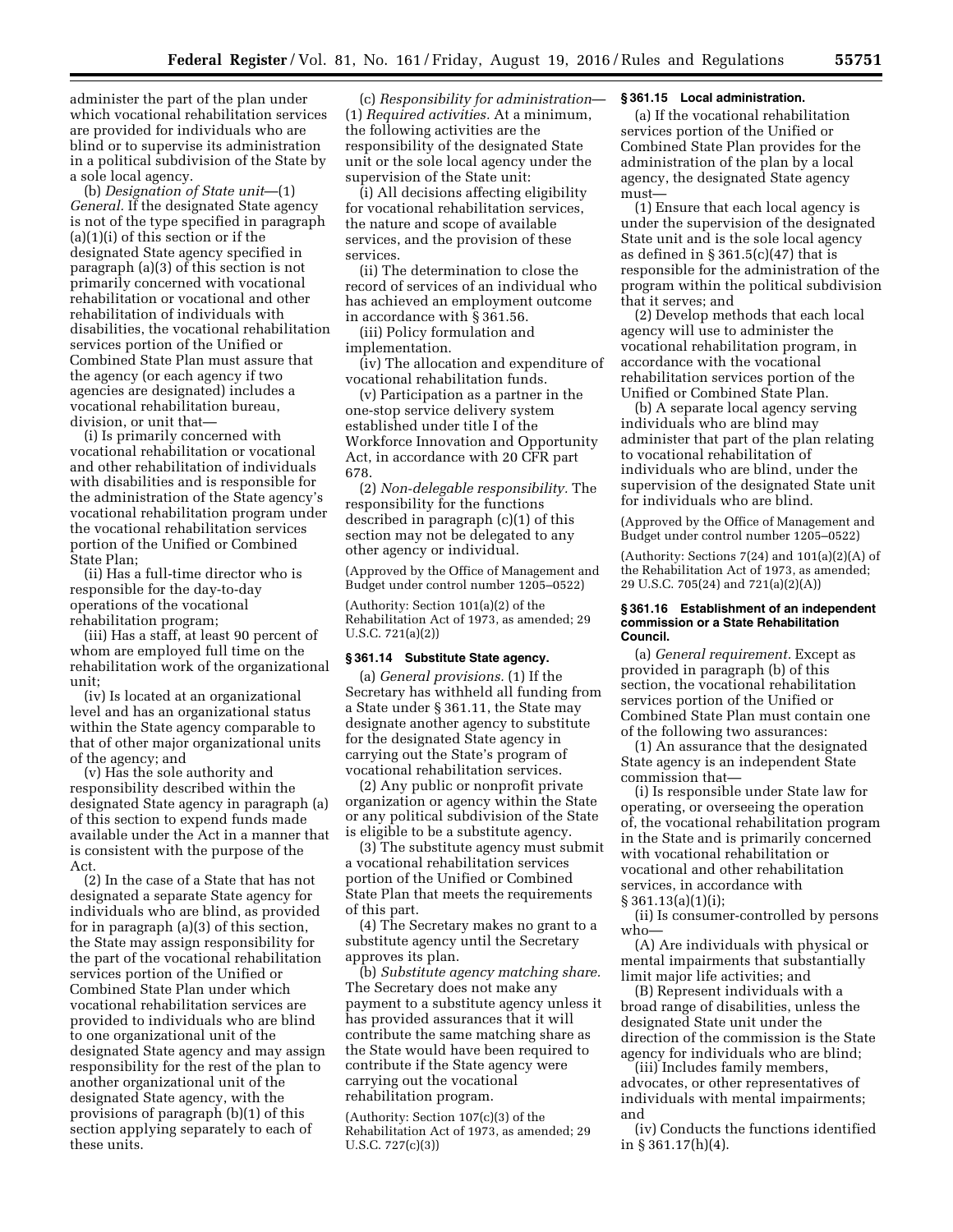(2) An assurance that—

(i) The State has established a State Rehabilitation Council (Council) that meets the requirements of § 361.17;

(ii) The designated State unit, in accordance with § 361.29, jointly develops, agrees to, and reviews annually State goals and priorities and jointly submits to the Secretary annual reports of progress with the Council;

(iii) The designated State unit regularly consults with the Council regarding the development, implementation, and revision of State policies and procedures of general applicability pertaining to the provision of vocational rehabilitation services;

(iv) The designated State unit transmits to the Council—

(A) All plans, reports, and other information required under this part to be submitted to the Secretary;

(B) All policies and information on all practices and procedures of general applicability provided to or used by rehabilitation personnel providing vocational rehabilitation services under this part; and

(C) Copies of due process hearing decisions issued under this part and transmitted in a manner to ensure that the identity of the participants in the hearings is kept confidential; and

(v) The vocational rehabilitation services portion of the Unified or Combined State Plan, and any revision to the vocational rehabilitation services portion of the Unified or Combined State Plan, includes a summary of input provided by the Council, including recommendations from the annual report of the Council, the review and analysis of consumer satisfaction described in § 361.17(h)(4), and other reports prepared by the Council, and the designated State unit's response to the input and recommendations, including its reasons for rejecting any input or recommendation of the Council.

(b) *Exception for separate State agency for individuals who are blind.* In the case of a State that designates a separate State agency under § 361.13(a)(3) to administer the part of the vocational rehabilitation services portion of the Unified or Combined State Plan under which vocational rehabilitation services are provided to individuals who are blind, the State must either establish a separate State Rehabilitation Council for each agency that does not meet the requirements in paragraph (a)(1) of this section or establish one State Rehabilitation Council for both agencies if neither agency meets the requirements of paragraph (a)(1) of this section.

(Approved by the Office of Management and Budget under control number 1205–0522)

(Authority: Sections 101(a)(21) of the Rehabilitation Act of 1973, as amended; 29 U.S.C. 721(a)(21))

### **§ 361.17 Requirements for a State Rehabilitation Council.**

If the State has established a Council under § 361.16(a)(2) or (b), the Council must meet the following requirements:

(a) *Appointment.* (1) The members of the Council must be appointed by the Governor or, in the case of a State that, under State law, vests authority for the administration of the activities carried out under this part in an entity other than the Governor (such as one or more houses of the State legislature or an independent board), the chief officer of that entity.

(2) The appointing authority must select members of the Council after soliciting recommendations from representatives of organizations representing a broad range of individuals with disabilities and organizations interested in individuals with disabilities. In selecting members, the appointing authority must consider, to the greatest extent practicable, the extent to which minority populations are represented on the Council.

(b) *Composition*—(1) *General.* Except as provided in paragraph (b)(3) of this section, the Council must be composed of at least 15 members, including—

(i) At least one representative of the Statewide Independent Living Council, who must be the chairperson or other designee of the Statewide Independent Living Council;

(ii) At least one representative of a parent training and information center established pursuant to section 682(a) of the Individuals with Disabilities Education Act;

(iii) At least one representative of the Client Assistance Program established under part 370 of this chapter, who must be the director of or other individual recommended by the Client Assistance Program;

(iv) At least one qualified vocational rehabilitation counselor with knowledge of and experience with vocational rehabilitation programs who serves as an ex officio, nonvoting member of the Council if employed by the designated State agency;

(v) At least one representative of community rehabilitation program service providers;

(vi) Four representatives of business, industry, and labor;

(vii) Representatives of disability groups that include a cross section of—

(A) Individuals with physical, cognitive, sensory, and mental

disabilities; and

(B) Representatives of individuals with disabilities who have difficulty representing themselves or are unable due to their disabilities to represent themselves;

(viii) Current or former applicants for, or recipients of, vocational rehabilitation services;

(ix) In a State in which one or more projects are funded under section 121 of the Act (American Indian Vocational Rehabilitation Services), at least one representative of the directors of the projects in such State;

(x) At least one representative of the State educational agency responsible for the public education of students with disabilities who are eligible to receive services under this part and part B of the Individuals with Disabilities Education Act;

(xi) At least one representative of the State workforce development board; and

(xii) The director of the designated State unit as an ex officio, nonvoting member of the Council.

(2) *Employees of the designated State agency.* Employees of the designated State agency may serve only as nonvoting members of the Council. This provision does not apply to the representative appointed pursuant to paragraph (b)(1)(iii) of this section.

(3) *Composition of a separate Council for a separate State agency for individuals who are blind.* Except as provided in paragraph (b)(4) of this section, if the State establishes a separate Council for a separate State agency for individuals who are blind, that Council must—

(i) Conform with all of the composition requirements for a Council under paragraph (b)(1) of this section, except the requirements in paragraph (b)(1)(vii), unless the exception in paragraph (b)(4) of this section applies; and

(ii) Include—

(A) At least one representative of a disability advocacy group representing individuals who are blind; and

(B) At least one representative of an individual who is blind, has multiple disabilities, and has difficulty representing himself or herself or is unable due to disabilities to represent himself or herself.

(4) *Exception.* If State law in effect on October 29, 1992 requires a separate Council under paragraph (b)(3) of this section to have fewer than 15 members, the separate Council is in compliance with the composition requirements in paragraphs  $(b)(1)(vi)$  and (viii) of this section if it includes at least one representative who meets the requirements for each of those paragraphs.

(c) *Majority.* (1) A majority of the Council members must be individuals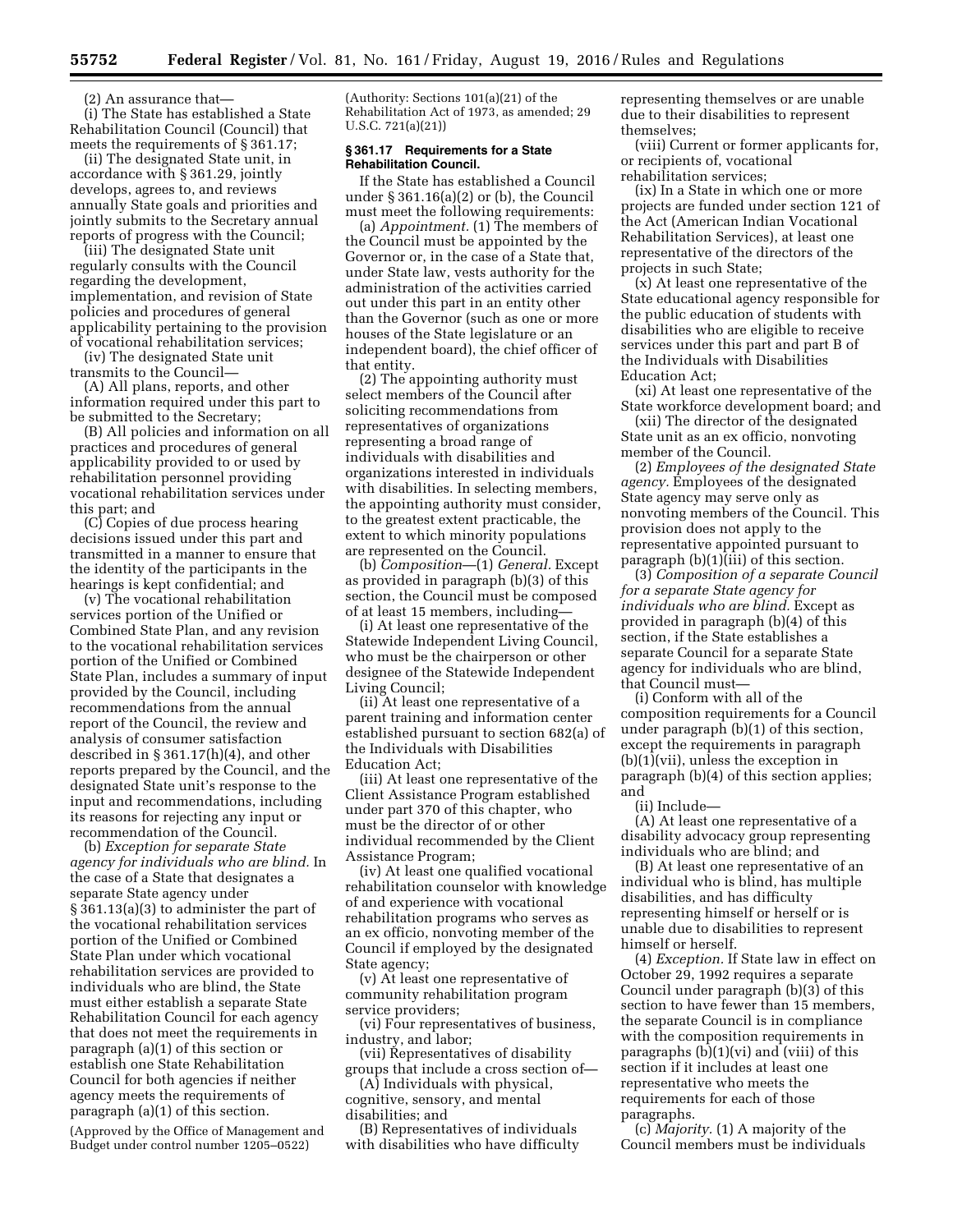with disabilities who meet the requirements of § 361.5(c)(28) and are not employed by the designated State unit.

(2) In the case of a separate Council established under § 361.16(b), a majority of the Council members must be individuals who are blind and are not employed by the designated State unit.

(d) *Chairperson.* (1) The chairperson must be selected by the members of the Council from among the voting members of the Council, subject to the veto power of the Governor; or

(2) In States in which the Governor does not have veto power pursuant to State law, the appointing authority described in paragraph (a)(1) of this section must designate a member of the Council to serve as the chairperson of the Council or must require the Council to designate a member to serve as chairperson.

(e) *Terms of appointment.* (1) Each member of the Council must be appointed for a term of no more than three years, and each member of the Council, other than a representative identified in paragraph (b)(1)(iii) or (ix) of this section, may serve for no more than two consecutive full terms.

(2) A member appointed to fill a vacancy occurring prior to the end of the term for which the predecessor was appointed must be appointed for the remainder of the predecessor's term.

(3) The terms of service of the members initially appointed must be, as specified by the appointing authority as described in paragraph (a)(1) of this section, for varied numbers of years to ensure that terms expire on a staggered basis.

(f) *Vacancies.* (1) A vacancy in the membership of the Council must be filled in the same manner as the original appointment, except the appointing authority as described in paragraph (a)(1) of this section may delegate the authority to fill that vacancy to the remaining members of the Council after making the original appointment.

(2) No vacancy affects the power of the remaining members to execute the duties of the Council.

(g) *Conflict of interest.* No member of the Council may cast a vote on any matter that would provide direct financial benefit to the member or the member's organization or otherwise give the appearance of a conflict of interest under State law.

(h) *Functions.* The Council must, after consulting with the State workforce development board—

(1) Review, analyze, and advise the designated State unit regarding the performance of the State unit's

responsibilities under this part, particularly responsibilities related to— (i) Eligibility, including order of selection;

(ii) The extent, scope, and effectiveness of services provided; and

(iii) Functions performed by State agencies that affect or potentially affect the ability of individuals with disabilities in achieving employment outcomes under this part;

(2) In partnership with the designated State unit—

(i) Develop, agree to, and review State goals and priorities in accordance with § 361.29(c); and

(ii) Evaluate the effectiveness of the vocational rehabilitation program and submit reports of progress to the Secretary in accordance with § 361.29(e);

(3) Advise the designated State agency and the designated State unit regarding activities carried out under this part and assist in the preparation of the vocational rehabilitation services portion of the Unified or Combined State Plan and amendments to the plan, applications, reports, needs assessments, and evaluations required by this part;

(4) To the extent feasible, conduct a review and analysis of the effectiveness of, and consumer satisfaction with—

(i) The functions performed by the designated State agency;

(ii) The vocational rehabilitation services provided by State agencies and other public and private entities responsible for providing vocational rehabilitation services to individuals with disabilities under the Act; and

(iii) The employment outcomes achieved by eligible individuals receiving services under this part, including the availability of health and other employment benefits in connection with those employment outcomes;

(5) Prepare and submit to the Governor and to the Secretary no later than 90 days after the end of the Federal fiscal year an annual report on the status of vocational rehabilitation programs operated within the State and make the report available to the public through appropriate modes of communication;

(6) To avoid duplication of efforts and enhance the number of individuals served, coordinate activities with the activities of other councils within the State, including the Statewide Independent Living Council established under chapter 1, title VII of the Act, the advisory panel established under section 612(a)(21) of the Individuals with Disabilities Education Act, the State Developmental Disabilities Planning Council described in section

124 of the Developmental Disabilities Assistance and Bill of Rights Act, the State mental health planning council established under section 1914(a) of the Public Health Service Act, and the State workforce development board, and with the activities of entities carrying out programs under the Assistive Technology Act of 1998;

(7) Provide for coordination and the establishment of working relationships between the designated State agency and the Statewide Independent Living Council and centers for independent living within the State; and

(8) Perform other comparable functions, consistent with the purpose of this part, as the Council determines to be appropriate, that are comparable to the other functions performed by the Council.

(i) *Resources.* (1) The Council, in conjunction with the designated State unit, must prepare a plan for the provision of resources, including staff and other personnel, that may be necessary and sufficient for the Council to carry out its functions under this part.

(2) The resource plan must, to the maximum extent possible, rely on the use of resources in existence during the period of implementation of the plan.

(3) Any disagreements between the designated State unit and the Council regarding the amount of resources necessary to carry out the functions of the Council must be resolved by the Governor, consistent with paragraphs (i)(1) and (2) of this section.

(4) The Council must, consistent with State law, supervise and evaluate the staff and personnel that are necessary to carry out its functions.

(5) Those staff and personnel that are assisting the Council in carrying out its functions may not be assigned duties by the designated State unit or any other agency or office of the State that would create a conflict of interest.

(j) *Meetings.* The Council must— (1) Convene at least four meetings a year in locations determined by the Council to be necessary to conduct Council business. The meetings must be publicly announced, open, and accessible to the general public, including individuals with disabilities,

unless there is a valid reason for an executive session; and (2) Conduct forums or hearings, as

appropriate, that are publicly announced, open, and accessible to the public, including individuals with disabilities.

(k) *Compensation.* Funds appropriated under title I of the Act, except funds to carry out sections 112 and 121 of the Act, may be used to compensate and reimburse the expenses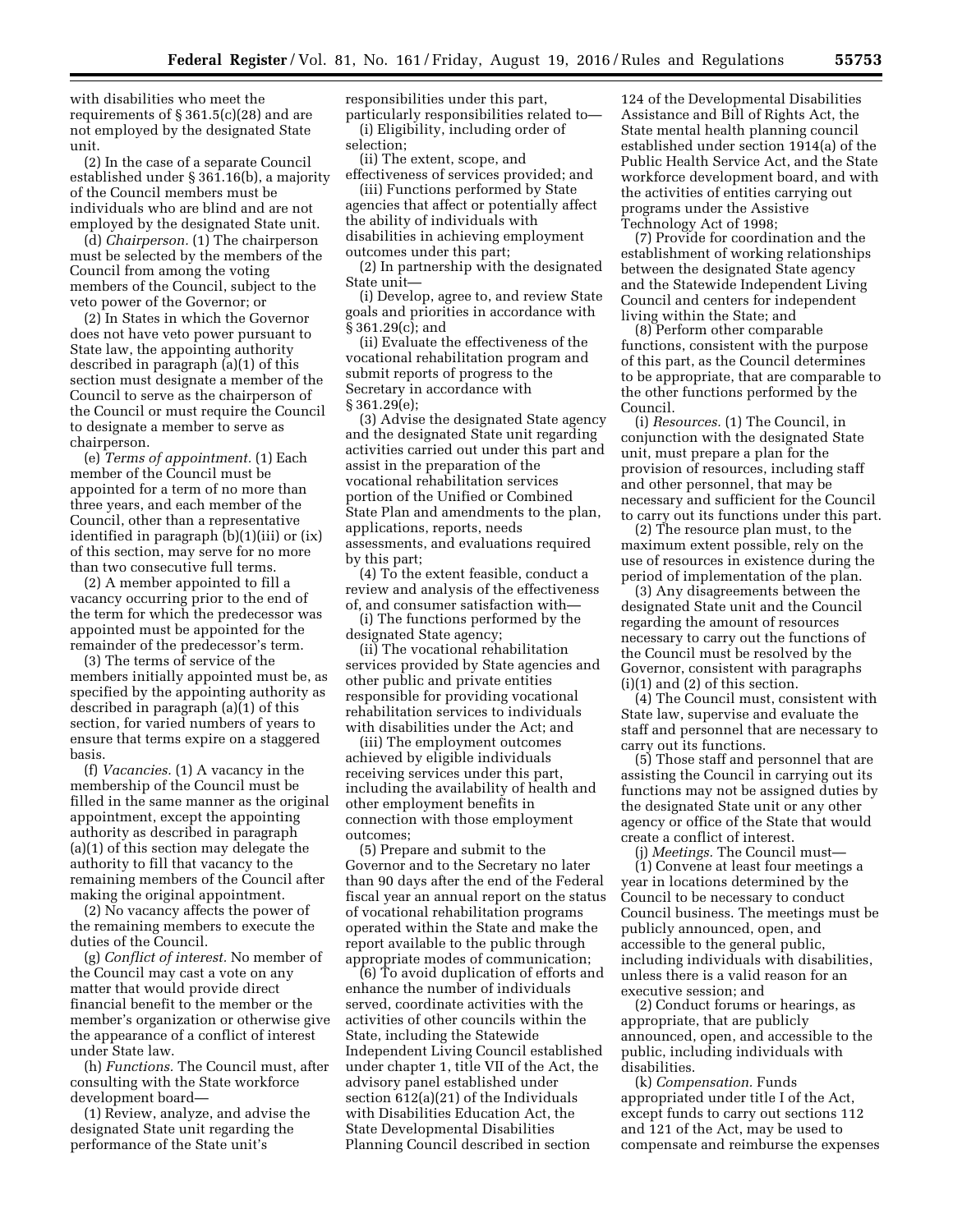of Council members in accordance with section 105(g) of the Act.

(Approved by the Office of Management and Budget under control number 1205–0522)

(Authority: Section 105 of the Rehabilitation Act of 1973, as amended; 29 U.S.C. 725)

#### **§ 361.18 Comprehensive system of personnel development.**

The vocational rehabilitation services portion of the Unified or Combined State Plan must describe the procedures and activities the State agency will undertake to establish and maintain a comprehensive system of personnel development designed to ensure an adequate supply of qualified rehabilitation personnel, including professionals and paraprofessionals, for the designated State unit. If the State agency has a State Rehabilitation Council, this description must, at a minimum, specify that the Council has an opportunity to review and comment on the development of plans, policies, and procedures necessary to meet the requirements of paragraphs (b) through (d) of this section. This description must also conform with the following requirements:

(a) *Personnel and personnel development data system.* The vocational rehabilitation services portion of the Unified or Combined State Plan must describe the development and maintenance of a system by the State agency for collecting and analyzing on an annual basis data on qualified personnel needs and personnel development, in accordance with the following requirements:

(1) Data on qualified personnel needs must include—

(i) The number of personnel who are employed by the State agency in the provision of vocational rehabilitation services in relation to the number of individuals served, broken down by personnel category;

(ii) The number of personnel currently needed by the State agency to provide vocational rehabilitation services, broken down by personnel category; and

(iii) Projections of the number of personnel, broken down by personnel category, who will be needed by the State agency to provide vocational rehabilitation services in the State in five years based on projections of the number of individuals to be served, including individuals with significant disabilities, the number of personnel expected to retire or leave the field, and other relevant factors.

(2) Data on personnel development must include—

(i) A list of the institutions of higher education in the State that are preparing vocational rehabilitation professionals, by type of program;

(ii) The number of students enrolled at each of those institutions, broken down by type of program; and

(iii) The number of students who graduated during the prior year from each of those institutions with certification or licensure, or with the credentials for certification or licensure, broken down by the personnel category for which they have received, or have the credentials to receive, certification or licensure.

(b) *Plan for recruitment, preparation, and retention of qualified personnel.*  The vocational rehabilitation services portion of the Unified or Combined State Plan must describe the development, updating, and implementation of a plan to address the current and projected needs for personnel who are qualified in accordance with paragraph (c) of this section. The plan must identify the personnel needs based on the data collection and analysis system described in paragraph (a) of this section and must provide for the coordination and facilitation of efforts between the designated State unit and institutions of higher education and professional associations to recruit, prepare, and retain personnel who are qualified in accordance with paragraph (c) of this section, including personnel from minority backgrounds and personnel who are individuals with disabilities.

(c) *Personnel standards.* (1) The vocational rehabilitation services portion of the Unified or Combined State Plan must include the State agency's policies and describe—

(i) Standards that are consistent with any national or State-approved or recognized certification, licensing, or registration requirements, or, in the absence of these requirements, other comparable requirements (including State personnel requirements) that apply to the profession or discipline in which that category of personnel is providing vocational rehabilitation services; and

(ii) The establishment and maintenance of education and experience requirements, to ensure that the personnel have a 21st-century understanding of the evolving labor force and the needs of individuals with disabilities, including requirements for—

(A)(*1*) Attainment of a baccalaureate degree in a field of study reasonably related to vocational rehabilitation, to indicate a level of competency and skill demonstrating basic preparation in a field of study such as vocational

rehabilitation counseling, social work, psychology, disability studies, business administration, human resources, special education, supported employment, customized employment, economics, or another field that reasonably prepares individuals to work with consumers and employers; and

(*2*) Demonstrated paid or unpaid experience, for not less than one year, consisting of—

(*i*) Direct work with individuals with disabilities in a setting such as an independent living center;

(*ii*) Direct service or advocacy activities that provide such individual with experience and skills in working with individuals with disabilities; or

(*iii*) Direct experience in competitive integrated employment environments as an employer, as a small business owner or operator, or in self-employment, or other experience in human resources or recruitment, or experience in supervising employees, training, or other activities; or

(B) Attainment of a master's or doctoral degree in a field of study such as vocational rehabilitation counseling, law, social work, psychology, disability studies, business administration, human resources, special education, management, public administration, or another field that reasonably provides competence in the employment sector, in a disability field, or in both businessrelated and rehabilitation-related fields; and

(2) As used in this section—

(i) *Profession or discipline* means a specific occupational category, including any paraprofessional occupational category, that—

(A) Provides rehabilitation services to individuals with disabilities;

(B) Has been established or designated by the State unit; and

(C) Has a specified scope of responsibility.

(ii) Ensuring that personnel have a 21st-century understanding of the evolving labor force and the needs of individuals with disabilities means that personnel have specialized training and experience that enables them to work effectively with individuals with disabilities to assist them to achieve competitive integrated employment and with employers who hire such individuals. Relevant personnel skills include, but are not limited to—

(A) Understanding the functional limitations of various disabilities and the vocational implications of functional limitations on employment, especially with regard to individuals whose disabilities may require specialized services or groups of individuals with disabilities who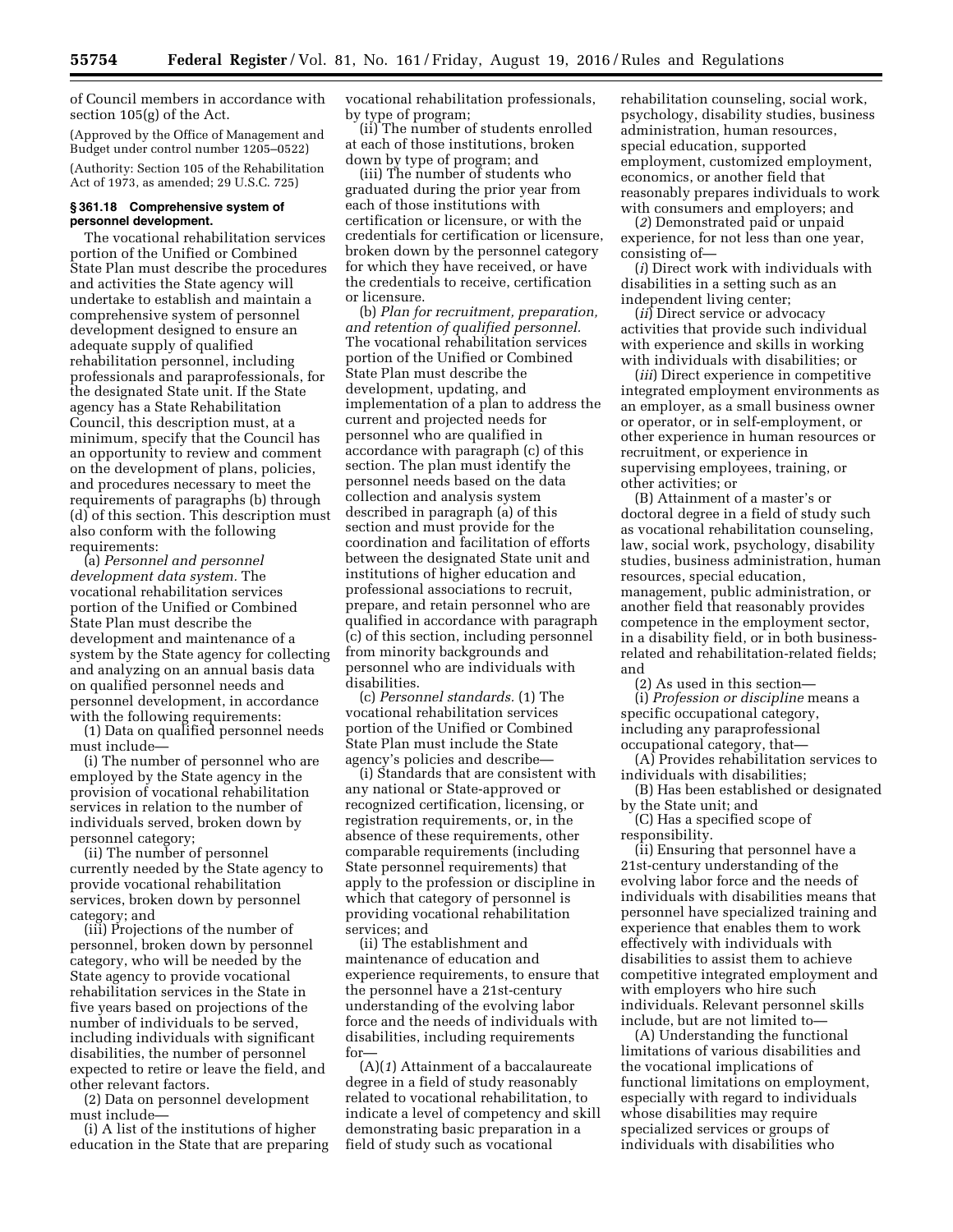comprise an increasing proportion of the State VR caseloads, such as individuals with traumatic brain injury, post-traumatic stress syndrome, mental illnesses, autism, blindness or deafblindness;

(B) Vocational assessment tools and strategies and the interpretation of vocational assessment results, including, when appropriate, situational and work-based assessments and analysis of transferrable work skills;

(C) Counseling and guidance skills, including individual and group counseling and career guidance;

(D) Effective use of practices leading to competitive integrated employment, such as supported employment, customized employment, internships, apprenticeships, paid work experiences, etc.;

(E) Case management and employment services planning, including familiarity and use of the broad range of disability, employment, and social services programs in the state and local area, such as independent living programs, Social Security work incentives, and the Social Security Administration's Ticket-to-Work program;

(F) Caseload management, including familiarity with effective caseload management practices and the use of any available automated or information technology resources;

(G) In-depth knowledge of labor market trends, occupational requirements, and other labor market information that provides information about employers, business practices, and employer personnel needs, such as data provided by the Bureau of Labor Statistics and the Department of Labor's O\*NET occupational system;

(H) The use of labor market information for vocational rehabilitation counseling, vocational planning, and the provision of information to consumers for the purposes of making informed choices, business engagement and business relationships, and job development and job placement;

(I) The use of labor market information to support building and maintaining relationships with employers and to inform delivery of job development and job placement activities that respond to today's labor market;

(J) Understanding the effective utilization of rehabilitation technology and job accommodations;

(K) Training in understanding the provisions of the Americans with Disabilities Act and other employment discrimination and employment-related laws;

(L) Advocacy skills to modify attitudinal and environmental barriers to employment for individuals with disabilities, including those with the most significant disabilities;

(M) Skills to address cultural diversity among consumers, particularly affecting workplace settings, including racial and ethnic diversity and generational differences; and

(N) Understanding confidentiality and ethical standards and practices, especially related to new challenges in use of social media, new partnerships, and data sharing.

(d) *Staff development.* (1) The vocational rehabilitation services portion of the Unified or Combined State Plan must include the State agency's policies and describe the procedures and activities the State agency will undertake to ensure that all personnel employed by the State unit receive appropriate and adequate training, including a description of—

(i) A system of staff development for rehabilitation professionals and paraprofessionals within the State unit, particularly with respect to assessment, vocational counseling, job placement, and rehabilitation technology, including training implemented in coordination with entities carrying out State programs under section 4 of the Assistive Technology Act of 1998 (29 U.S.C. 3003);

(ii) Procedures for acquiring and disseminating to rehabilitation professionals and paraprofessionals within the designated State unit significant knowledge from research and other sources; and

(iii) Policies and procedures relating to the establishment and maintenance of standards to ensure that personnel, including rehabilitation professionals and paraprofessionals, needed within the designated State unit to carry out this part are appropriately and adequately prepared and trained.

(2) The specific training areas for staff development must be based on the needs of each State unit and may include, but are not limited to—

(i) Training regarding the Workforce Innovation and Opportunity Act and the amendments it made to the Rehabilitation Act of 1973;

(ii) Training with respect to the requirements of the Americans with Disabilities Act, the Individuals with Disabilities Education Act, and Social Security work incentive programs, including programs under the Ticket to Work and Work Incentives Improvement Act of 1999, training to facilitate informed choice under this program, and training to improve the

provision of services to culturally diverse populations; and

(iii) Activities related to—

(A) Recruitment and retention of qualified rehabilitation personnel;

(B) Succession planning; and (C) Leadership development and

capacity building.

(e) *Personnel to address individual communication needs.* The vocational rehabilitation services portion of the Unified or Combined State Plan must describe how the designated State unit includes among its personnel, or obtains the services of—

(1) Individuals able to communicate in the native languages of applicants, recipients of services, and eligible individuals who have limited English proficiency; and

(2) Individuals able to communicate with applicants, recipients of services, and eligible individuals in appropriate modes of communication.

(f) *Coordination with personnel development under the Individuals with Disabilities Education Act.* The vocational rehabilitation services portion of the Unified or Combined State Plan must describe the procedures and activities the State agency will undertake to coordinate its comprehensive system of personnel development under the Act with personnel development under the Individuals with Disabilities Education Act.

(Approved by the Office of Management and Budget under control number 1205–0522)

(Authority: Sections 12(c) and 101(a)(7) of the Rehabilitation Act of 1973, as amended; 29 U.S.C. 709(c) and 721(a)(7))

### **§ 361.19 Affirmative action for individuals with disabilities.**

The vocational rehabilitation services portion of the Unified or Combined State Plan must assure that the State agency takes affirmative action to employ and advance in employment qualified individuals with disabilities covered under and on the same terms and conditions as stated in section 503 of the Act.

(Approved by the Office of Management and Budget under control number 1205–0522)

(Authority: Section 101(a)(6)(B) of the Rehabilitation Act of 1973, as amended; 29 U.S.C. 721(a)(6)(B))

### **§ 361.20 Public participation requirements.**

(a) *Conduct of public meetings.* (1) The vocational rehabilitation services portion of the Unified or Combined State Plan must assure that prior to the adoption of any substantive policies or procedures governing the provision of vocational rehabilitation services under the Unified or Combined State Plan, the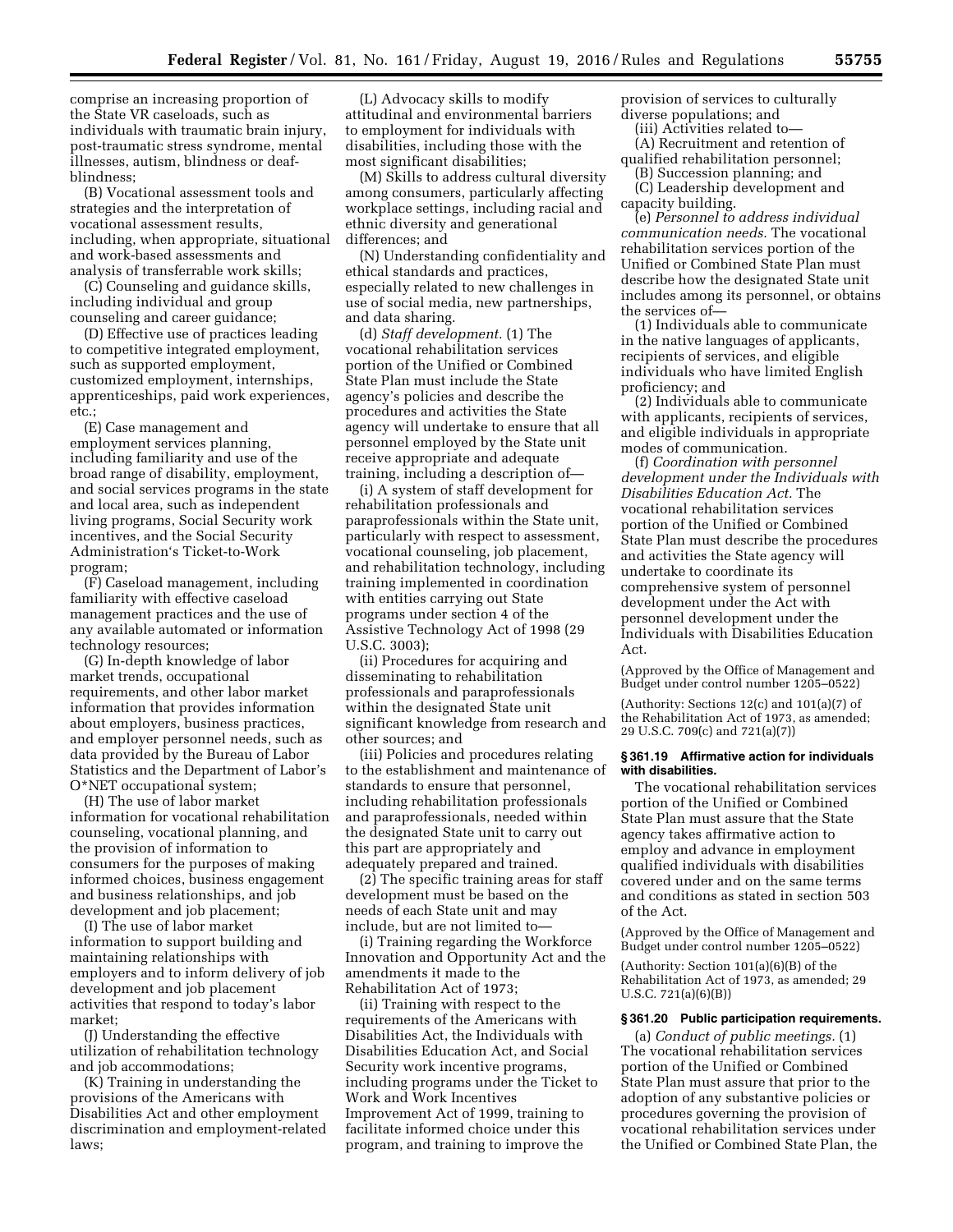designated State agency conducts public meetings throughout the State to provide the public, including individuals with disabilities, an opportunity to comment on the policies or procedures.

(2) For purposes of this section, substantive changes to the policies or procedures governing the provision of vocational rehabilitation services that would require the conduct of public meetings are those that directly impact the nature and scope of the services provided to individuals with disabilities, or the manner in which individuals interact with the designated State agency or in matters related to the delivery of vocational rehabilitation services. Examples of substantive changes include, but are not limited to

(i) Any changes to policies or procedures that fundamentally alter the rights and responsibilities of individuals with disabilities in the vocational rehabilitation process;

(ii) Organizational changes to the designated State agency or unit that would likely affect the manner in which services are delivered;

(iii) Any changes that affect the nature and scope of vocational rehabilitation services provided by the designated State agency or unit;

(iv) Changes in formal or informal dispute procedures;

(v) The adoption or amendment of policies instituting an order of selection; and

(vi) Changes to policies and procedures regarding the financial participation of eligible individuals.

(3) Non-substantive, *e.g.*, administrative changes that would not require the need for public hearings include:

(i) Internal procedures that do not directly affect individuals receiving vocational rehabilitation services, such as payment processing or personnel procedures;

(ii) Changes to the case management system that only affect vocational rehabilitation personnel;

(iii) Changes in indirect cost allocations, internal fiscal review procedures, or routine reporting requirements;

(iv) Minor revisions to vocational rehabilitation procedures or policies to correct production errors, such as typographical and grammatical mistakes; and

(v) Changes to contract procedures that do not affect the delivery of vocational rehabilitation services.

(b) *Notice requirements.* The vocational rehabilitation services portion of the Unified or Combined State Plan must assure that the designated State agency, prior to conducting the public meetings, provides appropriate and sufficient notice throughout the State of the meetings in accordance with—

(1) State law governing public meetings; or

(2) In the absence of State law governing public meetings, procedures developed by the designated State agency in consultation with the State Rehabilitation Council.

(c) *Summary of input of the State Rehabilitation Council.* The vocational rehabilitation services portion of the Unified or Combined State Plan must provide a summary of the input of the State Rehabilitation Council, if the State agency has a Council, into the vocational rehabilitation services portion of the Unified or Combined State Plan and any amendment to that portion of the plan, in accordance with  $§ 361.16(a)(2)(v).$ 

(d) *Special consultation requirements.*  The vocational rehabilitation services portion of the Unified or Combined State Plan must assure that the State agency actively consults with the director of the Client Assistance Program, the State Rehabilitation Council, if the State agency has a Council, and, as appropriate, Indian tribes, tribal organizations, and native Hawaiian organizations on its policies and procedures governing the provision of vocational rehabilitation services under the vocational rehabilitation services portion of the Unified or Combined State Plan.

(e) *Appropriate modes of communication.* The State unit must provide to the public, through appropriate modes of communication, notices of the public meetings, any materials furnished prior to or during the public meetings, and the policies and procedures governing the provision of vocational rehabilitation services under the vocational rehabilitation services portion of the Unified or Combined State Plan.

(Approved by the Office of Management and Budget under control number 1205–0522)

(Authority: Sections 12(c), 101(a)(16)(A), and 105(c)(3) of the Rehabilitation Act of 1973, as amended; 29 U.S.C. 709(c), 721(a)(16)(A), and 725(c)(3))

### **§ 361.21 Consultations regarding the administration of the vocational rehabilitation services portion of the Unified or Combined State plan.**

The vocational rehabilitation services portion of the Unified or Combined State Plan must assure that, in connection with matters of general policy arising in the administration of

the vocational rehabilitation services portion of the Unified or Combined State Plan, the designated State agency takes into account the views of—

(a) Individuals and groups of individuals who are recipients of vocational rehabilitation services or, as appropriate, the individuals' representatives;

(b) Personnel working in programs that provide vocational rehabilitation services to individuals with disabilities;

(c) Providers of vocational rehabilitation services to individuals with disabilities;

(d) The director of the Client Assistance Program; and

(e) The State Rehabilitation Council, if the State has a Council.

(Approved by the Office of Management and Budget under control number 1205–0522)

(Authority: Sections 101(a)(16)(B) of the Rehabilitation Act of 1973, as amended; 29 U.S.C. 721(a)(16)(B))

### **§ 361.22 Coordination with education officials.**

(a) *Plans, policies, and procedures.* (1) The vocational rehabilitation services portion of the Unified or Combined State Plan must contain plans, policies, and procedures for coordination between the designated State agency and education officials responsible for the public education of students with disabilities that are designed to facilitate the transition of students with disabilities from the receipt of educational services, including preemployment transition services, in school to the receipt of vocational rehabilitation services under the responsibility of the designated State agency.

(2) These plans, policies, and procedures in paragraph (a)(1) of this section must provide for the development and approval of an individualized plan for employment in accordance with § 361.45 as early as possible during the transition planning process and not later than the time a student with a disability determined to be eligible for vocational rehabilitation services leaves the school setting or, if the designated State unit is operating under an order of selection, before each eligible student with a disability able to be served under the order leaves the school setting.

(b) *Formal interagency agreement.*  The vocational rehabilitation services portion of the Unified or Combined State Plan must include information on a formal interagency agreement with the State educational agency that, at a minimum, provides for—

(1) Consultation and technical assistance, which may be provided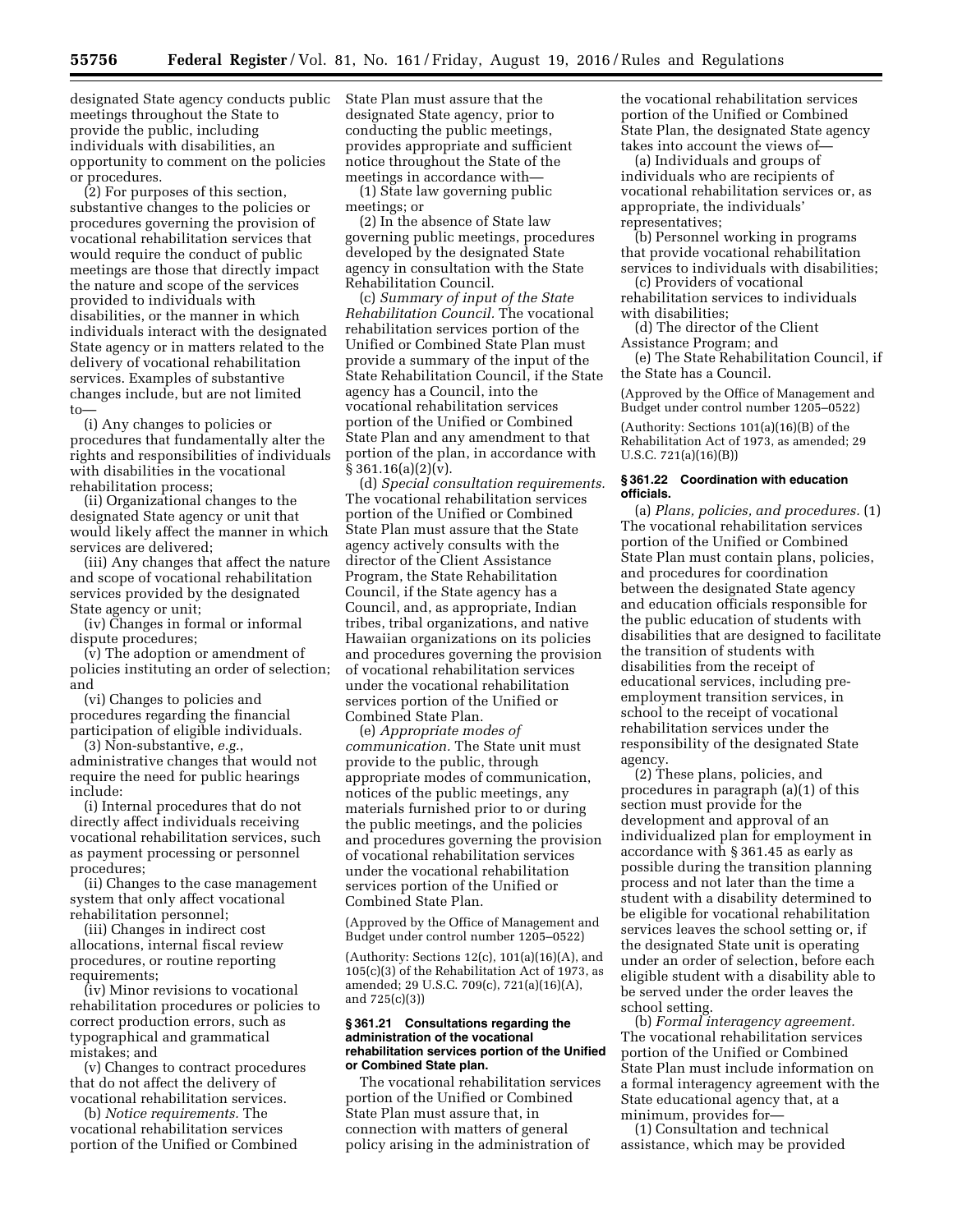using alternative means for meeting participation (such as video conferences and conference calls), to assist educational agencies in planning for the transition of students with disabilities from school to post-school activities, including pre-employment transition services and other vocational rehabilitation services;

(2) Transition planning by personnel of the designated State agency and educational agency personnel for students with disabilities that facilitates the development and implementation of their individualized education programs (IEPs) under section 614(d) of the Individuals with Disabilities Education Act;

(3) The roles and responsibilities, including financial responsibilities, of each agency, including provisions for determining State lead agencies and qualified personnel responsible for transition services and pre-employment transition services;

(4) Procedures for outreach to and identification of students with disabilities who are in need of transition services and pre-employment transition services. Outreach to these students should occur as early as possible during the transition planning process and must include, at a minimum, a description of the purpose of the vocational rehabilitation program, eligibility requirements, application procedures, and scope of services that may be provided to eligible individuals;

(5) Coordination necessary to satisfy documentation requirements set forth in 34 CFR part 397 with regard to students and youth with disabilities who are seeking subminimum wage employment; and

(6) Assurance that, in accordance with 34 CFR 397.31, neither the State educational agency nor the local educational agency will enter into a contract or other arrangement with an entity, as defined in 34 CFR 397.5(d), for the purpose of operating a program under which a youth with a disability is engaged in work compensated at a subminimum wage.

(c) *Construction.* Nothing in this part will be construed to reduce the obligation under the Individuals with Disabilities Education Act (20 U.S.C. 1400 *et seq.*) of a local educational agency or any other agency to provide or pay for any transition services that are also considered special education or related services and that are necessary for ensuring a free appropriate public education to children with disabilities within the State involved.

(Approved by the Office of Management and Budget under control number 1205–0522)

(Authority: Sections 12(c), 101(a)(11)(D), 101(c), and 511 of the Rehabilitation Act of 1973, as amended; 29 U.S.C. 709(c), 721(a)(11)(D), 721(c), and 794g)

#### **§ 361.23 [Reserved]**

# **§ 361.24 Cooperation and coordination with other entities.**

(a) *Interagency cooperation.* The vocational rehabilitation services portion of the Unified or Combined State Plan must describe the designated State agency's cooperation with and use of the services and facilities of Federal, State, and local agencies and programs, including the State programs carried out under section 4 of the Assistive Technology Act of 1998 (29 U.S.C. 3003), programs carried out by the Under Secretary for Rural Development of the Department of Agriculture, noneducational agencies serving out-ofschool youth, and State use contracting programs, to the extent that such Federal, State, and local agencies and programs are not carrying out activities through the statewide workforce development system.

(b) *Coordination with the Statewide Independent Living Council and independent living centers.* The vocational rehabilitation services portion of the Unified or Combined State Plan must assure that the designated State unit, the Statewide Independent Living Council established under title VII, chapter 1, part B of the Act, and the independent living centers established under title VII, Chapter 1, Part C of the Act have developed working relationships and coordinate their activities.

(c) *Coordination with Employers.* The vocational rehabilitation services portion of the Unified or Combined State Plan must describe how the designated State unit will work with employers to identify competitive integrated employment opportunities and career exploration opportunities, in order to facilitate the provision of—

(1) Vocational rehabilitation services; and

(2) Transition services for youth with disabilities and students with disabilities, such as pre-employment transition services.

(d) *Cooperative agreement with recipients of grants for services to American Indians*—(1) *General.* In applicable cases, the vocational rehabilitation services portion of the Unified or Combined State Plan must assure that the designated State agency has entered into a formal cooperative agreement with each grant recipient in the State that receives funds under part C of the Act (American Indian Vocational Rehabilitation Services).

(2) *Contents of formal cooperative agreement.* The agreement required under paragraph (d)(1) of this section must describe strategies for collaboration and coordination in providing vocational rehabilitation services to American Indians who are individuals with disabilities, including—

(i) Strategies for interagency referral and information sharing that will assist in eligibility determinations and the development of individualized plans for employment;

(ii) Procedures for ensuring that American Indians who are individuals with disabilities and are living on or near a reservation or tribal service area are provided vocational rehabilitation services;

(iii) Strategies for the provision of transition planning by personnel of the designated State unit, the State educational agency, and the recipient of funds under part C of the Act, that will facilitate the development and approval of the individualized plan for employment under § 361.45; and

(iv) Provisions for sharing resources in cooperative studies and assessments, joint training activities, and other collaborative activities designed to improve the provision of services to American Indians who are individuals with disabilities.

(e) *Reciprocal referral services between two designated State units in the same State.* If there is a separate designated State unit for individuals who are blind, the two designated State units must establish reciprocal referral services, use each other's services and facilities to the extent feasible, jointly plan activities to improve services in the State for individuals with multiple impairments, including visual impairments, and otherwise cooperate to provide more effective services, including, if appropriate, entering into a written cooperative agreement.

(f) *Cooperative agreement regarding individuals eligible for home and community-based waiver programs.* The vocational rehabilitation services portion of the Unified or Combined State Plan must include an assurance that the designated State unit has entered into a formal cooperative agreement with the State agency responsible for administering the State Medicaid plan under title XIX of the Social Security Act (42 U.S.C. 1396 *et seq.*) and the State agency with primary responsibility for providing services and supports for individuals with intellectual disabilities and individuals with developmental disabilities, with respect to the delivery of vocational rehabilitation services, including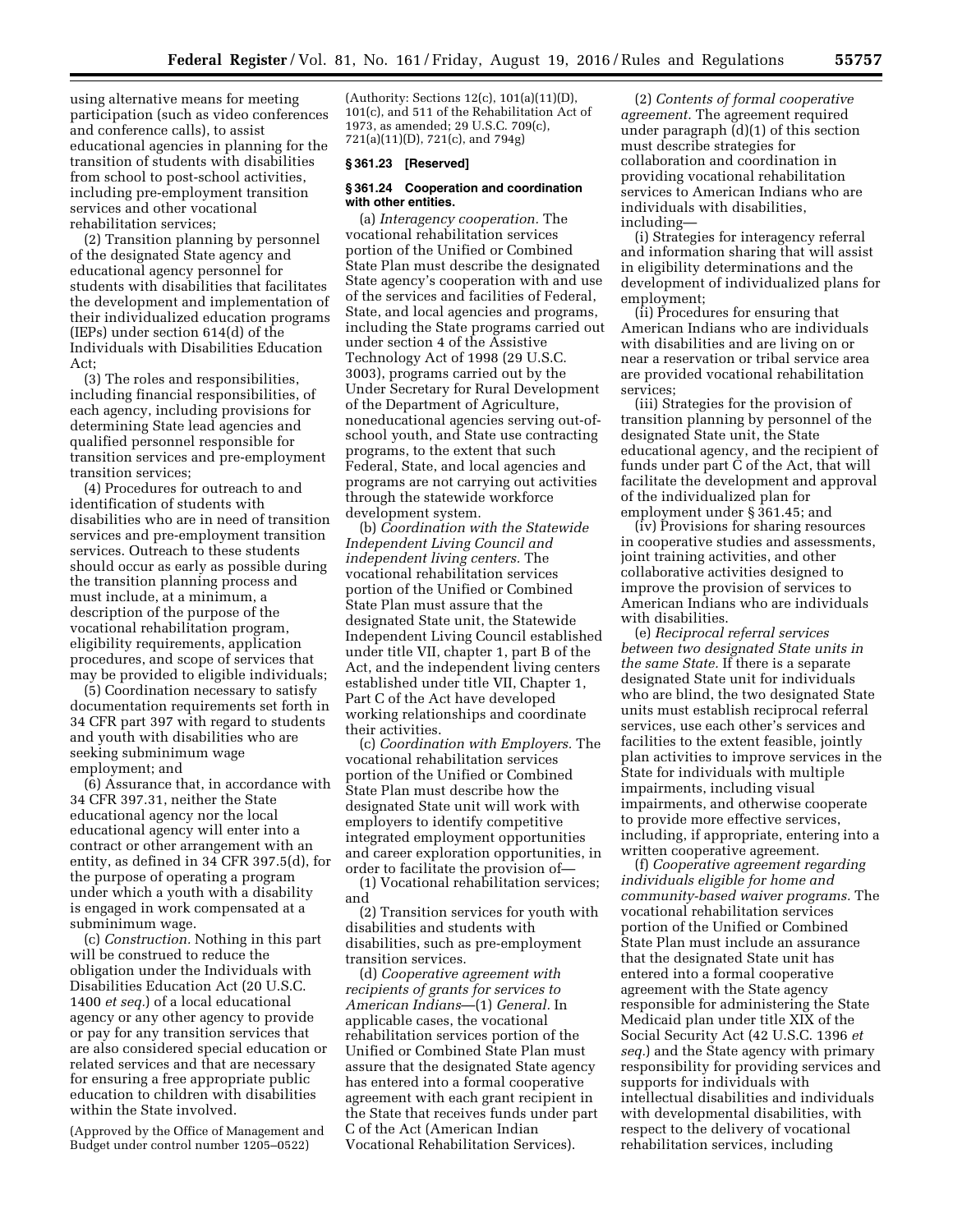extended services, for individuals with the most significant disabilities who have been determined to be eligible for home and community-based services under a Medicaid waiver, Medicaid State plan amendment, or other authority related to a State Medicaid program.

(g) *Interagency cooperation.* The vocational rehabilitation services portion of the Unified or Combined State Plan shall describe how the designated State agency will collaborate with the State agency responsible for administering the State Medicaid plan under title XIX of the Social Security Act (42 U.S.C. 1396 *et seq.*), the State agency responsible for providing services for individuals with developmental disabilities, and the State agency responsible for providing mental health services, to develop opportunities for community-based employment in integrated settings, to the greatest extent practicable.

(h) *Coordination with assistive technology programs.* The vocational rehabilitation services portion of the Unified or Combined State Plan must include an assurance that the designated State unit, and the lead agency and implementing entity (if any) designated by the Governor of the State under section 4 of the Assistive Technology Act of 1998 (29 U.S.C. 3003), have developed working relationships and will enter into agreements for the coordination of their activities, including the referral of individuals with disabilities to programs and activities described in that section.

(i) *Coordination with ticket to work and self-sufficiency program.* The vocational rehabilitation services portion of the Unified or Combined State Plan must include an assurance that the designated State unit will coordinate activities with any other State agency that is functioning as an employment network under the Ticket to Work and Self-Sufficiency Program established under section 1148 of the Social Security Act (42 U.S.C. 1320b– 19).

(Approved by the Office of Management and Budget under control number 1205–0522)

(Authority: Sections 12(c) and 101(a)(11) of the Rehabilitation Act of 1973, as amended; 29 U.S.C. 709(c) and 721(a)(11))

### **§ 361.25 Statewideness.**

The vocational rehabilitation services portion of the Unified or Combined State Plan must assure that services provided under the vocational rehabilitation services portion of the Unified or Combined State Plan will be available in all political subdivisions of the State, unless a waiver of

statewideness is requested and approved in accordance with § 361.26. (Approved by the Office of Management and

Budget under control number 1205–0522)

(Authority: Section 101(a)(4) of the Rehabilitation Act of 1973, as amended; 29 U.S.C. 721(a)(4))

#### **§ 361.26 Waiver of statewideness.**

(a) *Availability.* The State unit may provide services in one or more political subdivisions of the State that increase services or expand the scope of services that are available statewide under the vocational rehabilitation services portion of the Unified or Combined State Plan if—

(1) The non-Federal share of the cost of these services is met from funds provided by a local public agency, including funds contributed to a local public agency by a private agency, organization, or individual;

(2) The services are likely to promote the vocational rehabilitation of substantially larger numbers of individuals with disabilities or of individuals with disabilities with particular types of impairments; and

(3) For purposes other than those specified in § 361.60(b)(3)(i) and consistent with the requirements in § 361.60(b)(3)(ii), the State includes in its vocational rehabilitation services portion of the Unified or Combined State Plan, and the Secretary approves, a waiver of the statewideness requirement, in accordance with the requirements of paragraph (b) of this section.

(b) *Request for waiver.* The request for a waiver of statewideness must—

(1) Identify the types of services to be provided;

(2) Contain a written assurance from the local public agency that it will make available to the State unit the non-Federal share of funds;

(3) Contain a written assurance that State unit approval will be obtained for each proposed service before it is put into effect; and

(4) Contain a written assurance that all other requirements of the vocational rehabilitation services portion of the Unified or Combined State Plan, including a State's order of selection requirements, will apply to all services approved under the waiver.

(Approved by the Office of Management and Budget under control number 1205–0522)

(Authority: Section 101(a)(4) of the Rehabilitation Act of 1973, as amended; 29 U.S.C. 721(a)(4))

### **§ 361.27 Shared funding and administration of joint programs.**

(a) If the vocational rehabilitation services portion of the Unified or

Combined State Plan provides for the designated State agency to share funding and administrative responsibility with another State agency or local public agency to carry out a joint program to provide services to individuals with disabilities, the State must submit to the Secretary for approval a plan that describes its shared funding and administrative arrangement.

(b) The plan under paragraph (a) of this section must include—

(1) A description of the nature and scope of the joint program;

(2) The services to be provided under the joint program;

(3) The respective roles of each participating agency in the administration and provision of services; and

(4) The share of the costs to be assumed by each agency.

(c) If a proposed joint program does not comply with the statewideness requirement in § 361.25, the State unit must obtain a waiver of statewideness, in accordance with § 361.26.

(Approved by the Office of Management and Budget under control number 1205–0522)

(Authority: Section 101(a)(2)(A) of the Rehabilitation Act of 1973, as amended; 29 U.S.C. 721(a)(2)(A))

#### **§ 361.28 Third-party cooperative arrangements involving funds from other public agencies.**

(a) The designated State unit may enter into a third-party cooperative arrangement for providing or contracting for the provision of vocational rehabilitation services with another State agency or a local public agency that is providing part or all of the non-Federal share in accordance with paragraph (c) of this section, if the designated State unit ensures that—

(1) The services provided by the cooperating agency are not the customary or typical services provided by that agency but are new services that have a vocational rehabilitation focus or existing services that have been modified, adapted, expanded, or reconfigured to have a vocational rehabilitation focus;

(2) The services provided by the cooperating agency are only available to applicants for, or recipients of, services from the designated State unit;

(3) Program expenditures and staff providing services under the cooperative arrangement are under the administrative supervision of the designated State unit; and

(4) All requirements of the vocational rehabilitation services portion of the Unified or Combined State Plan, including a State's order of selection,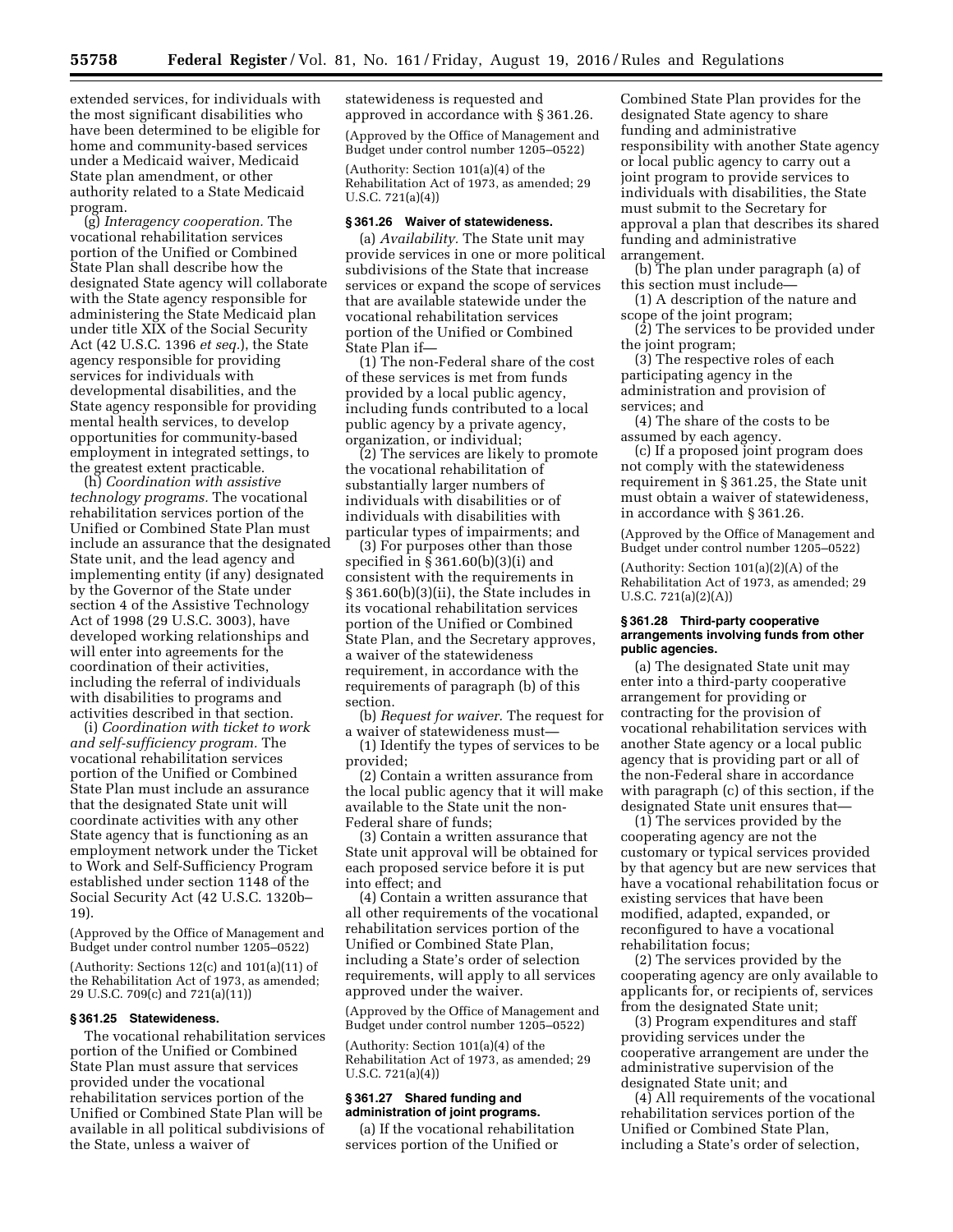will apply to all services provided under the cooperative arrangement.

(b) If a third party cooperative arrangement does not comply with the statewideness requirement in § 361.25, the State unit must obtain a waiver of statewideness, in accordance with § 361.26.

(c) The cooperating agency's contribution toward the non-Federal share required under the arrangement, as set forth in paragraph (a) of this section, may be made through:

(1) Cash transfers to the designated State unit;

(2) Certified personnel expenditures for the time cooperating agency staff spent providing direct vocational rehabilitation services pursuant to a third-party cooperative arrangement that meets the requirements of this section. Certified personnel expenditures may include the allocable portion of staff salary and fringe benefits based upon the amount of time cooperating agency staff directly spent providing services under the arrangement; and

(3) other direct expenditures incurred by the cooperating agency for the sole purpose of providing services under this section pursuant to a third-party cooperative arrangement that—

(i) Meets the requirements of this section;

(ii) Are verifiable as being incurred under the third-party cooperative arrangement; and

(iii) Do not meet the definition of third-party in-kind contributions under 2 CFR 200.96.

(Authority: Section 12(c) of the Rehabilitation Act of 1973, as amended; 29 U.S.C. 709(c))

# **§ 361.29 Statewide assessment; annual estimates; annual State goals and priorities; strategies; and progress reports.**

(a) *Comprehensive statewide assessment.* (1) The vocational rehabilitation services portion of the Unified or Combined State Plan must include—

(i) The results of a comprehensive, statewide assessment, jointly conducted by the designated State unit and the State Rehabilitation Council (if the State unit has a Council) every three years. Results of the assessment are to be included in the vocational rehabilitation portion of the Unified or Combined State Plan, submitted in accordance with the requirements of § 361.10(a) and the joint regulations of this part. The comprehensive needs assessment must describe the rehabilitation needs of individuals with disabilities residing within the State, particularly the vocational rehabilitation services needs of—

(A) Individuals with the most significant disabilities, including their need for supported employment services;

(B) Individuals with disabilities who are minorities and individuals with disabilities who have been unserved or underserved by the vocational rehabilitation program carried out under this part;

(C) Individuals with disabilities served through other components of the statewide workforce development system as identified by those individuals and personnel assisting those individuals through the components of the system; and

(D) Youth with disabilities, and students with disabilities, including

(*1*) Their need for pre-employment transition services or other transition services; and

(*2*) An assessment of the needs of individuals with disabilities for transition services and pre-employment transition services, and the extent to which such services provided under this part are coordinated with transition services provided under the Individuals with Disabilities Education Act (20 U.S.C. 1400 *et seq.*) in order to meet the needs of individuals with disabilities.

(ii) An assessment of the need to establish, develop, or improve community rehabilitation programs within the State.

(2) The vocational rehabilitation services portion of the Unified or Combined State Plan must assure that the State will submit to the Secretary a report containing information regarding updates to the assessments under paragraph (a) of this section for any year in which the State updates the assessments at such time and in such manner as the Secretary determines appropriate.

(b) *Annual estimates.* The vocational rehabilitation services portion of the Unified or Combined State Plan must include, and must assure that the State will submit a report to the Secretary (at such time and in such manner determined appropriate by the Secretary) that includes, State estimates of—

(1) The number of individuals in the State who are eligible for services under this part;

(2) The number of eligible individuals who will receive services provided with funds provided under this part and under part § 363, including, if the designated State agency uses an order of selection in accordance with § 361.36, estimates of the number of individuals to be served under each priority category within the order;

(3) The number of individuals who are eligible for services under paragraph (b)(1) of this section, but are not receiving such services due to an order of selection; and

(4) The costs of the services described in paragraph (b)(2) of this section, including, if the designated State agency uses an order of selection, the service costs for each priority category within the order.

(c) *Goals and priorities*—(1) *In general.* The vocational rehabilitation services portion of the Unified or Combined State Plan must identify the goals and priorities of the State in carrying out the program.

(2) *Council.* The goals and priorities must be jointly developed, agreed to, reviewed annually, and, as necessary, revised by the designated State unit and the State Rehabilitation Council, if the State unit has a Council.

(3) *Submission.* The vocational rehabilitation services portion of the Unified or Combined State Plan must assure that the State will submit to the Secretary a report containing information regarding revisions in the goals and priorities for any year in which the State revises the goals and priorities at such time and in such manner as determined appropriate by the Secretary.

(4) *Basis for goals and priorities.* The State goals and priorities must be based on an analysis of—

(i) The comprehensive statewide assessment described in paragraph (a) of this section, including any updates to the assessment;

(ii) The performance of the State on the standards and indicators established under section 106 of the Act; and

(iii) Other available information on the operation and the effectiveness of the vocational rehabilitation program carried out in the State, including any reports received from the State Rehabilitation Council under § 361.17(h) and the findings and recommendations from monitoring activities conducted under section 107 of the Act.

(5) *Service and outcome goals for categories in order of selection.* If the designated State agency uses an order of selection in accordance with § 361.36, the vocational rehabilitation services portion of the Unified or Combined State Plan must identify the State's service and outcome goals and the time within which these goals may be achieved for individuals in each priority category within the order.

(d) *Strategies.* The vocational rehabilitation services portion of the Unified or Combined State Plan must describe the strategies the State will use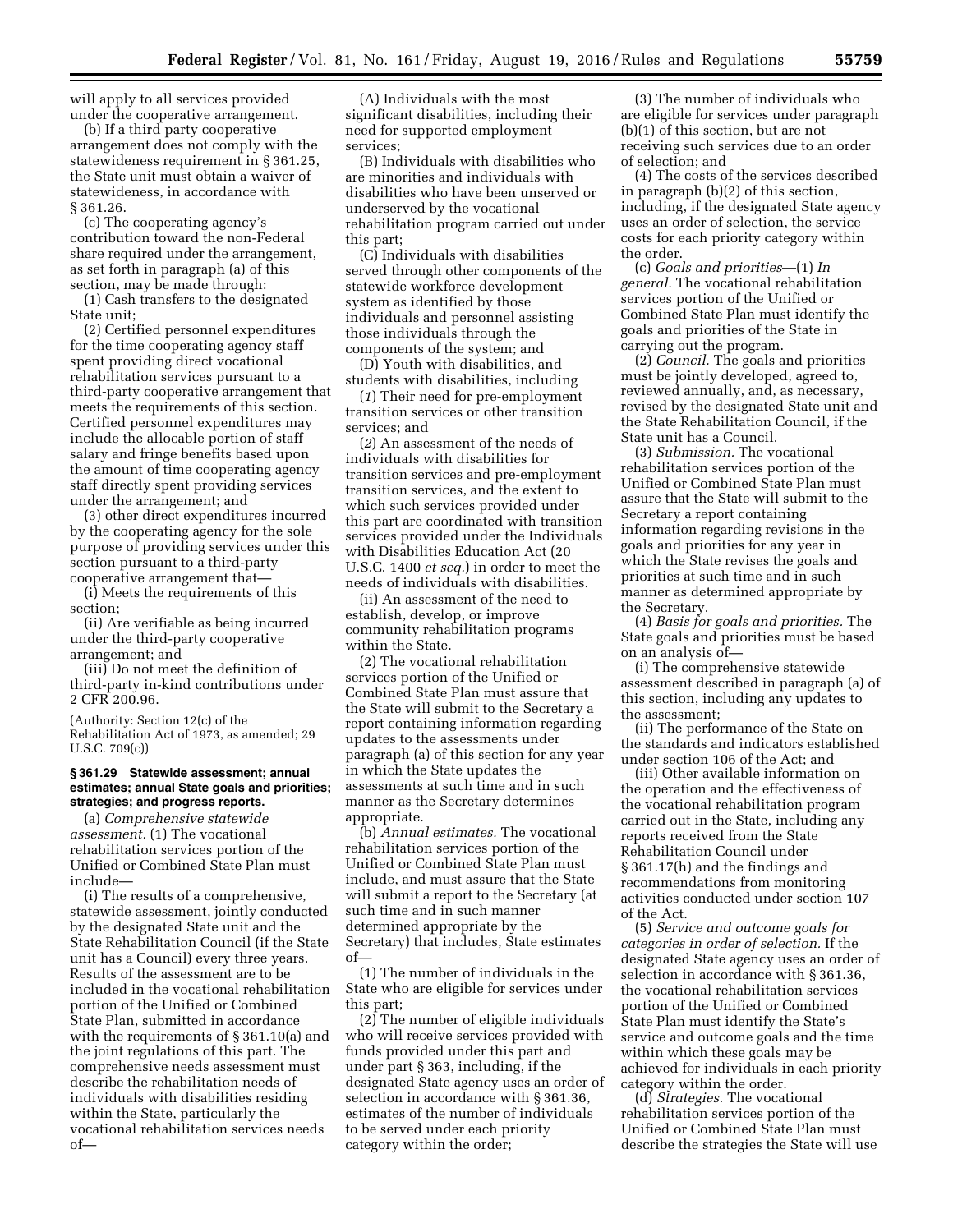to address the needs identified in the assessment conducted under paragraph (a) of this section and achieve the goals and priorities identified in paragraph (c) of this section, including—

(1) The methods to be used to expand and improve services to individuals with disabilities, including how a broad range of assistive technology services and assistive technology devices will be provided to those individuals at each stage of the rehabilitation process and how those services and devices will be provided to individuals with disabilities on a statewide basis;

(2) The methods to be used to improve and expand vocational rehabilitation services for students with disabilities, including the coordination of services designed to facilitate the transition of such students from the receipt of educational services in school to postsecondary life, including the receipt of vocational rehabilitation services under the Act, postsecondary education, employment, and preemployment transition services;

(3) Strategies developed and implemented by the State to address the needs of students and youth with disabilities identified in the assessments described in paragraph (a) of this section and strategies to achieve the goals and priorities identified by the State to improve and expand vocational rehabilitation services for students and youth with disabilities on a statewide basis;

(4) Strategies to provide preemployment transition services;

(5) Outreach procedures to identify and serve individuals with disabilities who are minorities and individuals with disabilities who have been unserved or underserved by the vocational rehabilitation program;

(6) As applicable, the plan of the State for establishing, developing, or improving community rehabilitation programs;

(7) Strategies to improve the performance of the State with respect to the evaluation standards and performance indicators established pursuant to section 106 of the Act and section 116 of Workforce Innovation and Opportunity Act; and

(8) Strategies for assisting other components of the statewide workforce development system in assisting individuals with disabilities.

(e) *Evaluation and reports of progress.*  (1) The vocational rehabilitation services portion of the Unified or Combined State Plan must include—

(i) The results of an evaluation of the effectiveness of the vocational rehabilitation program; and

(ii) A joint report by the designated State unit and the State Rehabilitation Council, if the State unit has a Council, to the Secretary on the progress made in improving the effectiveness of the program from the previous year. This evaluation and joint report must include—

(A) An evaluation of the extent to which the goals and priorities identified in paragraph (c) of this section were achieved;

(B) A description of the strategies that contributed to the achievement of the goals and priorities;

(C) To the extent to which the goals and priorities were not achieved, a description of the factors that impeded that achievement; and

(D) An assessment of the performance of the State on the standards and indicators established pursuant to section 106 of the Act.

(2) The vocational rehabilitation services portion of the Unified or Combined State Plan must assure that the designated State unit and the State Rehabilitation Council, if the State unit has a Council, will jointly submit to the Secretary a report that contains the information described in paragraph (e)(1) of this section at such time and in such manner the Secretary determines appropriate.

(Approved by the Office of Management and Budget under control number 1205–0522)

(Authority: Section 101(a)(15) and (25) of the Rehabilitation Act of 1973, as amended; 29 U.S.C. 721(a)(15) and (25))

#### **§ 361.30 Services to American Indians.**

The vocational rehabilitation services portion of the Unified or Combined State Plan must assure that the designated State agency provides vocational rehabilitation services to American Indians who are individuals with disabilities residing in the State to the same extent as the designated State agency provides vocational rehabilitation services to other significant populations of individuals with disabilities residing in the State.

(Approved by the Office of Management and Budget under control number 1205–0522)

(Authority: Sections 101(a)(13) and 121(b)(3) of the Rehabilitation Act of 1973, as amended; 29 U.S.C. 721(a)(13) and 741(b)(3))

# **§ 361.31 Cooperative agreements with private nonprofit organizations.**

The vocational rehabilitation services portion of the Unified or Combined State Plan must describe the manner in which cooperative agreements with private nonprofit vocational rehabilitation service providers will be established.

(Approved by the Office of Management and Budget under control number 1205–0522) (Authority: Section 101(a)(24)(B) of the Rehabilitation Act of 1973, as amended; 29 U.S.C. 721(a)(24)(B))

### **§ 361.32 Provision of training and services for employers.**

The designated State unit may expend payments received under this part to educate and provide services to employers who have hired or are interested in hiring individuals with disabilities under the vocational rehabilitation program, including—

(a) Providing training and technical assistance to employers regarding the employment of individuals with disabilities, including disability awareness, and the requirements of the Americans with Disabilities Act of 1990 (42 U.S.C. 12101 *et seq.*) and other employment-related laws;

(b) Working with employers to— (1) Provide opportunities for work-

based learning experiences (including internships, short-term employment, apprenticeships, and fellowships);

(2) Provide opportunities for preemployment transition services, in accordance with the requirements under § 361.48(a);

(3) Recruit qualified applicants who are individuals with disabilities;

(4) Train employees who are individuals with disabilities; and

(5) Promote awareness of disabilityrelated obstacles to continued employment.

(c) Providing consultation, technical assistance, and support to employers on workplace accommodations, assistive technology, and facilities and workplace access through collaboration with community partners and employers, across States and nationally, to enable the employers to recruit, job match, hire, and retain qualified individuals with disabilities who are recipients of vocational rehabilitation services under this part, or who are applicants for such services; and

(d) Assisting employers with utilizing available financial support for hiring or accommodating individuals with disabilities.

(Approved by the Office of Management and Budget under control number 1205–0522)

(Authority: Section 109 of the Rehabilitation Act of 1973, as amended; 29 U.S.C. 728A)

#### **§ 361.33 [Reserved]**

### **§ 361.34 Supported employment State plan supplement.**

(a) The vocational rehabilitation services portion of the Unified or Combined State Plan must assure that the State has an acceptable plan under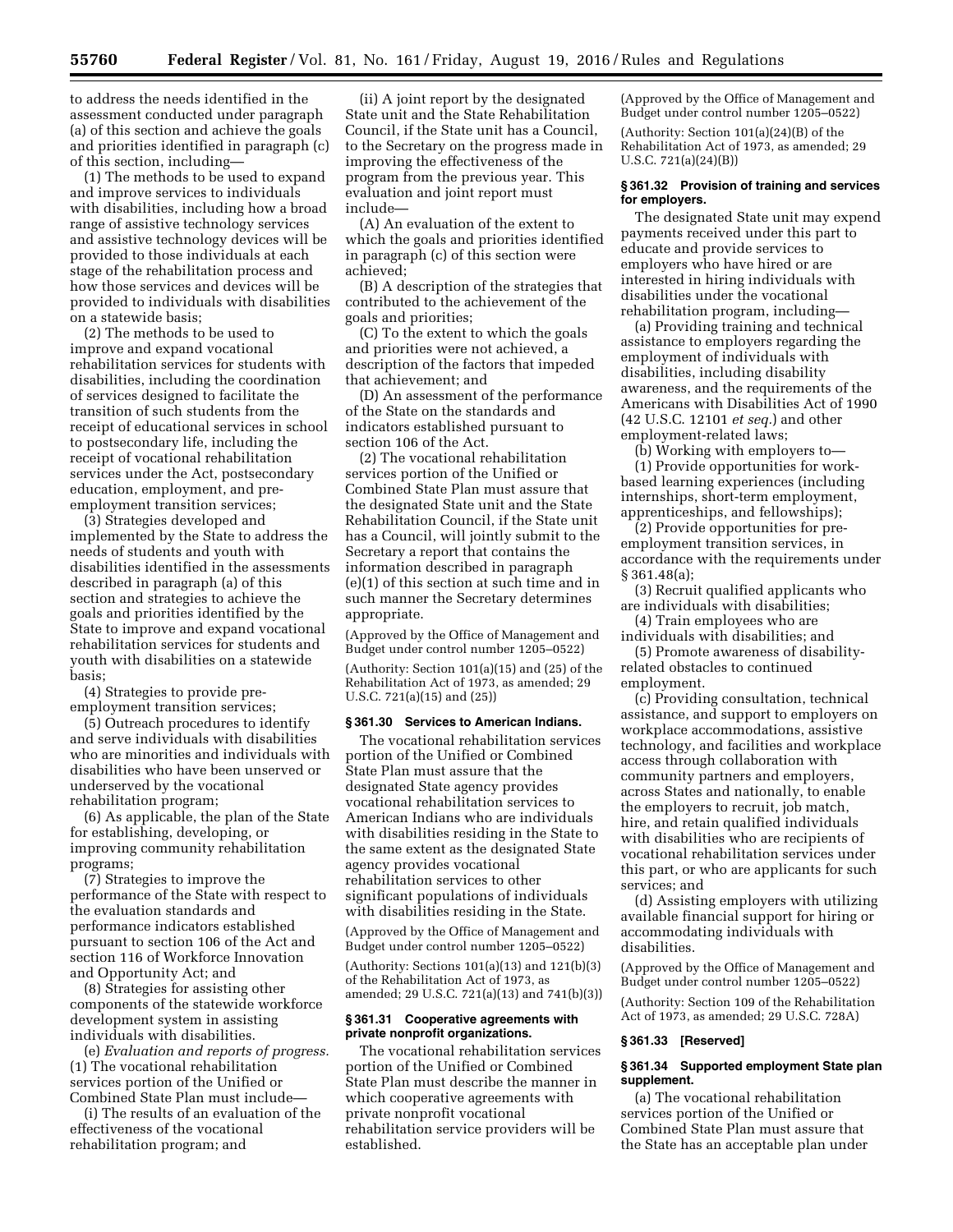part 363 of this chapter that provides for the use of funds under that part to supplement funds under this part for the cost of services leading to supported employment.

(b) The supported employment plan, including any needed revisions, must be submitted as a supplement to the vocational rehabilitation services portion of the Unified or Combined State Plan submitted under this part.

(Approved by the Office of Management and Budget under control number 1205–0522)

(Authority: Sections 101(a)(22) and 606 of the Rehabilitation Act of 1973, as amended; 29 U.S.C. 721(a)(22) and 795k)

### **§ 361.35 Innovation and expansion activities.**

(a) The vocational rehabilitation services portion of the Unified or Combined State Plan must assure that the State will reserve and use a portion of the funds allotted to the State under section 110 of the Act—

(1) For the development and implementation of innovative approaches to expand and improve the provision of vocational rehabilitation services to individuals with disabilities, particularly individuals with the most significant disabilities, including transition services for students and youth with disabilities and preemployment transition services for students with disabilities, consistent with the findings of the comprehensive statewide assessment of the rehabilitation needs of individuals with disabilities under § 361.29(a) and the State's goals and priorities under § 361.29(c);

(2) To support the funding of the State Rehabilitation Council, if the State has a Council, consistent with the resource plan identified in § 361.17(i); and

(3) To support the funding of the Statewide Independent Living Council, consistent with the Statewide Independent Living Council resource plan prepared under Section 705(e)(1) of the Act.

(b) The vocational rehabilitation services portion of the Unified or Combined State Plan must—

(1) Describe how the reserved funds will be used; and

(2) Include a report describing how the reserved funds were used.

(Approved by the Office of Management and Budget under control number 1205–0522)

(Authority: Sections 12(c) and 101(a)(18) of the Rehabilitation Act of 1973, as amended; 29 U.S.C. 709(c) and 721(a) (18))

# **§ 361.36 Ability to serve all eligible individuals; order of selection for services.**

(a) *General provisions*—(1) The designated State unit either must be able to provide the full range of services listed in section 103(a) of the Act and § 361.48, as appropriate, to all eligible individuals or, in the event that vocational rehabilitation services cannot be provided to all eligible individuals in the State who apply for the services, include in the vocational rehabilitation services portion of the Unified or Combined State Plan the order to be followed in selecting eligible individuals to be provided vocational rehabilitation services.

(2) The ability of the designated State unit to provide the full range of vocational rehabilitation services to all eligible individuals must be supported by a determination that satisfies the requirements of paragraph (b) or (c) of this section and a determination that, on the basis of the designated State unit's projected fiscal and personnel resources and its assessment of the rehabilitation needs of individuals with significant disabilities within the State, it can—

(i) Continue to provide services to all individuals currently receiving services;

(ii) Provide assessment services to all individuals expected to apply for services in the next fiscal year;

(iii) Provide services to all individuals who are expected to be determined eligible in the next fiscal year; and

(iv) Meet all program requirements.

(3) If the designated State unit is unable to provide the full range of vocational rehabilitation services to all eligible individuals in the State who apply for the services, the vocational rehabilitation services portion of the Unified or Combined State Plan must—

(i) Show the order to be followed in selecting eligible individuals to be provided vocational rehabilitation services;

(ii) Provide a justification for the order of selection;

(iii) Identify service and outcome goals and the time within which the goals may be achieved for individuals in each priority category within the order, as required under § 361.29(c)(5);

(iv) Assure that—

(A) In accordance with criteria established by the State for the order of selection, individuals with the most significant disabilities will be selected first for the provision of vocational rehabilitation services; and

(B) Individuals who do not meet the order of selection criteria will have access to services provided through the information and referral system established under § 361.37; and

(v) State whether the designated State unit will elect to serve, in its discretion, eligible individuals (whether or not the individuals are receiving vocational rehabilitation services under the order

of selection) who require specific services or equipment to maintain employment, notwithstanding the assurance provided pursuant to paragraph (3)(iv)(A) of this section.

(b) *Basis for assurance that services can be provided to all eligible individuals.* (1) For a designated State unit that determined, for the current fiscal year and the preceding fiscal year, that it is able to provide the full range of services, as appropriate, to all eligible individuals, the State unit, during the current fiscal and preceding fiscal year, must have in fact—

(i) Provided assessment services to all applicants and the full range of services, as appropriate, to all eligible individuals;

(ii) Made referral forms widely available throughout the State;

(iii) Conducted outreach efforts to identify and serve individuals with disabilities who have been unserved or underserved by the vocational rehabilitation system; and

(iv) Not delayed, through waiting lists or other means, determinations of eligibility, the development of individualized plans for employment for individuals determined eligible for vocational rehabilitation services, or the provision of services for eligible individuals for whom individualized plans for employment have been developed.

(2) For a designated State unit that was unable to provide the full range of services to all eligible individuals during the current or preceding fiscal year or that has not met the requirements in paragraph (b)(1) of this section, the determination that the designated State unit is able to provide the full range of vocational rehabilitation services to all eligible individuals in the next fiscal year must be based on—

(i) A demonstration that circumstances have changed that will allow the designated State unit to meet the requirements of paragraph (a)(2) of this section in the next fiscal year, including—

(A) An estimate of the number of and projected costs of serving, in the next fiscal year, individuals with existing individualized plans for employment;

(B) The projected number of individuals with disabilities who will apply for services and will be determined eligible in the next fiscal year and the projected costs of serving those individuals;

(C) The projected costs of administering the program in the next fiscal year, including, but not limited to, costs of staff salaries and benefits,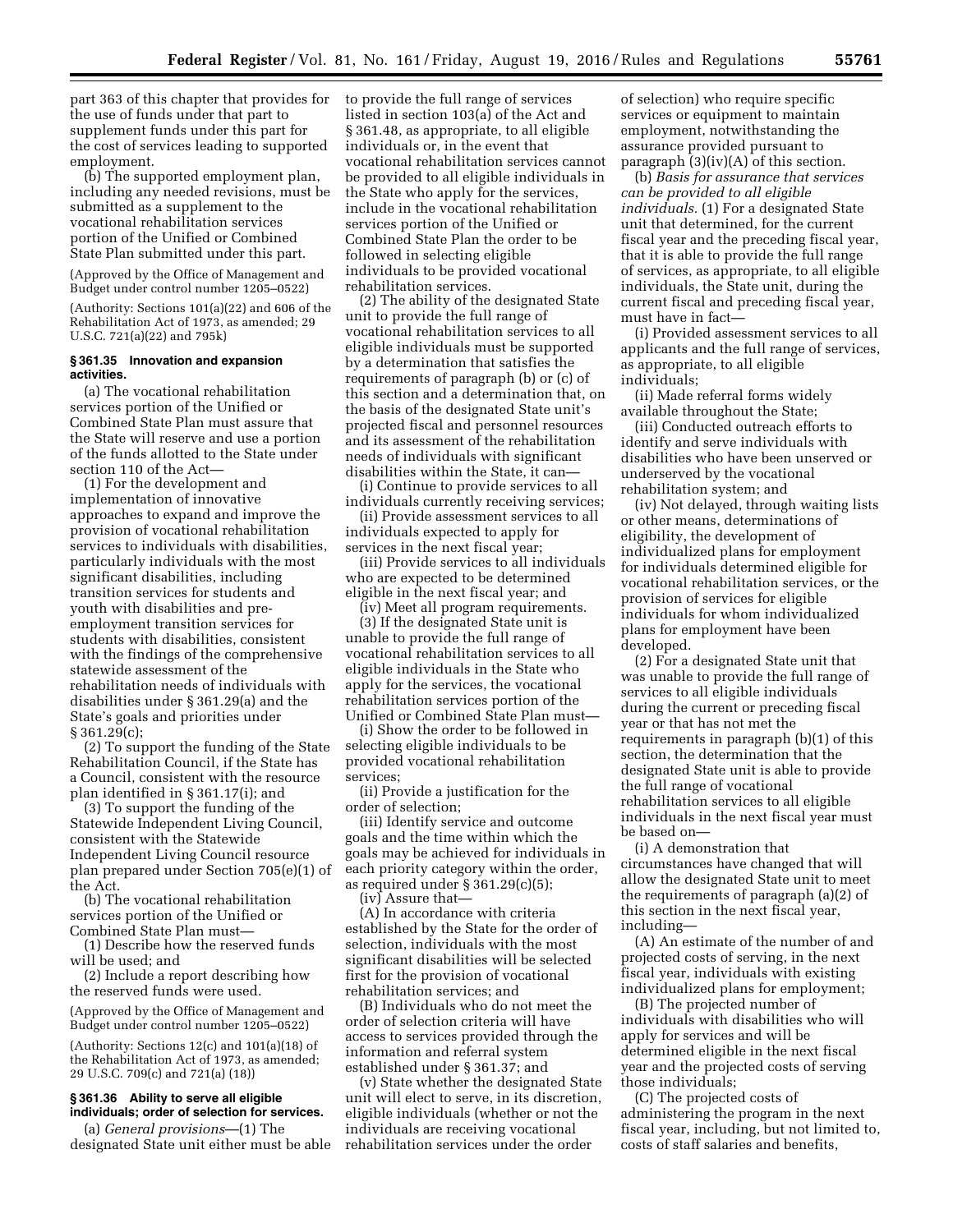outreach activities, and required statewide studies; and

(D) The projected revenues and projected number of qualified personnel for the program in the next fiscal year.

(ii) Comparable data, as relevant, for the current or preceding fiscal year, or for both years, of the costs listed in paragraphs (b)(2)(i)(A) through (C) of this section and the resources identified in paragraph (b)(2)(i)(D) of this section and an explanation of any projected increases or decreases in these costs and resources; and

(iii) A determination that the projected revenues and the projected number of qualified personnel for the program in the next fiscal year are adequate to cover the costs identified in paragraphs (b)(2)(i)(A) through (C) of this section to ensure the provision of the full range of services, as appropriate, to all eligible individuals.

(c) *Determining need for establishing and implementing an order of selection.*  (1) The designated State unit must determine, prior to the beginning of each fiscal year, whether to establish and implement an order of selection.

(2) If the designated State unit determines that it does not need to establish an order of selection, it must reevaluate this determination whenever changed circumstances during the course of a fiscal year, such as a decrease in its fiscal or personnel resources or an increase in its program costs, indicate that it may no longer be able to provide the full range of services, as appropriate, to all eligible individuals, as described in paragraph (a)(2) of this section.

(3) If a designated State unit establishes an order of selection, but determines that it does not need to implement that order at the beginning of the fiscal year, it must continue to meet the requirements of paragraph (a)(2) of this section, or it must implement the order of selection by closing one or more priority categories.

(d) *Establishing an order of selection*—(1) *Basis for order of selection.* An order of selection must be based on a refinement of the three criteria in the definition of *individual with a significant disability* in section 7(21)(A) of the Act and § 361.5(c)(30).

(2) *Factors that cannot be used in determining order of selection of eligible individuals.* An order of selection may not be based on any other factors, including—

(i) Any duration of residency requirement, provided the individual is present in the State;

(ii) Type of disability;

(iii) Age, sex, race, color, or national origin;

(iv) Source of referral; (v) Type of expected employment

outcome; (vi) The need for specific services

except those services provided in accordance with  $361.36(a)(3)(v)$ , or anticipated cost of services required by an individual; or

(vii) The income level of an individual or an individual's family.

(e) *Administrative requirements.* In administering the order of selection, the designated State unit must—

(1) Implement the order of selection on a statewide basis;

(2) Notify all eligible individuals of the priority categories in a State's order of selection, their assignment to a particular category, and their right to appeal their category assignment;

(3) Continue to provide services to any recipient who has begun to receive services irrespective of the severity of the individual's disability as follows—

(i) The designated State unit must continue to provide pre-employment transition services to students with disabilities who were receiving such services prior to being determined eligible for vocational rehabilitation services; and

(ii) The designated State unit must continue to provide to an eligible individual all needed services listed on the individualized plan for employment if the individual had begun receiving such services prior to the effective date of the State's order of selection; and

(4) Ensure that its funding arrangements for providing services under the vocational rehabilitation services portion of the Unified or Combined State Plan, including thirdparty arrangements and awards under the establishment authority, are consistent with the order of selection. If any funding arrangements are inconsistent with the order of selection, the designated State unit must renegotiate these funding arrangements so that they are consistent with the order of selection.

(f) *State Rehabilitation Council.* The designated State unit must consult with the State Rehabilitation Council, if the State unit has a Council, regarding the—

(1) Need to establish an order of selection, including any reevaluation of the need under paragraph (c)(2) of this section;

(2) Priority categories of the particular order of selection;

(3) Criteria for determining

individuals with the most significant disabilities; and

(4) Administration of the order of selection.

(Approved by the Office of Management and Budget under control number 1205–0522)

(Authority: Sections 12(d); 101(a)(5); 101(a)(12); 101(a)(15)(A), (B) and (C); 101(a)(21)(A)(ii); and 504(a) of the Rehabilitation Act of 1973, as amended; 29 U.S.C. 709(d), 721(a)(5), 721(a)(12), 721(a)(15)(A), (B) and (C); 721(a)(21)(A)(ii), and 794(a))

### **§ 361.37 Information and referral programs.**

(a) *General provisions.* The vocational rehabilitation services portion of the Unified or Combined State Plan must assure that—

(1) The designated State agency will implement an information and referral system adequate to ensure that individuals with disabilities, including eligible individuals who do not meet the agency's order of selection criteria for receiving vocational rehabilitation services if the agency is operating on an order of selection, are provided accurate vocational rehabilitation information and guidance (which may include counseling and referral for job placement) using appropriate modes of communication to assist them in preparing for, securing, retaining, advancing in, or regaining employment; and

(2) The designated State agency will refer individuals with disabilities to other appropriate Federal and State programs, including other components of the statewide workforce development system.

(b) The designated State unit must refer to appropriate programs and service providers best suited to address the specific rehabilitation, independent living and employment needs of an individual with a disability who makes an informed choice not to pursue an employment outcome under the vocational rehabilitation program, as defined in § 361.5(c)(15). Before making the referral required by this paragraph, the State unit must—

(1) Consistent with § 361.42(a)(4)(i), explain to the individual that the purpose of the vocational rehabilitation program is to assist individuals to achieve an employment outcome as defined in § 361.5(c)(15);

(2) Consistent with § 361.52, provide the individual with information concerning the availability of employment options, and of vocational rehabilitation services, to assist the individual to achieve an appropriate employment outcome;

(3) Inform the individual that services under the vocational rehabilitation program can be provided to eligible individuals in an extended employment setting if necessary for purposes of training or otherwise preparing for employment in an integrated setting;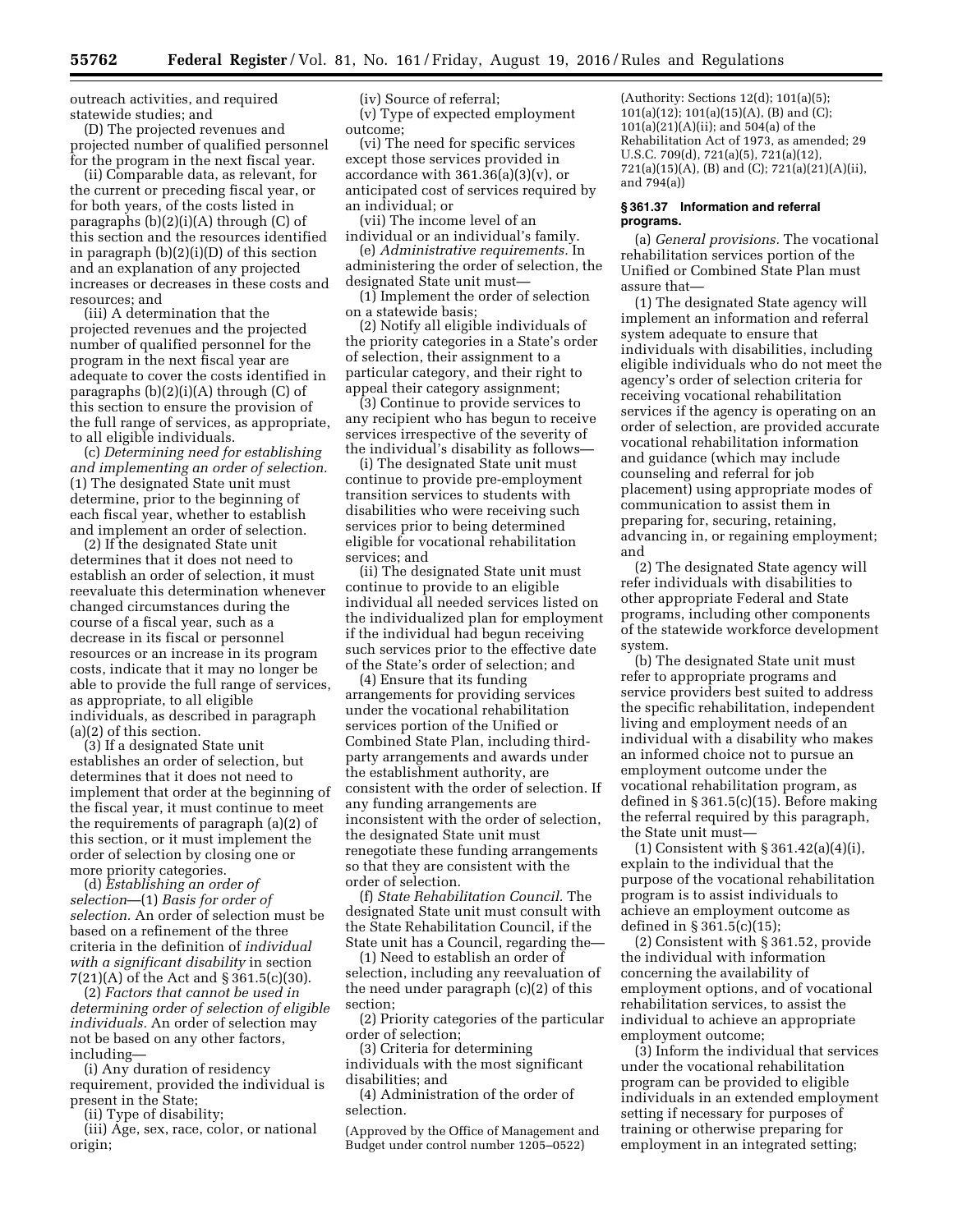(4) Inform the individual that, if he or she initially chooses not to pursue an employment outcome as defined in § 361.5(c)(15), he or she can seek services from the designated State unit at a later date if, at that time, he or she chooses to pursue an employment outcome; and

(5) Refer the individual, as appropriate, to the Social Security Administration in order to obtain information concerning the ability of individuals with disabilities to work while receiving benefits from the Social Security Administration.

(c) *Criteria for appropriate referrals.*  In making the referrals identified in paragraph (a)(2) of this section, the designated State unit must—

(1) Refer the individual to Federal or State programs, including programs carried out by other components of the statewide workforce development system, best suited to address the specific employment needs of an individual with a disability; and

(2) Provide the individual who is being referred—

(i) A notice of the referral by the designated State agency to the agency carrying out the program;

(ii) Information identifying a specific point of contact within the agency to which the individual is being referred; and

(iii) Information and advice regarding the most suitable services to assist the individual to prepare for, secure, retain, or regain employment.

(d) *Order of selection.* In providing the information and referral services under this section to eligible individuals who are not in the priority category or categories to receive vocational rehabilitation services under the State's order of selection, the State unit must identify, as part of its reporting under section 101(a)(10) of the Act and § 361.40, the number of eligible individuals who did not meet the agency's order of selection criteria for receiving vocational rehabilitation services and did receive information and referral services under this section.

(Approved by the Office of Management and Budget under control number 1205–0522)

(Authority: Sections 7(11), 12(c), 101(a)(5)(E), 101(a)(10)(C)(ii), and 101(a)(20) of the Rehabilitation Act of 1973, as amended; 29 U.S.C. 705(11), 709(c), 721(a)(5)(E), 721(a)(10)(C)(ii), and 721(a)(20))

#### **§ 361.38 Protection, use, and release of personal information.**

(a) *General provisions.* (1) The State agency and the State unit must adopt and implement written policies and procedures to safeguard the confidentiality of all personal

information, including photographs and lists of names. These policies and procedures must ensure that—

(i) Specific safeguards are established to protect current and stored personal information, including a requirement that data only be released when governed by a written agreement between the designated State unit and receiving entity under paragraphs (d) and (e)(1) of this section, which addresses the requirements in this section;

(ii) All applicants and recipients of services and, as appropriate, those individuals' representatives, service providers, cooperating agencies, and interested persons are informed through appropriate modes of communication of the confidentiality of personal information and the conditions for accessing and releasing this information;

(iii) All applicants and recipients of services or their representatives are informed about the State unit's need to collect personal information and the policies governing its use, including—

(A) Identification of the authority under which information is collected;

(B) Explanation of the principal purposes for which the State unit intends to use or release the information;

(C) Explanation of whether providing requested information to the State unit is mandatory or voluntary and the effects of not providing requested information;

(D) Identification of those situations in which the State unit requires or does not require informed written consent of the individual before information may be released; and

(E) Identification of other agencies to which information is routinely released;

(iv) An explanation of State policies and procedures affecting personal information will be provided to each individual in that individual's native language or through the appropriate mode of communication; and

(v) These policies and procedures provide no fewer protections for individuals than State laws and regulations.

(2) The State unit may establish reasonable fees to cover extraordinary costs of duplicating records or making extensive searches and must establish policies and procedures governing access to records.

(b) *State program use.* All personal information in the possession of the State agency or the designated State unit must be used only for the purposes directly connected with the administration of the vocational rehabilitation program. Information

containing identifiable personal information may not be shared with advisory or other bodies that do not have official responsibility for administration of the program. In the administration of the program, the State unit may obtain personal information from service providers and cooperating agencies under assurances that the information may not be further divulged, except as provided under paragraphs (c), (d), and (e) of this section.

(c) *Release to applicants and recipients of services.* (1) Except as provided in paragraphs (c)(2) and (3) of this section, if requested in writing by an applicant or recipient of services, the State unit must make all requested information in that individual's record of services accessible to and must release the information to the individual or the individual's representative in a timely manner.

(2) Medical, psychological, or other information that the State unit determines may be harmful to the individual may not be released directly to the individual, but must be provided to the individual through a third party chosen by the individual, which may include, among others, an advocate, a family member, or a qualified medical or mental health professional, unless a representative has been appointed by a court to represent the individual, in which case the information must be released to the court-appointed representative.

(3) If personal information has been obtained from another agency or organization, it may be released only by, or under the conditions established by, the other agency or organization.

(4) An applicant or recipient of services who believes that information in the individual's record of services is inaccurate or misleading may request that the designated State unit amend the information. If the information is not amended, the request for an amendment must be documented in the record of services, consistent with § 361.47(a)(12).

(d) *Release for audit, evaluation, and research.* Personal information may be released to an organization, agency, or individual engaged in audit, evaluation, or research only for purposes directly connected with the administration of the vocational rehabilitation program or for purposes that would significantly improve the quality of life for applicants and recipients of services and only if, in accordance with a written agreement, the organization, agency, or individual assures that—

(1) The information will be used only for the purposes for which it is being provided;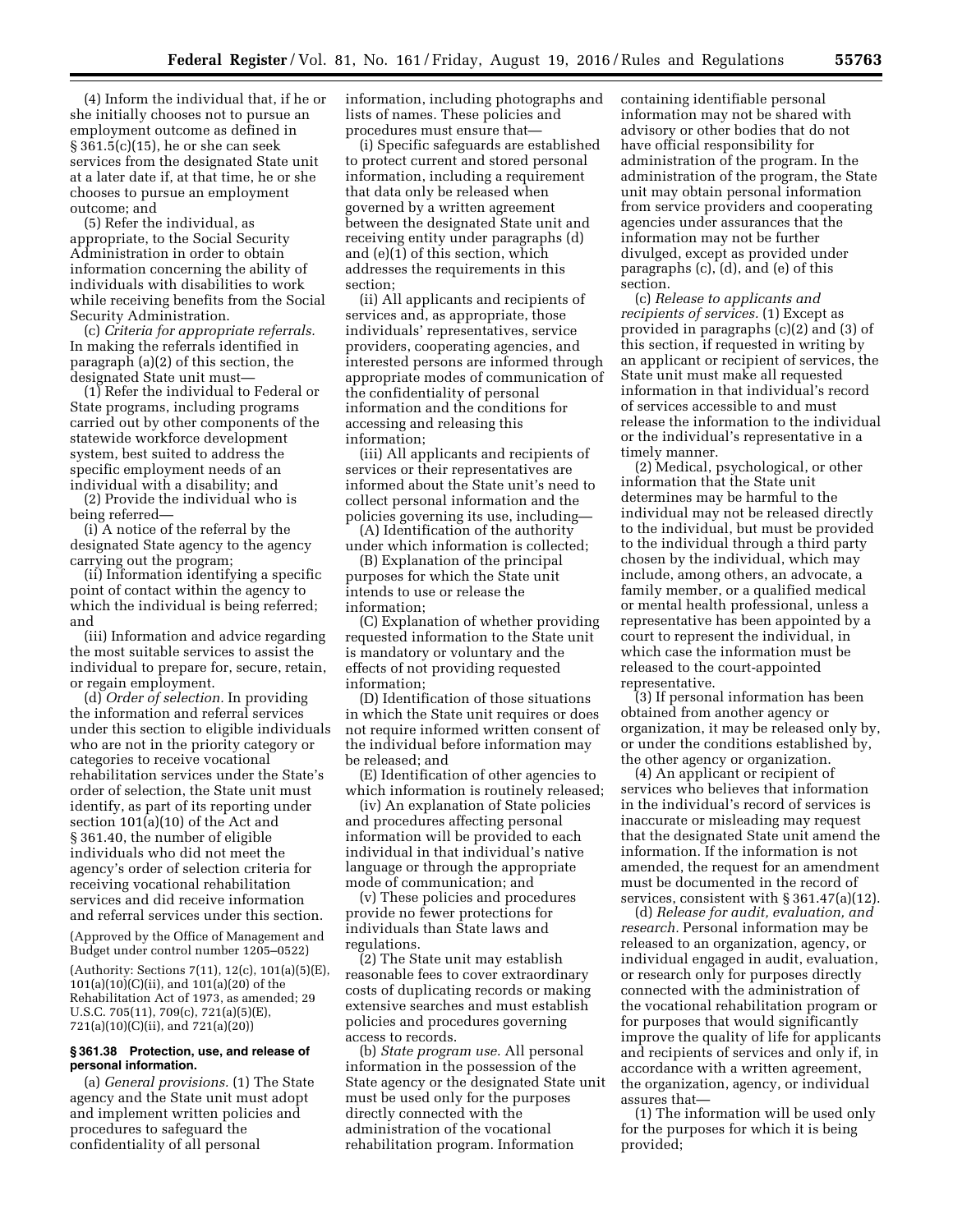(2) The information will be released only to persons officially connected with the audit, evaluation, or research;

(3) The information will not be released to the involved individual;

(4) The information will be managed in a manner to safeguard confidentiality; and

(5) The final product will not reveal any personal identifying information without the informed written consent of the involved individual or the individual's representative.

(e) *Release to other programs or authorities.* (1) Upon receiving the informed written consent of the individual or, if appropriate, the individual's representative, the State unit may release personal information to another agency or organization, in accordance with a written agreement, for its program purposes only to the extent that the information may be released to the involved individual or the individual's representative and only to the extent that the other agency or organization demonstrates that the information requested is necessary for its program.

(2) Medical or psychological information that the State unit determines may be harmful to the individual may be released if the other agency or organization assures the State unit that the information will be used only for the purpose for which it is being provided and will not be further released to the individual.

(3) The State unit must release personal information if required by Federal law or regulations.

(4) The State unit must release personal information in response to investigations in connection with law enforcement, fraud, or abuse, unless expressly prohibited by Federal or State laws or regulations, and in response to an order issued by a judge, magistrate, or other authorized judicial officer.

(5) The State unit also may release personal information in order to protect the individual or others if the individual poses a threat to his or her safety or to the safety of others.

(Authority: Sections 12(c) and 101(a)(6)(A) of the Rehabilitation Act of 1973, as amended; 29 U.S.C. 709(c) and 721(a)(6)(A))

# **§ 361.39 State-imposed requirements.**

The designated State unit must, upon request, identify those regulations and policies relating to the administration or operation of its vocational rehabilitation program that are State-imposed, including any regulations or policy based on State interpretation of any Federal law, regulation, or guideline.

(Authority: Section 17 of the Rehabilitation Act of 1973, as amended; 29 U.S.C. 714)

### **§ 361.40 Reports; Evaluation standards and performance indicators.**

(a) *Reports.* (1) The vocational rehabilitation services portion of the Unified or Combined State Plan must assure that the designated State agency will submit reports, including reports required under sections 13, 14, and 101(a)(10) of the Act—

(i) In the form and level of detail and at the time required by the Secretary regarding applicants for and eligible individuals receiving services, including students receiving preemployment transition services in accordance with § 361.48(a); and

(ii) In a manner that provides a complete count (other than the information obtained through sampling consistent with section 101(a)(10)(E) of the Act) of the applicants and eligible individuals to—

(A) Permit the greatest possible crossclassification of data; and

(B) Protect the confidentiality of the identity of each individual.

(2) The designated State agency must comply with any requirements necessary to ensure the accuracy and verification of those reports. (b) *[Reserved]* 

(Approved by the Office of Management and Budget under control number 1205–0522)

(Authority: Sections  $12(c)$ ,  $101(a)(10)(A)$  and (F), and 106 of the Rehabilitation Act of 1973, as amended; 29 U.S.C. 709(c),721(a)(10)(A) and (F), and 726)

### **Provision and Scope of Services**

#### **§ 361.41 Processing referrals and applications.**

(a) *Referrals.* The designated State unit must establish and implement standards for the prompt and equitable handling of referrals of individuals for vocational rehabilitation services, including referrals of individuals made through the one-stop service delivery systems under section 121 of the Workforce Innovation and Opportunity Act. The standards must include timelines for making good faith efforts to inform these individuals of application requirements and to gather information necessary to initiate an assessment for determining eligibility and priority for services.

(b) *Applications.* (1) Once an individual has submitted an application for vocational rehabilitation services, including applications made through common intake procedures in one-stop centers under section 121 of the Workforce Innovation and Opportunity Act, an eligibility determination must be made within 60 days, unless-

(i) Exceptional and unforeseen circumstances beyond the control of the designated State unit preclude making an eligibility determination within 60 days and the designated State unit and the individual agree to a specific extension of time; or

(ii) An exploration of the individual's abilities, capabilities, and capacity to perform in work situations is carried out in accordance with § 361.42(e).

(2) An individual is considered to have submitted an application when the individual or the individual's representative, as appropriate—

(i)(A) Has completed and signed an agency application form;

(B) Has completed a common intake application form in a one-stop center requesting vocational rehabilitation services; or

(C) Has otherwise requested services from the designated State unit;

(ii) Has provided to the designated State unit information necessary to initiate an assessment to determine eligibility and priority for services; and

(iii) Is available to complete the assessment process.

(3) The designated State unit must ensure that its application forms are widely available throughout the State, particularly in the one-stop centers under section 121 of the Workforce Innovation and Opportunity Act.

(Authority: Sections  $12(c)$ ,  $101(a)(6)(A)$ , and 102(a)(6) of the Rehabilitation Act of 1973, as amended; 29 U.S.C. 709(c), 721(a)(6)(A), and 722(a)(6))

### **§ 361.42 Assessment for determining eligibility and priority for services.**

In order to determine whether an individual is eligible for vocational rehabilitation services and the individual's priority under an order of selection for services (if the State is operating under an order of selection), the designated State unit must conduct an assessment for determining eligibility and priority for services. The assessment must be conducted in the most integrated setting possible, consistent with the individual's needs and informed choice, and in accordance with the following provisions:

(a) *Eligibility requirements*—(1) *Basic requirements.* The designated State unit's determination of an applicant's eligibility for vocational rehabilitation services must be based only on the following requirements:

(i) A determination by qualified personnel that the applicant has a physical or mental impairment;

(ii) A determination by qualified personnel that the applicant's physical or mental impairment constitutes or results in a substantial impediment to employment for the applicant; and

(iii) A determination by a qualified vocational rehabilitation counselor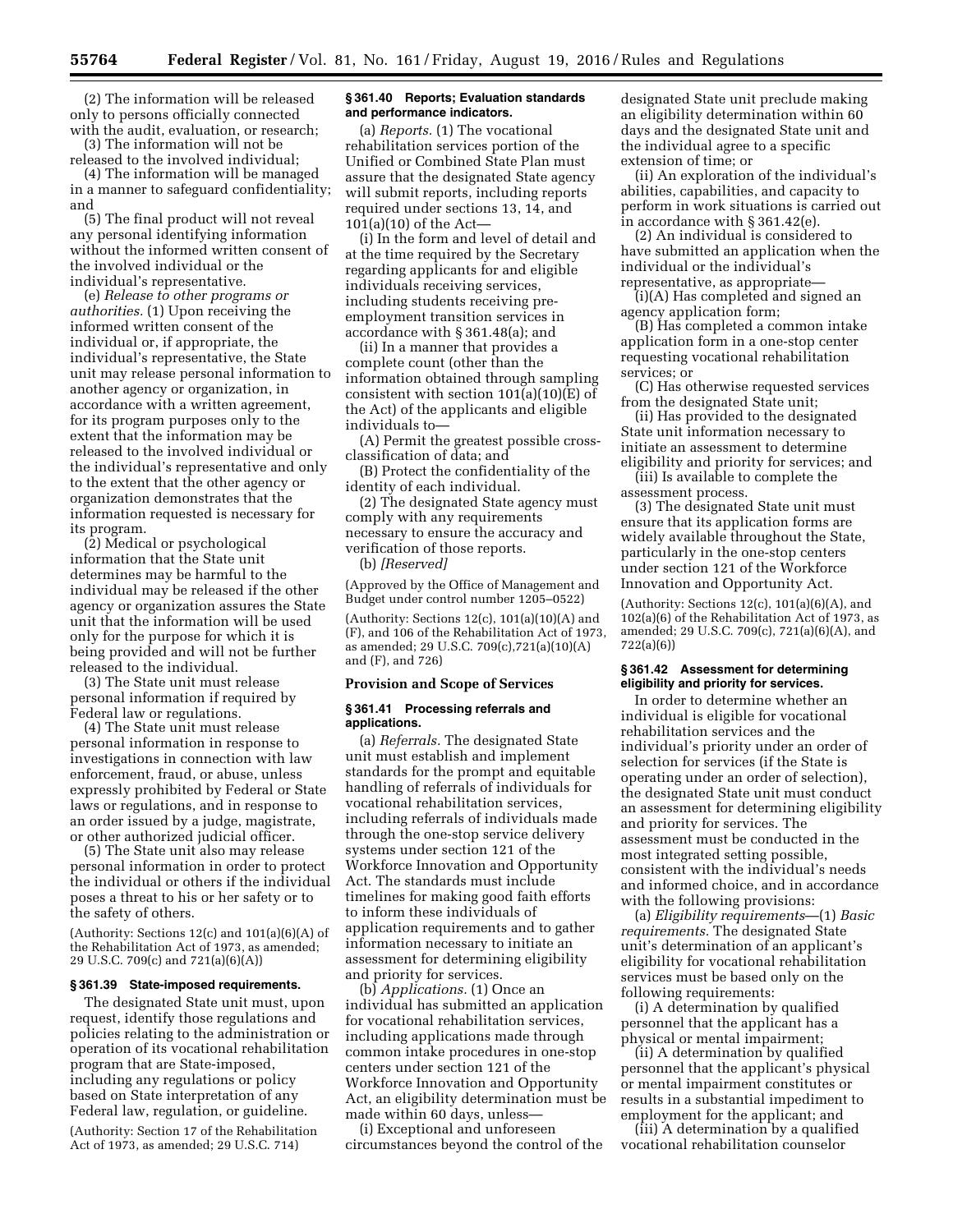employed by the designated State unit that the applicant requires vocational rehabilitation services to prepare for, secure, retain, advance in, or regain employment that is consistent with the individual's unique strengths, resources, priorities, concerns, abilities, capabilities, interest, and informed choice. For purposes of an assessment for determining eligibility and vocational rehabilitation needs under this part, an individual is presumed to have a goal of an employment outcome.

(2) *Presumption of benefit.* The designated State unit must presume that an applicant who meets the eligibility requirements in paragraphs (a)(1)(i) and (ii) of this section can benefit in terms of an employment outcome.

(3) *Presumption of eligibility for Social Security recipients and beneficiaries.* (i) Any applicant who has been determined eligible for Social Security benefits under title II or title XVI of the Social Security Act is—

(A) Presumed eligible for vocational rehabilitation services under paragraphs (a)(1) and (2) of this section; and

(B) Considered an individual with a significant disability as defined in § 361.5(c)(29).

(ii) If an applicant for vocational rehabilitation services asserts that he or she is eligible for Social Security benefits under title II or title XVI of the Social Security Act (and, therefore, is presumed eligible for vocational rehabilitation services under paragraph  $(a)(3)(i)(A)$  of this section), but is unable to provide appropriate evidence, such as an award letter, to support that assertion, the State unit must verify the applicant's eligibility under title II or title XVI of the Social Security Act by contacting the Social Security Administration. This verification must be made within a reasonable period of time that enables the State unit to determine the applicant's eligibility for vocational rehabilitation services within 60 days of the individual submitting an application for services in accordance with § 361.41(b)(2).

(4) *Achievement of an employment outcome.* Any eligible individual, including an individual whose eligibility for vocational rehabilitation services is based on the individual being eligible for Social Security benefits under title II or title XVI of the Social Security Act, must intend to achieve an employment outcome that is consistent with the applicant's unique strengths, resources, priorities, concerns, abilities, capabilities, interests, and informed choice.

(i) The State unit is responsible for informing individuals, through its application process for vocational

rehabilitation services, that individuals who receive services under the program must intend to achieve an employment outcome.

(ii) The applicant's completion of the application process for vocational rehabilitation services is sufficient evidence of the individual's intent to achieve an employment outcome, and no additional demonstration on the part of the applicant is required for purposes of satisfying paragraph (a)(4) of this section.

(5) *Interpretation.* Nothing in this section, including paragraph (a)(3)(i), is to be construed to create an entitlement to any vocational rehabilitation service.

(b) *Interim determination of eligibility.*  (1) The designated State unit may initiate the provision of vocational rehabilitation services for an applicant on the basis of an interim determination of eligibility prior to the 60-day period described in § 361.41(b)(2).

(2) If a State chooses to make interim determinations of eligibility, the designated State unit must—

(i) Establish criteria and conditions for making those determinations;

(ii) Develop and implement procedures for making the determinations; and

(iii) Determine the scope of services that may be provided pending the final determination of eligibility.

(3) If a State elects to use an interim eligibility determination, the designated State unit must make a final determination of eligibility within 60 days of the individual submitting an application for services in accordance with § 361.41(b)(2).

(c) *Prohibited factors.* (1) The vocational rehabilitation services portion of the Unified or Combined State Plan must assure that the State unit will not impose, as part of determining eligibility under this section, a duration of residence requirement that excludes from services any applicant who is present in the State. The designated State unit may not require the applicant to demonstrate a presence in the State through the production of any documentation that under State or local law, or practical circumstances, results in a de facto duration of residence requirement.

(2) In making a determination of eligibility under this section, the designated State unit also must ensure that—

(i) No applicant or group of applicants is excluded or found ineligible solely on the basis of the type of disability; and

(ii) The eligibility requirements are applied without regard to the—

(A) Age, sex, race, color, or national origin of the applicant;

(B) Type of expected employment outcome;

(C) Source of referral for vocational rehabilitation services;

(D) Particular service needs or anticipated cost of services required by an applicant or the income level of an applicant or applicant's family;

(E) Applicants' employment history or current employment status; and

(F) Applicants' educational status or current educational credential.

(d) *Review and assessment of data for eligibility determination.* Except as provided in paragraph (e) of this section, the designated State unit—

(1) Must base its determination of each of the basic eligibility requirements in paragraph (a) of this section on—

(i) A review and assessment of existing data, including counselor observations, education records, information provided by the individual or the individual's family, particularly information used by education officials, and determinations made by officials of other agencies; and

(ii) To the extent existing data do not describe the current functioning of the individual or are unavailable, insufficient, or inappropriate to make an eligibility determination, an assessment of additional data resulting from the provision of vocational rehabilitation services, including trial work experiences, assistive technology devices and services, personal assistance services, and any other support services that are necessary to determine whether an individual is eligible; and

(2) Must base its presumption under paragraph (a)(3)(i) of this section that an applicant who has been determined eligible for Social Security benefits under title II or title XVI of the Social Security Act satisfies each of the basic eligibility requirements in paragraph (a) of this section on determinations made by the Social Security Administration.

(e) *Trial work experiences for individuals with significant disabilities.*  (1) Prior to any determination that an individual with a disability is unable to benefit from vocational rehabilitation services in terms of an employment outcome because of the severity of that individual's disability or that the individual is ineligible for vocational rehabilitation services, the designated State unit must conduct an exploration of the individual's abilities, capabilities, and capacity to perform in realistic work situations.

(2)(i) The designated State unit must develop a written plan to assess periodically the individual's abilities, capabilities, and capacity to perform in competitive integrated work situations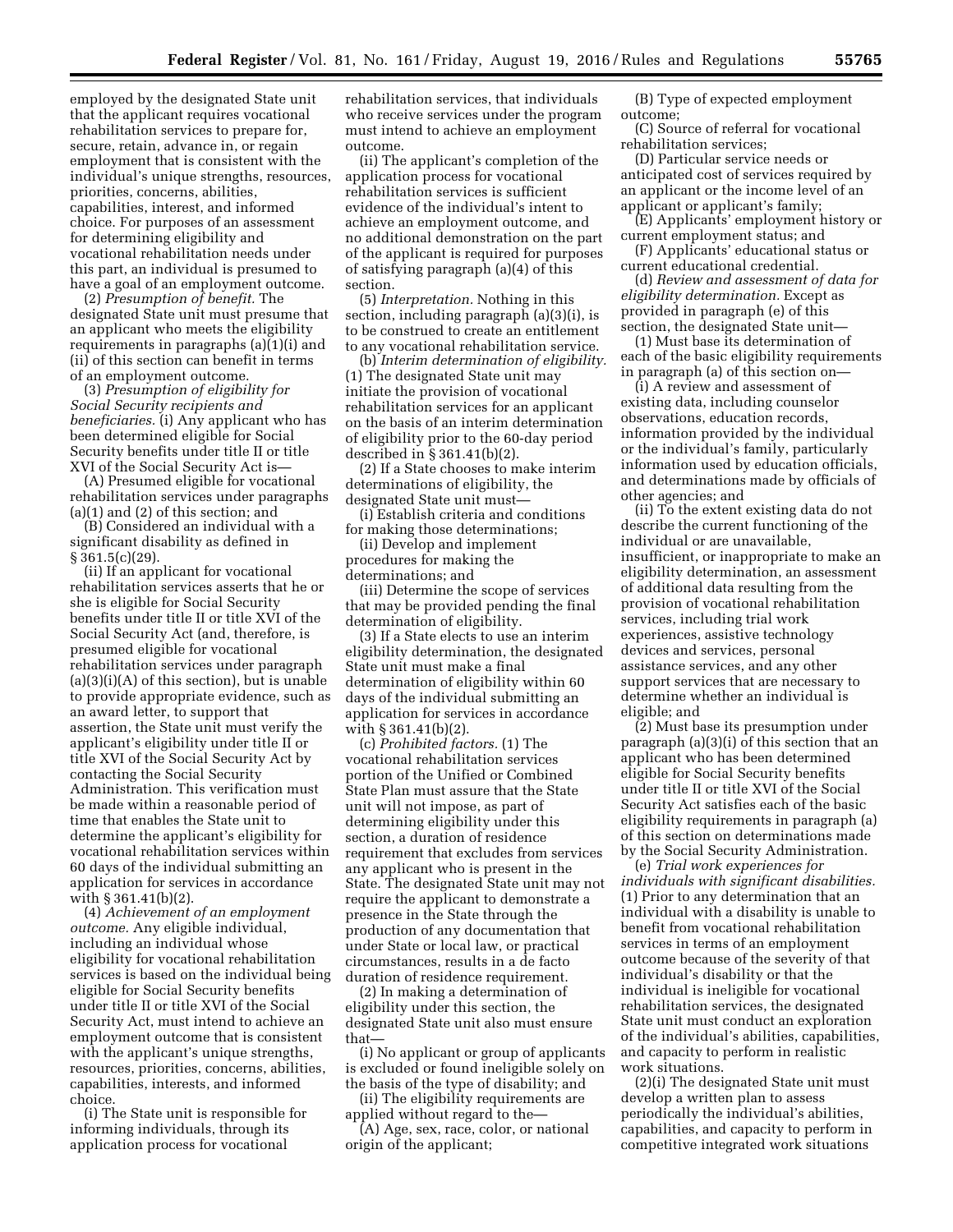through the use of trial work experiences, which must be provided in competitive integrated employment settings to the maximum extent possible, consistent with the informed choice and rehabilitation needs of the individual.

(ii) Trial work experiences include supported employment, on-the-job training, and other experiences using realistic integrated work settings.

(iii) Trial work experiences must be of sufficient variety and over a sufficient period of time for the designated State unit to determine that—

(A) There is sufficient evidence to conclude that the individual can benefit from the provision of vocational rehabilitation services in terms of an employment outcome; or

(B) There is clear and convincing evidence that due to the severity of the individual's disability, the individual is incapable of benefitting from the provision of vocational rehabilitation services in terms of an employment outcome; and

(iv) The designated State unit must provide appropriate supports, including, but not limited to, assistive technology devices and services and personal assistance services, to accommodate the rehabilitation needs of the individual during the trial work experiences.

(f) *Data for determination of priority for services under an order of selection.*  If the designated State unit is operating under an order of selection for services, as provided in § 361.36, the State unit must base its priority assignments on—

(1) A review of the data that was developed under paragraphs (d) and (e) of this section to make the eligibility determination; and

(2) An assessment of additional data, to the extent necessary.

(Authority: Sections 7(2), 12(c), 101(a)(12), 102(a), 103(a)(1), 103(a)(9), 103(a)(10), and 103(a)(14) of the Rehabilitation Act of 1973, as amended; 29 U.S.C. 705(2), 709(c), 721(a)(12), 722(a), 723(a)(1), 723(a)(9), 723(a)(10), and 723(a)(14))

**Note to § 361.42:** *Clear and convincing evidence* means that the designated State unit has a high degree of certainty before it can conclude that an individual is incapable of benefiting from services in terms of an employment outcome. The clear and convincing standard constitutes the highest standard used in our civil system of law and is to be individually applied on a case-bycase basis. The term *clear* means unequivocal. For example, the use of an intelligence test result alone would not constitute clear and convincing evidence. Clear and convincing evidence might include a description of assessments, including situational assessments and supported employment assessments, from service

providers who have concluded that they would be unable to meet the individual's needs due to the severity of the individual's disability. The demonstration of ''clear and convincing evidence'' must include, if appropriate, a functional assessment of skill development activities, with any necessary supports (including assistive technology), in real life settings. (S. Rep. No. 357, 102d Cong., 2d. Sess. 37–38 (1992))

#### **§ 361.43 Procedures for ineligibility determination.**

If the State unit determines that an applicant is ineligible for vocational rehabilitation services or determines that an individual receiving services under an individualized plan for employment is no longer eligible for services, the State unit must—

(a) Make the determination only after providing an opportunity for full consultation with the individual or, as appropriate, with the individual's representative;

(b) Inform the individual in writing, supplemented as necessary by other appropriate modes of communication consistent with the informed choice of the individual, of the ineligibility determination, including the reasons for that determination, the requirements under this section, and the means by which the individual may express and seek remedy for any dissatisfaction, including the procedures for review of State unit personnel determinations in accordance with § 361.57;

(c) Provide the individual with a description of services available from a client assistance program established under 34 CFR part 370 and information on how to contact that program;

(d) Refer the individual— (1) To other programs that are part of the one-stop service delivery system under the Workforce Innovation and Opportunity Act that can address the individual's training or employmentrelated needs; or

(2) To Federal, State, or local programs or service providers, including, as appropriate, independent living programs and extended employment providers, best suited to meet their rehabilitation needs, if the ineligibility determination is based on a finding that the individual has chosen not to pursue, or is incapable of achieving, an employment outcome as defined in § 361.5(c)(15).

(e) Review within 12 months and annually thereafter if requested by the individual or, if appropriate, by the individual's representative any ineligibility determination that is based on a finding that the individual is incapable of achieving an employment outcome. This review need not be conducted in situations in which the

individual has refused it, the individual is no longer present in the State, the individual's whereabouts are unknown, or the individual's medical condition is rapidly progressive or terminal.

(Authority: Sections 12(c) and 102(a)(5) and (c) of the Rehabilitation Act of 1973, as amended; 29 U.S.C. 709(c) and 722(a)(5)and (c))

### **§ 361.44 Closure without eligibility determination.**

The designated State unit may not close an applicant's record of services prior to making an eligibility determination unless the applicant declines to participate in, or is unavailable to complete, an assessment for determining eligibility and priority for services, and the State unit has made a reasonable number of attempts to contact the applicant or, if appropriate, the applicant's representative to encourage the applicant's participation.

(Authority: Section 12(c) of the Rehabilitation Act of 1973, as amended; 29 U.S.C. 709(c))

# **§ 361.45 Development of the individualized plan for employment.**

(a) *General requirements.* The vocational rehabilitation services portion of the Unified or Combined State Plan must assure that—

(1) An individualized plan for employment meeting the requirements of this section and § 361.46 is developed and implemented in a timely manner for each individual determined to be eligible for vocational rehabilitation services or, if the designated State unit is operating under an order of selection in accordance with § 361.36, for each eligible individual to whom the State unit is able to provide services; and

(2) Services will be provided in accordance with the provisions of the individualized plan for employment.

(b) *Purpose.* (1) The designated State unit must conduct an assessment for determining vocational rehabilitation needs, if appropriate, for each eligible individual or, if the State is operating under an order of selection, for each eligible individual to whom the State is able to provide services. The purpose of this assessment is to determine the employment outcome, and the nature and scope of vocational rehabilitation services to be included in the individualized plan for employment.

(2) The individualized plan for employment must be designed to achieve a specific employment outcome, as defined in  $\S 361.5(c)(15)$ , that is selected by the individual consistent with the individual's unique strengths, resources, priorities, concerns, abilities,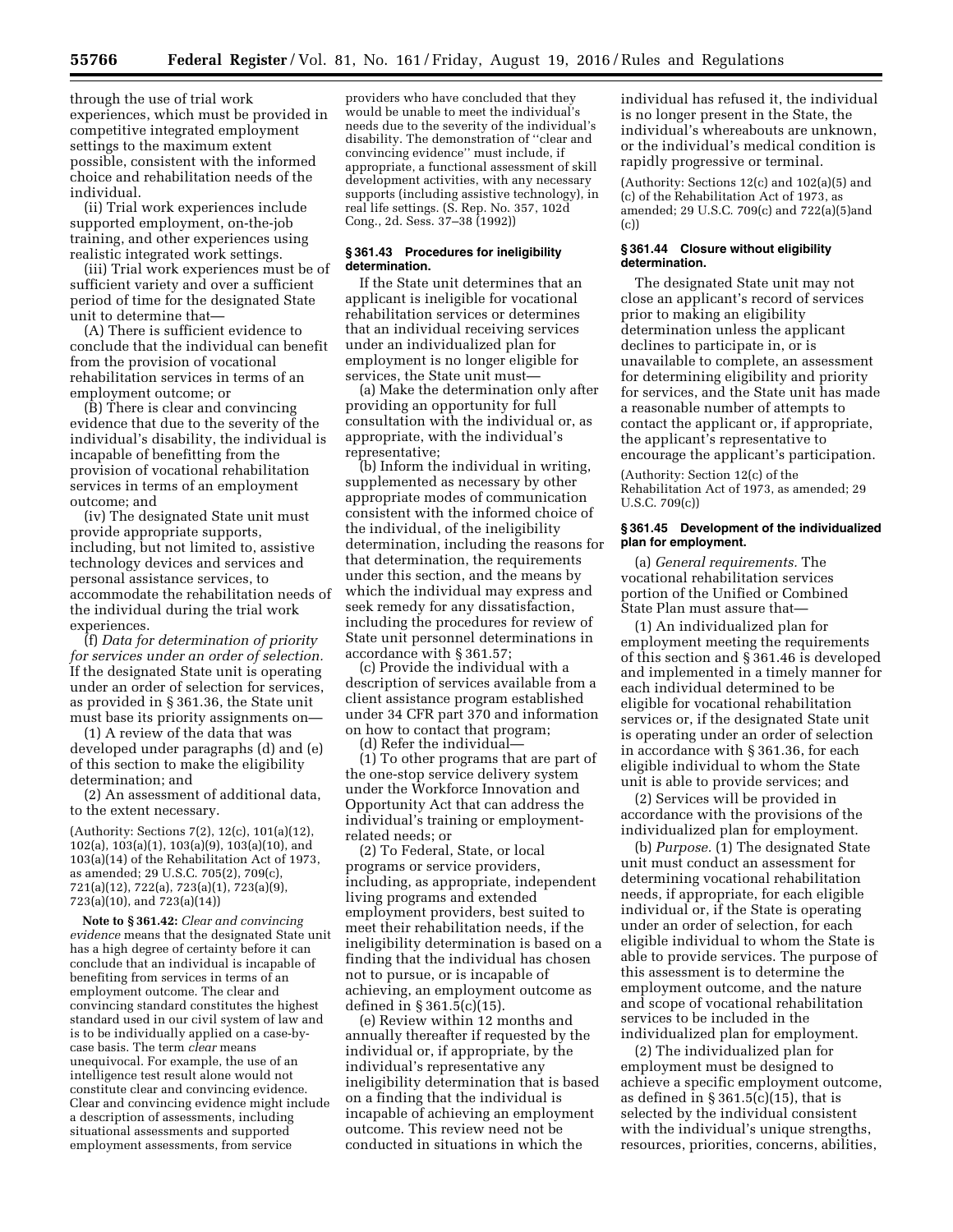capabilities, interests, and informed choice.

(c) *Required information.* The State unit must provide the following information to each eligible individual or, as appropriate, the individual's representative, in writing and, if appropriate, in the native language or mode of communication of the individual or the individual's representative:

(1) *Options for developing an individualized plan for employment.*  Information on the available options for developing the individualized plan for employment, including the option that an eligible individual or, as appropriate, the individual's representative may develop all or part of the individualized plan for employment—

(i) Without assistance from the State unit or other entity; or

(ii) With assistance from—

(A) A qualified vocational

rehabilitation counselor employed by the State unit;

(B) A qualified vocational rehabilitation counselor who is not employed by the State unit;

(C) A disability advocacy

organization; or

(D) Resources other than those in paragraph  $(c)(1)(ii)(A)$  through  $(C)$  of this section.

(2) *Additional information.*  Additional information to assist the eligible individual or, as appropriate, the individual's representative in developing the individualized plan for employment, including—

(i) Information describing the full range of components that must be included in an individualized plan for employment;

(ii) As appropriate to each eligible individual—

(A) An explanation of agency guidelines and criteria for determining an eligible individual's financial commitments under an individualized plan for employment;

(B) Information on the availability of assistance in completing State unit forms required as part of the individualized plan for employment; and

(C) Additional information that the eligible individual requests or the State unit determines to be necessary to the development of the individualized plan for employment;

(iii) A description of the rights and remedies available to the individual, including, if appropriate, recourse to the processes described in § 361.57; and

(iv) A description of the availability of a client assistance program established under part 370 of this chapter and information on how to contact the client assistance program.

(3) *Individuals entitled to benefits under title II or XVI of the Social Security Act.* For individuals entitled to benefits under title II or XVI of the Social Security Act on the basis of a disability or blindness, the State unit must provide to the individual general information on additional supports and assistance for individuals with disabilities desiring to enter the workforce, including assistance with benefits planning.

(d) *Mandatory procedures.* The designated State unit must ensure that—

(1) The individualized plan for employment is a written document prepared on forms provided by the State unit;

(2) The individualized plan for employment is developed and implemented in a manner that gives eligible individuals the opportunity to exercise informed choice, consistent with § 361.52, in selecting—

(i) The employment outcome, including the employment setting;

(ii) The specific vocational rehabilitation services needed to achieve the employment outcome, including the settings in which services will be provided;

(iii) The entity or entities that will provide the vocational rehabilitation services; and

(iv) The methods available for procuring the services;

(3) The individualized plan for employment is—

(i) Agreed to and signed by the eligible individual or, as appropriate, the individual's representative; and

(ii) Approved and signed by a qualified vocational rehabilitation counselor employed by the designated State unit;

(4) A copy of the individualized plan for employment and a copy of any amendments to the individualized plan for employment are provided to the eligible individual or, as appropriate, to the individual's representative, in writing and, if appropriate, in the native language or mode of communication of the individual or, as appropriate, the individual's representative;

(5) The individualized plan for employment is reviewed at least annually by a qualified vocational rehabilitation counselor and the eligible individual or, as appropriate, the individual's representative to assess the eligible individual's progress in achieving the identified employment outcome;

(6) The individualized plan for employment is amended, as necessary, by the individual or, as appropriate, the individual's representative, in collaboration with a representative of

the State unit or a qualified vocational rehabilitation counselor (to the extent determined to be appropriate by the individual), if there are substantive changes in the employment outcome, the vocational rehabilitation services to be provided, or the providers of the vocational rehabilitation services;

(7) Amendments to the individualized plan for employment do not take effect until agreed to and signed by the eligible individual or, as appropriate, the individual's representative and by a qualified vocational rehabilitation counselor employed by the designated State unit;

(8) The individualized plan for employment is amended, as necessary, to include the postemployment services and service providers that are necessary for the individual to maintain, advance in or regain employment, consistent with the individual's unique strengths, resources, priorities, concerns, abilities, capabilities, interests, and informed choice; and

(9) An individualized plan for employment for a student with a disability is developed—

(i) In consideration of the student's individualized education program or 504 services, as applicable; and

(ii) In accordance with the plans, policies, procedures, and terms of the interagency agreement required under § 361.22.

(e) *Standards for developing the individualized plan for employment.*  The individualized plan for employment must be developed as soon as possible, but not later than 90 days after the date of determination of eligibility, unless the State unit and the eligible individual agree to the extension of that deadline to a specific date by which the individualized plan for employment must be completed.

(f) *Data for preparing the individualized plan for employment.* (1) *Preparation without comprehensive assessment.* To the extent possible, the employment outcome and the nature and scope of rehabilitation services to be included in the individual's individualized plan for employment must be determined based on the data used for the assessment of eligibility and priority for services under § 361.42.

(2) *Preparation based on comprehensive assessment.* 

(i) If additional data are necessary to determine the employment outcome and the nature and scope of services to be included in the individualized plan for employment of an eligible individual, the State unit must conduct a comprehensive assessment of the unique strengths, resources, priorities, concerns, abilities, capabilities,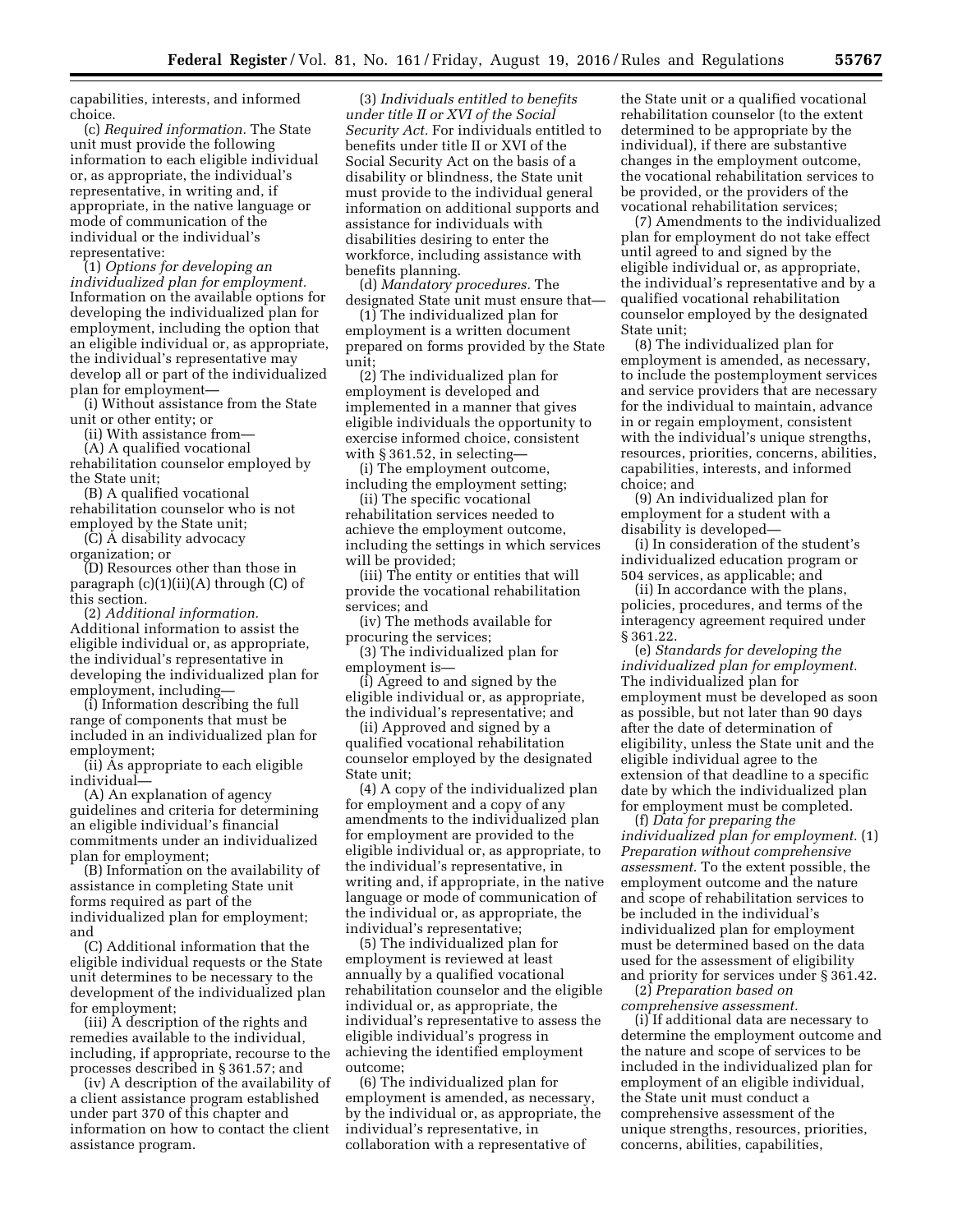interests, and informed choice, including the need for supported employment services, of the eligible individual, in the most integrated setting possible, consistent with the informed choice of the individual in accordance with the provisions of  $§ 361.5(c)(5)(ii).$ 

(ii) In preparing the comprehensive assessment, the State unit must use, to the maximum extent possible and appropriate and in accordance with confidentiality requirements, existing information that is current as of the date of the development of the individualized plan for employment, including information—

(A) Available from other programs and providers, particularly information used by education officials and the Social Security Administration;

(B) Provided by the individual and the individual's family; and

(C) Obtained under the assessment for determining the individual's eligibility and vocational rehabilitation needs.

(Authority: Sections 7(2)(B), 101(a)(9), 102(b), and 103(a)(1) of the Rehabilitation Act of 1973, as amended; 29 U.S.C. 705(2)(B), 721(a)(9), 722(b), and 723(a)(1))

# **§ 361.46 Content of the individualized plan for employment.**

(a) *Mandatory components.*  Regardless of the approach in § 361.45(c)(1) that an eligible individual selects for purposes of developing the individualized plan for employment, each individualized plan for employment must—

(1) Include a description of the specific employment outcome, as defined in  $\S 361.5(c)(15)$ , that is chosen by the eligible individual and is consistent with the individual's unique strengths, resources, priorities, concerns, abilities, capabilities, career interests, and informed choice consistent with the general goal of competitive integrated employment (except that in the case of an eligible individual who is a student or a youth with a disability, the description may be a description of the individual's projected post-school employment outcome);

(2) Include a description under § 361.48 of—

(i) These specific rehabilitation services needed to achieve the employment outcome, including, as appropriate, the provision of assistive technology devices, assistive technology services, and personal assistance services, including training in the management of those services; and

(ii) In the case of a plan for an eligible individual that is a student or youth with a disability, the specific transition

services and supports needed to achieve the individual's employment outcome or projected post-school employment outcome.

(3) Provide for services in the most integrated setting that is appropriate for the services involved and is consistent with the informed choice of the eligible individual;

(4) Include timelines for the achievement of the employment outcome and for the initiation of services;

(5) Include a description of the entity or entities chosen by the eligible individual or, as appropriate, the individual's representative that will provide the vocational rehabilitation services and the methods used to procure those services;

(6) Include a description of the criteria that will be used to evaluate progress toward achievement of the employment outcome; and

(7) Include the terms and conditions of the individualized plan for employment, including, as appropriate, information describing—

(i) The responsibilities of the designated State unit;

(ii) The responsibilities of the eligible individual, including—

(A) The responsibilities the individual will assume in relation to achieving the employment outcome;

(B) If applicable, the extent of the individual's participation in paying for the cost of services; and

(C) The responsibility of the individual with regard to applying for and securing comparable services and benefits as described in § 361.53; and

(iii) The responsibilities of other entities as the result of arrangements made pursuant to the comparable services or benefits requirements in § 361.53.

(b) *Supported employment requirements.* An individualized plan for employment for an individual with a most significant disability for whom an employment outcome in a supported employment setting has been determined to be appropriate must—

(1) Specify the supported employment services to be provided by the designated State unit;

(2) Specify the expected extended services needed, which may include natural supports;

(3) Identify the source of extended services or, to the extent that it is not possible to identify the source of extended services at the time the individualized plan for employment is developed, include a description of the basis for concluding that there is a reasonable expectation that those sources will become available;

(4) Provide for periodic monitoring to ensure that the individual is making satisfactory progress toward meeting the weekly work requirement established in the individualized plan for employment by the time of transition to extended services;

(5) Provide for the coordination of services provided under an individualized plan for employment with services provided under other individualized plans established under other Federal or State programs;

(6) To the extent that job skills training is provided, identify that the training will be provided on site; and

(7) Include placement in an integrated setting for the maximum number of hours possible based on the unique strengths, resources, priorities, concerns, abilities, capabilities, interests, and informed choice of individuals with the most significant disabilities.

(c) *Post-employment services.* The individualized plan for employment for each individual must contain, as determined to be necessary, statements concerning—

(1) The expected need for postemployment services prior to closing the record of services of an individual who has achieved an employment outcome;

(2) A description of the terms and conditions for the provision of any postemployment services; and

(3) If appropriate, a statement of how post-employment services will be provided or arranged through other entities as the result of arrangements made pursuant to the comparable services or benefits requirements in § 361.53.

(d) *Coordination of services for students with disabilities.* The individualized plan for employment for a student with a disability must be coordinated with the individualized education program or 504 services, as applicable, for that individual in terms of the goals, objectives, and services identified in the education program.

(Approved by the Office of Management and Budget under control number 1205–0522)

(Authority: Sections 101(a)(8), 101(a)(9), and 102(b)(4) of the Rehabilitation Act of 1973, as amended; 29 U.S.C. 721(a)(8), 721(a)(9), and 722(b)(4))

#### **§ 361.47 Record of services.**

(a) The designated State unit must maintain for each applicant and eligible individual a record of services that includes, to the extent pertinent, the following documentation:

(1) If an applicant has been determined to be an eligible individual, documentation supporting that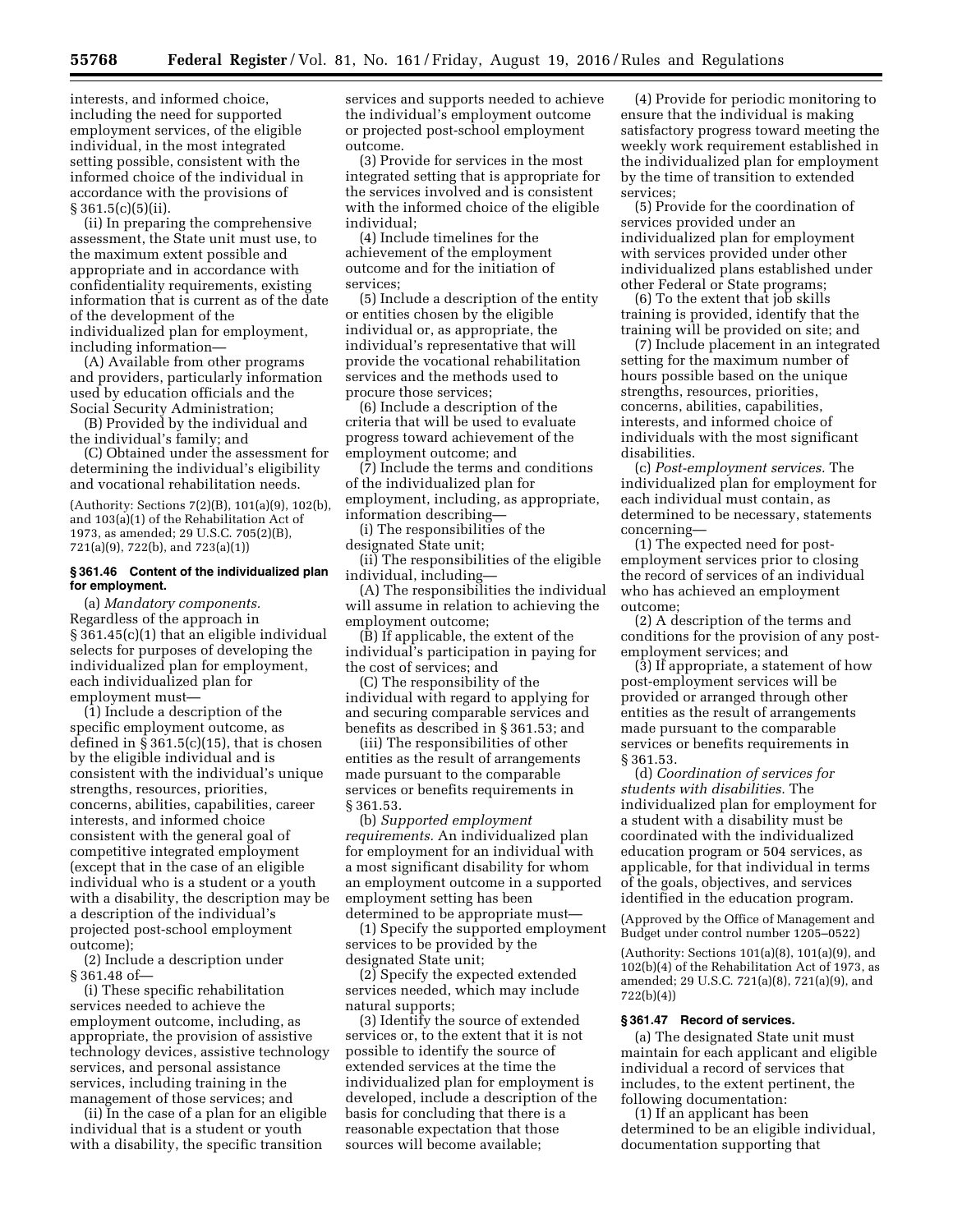determination in accordance with the requirements under § 361.42.

(2) If an applicant or eligible individual receiving services under an individualized plan for employment has been determined to be ineligible, documentation supporting that determination in accordance with the requirements under § 361.43.

(3) Documentation that describes the justification for closing an applicant's or eligible individual's record of services if that closure is based on reasons other than ineligibility, including, as appropriate, documentation indicating that the State unit has satisfied the requirements in § 361.44.

(4) If an individual has been determined to be an individual with a significant disability or an individual with a most significant disability, documentation supporting that determination.

(5) If an individual with a significant disability requires an exploration of abilities, capabilities, and capacity to perform in realistic work situations through the use of trial work experiences to determine whether the individual is an eligible individual, documentation supporting the need for, and the plan relating to, that exploration and documentation regarding the periodic assessments carried out during the trial work experiences in accordance with the requirements under § 361.42(e).

(6) The individualized plan for employment, and any amendments to the individualized plan for employment, consistent with the requirements under § 361.46.

(7) Documentation describing the extent to which the applicant or eligible individual exercised informed choice regarding the provision of assessment services and the extent to which the eligible individual exercised informed choice in the development of the individualized plan for employment with respect to the selection of the specific employment outcome, the specific vocational rehabilitation services needed to achieve the employment outcome, the entity to provide the services, the employment setting, the settings in which the services will be provided, and the methods to procure the services.

(8) In the event that an individual's individualized plan for employment provides for vocational rehabilitation services in a non-integrated setting, a justification to support the need for the non-integrated setting.

(9) In the event that an individual obtains competitive employment, verification that the individual is compensated at or above the minimum wage and that the individual's wage and level of benefits are not less than that customarily paid by the employer for the same or similar work performed by non-disabled individuals in accordance with § 361.5(c)(9)(i).

(10) In the event an individual achieves an employment outcome in which the individual is compensated in accordance with section 14(c) of the Fair Labor Standards Act or the designated State unit closes the record of services of an individual in extended employment on the basis that the individual is unable to achieve an employment outcome consistent with § 361.5(c)(15) or that an eligible individual through informed choice chooses to remain in extended employment, documentation of the results of the semi-annual and annual reviews required under § 361.55, of the individual's input into those reviews, and of the individual's or, if appropriate, the individual's representative's acknowledgment that those reviews were conducted.

(11) Documentation concerning any action or decision resulting from a request by an individual under § 361.57 for a review of determinations made by designated State unit personnel.

(12) In the event that an applicant or eligible individual requests under § 361.38(c)(4) that documentation in the record of services be amended and the documentation is not amended, documentation of the request.

(13) In the event an individual is referred to another program through the State unit's information and referral system under § 361.37, including other components of the statewide workforce development system, documentation on the nature and scope of services provided by the designated State unit to the individual and on the referral itself, consistent with the requirements of § 361.37.

(14) In the event an individual's record of service is closed under § 361.56, documentation that demonstrates the services provided under the individual's individualized plan for employment contributed to the achievement of the employment outcome.

(15) In the event an individual's record of service is closed under § 361.56, documentation verifying that the provisions of § 361.56 have been satisfied.

(b) The State unit, in consultation with the State Rehabilitation Council if the State has a Council, must determine the type of documentation that the State unit must maintain for each applicant and eligible individual in order to meet the requirements in paragraph (a) of this section.

(Authority: Sections 12(c), 101(a)(6), (9), (14), and (20) and 102(a), (b), and (d) of the Rehabilitation Act of 1973, as amended; 29 U.S.C. 709(c), 721(a)(6), (9), (14), and (20), and 722(a), (b), and (d))

# **§ 361.48 Scope of vocational rehabilitation services for individuals with disabilities.**

(a) *Pre-employment transition services.* Each State must ensure that the designated State unit, in collaboration with the local educational agencies involved, provide, or arrange for the provision of, pre-employment transition services for all students with disabilities, as defined in § 361.5(c)(51), in need of such services, without regard to the type of disability, from Federal funds reserved in accordance with § 361.65, and any funds made available from State, local, or private funding sources. Funds reserved and made available may be used for the required, authorized, and pre-employment transition coordination activities under paragraphs (2), (3) and (4) of this section.

(1) *Availability of services.* Preemployment transition services must be made available Statewide to all students with disabilities, regardless of whether the student has applied or been determined eligible for vocational rehabilitation services.

(2) *Required activities.* The designated State unit must provide the following pre-employment transition services:

(i) Job exploration counseling; (ii) Work-based learning experiences, which may include in-school or after school opportunities, or experience outside the traditional school setting (including internships), that is provided in an integrated environment in the community to the maximum extent possible;

(iii) Counseling on opportunities for enrollment in comprehensive transition or postsecondary educational programs at institutions of higher education;

(iv) Workplace readiness training to develop social skills and independent living; and

(v) Instruction in self-advocacy (including instruction in personcentered planning), which may include peer mentoring (including peer mentoring from individuals with disabilities working in competitive integrated employment).

(3) *Authorized activities.* Funds available and remaining after the provision of the required activities described in paragraph (a)(2) of this section may be used to improve the transition of students with disabilities from school to postsecondary education or an employment outcome by—

(i) Implementing effective strategies to increase the likelihood of independent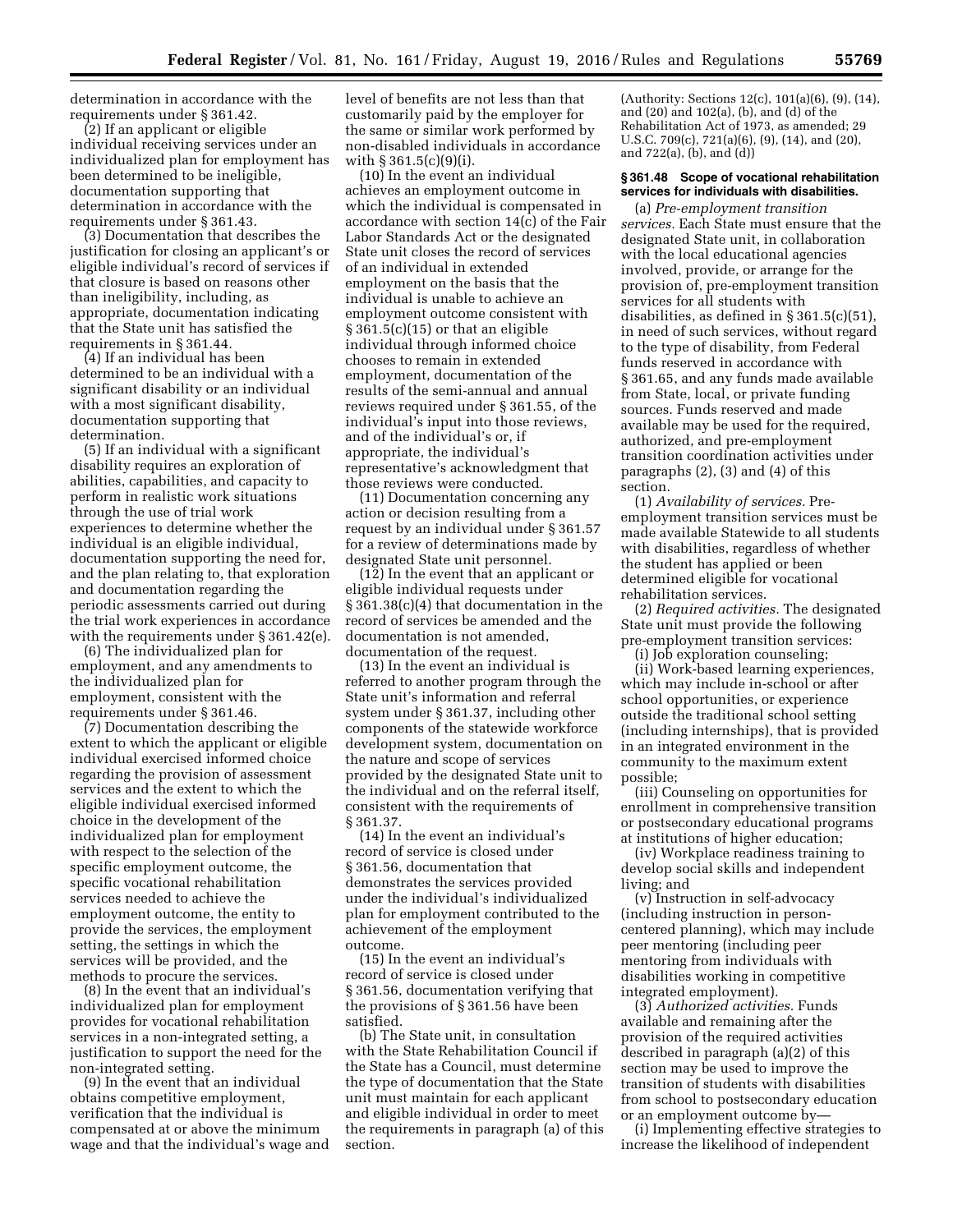living and inclusion in communities and competitive integrated workplaces;

(ii) Developing and improving strategies for individuals with intellectual disabilities and individuals with significant disabilities to live independently; participate in postsecondary education experiences; and obtain, advance in and retain competitive integrated employment;

(iii) Providing instruction to vocational rehabilitation counselors, school transition personnel, and other persons supporting students with disabilities;

(iv) Disseminating information about innovative, effective, and efficient approaches to achieve the goals of this section;

(v) Coordinating activities with transition services provided by local educational agencies under the Individuals with Disabilities Education Act (20 U.S.C. 1400 *et seq.*);

(vi) Applying evidence-based findings to improve policy, procedure, practice, and the preparation of personnel, in order to better achieve the goals of this section;

(vii) Developing model transition demonstration projects;

(viii) Establishing or supporting multistate or regional partnerships involving States, local educational agencies, designated State units, developmental disability agencies, private businesses, or other participants to achieve the goals of this section; and

(ix) Disseminating information and strategies to improve the transition to postsecondary activities of individuals who are members of traditionally unserved and underserved populations.

(4) *Pre-employment transition coordination.* Each local office of a designated State unit must carry out responsibilities consisting of—

(i) Attending individualized education program meetings for students with disabilities, when invited;

(ii) Working with the local workforce development boards, one-stop centers, and employers to develop work opportunities for students with disabilities, including internships, summer employment and other employment opportunities available throughout the school year, and apprenticeships;

(iii) Working with schools, including those carrying out activities under section 614(d) of the IDEA, to coordinate and ensure the provision of pre-employment transition services under this section;

(iv) When invited, attending personcentered planning meetings for individuals receiving services under

title XIX of the Social Security Act (42 U.S.C. 1396 *et seq.*); and

(b) *Services for individuals who have applied for or been determined eligible for vocational rehabilitation services.* As appropriate to the vocational rehabilitation needs of each individual and consistent with each individual's individualized plan for employment, the designated State unit must ensure that the following vocational rehabilitation services are available to assist the individual with a disability in preparing for, securing, retaining, advancing in or regaining an employment outcome that is consistent with the individual's unique strengths, resources, priorities, concerns, abilities, capabilities, interests, and informed choice:

(1) Assessment for determining eligibility and priority for services by qualified personnel, including, if appropriate, an assessment by personnel skilled in rehabilitation technology, in accordance with § 361.42.

(2) Assessment for determining vocational rehabilitation needs by qualified personnel, including, if appropriate, an assessment by personnel skilled in rehabilitation technology, in accordance with § 361.45.

(3) Vocational rehabilitation counseling and guidance, including information and support services to assist an individual in exercising informed choice in accordance with § 361.52.

(4) Referral and other services necessary to assist applicants and eligible individuals to secure needed services from other agencies, including other components of the statewide workforce development system, in accordance with §§ 361.23, 361.24, and 361.37, and to advise those individuals about client assistance programs established under 34 CFR part 370.

(5) In accordance with the definition in § 361.5(c)(39), physical and mental restoration services, to the extent that financial support is not readily available from a source other than the designated State unit (such as through health insurance or a comparable service or benefit as defined in  $\S 361.5(c)(10)$ .

(6) Vocational and other training services, including personal and vocational adjustment training, advanced training in, but not limited to, a field of science, technology, engineering, mathematics (including computer science), medicine, law, or business); books, tools, and other training materials, except that no training or training services in an institution of higher education (universities, colleges, community or junior colleges, vocational schools,

technical institutes, or hospital schools of nursing or any other postsecondary education institution) may be paid for with funds under this part unless maximum efforts have been made by the State unit and the individual to secure grant assistance in whole or in part from other sources to pay for that training.

(7) Maintenance, in accordance with the definition of that term in  $§ 361.5(c)(34).$ 

(8) Transportation in connection with the provision of any vocational rehabilitation service and in accordance with the definition of that term in § 361.5(c)(57).

(9) Vocational rehabilitation services to family members, as defined in § 361.5(c)(23), of an applicant or eligible individual if necessary to enable the applicant or eligible individual to achieve an employment outcome.

(10) Interpreter services, including sign language and oral interpreter services, for individuals who are deaf or hard of hearing and tactile interpreting services for individuals who are deafblind provided by qualified personnel.

(11) Reader services, rehabilitation teaching services, and orientation and mobility services for individuals who are blind.

(12) Job-related services, including job search and placement assistance, job retention services, follow-up services, and follow-along services.

(13) Supported employment services in accordance with the definition of that term in § 361.5(c)(54).

(14) Personal assistance services in accordance with the definition of that term in § 361.5(c)(39).

(15) Post-employment services in accordance with the definition of that term in § 361.5(c)(42).

(16) Occupational licenses, tools, equipment, initial stocks, and supplies.

(17) Rehabilitation technology in accordance with the definition of that term in  $\S 361.5(c)(45)$ , including vehicular modification, telecommunications, sensory, and other technological aids and devices.

(18) Transition services for students and youth with disabilities, that facilitate the transition from school to postsecondary life, such as achievement of an employment outcome in competitive integrated employment, or pre-employment transition services for students.

(19) Technical assistance and other consultation services to conduct market analyses, develop business plans, and otherwise provide resources, to the extent those resources are authorized to be provided through the statewide workforce development system, to eligible individuals who are pursuing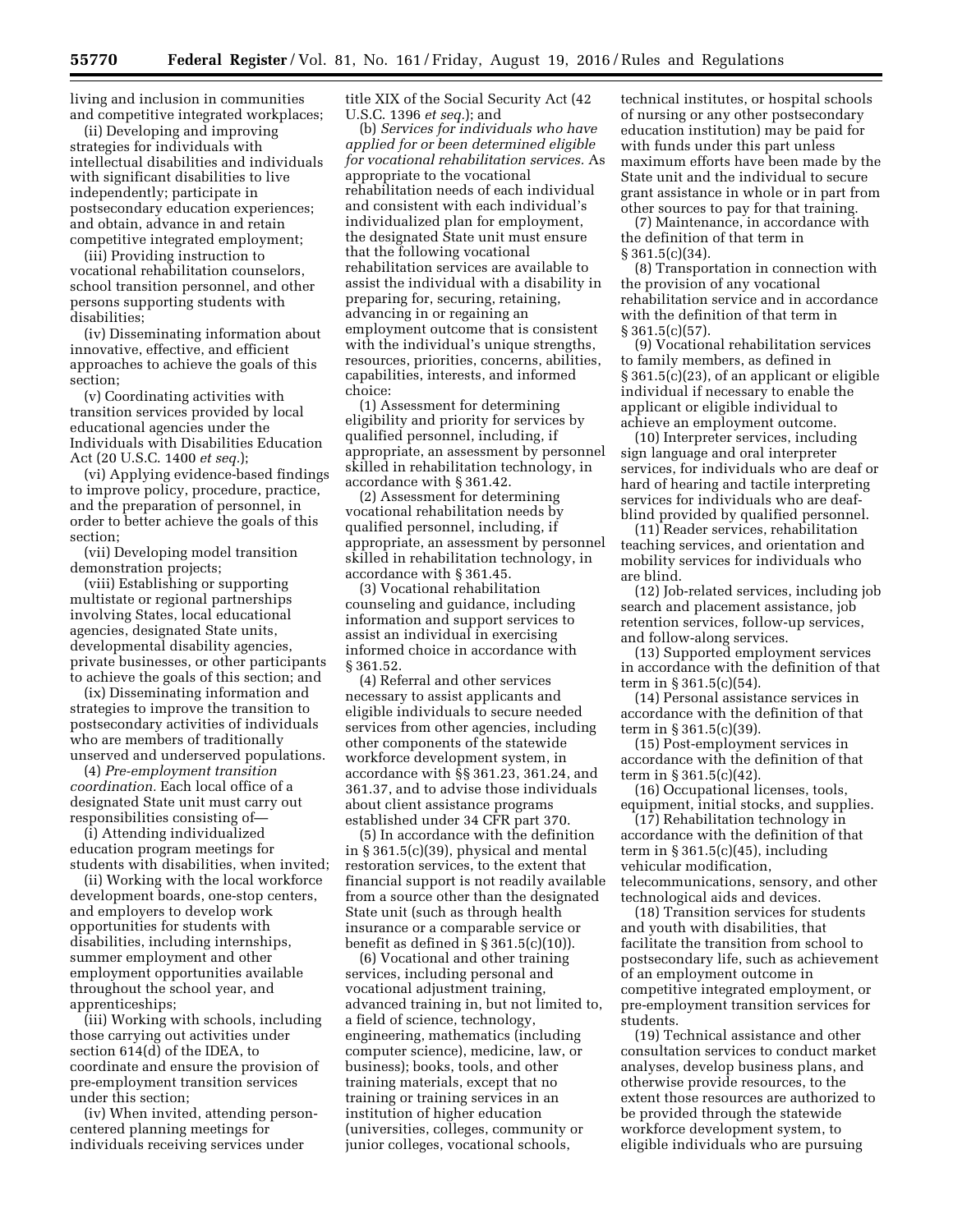self-employment or telecommuting or establishing a small business operation as an employment outcome.

(20) Customized employment in accordance with the definition of that term in § 361.5(c)(11).

(21) Other goods and services determined necessary for the individual with a disability to achieve an employment outcome.

(Authority: Sections 7(37), 12(c), 103(a), and 113 of the Rehabilitation Act of 1973, as amended; 29 U.S.C. 705(37), 709(c), 723(a), and 733)

### **§ 361.49 Scope of vocational rehabilitation services for groups of individuals with disabilities.**

(a) The designated State unit may provide for the following vocational rehabilitation services for the benefit of groups of individuals with disabilities:

(1) The establishment, development, or improvement of a public or other nonprofit community rehabilitation program that is used to provide vocational rehabilitation services that promote integration into the community and prepare individuals with disabilities for competitive integrated employment, including supported employment and customized employment, and under special circumstances, the construction of a facility for a public or nonprofit community rehabilitation program as defined in §§ 361.5(c)(10), 361.5(c)(16) and 361.5(c)(17). Examples of special circumstances include the destruction by natural disaster of the only available center serving an area or a State determination that construction is necessary in a rural area because no other public agencies or private nonprofit organizations are currently able to provide vocational rehabilitation services to individuals.

(2) Telecommunications systems that have the potential for substantially improving vocational rehabilitation service delivery methods and developing appropriate programming to meet the particular needs of individuals with disabilities, including telephone, television, video description services, satellite, tactile-vibratory devices, and similar systems, as appropriate.

(3) Special services to provide nonvisual access to information for individuals who are blind, including the use of telecommunications, Braille, sound recordings, or other appropriate media; captioned television, films, or video cassettes for individuals who are deaf or hard of hearing; tactile materials for individuals who are deaf-blind; and other special services that provide information through tactile, vibratory, auditory, and visual media.

(4) Technical assistance to businesses that are seeking to employ individuals with disabilities.

(5) In the case of any small business enterprise operated by individuals with significant disabilities under the supervision of the designated State unit, including enterprises established under the Randolph-Sheppard program, management services and supervision provided by the State unit along with the acquisition by the State unit of vending facilities or other equipment, initial stocks and supplies, and initial operating expenses, in accordance with the following requirements:

(i) *Management services and supervision* includes inspection, quality control, consultation, accounting, regulating, in-service training, and related services provided on a systematic basis to support and improve small business enterprises operated by individuals with significant disabilities. Management services and supervision may be provided throughout the operation of the small business enterprise.

(ii) *Initial stocks and supplies*  includes those items necessary to the establishment of a new business enterprise during the initial establishment period, which may not exceed six months.

(iii) Costs of establishing a small business enterprise may include operational costs during the initial establishment period, which may not exceed six months.

(iv) If the designated State unit provides for these services, it must ensure that only individuals with significant disabilities will be selected to participate in this supervised program.

(v) If the designated State unit provides for these services and chooses to set aside funds from the proceeds of the operation of the small business enterprises, the State unit must maintain a description of the methods used in setting aside funds and the purposes for which funds are set aside. Funds may be used only for small business enterprises purposes, and benefits that are provided to operators from set-aside funds must be provided on an equitable basis.

(6) Consultation and technical assistance services to assist State educational agencies and local educational agencies in planning for the transition of students and youth with disabilities from school to postsecondary life, including employment.

(7) Transition services to youth with disabilities and students with disabilities who may not have yet

applied or been determined eligible for vocational rehabilitation services, for which a vocational rehabilitation counselor works in concert with educational agencies, providers of job training programs, providers of services under the Medicaid program under title XIX of the Social Security Act (42 U.S.C. 1396 *et seq.*), entities designated by the State to provide services for individuals with developmental disabilities, centers for independent living (as defined in section 702 of the Act), housing and transportation authorities, workforce development systems, and businesses and employers. These specific transition services are to benefit a group of students with disabilities or youth with disabilities and are not individualized services directly related to an individualized plan for employment goal. Services may include, but are not limited to, group tours of universities and vocational training programs, employer or business site visits to learn about career opportunities, career fairs coordinated with workforce development and employers to facilitate mock interviews and resume writing, and other general services applicable to groups of students with disabilities and youth with disabilities.

(8) The establishment, development, or improvement of assistive technology demonstration, loan, reutilization, or financing programs in coordination with activities authorized under the Assistive Technology Act of 1998 (29 U.S.C. 3001 *et seq.*) to promote access to assistive technology for individuals with disabilities and employers.

(9) Support (including, as appropriate, tuition) for advanced training in a field of science, technology, engineering, or mathematics (including computer science), medicine, law, or business, provided after an individual eligible to receive services under this title demonstrates—

(i) Such eligibility;

(ii) Previous completion of a bachelor's degree program at an institution of higher education or scheduled completion of such a degree program prior to matriculating in the program for which the individual proposes to use the support; and

(iii) Acceptance by a program at an institution of higher education in the United States that confers a master's degree in a field of science, technology, engineering, or mathematics (including computer science), a juris doctor degree, a master of business administration degree, or a doctor of medicine degree, except that—

(A) No training provided at an institution of higher education may be paid for with funds under this program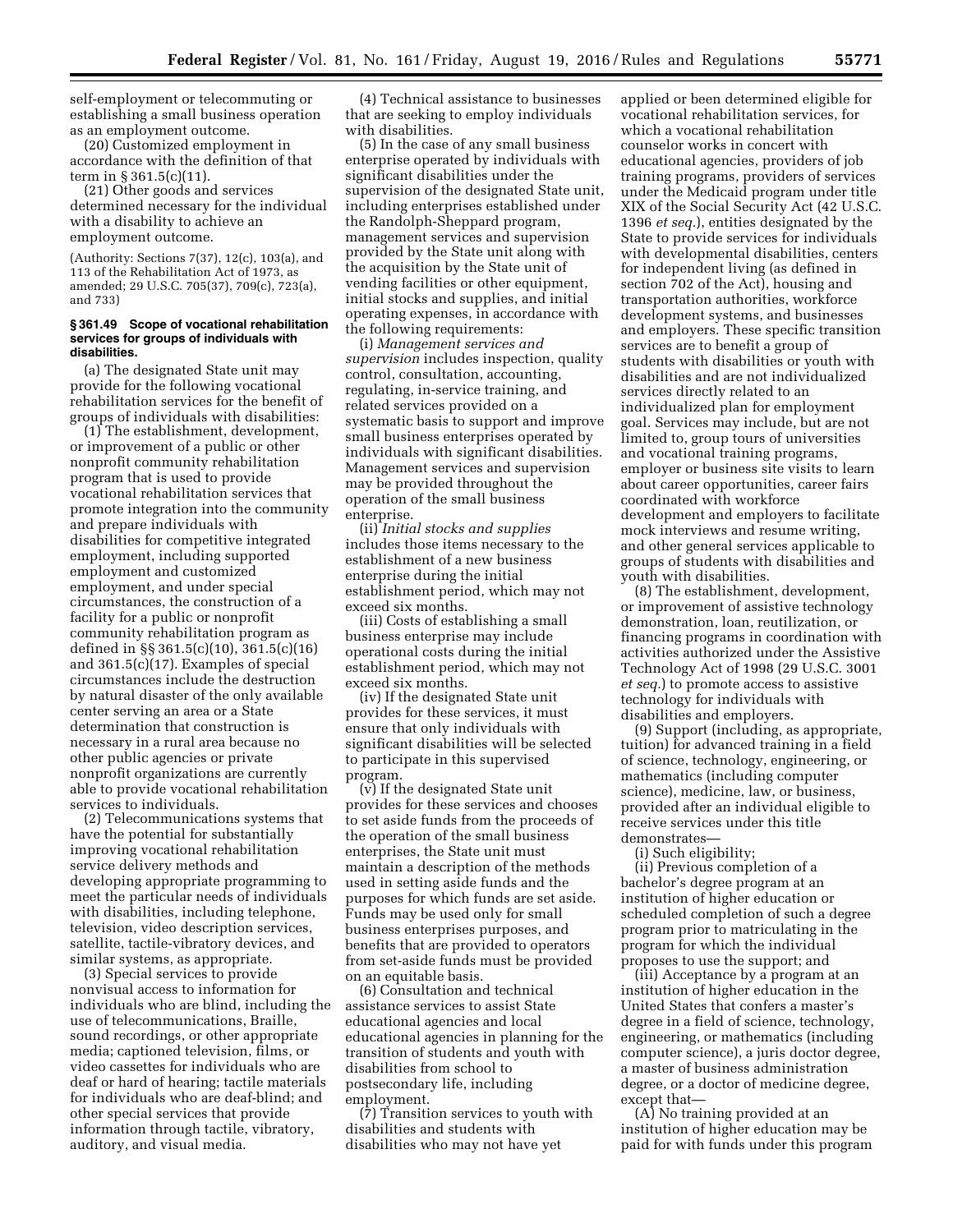unless maximum efforts have been made by the designated State unit to secure grant assistance, in whole or in part, from other sources to pay for such training; and

(B) Nothing in this paragraph prevents any designated State unit from providing similar support to individuals with disabilities within the State who are eligible to receive support under this title and who are not served under this section.

(b) If the designated State unit provides for vocational rehabilitation services for groups of individuals, it must—

(1) Develop and maintain written policies covering the nature and scope of each of the vocational rehabilitation services it provides and the criteria under which each service is provided; and

(2) Maintain information to ensure the proper and efficient administration of those services in the form and detail and at the time required by the Secretary, including the types of services provided, the costs of those services, and, to the extent feasible, estimates of the numbers of individuals benefiting from those services.

(Authority: Sections 12(c), 101(a)(6)(A), and 103(b) of the Rehabilitation Act of 1973, as amended; 29 U.S.C. 709(c), 721(a)(6), and 723(b))

### **§ 361.50 Written policies governing the provision of services for individuals with disabilities.**

(a) *Policies.* The State unit must develop and maintain written policies covering the nature and scope of each of the vocational rehabilitation services specified in § 361.48 and the criteria under which each service is provided. The policies must ensure that the provision of services is based on the rehabilitation needs of each individual as identified in that individual's individualized plan for employment and is consistent with the individual's informed choice. The written policies may not establish any arbitrary limits on the nature and scope of vocational rehabilitation services to be provided to the individual to achieve an employment outcome. The policies must be developed in accordance with the following provisions:

(b) *Out-of-State services.* (1) The State unit may establish a preference for in-State services, provided that the preference does not effectively deny an individual a necessary service. If the individual chooses an out-of-State service at a higher cost than an in-State service, if either service would meet the individual's rehabilitation needs, the designated State unit is not responsible

for those costs in excess of the cost of the in-State service.

(2) The State unit may not establish policies that effectively prohibit the provision of out-of-State services.

(c) *Payment for services.* (1) The State unit must establish and maintain written policies to govern the rates of payment for all purchased vocational rehabilitation services.

(2) The State unit may establish a fee schedule designed to ensure a reasonable cost to the program for each service, if the schedule is—

(i) Not so low as to effectively deny an individual a necessary service; and

(ii) Not absolute and permits exceptions so that individual needs can be addressed.

(3) The State unit may not place absolute dollar limits on specific service categories or on the total services provided to an individual.

(d) *Duration of services.* (1) The State unit may establish reasonable time periods for the provision of services provided that the time periods are—

(i) Not so short as to effectively deny an individual a necessary service; and

(ii) Not absolute and permit exceptions so that individual needs can be addressed.

(2) The State unit may not establish absolute time limits on the provision of specific services or on the provision of services to an individual. The duration of each service needed by an individual must be determined on an individual basis and reflected in that individual's individualized plan for employment.

(e) *Authorization of services.* The State unit must establish policies related to the timely authorization of services, including any conditions under which verbal authorization can be given.

(Authority: Sections 12(c) and 101(a)(6) of the Rehabilitation Act of 1973, as amended and 29 U.S.C. 709(c) and 721(a)(6))

# **§ 361.51 Standards for facilities and providers of services.**

(a) *Accessibility of facilities.* The vocational rehabilitation services portion of the Unified or Combined State Plan must assure that any facility used in connection with the delivery of vocational rehabilitation services under this part meets program accessibility requirements consistent with the requirements, as applicable, of the Architectural Barriers Act of 1968, the Americans with Disabilities Act of 1990, section 504 of the Act, and the regulations implementing these laws.

(b) *Affirmative action.* The vocational rehabilitation services portion of the Unified or Combined State Plan must assure that community rehabilitation programs that receive assistance under

part B of title I of the Act take affirmative action to employ and advance in employment qualified individuals with disabilities covered under and on the same terms and conditions as in section 503 of the Act.

(c) *Special communication needs personnel.* The designated State unit must ensure that providers of vocational rehabilitation services are able to communicate—

(1) In the native language of applicants and eligible individuals who have limited English proficiency; and

(2) By using appropriate modes of communication used by applicants and eligible individuals.

(Approved by the Office of Management and Budget under control number 1205–0522)

(Authority: Sections  $12(c)$  and  $101(a)(6)(B)$ and (C) of the Rehabilitation Act of 1973, as amended; 29 U.S.C. 709(c) and 721(a)(6)(B) and (C))

#### **§ 361.52 Informed choice.**

(a) *General provision.* The vocational rehabilitation services portion of the Unified or Combined State Plan must assure that applicants and recipients of services or, as appropriate, their representatives are provided information and support services to assist applicants and recipients of services in exercising informed choice throughout the rehabilitation process consistent with the provisions of section 102(d) of the Act and the requirements of this section.

(b) *Written policies and procedures.*  The designated State unit, in consultation with its State Rehabilitation Council, if it has a Council, must develop and implement written policies and procedures that enable an applicant or recipient of services to exercise informed choice throughout the vocational rehabilitation process. These policies and procedures must provide for—

(1) Informing each applicant and recipient of services (including students with disabilities who are making the transition from programs under the responsibility of an educational agency to programs under the responsibility of the designated State unit and including youth with disabilities), through appropriate modes of communication, about the availability of and opportunities to exercise informed choice, including the availability of support services for individuals with cognitive or other disabilities who require assistance in exercising informed choice throughout the vocational rehabilitation process;

(2) Assisting applicants and recipients of services in exercising informed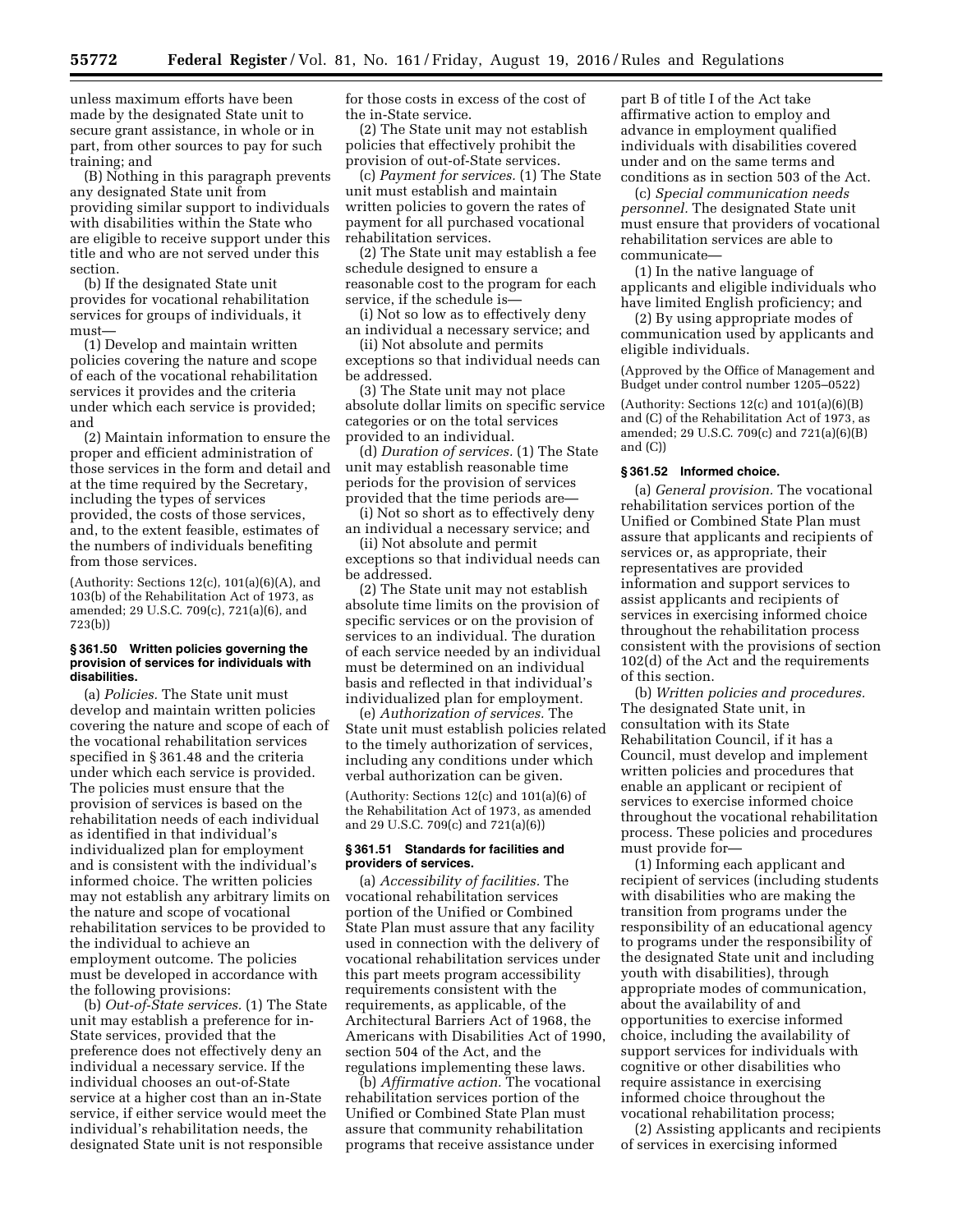choice in decisions related to the provision of assessment services;

(3) Developing and implementing flexible procurement policies and methods that facilitate the provision of vocational rehabilitation services and that afford recipients of services meaningful choices among the methods used to procure vocational rehabilitation services;

(4) Assisting eligible individuals or, as appropriate, the individuals' representatives, in acquiring information that enables them to exercise informed choice in the development of their individualized plans for employment with respect to the selection of the—

(i) Employment outcome;

(ii) Specific vocational rehabilitation services needed to achieve the employment outcome;

(iii) Entity that will provide the services;

(iv) Employment setting and the settings in which the services will be provided; and

(v) Methods available for procuring the services; and

(5) Ensuring that the availability and scope of informed choice is consistent with the obligations of the designated State agency under this part.

(c) *Information and assistance in the selection of vocational rehabilitation services and service providers.* In assisting an applicant and eligible individual in exercising informed choice during the assessment for determining eligibility and vocational rehabilitation needs and during development of the individualized plan for employment, the designated State unit must provide the individual or the individual's representative, or assist the individual or the individual's representative in acquiring, information necessary to make an informed choice about the specific vocational rehabilitation services, including the providers of those services, that are needed to achieve the individual's employment outcome. This information must include, at a minimum, information relating to the—

(1) Cost, accessibility, and duration of potential services;

(2) Consumer satisfaction with those services to the extent that information relating to consumer satisfaction is available;

(3) Qualifications of potential service providers;

(4) Types of services offered by the potential providers;

(5) Degree to which services are provided in integrated settings; and

(6) Outcomes achieved by individuals working with service providers, to the

extent that such information is available.

(d) *Methods or sources of information.*  In providing or assisting the individual or the individual's representative in acquiring the information required under paragraph (c) of this section, the State unit may use, but is not limited to, the following methods or sources of information:

(1) Lists of services and service providers.

(2) Periodic consumer satisfaction surveys and reports.

(3) Referrals to other consumers, consumer groups, or disability advisory councils qualified to discuss the services or service providers.

(4) Relevant accreditation, certification, or other information relating to the qualifications of service providers.

(5) Opportunities for individuals to visit or experience various work and service provider settings.

(Approved by the Office of Management and Budget under control number 1205–0522)

(Authority: Sections 12(c), 101(a)(19), 102(b)(2)(B), and 102(d) of the Rehabilitation Act of 1973, as amended; 29 U.S.C. 709(c), 721(a)(19), 722(b)(2)(B), and 722(d))

#### **§ 361.53 Comparable services and benefits.**

(a) *Determination of availability.* The vocational rehabilitation services portion of the Unified or Combined State Plan must assure that prior to providing an accommodation or auxiliary aid or service or any vocational rehabilitation services, except those services listed in paragraph (b) of this section, to an eligible individual or to members of the individual's family, the State unit must determine whether comparable services and benefits, as defined in § 361.5(c)(8), exist under any other program and whether those services and benefits are available to the individual unless such a determination would interrupt or delay—

(1) The progress of the individual toward achieving the employment outcome identified in the individualized plan for employment;

(2) An immediate job placement; or

(3) The provision of vocational rehabilitation services to any individual who is determined to be at extreme medical risk, based on medical evidence provided by an appropriate qualified medical professional.

(b) *Exempt services.* The following vocational rehabilitation services described in § 361.48(b) are exempt from a determination of the availability of comparable services and benefits under paragraph (a) of this section:

(1) Assessment for determining eligibility and vocational rehabilitation needs.

(2) Counseling and guidance, including information and support services to assist an individual in exercising informed choice.

(3) Referral and other services to secure needed services from other agencies, including other components of the statewide workforce development system, if those services are not available under this part.

(4) Job-related services, including job search and placement assistance, job retention services, follow-up services, and follow-along services.

(5) Rehabilitation technology, including telecommunications, sensory, and other technological aids and devices.

(6) Post-employment services consisting of the services listed under paragraphs (b)(1) through (5) of this section.

(c) *Provision of services.* (1) If comparable services or benefits exist under any other program and are available to the individual at the time needed to ensure the progress of the individual toward achieving the employment outcome in the individual's individualized plan for employment, the designated State unit must use those comparable services or benefits to meet, in whole or part, the costs of the vocational rehabilitation services.

(2) If comparable services or benefits exist under any other program, but are not available to the individual at the time needed to ensure the progress of the individual toward achieving the employment outcome specified in the individualized plan for employment, the designated State unit must provide vocational rehabilitation services until those comparable services and benefits become available.

(d) *Interagency coordination.* (1) The vocational rehabilitation services portion of the Unified or Combined State Plan must assure that the Governor, in consultation with the entity in the State responsible for the vocational rehabilitation program and other appropriate agencies, will ensure that an interagency agreement or other mechanism for interagency coordination takes effect between the designated State vocational rehabilitation unit and any appropriate public entity, including the State entity responsible for administering the State Medicaid program, a public institution of higher education, and a component of the statewide workforce development system, to ensure the provision of vocational rehabilitation services, and,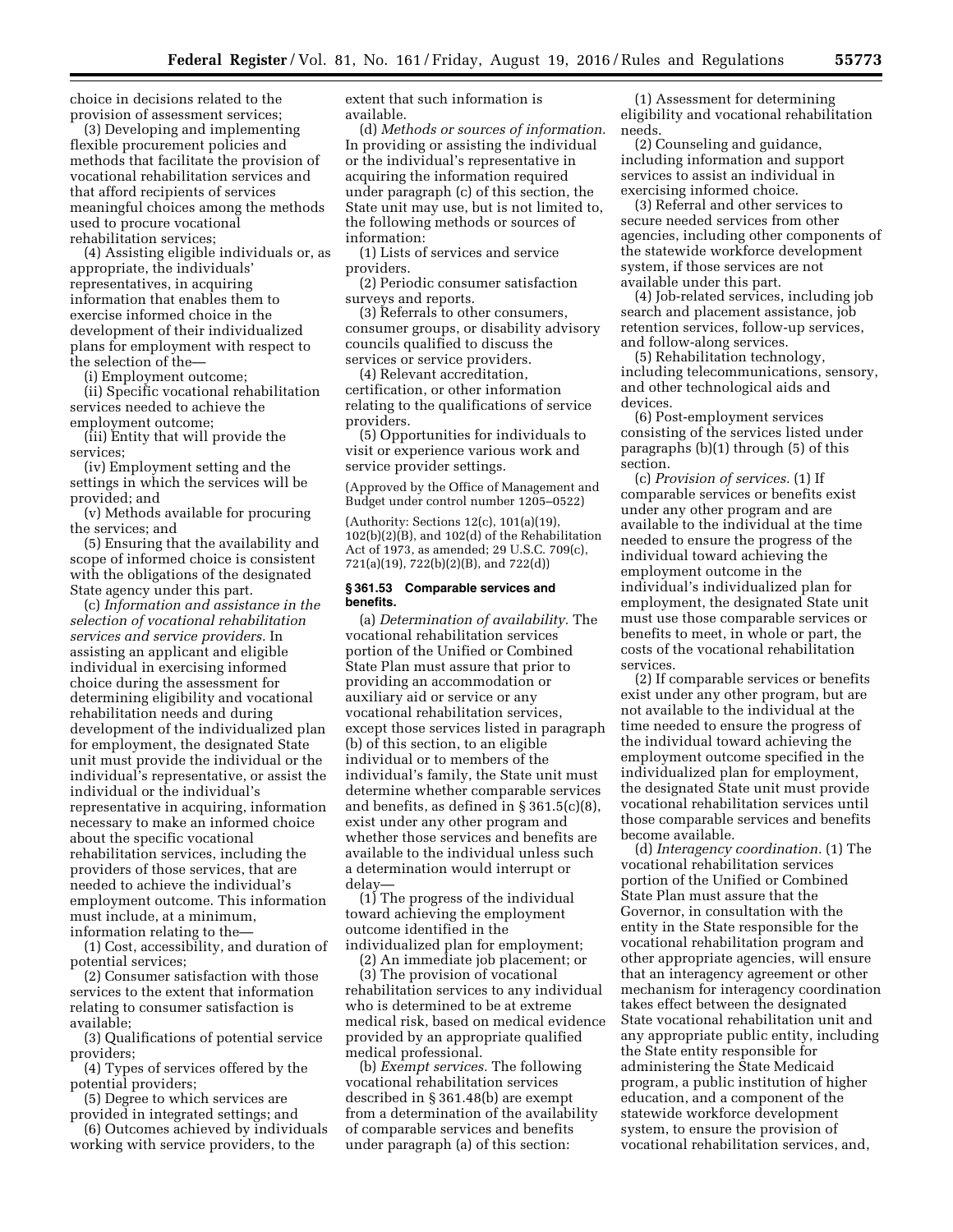if appropriate, accommodations or auxiliary aids and services, (other than those services listed in paragraph (b) of this section) that are included in the individualized plan for employment of an eligible individual, including the provision of those vocational rehabilitation services (including, if appropriate, accommodations or auxiliary aids and services) during the pendency of any interagency dispute in accordance with the provisions of paragraph (d)(3)(iii) of this section.

(2) The Governor may meet the requirements of paragraph (d)(1) of this section through—

(i) A State statute or regulation;

(ii) A signed agreement between the respective officials of the public entities that clearly identifies the responsibilities of each public entity for the provision of the services; or

(iii) Another appropriate mechanism as determined by the designated State vocational rehabilitation unit.

(3) The interagency agreement or other mechanism for interagency coordination must include the following:

(i) *Agency financial responsibility.* An identification of, or description of a method for defining, the financial responsibility of the designated State unit and other public entities for the provision of vocational rehabilitation services, and, if appropriate, accommodations or auxiliary aids and services other than those listed in paragraph (b) of this section and a provision stating the financial responsibility of the public entity for providing those services.

(ii) *Conditions, terms, and procedures of reimbursement.* Information specifying the conditions, terms, and procedures under which the designated State unit must be reimbursed by the other public entities for providing vocational rehabilitation services, and accommodations or auxiliary aids and services based on the terms of the interagency agreement or other mechanism for interagency coordination.

(iii) *Interagency disputes.* Information specifying procedures for resolving interagency disputes under the interagency agreement or other mechanism for interagency coordination, including procedures under which the designated State unit may initiate proceedings to secure reimbursement from other public entities or otherwise implement the provisions of the agreement or mechanism.

(iv) *Procedures for coordination of services.* Information specifying policies and procedures for public entities to

determine and identify interagency coordination responsibilities of each public entity to promote the coordination and timely delivery of vocational rehabilitation services, and accommodations or auxiliary aids and services, other than those listed in paragraph (b) of this section.

(e) *Responsibilities under other law.*  (1) If a public entity (other than the designated State unit) is obligated under Federal law (such as the Americans with Disabilities Act, section 504 of the Act, or section 188 of the Workforce Innovation and Opportunity Act) or State law, or assigned responsibility under State policy or an interagency agreement established under this section, to provide or pay for any services considered to be vocational rehabilitation services (*e.g.,* interpreter services under § 361.48(j)), and, if appropriate, accommodations or auxiliary aids and services other than those services listed in paragraph (b) of this section, the public entity must fulfill that obligation or responsibility through—

(i) The terms of the interagency agreement or other requirements of this section;

(ii) Providing or paying for the service directly or by contract; or

(iii) Other arrangement.

(2) If a public entity other than the designated State unit fails to provide or pay for vocational rehabilitation services, and, if appropriate, accommodations or auxiliary aids and services for an eligible individual as established under this section, the designated State unit must provide or pay for those services to the individual and may claim reimbursement for the services from the public entity that failed to provide or pay for those services. The public entity must reimburse the designated State unit pursuant to the terms of the interagency agreement or other mechanism described in paragraph (d) of this section in accordance with the procedures established in the agreement or mechanism pursuant to paragraph (d)(3)(ii) of this section.

(Approved by the Office of Management and Budget under control number 1205–0522)

(Authority: Sections 12(c) and 101(a)(8) of the Rehabilitation Act of 1973, as amended; 29 U.S.C. 709(c) and 721(a)(8))

# **§ 361.54 Participation of individuals in cost of services based on financial need.**

(a) *No Federal requirement.* There is no Federal requirement that the financial need of individuals be considered in the provision of vocational rehabilitation services.

(b) *State unit requirements.* (1) The State unit may choose to consider the financial need of eligible individuals or individuals who are receiving services through trial work experiences under § 361.42(e) for purposes of determining the extent of their participation in the costs of vocational rehabilitation services, other than those services identified in paragraph (b)(3) of this section.

(2) If the State unit chooses to consider financial need—

(i) It must maintain written policies— (A) Explaining the method for determining the financial need of an

eligible individual; and (B) Specifying the types of vocational rehabilitation services for which the

unit has established a financial needs test; (ii) The policies must be applied

uniformly to all individuals in similar circumstances;

(iii) The policies may require different levels of need for different geographic regions in the State, but must be applied uniformly to all individuals within each geographic region; and

(iv) The policies must ensure that the level of an individual's participation in the cost of vocational rehabilitation services is—

(A) Reasonable;

(B) Based on the individual's financial need, including consideration of any disability-related expenses paid by the individual; and

(C) Not so high as to effectively deny the individual a necessary service.

(3) The designated State unit may not apply a financial needs test, or require the financial participation of the individual—

(i) As a condition for furnishing the following vocational rehabilitation services:

(A) Assessment for determining eligibility and priority for services under § 361.48(b)(1), except those nonassessment services that are provided to an individual with a significant disability during either an exploration of the individual's abilities, capabilities, and capacity to perform in work situations through the use of trial work experiences under § 361.42(e).

(B) Assessment for determining vocational rehabilitation needs under § 361.48(b)(2).

(C) Vocational rehabilitation counseling and guidance under § 361.48(b)(3).

(D) Referral and other services under  $§ 361.48(b)(4).$ 

(E) Job-related services under

§ 361.48(b)(12).

(F) Personal assistance services under § 361.48(b)(14).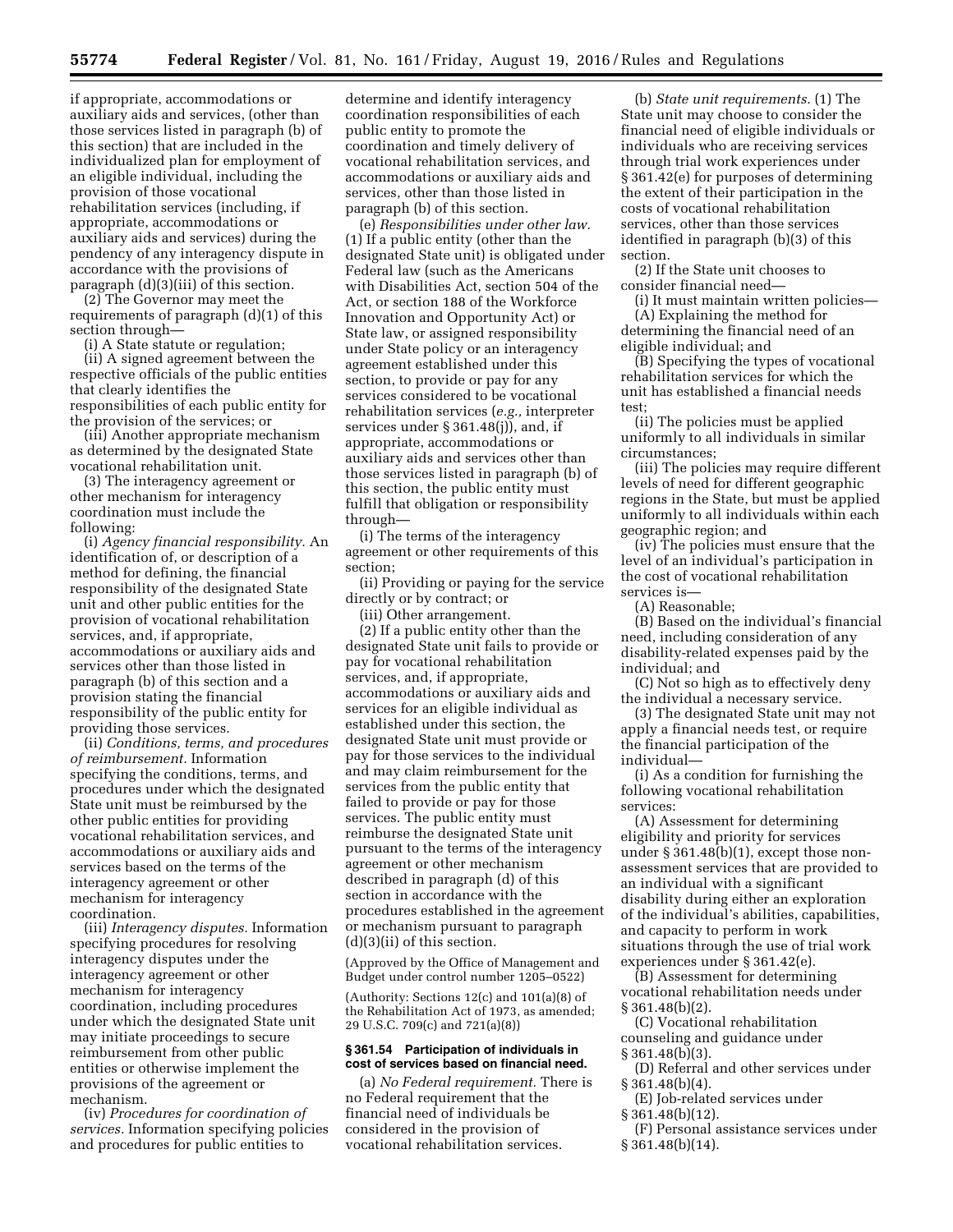(G) Any auxiliary aid or service (*e.g.,*  interpreter services under § 361.48(b)(10), reader services under § 361.48(b)(11)) that an individual with a disability requires under section 504 of the Act (29 U.S.C. 794) or the Americans with Disabilities Act (42 U.S.C. 12101, *et seq.*), or regulations implementing those laws, in order for the individual to participate in the vocational rehabilitation program as authorized under this part; or

(ii) As a condition for furnishing any vocational rehabilitation service if the individual in need of the service has been determined eligible for Social Security benefits under titles II or XVI of the Social Security Act.

(Authority: Section 12(c) of the Rehabilitation Act of 1973, as amended; 29 U.S.C. 709(c))

#### **§ 361.55 Semi-annual and annual review of individuals in extended employment and other employment under special certificate provisions of the Fair Labor Standards Act.**

(a) The vocational rehabilitation services portion of the Unified or Combined State Plan must assure that the designated State unit conducts a semi-annual review and reevaluation for the first two years of such employment and annually thereafter, in accordance with the requirements in paragraph (b) of this section for an individual with a disability served under this part—

(1) Who has a record of service, as described in § 361.47, as either an applicant or eligible individual under the vocational rehabilitation program; and

(2)(i) Who has achieved employment in which the individual is compensated in accordance with section  $14(\overline{c})$  of the Fair Labor Standards Act; or

(ii) Who is in extended employment, including those individuals whose record of service is closed while the individual is in extended employment on the basis that the individual is unable to achieve an employment outcome consistent with § 361.5(c)(15) or that the individual made an informed choice to remain in extended employment.

(b) For each individual with a disability who meets the criteria in paragraph (a) of this section, the designated State unit must—

(1) Semi-annually review and reevaluate the status of each individual for two years after the individual's record of services is closed (and annually thereafter) to determine the interests, priorities, and needs of the individual with respect to competitive integrated employment or training for competitive integrated employment;

(2) Enable the individual or, if appropriate, the individual's representative to provide input into the review and reevaluation and must document that input in the record of services, consistent with § 361.47(a)(10), with the individual's or, as appropriate, the individual's representative's signed acknowledgment that the review and reevaluation have been conducted; and

(3) Make maximum efforts, including identifying and providing vocational rehabilitation services, reasonable accommodations, and other necessary support services, to assist the individual in engaging in competitive integrated employment as defined in § 361.5(c)(9).

(Approved by the Office of Management and Budget under control number 1205–0522)

(Authority: Sections 12(c) and 101(a)(14) of the Rehabilitation Act of 1973, as amended; 29 U.S.C. 709(c) and 721(a)(14))

### **§ 361.56 Requirements for closing the record of services of an individual who has achieved an employment outcome.**

The record of services of an individual who has achieved an employment outcome may be closed only if all of the following requirements are met:

(a) *Employment outcome achieved.*  The individual has achieved the employment outcome that is described in the individual's individualized plan for employment in accordance with § 361.46(a)(1) and is consistent with the individual's unique strengths, resources, priorities, concerns, abilities, capabilities, interests, and informed choice.

(b) *Employment outcome maintained.*  The individual has maintained the employment outcome for an appropriate period of time, but not less than 90 days, necessary to ensure the stability of the employment outcome, and the individual no longer needs vocational rehabilitation services.

(c) *Satisfactory outcome.* At the end of the appropriate period under paragraph (b) of this section, the individual and the qualified rehabilitation counselor employed by the designated State unit consider the employment outcome to be satisfactory and agree that the individual is performing well in the employment.

(d) *Post-employment services.* The individual is informed through appropriate modes of communication of the availability of post-employment services.

(Authority: Sections 12(c), 101(a)(6), and 106(a)(2) of the Rehabilitation Act of 1973, as amended; 29 U.S.C. 709(c), 721(a)(6), and 726(a)(2))

### **§ 361.57 Review of determinations made by designated State unit personnel.**

(a) *Procedures.* The designated State unit must develop and implement procedures to ensure that an applicant or recipient of services who is dissatisfied with any determination made by personnel of the designated State unit that affects the provision of vocational rehabilitation services may request, or, if appropriate, may request through the individual's representative, a timely review of that determination. The procedures must be in accordance with paragraphs (b) through (k) of this section:

(b) *General requirements.* (1) *Notification.* Procedures established by the State unit under this section must provide an applicant or recipient or, as appropriate, the individual's representative notice of—

(i) The right to obtain review of State unit determinations that affect the provision of vocational rehabilitation services through an impartial due process hearing under paragraph (e) of this section;

(ii) The right to pursue mediation under paragraph (d) of this section with respect to determinations made by designated State unit personnel that affect the provision of vocational rehabilitation services to an applicant or recipient;

(iii) The names and addresses of individuals with whom requests for mediation or due process hearings may be filed;

(iv) The manner in which a mediator or impartial hearing officer may be selected consistent with the requirements of paragraphs (d) and (f) of this section; and

(v) The availability of the client assistance program, established under 34 CFR part 370, to assist the applicant or recipient during mediation sessions or impartial due process hearings.

(2) *Timing.* Notice described in paragraph (b)(1) of this section must be provided in writing—

(i) At the time the individual applies for vocational rehabilitation services under this part;

(ii) At the time the individual is assigned to a category in the State's order of selection, if the State has established an order of selection under § 361.36;

(iii) At the time the individualized plan for employment is developed; and

(iv) Whenever vocational rehabilitation services for an individual are reduced, suspended, or terminated.

(3) *Evidence and representation.*  Procedures established under this section must—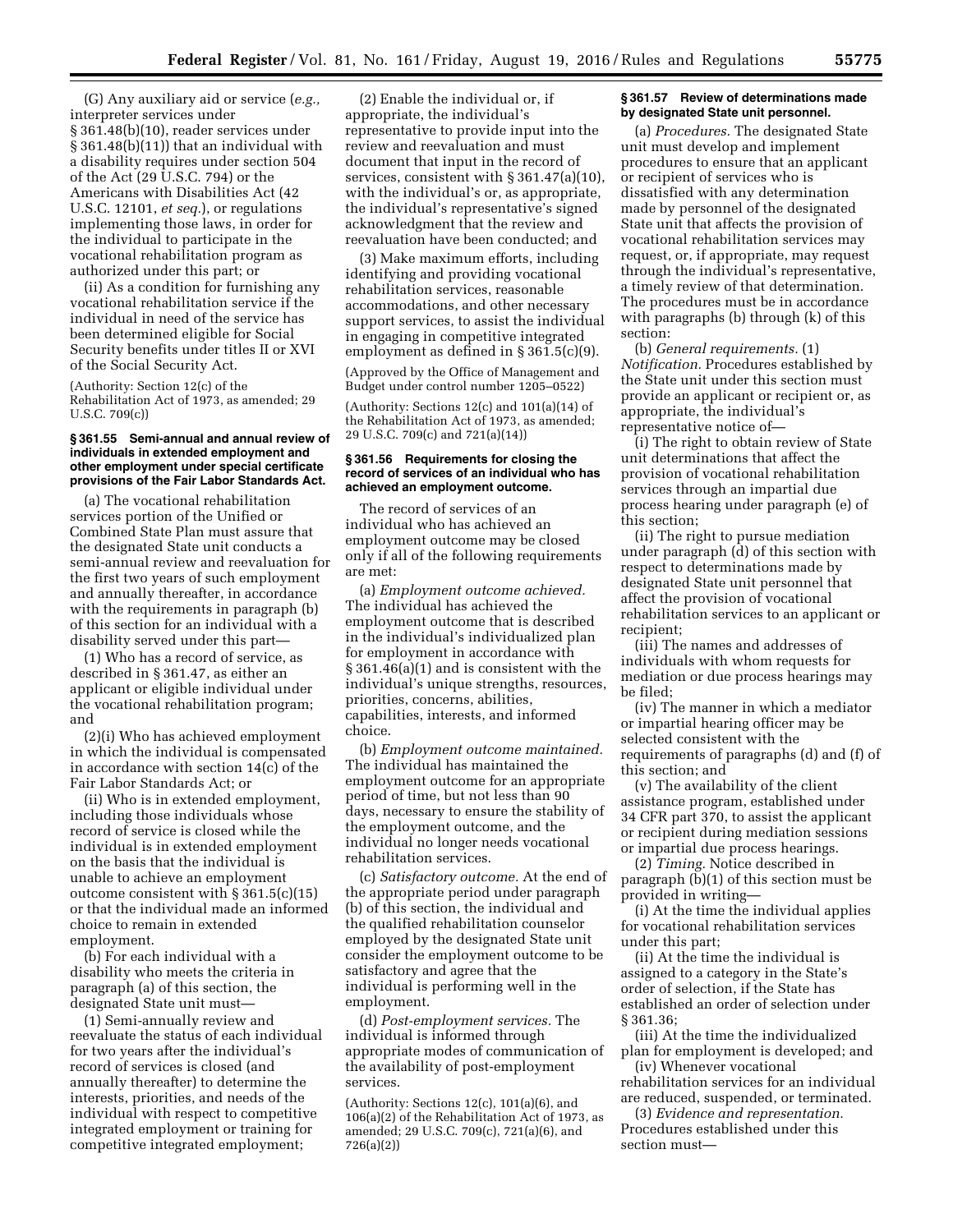(i) Provide an applicant or recipient or, as appropriate, the individual's representative with an opportunity to submit during mediation sessions or due process hearings evidence and other information that supports the applicant's or recipient's position; and

(ii) Allow an applicant or recipient to be represented during mediation sessions or due process hearings by counsel or other advocate selected by the applicant or recipient.

(4) *Impact on provision of services.*  The State unit may not institute a suspension, reduction, or termination of vocational rehabilitation services being provided to an applicant or recipient, including evaluation and assessment services and individualized plan for employment development, pending a resolution through mediation, pending a decision by a hearing officer or reviewing official, or pending informal resolution under this section unless—

(i) The individual or, in appropriate cases, the individual's representative requests a suspension, reduction, or termination of services; or

(ii) The State agency has evidence that the services have been obtained through misrepresentation, fraud, collusion, or criminal conduct on the part of the individual or the individual's representative.

(5) *Ineligibility.* Applicants who are found ineligible for vocational rehabilitation services and previously eligible individuals who are determined to be no longer eligible for vocational rehabilitation services pursuant to § 361.43 are permitted to challenge the determinations of ineligibility under the procedures described in this section.

(c) *Informal dispute resolution.* The State unit may develop an informal process for resolving a request for review without conducting mediation or a formal hearing. A State's informal process must not be used to deny the right of an applicant or recipient to a hearing under paragraph (e) of this section or any other right provided under this part, including the right to pursue mediation under paragraph (d) of this section. If informal resolution under this paragraph or mediation under paragraph (d) of this section is not successful in resolving the dispute within the time period established under paragraph (e)(1) of this section, a formal hearing must be conducted within that same time period, unless the parties agree to a specific extension of time.

(d) *Mediation.* (1) The State must establish and implement procedures, as required under paragraph (b)(1)(ii) of this section, to allow an applicant or recipient and the State unit to resolve

disputes involving State unit determinations that affect the provision of vocational rehabilitation services through a mediation process that must be made available, at a minimum, whenever an applicant or recipient or, as appropriate, the individual's representative requests an impartial due process hearing under this section.

(2) Mediation procedures established by the State unit under paragraph (d) of this section must ensure that—

(i) Participation in the mediation process is voluntary on the part of the applicant or recipient, as appropriate, and on the part of the State unit;

(ii) Use of the mediation process is not used to deny or delay the applicant's or recipient's right to pursue resolution of the dispute through an impartial hearing held within the time period specified in paragraph (e)(1) of this section or any other rights provided under this part. At any point during the mediation process, either party or the mediator may elect to terminate the mediation. In the event mediation is terminated, either party may pursue resolution through an impartial hearing;

(iii) The mediation process is conducted by a qualified and impartial mediator, as defined in  $\S 361.5(c)(43)$ , who must be selected from a list of qualified and impartial mediators maintained by the State—

(A) On a random basis;

(B) By agreement between the director of the designated State unit and the applicant or recipient or, as appropriate, the recipient's representative; or

(C) In accordance with a procedure established in the State for assigning mediators, provided this procedure ensures the neutrality of the mediator assigned; and

(iv) Mediation sessions are scheduled and conducted in a timely manner and are held in a location and manner that is convenient to the parties to the dispute.

(3) Discussions that occur during the mediation process must be kept confidential and may not be used as evidence in any subsequent due process hearings or civil proceedings, and the parties to the mediation process may be required to sign a confidentiality pledge prior to the commencement of the process.

(4) An agreement reached by the parties to the dispute in the mediation process must be described in a written mediation agreement that is developed by the parties with the assistance of the qualified and impartial mediator and signed by both parties. Copies of the agreement must be sent to both parties.

(5) The costs of the mediation process must be paid by the State. The State is

not required to pay for any costs related to the representation of an applicant or recipient authorized under paragraph (b)(3)(ii) of this section.

(e) *Impartial due process hearings.*  The State unit must establish and implement formal review procedures, as required under paragraph (b)(1)(i) of this section, that provide that—

(1) Hearing conducted by an impartial hearing officer, selected in accordance with paragraph (f) of this section, must be held within 60 days of an applicant's or recipient 's request for review of a determination made by personnel of the State unit that affects the provision of vocational rehabilitation services to the individual, unless informal resolution or a mediation agreement is achieved prior to the 60th day or the parties agree to a specific extension of time;

(2) In addition to the rights described in paragraph (b)(3) of this section, the applicant or recipient or, if appropriate, the individual's representative must be given the opportunity to present witnesses during the hearing and to examine all witnesses and other relevant sources of information and evidence;

(3) The impartial hearing officer must—

(i) Make a decision based on the provisions of the approved vocational rehabilitation services portion of the Unified or Combined State Plan, the Act, Federal vocational rehabilitation regulations, and State regulations and policies that are consistent with Federal requirements; and

(ii) Provide to the individual or, if appropriate, the individual's representative and to the State unit a full written report of the findings and grounds for the decision within 30 days of the completion of the hearing; and

(4) The hearing officer's decision is final, except that a party may request an impartial review under paragraph (g)(1) of this section if the State has established procedures for that review, and a party involved in a hearing may bring a civil action under paragraph (i) of this section.

(f) *Selection of impartial hearing officers.* The impartial hearing officer for a particular case must be selected—

(1) From a list of qualified impartial hearing officers maintained by the State unit. Impartial hearing officers included on the list must be—

(i) Identified by the State unit if the State unit is an independent commission; or

(ii) Jointly identified by the State unit and the State Rehabilitation Council if the State has a Council; and

(2)(i) On a random basis; or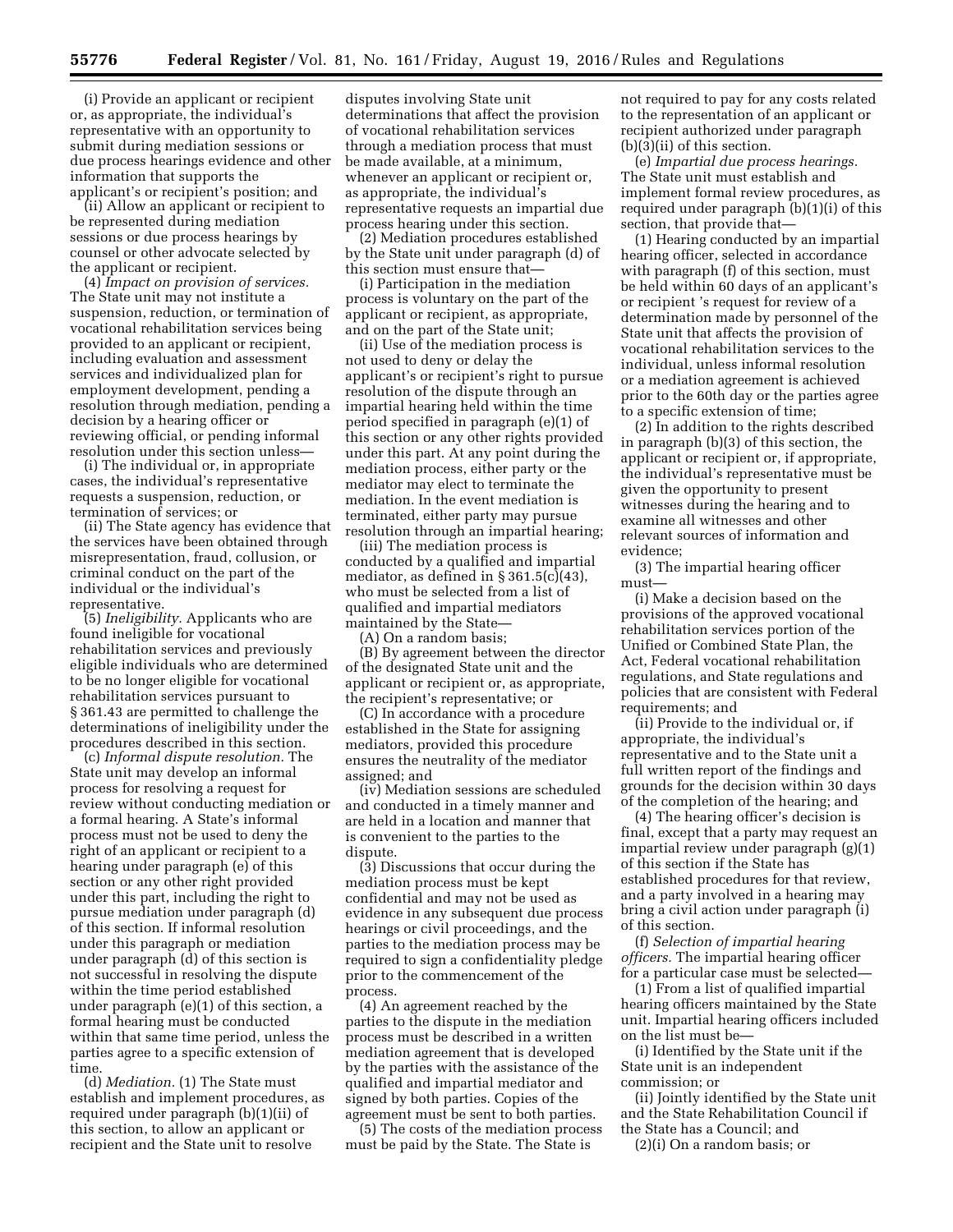(ii) By agreement between the director of the designated State unit and the applicant or recipient or, as appropriate, the individual's representative.

(g) *Administrative review of hearing officer's decision.* The State may establish procedures to enable a party who is dissatisfied with the decision of the impartial hearing officer to seek an impartial administrative review of the decision under paragraph (e)(3) of this section in accordance with the following requirements:

(1) A request for administrative review under paragraph (g) of this section must be made within 20 days of the mailing of the impartial hearing officer's decision.

(2) Administrative review of the hearing officer's decision must be conducted by—

(i) The chief official of the designated State agency if the State has established both a designated State agency and a designated State unit under § 361.13(b); or

(ii) An official from the office of the Governor.

(3) The reviewing official described in paragraph (g)(2)(i) of this section—

(i) Provides both parties with an opportunity to submit additional evidence and information relevant to a final decision concerning the matter under review;

(ii) May not overturn or modify the hearing officer's decision, or any part of that decision, that supports the position of the applicant or recipient unless the reviewing official concludes, based on clear and convincing evidence, that the decision of the impartial hearing officer is clearly erroneous on the basis of being contrary to the approved vocational rehabilitation services portion of the Unified or Combined State Plan, the Act, Federal vocational rehabilitation regulations, or State regulations and policies that are consistent with Federal requirements;

(iii) Makes an independent, final decision following a review of the entire hearing record and provides the decision in writing, including a full report of the findings and the statutory, regulatory, or policy grounds for the decision, to the applicant or recipient or, as appropriate, the individual's representative and to the State unit within 30 days of the request for administrative review under paragraph (g)(1) of this section; and

(iv) May not delegate the responsibility for making the final decision under paragraph (g) of this section to any officer or employee of the designated State unit.

(4) The reviewing official's decision under paragraph (g) of this section is

final unless either party brings a civil action under paragraph (i) of this section.

(h) *Implementation of final decisions.*  If a party brings a civil action under paragraph (h) of this section to challenge the final decision of a hearing officer under paragraph (e) of this section or to challenge the final decision of a State reviewing official under paragraph (g) of this section, the final decision of the hearing officer or State reviewing official must be implemented pending review by the court.

(i) *Civil action.* (1) Any party who disagrees with the findings and decision of an impartial hearing officer under paragraph (e) of this section in a State that has not established administrative review procedures under paragraph (g) of this section and any party who disagrees with the findings and decision under paragraph (g)(3)(iii) of this section have a right to bring a civil action with respect to the matter in dispute. The action may be brought in any State court of competent jurisdiction or in a district court of the United States of competent jurisdiction without regard to the amount in controversy.

(2) In any action brought under paragraph (i) of this section, the court—

(i) Receives the records related to the impartial due process hearing and the records related to the administrative review process, if applicable;

(ii) Hears additional evidence at the request of a party; and

(iii) Basing its decision on the preponderance of the evidence, grants the relief that the court determines to be appropriate.

(j) *State fair hearing board.* A fair hearing board as defined in § 361.5(c)(21) is authorized to carry out the responsibilities of the impartial hearing officer under paragraph (e) of this section in accordance with the following criteria:

(1) The fair hearing board may conduct due process hearings either collectively or by assigning responsibility for conducting the hearing to one or more members of the fair hearing board.

(2) The final decision issued by the fair hearing board following a hearing under paragraph (j)(1) of this section must be made collectively by, or by a majority vote of, the fair hearing board.

(3) The provisions of paragraphs  $(b)(1)$ ,  $(2)$ , and  $(3)$  of this section that relate to due process hearings and of paragraphs (e), (f), (g), and (h) of this section do not apply to fair hearing boards under this paragraph (j).

(k) *Data collection.* (1) The director of the designated State unit must collect and submit, at a minimum, the

following data to the Secretary for inclusion each year in the annual report to Congress under section 13 of the Act:

(i) A copy of the standards used by State reviewing officials for reviewing decisions made by impartial hearing officers under this section.

(ii) The number of mediations held, including the number of mediation agreements reached.

(iii) The number of hearings and reviews sought from impartial hearing officers and State reviewing officials, including the type of complaints and the issues involved.

(iv) The number of hearing officer decisions that were not reviewed by administrative reviewing officials.

(v) The number of hearing decisions that were reviewed by State reviewing officials and, based on these reviews, the number of hearing decisions that were—

(A) Sustained in favor of an applicant or recipient;

(B) Sustained in favor of the designated State unit;

(C) Reversed in whole or in part in favor of the applicant or recipient; and

(D) Reversed in whole or in part in favor of the State unit.

(2) The State unit director also must collect and submit to the Secretary copies of all final decisions issued by impartial hearing officers under paragraph (e) of this section and by State review officials under paragraph (g) of this section.

(3) The confidentiality of records of applicants and recipients maintained by the State unit may not preclude the access of the Secretary to those records for the purposes described in this section.

(Authority: Sections 12(c) and 102(c) of the Rehabilitation Act of 1973, as amended; 29 U.S.C. 709(c) and 722(c))

# **Subpart C—Financing of State Vocational Rehabilitation Programs**

### **§ 361.60 Matching requirements.**

(a) *Federal share*—(1) *General.* Except as provided in paragraph (a)(2) of this section, the Federal share for expenditures made by the State under the vocational rehabilitation services portion of the Unified or Combined State Plan, including expenditures for the provision of vocational rehabilitation services and the administration of the vocational rehabilitation services portion of the Unified or Combined State Plan, is 78.7 percent.

(2) *Construction projects.* The Federal share for expenditures made for the construction of a facility for community rehabilitation program purposes may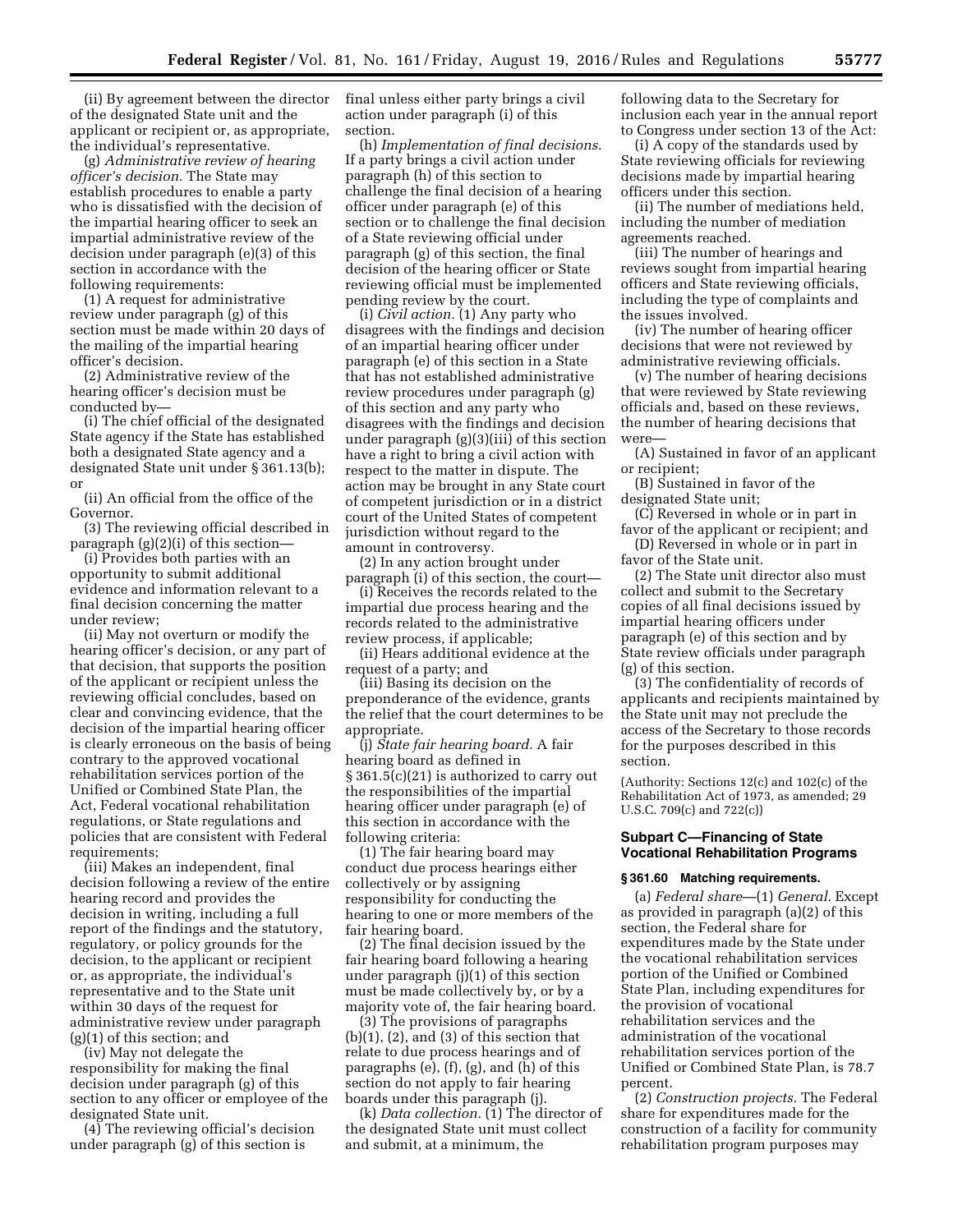not be more than 50 percent of the total cost of the project.

(b) *Non-Federal share*—(1) *General.*  Except as provided in paragraph (b)(2) and (b)(3) of this section, expenditures made under the vocational rehabilitation services portion of the Unified or Combined State Plan to meet the non-Federal share under this section must be consistent with the provisions of 2 CFR 200.306(b).

(2) *Third party in-kind contributions.*  Third party in-kind contributions specified in 2 CFR 200.306(b) may not be used to meet the non-Federal share under this section.

(3) *Contributions by private entities.*  Expenditures made from those cash contributions provided by private organizations, agencies, or individuals and that are deposited in the State agency's account or, if applicable, sole local agency's account, in accordance with State law prior to their expenditure and that are earmarked, under a condition imposed by the contributor, may be used as part of the non-Federal share under this section if the funds are earmarked for—

(i) Meeting in whole or in part the State's share for establishing a community rehabilitation program or constructing a particular facility for community rehabilitation program purposes;

(ii) Particular geographic areas within the State for any purpose under the vocational rehabilitation services portion of the Unified or Combined State Plan, other than those described in paragraph (b)(3)(i) of this section, in accordance with the following criteria:

(A) Before funds that are earmarked for a particular geographic area may be used as part of the non-Federal share, the State must notify the Secretary that the State cannot provide the full non-Federal share without using these funds.

(B) Funds that are earmarked for a particular geographic area may be used as part of the non-Federal share without requesting a waiver of statewideness under § 361.26.

(C) Except as provided in paragraph (b)(3)(i) of this section, all Federal funds must be used on a statewide basis consistent with § 361.25, unless a waiver of statewideness is obtained under § 361.26; and

(iii) Any other purpose under the vocational rehabilitation services portion of the Unified or Combined State Plan, provided the expenditures do not benefit in any way the donor, employee, officer, or agent, any member of his or her immediate family, his or her partner, an individual with whom the donor has a close personal relationship, or an individual, entity, or

organization with whom the donor shares a financial or other interest. The Secretary does not consider a donor's receipt from the State unit of a subaward or contract with funds allotted under this part to be a benefit for the purposes of this paragraph if the subaward or contract is awarded under the State's regular competitive procedures.

(Authority: Sections 7(14), 12(c), 101(a)(3), 101(a)(4), and 104 of the Rehabilitation Act of 1973, as amended; 29 U.S.C. 705(14), 709(c), 721(a)(3), 721(a)(4), and 724))

*Example for paragraph (b)(3):*  Contributions may be earmarked in accordance with § 361.60(b)(3)(iii) for providing particular services (*e.g.,*  rehabilitation technology services); serving individuals with certain types of disabilities (*e.g.,* individuals who are blind), consistent with the State's order of selection, if applicable; providing services to special groups that State or Federal law permits to be targeted for services (*e.g.,* students with disabilities who are receiving special education services), consistent with the State's order of selection, if applicable; or carrying out particular types of administrative activities permissible under State law. Contributions also may be restricted to particular geographic areas to increase services or expand the scope of services that are available statewide under the vocational rehabilitation services portion of the Unified or Combined State Plan in accordance with the requirements in § 361.60(b)(3)(ii).

# **§ 361.61 Limitation on use of funds for construction expenditures.**

No more than 10 percent of a State's allotment for any fiscal year under section 110 of the Act may be spent on the construction of facilities for community rehabilitation program purposes.

(Authority: Section 101(a)(17)(A) of the Rehabilitation Act of 1973, as amended; 29 U.S.C. 721(a)(17)(A))

#### **§ 361.62 Maintenance of effort requirements.**

(a) *General requirements.* The Secretary reduces the amount otherwise payable to a State for any fiscal year by the amount by which the total expenditures from non-Federal sources under the vocational rehabilitation services portion of the Unified or Combined State Plan for any previous fiscal year were less than the total of those expenditures for the fiscal year two years prior to that previous fiscal year.

(b) *Specific requirements for construction of facilities.* If the State provides for the construction of a facility for community rehabilitation program purposes, the amount of the State's share of expenditures for

vocational rehabilitation services under the plan, other than for the construction of a facility for community rehabilitation program purposes or the establishment of a facility for community rehabilitation purposes, must be at least equal to the expenditures for those services for the second prior fiscal year.

(c) *Separate State agency for vocational rehabilitation services for individuals who are blind.* If there is a separate part of the vocational rehabilitation services portion of the Unified or Combined State Plan administered by a separate State agency to provide vocational rehabilitation services for individuals who are blind—

(1) Satisfaction of the maintenance of effort requirements under paragraphs (a) and (b) of this section is determined based on the total amount of a State's non-Federal expenditures under both parts of the vocational rehabilitation services portion of the Unified or Combined State Plan; and

(2) If a State fails to meet any maintenance of effort requirement, the Secretary reduces the amount otherwise payable to the State for a fiscal year under each part of the plan in direct proportion to the amount by which non-Federal expenditures under each part of the plan in any previous fiscal year were less than they were for that part of the plan for the fiscal year 2 years prior to that previous fiscal year.

(d) *Waiver or modification.* (1) The Secretary may waive or modify the maintenance of effort requirement in paragraph (a) of this section if the Secretary determines that a waiver or modification is necessary to permit the State to respond to exceptional or uncontrollable circumstances, such as a major natural disaster or a serious economic downturn, that—

(i) Cause significant unanticipated expenditures or reductions in revenue that result in a general reduction of programs within the State; or

(ii) Require the State to make substantial expenditures in the vocational rehabilitation program for long-term purposes due to the one-time costs associated with the construction of a facility for community rehabilitation program purposes, the establishment of a facility for community rehabilitation program purposes, or the acquisition of equipment.

(2) The Secretary may waive or modify the maintenance of effort requirement in paragraph (b) of this section or the 10 percent allotment limitation in § 361.61 if the Secretary determines that a waiver or modification is necessary to permit the State to respond to exceptional or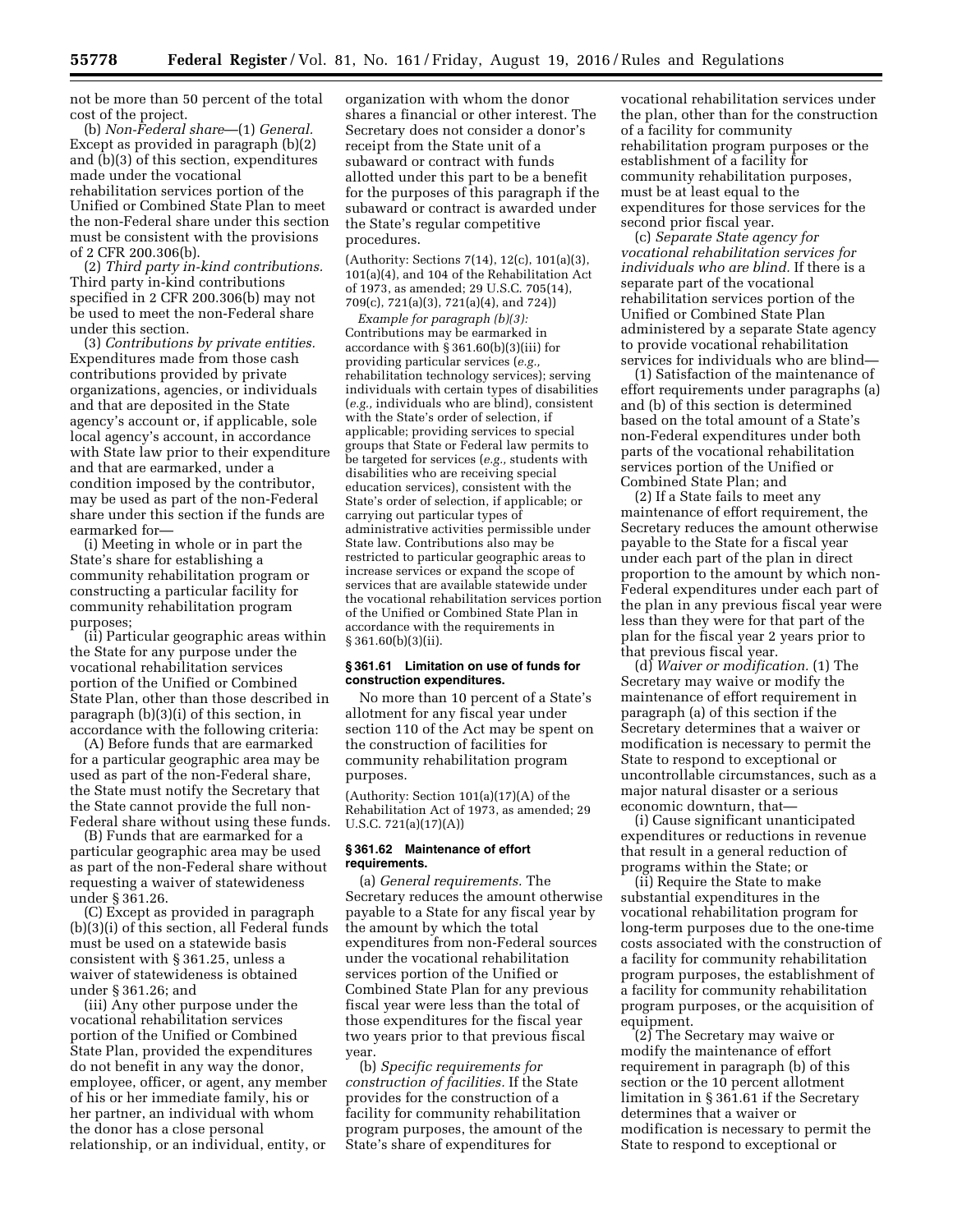uncontrollable circumstances, such as a major natural disaster, that result in significant destruction of existing facilities and require the State to make substantial expenditures for the construction of a facility for community rehabilitation program purposes or the establishment of a facility for community rehabilitation program purposes in order to provide vocational rehabilitation services.

(3) A written request for waiver or modification, including supporting justification, must be submitted to the Secretary for consideration as soon as the State has determined that it has failed to satisfy its maintenance of effort requirement due to an exceptional or uncontrollable circumstance, as described in paragraphs (d)(1) and (2) of this section.

(Authority: Sections 101(a)(17) and 111(a)(2) of the Rehabilitation Act of 1973, as amended; 29 U.S.C. 721(a)(17) and 731(a)(2))

# **§ 361.63 Program income.**

(a) *Definition.* For purposes of this section, program income means gross income received by the State that is directly generated by a supported activity under this part or earned as a result of the Federal award during the period of performance, as defined in 2 CFR 200.80.

(b) *Sources.* Sources of program income include, but are not limited to: Payments from the Social Security Administration for assisting Social Security beneficiaries and recipients to achieve employment outcomes; payments received from workers' compensation funds; payments received by the State agency from insurers, consumers, or others for services to defray part or all of the costs of services provided to particular individuals; and income generated by a State-operated community rehabilitation program for activities authorized under this part.

(c) *Use of program income.* (1) Except as provided in paragraph (c)(2) of this section, program income, whenever earned, must be used for the provision of vocational rehabilitation services and the administration of the vocational rehabilitation services portion of the Unified or Combined State Plan. Program income—

(i) Is considered earned in the fiscal year in which it is received; and

(ii) Must be disbursed during the period of performance of the award.

(2) Payments provided to a State from the Social Security Administration for assisting Social Security beneficiaries and recipients to achieve employment outcomes may also be used to carry out programs under part B of title I of the Act (client assistance), title VI of the Act (supported employment), and title VII of the Act (independent living).

(3)(i) The State must use program income to supplement Federal funds that support program activities that are subject to this part. See, for example, 2 CFR 200.307(e)(2).

(ii) Notwithstanding 2 CFR 200.305(a) and to the extent that program income funds are available, a State must disburse those funds (including repayments to a revolving fund), rebates, refunds, contract settlements, audit recoveries, and interest earned on such funds before requesting additional funds from the Department.

(4) Program income cannot be used to meet the non-Federal share requirement under § 361.60.

(Authority: Sections 12(c) and 108 of the Rehabilitation Act of 1973, as amended; 29 U.S.C. 709(c) and 728; 2 CFR part 200)

#### **§ 361.64 Obligation of Federal funds.**

(a) Except as provided in paragraph (b) of this section, any Federal award funds, including reallotted funds, that are appropriated for a fiscal year to carry out a program under this part that are not obligated by the State by the beginning of the succeeding fiscal year remain available for obligation by the State during that succeeding fiscal year.

(b) Federal funds appropriated for a fiscal year remain available for obligation in the succeeding fiscal year only to the extent that the State met the matching requirement for those Federal funds by obligating, in accordance with 34 CFR 76.707, the non-Federal share in the fiscal year for which the funds were appropriated.

(Authority: Section 19 of the Rehabilitation Act of 1973, as amended; 29 U.S.C. 716)

## **§ 361.65 Allotment and payment of Federal funds for vocational rehabilitation services.**

(a) *Allotment.* (1) The allotment of Federal funds for vocational rehabilitation services for each State is computed in accordance with the requirements of section 110 of the Act, and payments are made to the State on a quarterly basis, unless some other period is established by the Secretary.

(2) If the vocational rehabilitation services portion of the Unified or Combined State Plan designates one State agency to administer, or supervise the administration of, the part of the plan under which vocational rehabilitation services are provided for individuals who are blind and another State agency to administer the rest of the plan, the division of the State's allotment is a matter for State determination.

(3) *Reservation for pre-employment transition services.* (i) Pursuant to

section 110(d) of the Act, the State must reserve at least 15 percent of the State's allotment, received in accordance with section 110(a) of the Act for the provision of pre-employment transition services, as described in § 361.48(a) of this part.

(ii) The funds reserved in accordance with paragraph (a)(3)(i) of this section—

(A) Must only be used for preemployment transition services specified in § 361.48(a); and

(B) Must not be used to pay for administrative costs, (as defined in § 361.5(c)(2)) associated with the provision of such services or any other vocational rehabilitation services.

(b) *Reallotment.* (1) The Secretary determines not later than 45 days before the end of a fiscal year which States, if any, will not use their full allotment.

(2) As soon as possible, but not later than the end of the fiscal year, the Secretary reallots these funds to other States that can use those additional funds during the period of performance of the award, provided the State can meet the matching requirement by obligating the non-Federal share of any reallotted funds in the fiscal year for which the funds were appropriated.

(3) In the event more funds are requested by agencies than are available, the Secretary will determine the process for allocating funds available for reallotment.

(4) Funds reallotted to another State are considered to be an increase in the recipient State's allotment for the fiscal year for which the funds were appropriated.

(Authority: Sections 12(c), 110, and 111 of the Rehabilitation Act of 1973, as amended; 29 U.S.C. 709(c), 730, and 731)

### **Subparts D–F—[Reserved]**

■ 2. Effective October 18, 2016, § 361.10 is amended by adding paragraph (d) to read as follows:

#### **§ 361.10 Submission, approval, and disapproval of the State plan.**  \* \* \* \* \*

(d) *Submission, approval, disapproval, and duration.* All requirements regarding the submission, approval, disapproval, and duration of the vocational rehabilitation services portion of the Unified or Combined State Plan are governed by regulations set forth in subpart D of this part.

\* \* \* \* \*

■ 3. Effective October 18, 2016, § 361.23 is added to read as follows:

### **§ 361.23 Requirements related to the statewide workforce development system.**

As a required partner in the one-stop service delivery system (which is part of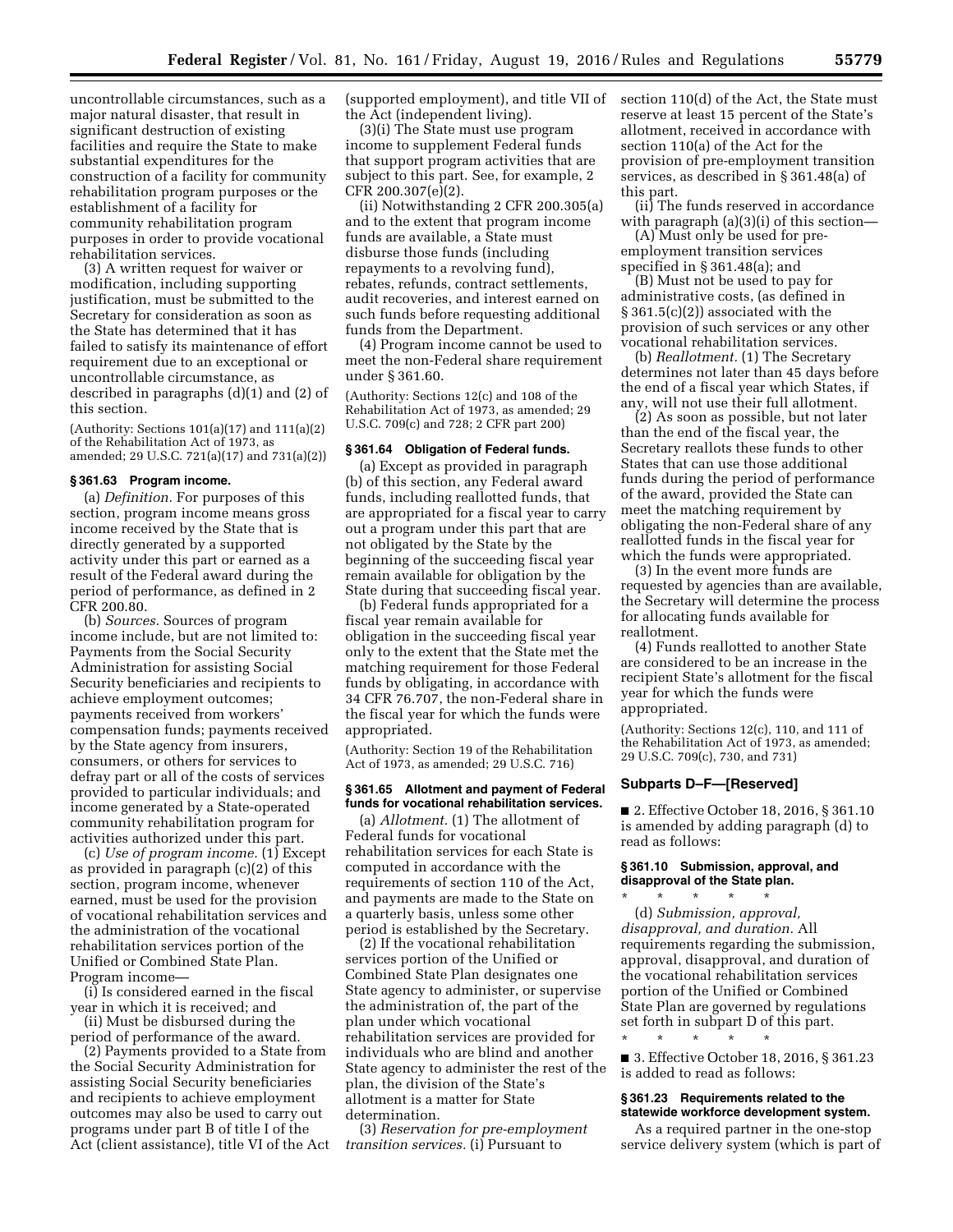the statewide workforce development system under title I of the Workforce Innovation and Opportunity Act), the designated State unit must satisfy all requirements set forth in regulations in subpart F of this part.

(Approved by the Office of Management and Budget under control number 1205–0522)

(Authority: Section 101(a)(11)(A) of the Rehabilitation Act of 1973, as amended; 29 U.S.C. 721(a)(11)(A); Section 121(b)(1)(B)(iv) of the Workforce Innovation and Opportunity Act; 29 U.S.C. 3151)

■ 4. Effective October 18, 2016, § 361.40 is amended by adding paragraph (b) to read as follows:

## **§ 361.40 Reports; Evaluation standards and performance indicators.**

\* \* \* \* \* (b) *Evaluation standards and performance indicators*—(1) *Standards and indicators.* The evaluation standards and performance indicators for the vocational rehabilitation program carried out under this part are subject to the performance accountability provisions described in section 116(b) of the Workforce Innovation and Opportunity Act and implemented in regulations set forth in subpart E of this part.

(2) *Compliance.* A State's compliance with common performance measures and any necessary corrective actions will be determined in accordance with regulations set forth in subpart E of this part.

■ 5. Part 363 is revised to read as follows:

# **PART 363—THE STATE SUPPORTED EMPLOYMENT SERVICES PROGRAM**

# **Subpart A—General**

Sec.

- 363.1 What is the State Supported
- Employment Services program?
- 363.2 Who is eligible for an award?
- 363.3 Who is eligible for services?
- 363.4 What are the authorized activities under the State Supported Employment Services program?
- 363.5 What regulations apply?
- 363.6 What definitions apply?

## **Subpart B—How Does a State Apply for a Grant?**

- 363.10 What documents must a State submit to receive a grant?
- 363.11 What are the vocational rehabilitation services portion of the Unified or Combined State Plan supplement requirements?

#### **Subpart C—How Are State Supported Employment Services Programs Financed?**

- 363.20 How does the Secretary allot funds? 363.21 How does the Secretary reallot funds?
- 363.22 How are funds reserved for youth with the most significant disabilities?

#### 363.23 What are the matching requirements?

- 363.24 What is program income and how may it be used?
- 363.25 What is the period of availability of funds?

#### **Subparts D–E—[Reserved]**

#### **Subpart F—What Post-Award Conditions Must Be Met by a State?**

- 363.50 What collaborative agreements must the State develop?
- 363.51 What are the allowable administrative costs?
- 363.52 What are the information collection and reporting requirements?
- 363.53 What requirements must a designated State unit meet for the transition of an individual to extended services?
- 363.54 When will an individual be considered to have achieved an employment outcome in supported employment?
- 363.55 When will the service record of an individual who has achieved an employment outcome in supported employment be closed?
- 363.56 What notice requirements apply to this program?

**Authority:** Sections 602–608 of the Rehabilitation Act of 1973, as amended; 29 U.S.C. 795g–795m, unless otherwise noted.

### **Subpart A—General**

# **§ 363.1 What is the State Supported Employment Services program?**

(a) Under the State supported employment services program, the Secretary provides grants to assist States in developing and implementing collaborative programs with appropriate entities to provide programs of supported employment services for individuals with the most significant disabilities, including youth with the most significant disabilities, to enable them to achieve an employment outcome of supported employment in competitive integrated employment. Grants made under the State supported employment services program supplement a State's vocational rehabilitation program grants under 34 CFR part 361.

(b) For purposes of this part and 34 CFR part 361, ''supported employment'' means competitive integrated employment, including customized employment, or employment in an integrated work setting in which an individual with a most significant disability, including a youth with a most significant disability, is working on a short-term basis toward competitive integrated employment, that is individualized and customized, consistent with the unique strengths, abilities, interests, and informed choice of the individual, including with

ongoing support services for individuals with the most significant disabilities—

(1)(i) For whom competitive integrated employment has not historically occurred; or

(ii) For whom competitive integrated employment has been interrupted or intermittent as a result of a significant disability; and

(2) Who, because of the nature and severity of the disability, need intensive supported employment services, and extended services after the transition from support provided by the designated State unit in order to perform the work.

(c) *Short-term basis.* For purposes of this part, an individual with a most significant disability, whose supported employment in an integrated setting does not satisfy the criteria of competitive integrated employment, as defined in 34 CFR 361.5(c)(9), is considered to be working on a shortterm basis toward competitive integrated employment so long as the individual can reasonably anticipate achieving competitive integrated employment—

(1) Within six months of achieving a supported employment outcome; or,

(2) In limited circumstances, within a period not to exceed 12 months from the achievement of the supported employment outcome, if a longer period is necessary based on the needs of the individual, and the individual has demonstrated progress toward competitive earnings based on information contained in the service record.

(Authority: Sections 7(38), 7(39), 12(c), and 602 of the Rehabilitation Act of 1973, as amended; 29 U.S.C. 705(38) 705(39), 709(c), and 795g)

# **§ 363.2 Who is eligible for an award?**

Any State that submits the documentation required by § 363.10, as part of the vocational rehabilitation services portion of the Unified or Combined State Plan under 34 CFR part 361, is eligible for an award under this part.

(Authority: Section 606(a) of the Rehabilitation Act of 1973, as amended; 29 U.S.C. 795k(a))

#### **§ 363.3 Who is eligible for services?**

A State may provide services under this part to any individual, including a youth with a disability, if—

(a) The individual has been determined to be—

(1) Eligible for vocational rehabilitation services in accordance with 34 CFR 361.42; and

(2) An individual with a most significant disability;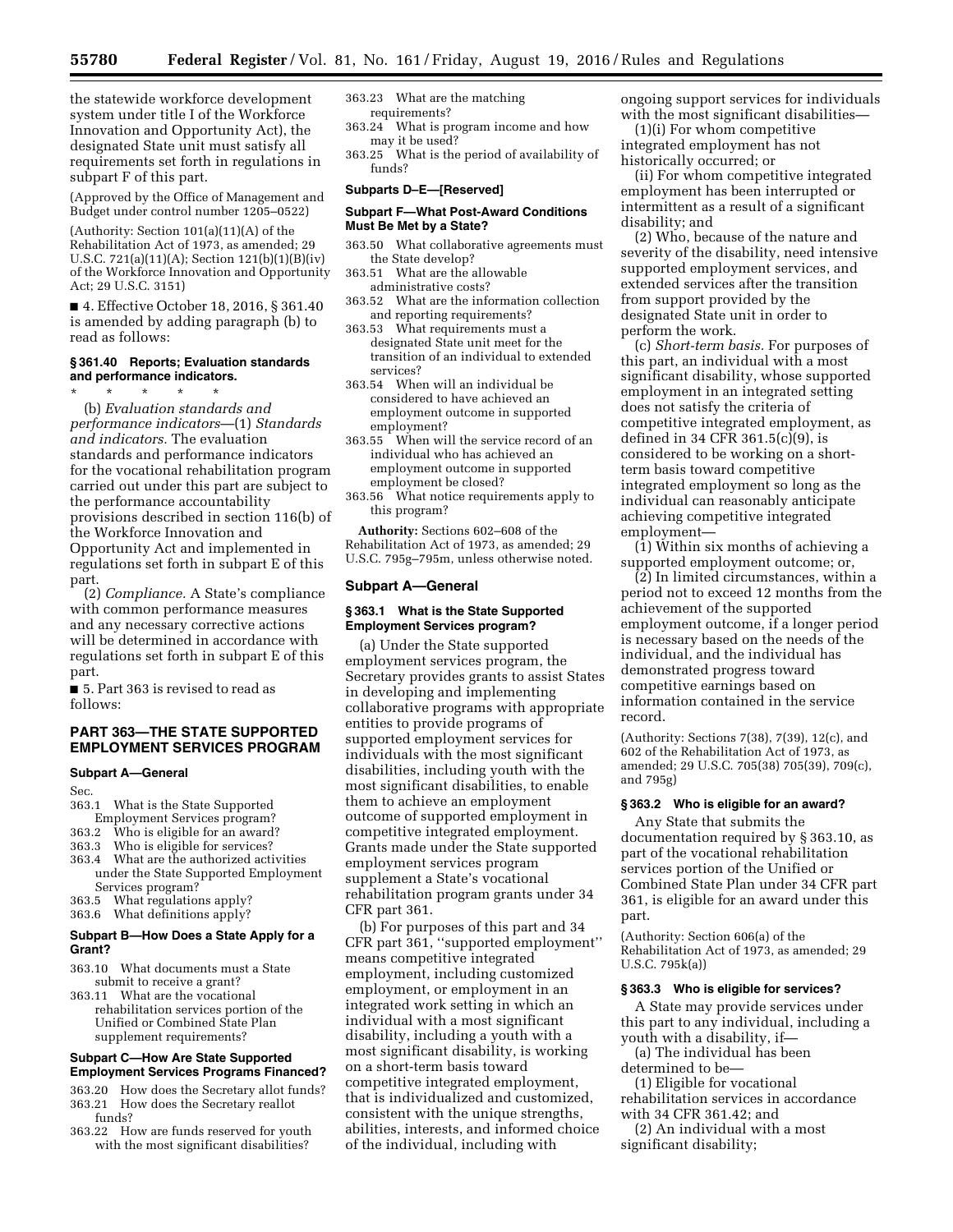(b) For purposes of activities carried out under § 363.4(a)(2), the individual is a youth with a disability, as defined in 34 CFR 361.5(c)(59), who satisfies the requirements of this section; and

(c) Supported employment has been identified as the appropriate employment outcome for the individual on the basis of a comprehensive assessment of rehabilitation needs, as defined in 34 CFR 361.5(c)(5), including an evaluation of rehabilitation, career, and job needs.

(Authority: Section 605 of the Rehabilitation Act of 1973, as amended; 29 U.S.C. 795j)

### **§ 363.4 What are the authorized activities under the State Supported Employment Services program?**

(a) The State may use funds allotted under this part to—

(1) Provide supported employment services, as defined in 34 CFR  $361.5(c)(54);$ 

(2) Provide extended services, as defined in 34 CFR  $361.5(c)(19)$ , to youth with the most significant disabilities, in accordance with § 363.11(f), for a period of time not to exceed four years, or until such time that a youth reaches the age of 25 and no longer meets the definition of a youth with a disability under 34 CFR 361.5(c)(58), whichever occurs first; and

(3) With funds reserved, in accordance with § 363.22 for the provision of supported employment services to youth with the most significant disabilities, leverage other public and private funds to increase resources for extended services and expand supported employment opportunities.

(b) Except as provided in paragraph (a)(2) of this section, a State may not use funds under this part to provide extended services to individuals with the most significant disabilities.

(c) Nothing in this part will be construed to prohibit a State from providing—

(1) Supported employment services in accordance with the vocational rehabilitation services portion of the Unified or Combined State Plan submitted under 34 CFR part 361 by using funds made available through a State allotment under that part.

(2) Discrete postemployment services in accordance with 34 CFR 361.48(b) by using funds made available under 34 CFR part 361 to an individual who is eligible under this part.

(d) A State must coordinate with the entities described in § 363.50(a) regarding the services provided to individuals with the most significant disabilities, including youth with the most significant disabilities, under this

part and under 34 CFR part 361 to ensure that the services are complementary and not duplicative.

(Authority: Sections 7(39), 12(c), 604, 606(b)(6), and 608 of the Rehabilitation Act of 1973, as amended; 29 U.S.C. 705(39), 709(c), 795i, 795k(b)(6), and 795m)

#### **§ 363.5 What regulations apply?**

The following regulations apply to the State supported employment services program:

(a) The Education Department General Administrative Regulations (EDGAR) as follows:

(1) 34 CFR part 76 (State-

Administered Programs).

(2) 34 CFR part 77 (Definitions that Apply to Department Regulations).

(3) 34 CFR part 79 (Intergovernmental Review of Department of Education

Programs and Activities). (4) 34 CFR part 81 (General Education

Provisions Act—Enforcement).

(5) 34 CFR part 82 (New Restrictions on Lobbying).

(b) The regulations in this part 363. (c) The following regulations in 34 CFR part 361 (The State Vocational Rehabilitation Services Program): §§ 361.5, 361.31, 361.32, 361.34, 361.35, 361.39, 361.40, 361.41, 361.42, 361.47(a), 361.48, 361.49, and 361.53.

(d) 2 CFR part 200 (Uniform Administrative Requirements, Cost Principles, and Audit Requirements for Federal Awards), as adopted in 2 CFR part 3474.

(e) 2 CFR part 180 (OMB Guidelines to Agencies on Governmentwide Debarment and Suspension (Nonprocurement)), as adopted in 2 CFR part 3485.

(Authority: Section 12(c) of the Rehabilitation Act of 1973, as amended; 29 U.S.C. 709(c))

# **§ 363.6 What definitions apply?**

The following definitions apply to this part:

(a) Definitions in 34 CFR part 361. (b) Definitions in 34 CFR part 77.

(c) Definitions in 2 CFR part 200, subpart A.

(Authority: Sections 7 and 12(c) of the Rehabilitation Act of 1973, as amended; 29 U.S.C. 705 and 709(c))

## **Subpart B—How Does a State Apply for a Grant?**

### **§ 363.10 What documents must a State submit to receive a grant?**

(a) To be eligible to receive a grant under this part, a State must submit to the Secretary, as part of the vocational rehabilitation services portion of the Unified or Combined State Plan under 34 CFR part 361, a State plan

supplement that meets the requirements of § 363.11.

(b) A State must submit revisions to the vocational rehabilitation services portion of the Unified or Combined State Plan supplement submitted under this part as may be necessary.

(Approved by the Office of Management and Budget under control number 1205–0522)

(Authority: Section 606(a) of the Rehabilitation Act of 1973, as amended; 29 U.S.C. 795k(a))

### **§ 363.11 What are the vocational rehabilitation services portion of the Unified or Combined State Plan supplement requirements?**

Each State plan supplement, submitted in accordance with § 363.10, must—

(a) Designate a designated State unit or, as applicable, units, as defined in 34 CFR 361.5(c)(13), as the State agency or agencies to administer the Supported Employment program under this part;

(b) Summarize the results of the needs assessment of individuals with most significant disabilities, including youth with the most significant disabilities, conducted under 34 CFR 361.29(a), with respect to the rehabilitation and career needs of individuals with most significant disabilities and their need for supported employment services. The results of the needs assessment must also address needs relating to coordination;

(c) Describe the quality, scope, and extent of supported employment services to be provided to eligible individuals with the most significant disabilities under this part, including youth with the most significant disabilities;

(d) Describe the State's goals and plans with respect to the distribution of funds received under § 363.20;

(e) Demonstrate evidence of the designated State unit's efforts to identify and make arrangements, including entering into cooperative agreements, with—

(1) Other State agencies and other appropriate entities to assist in the provision of supported employment services; and

(2) Other public or non-profit agencies or organizations within the State, employers, natural supports, and other entities with respect to the provision of extended services;

(f) Describe the activities to be conducted for youth with the most significant disabilities with the funds reserved in accordance with § 363.22, including—

(1) The provision of extended services to youth with the most significant disabilities for a period not to exceed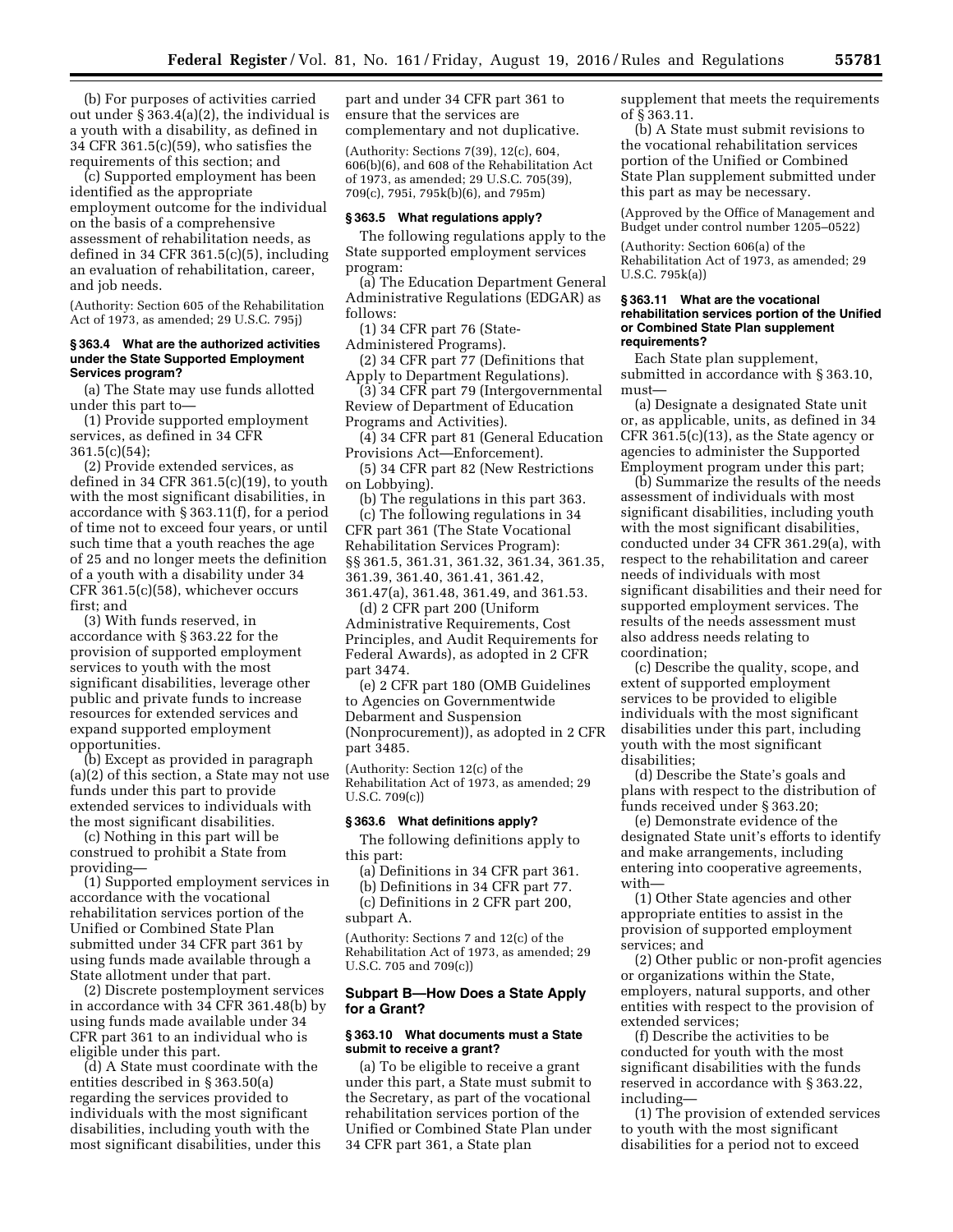four years, in accordance with § 363.4(a)(2); and

(2) How the State will use supported employment funds reserved under § 363.22 to leverage other public and private funds to increase resources for extended services and expand supported employment opportunities for youth with the most significant disabilities;

(g) Assure that—

(1) Funds made available under this part will only be used to provide authorized supported employment services to individuals who are eligible under this part to receive such services;

(2) The comprehensive assessments of individuals with significant disabilities, including youth with the most significant disabilities, conducted under 34 CFR part 361 will include consideration of supported employment as an appropriate employment outcome;

(3) An individualized plan for employment, as described in 34 CFR 361.45 and 361.46, will be developed and updated, using funds received under 34 CFR part 361, in order to—

(i) Specify the supported employment services to be provided, including, as appropriate, transition services and preemployment transition services to be provided for youth with the most significant disabilities;

(ii) Specify the expected extended services needed, including the extended services that may be provided under this part to youth with the most significant disabilities in accordance with an approved individualized plan for employment for a period not to exceed four years; and

(iii) Identify, as appropriate, the source of extended services, which may include natural supports, programs, or other entities, or an indication that it is not possible to identify the source of extended services at the time the individualized plan for employment is developed;

(4) The State will use funds provided under this part only to supplement, and not supplant, the funds received under 34 CFR part 361, in providing supported employment services specified in the individualized plan for employment;

(5) Services provided under an individualized plan for employment will be coordinated with services provided under other individualized plans established under other Federal or State programs;

(6) To the extent job skills training is provided, the training will be provided onsite;

(7) Supported employment services will include placement in an integrated setting based on the unique strengths, resources, interests, concerns, abilities,

and capabilities of individuals with the most significant disabilities, including youth with the most significant disabilities;

(8) The designated State agency or agencies, as described in paragraph (a) of this section, will expend no more than 2.5 percent of the State's allotment under this part for administrative costs of carrying out this program; and

(9) The designated State agency or agencies will provide, directly or indirectly through public or private entities, non-Federal contributions in an amount that is not less than 10 percent of the costs of carrying out supported employment services provided to youth with the most significant disabilities with the funds reserved for such purpose under § 363.22; and

(h) Contain any other information and be submitted in the form and in accordance with the procedures that the Secretary may require.

(Approved by the Office of Management and Budget under control number 1205–0522)

(Authority: Section 606 of the Rehabilitation Act of 1973, as amended; 29 U.S.C. 795k)

# **Subpart C—How Are State Supported Employment Services Programs Financed?**

# **§ 363.20 How does the Secretary allot funds?**

(a) *States.* The Secretary will allot the sums appropriated for each fiscal year to carry out the activities of this part among the States on the basis of relative population of each State, except that—

(1) No State will receive less than \$250,000, or 1⁄ fxsp0;3 of 1 percent of the sums appropriated for the fiscal year for which the allotment is made, whichever amount is greater; and

(2) If the sums appropriated to carry out this part for the fiscal year exceed the sums appropriated to carry out this part (as in effect on September 30, 1992) in fiscal year 1992 by \$1,000,000 or more, no State will receive less than \$300,000, or  $\frac{1}{5}$  fxsp0;3 of 1 percent of the sums appropriated for the fiscal year for which the allotment is made, whichever amount is greater.

(b) *Certain Territories.* (1) For the purposes of this section, Guam, American Samoa, the United States Virgin Islands, and the Commonwealth of the Northern Mariana Islands are not considered to be States.

(2) Each jurisdiction described in paragraph (b)(1) of this section will be allotted not less than 1⁄8 of 1 percent of the amounts appropriated for the fiscal year for which the allotment is made.

(Authority: Section 603(a) of the Rehabilitation Act of 1973, as amended; 29 U.S.C. 795h(a))

### **§ 363.21 How does the Secretary reallot funds?**

(a) Whenever the Secretary determines that any amount of an allotment to a State under § 363.20 for any fiscal year will not be expended by such State for carrying out the provisions of this part, the Secretary will make such amount available for carrying out the provisions of this part to one or more of the States that the Secretary determines will be able to use additional amounts during such year for carrying out such provisions.

(b) Any amount made available to a State for any fiscal year in accordance with paragraph (a) will be regarded as an increase in the State's allotment under this part for such year.

(Authority: Section 603(b) of the Rehabilitation Act of 1973, as amended; 29 U.S.C. 795h(b))

# **§ 363.22 How are funds reserved for youth with the most significant disabilities?**

A State that receives an allotment under this part must reserve and expend 50 percent of such allotment for the provision of supported employment services, including extended services, to youth with the most significant disabilities in order to assist those youth in achieving an employment outcome in supported employment.

(Authority: Sections 12(c) and 603(d) of the Rehabilitation Act of 1973, as amended; 29 U.S.C. 709(c) and 795h(d))

## **§ 363.23 What are the matching requirements?**

(a) *Non-Federal share.* (1) For funds allotted under § 363.20 and not reserved under § 363.22 for the provision of supported employment services to youth with the most significant disabilities, there is no non-Federal share requirement.

(2)(i) For funds allotted under § 363.20 and reserved under § 363.22 for the provision of supported employment services to youth with the most significant disabilities, a designated State agency must provide non-Federal expenditures in an amount that is not less than 10 percent of the total expenditures, including the Federal reserved funds and the non-Federal share, incurred for the provision of supported employment services to youth with the most significant disabilities, including extended services.

(ii) In the event that a designated State agency uses more than 50 percent of its allotment under this part to provide supported employment services to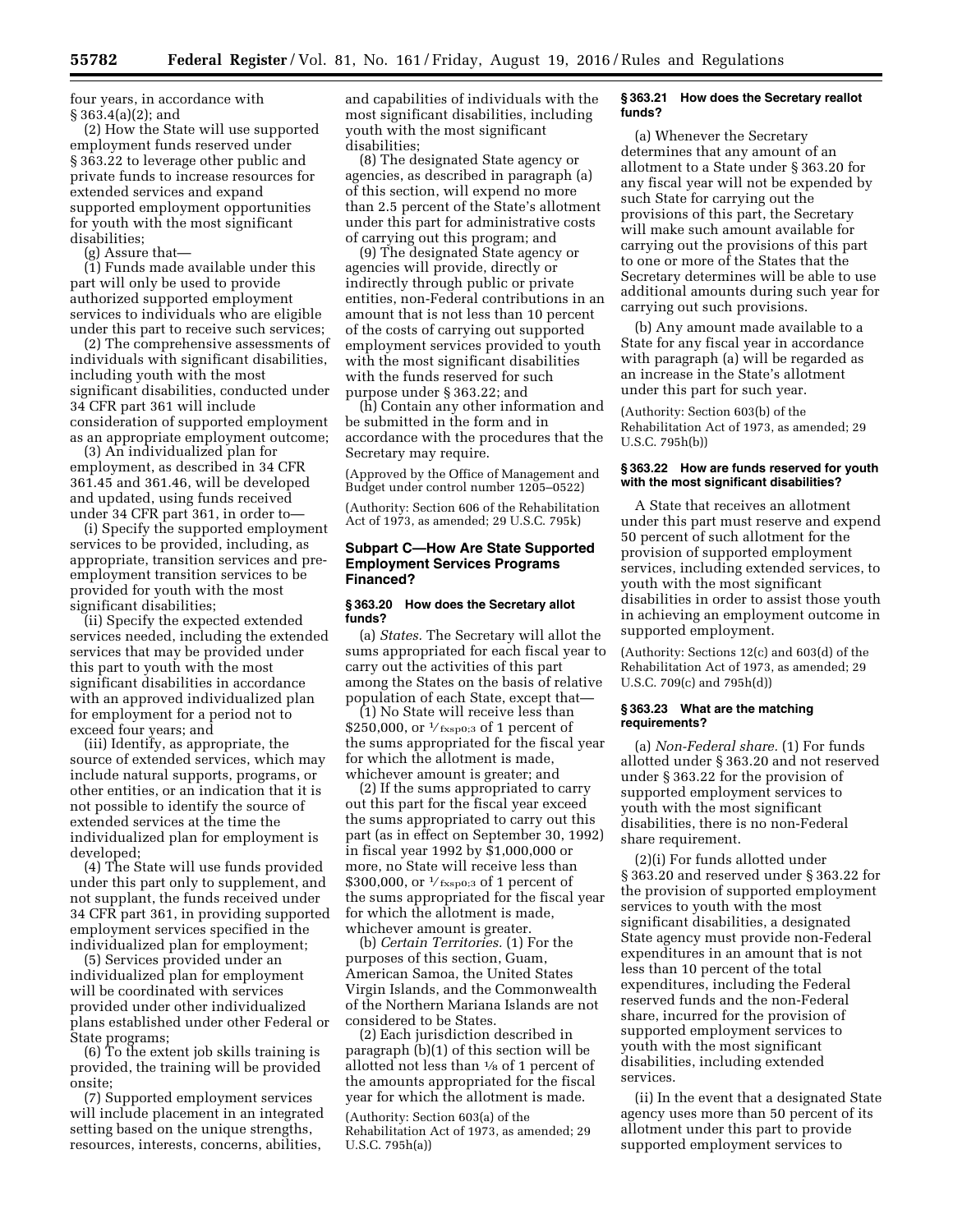youth with the most significant disabilities as required by § 363.22, there is no requirement that a designated State agency provide non-Federal expenditures to match the excess Federal funds spent for this purpose.

(3) Except as provided under paragraphs (b) and (c) of this section, non-Federal expenditures made under the vocational rehabilitation services portion of the Unified or Combined State Plan supplement to meet the non-Federal share requirement under this section must be consistent with the provision of 2 CFR 200.306.

(b) *Third-party in-kind contributions.*  Third-party in-kind contributions, as described in 2 CFR 200.306(b), may not be used to meet the non-Federal share under this section.

(c)(1) *Contributions by private entities.* Expenditures made from contributions by private organizations, agencies, or individuals that are deposited into the sole account of the State agency, in accordance with State law may be used as part of the non-Federal share under this section, provided the expenditures under the vocational rehabilitation services portion of the Unified or Combined State Plan supplement, as described in § 363.11, do not benefit in any way the donor, an individual to whom the donor is related by blood or marriage or with whom the donor shares a financial interest.

(2) The Secretary does not consider a donor's receipt from the State unit of a contract or subaward with funds allotted under this part to be a benefit for the purpose of this paragraph if the contract or subaward is awarded under the State's regular competitive procedures.

(Authority: Sections  $12(c)$  and  $606(b)(7)(I)$  of the Rehabilitation Act of 1973, as amended; 29 U.S.C. 709(c) and 795k(b)(7)(I))

## **§ 363.24 What is program income and how may it be used?**

(a) *Definition.* (1) *Program income*  means gross income earned by the State that is directly generated by authorized activities supported under this part or earned as a result of the Federal award during the period of performance.

(2) Program income received through the transfer of Social Security Administration payments from the State Vocational Rehabilitation Services program, in accordance with 34 CFR 361.63(c)(2), will be treated as program income received under this part.

(b) *Use of program income.* (1) Program income must be used for the provision of services authorized under § 363.4. Program income earned or

received during the fiscal year must be disbursed during the period of performance of the award, prior to requesting additional cash payments.

(2) States are authorized to treat program income as an addition to the grant funds to be used for additional allowable program expenditures, in accordance with 2 CFR 200.307(e)(2).

(3) Program income cannot be used to meet the non-Federal share requirement under § 363.23.

(Authority: Sections 12(c) and 108 of the Rehabilitation Act of 1973, as amended; 29 U.S.C. 709(c) and 728)

# **§ 363.25 What is the period of availability of funds?**

(a) Except as provided in paragraph (b) of this section, any Federal award funds, including reallotted funds, that are appropriated for a fiscal year to carry out a program under this part that are not obligated by the State by the beginning of the succeeding fiscal year, and any program income received during a fiscal year that is not obligated or expended by the State prior to the beginning of the succeeding fiscal year in which the program income was received, remain available for obligation by the State during that succeeding fiscal year.

(b) Federal funds appropriated for a fiscal year and reserved for the provision of supported employment services to youth with the most significant disabilities, in accordance with § 363.22 of this part, remain available for obligation in the succeeding fiscal year only to the extent that the State met the matching requirement, as described in § 363.23, for those Federal funds by obligating, in accordance with 34 CFR 76.707, the non-Federal share in the fiscal year for which the funds were appropriated. Any reserved funds carried over may only be obligated and expended in that succeeding Federal fiscal year for the provision of supported employment services to youth with the most significant disabilities.

(Authority: Sections 12(c) and 19 of the Rehabilitation Act of 1973, as amended; 29 U.S.C. 709(c) and 716)

## **Subparts D–E—[Reserved]**

# **Subpart F—What Post-Award Conditions Must Be Met by a State?**

## **§ 363.50 What collaborative agreements must the State develop?**

(a) A designated State unit must enter into one or more written collaborative agreements, memoranda of understanding, or other appropriate mechanisms with other public agencies,

private nonprofit organizations, and other available funding sources, including employers and other natural supports, as appropriate, to assist with the provision of supported employment services and extended services to individuals with the most significant disabilities in the State, including youth with the most significant disabilities, to enable them to achieve an employment outcome of supported employment in competitive integrated employment.

(b) These agreements provide the mechanism for collaboration at the State level that is necessary to ensure the smooth transition from supported employment services to extended services, the transition of which is inherent to the definition of ''supported employment'' in § 363.1(b). The agreement may contain information regarding the—

(1) Supported employment services to be provided, for a period not to exceed 24 months, by the designated State unit with funds received under this part;

(2) Extended services to be provided to youth with the most significant disabilities, for a period not to exceed four years, by the designated State unit with the funds reserved under § 363.22 of this part;

(3) Extended services to be provided by other public agencies, private nonprofit organizations, or other sources, including employers and other natural supports, following the provision of authorized supported employment services, or extended services as appropriate for youth with the most significant disabilities, under this part; and

(4) Collaborative efforts that will be undertaken by all relevant entities to increase opportunities for competitive integrated employment in the State for individuals with the most significant disabilities, especially youth with the most significant disabilities.

(Authority: Sections 7(38), 7(39), 12(c), 602, and 606(b) of the Rehabilitation Act of 1973, as amended; 29 U.S.C. 705(38), 705(39), 709(c), 795g, and 795k(b))

## **§ 363.51 What are the allowable administrative costs?**

(a) A State may use funds under this part to pay for expenditures incurred in the administration of activities carried out under this part, consistent with the definition of administrative costs in 34 CFR 361.5(c)(2).

(b) A designated State agency may not expend more than 2.5 percent of a State's allotment under this part for administrative costs for carrying out the State supported employment program.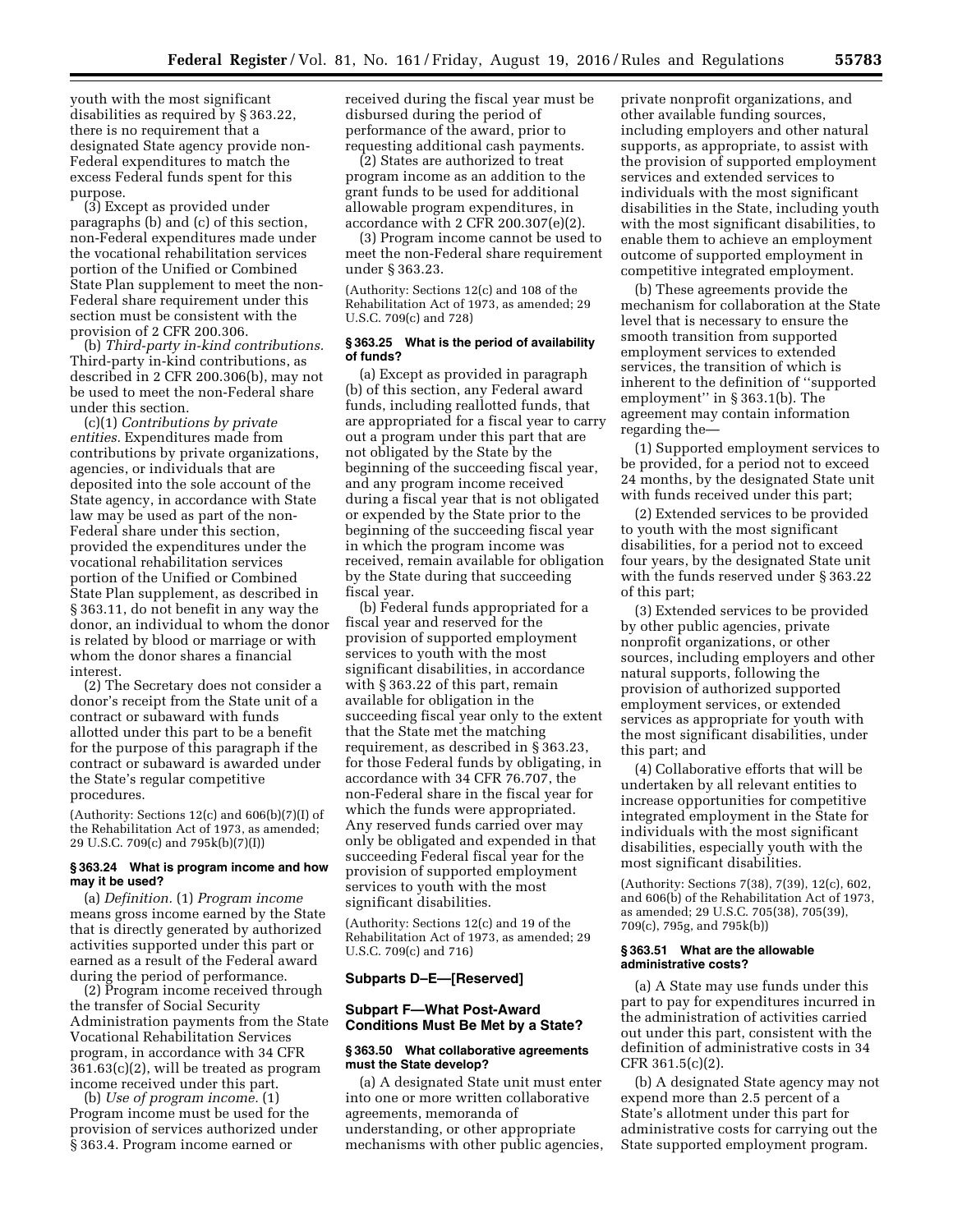(Authority: Sections  $7(1)$ ,  $12(c)$ , and  $603(c)$  of the Rehabilitation Act of 1973, as amended; 29 U.S.C. 705(1), 709(c), and 795h(c))

# **§ 363.52 What are the information collection and reporting requirements?**

Each State agency designated in § 363.11(a) must collect and report separately the information required under 34 CFR 361.40 for—

(a) Eligible individuals receiving supported employment services under this part;

(b) Eligible individuals receiving supported employment services under 34 CFR part 361;

(c) Eligible youth receiving supported employment services and extended services under this part; and

(d) Eligible youth receiving supported employment services under 34 CFR part 361 and extended services.

(Authority: Sections 13 and 607 of the Rehabilitation Act of 1973, as amended; 29 U.S.C. 710 and 795l)

## **§ 363.53 What requirements must a designated State unit meet for the transition of an individual to extended services?**

(a) A designated State unit must provide for the transition of an individual with a most significant disability, including a youth with a most significant disability, to extended services, as defined in 34 CFR 361.5(c)(19), no later than 24 months after the individual enters supported employment, unless a longer period is established in the individualized plan for employment.

(b) Prior to assisting the individual in transitioning from supported employment services to extended services, the designated State unit must ensure—

(1) The counselor and individual have considered extending the provision of supported employment services beyond 24 months, as appropriate, and have determined that no further supported employment services are necessary to support and maintain the individual in supported employment before the individual transitions to extended services; and

(2) The source of extended services for the individual has been identified in order to ensure there will be no interruption of services. The providers of extended services may include—

(i) A State agency, a private nonprofit organization, employer, or any other appropriate resource, after an individual has made the transition from support from the designated State unit; or,

(ii) The designated State unit, in the case of a youth with a most significant disability, in accordance with requirements set forth in 34 CFR 361.5(c)(19) and this part for a period

not to exceed four years, or at such time that a youth reaches the age of 25 and no longer meets the definition of a youth with a disability under 34 CFR 361.5(c)(58), whichever occurs first. For youth who still require extended services after they can no longer receive them from the designated State unit, the designated State unit must identify another source of extended services for those youth in order to ensure there will be no interruption of services. The designated State unit may not provide extended services to individuals with the most significant disabilities who are not youth with the most significant disabilities.

(Authority: Sections 7(13), 12(c), and 604(b) of the Rehabilitation Act of 1973, as amended; 29 U.S.C. 705(13), 709(c) and 795i)

#### **§ 363.54 When will an individual be considered to have achieved an employment outcome in supported employment?**

An individual with a most significant disability, including a youth with a most significant disability, who is employed in competitive integrated employment or who is employed in an integrated setting working on a shortterm basis to achieve competitive integrated employment will be considered to have achieved an employment outcome, including customized employment, in supported employment when—

(a) The individual has completed supported employment services provided under this part and 34 CFR part 361, except for any other vocational rehabilitation services listed on the individualized plan for employment provided to individuals who are working on a short-term basis toward the achievement of competitive integrated employment in supported employment. An individual has completed supported employment services when—

(1) The individual has received up to 24 months of supported employment services; or

(2) The counselor and individual have determined that an extension of time to provide supported employment services beyond 24 months is necessary to support and maintain the individual in supported employment before the individual transitions to extended services and that extension of time has concluded; and

(b) The individual has transitioned to extended services provided by either the designated State unit for youth with the most significant disabilities, or another provider, consistent with the provisions of §§ 363.4(a)(2) and 363.22; and

(c) The individual has maintained employment and achieved stability in the work setting for at least 90 days after transitioning to extended services; and

(d) The employment is individualized and customized consistent with the strengths, abilities, interests, and informed choice of the individual.

(Authority: Sections 7(11), 7(13), 7(38), 7(39), 7(40), 12(c), 602, and 606(b) of the Rehabilitation Act of 1973, as amended; 29 U.S.C. 705(11), 705(13), 705(38), 705(39), 705(40), 709(c), 795g, and 795k(b))

## **§ 363.55 When will the service record of an individual who has achieved an employment outcome in supported employment be closed?**

(a) The service record of an individual with a most significant disability, including a youth with a most significant disability, who has achieved an employment outcome in supported employment in competitive integrated employment will be closed concurrently with the achievement of the employment outcome in supported employment when the individual—

(1) Satisfies requirements for case closure, as set forth in 34 CFR 361.56; and

(2) Is not receiving extended services or any other vocational rehabilitation service provided by the designated State unit with funds under this part or 34 CFR part 361.

(b) The service record of an individual with a most significant disability, including a youth with a most significant disability who is working toward competitive integrated employment on a short-term basis and is receiving extended services from funds other than those allotted under this part and 34 CFR part 361 will be closed when the individual—

(1) Achieves competitive integrated employment within the short-term basis period established pursuant to § 363.1(c); and the individual—

(i) Satisfies requirements for case closure, as set forth in 34 CFR 361.56; and

(ii) Is no longer receiving vocational rehabilitation services provided by the designated State unit with funds under 34 CFR part 361; or

(2) Does not achieve competitive integrated employment within the shortterm basis period established pursuant to § 363.1(c).

(c) The service record of a youth with a most significant disability who is receiving extended services provided by the designated State unit from funds under this part or 34 CFR part 361 will be closed when—

(1) The youth with a most significant disability achieves an employment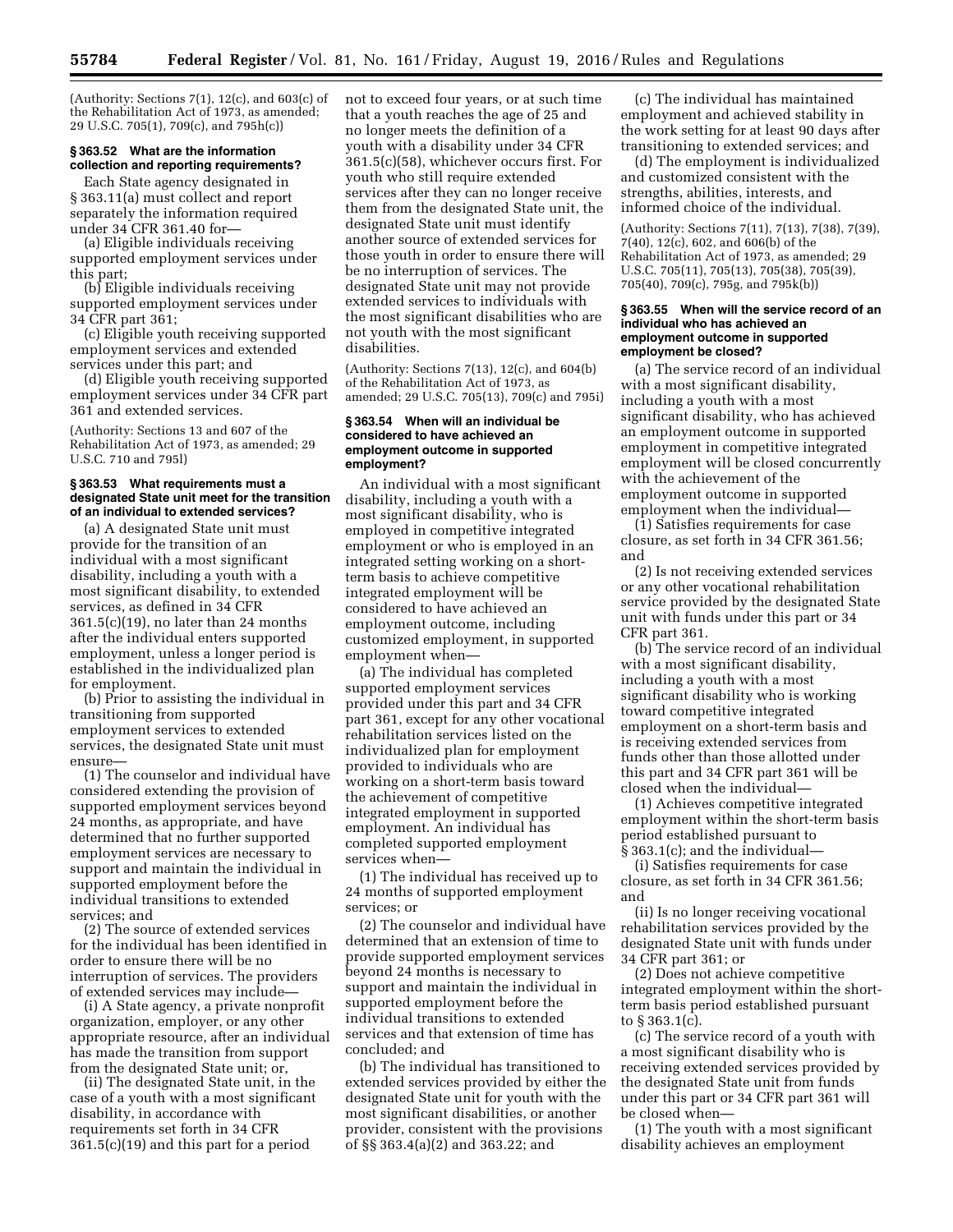outcome in supported employment in competitive integrated employment without entering the short-term basis period; and

(i) Is no longer eligible to receive extended services provided by the designated State unit with funds allotted under this part and 34 CFR part 361 because the individual—

(A) No longer meets age requirements established in the definition of a youth with a disability pursuant to 34 CFR 361.5(c)(58); or

(B) Has received extended services for a period of four years; or

(C) Has transitioned to extended services provided with funds other than those allotted under this part or part 361 prior to meeting the age or time restrictions established under paragraphs  $(c)(1)(i)(A)$  and  $(B)$  of this section, respectively; and

(ii) Satisfies requirements for case closure, as set forth in 34 CFR 361.56; and

(iii) The individual is no longer receiving any other vocational rehabilitation service from the designated State unit provided with funds under 34 CFR part 361; or

(2) The youth with a most significant disability who is working toward competitive integrated employment on a short-term basis—

(i) Achieves competitive integrated employment within the short-term basis period established pursuant to § 363.1(c);

(ii) Is no longer eligible to receive extended services provided by the designated State unit with funds allotted under this part and 34 CFR part 361 because the individual—

(A) No longer meets age requirements established in the definition of a youth with a disability pursuant to 34 CFR 361.5(c)(58); or

(B) Has received extended services for a period of four years; or

(C) Has transitioned to extended services provided with funds other than those allotted under this part or 34 CFR part 361 prior to meeting the age or time restrictions established under paragraphs  $(c)(2)(ii)(A)$  and  $(B)$  of this section, respectively; and

(iii) Satisfies requirements for case closure, as set forth in 34 CFR 361.56; or

(3) The youth with a most significant disability working toward competitive integrated employment on a short-term basis does not achieve competitive integrated employment within the shortterm basis period established pursuant to § 363.1(c).

(Authority: Sections 7(11), 7(13), 7(38), 7(39), 7(40), 7(42), 12(c), 602, and 606(b) of the

Rehabilitation Act of 1973, as amended; 29 U.S.C. 705(11), 705(13), 705(38), 705(39), 705(40), 705(42), 709(c), 795g, and 795k(b))

#### **§ 363.56 What notice requirements apply to this program?**

Each grantee must advise applicants for or recipients of services under this part, or as appropriate, the parents, family members, guardians, advocates, or authorized representatives of those individuals, including youth with the most significant disabilities, of the availability and purposes of the Client Assistance Program, including information on seeking assistance from that program.

(Authority: Section 20 of the Rehabilitation Act of 1973, as amended; 29 U.S.C. 717)

■ 6. Part 397 is added to read as follows:

# **PART 397—LIMITATIONS ON USE OF SUBMINIMUM WAGE**

#### **Subpart A—General Provisions**

Sec.

397.1 Purpose.

- 397.2 What is the Department of
- Education's jurisdiction under this part? 397.3 What rules of construction apply to this part?

397.4 What regulations apply? 397.5 What definitions apply?

### **Subpart B—Coordinated Documentation Procedures Related to Youth with Disabilities**

397.10 What documentation process must the designated State unit develop?

## **Subpart C—Designated State Unit Responsibilities Prior to Youth with Disabilities Starting Subminimum Wage Employment**

397.20 What are the responsibilities of a designated State unit to youth with disabilities who are known to be seeking subminimum wage employment?

## **Subpart D—Local Educational Agency Responsibilities Prior to Youth with Disabilities Starting Subminimum Wage Employment**

- 397.30 What are the responsibilities of a local educational agency to youth with disabilities who are known to be seeking subminimum wage employment?
- 397.31 What are the contracting limitations on educational agencies under this part?

# **Subpart E—Designated State Unit Responsibilities to Individuals with Disabilities During Subminimum Wage Employment**

397.40 What are the responsibilities of a designated State unit for individuals with disabilities, regardless of age, who are employed at subminimum wage?

#### **Subpart F—Review of Documentation**

397.50 What is the role of the designated State unit in the review of documentation under this part?

**Authority:** Section 511 of the Rehabilitation Act of 1973, as amended; 29 U.S.C. 794g, unless otherwise noted.

### **Subpart A—General Provisions**

# **§ 397.1 Purpose.**

(a) The purpose of this part is to set forth requirements the designated State units and State and local educational agencies must satisfy to ensure that individuals with disabilities, especially youth with disabilities, have a meaningful opportunity to prepare for, obtain, maintain, advance in, or regain competitive integrated employment, including supported or customized employment.

(b) This part requires—

(1) A designated State unit to provide youth with disabilities documentation demonstrating that they have completed certain requirements, as described in this part, prior to starting subminimum wage employment with entities (as defined in § 397.5(d)) holding special wage certificates under section 14(c) of the Fair Labor Standards Act of 1938 (29 U.S.C. 214(c));

(2) A designated State unit to provide, at certain prescribed intervals for the duration of such employment, career counseling and information and referral services, designed to promote opportunities for competitive integrated employment, to individuals with disabilities, regardless of age, who are known to be employed at subminimum wage; and

(3) A designated State unit, in consultation with the State educational agency, to develop a process or utilize an existing process, to document completion of required activities under this part by a youth with a disability known to be seeking employment at subminimum wage.

(c) This part authorizes a designated State unit, or a representative of a designated State unit, to review individual documentation required to be maintained by these entities under this part.

(d) The provisions in this part work in concert with requirements in 34 CFR parts 300, 361, and 363, and do not alter any requirements under those parts.

(Authority: Sections 12(c) and 511 of the Rehabilitation Act of 1973, as amended; 29 U.S.C. 709(c) and 794g)

### **§ 397.2 What is the Department of Education's jurisdiction under this part?**

(a) The Department of Education has jurisdiction under this part to implement guidelines for—

(1) Documentation requirements imposed on designated State units and local educational agencies, including the documentation process that the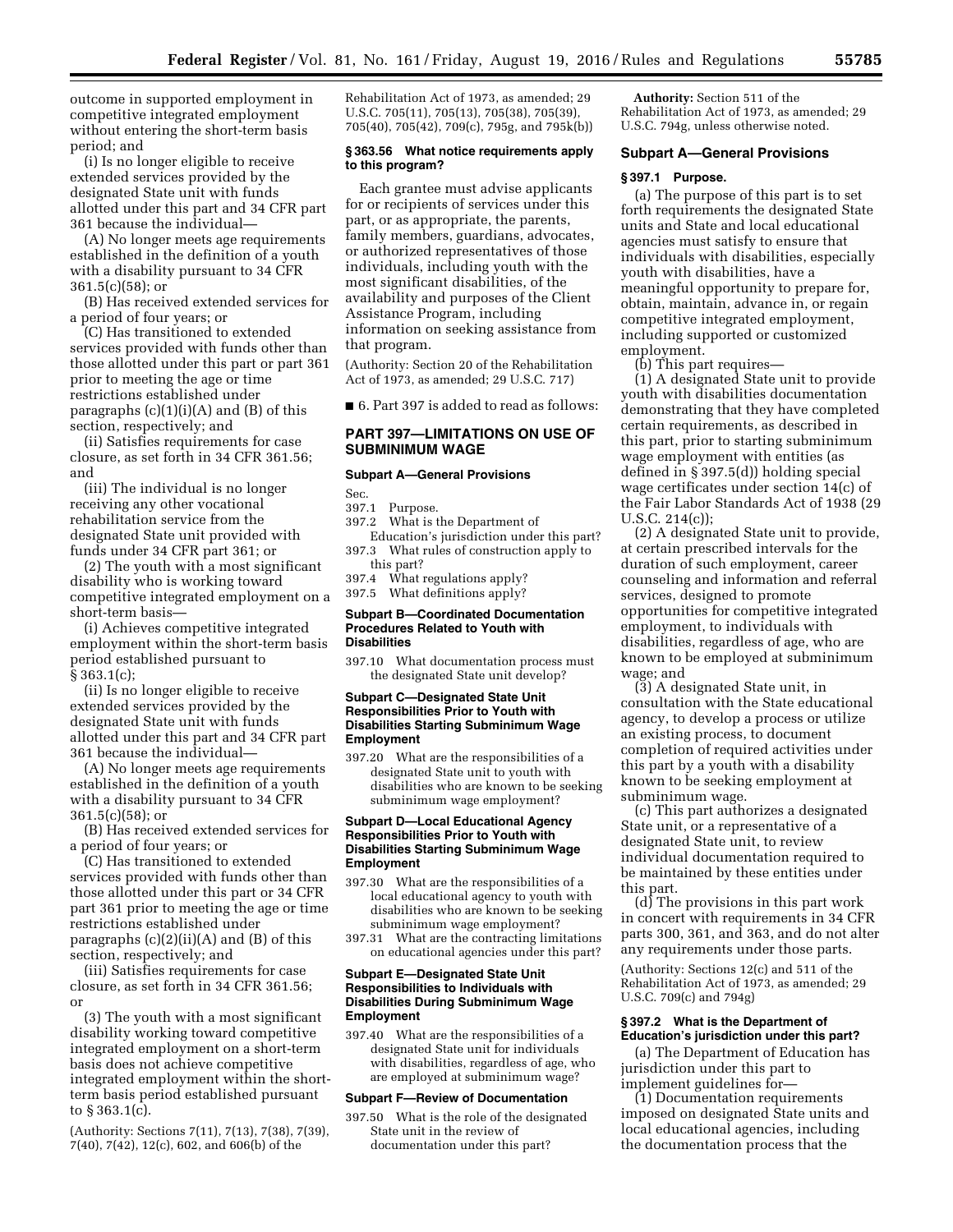designated State unit must develop in consultation with the State educational agency;

(2) Requirements related to the services that designated State units must provide to individuals regardless of age who are employed at subminimum wage; and

(3) Requirements under § 397.31.

(b) Nothing in this part will be construed to grant to the Department of Education, or its grantees, jurisdiction over requirements set forth in the Fair Labor Standards Act, including those imposed on entities holding special wage certificates under section 14(c) of that Act, which is administered by the Department of Labor.

(Authority: Sections 12(c), 511(b)(3), 511(c), and 511(d) of the Rehabilitation Act of 1973, as amended; 709(c), 794g(b)(3), 794g(c), and 794g(d))

# **§ 397.3 What rules of construction apply to this part?**

Nothing in this part will be construed to—

(a) Change the purpose of the Rehabilitation Act, which is to empower individuals with disabilities to maximize opportunities for achieving competitive integrated employment;

(b) Promote subminimum wage employment as a vocational rehabilitation strategy or employment outcome, as defined in 34 CFR 361.5(c)(15); or

(c) Be inconsistent with the provisions of the Fair Labor Standards Act, as amended before or after July 22, 2014.

(Authority: Sections 12(c) and 511(b) of the Rehabilitation Act of 1973, as amended; 29 U.S.C. 709(c) and 794g(b))

### **§ 397.4 What regulations apply?**

(a) The regulations in 34 CFR part 300 governing the definition of transition services, and the Individualized Education Program requirements related to the development of postsecondary goals and the transition services needed to assist the eligible child in reaching those goals (§§ 300.320(b), 300.321(b), 300.324(c), and 300.43).

(b) The regulations in 34 CFR part 361 governing the vocational rehabilitation program, especially those regarding protection and use of personal information in 34 CFR 361.38; eligibility determinations in 34 CFR 361.42; individualized plans for employment in 34 CFR 361.45 and 34 CFR 361.46; provision of vocational rehabilitation services, including pre-employment transition services, transition services, and supported employment services in 34 CFR 361.48; ineligibility determinations in 34 CFR 361.43;

informed choice in 34 CFR 361.52; and case closures in 34 CFR 361.56.

(c) The regulations in 29 CFR part 525 governing the employment of individuals with disabilities at subminimum wage rates pursuant to a certificate issued by the Secretary of Labor.

(d) The regulations in this part 397.

(Authority: Sections 12(c), 102(a) and (b), 103(a), and 113 of the Rehabilitation Act of 1973, as amended; 29 U.S.C. 709(c), 722(a) and (b), 723(a), and 733; sections 601(34) and  $614(d)(1)(A)(i)(VIII)$  of the Individuals with Disabilities Education Act (20 U.S.C. 1401(34) and 1414(d)); and section 14(c) of the Fair Labor Standards Act (29 U.S.C. 214(c))

#### **§ 397.5 What definitions apply?**

(a) The following terms have the meanings given to them in 34 CFR  $361.5(c)$ :

(1) Act;

(2) Competitive integrated

employment;

(3) Customized employment;

(4) Designated State unit;

(5) Extended services;

(6) Individual with a disability; (7) Individual with a most significant disability;

(8) Individual's representative;

(9) Individualized plan for

employment;

(10) Pre-employment transition services;

(11) Student with a disability;

(12) Supported employment;

(13) Vocational rehabilitation

services; and

(14) Youth with a disability.

(b) The following terms have the meanings given to them in 34 CFR part 300:

(1) Local educational agency (§ 300.28);

(2) State educational agency (§ 300.41); and

(3) Transition services (§ 300.43). (c) The following terms have the meanings given to them in 29 CFR 525.3 and section 6(a)(1) of the Fair Labor Standards Act (29 U.S.C. 206(a)(1)):

(1) *Federal minimum wage* has the meaning given to that term in section 6(a)(1) of the Fair Labor Standards Act  $(29 \text{ U.S.C. } 206(a)(1));$  and

(2) *Special wage certificate* means a certificate issued to an employer under section 14(c) of the Fair Labor Standards Act (29 U.S.C. 214(c)) and 29 CFR part 525 that authorizes payment of subminimum wages, wages less than the statutory minimum wage.

(d) *Entity* means an employer, or a contractor or subcontractor of that employer, that holds a special wage certificate described in section 14(c) of the Fair Labor Standards Act (29 U.S.C.  $214(c)$ ).

(Authority: Sections 7, 12(c), and 511(a) and (f) of the Rehabilitation Act of 1973, as amended; 29 U.S.C. 705, 709(c), and 794g(a) and (f); sections 601 and 614(d) of the Individuals with Disabilities Education Act, 20 U.S.C. 1401 and 1414(d); section 901 of the Elementary and Secondary Education Act of 1965, 20 U.S.C. 7801; and sections 6(a)(1) and 14(c) of the Fair Labor Standards Act, 29 U.S.C. 206(a)(1) and 29 U.S.C. 214(c))

## **Subpart B—Coordinated Documentation Procedures Related to Youth with Disabilities**

### **§ 397.10 What documentation process must the designated State unit develop?**

(a) The designated State unit, in consultation with the State educational agency, must develop a new process, or utilize an existing process, to document the completion of the actions described in § 397.20 and § 397.30 by a youth with a disability, as well as a process for the transmittal of that documentation from the educational agency to the designated State unit, consistent with confidentiality requirements of the Family Education Rights and Privacy Act (20 U.S.C. 1232g(b) and 34 CFR 99.30 and 99.31) and the Individuals with Disabilities Education Act (20 U.S.C. 1417(c) and 34 CFR 300.622).

(1) Such documentation must, at a minimum, contain the—

(i) Youth's name;

(ii) Determination made, including a summary of the reason for the determination, or description of the service or activity completed;

(iii) Name of the individual making the determination or the provider of the required service or activity;

(iv) Date determination made or required service or activity completed;

(v) Signature of the designated State unit or educational personnel making the determination or documenting completion of the required services or activity;

(vi) Date of signature described in paragraph  $(a)(1)(v)$  of this section;

(vii) Signature of designated State unit personnel transmitting documentation to the youth with a disability; and

(viii) Date and method (*e.g.,* handdelivered, faxed, mailed, emailed, etc.) by which document was transmitted to the youth.

(2) In the event a youth with a disability or, as applicable, the youth's parent or guardian, refuses, through informed choice, to participate in the activities required by this part, such documentation must, at a minimum, contain the—

(i) Youth's name;

(ii) Description of the refusal and the reason for such refusal;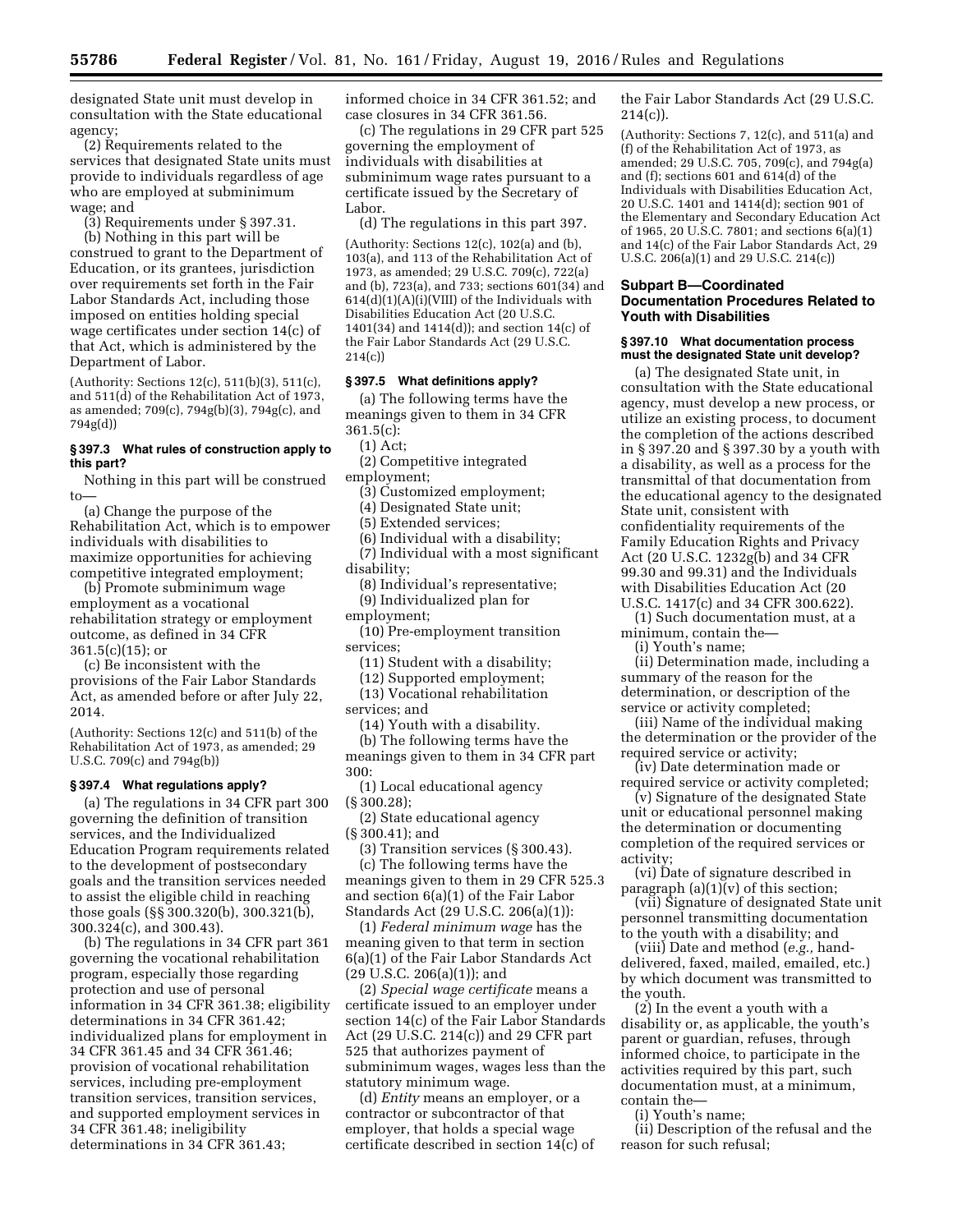(iii) Signature of the youth or, as applicable, the youth's parent or guardian;

(iv) Signature of the designated State unit or educational personnel documenting the youth's refusal;

(v) Date of signatures; and

(vi) Date and method (*e.g.,* handdelivered, faxed, mailed, emailed, etc.) by which documentation was transmitted to the youth.

(3) The documentation process must include procedures for the designated State unit to retain a copy of all documentation required by this part in a manner consistent with the designated State unit's case management system and the requirements of 2 CFR 200.333.

(b) The documentation process must ensure that—

(1) A designated State unit provides, in the case of a student with a disability, documentation of completion of appropriate pre-employment transition services, in accordance with § 361.48(a) of this chapter and as required by  $§ 397.20(a)(1);$ 

(2) In the case of a student with a disability, for actions described in § 397.30—

(i) The appropriate school official, responsible for the provision of transition services, must provide the designated State unit documentation of completion of appropriate transition services under the Individuals with Disabilities Education Act, including those provided under section 614(d)(1)(A)(i)(VIII) (20 U.S.C.  $1414(d)(1)(A)(i)(VIII));$ 

(ii) The designated State unit must provide documentation of completion of the transition services, as documented and provided by the appropriate school official in accordance with paragraph (b)(2) of this section, to the youth with a disability.

(c) The designated State unit must provide—

(1) Documentation required by this part in a form and manner consistent with this part and in an accessible format for the youth; and

(2)(i) Documentation required by paragraph (a)(1) of this section to a youth as soon as possible upon the completion of each of the required actions, but no later than—

(A) 45 calendar days after the determination or completion of the required activity or service; or

(B) 90 calendar days, if additional time is necessary due to extenuating circumstances, after the determination or completion of each of the required actions in § 397.20 and § 397.30(a). Extenuating circumstances should be interpreted narrowly to include circumstances such as the unexpected

lengthy absence of the educational or designated State unit personnel necessary for the production of the documentation or the transmittal of that documentation due to illness or family emergency, or a natural disaster.

(ii) Documentation required by paragraph (a)(2) of this section, when a youth has refused to participate in an action required by this part, must be provided to the youth within 10 calendar days of the youth's refusal to participate.

(3) When transmitting documentation of the final determination or activity completed, as required by § 397.20 and § 397.30(a), the designated State unit must provide a coversheet that itemizes each of the documents that have been provided to the youth.

(Authority: Sections 12(c) and 511(d) of the Rehabilitation Act of 1973, as amended; 29 U.S.C. 709(c) and 794g(d))

# **Subpart C—Designated State Unit Responsibilities Prior to Youth With Disabilities Starting Subminimum Wage Employment**

## **§ 397.20 What are the responsibilities of a designated State unit to youth with disabilities who are known to be seeking subminimum wage employment?**

(a) A designated State unit must provide youth with disabilities documentation upon the completion of the following actions:

(1)(i) Pre-employment transition services that are available to a student with a disability under 34 CFR 361.48; or

(ii) Transition services under the Individuals with Disabilities Education Act (20 U.S.C. 1400 *et seq.*), such as transition services available to the individual under section 614(d) of that Act (20 U.S.C. 1414(d));

(2) Application for vocational rehabilitation services, in accordance with 34 CFR 361.41(b), with the result that the individual was determined—

(i) Ineligible for vocational rehabilitation services, in accordance with 34 CFR 361.43; or

(ii) Eligible for vocational rehabilitation services, in accordance with 34 CFR 361.42; and

(A) The youth with a disability had an approved individualized plan for employment, in accordance with 34 CFR 361.46;

(B) The youth with a disability was unable to achieve the employment outcome specified in the individualized plan for employment, as described in 34 CFR 361.5(c)(15) and 361.46, despite working toward the employment outcome with reasonable accommodations and appropriate

supports and services, including supported employment services and customized employment services, for a reasonable period of time; and

(C) The youth with a disability's case record, which meets all of the requirements of 34 CFR 361.47, is closed.

(3)(i) Regardless of the determination made under paragraph (a)(2) of this section, the youth with a disability has received career counseling, and information and referrals from the designated State unit to Federal and State programs and other resources in the individual's geographic area that offer employment-related services and supports designed to enable the individual to explore, discover, experience, and attain competitive integrated employment.

(ii) The career counseling and information and referral services provided in accordance with paragraph  $(a)(3)(i)$  of this section must-

(A) Be provided by the designated State unit in a manner that facilitates informed choice and decision-making by the youth, or the youth's representative as appropriate;

(B) Not be for subminimum wage employment by an entity defined in § 397.5(d), and such employmentrelated services are not compensated at a subminimum wage and do not directly result in employment compensated at a subminimum wage provided by such an entity; and

(C) Be provided within 30 calendar days of a determination under paragraph  $(a)(2)(i)$  or  $(a)(2)(ii)(C)$  of this section for a youth known by the designated State unit to be seeking employment at subminimum wage.

(b) The following special requirements apply—

(1) For purposes of this part, all documentation provided by a designated State unit must satisfy the requirements for such documentation, as applicable, under 34 CFR part 361.

(2) The individualized plan for employment, required in paragraph (a)(2)(ii)(A) of this section, must include a specific employment goal consistent with competitive integrated employment, including supported or customized employment.

(3)(i) For purposes of paragraph (a)(2)(ii)(B) of this section, a determination as to what constitutes a ''reasonable period of time'' must be consistent with the disability-related and vocational needs of the individual, as well as the anticipated length of time required to complete the services identified in the individualized plan for employment.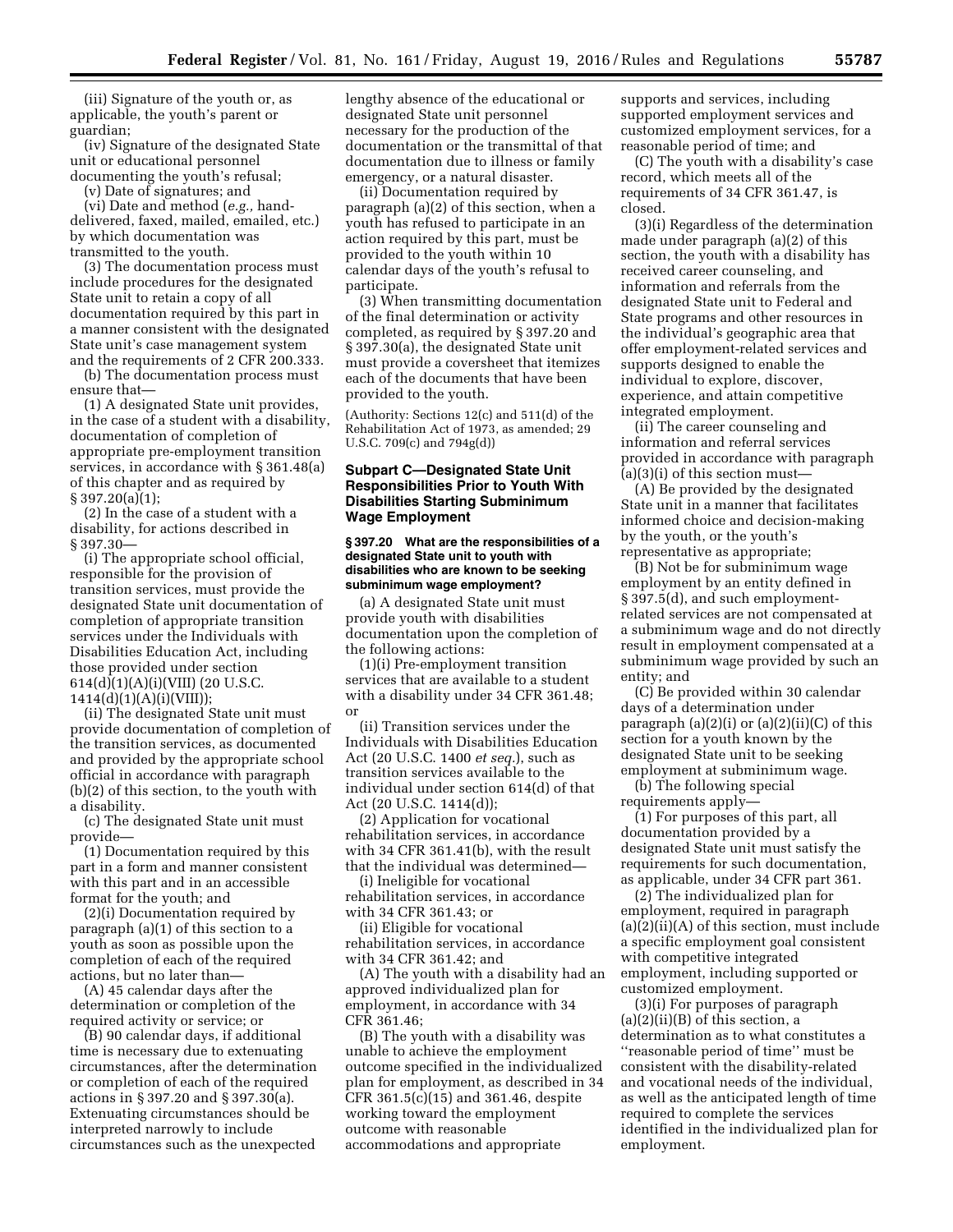(ii) For an individual whose specified employment goal is in supported employment, such reasonable period of time is up to 24 months, unless under special circumstances the individual and the rehabilitation counselor jointly agree to extend the time to achieve the employment outcome identified in the individualized plan for employment.

(Authority: Sections 7(5), 7(39), 12(c), 102(a) and (b), 103(a), 113, and 511(a) and (d) of the Rehabilitation Act of 1973, as amended; 29 U.S.C. 705(5), 705(39), 709(c), 722(a) and (b), 723(a), 733, and 794g(a) and (d))

# **Subpart D—Local Educational Agency Responsibilities Prior to Youth With Disabilities Starting Subminimum Wage Employment**

# **§ 397.30 What are the responsibilities of a local educational agency to youth with disabilities who are known to be seeking subminimum wage employment?**

(a) Of the documentation to demonstrate a youth with a disability's completion of the actions described in § 397.20(a), a local educational agency, as defined in § 397.5(b)(1), must provide the designated State unit with documentation that the youth has received transition services under the Individuals with Disabilities Education Act (20 U.S.C. 1400 *et seq.*), such as transition services available to the individual under section 614(d) of that Act (20 U.S.C. 1414(d)). The documentation must be provided to the designated State unit in a manner that complies with confidentiality requirements of the Family Education Rights and Privacy Act (20 U.S.C. 1232g(b) and 34 CFR 99.30 and 99.31) and the Individuals with Disabilities Education Act (20 U.S.C. 1417(c) and 34 CFR 300.622).

(b)(1) The documentation of completed services or activities required by paragraph (a) of this section must, at a minimum, contain the—

(i) Youth's name;

(ii) Description of the service or activity completed;

(iii) Name of the provider of the required service or activity;

(iv) Date required service or activity completed;

(v) Signature of educational personnel documenting completion of the required service or activity;

(vi) Date of signature described in paragraph  $(b)(1)(v)$  of this section; and

(vii) Signature of educational personnel transmitting documentation to the designated State unit; and

(viii) Date and method (*e.g.,* handdelivered, faxed, mailed, emailed, etc.) by which document was transmitted to the designated State unit.

(2) In the event a youth with a disability or, as applicable, the youth's parent or guardian, refuses, through informed choice, to participate in the activities required by this part, such documentation must, at a minimum, contain the—

(i) Youth's name;

(ii) Description of the refusal and the reason for such refusal;

(iii) Signature of the youth or, as applicable, the youth's parent or guardian;

(iv) Signature of the educational personnel documenting the youth's refusal;

(v) Date of signatures required by paragraphs (b)(2)(iii) and (iv) of this section;

(vi) Signature of educational personnel transmitting documentation of the refusal to the designated State unit; and

(vii) Date and method (*e.g.,* handdelivered, faxed, mailed, emailed, etc.) by which documentation was transmitted to the designated State unit.

(c)(1)(i) The educational personnel must transmit the documentation required by paragraph (b)(1) of this section to the designated State unit as soon as possible upon the completion of each of the required actions, but no later than—

(A) 30 calendar days after the completion of the required activity or service; or

(B) 60 calendar days, if additional time is necessary due to extenuating circumstances, after the completion of each of the required actions in paragraph (a) of this section. Extenuating circumstances should be interpreted narrowly to include the unexpected lengthy absence due to illness or family emergency of the educational personnel necessary to produce or transmit the documentation, or a natural disaster.

(ii) Documentation required by paragraph (b)(2) of this section, when a youth has refused to participate in an action required by this part, must be provided to the DSU within 5 calendar days of the youth's refusal to participate.

(2) When the educational personnel transmits the last documentation to the designated State unit regarding the services provided to the youth under paragraph (a) of this section, the educational personnel must provide a cover sheet that itemizes the documentation that has been provided to the designated State unit regarding that youth.

(d) The educational agency must retain a copy of all documentation provided to the designated State unit

under this section in a manner consistent with the requirements of 2 CFR 200.333.

(Authority: Sections 12(c), 511(a)(2)(A), and 511(d) of the Rehabilitation Act of 1973, as amended; 29 U.S.C. 709(c), 794g(a)(2)(A), and (d))

## **§ 397.31 What are the contracting limitations on educational agencies under this part?**

Neither a local educational agency, as defined in § 397.5(b)(1), nor a State educational agency, as defined in § 397.5(b)(2), may enter into a contract or other arrangement with an entity, as defined in § 397.5(d), for the purpose of operating a program for a youth under which work is compensated at a subminimum wage.

(Authority: Section 511(b)(2) of the Rehabilitation Act of 1973, as amended; 29 U.S.C. 794g(b)(2))

# **Subpart E—Designated State Unit Responsibilities to Individuals With Disabilities During Subminimum Wage Employment**

## **§ 397.40 What are the responsibilities of a designated State unit for individuals with disabilities, regardless of age, who are employed at a subminimum wage?**

(a) *Counseling and information services.* (1) A designated State unit must provide career counseling and information and referral services, as described in § 397.20(a)(3), to individuals with disabilities, regardless of age, or the individual's representative as appropriate, who are known by the designated State unit to be employed by an entity, as defined in § 397.5(d), at a subminimum wage level.

(2) A designated State unit may know of an individual with a disability described in this paragraph through the vocational rehabilitation process, selfreferral, or by referral from the client assistance program, another agency, or an entity, as defined in § 397.5(d).

(3) The career counseling and information and referral services must be provided in a manner that—

(i) Is understandable to the individual with a disability; and

(ii) Facilitates independent decisionmaking and informed choice as the individual makes decisions regarding opportunities for competitive integrated employment and career advancement, particularly with respect to supported employment, including customized employment.

(4) The career counseling and information and referral services provided under this section may include benefits counseling, particularly with regard to the interplay between